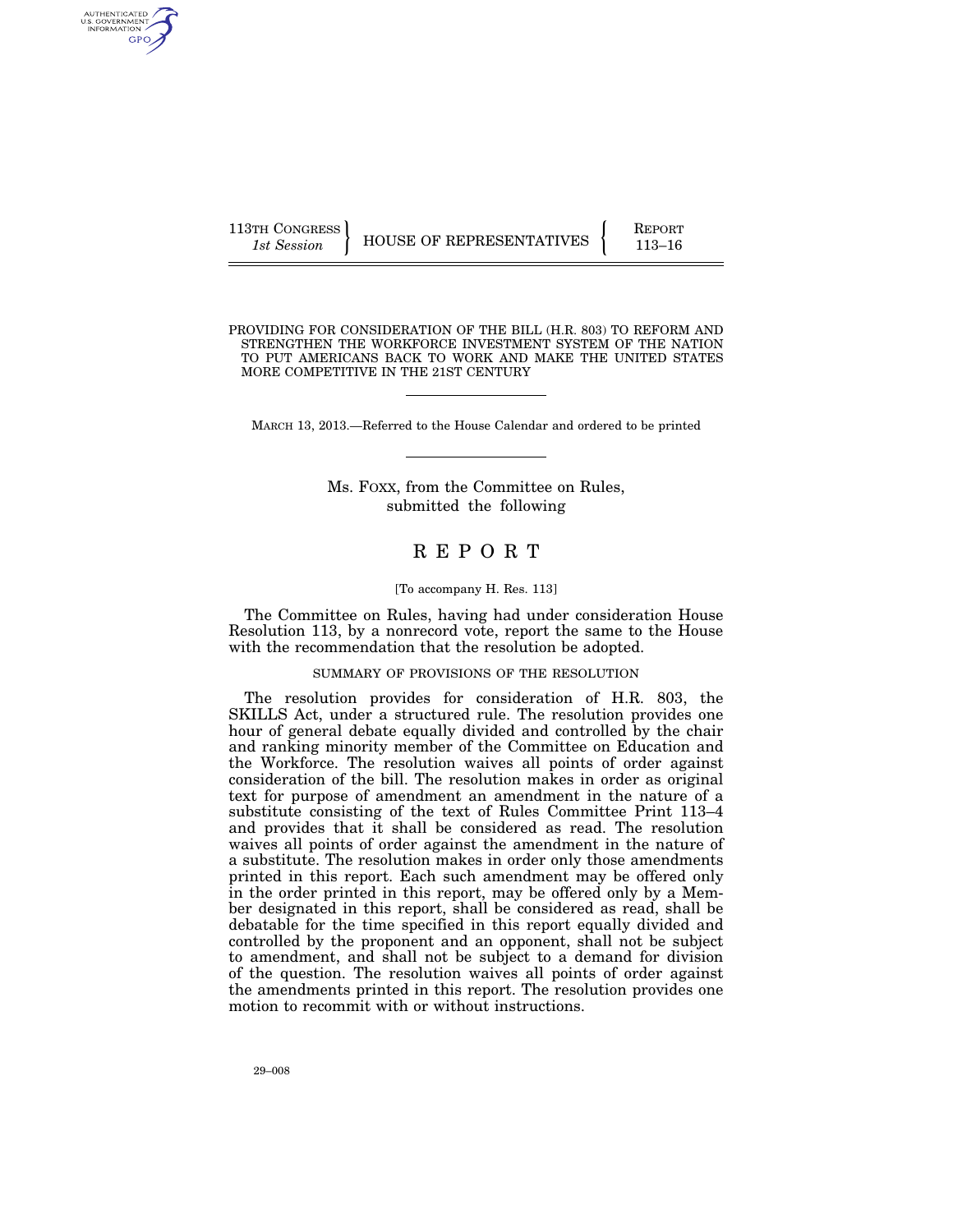# EXPLANATION OF WAIVERS

Although the resolution waives all points of order against consideration of the bill, the Committee is not aware of any points of order. The waiver is prophylactic in nature.

Although the resolution waives all points of order against the amendment in the nature of a substitute made in order as original text, the Committee is not aware of any points of order. The waiver is prophylactic in nature.

Although the resolution waives all points of order against the amendments printed in this report, the Committee is not aware of any points of order. The waiver is prophylactic in nature.

## SUMMARY OF THE AMENDMENTS MADE IN ORDER

1. Foxx (NC): MANAGER'S Provides an application process for local or regional boards to be designated as a local workforce investment area, authorizes GAO to complete two studies related to Workforce Investment Act programs, and makes technical and clarifying amendments. (10 minutes)

2. Gallego, Pete (TX): Adds advanced manufacturing in the state and local plans sections to assist American Veterans obtain better job opportunities in that field. (10 minutes)

3. Young, Don (AK), Cole (OK), Noem (SD): Changes the percentage of authorized State Allotment funding set aside for American Indian, Alaska Native, and Native Hawaiian employment and training grants. It replaces a provision that limits the set aside to no more than 1 percent of total funding with a fixed 1 percent guarantee. (10 minutes)

4. Black (TN): Expresses a sense of Congress that any administrative costs to federal, state, or local entities as a result of this act be off-set by funds currently being used for marketing and outreach at the United States Department of Agriculture (USDA). (10 minutes)

5. Garrett (NJ): Requires that if reports due to Congress that evaluate the programs that are covered by this legislation are not transmitted on or before the time period specified for that report, amounts authorized to be appropriated under this title shall be reduced by 10 percent for the next fiscal year and reduced by an additional 10 percent for each subsequent fiscal year until such report is transmitted to Congress. (10 minutes)

6. Tierney (MA), Hinojosa (TX), Miller, George (CA): SUB-STITUTE Reauthorizes the Workforce Investment Act in a responsible way that ensures workers can obtain jobs and build careers through strategic partnerships and enables businesses to identify and hire qualified personnel to grow and continue our economic re $coverv. (20 minutes)$ 

## TEXT OF AMENDMENTS MADE IN ORDER

1. AN AMENDMENT TO BE OFFERED BY REPRESENTATIVE FOXX OF NORTH CAROLINA OR HER DESIGNEE, DEBATABLE FOR 10 MINUTES

In the table of contents in section 2, strike the item relating to section 139 and insert the following:

Sec. 139. Federal agency staff and restrictions on political and lobbying activities.

In the table of contents in section 2, add at the end the following: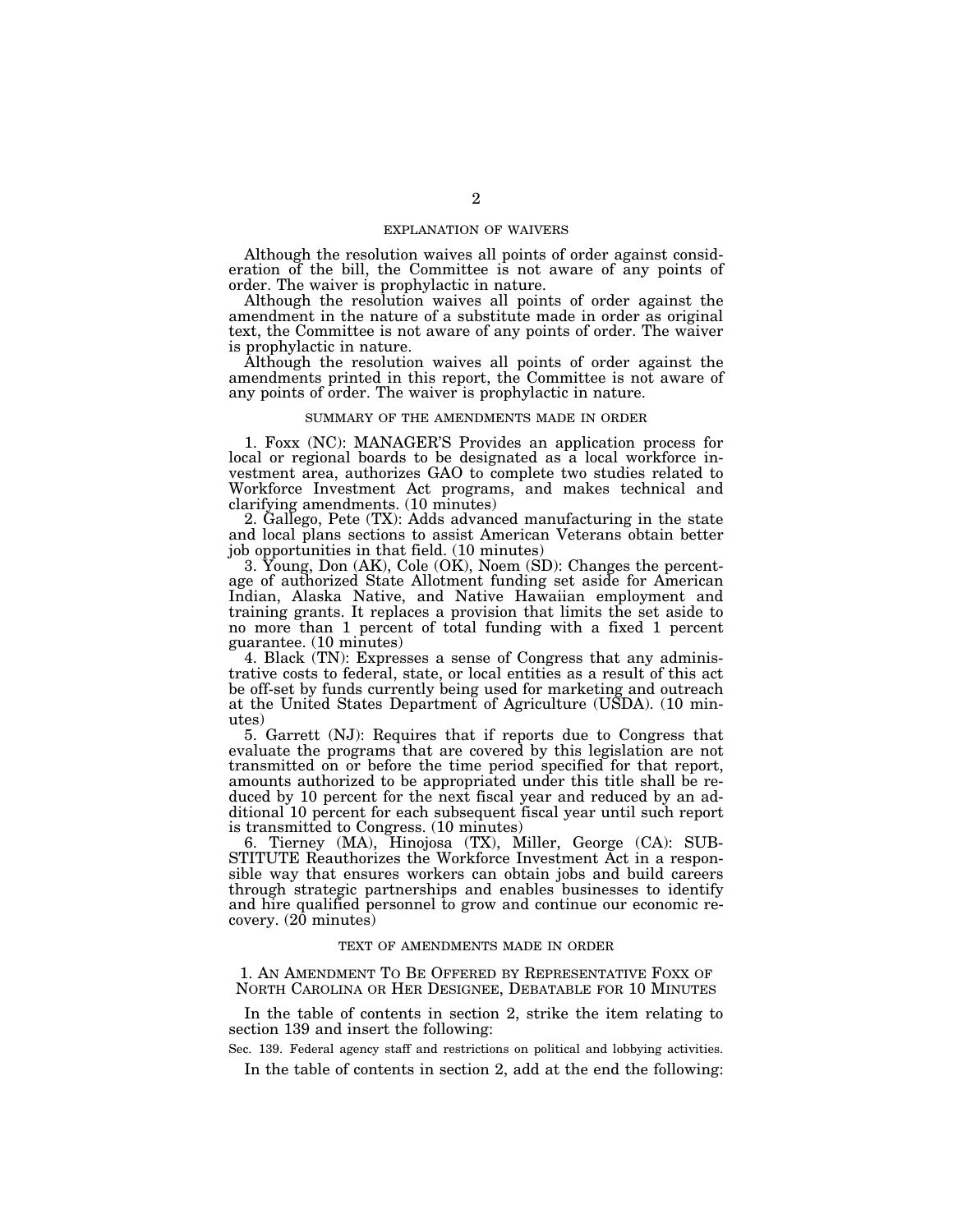Sec. 601. Study by the Comptroller General on exhausting Federal Pell Grants before accessing WIA funds.

Sec. 602. Study by the Comptroller General on administrative cost savings.

Page 12, line 8, insert "pay-for-performance" before "contract".

Page 12, line 11, strike "performance outcome" and insert "core indicators of performance''.

Page 12, beginning line 14, strike "a provider" and insert "an eligible provider''.

Page 12, line 16, insert after "who" the following: ", within a defined timetable,''.

Page 12, line 18, strike "outcome measures" and insert "core indicators of performance''.

Page 12, line 19, strike ", within a defined timetable".

Page 12, line 23, strike "a provider" and insert "an eligible provider''.

Page 12, line 24, insert "program" before "participant".

Page 12, line 25, strike "outcome measures" and insert "core indicators of performance''.

Page 13, line 7, strike "a provider" and insert "an eligible provider''.

Page 27, line 6, insert "and" before "all that follows".

Page 27, beginning line 14, amend subparagraph (A) to read as follows:

(A) by amending paragraph (1) to read as follows:

 $"(1)$  In GENERAL. $-$ 

''(A) PROCESS.—In order to receive an allotment under section 132, a State, through the State board, shall establish a process to designate local workforce investment areas within the State. Such process shall—

''(i) support the statewide workforce investment system developed under section  $111(d)(2)$  that will meet the workforce needs of the State and its local areas;

''(ii) include prior consultation with chief elected officials;

''(iii) consider comments received through the public comment process as described in section 112(b)(9); and

"(iv) require the submission of an approved application under subparagraph (B).

''(B) APPLICATION.—To be designated as a local area under this paragraph, a local or regional board (or consortiums of local or regional boards) shall submit an application to a State board at such time, in such manner, and containing such information as the State board may require, including—

''(i) a description of the local area, including the population that will be served by the local area, and the education and training needs of its employers and workers;

''(ii) a description of how the local area is consistent or aligned with—

''(I) service delivery areas;

''(II) labor market areas; and

''(III) economic development regions;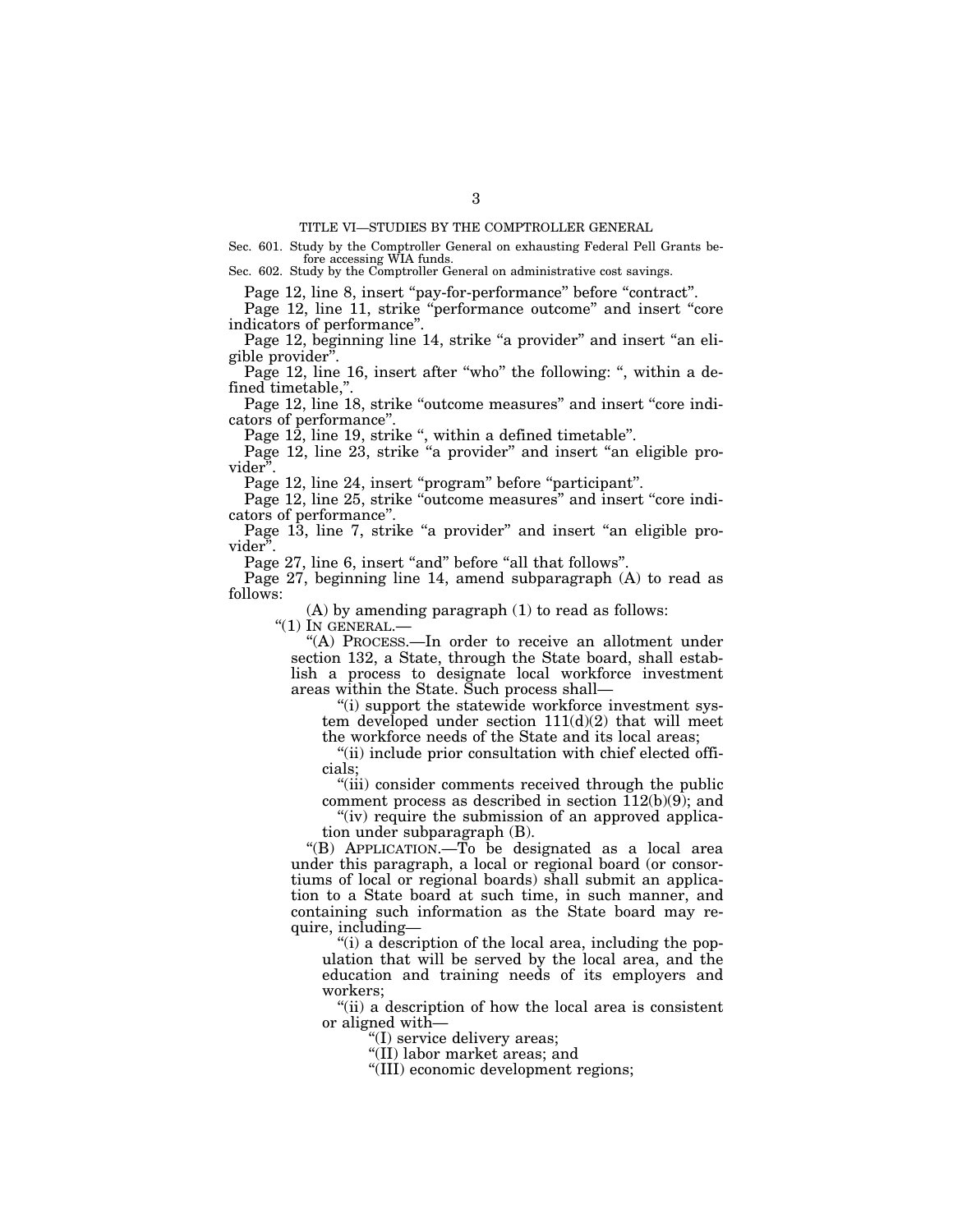"(iii) a description of the eligible providers of education and training, including postsecondary educational institutions such as community colleges, located in the local area available to meet the needs of the local workforce;

"(iv) a description of the distance that individuals will need to travel to receive services provided in such local area; and

" $(v)$  any other criteria that the State board may require.

" $(C)$  PRIORITY.—In designating local areas under this paragraph, a State board shall give priority consideration to applicants demonstrating that a designation as a local area under this paragraph will result in the reduction of overlapping service delivery areas, local market areas, or economic development regions.

''(D) ALIGNMENT WITH LOCAL PLAN.—A State may designate an applicant as a local area under this paragraph for a period not to exceed 3 years.''.

Page 28, beginning line 22, strike "and inserting the following:". Page 28, line 24, through page 29, line 7, strike paragraph (3). Page 29, line 8, strike "and".

Page 29, beginning line 9, amend subparagraph (E) to read as follows:

"(E) by redesignating paragraph  $(5)$  as paragraph  $(3)$ ; and''.

Page 29, after line 10, insert the following:

 $(F)$  in paragraph  $(3)$  (as so redesignated), by striking " $(2)$ or  $(3)$ " both places it appears and inserting " $(1)$ ";

Page 29, line 14, strike  $\lq( a)(1)(B)$ , the Governor may designate a State" and insert "(a), the State board of a State may designate the State".

Page 36, line 25, strike "individual training providers" and insert "each such eligible provider".

Page 37, line 2, insert "eligible" before "providers".

Page 37, line 4, strike "indicators as priority" and insert "criteria as priority eligible''.

Page 42, line 9, insert ", with a focus on employment that fosters independence and integration'' after ''disabilities''.

Page 55, line 23, insert "subsection" before " $(b)(2)(B)$ ".

Page 70, line 24, strike the period and insert "; and".

Page 86, beginning line 12, strike ", as defined in section  $101(56)$ ,"

Page 86, line 15, insert "eligible" before "providers".

Page 99, line 12, strike " $(B)$ ;" and insert " $(B)$ .".

Page 104, beginning line 3, strike "an institution of higher education'' and insert ''a postsecondary educational institution''.

Page 104, line 5, insert "eligible" before "provider".

Page 104, line 9, strike "and which" and insert "such contract".

Page 104, line 11, insert "eligible" before "provider".

Page 104, line 11, strike "if" and insert "and".

Page 104, line 11, strike in and moore and .  $101(56)$ ,"

Page 118, line 24, strike " $(1)(A)$ ".

Page 119, line 1, insert "of paragraph  $(1)(A)$ " after "clause  $(i)$ ".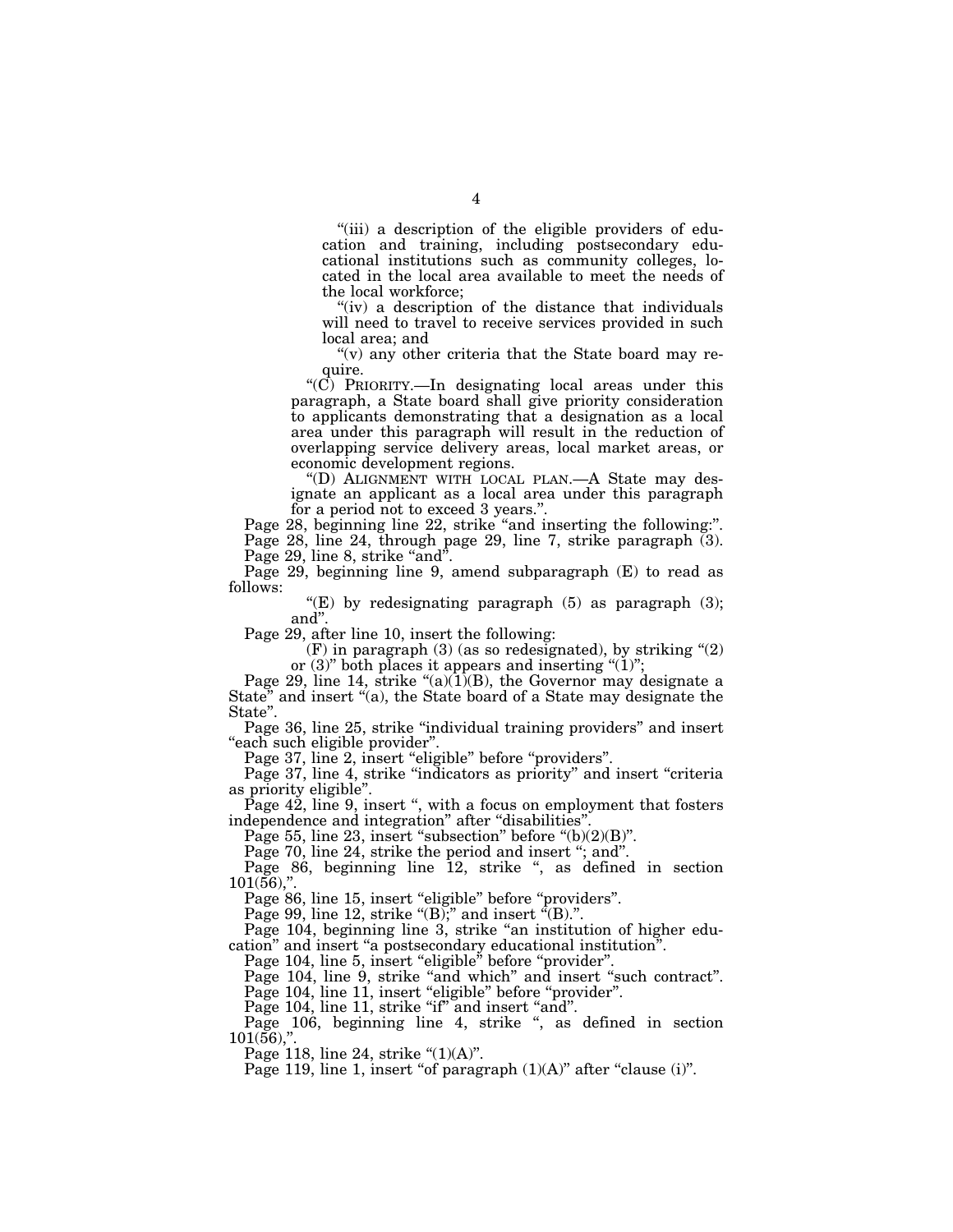Page 119, line 6, insert "of paragraph  $(1)(A)$ " after "clause  $(ii)$ ".

Page 122, line 10, strike " $(E)$ " and insert " $(D)$ ".

Page 128, line 25, strike "1091 $(c)$ " and insert "1091 $(c)$ )".

Page 154, line 2, strike "Education." and insert "Education,".

Page 154, line 3, strike "as well as" and insert "and".

Page 157, line 9, insert before the semicolon the following: '', and conforming the casing style of the headings of such subsections to the casing style of the heading of subsection (d), as added by paragraph (7) of this section''.

Page 166, line 18, strike "paragraph" and insert "subparagraph".

Page 167, line 16, insert after "**STAFF**" the following: "AND RE-**STRICTIONS ON POLITICAL AND LOBBYING ACTIVI-TIES**''.

Page 168, line 11, strike "eliminated" and insert "repealed".

Page 168, line 16, insert "and" at the end.

Page 221, line 11, insert before the period the following: ", as in

effect on the day before the date of enactment of the SKILLS Act''. Page 221, beginning line 18, amend paragraph (5) to read as follows:

(5) Public Law 91-378, 16 U.S.C. 1701 et seq. (popularly known as the "Youth Conservation Corps Act of 1970".

Page 222, beginning line 21, move the quoted matter so that it appears in-line with ''following:'' on line 20 of such page.

Page 230, line 11, insert "and all that follows" before "through". Page 235, line 7, strike "victim" and insert "victims".

Page 236, line 23, strike "subsection" and insert "subsections".

Page 236, line 24, strike "subsection" and insert "subsections".

Page 240, after the item relating to section 196, insert the following:

''Sec. 197. Restrictions on lobbying and political activities.''.

Add at the end of the bill, the following new title:

# **TITLE VI—STUDIES BY THE COMPTROLLER GENERAL**

### **SEC. 601. STUDY BY THE COMPTROLLER GENERAL ON EXHAUSTING FEDERAL PELL GRANTS BEFORE ACCESSING WIA FUNDS.**

Not later than 12 months after the date of enactment of this Act, the Comptroller General of the United States shall complete and submit to the Committee on Education and the Workforce of the House of Representatives and the Committee on Health, Education, Labor, and Pensions of the Senate a report that—

(1) evaluates the effectiveness of subparagraph (B) of section 134(d)(4) of the Workforce Investment Act of 1998 (29 U.S.C.  $2864(d)(4)(B)$  (as such subparagraph was in effect on the day before the date of enactment of this Act), including—

(A) a review of the regulations and guidance issued by the Secretary of Labor to State and local areas on how to comply with such subparagraph;

(B) a review of State policies to determine how local areas are required to comply with such subparagraph;

(C) a review of local area policies to determine how onestop operators are required to comply with such subparagraph; and

(D) a review of a sampling of individuals receiving training services under section 134(d)(4) of the Workforce Investment Act of 1998 (29 U.S.C. 2864(d)(4)) to determine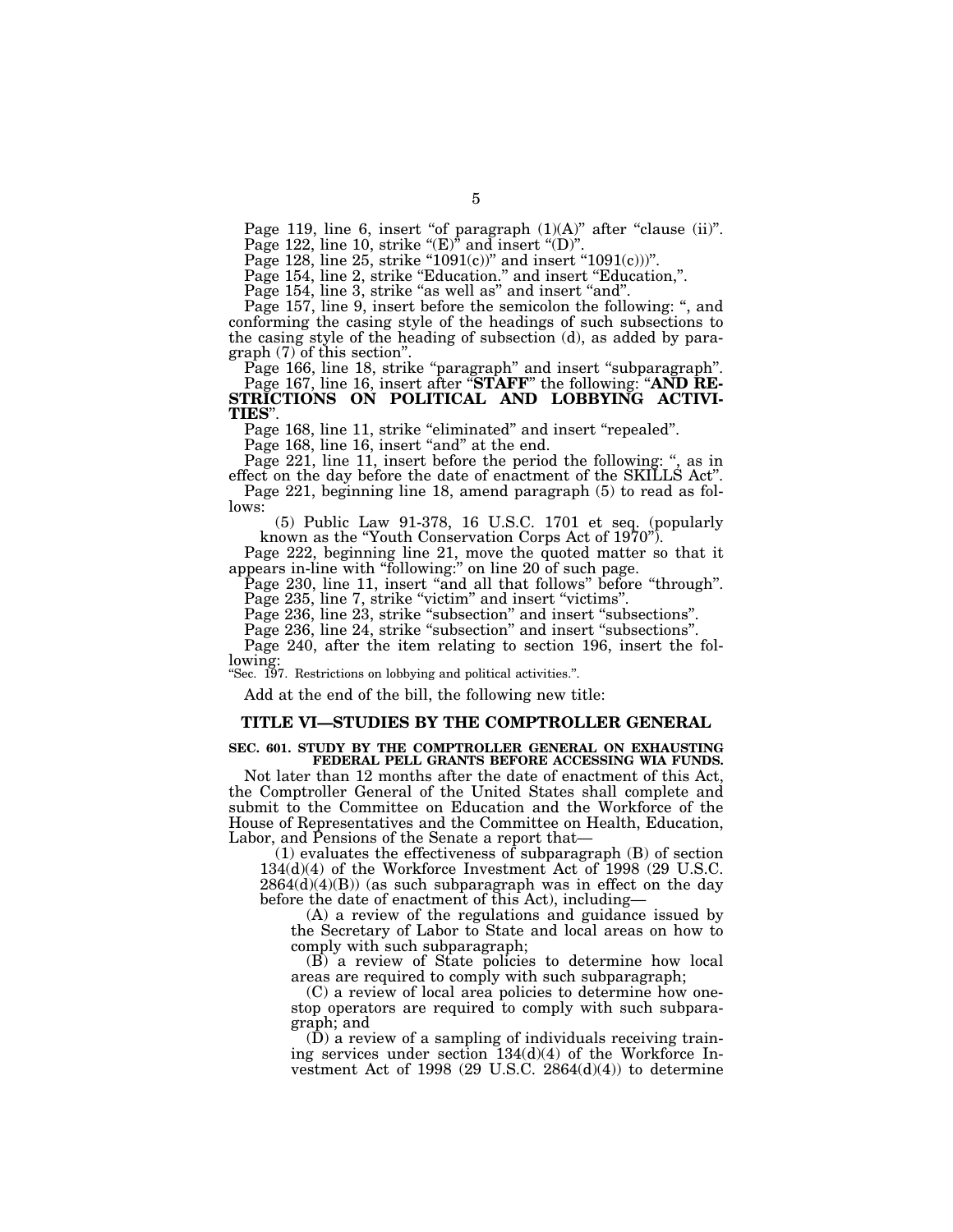if, before receiving such training services, such individuals have exhausted funds received through the Federal Pell Grant program under title IV of the Higher Education Act of 1965 (20 U.S.C. 1070 et seq.); and

(2) makes appropriate recommendations with respect to the matters evaluated under paragraph (1).

# **SEC. 602. STUDY BY THE COMPTROLLER GENERAL ON ADMINISTRA-TIVE COST SAVINGS.**

(a) STUDY.—Not later than 12 months after the date of the enactment of this Act, the Comptroller General of the United States shall complete and submit to the Committee on Education and the Workforce of the House of Representatives and the Committee on Health, Education, Labor, and Pensions of the Senate a report that—

(1) determines the amount of administrative costs at the Federal and State levels for the most recent fiscal year for which satisfactory data are available for—

(A) each of the programs authorized under the Workforce Investment Act of 1998 (29 U.S.C. 2801 et seq.) or repealed under section 401 of this Act, as such programs were in effect for such fiscal year; and

(B) each of the programs described in subparagraph (A) that have been repealed or consolidated on or after the date of enactment of this Act;

(2) determines the amount of administrative cost savings at the Federal and State levels as a result of repealing and consolidating programs by calculating the differences in the amount of administrative costs between subparagraph (A) and subparagraph (B) of paragraph (1); and

(3) estimates the administrative costs savings at the Federal and State levels for a fiscal year as a result of States consolidating funds under section 501(e) of the Workforce Investment Act of 1998 (20 U.S.C. 9271(e)) to reduce inefficiencies in the administration of federally-funded State and local employment and training programs.

(b) DEFINITION.—For purposes of this section, the term ''administrative cost'' has the meaning given the term in section 101 of the Workforce Investment Act of 1998 (29 U.S.C. 2801).

# 2. AN AMENDMENT TO BE OFFERED BY REPRESENTATIVE GALLEGO OF TEXAS OR HIS DESIGNEE, DEBATABLE FOR 10 MINUTES

Page 26, line 20, insert "including training in advanced manufacturing," after "training,".

Page 44, line 24, insert "including training in advanced manufacturing," after "training,".

3. AN AMENDMENT TO BE OFFERED BY REPRESENTATIVE YOUNG OF ALASKA OR HIS DESIGNEE, DEBATABLE FOR 10 MINUTES

Page 69, line 21, strike "not more than".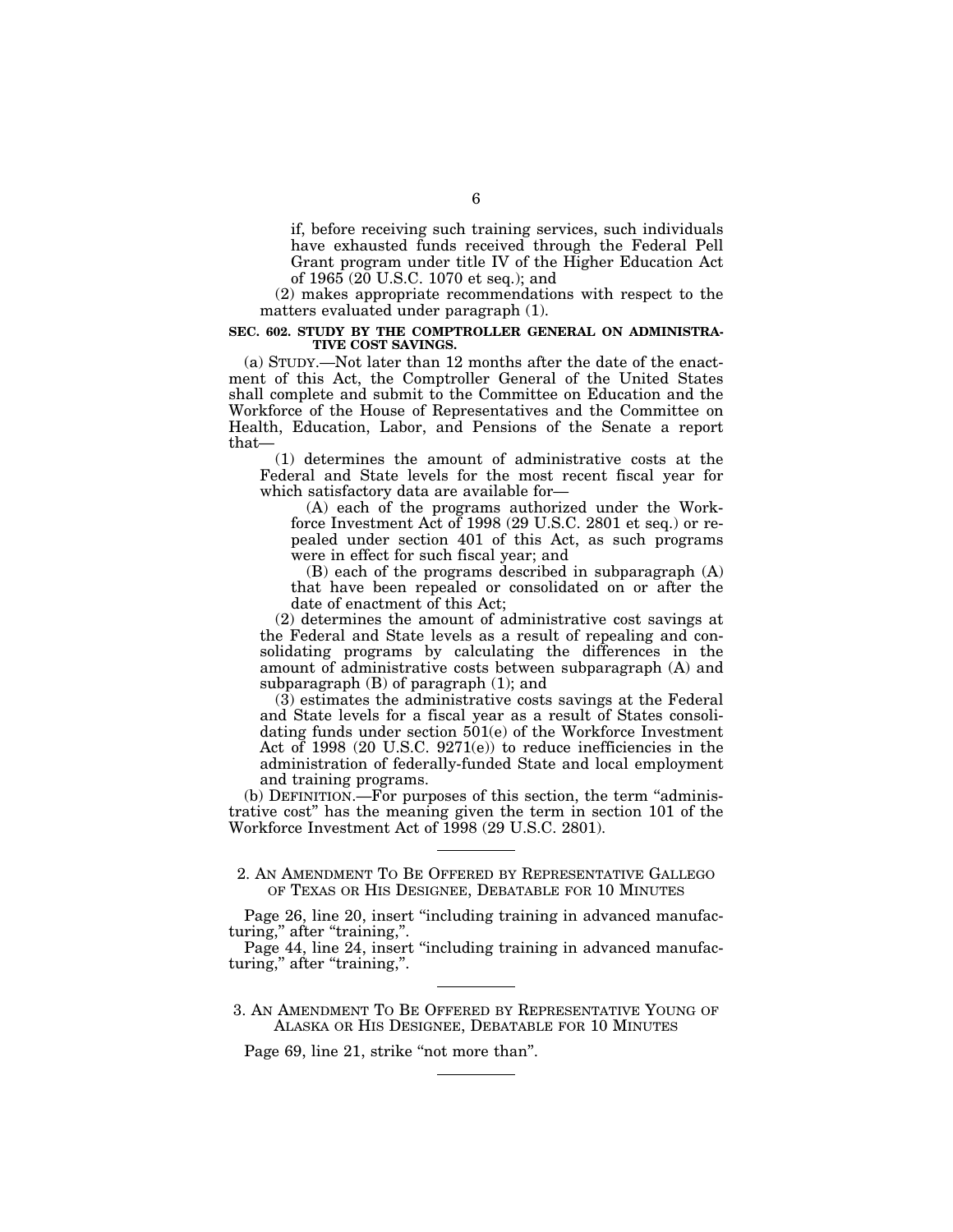4. AN AMENDMENT TO BE OFFERED BY REPRESENTATIVE BLACK OF TENNESSEE OR HER DESIGNEE, DEBATABLE FOR 10 MINUTES

Page 127, line 10, strike "There" and insert "(a) IN GENERAL.— There''.

Page 127, after line 13, insert the following:

''(b) SENSE OF CONGRESS RELATING TO ADMINISTRATIVE COSTS.— It is the sense of Congress that when funds are appropriated pursuant to the amendment made by subsection (a), the amount necessary to cover all administrative costs under title I of the Workforce Investment Act of 1998 should be offset by funds from the account for the Office for Advocacy and Outreach of the Department of Agriculture.''.

5. AN AMENDMENT TO BE OFFERED BY REPRESENTATIVE GARRETT OF NEW JERSEY OR HIS DESIGNEE, DEBATABLE FOR 10 MINUTES

Page 160, line 2, strike "and" and after such line insert the following:

 $(5)$  by redesignating subsection  $(f)$  as subsection  $(g)$  and inserting after subsection (e) the following:

''(f) REDUCTION OF AMOUNTS AUTHORIZED TO BE APPROPRIATED FOR LATE REPORTING.—If a report required to be transmitted to Congress under this section is not transmitted on or before the time period specified for that report, amounts authorized to be appropriated under this title shall be reduced by 10 percent for the fiscal year that begins after the date on which the final report required under this section is required to be transmitted and reduced by an additional 10 percent each subsequent fiscal year until each such report is transmitted to Congress.".

Page 160, line 3, strike " $(5)$ " and insert " $(6)$ ".

Page 160, line 4, strike " $(g)$ " and insert " $(h)$ ".

6. AN AMENDMENT TO BE OFFERED BY REPRESENTATIVE TIERNEY OF MASSACHUSETTS OR HIS DESIGNEE, DEBATABLE FOR 20 MINUTES

Strike all after the enacting clause and insert the following:

# **SECTION 1. SHORT TITLE AND TABLE OF CONTENTS.**

(a) SHORT TITLE.—This Act may be cited as the ''Workforce Investment Act of 2013''.

(b) TABLE OF CONTENTS.—The table of contents for this Act is as follows:

Sec. 1. Short title and table of contents.

Sec. 2. Purposes and principles.

## TITLE I—WORKFORCE INVESTMENT SYSTEMS

Subtitle A—Definitions

Sec. 101. Definitions.

## Subtitle B—Statewide and Local Workforce Investment Systems

Sec. 111. State workforce investment boards and requirements for State plans.

Sec. 112. State unified plan.

Sec. 113. Local workforce investment areas and boards.

Sec. 114. Additional one-stop programs and activities.

Sec. 115. Providers of training services.

Sec. 116. Youth activities.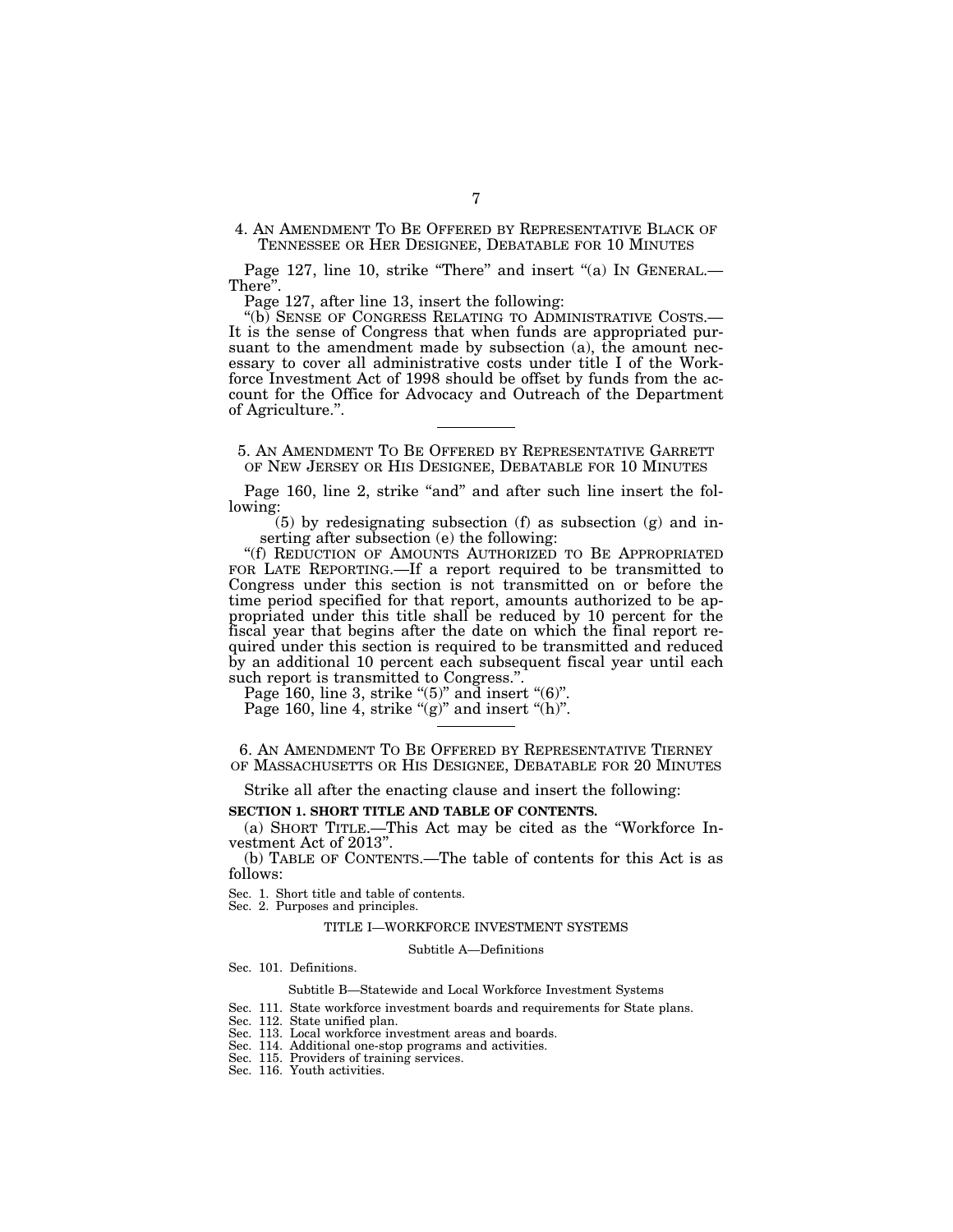- Sec. 117. Adult and dislocated worker training activities.
- Sec. 118. Unified performance accountability system.
- Sec. 119. Authorization of funding for one-stop infrastructure.

### Subtitle C—Job Corps

- Sec. 131. Purposes.
- Sec. 132. Definitions.
- Sec. 133. Individuals eligible for the Job Corps.
- Sec. 134. Recruitment, screening, selection, and assignment of enrollees.
- Sec. 135. Enrollment.
- Sec. 136. Job Corps centers.<br>Sec. 137. Program activities
- Program activities.
- Sec. 138. Support.
- Sec. 139. Community participation.
- Sec. 140. Industry councils.
- Sec. 141. Experimental, research, and demonstration projects and College Corps program.
- Sec. 142. Technical amendment.
- Sec. 143. Performance accountability and management.
- Sec. 144. Authorization of appropriations.

#### Subtitle D—National Programs

- Sec. 151. Native American programs.<br>Sec. 152. Migrant and seasonal farmy
- Sec. 152. Migrant and seasonal farmworker programs.
- Veterans workforce investment programs.<br>Repeal.
- 
- Sec. 154.<br>Sec. 155. Sec. 155. Technical assistance.<br>Sec. 156. Innovation projects.
- 
- Sec. 156. Innovation projects.<br>Sec. 157. Workforce and yout<br>Sec. 158. Evaluations. Workforce and youth innovation and best practices grants.
- Sec. 158. Evaluations.<br>Sec. 159. National dis
- National dislocated worker grants.
- Sec. 160. Youthbuild program.
- Sec. 161. Authorization of appropriations.
- Sec. 162. Transition grants to States.
- Sec. 163. Interagency agreement.

#### Subtitle E—Administration

- Sec. 171. Requirements and restrictions.
- Sec. 172. Fiscal controls or sanctions.
- Sec. 173. Reports, recordkeeping, investigations.
- Sec. 174. Administrative provisions.
- Sec. 175. Repeals.
- Sec. 176. General program requirements.
- Sec. 177. Office of Disability Employment Policy.
- Sec. 178. Independent evaluation of the efficiency and effectiveness of the Federal Workforce Investment System.

### Subtitle F—Community College to Career Fund

Sec. 181. Community College to Career Fund.

#### TITLE II—ADULT EDUCATION AND LITERACY

- Sec. 201. Purposes, definitions, and miscellaneous provisions.
- Sec. 202. Amendments to subtitle A.
- Sec. 203. Amendments to subtitle B.
- Sec. 204. Amendments to subtitle C.
- Sec. 205. Amendments to subtitle D.

#### TITLE III—AMENDMENTS TO THE WAGNER-PEYSER ACT

- Sec. 301. Employment service offices.<br>Sec. 302. Definitions.
- Definitions.
- Sec. 303. Federal and State employment service offices.
- Sec. 304. Allotment of sums.
- Sec. 305. Use of sums.
- Sec. 306. State plan.
- Sec. 307. Performance accountability measures.
- Sec. 308. Pilot projects.
- Sec. 309. Labor market information system.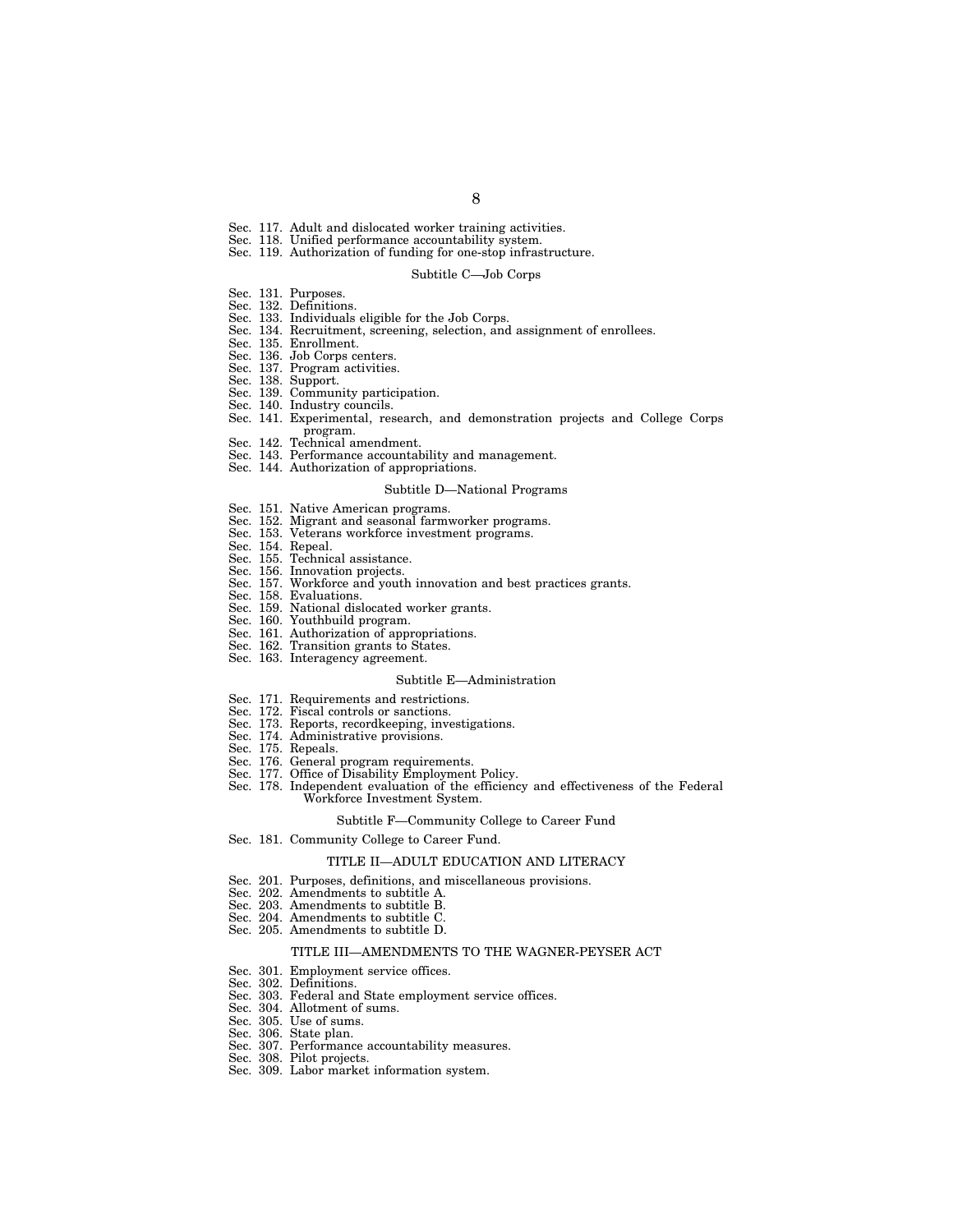# TITLE IV—AMENDMENTS TO THE REHABILITATION ACT OF 1973

#### Subtitle A—Introductory Provisions

- Sec. 401. References.
- Sec. 402. Findings, purpose, policy.
- Sec. 403. Rehabilitation Services Administration. Sec. 404. Definitions.
- Sec. 405. Administration of the Act.
- Sec. 406. Reports.
- Sec. 407. Evaluation.
- Sec. 408. Carryover.
- Sec. 409. Traditionally underserved populations.

### Subtitle B—Vocational Rehabilitation Services

- Sec. 411. Declaration of policy; authorization of appropriations.<br>Sec. 412. State plans.
- Sec. 412. State plans.<br>Sec. 413. Eligibility a
- Sec. 413. Eligibility and individualized plan for employment.<br>Sec. 414. Vocational rehabilitation services.
- Sec. 414. Vocational rehabilitation services.<br>Sec. 415. State Rehabilitation Council.
- State Rehabilitation Council.
- Sec. 416. Performance accountability measures.
- Sec. 417. Monitoring and review.
- Sec. 418. Training and services for employers.
- Sec. 419. State allotments.
- Sec. 420. Client Assistance Program.
- Sec. 421. Technical assistance for quality services.
- Sec. 422. Pre-employment transition services.
- Sec. 423. American Indian vocational rehabilitation services.

### Subtitle C—Research and Training

- Sec. 431. Purpose.
- Sec. 432. Authorization of appropriations.
- Sec. 433. National Institute on Disability and Rehabilitation Research.
- Sec. 434. Interagency Committee.
- Sec. 435. Research and other covered activities.
- Sec. 436. Rehabilitation Research Advisory Council.
- Sec. 437. Definition of covered school.

## Subtitle D—Professional Development and Special Projects and Demonstration

- Sec. 441. Training.
- Sec. 442. Demonstration and training programs.
- Sec. 443. Migrant and seasonal farmworkers.
- Sec. 444. Recreational programs.

### Subtitle E—National Council on Disability

- Sec. 451. Report.
- Sec. 452. Authorization of appropriations.

#### Subtitle F—Rights and Advocacy

- Sec. 456. Board and Council.
- Sec. 457. Protection and advocacy of individual rights.
- Sec. 458. Standards for accessible medical diagnostic equipment.

# Subtitle G—Employment Opportunities for Individuals With Disabilities

- Sec. 461. Projects with industry.
- Sec. 462. Authorization of appropriations.
- Sec. 463. Supported employment services.

## Subtitle H—Independent Living Services and Centers for Independent Living

#### CHAPTER 1—GENERAL PROVISIONS

- Sec. 471. Purpose.
- Sec. 472. Independent Living Administration.
- Sec. 473. Definitions.
- Sec. 474. State plan.
- Sec. 475. Statewide Independent Living Council.
- Sec. 476. Responsibilities of the ILA Director.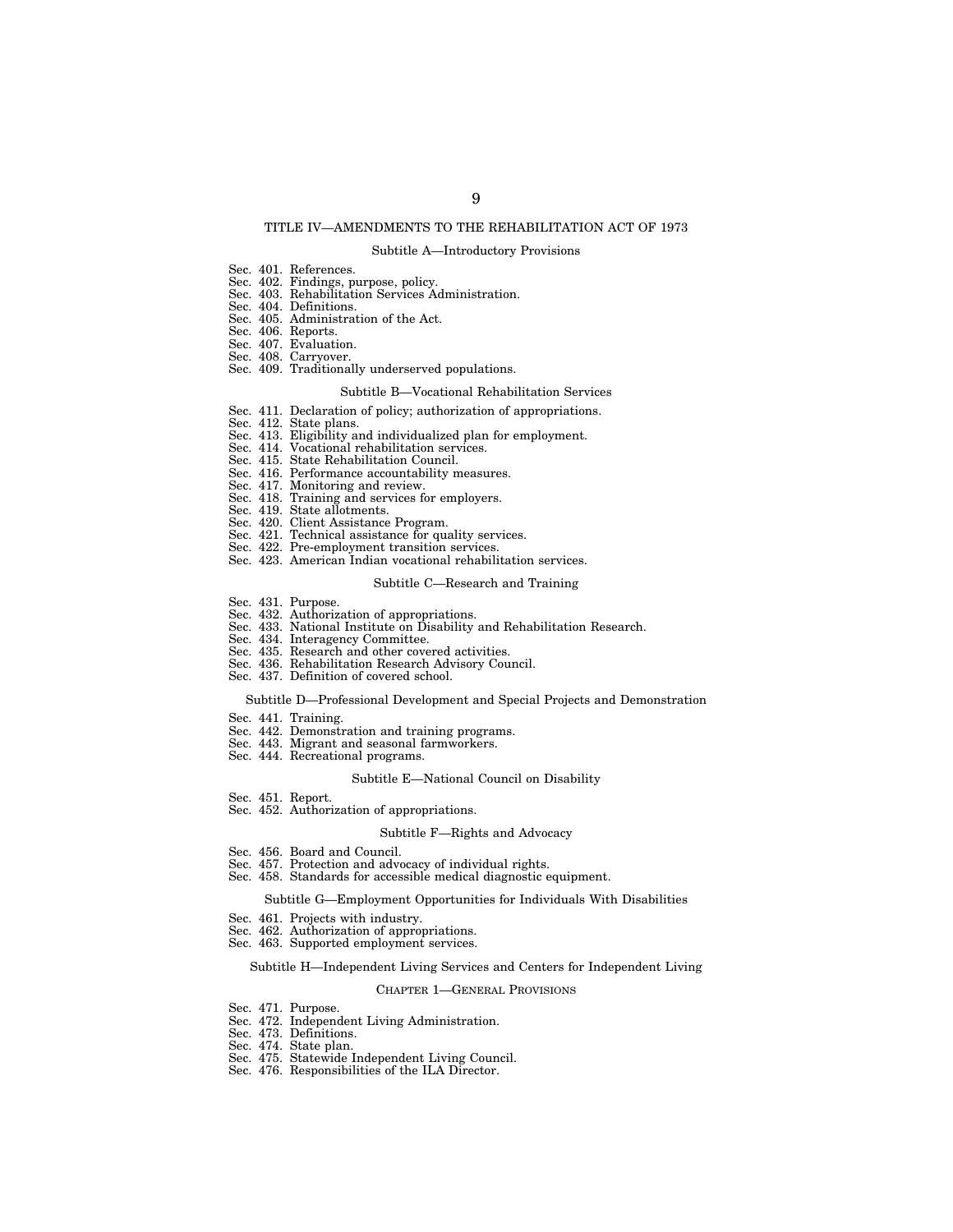## CHAPTER 2—INDEPENDENT LIVING SERVICES

# Sec. 477. Administration.

# CHAPTER 3—CENTERS FOR INDEPENDENT LIVING

- Sec. 481. Program authorization.
- Sec. 482. Centers.
- Sec. 483. Standards and assurances. Sec. 484. Authorization of appropriations.
- 

#### CHAPTER 4—INDEPENDENT LIVING SERVICES FOR OLDER INDIVIDUALS WHO ARE BLIND

- Sec. 486. Independent living services for older individuals who are blind.
- Sec. 487. Program of grants. Sec. 488. Independent living services for older individuals who are blind authorization of appropriations.

Subtitle I—Increasing Employment Opportunities for Individuals With Disabilities

- Sec. 491. Disability employment.
- Sec. 492. Table of contents.

#### **SEC. 2. PURPOSES AND PRINCIPLES.**

The purposes of this Act include the following:

 $(1)$  To increase economic growth by improving the education and skills of American workers.

(2) To ensure middle class prosperity through strong investment in talent and workforce development.

(3) To prepare the unemployed, the underemployed, and those most disadvantaged with skills to match up with employer needs.

(4) To provide individuals streamlined access to in-demand skills training and employment services by aligning education, training and workforce investment programs.

(5) To strengthen engagement with employers in in-demand industries and all sectors to meet the needs of employers.

(6) To improve the competitiveness and dynamism of the Nation's future workforce by investing in college and career-ready pathways for young adults.

(7) To ensure accountability and efficiency through system performance measures that incentivize continuous improvement in services for workers and employers.

(8) To encourage private sector partnerships connecting employers, labor unions, community colleges, workforce boards and related stakeholders to develop workforce skills that meet employer needs, including career pathways, recognized postsecondary credentials, and regional planning.

# **TITLE I—WORKFORCE INVESTMENT SYSTEMS**

# **Subtitle A—Definitions**

**SEC. 101. DEFINITIONS.** 

Section 101 is amended—

(1) by striking paragraph (24) and by redesignating—

 $(A)$  paragraphs  $(52)$  and  $(53)$  as paragraphs  $(60)$  and (61), respectively;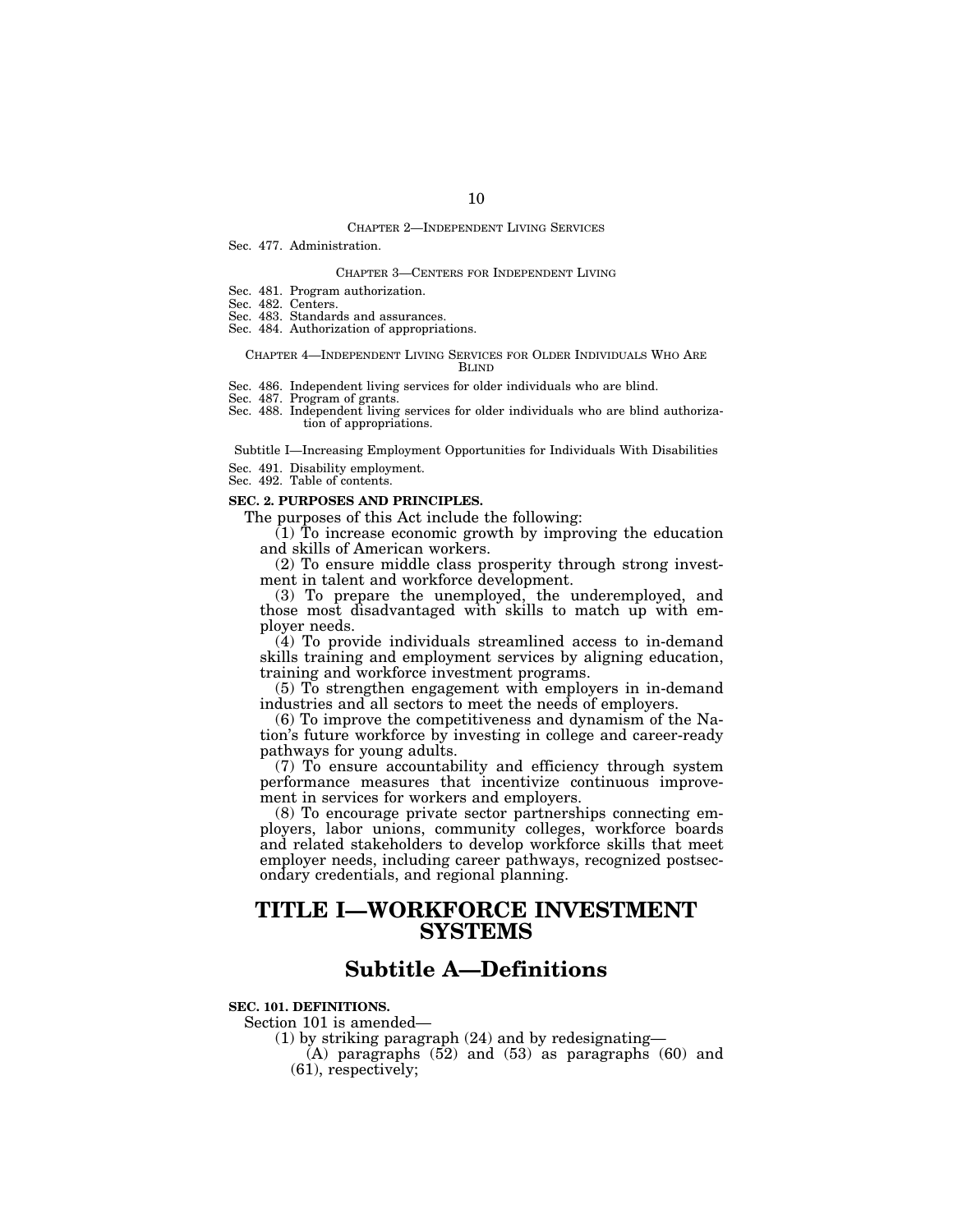(B) paragraphs (40) through (51) as paragraphs (47) through (58), respectively;

(C) paragraphs (25) through (39) as paragraphs (31) through (45), respectively;

(D) paragraphs (18) through (23) as paragraphs (25) through (30), respectively;

 $(E)$  paragraph  $(17)$  as paragraph  $(22)$ ;

(F) paragraphs (12) through (16) as paragraphs (16) through  $(20)$ , respectively;

(G) paragraphs (8) through (11), as paragraphs (11) through (14), respectively; and

(H) paragraphs (5) through (7) as paragraphs (6) through (8), respectively;

(2) by inserting after paragraph (4) the following:

''(5) CAREER PATHWAY.—

"(A) In GENERAL.—The term 'career pathway' means a sequence of education, training, and other supportive services, clearly articulated from one level of instruction to the next, that are designed to prepare individuals to meet a set of career-related objectives as referenced in subparagraph (C).

''(B) SERVICES.—The services referred to in subparagraph (A) shall be—

''(i) aligned with the skill needs of industries in the State or regional economy involved;

''(ii) designed to increase an individual's educational and skill attainment, and improve the individual's employment outcomes and ability to meet career-related objectives, by—

''(I) preparing individuals for the full range of secondary or postsecondary education options, including apprenticeships registered under the Act of August 16, 1937 (commonly known as the 'National Apprenticeship Act'; 50 Stat. 664, chapter 663; 29 U.S.C. 50 et seq.) (referred to individually in this Act as an 'apprenticeship', except in section 273);

''(II) including supportive services and counseling to support individuals in achieving their education and career goals;

''(III) including, as appropriate for an individual, education offered concurrently with and in the context of workforce preparation activities and training for a specific occupation or occupational cluster; and

''(IV) when participants are adults, organizing courses to meet adult participants' needs including flexible scheduling, multiple entry and exit points (that may correspond with work and stackable credentials), giving credit for learning toward credentials and adopting other strategies that accelerate the educational and career advancement of the participant to the extent practicable; and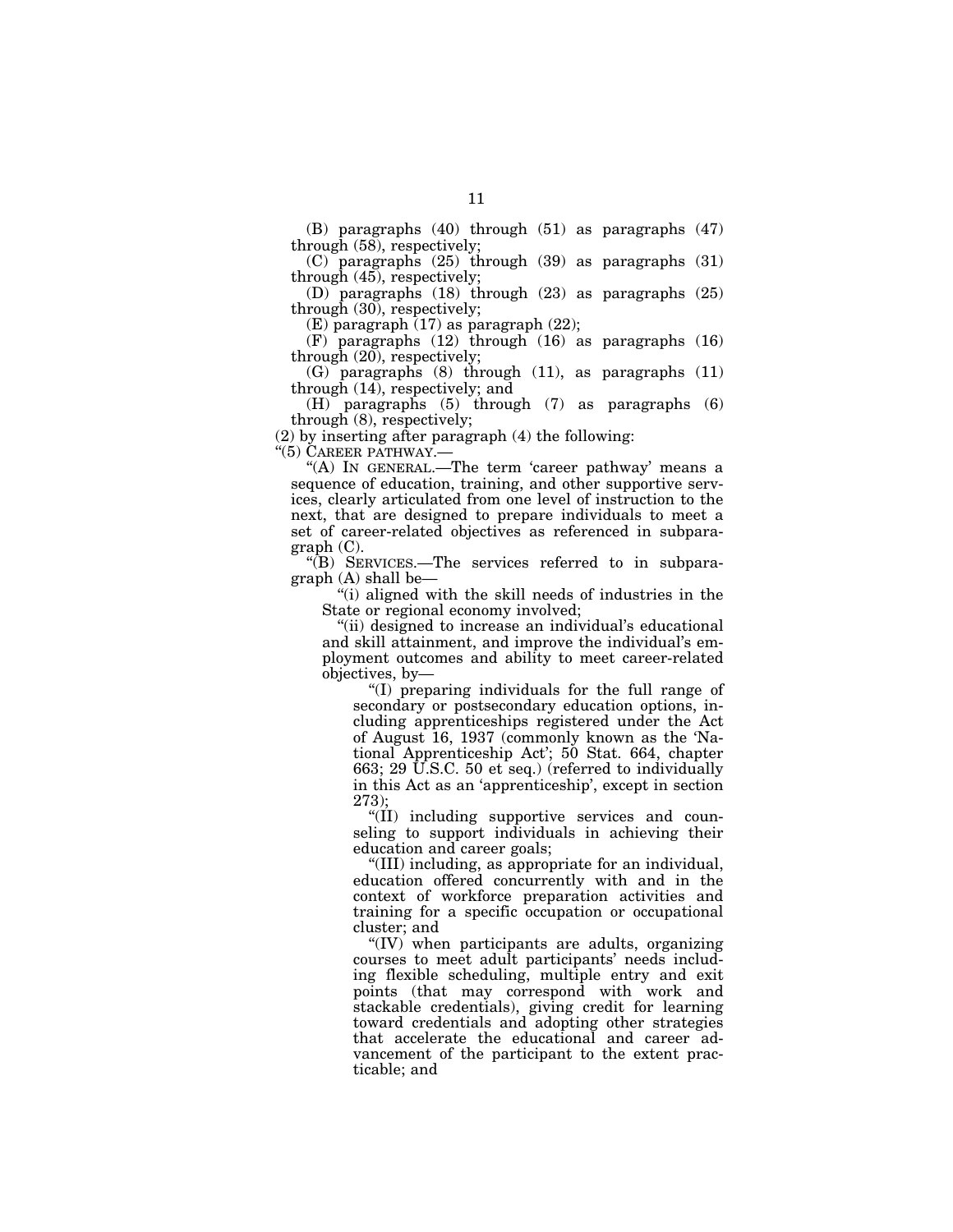''(iii) at a minimum, provided through the alignment of core programs authorized under this Act with postsecondary education and training programs, consistent with descriptions included in the State and local plans.

''(C) OBJECTIVES.—The objectives referred to in subparagraph (A) include—

''(i) enabling an individual to attain a secondary school diploma or its recognized equivalent, and at least 1 recognized postsecondary credential; and

"(ii) helping a worker enter or advance within a specific occupation or occupational cluster.'';

(3) by inserting after paragraph (8) (as so redesignated), the following:

"(9) CORE PROGRAM.—The term 'core programs' means-

"(A) chapter 4 and 5 of subtitle B of title I (relating to youth workforce investment activities and adult and dislocated worker employment and training activities);

''(B) title II (relating to adult education and literacy activities);

''(C) sections 1 through 13 of the Wagner-Peyser Act (29 U.S.C. 49 et seq.) (relating to employment services); and

''(D) title I of the Rehabilitation Act of 1973 (29 U.S.C. 701 et seq.), other than section 112 or part C of that title (29 U.S.C. 732, 741) (relating to vocational rehabilitation services).

"(10) COSTS OF INFRASTRUCTURE.—The term 'costs of infrastructure', used with respect to a one-stop center, means the nonpersonnel costs that are necessary for the operation of the one-stop center, including the rental costs of the facilities, the costs of utilities and maintenance, equipment (including assessment-related products and adaptive technology for individuals with disabilities), and technology to facilitate access to the one-stop center.'';

(4) by inserting after paragraph (14) (as so redesignated), the following:

"(15) ECONOMIC SELF-SUFFICIENCY.—The term 'economic selfsufficiency' means, with respect to a worker, earning a wage sufficient to support a family adequately and, over time, to save for emergency expenses and adequate retirement income, based on factors such as—

"(A) family size;

''(B) the cost of living in the worker's community; and

''(C) other factors that may vary by region.'';

(5) by inserting after paragraph (20) (as so redesignated), the following:

"(21) IN-DEMAND INDUSTRY SECTOR OR OCCUPATION.—

''(A) IN GENERAL.—The term 'in-demand industry sector or occupation' means—

 $\mathbf{u}$ <sup>c</sup>(i) an industry sector that—

''(I) has a substantial current or forecasted impact on the regional economy overall, including attracting, expanding or retaining businesses or jobs (including, at a minimum, jobs that lead to eco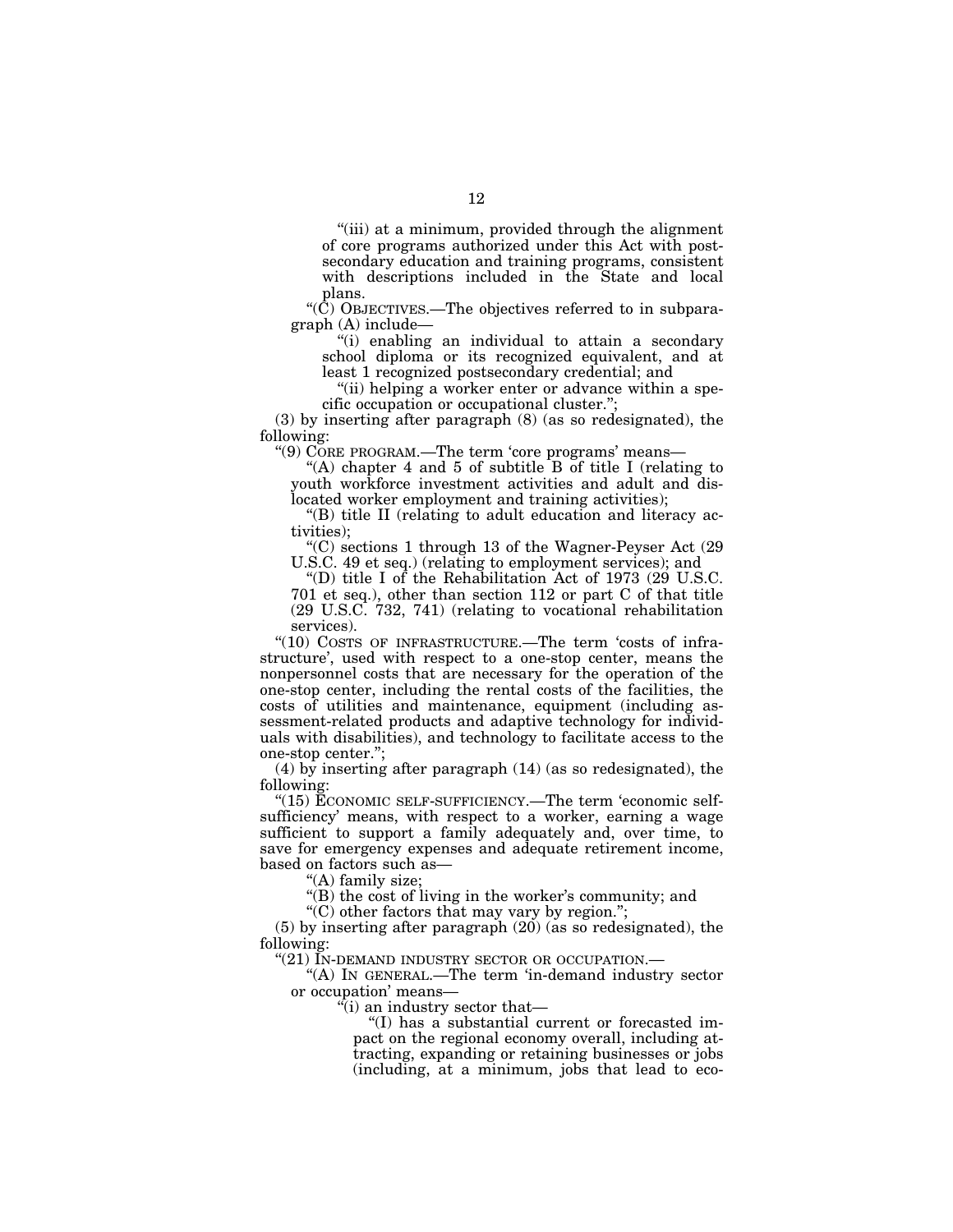nomic self-sufficiency and opportunities for advancement) in the region;

''(II) contributes to the growth of other supporting businesses, or the growth of other industry sectors within the region;

''(III) provides workers with jobs that have competitive, family-sustaining wages and benefits; and

''(IV) includes occupations that provide opportunities for career advancement; or

''(ii) an occupation that—

''(I) has a significant presence in an industry sector;

''(II) has a shortage of available skilled workers; ''(III) pays competitive, family-sustaining wages and benefits that enable workers to achieve economic self-sufficiency, or can reasonably be expected to lead to a position with such wages and benefits;

''(IV) provides opportunities for career advancement; and

" $(V)$  has a significant impact in a region's economy.

''(B) DETERMINATION.—The determination of whether an industry sector or occupation is an in-demand industry sector or occupation under this paragraph shall be made using national, State, or regional labor market information.'';

(6) by inserting after paragraph (22) (as so redesignated), the following:

"(23) INDIVIDUAL WITH BARRIERS TO EMPLOYMENT.—The term 'individual with barriers to employment' means an individual with any characteristic that substantially limits an individual's ability to obtain employment, including indicators of poor work history, lack of work experience or access to employment in nontraditional occupations, long-term unemployment, lack of educational or occupational skills attainment, dislocation from high-wage and high-benefit employment, low levels of literacy or English proficiency, disability status, homelessness, ex-offender status, or receipt of welfare.

"(24) INDUSTRY OR SECTOR PARTNERSHIP.—The term 'industry or sector partnership' means a workforce collaborative that—

 $(A)$  organizes key stakeholders in an industry cluster into a working group that focuses on the workforce needs of the industry cluster and that includes, at the appropriate stage of development of the partnership—

''(i) representatives of multiple businesses or other employers in the industry cluster, including small and medium-sized employers when practicable;

''(ii) representatives of a recognized State labor organization or central labor council, a union representing employees in the industry or sector and another labor representative, as appropriate;

 $\sqrt[n]{i}$  (iii) 1 or more representatives of an institution of higher education with, or another provider of, edu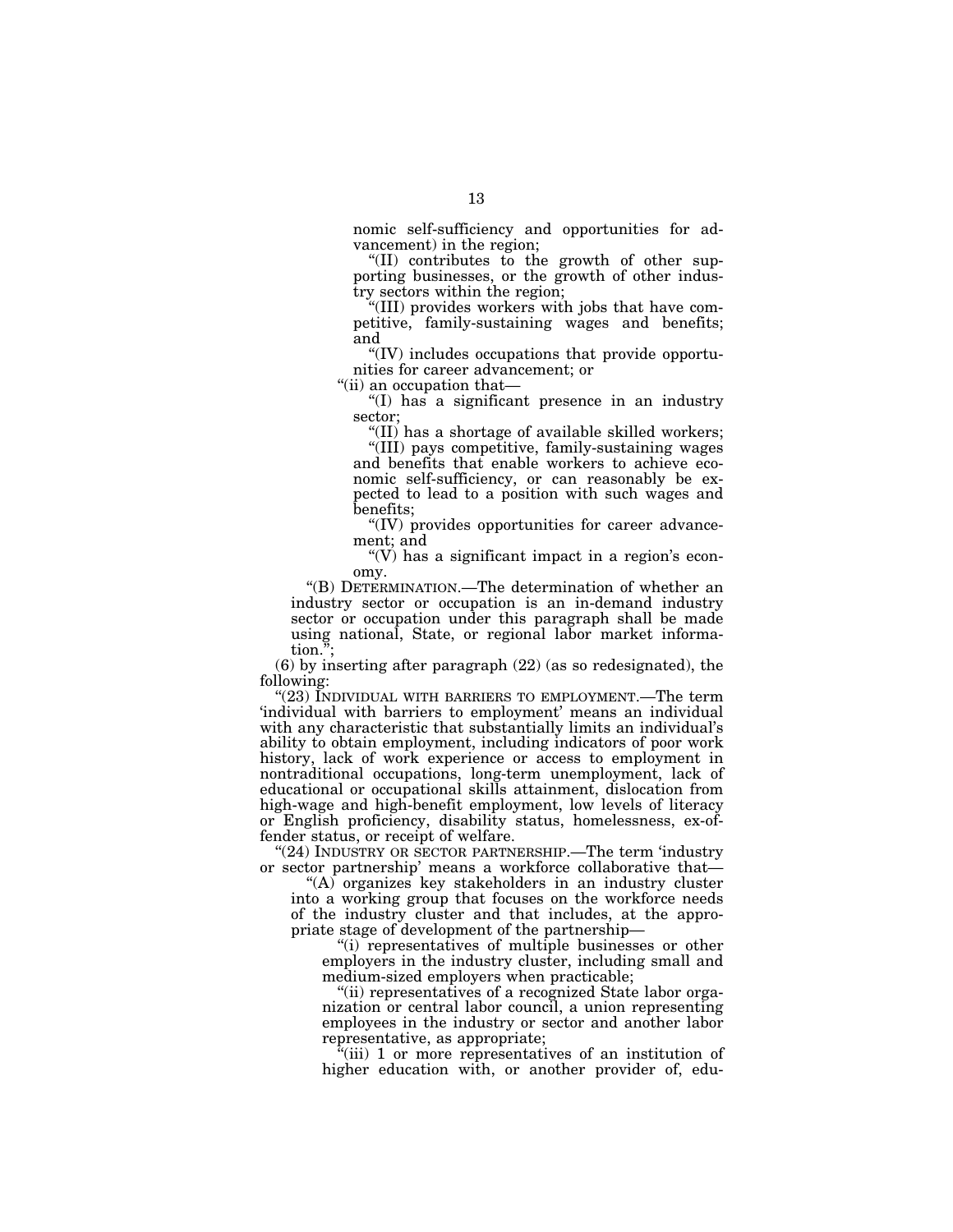cation or training programs that support the industry cluster, including career and technical education providers; and

"(iv) the State workforce agency providing labor market information and employment services under the Wagner-Peyser Act; and

''(B) may include representatives of—

''(i) State or local government;

"(ii) State or local economic development agencies;

"(iii) State boards or local boards, as appropriate;

"(iv) any local board that has established through its local plan a concentration of an industry cluster within its area;

''(v) business or trade associations;

"(vi) nonprofit organizations, community-based organizations, or intermediaries;

''(vii) philanthropic organizations; and

"(viii) other organizations, as determined to be necessary by the members comprising the industry or sector partnership.''.

 $(7)$  in paragraph  $(36)$  (as so redesignated), by striking "as appropriate to the occupation for which the participant is being trained'' and inserting ''to a period not in excess of that generally required for acquisition of skills needed for the position with a particular occupation and";

(8) by inserting after paragraph (44) (as so redesignated), the following:

"(45) RECOGNIZED POSTSECONDARY CREDENTIAL.—The term 'recognized postsecondary credential' means a credential awarded by a training provider or educational institution based on completion of all requirements for a program of study, including coursework or tests or other performance evaluations. The term includes an industry-recognized certificate, a certificate of completion of an apprenticeship, or an associate or baccalaureate degree.''; and

(9) by inserting after paragraph (57) (as so redesignated), the following:

''(58) WORKPLACE LEARNING ADVISOR.—The term 'workplace learning advisor' means an individual employed by an organization who has the knowledge and skill necessary to advise other employees of that organization about the education, skill development, job training, career counseling services, and credentials, including services provided through the workforce investment system, required to progress toward career goals of such employees in order to meet employer requirements related to job openings and career advancements that support economic self-sufficiency.''.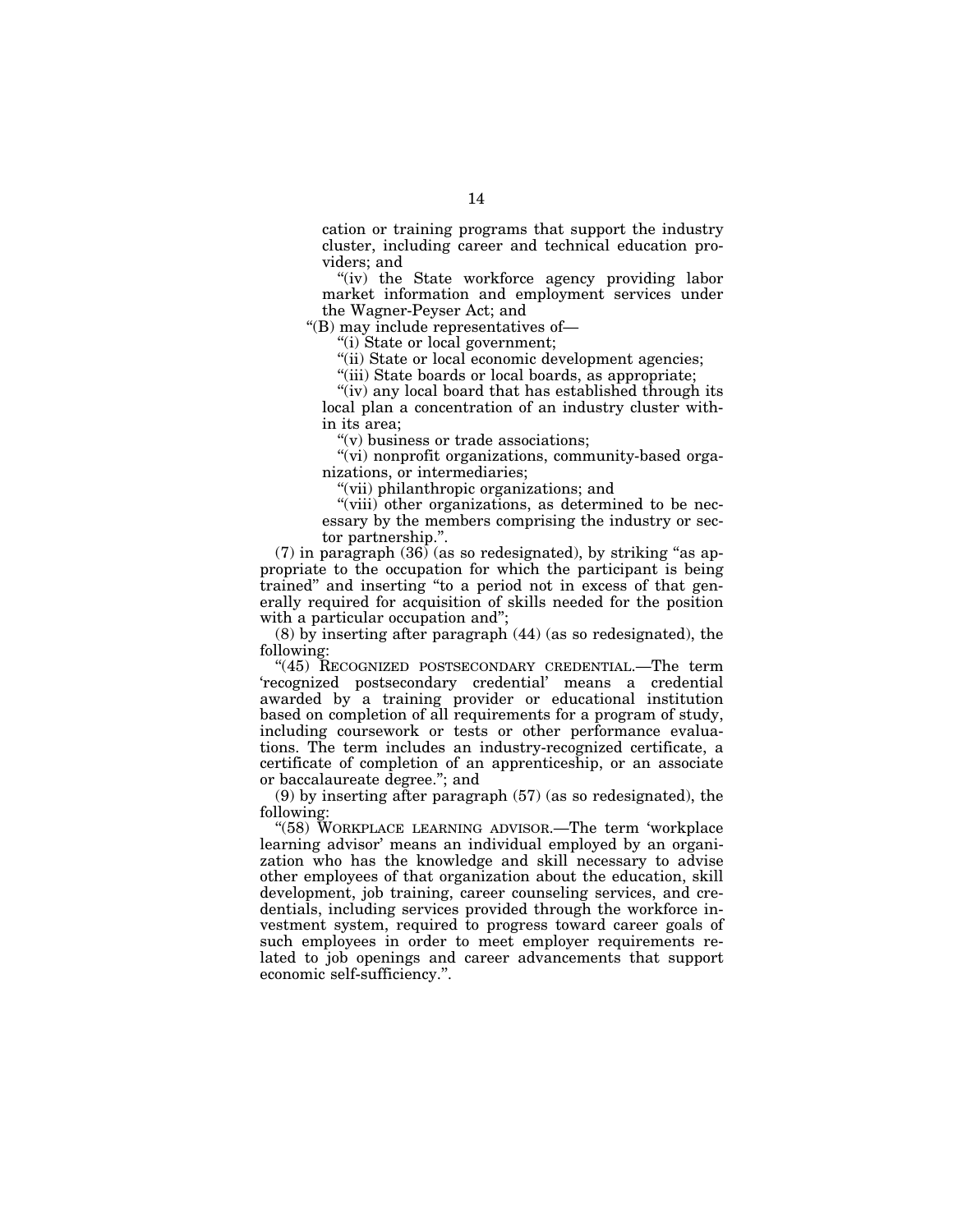# **Subtitle B—Statewide and Local Workforce Investment Systems**

# **SEC. 111. STATE WORKFORCE INVESTMENT BOARDS AND REQUIRE-MENTS FOR STATE PLANS.**

(a) SIZE AND FUNCTIONS OF THE STATE BOARDS.—Section 111 is amended—

 $(1)$  in subsection  $(b)$ —

 $(A)$  in paragraph  $(1)(C)$ —

 $(i)$  by amending clause  $(i)(I)$ , by striking "including" and inserting ''shall include''; and

(ii) by amending clause (vi) to read as follows:

 $(vi)(I)$  lead State officials with primary responsibility for the program and activities that are described in section  $121(b)(2)(B)(1)$  (i) through (iv); and

''(II) the State agency officials responsible for economic development;"; and

(B) by adding at the end the following:

''(4) WORKER REPRESENTATION.—Not less than 20 percent of the Board shall be comprised of representatives of the workforce within the State, and—

''(A) shall include representatives described in clause (iii) of section 117(b)(2)(A);

''(B) may include representatives of community-based organizations that have demonstrated experience and expertise in addressing the employment needs of individuals with barriers to employment, including organizations that provide or support competitive, integrated employment for individuals with disabilities; and

''(C) may include representatives of organizations that have demonstrated experience and expertise in addressing the employment, training, or education needs of eligible youth, including representatives of organizations that serve out-of-school youth.".

 $(2)$  in subsection  $(d)$ -

 $(A)$  in paragraph  $(8)$ , by striking "; and" and inserting a semicolon;

(B) in paragraph (9), by striking the period and inserting a semicolon; and

(C) by adding at the end the following:

"(10) promotion in the development of guidance on career pathways by aligning workforce investment programs for the purpose of providing individuals with barriers to employment, including low-skilled adults and youth, with the employment, training, education, and supportive services the individuals need to attain the necessary credentials to secure and advance in employment;

 $\sqrt[4]{(11)}$  promotion in the development of sector initiatives such as industry or sector partnerships relating to in-demand industry sectors and occupations;

''(12) provision of guidance on the alignment and delivery of services between the local boards, one-stop operator, and State entities carrying out relevant State-administered programs;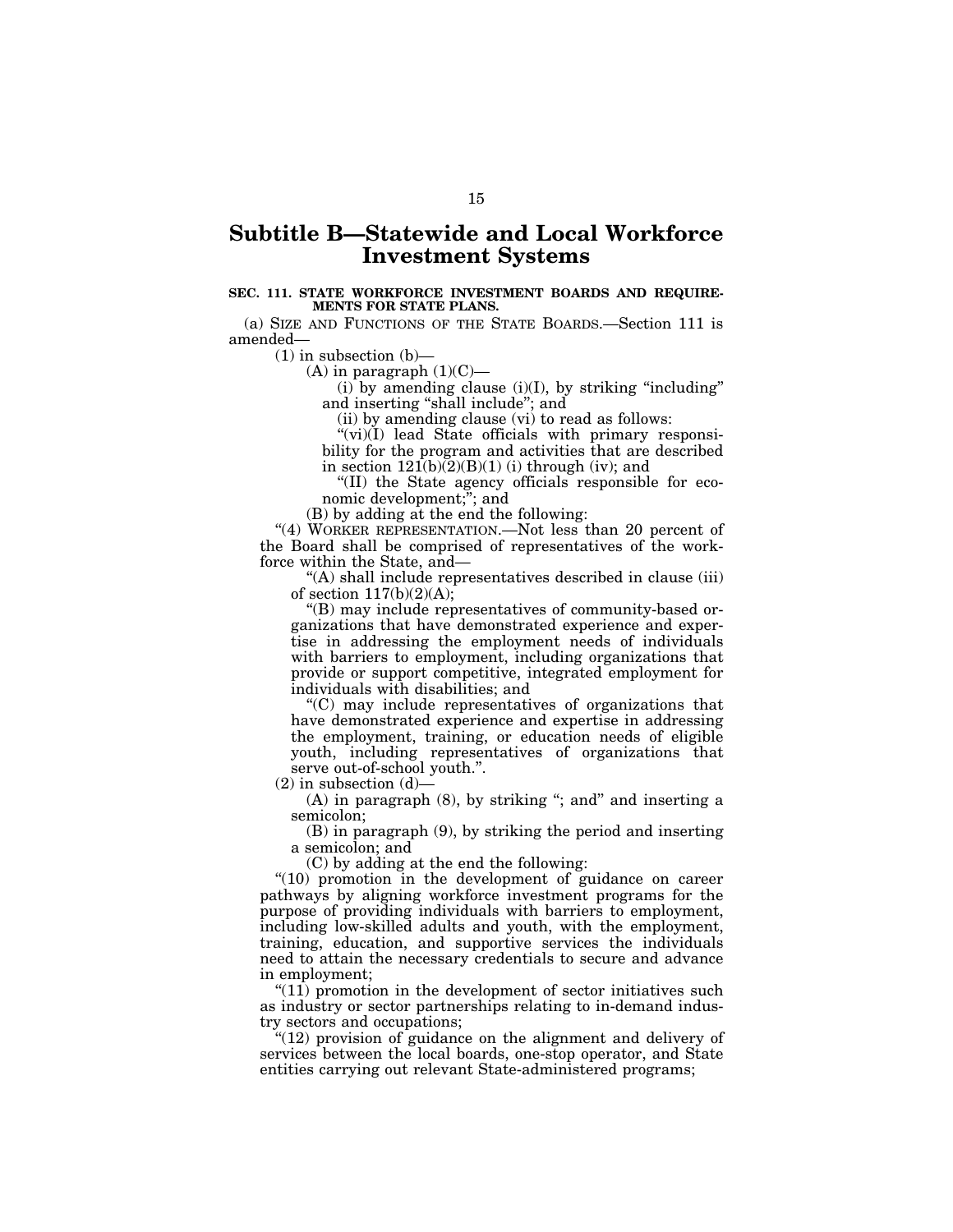$"$ (13) provision of technical assistance to local boards, onestop partners, one-stop operators, and providers, as appropriate, in local areas concerning planning and delivering services; and

''(14) staff training and education across programs supported under workforce investment systems in local areas.''.

(b) REQUIRED CONTENT OF STATE PLANS.—Section 112 is amended—

(1) in subsection (a), by striking ''a single State plan (referred to in this title as the 'State plan')" and inserting "a single State plan (referred to in this title as the 'State plan') that shall include the State plans of all core program and";

 $(2)$  in subsection  $(b)$ 

 $(A)$  in paragraph  $(4)$ —

 $(i)$  in subparagraph  $(C)$ , by striking "; and" and inserting a semicolon; and

(ii) by adding at the end the following new subparagraphs:

" $(E)$  the State's strategic vision and goals for preparing an educated and skilled workforce (including preparing youth and individuals with barriers to employment) and for meeting the skilled workforce needs of employers, including the workforce needs for civilian occupations important to military installations and including goals relating to performance accountability measures based on primary indicators of performance described in section 136(b)(2), in order to support economic growth and economic self-sufficiency; and

" $(F)$  a strategy not inconsistent with the program requirements of the core programs for aligning the core programs, as well as other resources available to the State, to achieve the strategic vision and goals described in subparagraph (E), including how the State will meet performance accountability measures based on the system-wide indicators described in section  $136(b)(2)(A)$  in order to support program alignment.'';

 $(B)$  in paragraph  $(8)(A)$ –

 $(i)$  in clauses (ix) and (x), respectively, by striking "; and'' and inserting a semicolon; and

(ii) by adding at the end the following:

"(xi) apprenticeship programs registered under the National Apprenticeship Act (50 Stat. 664, chapter 663; 29 U.S.C. 50 et seq.);

"(xii) State labor certification activities for employment-based immigration programs authorized under the Immigration and Nationality Act; and

"(xiii) employment, training, and literacy services carried out by public libraries.'';

 $(C)$  in paragraph  $(12)(B)$ , by inserting before the semicolon the following: '', and, after consultation with the local boards, specifying the minimum amount of Federal assistance under section 133(b) (2) and (3) provided to each local area that is to be spent on training'';

(D) in paragraph  $(17)(B)$ , by striking "; and" and inserting a semicolon;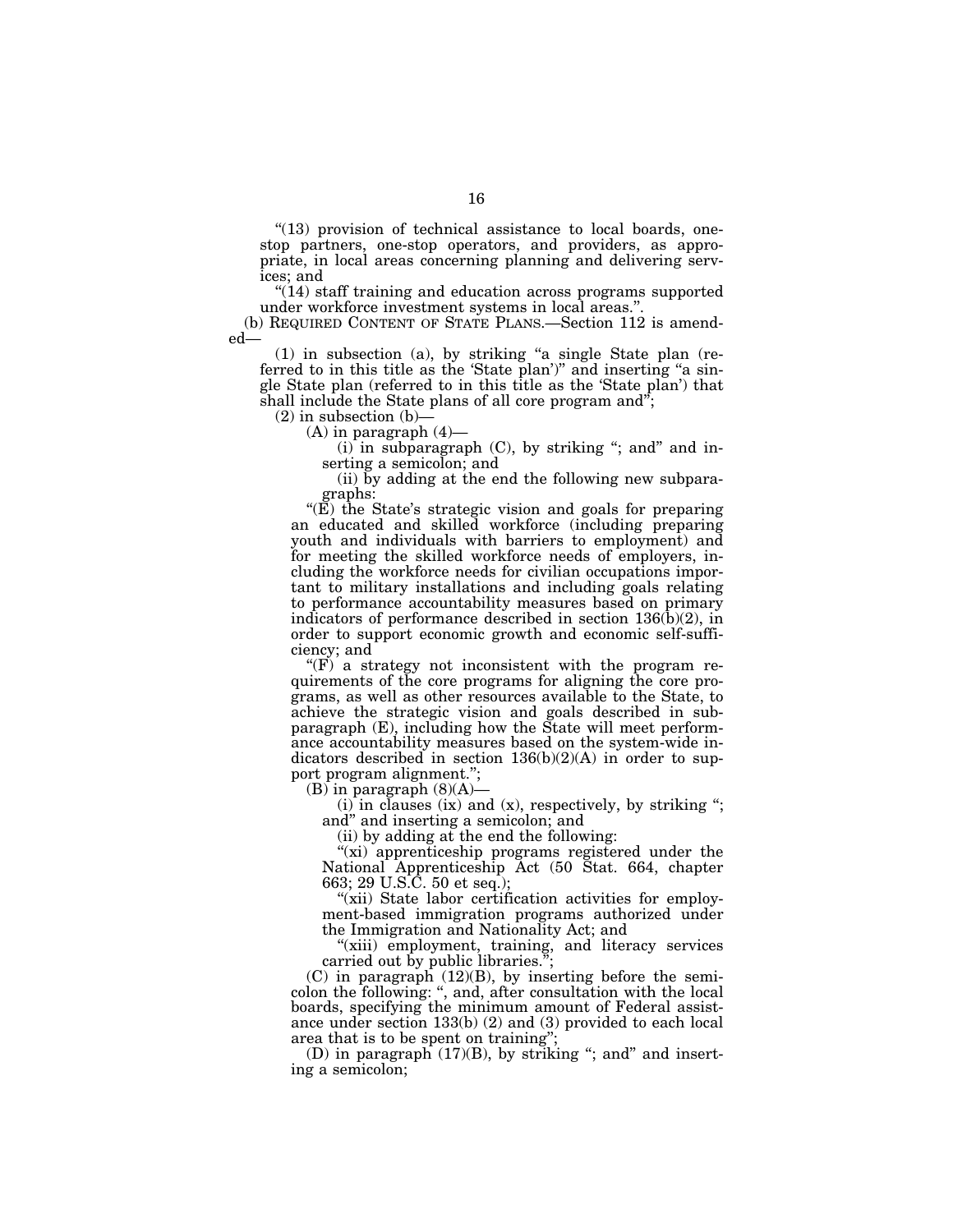$(E)$  in paragraph  $(18)(D)$ , by striking the period and inserting a semicolon; and

(F) by adding at the end the following:

"(19) a process for providing guidance to local areas and conducting oversight to ensure implementation of priority of service for adult employment and training activities; in accordance with section  $134(d)(4)(E)$ ;

" $(20)$  a description of how the State will develop and implement career pathways and career and technical education by aligning workforce investment programs for the purpose of providing individuals, including low-skill adults and youth, with the employment, training, education, and supportive services the individuals need to attain the necessary credentials to secure and advance in employment;

"(21) an objective assessment of the needs of individuals in the State or outlying area for adult education and literacy activities, including individuals with barriers to employment;

 $(22)$  a description of how the eligible agency will develop program strategies for populations that include, at a minimum—

''(A) low-income students;

''(B) individuals with disabilities;

''(C) single parents and displaced homemakers; and

 $\mathrm{``(D)}$  individuals with multiple barriers to educational enhancement, including individuals with limited English proficiency; and

"(23) a description of how the adult education and literacy activities that will be carried out with any funds received under this subtitle will be integrated with other adult education, career development, and employment and training activities in the State or outlying area served by the eligible agency.''; and

(3) in subsection (c), by striking ''Secretary of'' and inserting ''appropriate Secretary of each core program''.

### **SEC. 112. STATE UNIFIED PLAN.**

The Workforce Investment Act of 1998 is further amended—

(1) by striking section 501; and

(2) by inserting after section 112 the following:

# **''SEC. 113. STATE UNIFIED PLAN.**

"(a) PURPOSE.—The purpose of the State unified plan required by this section is to align education, training, and workforce development programs in support of a comprehensive workforce investment system.

''(b) DEFINITION OF APPROPRIATE SECRETARY.—In this section, the term 'appropriate Secretary' means the head of the Federal agency who exercises administrative authority over an activity or program described in subsection (c).

"(c) STATE UNIFIED PLAN.-

''(1) IN GENERAL.—A State shall develop and submit to the appropriate Secretaries a State unified plan for the core programs and may develop and submit one or more of the program and activities described in paragraph (2) in lieu of submitting two or more plans, for the programs and activities and the core programs.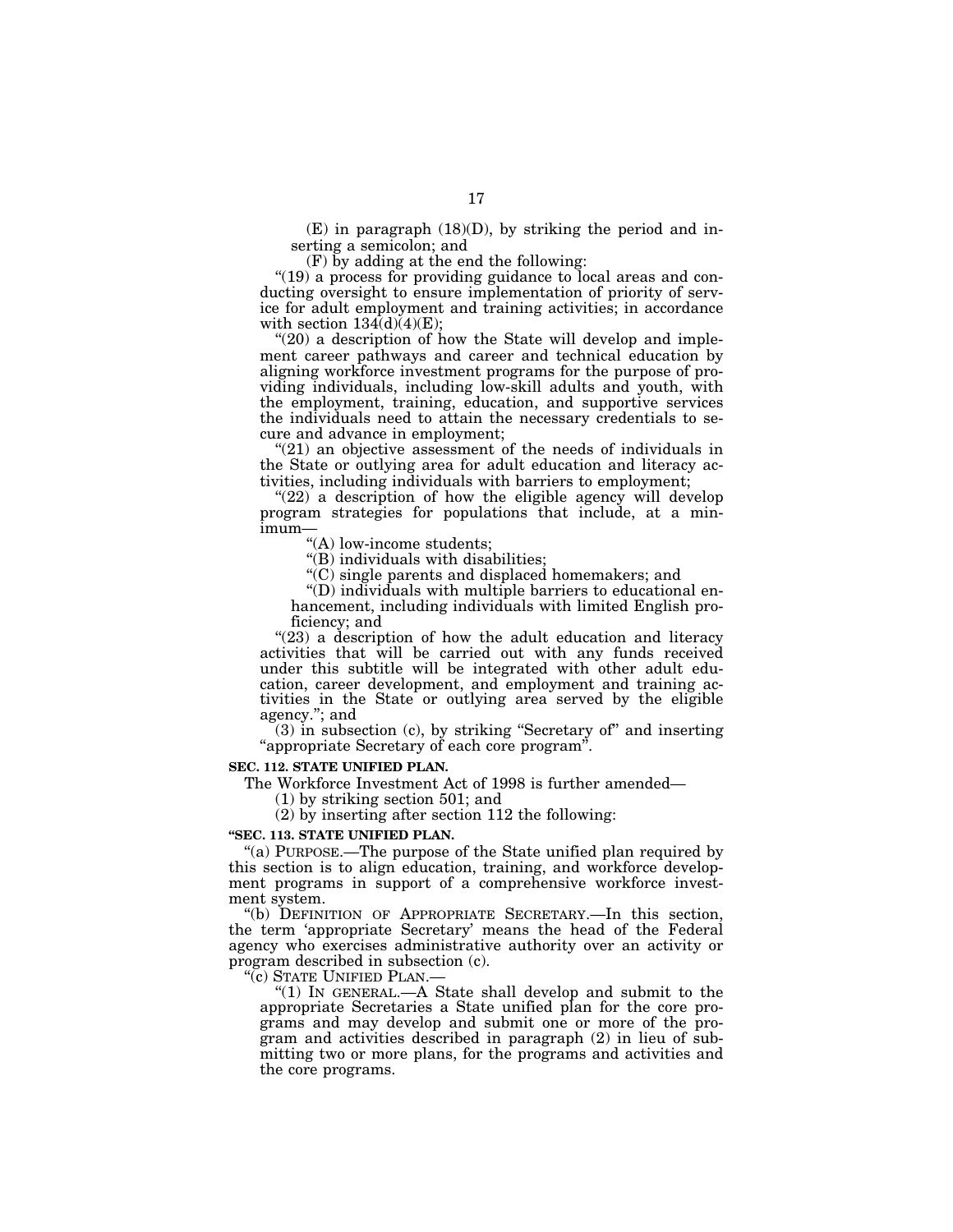''(2) PROGRAMS.—The programs and activities referred to in paragraph (1) are as follows:

''(A) Career and technical education programs at the secondary and postsecondary level authorized under the Carl D. Perkins Career and Technical Education Act of 2006 (20 U.S.C. 2301 et seq.).

''(B) Programs authorized under part A of title IV of the Social Security Act (42 U.S.C. 601 et seq.).

''(C) Programs authorized under section 6(d)(4) of the Food and Nutrition Act of 2008 (7 U.S.C. 2015(d)(4)).

"(D) Work programs authorized under section  $6$ (o) of the Food and Nutrition Act of 2008 (7 U.S.C. 2015(o)).

''(E) Activities authorized under chapter 2 of title II of the Trade Act of 1974 (19 U.S.C. 2271 et seq.).

" $(F)$  Activities authorized under chapter 41 of title 38, United States Code.

''(G) Programs authorized under State unemployment compensation laws (in accordance with applicable Federal law).

" $(H)$  Programs authorized under title V of the Older Americans Act of 1965 (42 U.S.C. 3056 et seq.).

''(I) Employment and training activities carried out by the Department of Housing and Urban Development.

''(J) Employment and training activities carried out under the Community Services Block Grant Act (42 U.S.C. 9901 et seq.).

"(K) Programs authorized under section 212 of the Second Chance Act of 2007 (42 U.S.C. 17532).<br>"(d) REQUIREMENTS.—

"(1) IN GENERAL.—The portion of a unified plan covering the core programs shall be subject to the requirements of section 112 and to the additional requirements contained in the authorizing statute of the core program, if any. The portion of such plan covering a program or activity described in subsection  $(b)(2)$  shall be subject to the requirements, if any, applicable to a plan or application for assistance for that program or activity.

"(2) ADDITIONAL SUBMISSION NOT REQUIRED.—A State that submits a State unified plan covering an activity or program described in subsection (b) that is approved under subsection (d) shall not be required to submit any other plan or application in order to receive Federal funds to carry out the activity or program.

''(3) COORDINATION.—A State unified plan shall include—

''(A) a description of the methods used for joint planning and coordination of the programs and activities included in the unified plan; and

''(B) an assurance that the methods included an opportunity for the entities responsible for planning or administering such programs and activities to review and com-

ment on all portions of the unified plan.<br>"(e) APPROVAL BY THE APPROPRIATE SECRETARIES.-

"(1) JURISDICTION.—The appropriate Secretary shall have the authority to approve the portion of the State unified plan relating to the activity or program over which the appropriate Sec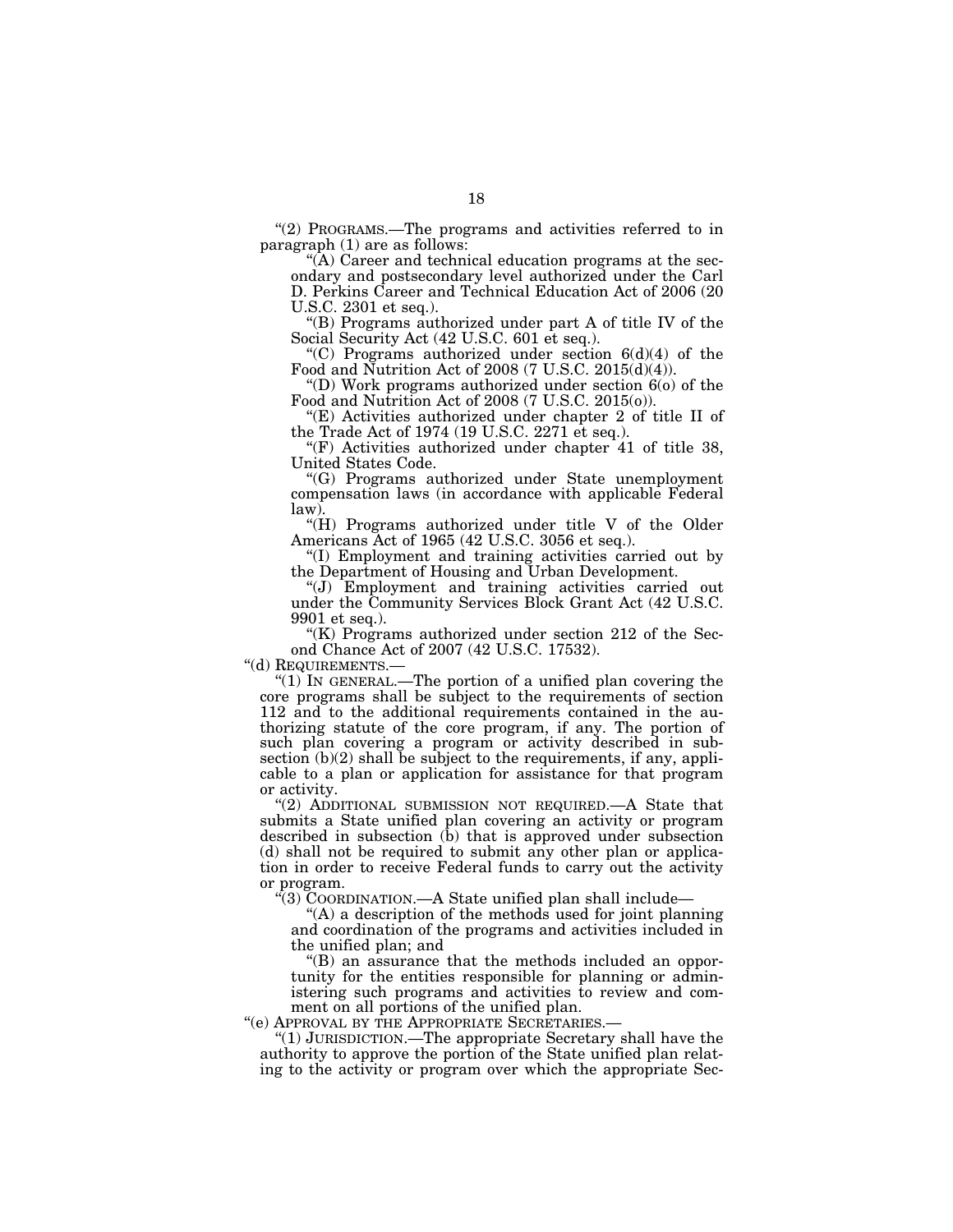retary exercises administrative authority. On the approval of the appropriate Secretary, the portion of the plan relating to the activity or program shall be implemented by the State pursuant to the applicable portion of the State unified plan.

"(2) APPROVAL OF CORE PROGRAMS.—No portion of the plan relating to a core program shall be implemented until the appropriate Secretary approves the corresponding portions of the plan for all core programs. Other core programs may continue in operation while new plan provisions are revised or are awaiting approval.

''(3) TIMING OF APPROVAL.—

''(A) IN GENERAL.—Except as provided in subparagraphs (B) and (C), a portion of the State unified plan covering the core programs or a program or activity described in subsection  $(a)(2)$  shall be considered to be approved by the appropriate Secretary at the end of the 90-day period beginning on the day the plan is submitted.

''(B) PLAN APPROVED BY 3 OR MORE APPROPRIATE SECRE-TARIES.—If an appropriate Secretary other than the Secretary of Labor or the Secretary of Education has authority to approve a portion of a unified plan, that portion of the unified plan shall be considered to be approved by the appropriate Secretary at the end of the 90-day period beginning on the day the plan is submitted.

''(C) DISAPPROVAL.—The portion shall not be considered to be approved if the appropriate Secretary makes a written determination, during the 90-day period, that the portion is not consistent with the requirements of the Federal law authorizing or applicable to the program or activity involved, including the criteria for approval of a plan or application, if any, under such law, or the plan is not consistent with the requirements of this section.

"(4) LOCAL JURISDICTION.—The appropriate local board shall approve the portion of the State unified plan relating to the activity or program over which the appropriate local board exercises administrative authority. On the approval of the appropriate local board, the portion of the plan relating to the activity or program shall be implemented by the State pursuant to the applicable portion of the State unified plan.''.

# **SEC. 113. LOCAL WORKFORCE INVESTMENT AREAS AND BOARDS.**

(a) PLANNING PROCESS FOR DIFFERENT TYPES OF REGIONS.—Section  $116(c)(1)$  is amended-

(1) by striking ''As part of'' and inserting:

"(A) As part of";

(2) by striking ''may'' each place it appears and inserting ''shall''; and

(3) by adding at the end the following:

"(B) PLANNING FOR COOPERATIVE INITIATIVES AND AR-RANGEMENTS.—In the regions comprised of 2 or more local areas, the State shall, in consultation with local boards, require regional planning, and service delivery, by local boards in those regions. For the purpose of administrative efficiency, the State shall require the local boards in a planning region to participate in a regional planning proc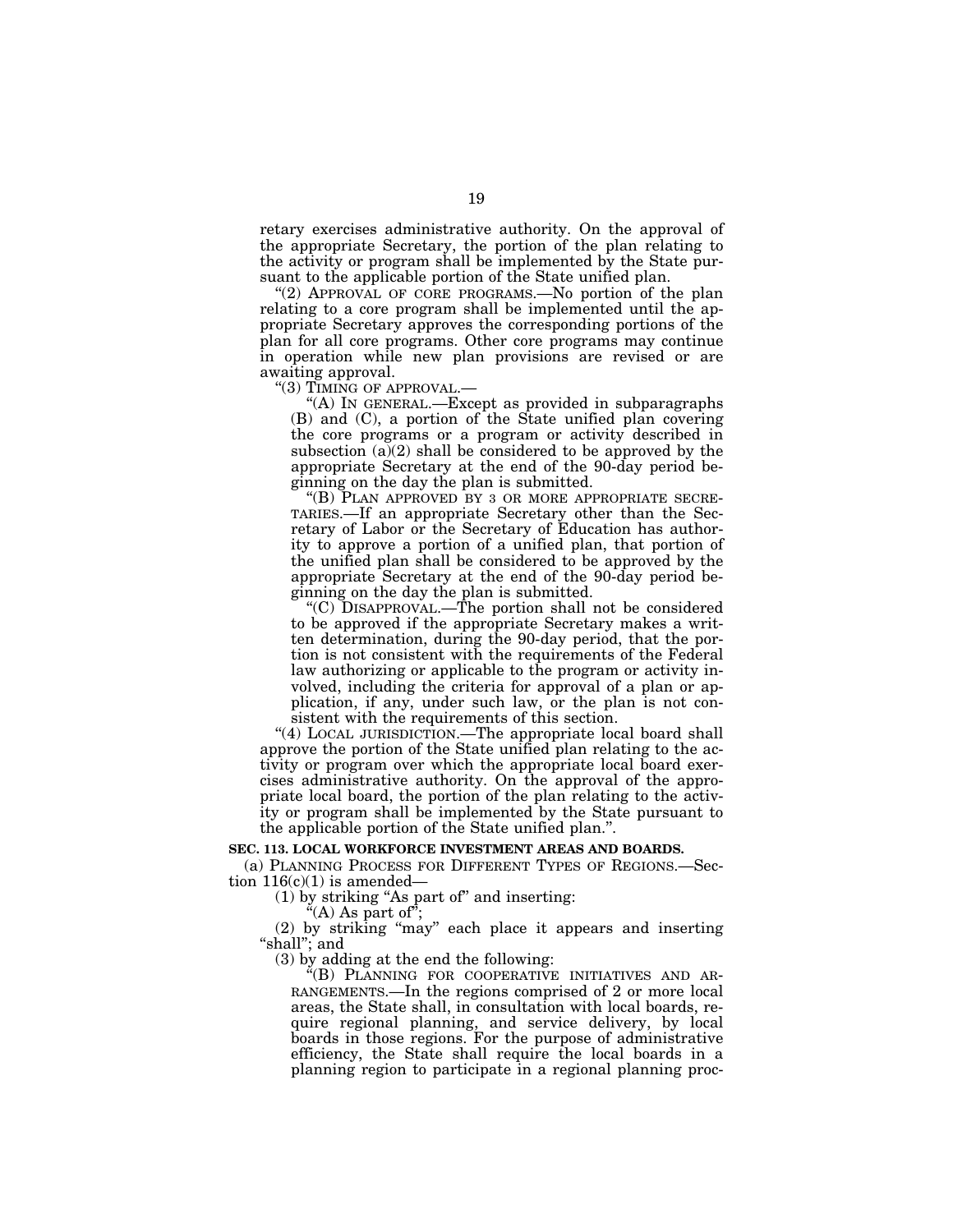ess for cooperative initiatives and arrangements that result in-

''(i) the establishment and implementation of regional service strategies and activities, including service delivery cooperative arrangements and regional approaches to address the employment and training needs of the region, including strategies that meet the need of individuals with barriers to employment;

 $(iii)$  as appropriate, the development and implementation of initiatives involving in-demand industry sectors or occupations;

"(iii) the collection and analysis of regional labor market data (in conjunction with the State); and

''(iv) the establishment of administrative and infrastructural cost sharing, as appropriate.

''(C) REGIONAL PLANS.—The State, after consultation with the local boards and chief elected officials for the planning region, shall require the local boards and officials to collaborate in order to prepare, submit, and obtain approval of a single regional plan. Such plan shall include a description of the cooperative initiatives and arrangements developed pursuant to clause (iii) and incorporate local plans for each of the local areas in the planning region, which shall contain strategies that are consistent and aligned with each other.''.

(b) COMPOSITION OF THE BOARD AND INCLUSION OF PUBLIC LIBRARIES.—Section  $117(b)(2)(A)(iv)$  is amended by striking "individuals with disabilities and'' and inserting ''public libraries, individuals with disabilities, and''.

(c) WORKER REPRESENTATION.—Section 117(b) is further amended by adding at the end the following:

''(5) WORKER REPRESENTATION.—Not less than 20 percent of the Board shall be comprised of representatives of the workforce within the local area, and—

''(A) shall include representatives described in clause (iii) of paragraph  $(2)(A)$ ;

 $\tilde{f}(B)$  may include representatives of community-based organizations that have demonstrated experience and expertise in addressing the employment needs of individuals with barriers to employment, including organizations that provide or support competitive, integrated employment for individuals with disabilities; and

''(C) may include representatives of organizations that have demonstrated experience and expertise in addressing the employment, training, or education needs of eligible youth, including representatives of organizations that serve out-of-school youth.''.

(d) REQUIRED FUNCTIONS OF THE LOCAL BOARDS.—Section 117(d) is amended—

(1) in the matter preceding paragraph (1), by striking ''The functions" and inserting "Consistent with section 118, the functions'';

(2) by amending paragraph (1) to read as follows:

''(1) LOCAL PLAN.—The local board, in partnership with the chief elected official for the local area involved, shall develop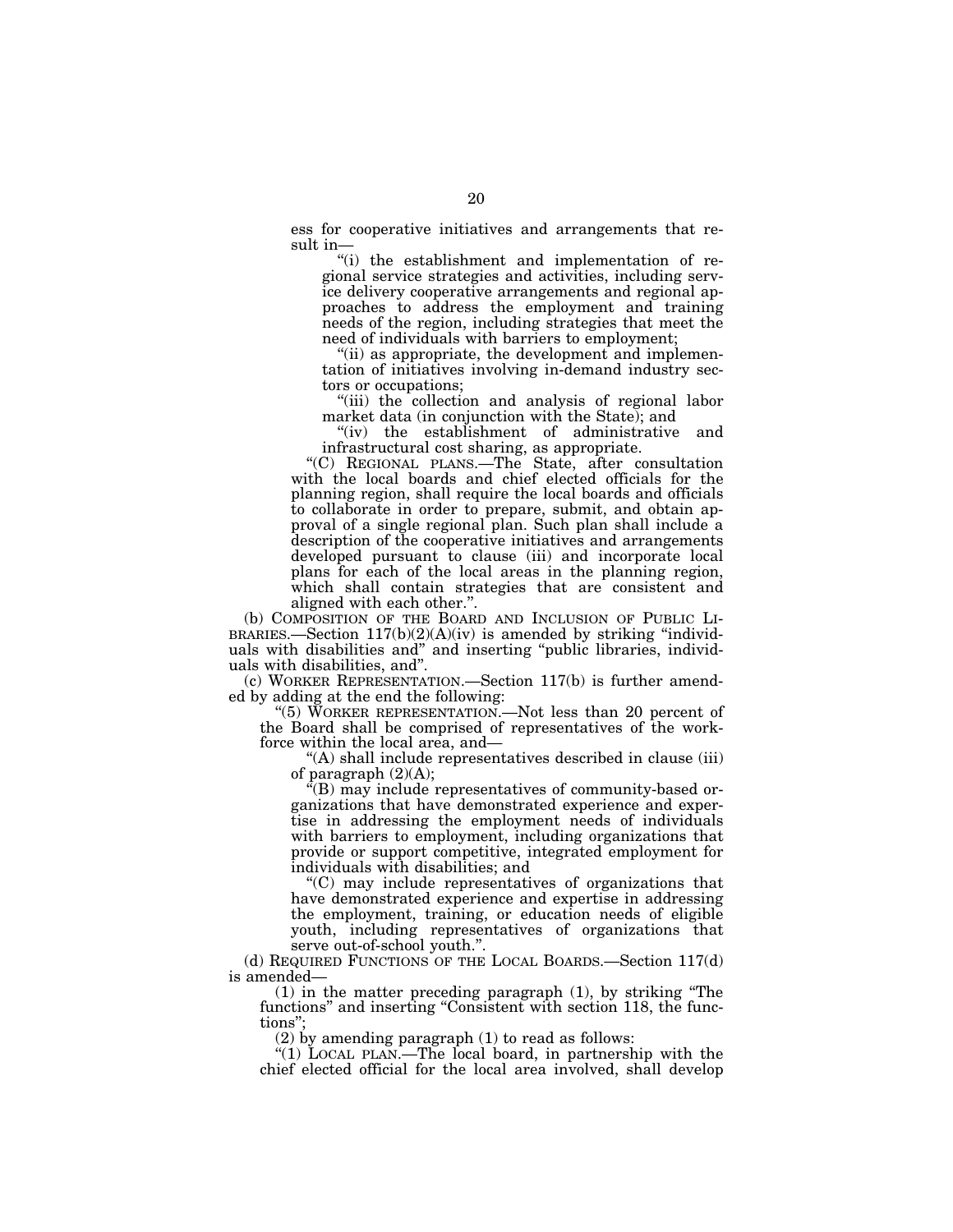and submit a local plan to the Governor that meets the requirements in section 118. If the local area is part of a planning region that includes other local areas, the local board shall collaborate with the other local boards and chief elected officials from such other local areas in the development and submission of the local plan as described in section  $116(c)(1)(A)$ ."; and

 $(3)$  in paragraph  $(3)(B)(i)$ —

 $(A)$  in subclause  $(II)$ , by inserting "or the local board" after "entity";

(B) in subclause (III), by inserting ''adult education, literacy and employment services'' after ''workforce investment activities'';

 $(C)$  in subclause  $(III)(ii)$ , by adding at the end the following: ''which staff, including staff of a one-stop center, report to and are responsible to the local board and not the chief elected official'';

(4) in paragraph (4) by striking ''with respect'' through ''in local area'' and inserting ''in its local area over the core programs as described in this Act'';

 $(5)$  in paragraph  $(8)$ —

(A) in the paragraph heading, by striking ''CONNECTING'' and inserting ''CONVENING'';

(B) by striking "connecting" and inserting "convening"; and

(C) by adding at the end the following: ''and to link youth, dislocated workers and others to opportunities for employment, internships, registered apprenticeships, or work-based learning''; and

(6) by adding at the end the following new paragraphs:

''(9) CAREER PATHWAYS DEVELOPMENT.—The local board, in consultation with the State board and with representatives of secondary, postsecondary, career and technical education, and adult education programs, shall lead efforts in the local area to develop and implement career pathways within the local area by aligning the employment, training, education, and supportive services that are needed by adults and youth, particularly individuals with barriers to employment.

''(10) WORKFORCE RESEARCH AND REGIONAL LABOR MARKET ANALYSIS.—In order to assist in the development and implementation of the local plan, the local board shall coordinate with the State public employment services under the Wagner-Peyser Act (29 U.S.C. 49 et seq.) to—

''(A) utilize analyses of the economic conditions in the region, the needed knowledge and skills for the region, the workforce in the region, and workforce development activities (including education and training) in the region described in section  $118(b)(1)$ , and regularly update such information;

''(B) assist the Governor in developing the statewide labor market information system described in section 15(e) of the Wagner-Peyser Act (29 U.S.C. 49l–2(e)), specifically in the collection, analysis, and utilization of labor market information for the region; and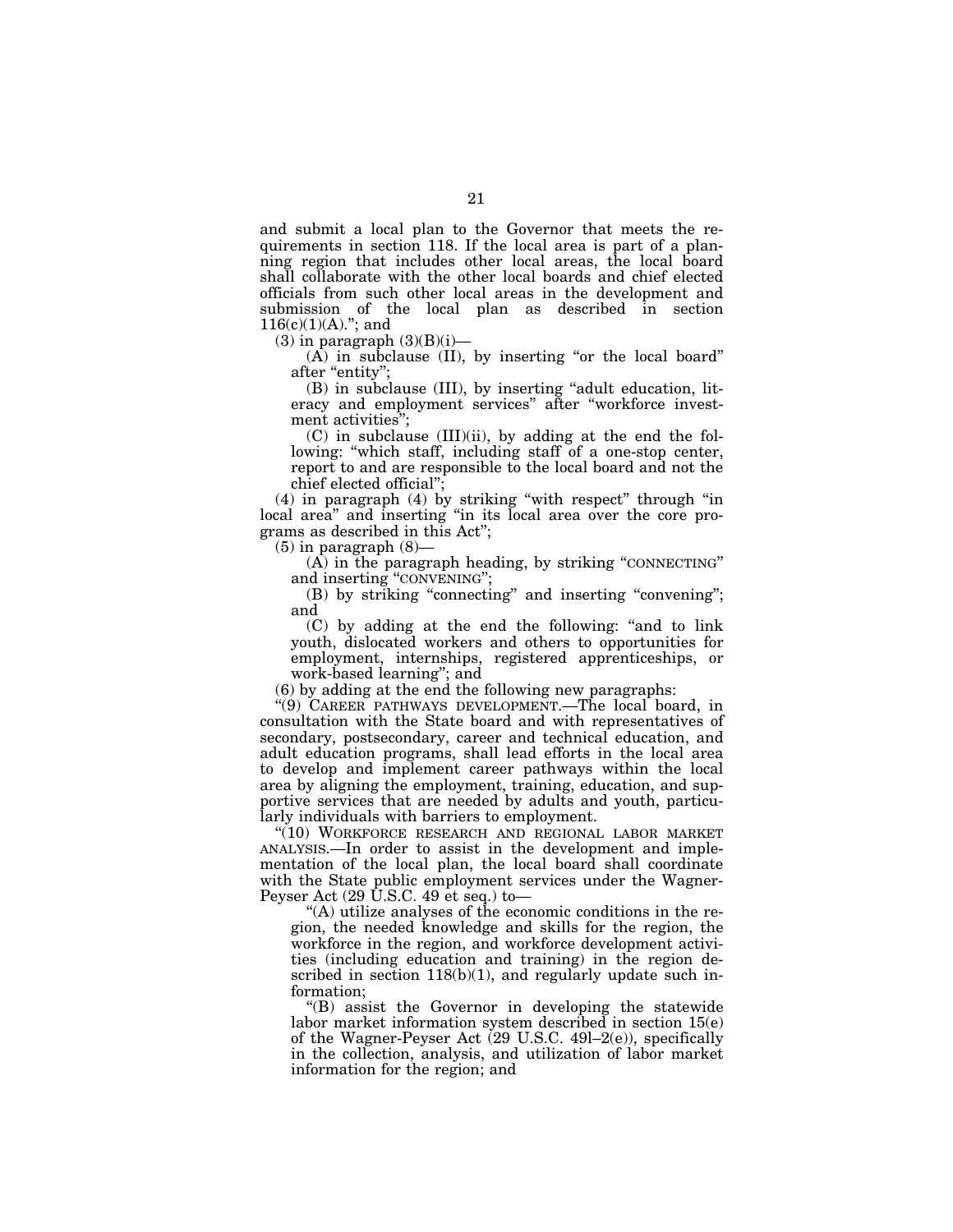''(C) assemble and utilize such other research, data collection, and analysis related to the workforce needs of the regional economy as the board, after receiving input from a wide array of stakeholders, determines to be necessary to carry out its functions, including consideration of the workforce needs for civilian occupations important to military installations developing strategies across local areas that will enhance civilian employment opportunities on local installations.

''(11) PROVEN AND PROMISING PRACTICES.—The local board shall lead efforts in the local area to—

''(A) identify and promote proven and promising strategies and initiatives for meeting the needs of employers, and workers and job seekers (including individuals with barriers to employment) in the local workforce investment system, including providing physical and programmatic accessibility, in accordance with section 288 and applicable provisions of the Americans with Disabilities Act of 1990 (42 U.S.C. 12101 et seq.) and section 504 of the Rehabilitation Act of 1973 (29 U.S.C. 794), to the one-stop delivery system; and

''(B) identify and disseminate information, in coordination with the Department of Labor and the State board, on proven and promising practices carried out in other local areas for meeting such needs.

"(12) TECHNOLOGY.—The local board shall develop strategies for using technology to maximize the accessibility and effectiveness of the local workforce investment system for employers, and workers and job seekers, by—

''(A) facilitating connections among the reporting systems of the one-stop partner programs to support a comprehensive workforce investment system in the local area;

''(B) facilitating access to services provided throughout the one-stop delivery system involved, including facilitating the access in remote areas;

 $(C)$  identifying strategies for better meeting the needs of individuals with barriers to employment, including strategies that augment traditional service delivery and technologies that increase access to services and programs of the one-stop delivery system for individuals with disabilities and other barriers to employment; and

''(D) leveraging resources and capacity within the local workforce investment system, including resources and capacity for services for individuals with barriers to employment.

"(13) ADVERTISING.—The local board shall plan for advertising one-stop services throughout the local area.

"(14) TRANSITION.—The local board shall develop strategies to ensure that services provided in the local area are coordinated with and meet the transition goals and services devel-<br>oped for children with disabilities under section for children with disabilities under section  $614(d)(1)(A)(i)(VIII)$  of the Individuals with Disabilities Education Act.

''(15) LITERACY.—The local board shall ensure that one-stop operators in the local area develop and implement policies to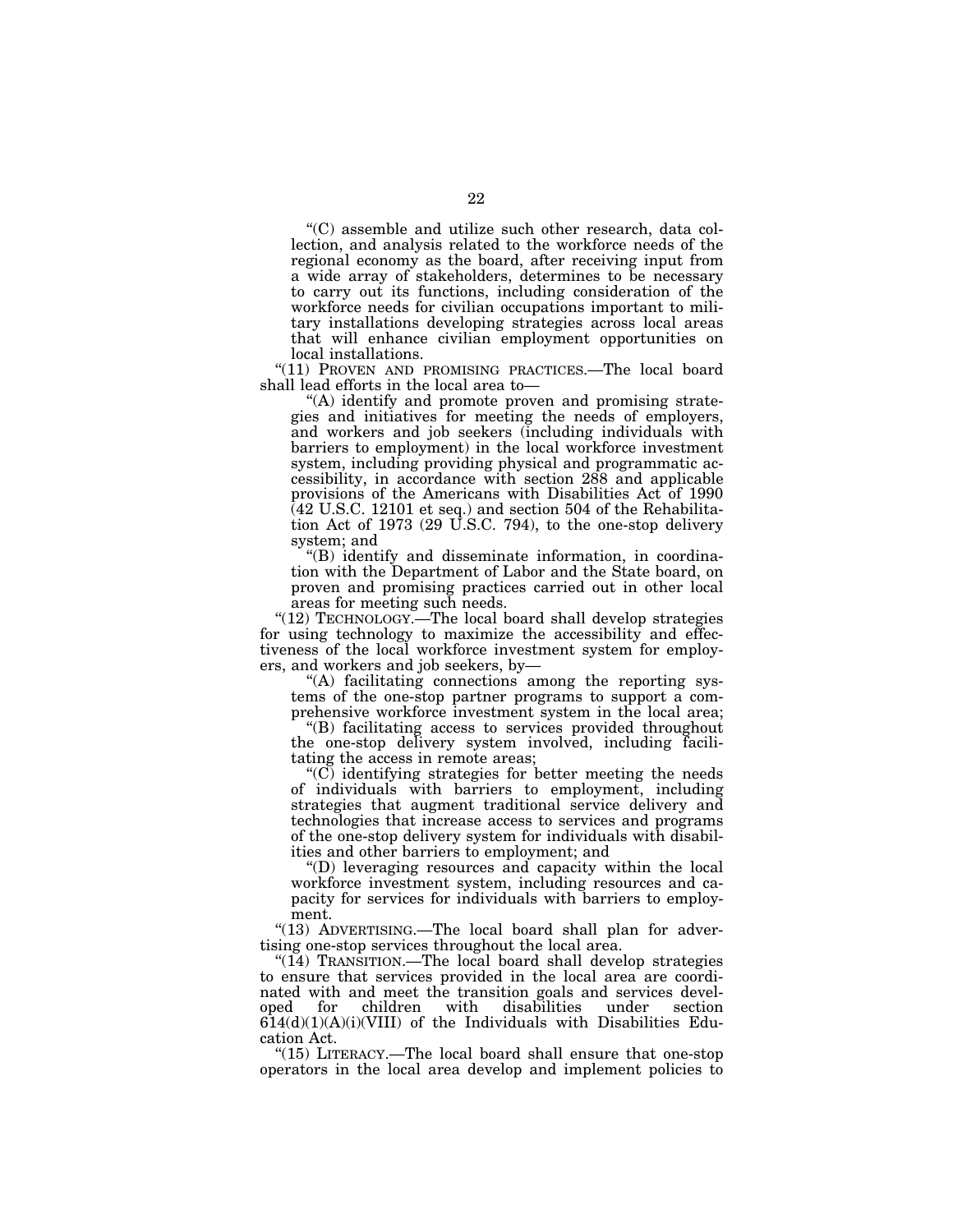ensure that the literacy and English language skills of an adult or eligible youth are not barriers to accessing services, including training services, that are available to assist individuals obtain and maintain employment.

"(16) SECTOR INITIATIVES.—The local board shall develop and expand sector initiatives in the local area or region which may include the convening of industry or sector partnerships relating to in-demand industry sectors and occupations.''.

(e) CONTENTS OF THE LOCAL PLAN.—Section 118(b) is amended—

(1) in paragraph (1), by striking ''an identification of—'' and inserting ''based on a labor market study and input solicited from local businesses, an identification of—''

(2) by redesignating paragraphs (7) through (10) as paragraphs (8) through (11), respectively, and by inserting after paragraph (6) the following:

" $(7)$  a description of how the local board will coordinate workforce investment activities carried out in the local area with apprenticeship programs registered under the National Apprenticeship Act (50 Stat. 664, chapter 663; 29 U.S.C. 50 et seq.);"; and

(3) by adding at the end the following:

" $(12)$  a description of the procedure or process for implementing a priority of service for adult employment and training activities in accordance with section  $134(d)(4)(E)$ ; and

 $(13)$  a description of how the local board will coordinate workforce investment activities carried out in the local area with employment, training, and literacy services carried out by public libraries.''.

# **SEC. 114. ADDITIONAL ONE-STOP PROGRAMS AND ACTIVITIES.**

Section 121 is amended—

 $(1)$  in subsection  $(b)$ -

 $(A)$  in paragraph  $(1)(B)$ —

(i) in clause  $(xi)$ , by striking "; and" and inserting a semicolon;

(ii) in clause (xii), by striking the period and inserting a semicolon; and

(iii) by adding at the end the following:

"(xiii) programs authorized under section 212 of the Second Chance Act of 2007 (42 U.S.C. 17532); and

"(xiv) programs authorized under part A of title IV of the Social Security Act (42 U.S.C. 601 et seq.), subject to subparagraph (C).

"(A) DETERMINATION BY THE GOVERNOR.-

''(i) IN GENERAL.—An entity that carries out a program referred to in subparagraph  $(B)(xiv)$  shall be included in the one-stop partners for the local area, as a required partner, for purposes of this Act and the other core program provisions that are not part of this Act, unless the Governor provides the notification described in clause (ii).

''(ii) NOTIFICATION.—The notification referred to in clause (i) is a notification that—

 $'(I)$  is made in writing of a determination by the Governor not to include such entity in the onestop partners described in clause (i); and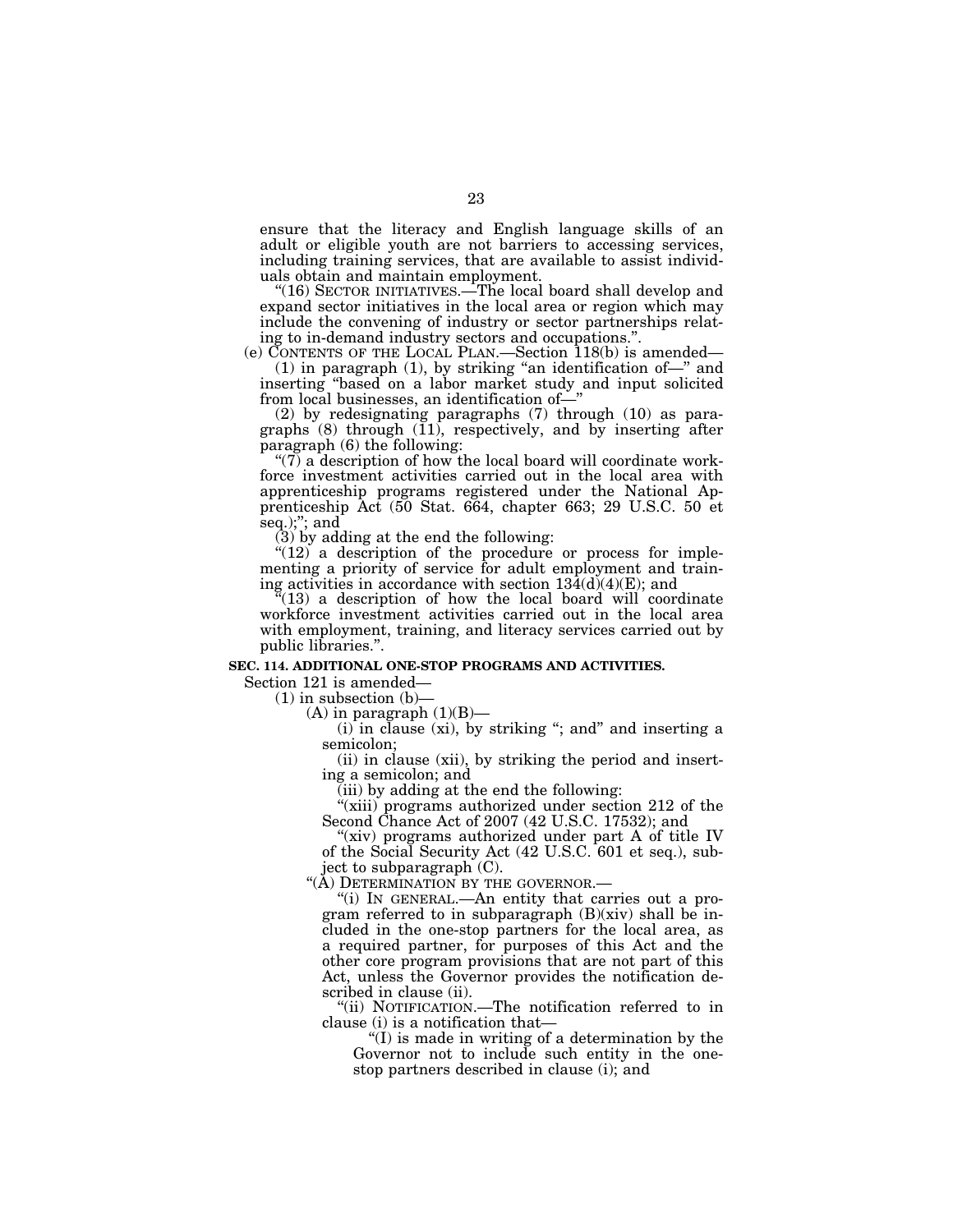''(II) is provided to the Secretary and the Secretary of Health and Human Services.''; and

(B) in paragraph (2)(B), by striking clause (i) and redesignating clauses (ii) through (v) as clauses (i) through (iv), respectively; and

(2) in subsection (e)—

(A) by striking ''If a one-stop'' and inserting:

"(1) EXISTING SYSTEMS.—If a one-stop"; and

(B) by adding at the end the following:

''(2) COLLOCATION OF WAGNER-PEYSER SERVICES.—Consistent with section 3(d) of the Wagner-Peyser Act (29 U.S.C. 49b(d)), and in order to improve service delivery, avoid duplication of services, and enhance coordination of services, the employment service offices in each State and the one-stop centers established under this title shall be collocated to the extent practicable.<br>"(3) USE OF COMMON ONE-STOP DELIVERY SYSTEM IDENTI-

FIER.—Each one-stop delivery system shall include in the identification of products, programs, activities, services, facilities, and related property and materials, a common one-stop delivery identifier. The identifier shall be developed by the Secretary of Labor, in consultation with heads of other appropriate departments and agencies, and representatives of State boards and local boards and of other stakeholders in the one-stop delivery system, not later than the beginning of the second full program year after the date of enactment of this Act. Such common identifier may consist of a logo, phrase, or other identifier that informs users of the one-stop delivery system that such product, programs, activities, services, facilities, property, or materials are being provided through such system. Nothing in this paragraph shall be construed to prohibit one-stop partners, States, or local areas from having additional identifiers.''.

# **SEC. 115. PROVIDERS OF TRAINING SERVICES.**

Section 122 is amended—

(1) in subsection (a)—

(A) in paragraph (2)—

(i) in subparagraph (A)(ii), by striking ''or certificate'' and inserting ''recognized postsecondary credential''; and

(ii) in subparagraph  $(C)$ , by inserting ", which may include joint labor-management organizations, sector partnerships, and eligible providers of adult education and literacy activities under title II if such activities are provided in combination with occupational skills training'' before the period; and

(B) by adding at the end the following:

''(3) INCLUSION ON LIST OF ELIGIBLE PROVIDERS.—A private provider described in subparagraph  $(C)$  of paragraph  $(2)$  shall comply with the criteria, information requirements, and procedures established under this section to be included on the list of eligible training services described in paragraph (3). A public provider described in subparagraph (A) and a provider described in subparagraph (B) of paragraph (2) shall be included and maintained on the list of eligible providers of training services described in subsection (d) for so long as they comply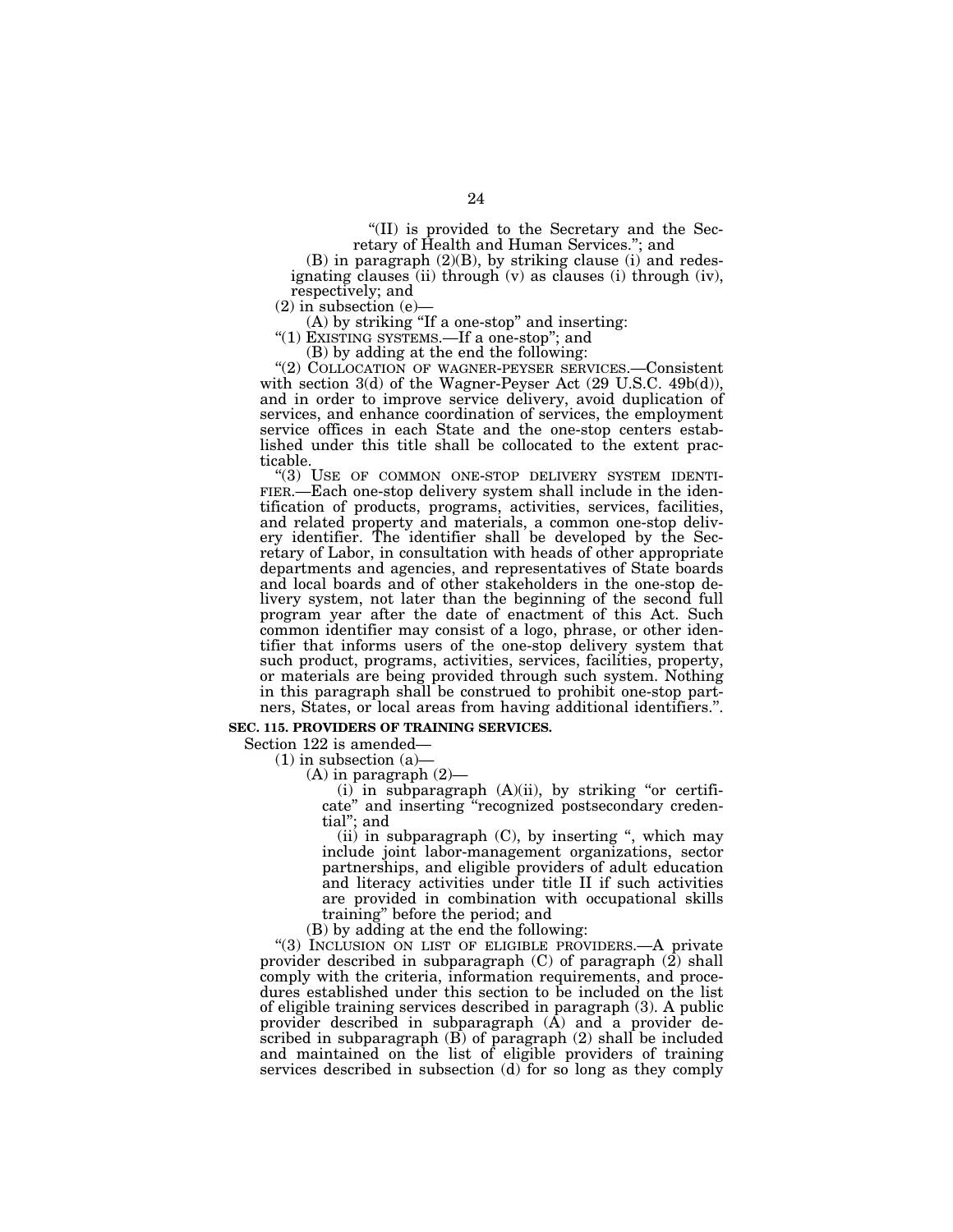with the requirements of this section and for so long as a provider described in subparagraph (B) remains registered as described in such subparagraph.";

(2) in subsection  $(d)(1)(A)$  is amended by adding at the end the following:

''(iii) information on the performance of the provider with respect to the performance accountability measures described in section 136 for such participants (taking into consideration the characteristics of the population served and relevant economic conditions), and information specifying the percentage of such participants who entered unsubsidized employment in an occupation related to the program, to the extent practicable; and

"(iv) information on secondary or postsecondary diploma or its recognized equivalent, or recognized postsecondary credentials received by such participants; and'';

(3) in subsection (e), by inserting after the first sentence the following: ''The list of providers shall also be based on the identified labor market needs of employers in the local area based on input solicited from local business and identified in the local plan pursuant to section  $118(b)(1)$ ."; and

 $(4)$  in subsection  $(h)$ —

(A) in the subsection heading, by striking ''OR CUS-TOMIZED TRAINING'' and inserting ''INCUMBENT WORKER TRAINING, CUSTOMIZED TRAINING, AND OTHER TRAINING EXCEPTIONS''; and

(B) in paragraph (1), by striking "or customized training" and inserting "incumbent worker training, customized training, internships, and paid or unpaid work experience opportunities, or transitional employment''.

#### **SEC. 116. YOUTH ACTIVITIES.**

(a) DEFINITION OF DISADVANTAGED YOUTH AND STATE ALLOT-MENTS.—Section 127 is amended—

(1) by amending subsection (a) to read as follows:

"(a) IN GENERAL.—The Secretary shall use the amount appropriated under section 137(a) for a fiscal year to make allotments and grants in accordance with subparagraphs (A) and (B) of subsection (b)(1) and make funds available for use under section 166 (relating to Native American programs).'';

 $(2)$  in subsection  $(b)$ —

(A) in paragraph (1), by striking subparagraph (A) and redesignating subparagraphs (B) and (C) as subparagraphs (A) and (B), respectively; and

(B) in paragraph (2) by amending subparagraph (C) to read as follows:

''(C) DISADVANTAGED YOUTH.—Subject to paragraph (3), the term 'disadvantaged youth' means an individual who—

''(i) is age 16 through 24; and

"(ii) received an income, or is a member of a family that received a total family income, that, in relation to family size, does not exceed 150 percent of the poverty line.''; and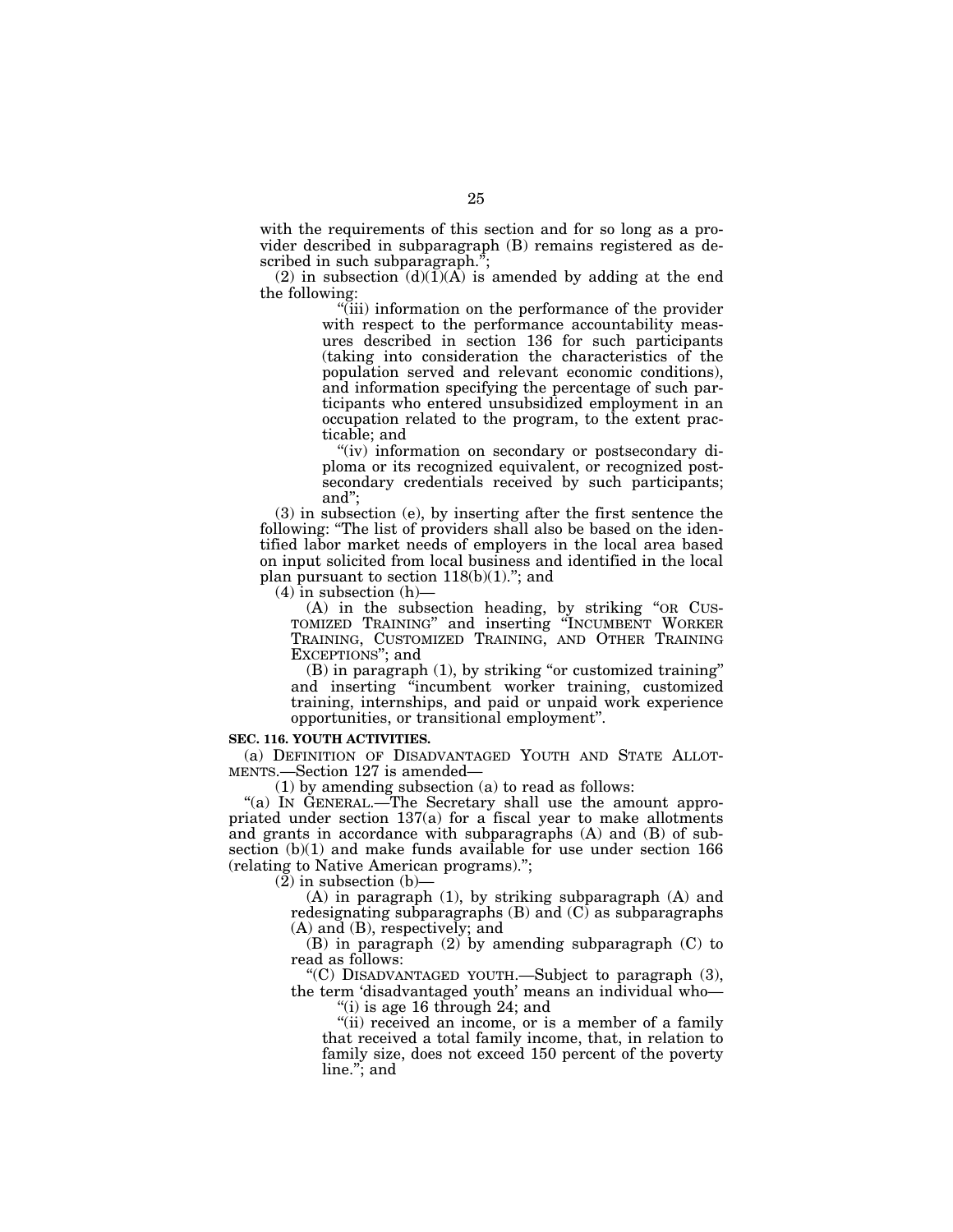(3) in subsection (c), by amending paragraph (2) to read as follows:

"(2) AMOUNT.—The amount available for reallotment for a program year is equal to the amount by which the unobligated balance from State allotments to the State at the end of the program year prior to the program year for which the determination is made, exceeds 10 percent of the total amount of funds available to the State for that prior program year, consisting of the State allotment to the State for such prior program year (including amounts from State allotments to the State, for all program years before that prior program year) that remained available.''.

(b) WITHIN STATE ALLOCATIONS.—Section 128(c)(2) is amended to read as follows:

''(2) AMOUNT.—

''(A) IN GENERAL.—The amount available for allocation for a program year is equal to the amount by which the balance that is unobligated and unencumbered for training services at the end of the program year prior to the program year for which the determination is made, exceeds 10 percent of the total amount of funds available to the local area for that prior program year, consisting of the local allocation to the local area for such prior program year (including amounts from local allocations to the local area, for all program years before that prior program year) that remained available.

"(B) BALANCE OF FUNDS.—For purposes of this paragraph, the balance that is unobligated and unencumbered for training services is the amount that is the difference between—

"(i) the total amount of funds available to the local area under this section for that prior program year consisting of the local allocation to the local area for such prior program year (including amounts from local allocations to the local area for all program years before that prior program year) that remained available; and

"(ii) the amount, from that total amount of available funds, that is obligated or encumbered (in accordance with generally accepted accounting principles) for training services during such prior program year, except that for purposes of this paragraph the amount included as encumbered for raining services shall not exceed 10 percent of the total amount of available funds described in clause (i).''.

(c) REQUIRED STATEWIDE YOUTH ACTIVITIES.—Section 129(b)(2) is amended—

 $(1)$  in subparagraph  $(C)$ —

(A) by inserting '', or that fail to meet local performance accountability measures,'' after ''concentrations of eligible youth''; and

(B) by striking the period at the end and inserting ''; and''; and

(2) by adding at the end the following new subparagraph: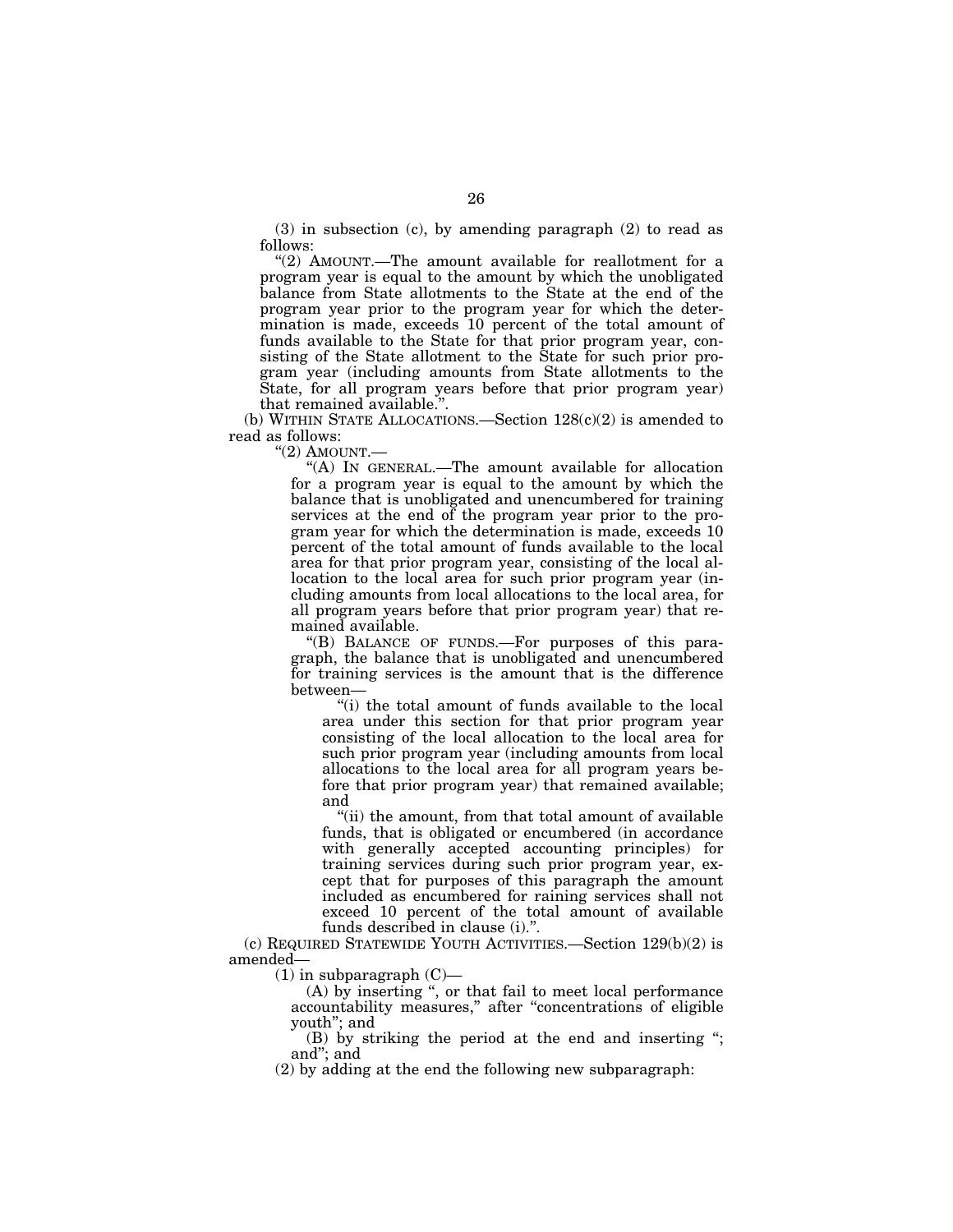$'(D)$  providing technical assistance to, as appropriate, local boards, one-stop operators, and eligible providers, including support for the training or staff in evidence-based practices for serving eligible youth (including joint training) and facilitating remote access to services provided through the one-stop delivery system.''.

(d) LOCAL ELEMENTS AND REQUIREMENTS.—Section 129(c) is amended—

 $(1)$  in paragraph  $(1)$ —

 $(A)$  in subparagraph  $(B)$ , by striking "shall identify an" and inserting ''shall identify career pathways that include education and employment goals''; and

(B) in subparagraph (C)—

 $(i)$  in clause  $(i)$ , by striking ", in appropriate cases"; (ii) in clause (ii), by striking ''strong linkages between academic and occupational learning'' and inserting "activities leading to the attainment of a secondary school diploma or its recognized equivalent, or a recognized postsecondary credential''; and

(iii) in clause (iv)—

(I) by inserting ''employers, including small employers, and in-demand occupations" after "effective connections to''; and

(II) by striking subclauses (I) and (II);

 $(2)$  in paragraph  $(2)$ —

(A) by striking subparagraph (C) and redesignating subparagraphs  $(D)$  through  $(J)$  as subparagraphs  $(C)$  through (I), respectively;

(B) in subparagraph (C) (as so redesignated)—

(i) by striking ''work experiences as appropriate,'' and inserting ''work experiences that include academic, area career and technical education or occupational education to ensure youth are college and career ready,''; and

(ii) after "including internships," by inserting "summer employment, pre-apprenticeships programs, onthe-job training,'';

(C) in subparagraph (E) (as so redesignated), by inserting "such as youth service and conservation corps," after ''include community service'';

(D) in subparagraph (F) (as so redesignated), by inserting '', financial literacy education, and entrepreneurial skills training'' after ''supportive services''; and

(E) in subparagraph (I) (as so redesignated), after "which", by inserting "shall include career counseling and career exploration services, as appropriate, and'';

 $(3)$  in paragraph  $(3)(C)$ , by inserting "and family members, mentors," after "parents"; and

(4) by amending paragraph  $(4)(A)$  to read as follows:

 $f(A)$  In GENERAL.—For any program year, not less than 60 percent of the funds described in paragraph (1) shall be used to provide youth workforce investment activities for out-of-school youth.''.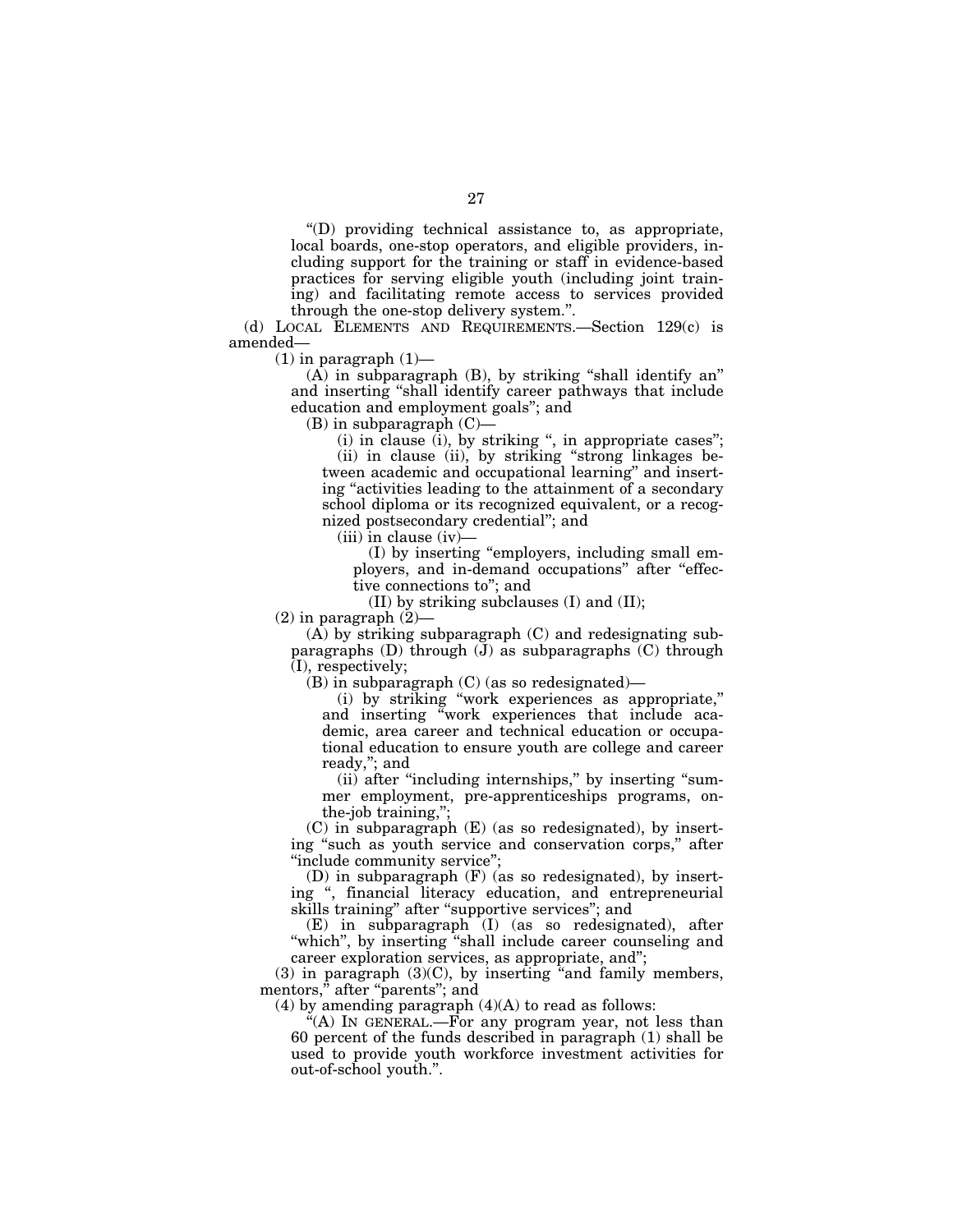# **SEC. 117. ADULT AND DISLOCATED WORKER TRAINING ACTIVITIES.**

(a) DEFINITION OF DISADVANTAGED ADULT.—Section  $132(b)(1)(v)(IV)$  is amended by striking "does not exceed and all that follow" and inserting "150 percent of the poverty line.".

(b) REALLOTMENT.—Section  $132(c)(2)$  is amended to read as follows:

"(2) AMOUNT.—The amount available for reallotment for a program year is equal to the amount by which the unobligated balance from State allotments to the State at the end of the program year prior to the program year for which the determination is made, exceeds 10 percent of the total amount of funds available to the State for that prior program year, consisting of the State allotment to the State for such prior program year (including amounts from State allotments to the State, for all program years before that prior program year) that remained available.

(c) TRANSFER AUTHORITY.—Section  $133(b)(4)$  is amended by striking ''20 percent'' both places it appears and inserting ''30 percent''. (d) WITHIN STATE REALLOCATION.—Section  $133(c)$  2 is amended

to read as follows:

 $"(2)$  AMOUNT.—

''(A) IN GENERAL.—The amount available for allocation for a program year is equal to the amount by which the balance that is unobligated and unencumbered for training services at the end of the program year prior to the program year for which the determination is made, exceeds 10 percent of the total amount of funds available to the local area for that prior program year, consisting of the local allocation to the local area for such prior program year (including amounts from local allocations to the local area, for all program years before that prior program year) that remained available.

"(B) BALANCE OF FUNDS.—For purposes of this paragraph, the balance that is unobligated and unencumbered for training services is the amount that is the difference between—

''(i) the total amount of funds available to the local area under this section for that prior program year consisting of the local allocation to the local area for such prior program year (including amounts from local allocations to the local area for all program years before that prior program year) that remained available; and

"(ii) the amount, from that total amount of available funds, that is obligated or encumbered (in accordance with generally accepted accounting principles) for training services during such prior program year, except that for purposes of this paragraph the amount included as encumbered for raining services shall not exceed 10 percent of the total amount of available funds described in clause (i).''.

(e) USE OF UNOBLIGATED RAPID-RESPONSE FUNDS.—Section  $134(a)(2)$  is amended—

 $(1)$  in subparagraph  $(A)$ —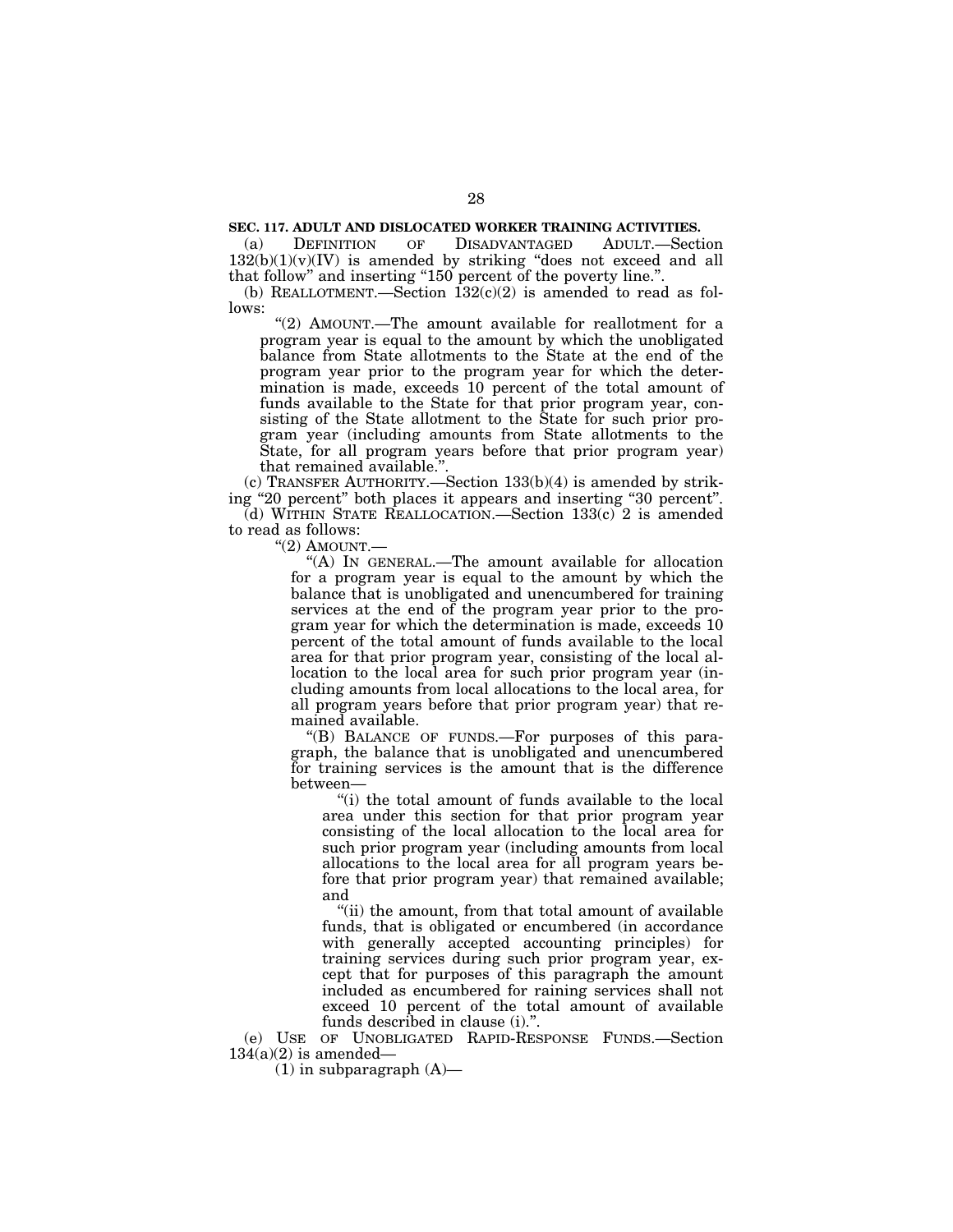(A) by redesignating clauses (i) and (ii) as subclauses (I) and (II), respectively;

(B) by striking ''A State shall use'' and inserting:

''(i) IN GENERAL.—A State shall use''; and

(C) by adding at the end the following:

''(ii) USE OF UNOBLIGATED FUNDS.—Funds reserved by a Governor under section  $133(a)(2)$  to carry out this subparagraph that remain unobligated after the first program year for which such funds were allotted may be used by the Governor to carry out statewide activities authorized under subparagraph (B) or paragraph (3)(A), in addition to activities under this subparagraph.''; and

 $(2)$  in subparagraph  $(B)$ —

 $(A)$  in clause  $(v)$ , by striking "; and" and inserting a semicolon;

(B) in clause (vi), by striking the period and inserting ''; and''; and

(C) by adding at the end the following new clause:

''(vii) developing, implementing, and using layoff aversion strategies in collaboration with appropriate economic development and private sector entities, for implementation of strategies that may include early identification of firms at risk of layoffs, use of feasability studies to assess the needs of and options for at-risk firms and the delivery of employment, training, economic development, investment and financial restructuring activities to address identified risk factors.''.

(f) SHARED SERVICES.—Section  $134(d)(1)(B)$  is amended—

(1) by striking ''A portion'' and inserting the following:

"(i) IN GENERAL.—A portion"; and

(2) by adding at the end the following:

"(ii) ADDITIONAL COSTS OF ONE-STOP.—Subject to the memorandum of understanding described in section 121(c) for the one-stop delivery system involved, in addition to the funds provided for one-stop infrastructure described in section 137(d), a portion of funds made available under Federal law authorizing the programs described in section 121(b) and administered by onestop partners, or the noncash resources available under such programs, shall be used to pay the additional costs relating to the operation of the one-stop delivery system that are not paid from the funds provided under section 137(d), as determined in accordance with clause (iv), to the extent not inconsistent with the Federal law involved. Such costs shall include the costs of the provision of core services described in section  $134(d)(2)$  applicable to each program and may include common costs that are not paid from the funds provided under section 137(d).

''(iii) SHARED SERVICES.—Costs of shared services may include costs of services that are authorized for and may be commonly provided through the one-stop partner programs to any individuals, such as initial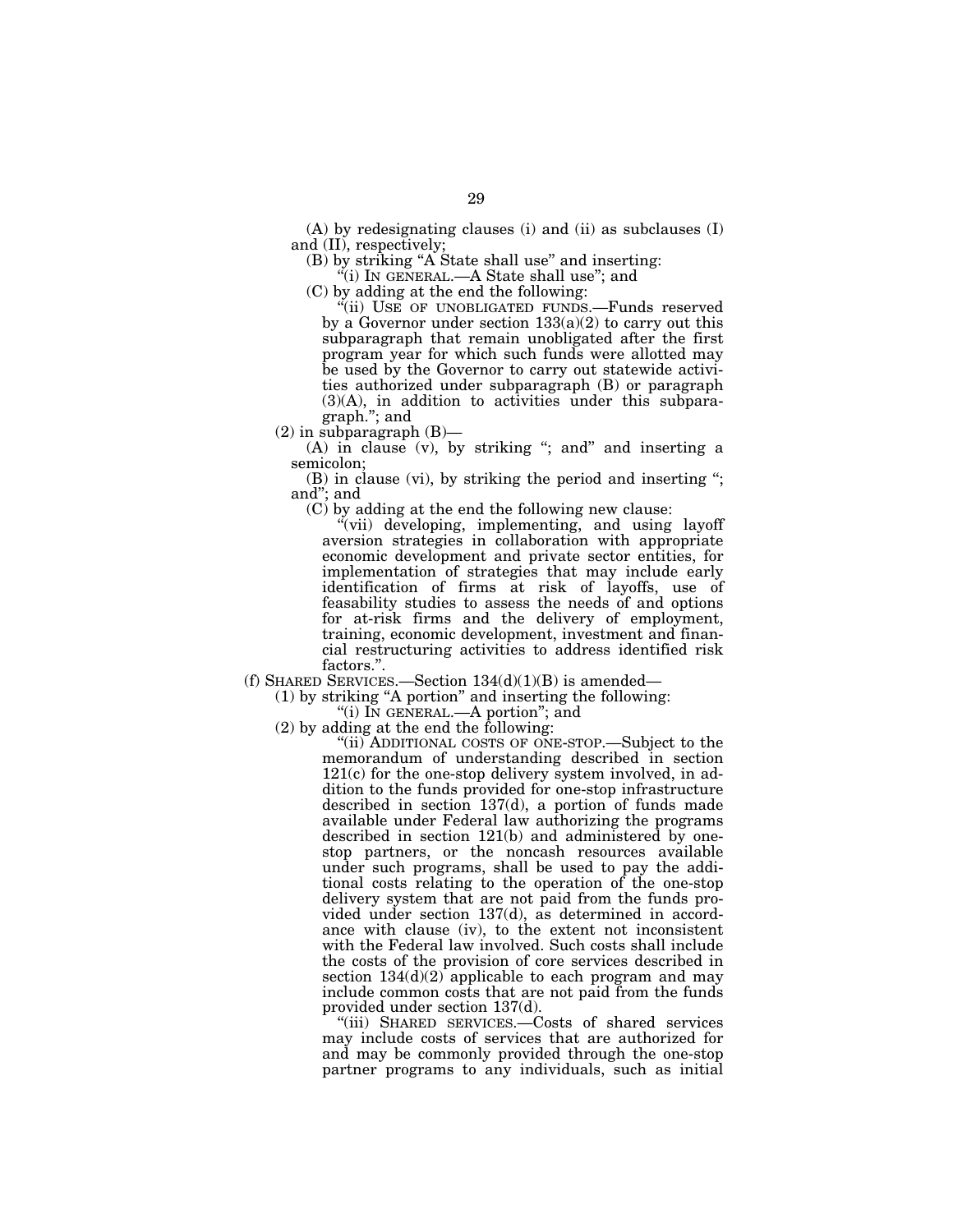intake, assessment of needs, appraisal of basic skills, identification of appropriate services to meet such needs, referrals to other one-stop partners, and other similar services.

"(iv) DETERMINATION AND GUIDANCE.—The method for determining the appropriate portion of funds and noncash resources to be provided by the one-stop partner for each program for a one-stop center shall be determined as part of the development of the memorandum or understanding under subsection (c) for the one-stop center and shall be stated in the memorandum. The State board shall provide guidance to facilitate the determination, for purposes of the memorandum of understanding, of an appropriate allocation of the funds and noncash resources in local areas.''.

 $(g)$  Training SERVICES.—Section 134 $(d)(4)$  is amended—

(1) in subparagraph (B), by adding at the end the following: ''(iii) RULE OF CONSTRUCTION.—Nothing in this paragraph shall be construed to require an individual to receive core or intensive services under paragraphs (2) or (3), respectively, prior to receiving training services under this paragraph.'';

 $(2)$  in subparagraph  $(D)$ —

(A) in clause (ix), by striking "; and" and inserting a semicolon; and

(B) by adding at the end the following:

 $f(x)$  education, training, and skill upgrading for individuals to work and maintain proficiency as workplace learning advisors in programs sponsored by employers or joint labor-management partnerships.'';

 $(3)$  in subparagraph  $(E)$ 

(A) by striking "In the event" through "priority" and inserting "With respect to funds allocated to a local area for adult employment and training activities, priority'';

(B) by inserting ''individuals with barriers to employment" after "public assistance and other"; and

(C) by striking ''making determination related to'' and inserting "implementing";

 $(4)$  by striking subparagraph  $(G)$  and inserting the following: ''(G) USE OF INDIVIDUAL TRAINING ACCOUNTS.—

> ''(i) IN GENERAL.—Except as provided in clause (ii), training services provided under this paragraph shall be provided through the use of individual training accounts in accordance with this paragraph, and shall be provided to eligible individuals through the one-stop delivery system.

> "(ii) TRAINING CONTRACTS.—Training services authorized under this paragraph may be provided pursuant to a contract for services in lieu of an individual training account if—

 $\sqrt{\ }$ (I) the requirements of subparagraph (F) are met;

''(II) such services are on-the-job training, registered apprenticeships, customized training, in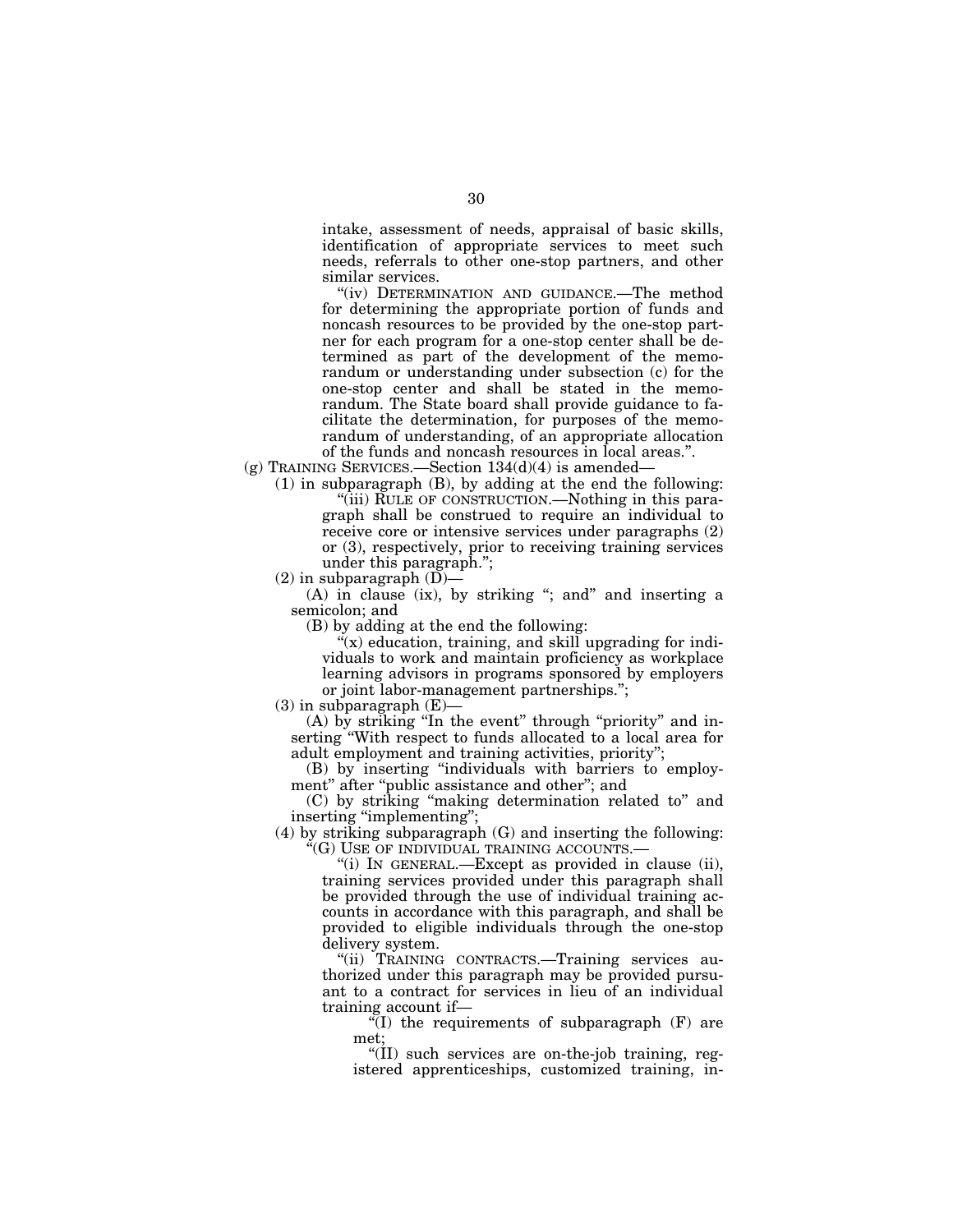cumbent worker training, entrpreneurial skills training, or transitional employment;

''(III) the local board determines there are an insufficient number of eligible providers of training services in the local area involved (such as in a rural area) to accomplish the purposes of a system of individual training accounts;

''(IV) the local board determines that there is a training services program of demonstrated effectiveness offered in the local area by a communitybased organization or another private organization to serve individuals with barriers to employment; or

''(V) the local board determines that it would be most appropriate to award a contract to an institution of higher education or other eligible provider of training services, including area career and technical education centers in order to facilitate the training of multiple individuals in in-demand industry sectors or occupations and that such contract does not limit customer choice.

''(iii) LINKAGE TO OCCUPATIONS IN DEMAND.—Training services provided under this paragraph shall be directly linked to an in-demand industry sector or occupation in the local area or region, or in another area to which an adult or dislocated worker receiving such services is willing to relocate, except that a local board may approve training services for occupations determined by the local board to be in sectors of the economy that have a high potential for sustained demand or growth in the local area.

"(iv) RULE OF CONSTRUCTION.—Nothing in this paragraph shall be construed to preclude the combined use of individual training accounts and contracts in the provision of training services, including arrangements that allow individuals receiving individual training accounts to obtain training services that are contracted for under clause (ii).''; and

(5) by adding at the end the following:

 $\widetilde{H}(\mathrm{H})$  Reimbursement for on-the-job training.—

''(i) REIMBURSEMENT LEVEL.—For purposes of the provision of on-the-job training under this paragraph, the Governor or local board involved may increase the amount of the reimbursement described in section 101(31) to an amount of up to 75 percent of the wage rate of a participant for a program carried out under this chapter, if, respectively—

" $(I)$  the Governor approves the increase with respect to a program carried out with funds reserved by the State under that chapter, taking into account the factors described in clause (ii); or

''(II) the local board approves the increase with respect to a program carried out with funds allocated to a local area under such chapter, taking into account those factors.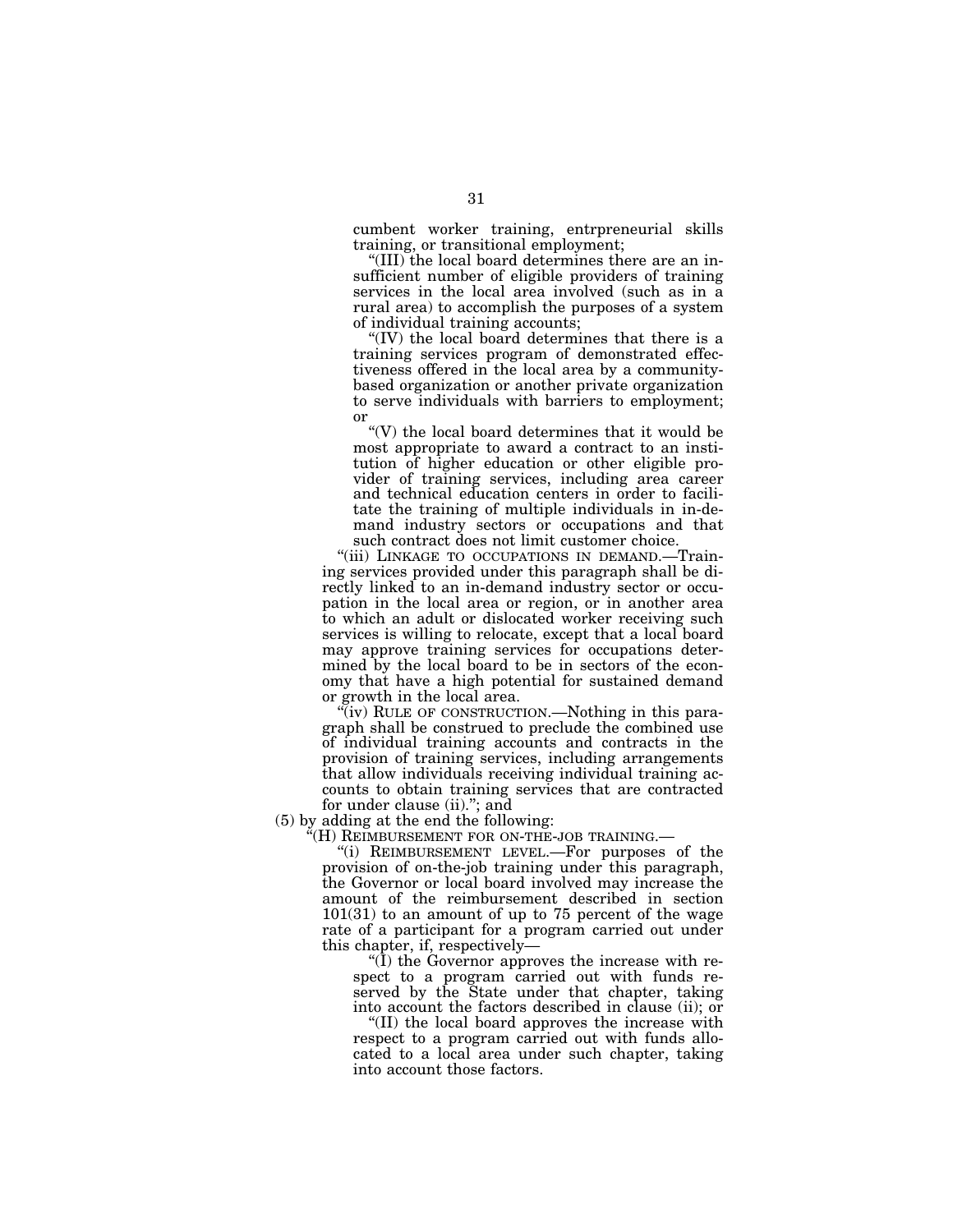''(ii) FACTORS.—For purposes of clause (i), the Governor or local board, respectively, shall take into account factors consisting of—

''(I) the characteristics of the participants;

''(II) the size and resources of the employer;

''(III) the likely employment opportunities available to workers who complete an on-the-job training program; and

''(IV) such other factors as the Governor or local board, respectively, may determine to be appropriate, which may include the number of employees participating in the training, wage and benefit levels of those employees (at present and anticipated upon completion of the training), relation of the training to the competitiveness of a participant, and other employer-provided training and advancement opportunities.''.

(h) INCUMBENT WORKER TRAINING PROGRAMS AND TRANSITIONAL JOBS.—Section 134(e) is amended—

 $(1)$  in paragraph  $(1)$ —

 $(A)$  in subparagraph  $(A)$ , by striking "; and" and inserting a semicolon;

(B) in subparagraph (B), by striking the period at the end and inserting ''; and''; and

(C) by adding at the end the following:

''(C) work support activities designed to assist low-wage workers in retaining and enhancing employment, such as the provision of activities described in this section during nontraditional hours and the provision of child care while such activities are being provided.''; and

(2) by adding at the end the following new paragraphs:

"(4) INCUMBENT WORKER TRAINING PROGRAMS.-

"(A) IN GENERAL.-

''(i) STANDARD RESERVATION OF FUNDS.—Except as provided in clause (ii), the local board may reserve and use not more than 15 percent of the funds allocated to the local area involved under section 133(b) to pay for the Federal share of the cost of providing training through a training program for incumbent workers, carried out in accordance with this paragraph.

''(ii) INCREASED RESERVATION OF FUNDS.—If the local board determines that there is sufficient evidence that use of the funds reserved under clause (i) led to employee retention by and contributed to creation of new jobs with employers that participated in incumbent worker training programs, the local board may reserve and use not more than a total of 20 percent of such funds to pay for the Federal share of such costs.

"(iii) DETERMINATION OF ELIGIBILITY.—For the purpose of determining the eligibility of an employer to receive funding under clause (i), the local board shall take into account factors consisting of—

''(I) the characteristics of the participants in the program;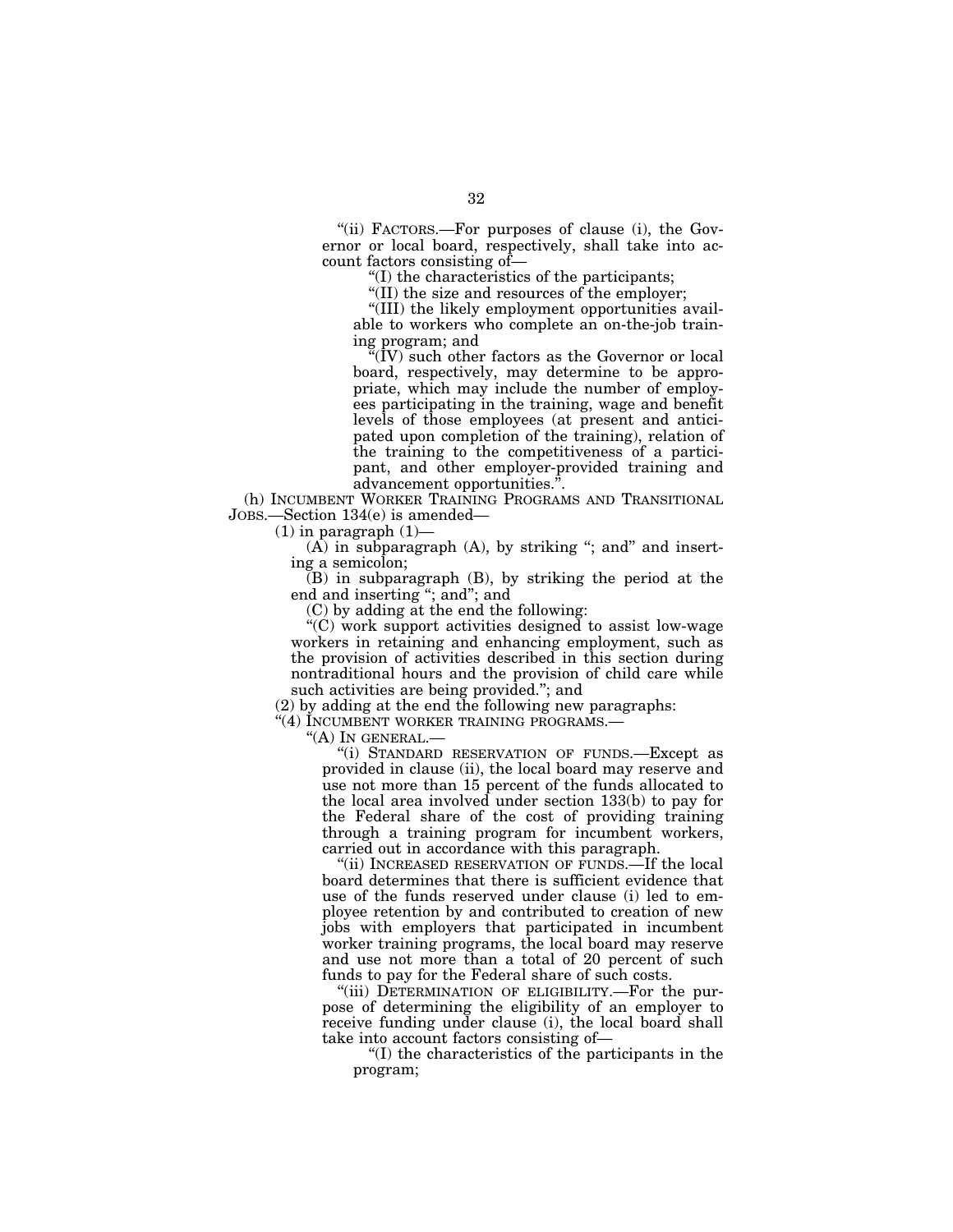''(II) the relationship of the training to the competitiveness of a participant and the employer; and

''(III) such other factors as the local board may determine to be appropriate, which may include the number of employees participating in the training, the wage and benefit levels of those employees (at present and anticipated upon completion of the training), and the existence of other training and advancement opportunities provided by the employer.

"(iv) STATEWIDE IMPACT.—The Governor or State board involved may make recommendations to the local board for providing incumbent worker training that has statewide impact.

''(B) TRAINING ACTIVITIES.—The training program for incumbent workers carried out under this paragraph shall be carried out by the local board in conjunction with the employers or groups of employers of such workers, or a labor-management partnership, including joint registered apprenticeship programs, for the purpose of assisting such workers in obtaining the skills necessary to retain employment or avert layoffs.

''(C) EMPLOYER PAYMENT OF NON-FEDERAL SHARE.—Employers participating in the program carried out under this paragraph shall be required to pay for the non-Federal share of the cost of providing the training to incumbent workers of the employers.<br>"(D) NON-FEDERAL SHARE.-

"(i) FACTORS.—Subject to clause (ii), the local board shall establish the non-Federal share of such cost (taking into consideration such other factors as the number of employees participating in the training, the wage and benefit levels of the employees (at the beginning and anticipated upon completion of the training), the relationship of the training to the competitiveness of the employer and employees, and the availability of other employer-provided training and advancement opportunities).

''(ii) LIMITS.—The non-Federal share shall not be less than—

''(I) 10 percent of the cost for employers with not more than 50 employees;

''(II) 25 percent of the cost, for employers with more than 50 employees but not more than 100 employees; and

''(III) 50 percent of the cost, for employers with more than 100 employees.

"(iii) CALCULATION OF EMPLOYER SHARE.-The non-Federal share provided by an employer participating in the program may include the amount of the wages paid by the employer to a worker while the worker is attending a training program under this paragraph.

"(E) WORKER PROTECTIONS.—If an incumbent worker training program is proposed for an employer whose work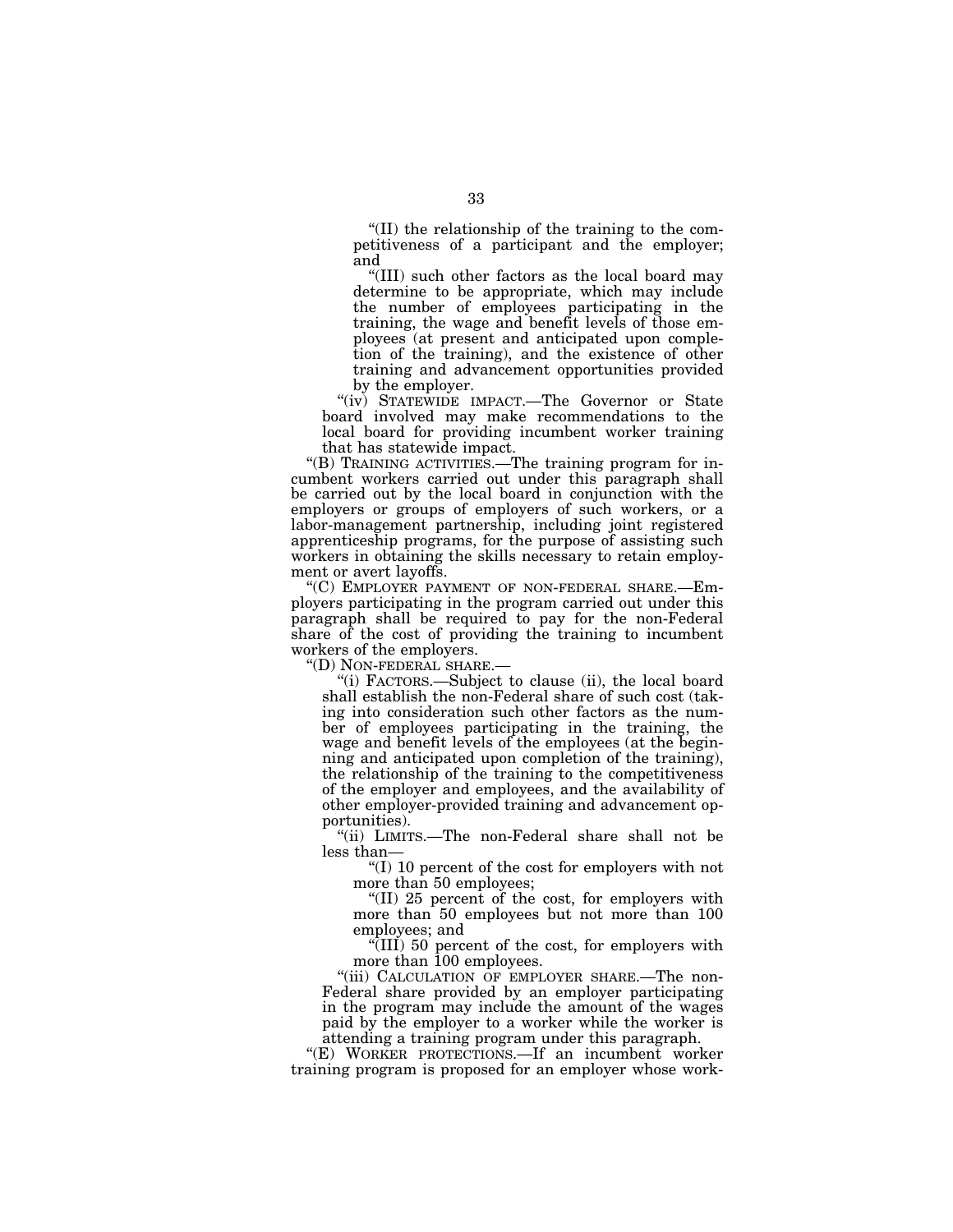ers are covered by a collective bargaining agreement, the union representing those workers will be consulted regarding the incumbent worker training program and concur prior to the start of the program.

''(5) TRANSITIONAL JOBS.—The local board may use not more than 15 percent of the funds allocated to the local area involved under section 133(b) to provide transitional jobs under subsection (c)(4) that—

''(A) are time-limited work experiences in integrated settings that are subsidized and are in the public, private, or nonprofit sectors for individuals with barriers to employment who are chronically unemployed, have no employment experience or have an inconsistent work history;

''(B) are combined with comprehensive employment and supportive services;

 $C^{\text{r}}(C)$  are designed to assist the individuals described in subparagraph  $(\overline{A})$  to establish a work history, demonstrate success in the workplace, and develop the skills that lead to entry into and retention in unsubsidized employment; and

''(D) assist in placement or hiring to an unsubsidized job.''.

# **SEC. 118. UNIFIED PERFORMANCE ACCOUNTABILITY SYSTEM.**

Section 136 is amended to read as follows:

# **''SEC. 136. UNIFIED PERFORMANCE ACCOUNTABILITY SYSTEM.**

''(a) PURPOSE.—The purpose of this section is to establish shared performance accountability measures that apply across the core programs to assess the effectiveness of States and local areas in achieving positive outcomes for individuals served by those programs.

''(b) STATE UNIFIED PERFORMANCE ACCOUNTABILITY MEASURES.—

''(1) IN GENERAL.—For each State, the unified performance accountability measures for the core programs shall consist of—

 $(A)(i)$  the primary indicators of performance described in paragraph  $(2)(A)$ ; and

 $f(ii)$  the additional indicators of performance (if any) identified by the State under paragraph (2)(B); and

''(B) A State adjusted level of performance for each indicator described in subparagraph (A).

''(2) INDICATORS OF PERFORMANCE.—

''(A) PRIMARY INDICATORS OF PERFORMANCE.—

''(i) IN GENERAL.—The State primary indicators of performance for activities provided under the adult and dislocated worker programs authorized under chapter 6 of subtitle B of title I, the program of adult education and literacy activities authorized under title II, the employment services program authorized under sections 1 through 13 of the Wagner-Peyser Act (29 U.S.C. 49 et seq.) (except that subclauses (IV) and (V) shall not apply to such program), and the program authorized under title I of the Rehabilitation Act of 1973 (29 U.S.C. 720 et seq.), other than section 112 or part C of that title  $(29 \text{ U.S.C. } 732, 741)$ , shall consist of-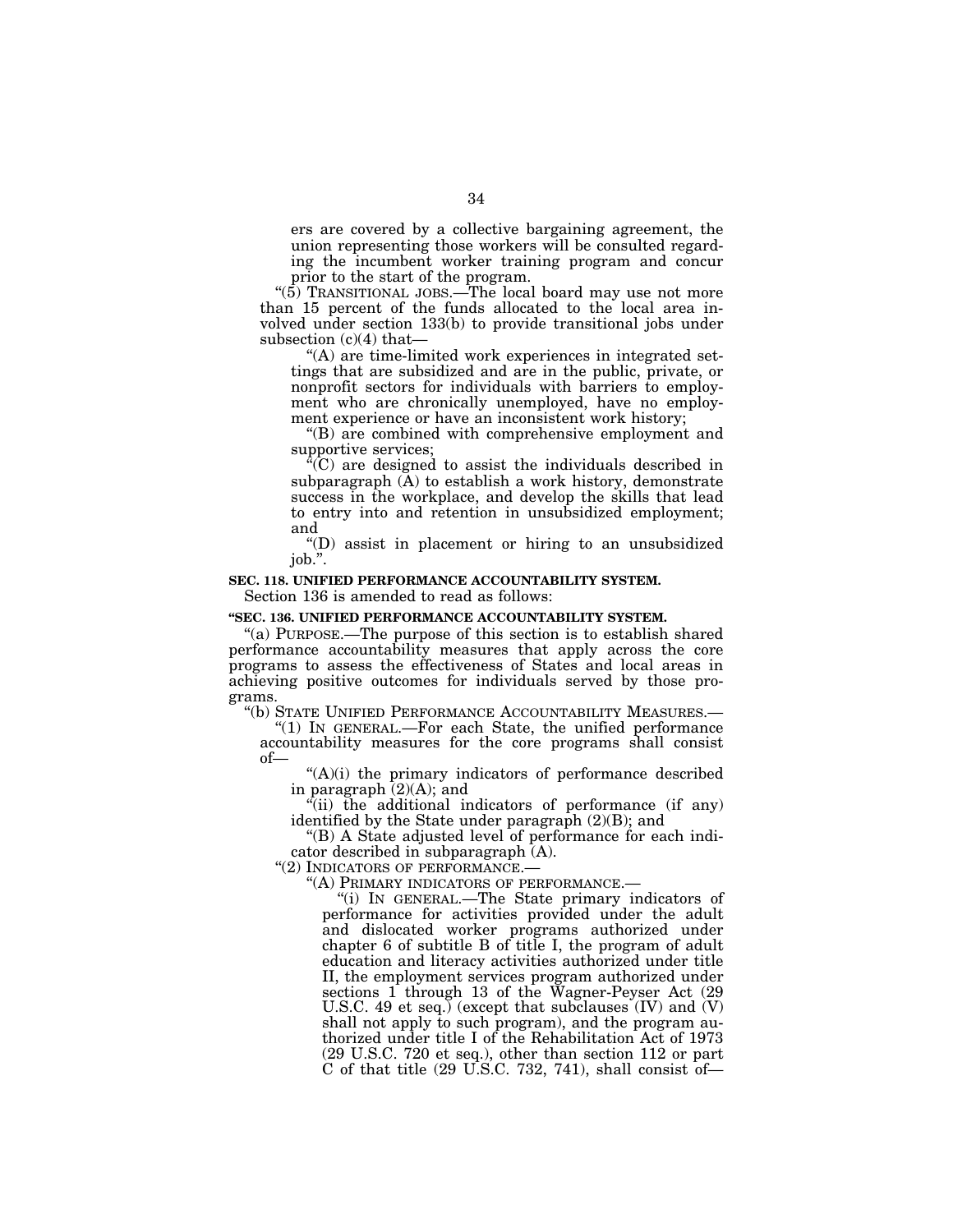''(I) the percentage and number of program participants who are in unsubsidized employment during the second quarter after exit from the program;

''(II) the percentage and number of program participants who are in unsubsidized employment during the fourth quarter after exit from the program;

''(III) the median earnings of program participants who are in unsubsidized employment during the second quarter after exit from the program compared to the median earnings of such participants prior to the training;

"(IV) the percentage of program participants who obtain a recognized postsecondary credential, including in a registered apprenticeship or on-thejob training program, or a secondary school diploma or its recognized equivalent (subject to clause (iii)), during participation in or within 1 year after exit from the program;

''(V) the percentage of program participants who, during a program year, are in an education or training program, including a registered apprenticeship or on-the-job training program, that leads to a recognized postsecondary credential or a secondary school diploma or its recognized equivalent, or employment and who are achieving measurable basic skill gains toward such a credential or employment; and

''(VI) the indicators of effectiveness in serving employers established pursuant to clause (iv).

"(ii) PRIMARY INDICATORS OF PERFORMANCE FOR ELI-GIBLE YOUTH.—The primary indicators of performance for the youth program authorized under chapter 4 of this subtitle shall consist of—

''(I) the percentage and number of program participants who are in education or training activities, or in unsubsidized employment during the second quarter after exit from the program;

''(II) the percentage and number of program participants who are in education or training activities, or in unsubsidized employment, during the fourth quarter after exit from the program;

''(III) the median earnings of program participants who are in unsubsidized employment during the second quarter after exit from the program compared to the median earnings of such participants prior to the training;

" $(IV)$  the percentage of program participants who obtain a recognized postsecondary credential described in clause  $(i)(IV)$ , or a secondary school diploma or its recognized equivalent subject to clause (iii) during participation in or within 1 year after exit from the program;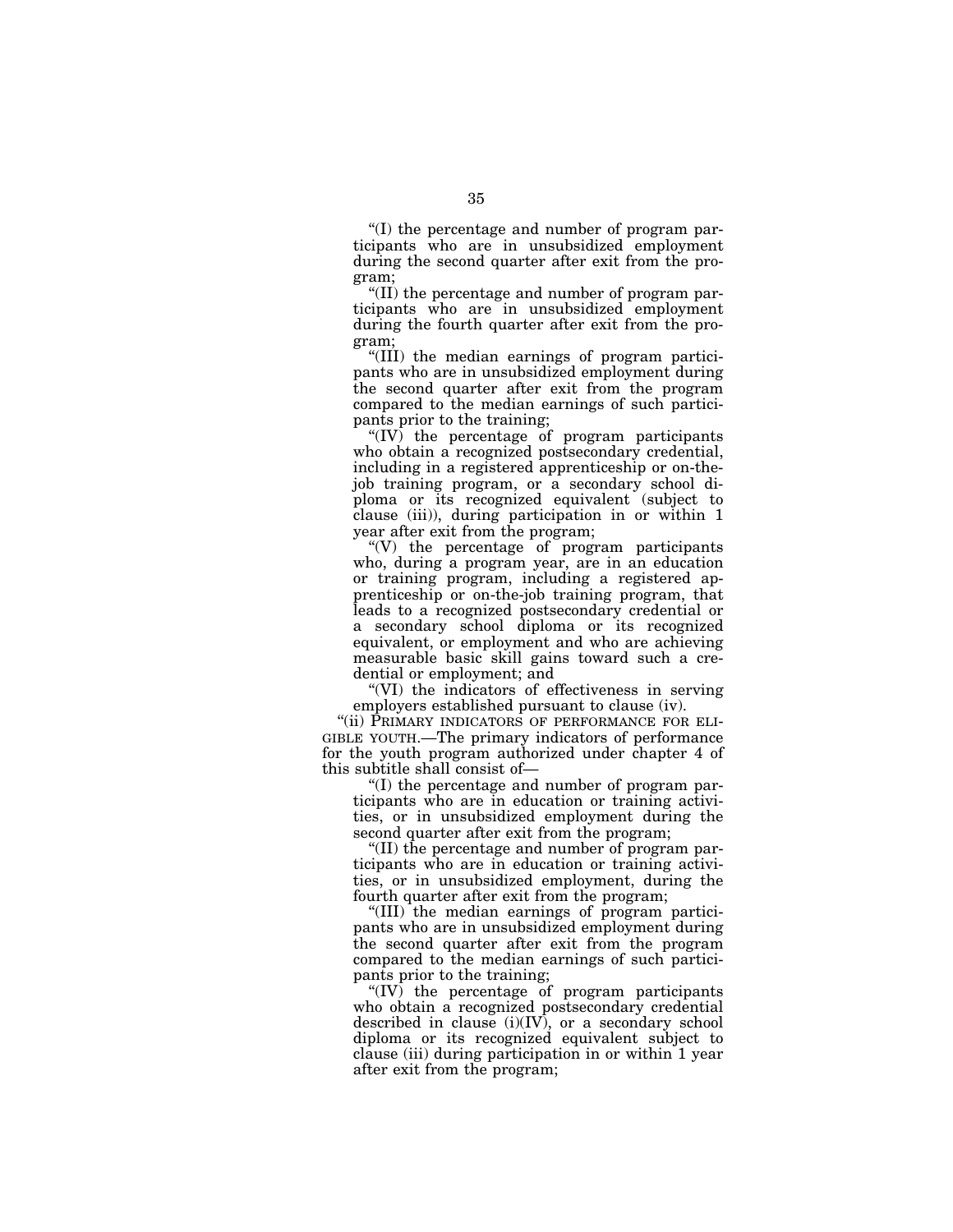''(V) the percentage of program participants who, during a program year, are in an education or training program that leads to a recognized postsecondary credential or a secondary school diploma or its recognized equivalent, or employment and who are achieving measurable basic skill gains toward such a secondary credential or employment; and

 $\sqrt{\rm V}$  the indicators of effectiveness in serving employers established pursuant to clause (iv).

"(iii) INDICATOR RELATING TO CREDENTIAL.—For purposes of clause  $(i)(IV)$  or  $(ii)(IV)$ , program participants who obtain a secondary school diploma or its recognized equivalent shall be included in the percentage counted as meeting the criterion under such clause only if such participants, in addition to obtaining such diploma or its recognized equivalent, have obtained or retained employment, have been removed from public assistance, or are in an education or training program leading to a recognized postsecondary credential described in clause  $(i)(IV)$  within 1 year after exit from the program.

''(iv) INDICATOR FOR SERVICES TO EMPLOYERS.—Prior to the commencement of the second full program year after the date of enactment of this Act, for purposes of clauses  $(i)(VI)$  and  $(ii)(V)$ , the Secretary of Labor and the Secretary of Education after consultation with the representatives described in subsection (h)(2), shall jointly develop and establish, for purposes of this subparagraph, 1 or more primary indicators of performance that indicate the effectiveness of the core programs in serving employers.

"(B) ADDITIONAL INDICATORS.—A State may identify in the State plan additional performance accountability indicators.

''(3) LEVELS OF PERFORMANCE.—

''(A) STATE ADJUSTED LEVELS OF PERFORMANCE FOR PRI-MARY INDICATORS.—

''(i) IN GENERAL.—For each State submitting a State plan, there shall be established, in accordance with this subparagraph, levels of performance for each of the corresponding primary indicators of performance described in paragraph  $(2)$  for each of the programs described in clause (ii).

''(ii) INCLUDED PROGRAMS.—The programs included under clause (i) are—

''(I) the youth program authorized under chapter 4 of this subtitle;

''(II) the adult program authorized under chapter 5 of this subtitle;

''(III) the dislocated worker program authorized under chapter 5 of this subtitle;

''(IV) the program of adult education and literacy activities authorized under title II;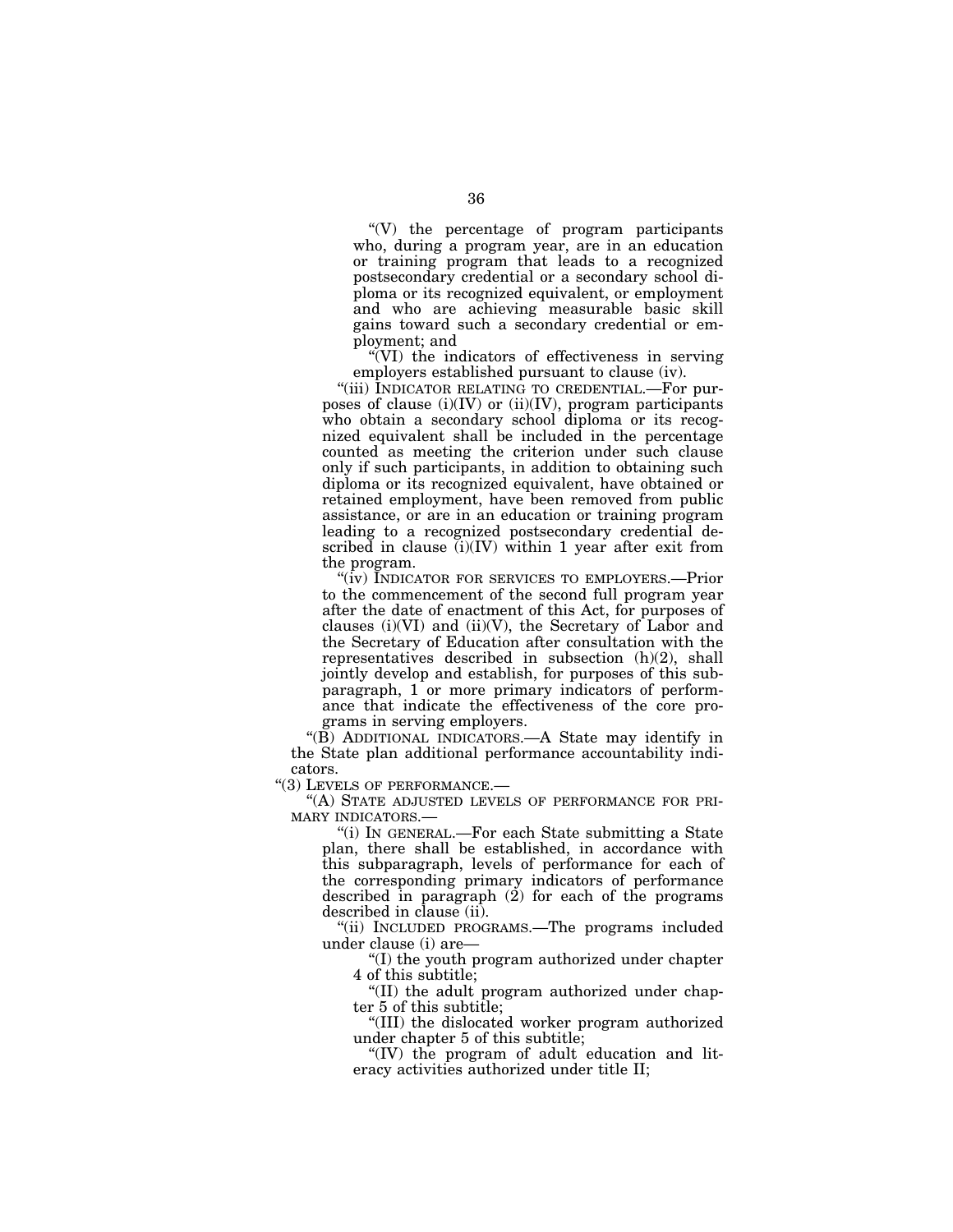$\degree$ (V) the employment services program authorized under sections 1 through 13 of the Wagner-Peyser Act (29 U.S.C. 49 et seq.); and

 $\sqrt{\text{V}}$  (VI) the program authorized under title I of the Rehabilitation Act of 1973 (29 U.S.C. 720 et seq.), other than section 112 or part C of that title (29 U.S.C. 732, 741).

"(iii) IDENTIFICATION OF STATE PLAN.—Each State shall identify, in the State plan, expected levels of performance for each of the corresponding primary indicators of performance for each of the programs described in clause (ii) for the first 2 program years covered by the State plan.<br>"(iv) AGREEMENT OF STATE ADJUSTED LEVELS OF PER-

FORMANCE.—<br>"(I) FIRST 2 YEARS.—The State shall reach

agreement with the Secretary of Labor and the Secretary of Education on levels of performance for each indicator described in clause (iii) for each of the programs described in clause (ii) for each of the first 2 program years covered by the State plan. In reaching the agreement, the State and Secretaries shall take into account the levels identified in the State plan under clause (iii) and the factors described in clause (v). The levels agreed to shall be considered to be the State adjusted levels of performance for the State for such program years and shall be incorporated into the State plan prior to the approval of such plan.

''(II) THIRD AND FOURTH YEAR.—The State and the Secretaries shall reach agreement, prior to the third program year covered by the State plan, on levels of performance for each indicator described in clause (iii) for each of the programs described in clause (ii) for each of the third and fourth program years covered by the State plan. In reaching the agreement, the State and Secretaries shall take into account the factors described in clause (v). The levels agreed to shall be considered to be the State adjusted levels of performance for the State for such program years and shall be incorporated into the State plan as a modification to the plan.

''(v) FACTORS.—In reaching the agreements described in clause (iv), the State and Secretaries shall—

''(I) take into account how the levels involved compare with the State adjusted levels of performance established for other States;

''(II) ensure that the levels involved are adjusted, using the objective statistical model established by the Secretaries pursuant to clause (viii), based on the difference among States in economic conditions (including differences in unemployment rates and job losses or gains in particular industries) and the characteristics of participants when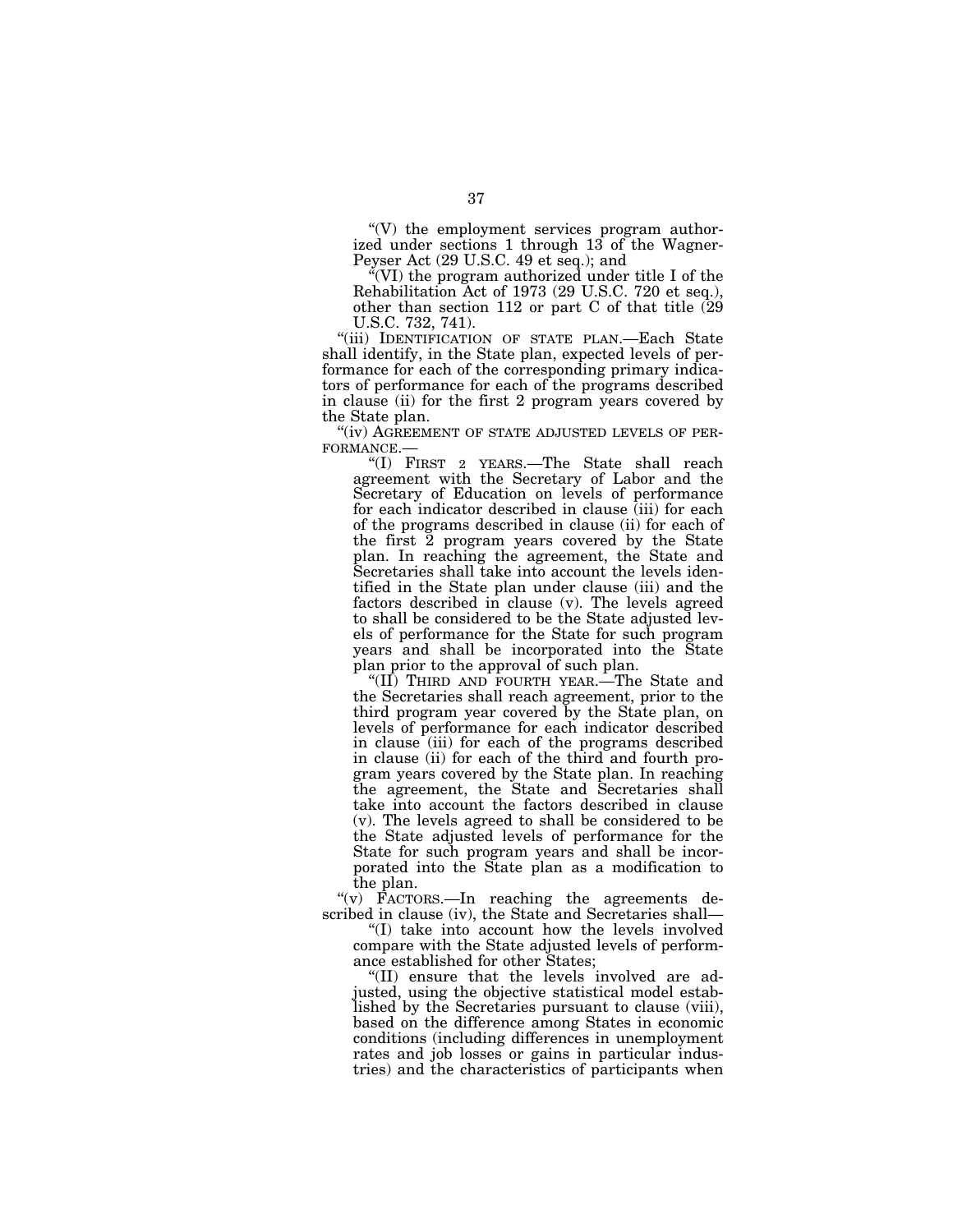the participants entered the program involved, including indicators of poor work history, lack of work experience, lack of educational or occupational skills attainment, dislocation from highwage and high-benefit employment, low levels of literacy or English proficiency, disability status, homelessness, ex-offender status, and welfare dependency;

''(III) take into account the extent to which the levels involved promote continuous improvement in performance accountability on the performance accountability measures by such State and ensure optimal return on the investment of Federal funds; and

''(IV) take into account the extent to which the levels involved will assist the State in meeting the goals described in clause (vi).

"(vi) GOALS.—In order to promote enhanced performance outcomes and to facilitate the process of reaching agreements with the States under clause (iv), the Secretary of labor and the Secretary of Education shall establish performance goals for the core programs, in accordance with the Government Performance and Results Act of 1993 and in consultation with States and other appropriate parties. Such goals shall be longterm goals for the adjusted levels of performance to be achieved by each of the programs described in clause (ii) regarding the corresponding primary indicators of performance described in paragraph (2)(A).

''(vii) REVISIONS BASED ON ECONOMIC CONDITIONS AND INDIVIDUALS SERVED DURING THE PROGRAM YEAR.—The Secretary of Labor and the Secretary of Education shall, in accordance with the objective statistical model developed pursuant to clause (viii), revise the State adjusted levels of performance applicable for each of the programs described in clause (ii), for a program year and a State, to reflect the economic conditions and characteristics of participants (as described in clause  $(v)(II)$  in that program during such program year in a such State.

''(viii) STATISTICAL ADJUSTMENT MODEL.—The Secretary of Labor and the Secretary of Education, after consultation with the representatives described in subsection (h)(2), shall develop and disseminate an objective statistical model that will be used to make the adjustments in the State adjusted levels of performance for economic conditions and characteristics of participants under clauses (v) and (vii).

"(B) LEVELS OF PERFORMANCE FOR ADDITIONAL INDICA-TORS.—The State may identify, in the State plan, State levels of performance for each of the additional indicators identified under paragraph (2)(B). Such levels shall be considered to be State adjusted levels of performance for purposes of this section.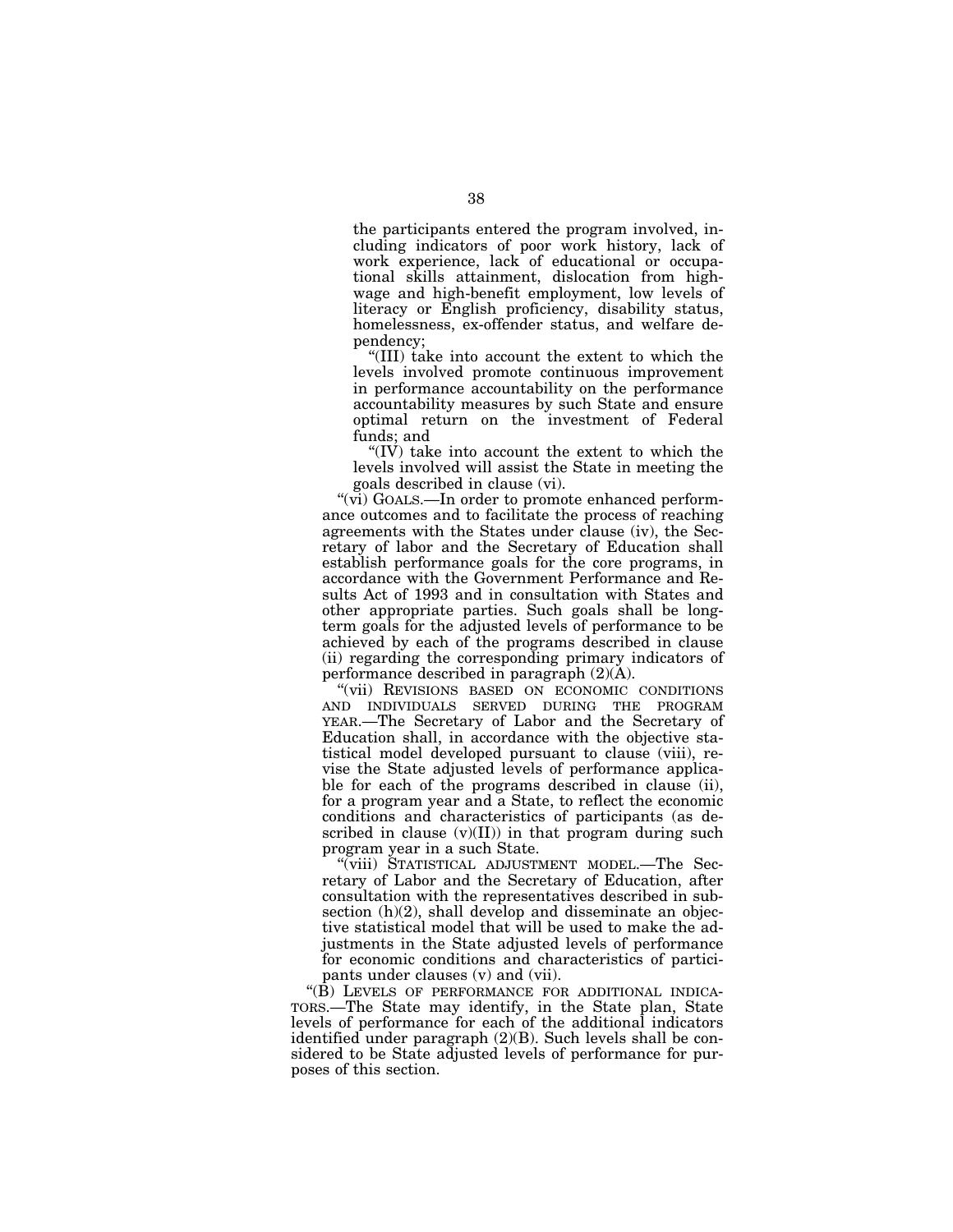''(C) ALTERNATE GUIDELINES FOR MEASURING PERFORM-ANCE FOR ENTREPRENEURIAL TRAINING SERVICES.—The Secretary of Labor shall establish alternate guidelines for measuring the progress of State and local performance for entrepreneurial training services, as authorized in section  $134(d)(4)(D)(vi)$  and provide the State and local Workforce Investment Boards with specific guidance on successful approaches to collecting performance information on entrepreneurial self employment. In determining the alternate guidelines, the Secretary shall consider utilizing a State's waiver authority, as authorized in section 189(i)(4).

"(c) LOCAL PERFORMANCE ACCOUNTABILITY MEASURES.-

''(1) IN GENERAL.—For each local area in a State designated under section 116, the local performance accountability measures for each of the program described in subclauses (I) through (III) of subsection  $(b)(3)(A)(ii)$  shall consist of-

 $(A)(i)$  the primary indicators of performance described in subsection  $(b)(2)(A)$  that are applicable to such programs; and

''(ii) additional indicators of performance, if any, identified by the State for such programs under subsection  $(b)(2)(B)$ ; and

''(B) the local level of performance for each indicator described in subparagraph (A).

"(2) LOCAL LEVEL OF PERFORMANCE.—The local board, the chief elected official, and the Governor shall negotiate and reach agreement on local levels of performance based on the State adjusted levels of performance established under subsection  $(b)(3)(A)$ .

''(3) ADJUSTMENT FACTORS.—In negotiating the local levels of performance, the local board, the chief elected official, and the Governor shall make adjustments for the expected economic conditions and the expected characteristics of participants to be served in the local area, using the statistical adjustment model developed pursuant to subsection  $(b)(3)(A)(viii)$ . In addition, the negotiated local levels of performance applicable to a program year shall be revised to reflect the economic conditions experienced and the characteristics of the populations served in the local area during such program year using the statistical adjustment model.

''(d) PERFORMANCE ACCOUNTABILITY REPORTS.—

" $(1)$  In GENERAL.—Not later than 6 months after the date of enactment of the Workforce Investment Act of 2012, the Secretary of Labor and the Secretary of Education shall jointly develop a template for performance reports that shall be used by States, local boards, and eligible providers of training services under section 122 to report on outcomes achieved by the core programs, and to report on quantifiable benchmarks established in the State plan as described in section 112 or the State unified plan described in section 113 that demonstrate annual improvement with respect to each of the system-wide performance indicators established under subsection  $(j)(2)$  of this section.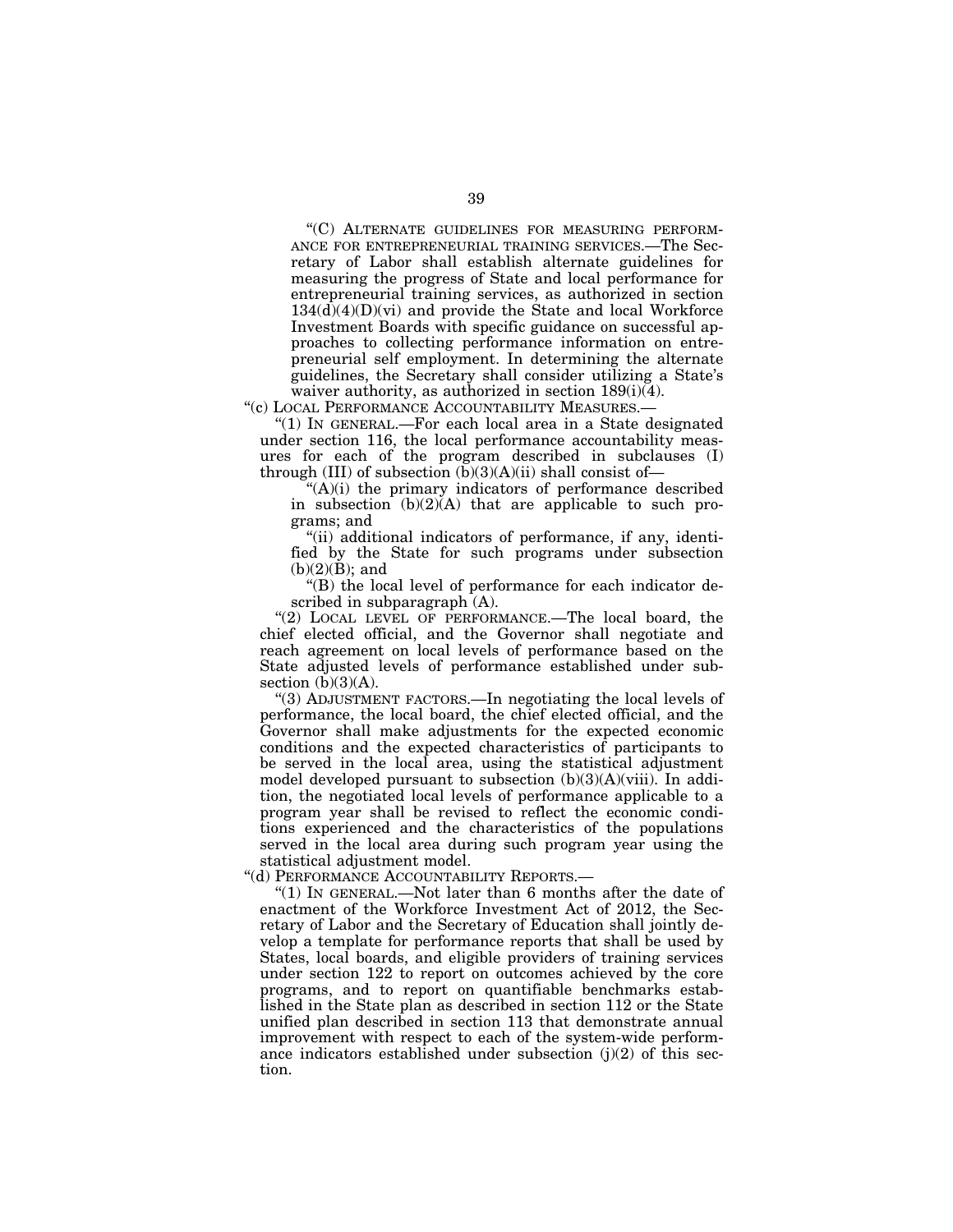''(2) CONTENTS OF STATE PERFORMANCE REPORTS.—The performance report for a State shall include, subject to paragraph  $(5)(C)$ —

''(A) information specifying the levels of performance achieved with respect to the primary indicators of performance described in subsection  $(b)(2)(A)$  for each of the programs described in subsection  $(b)(3)(A)(ii)$  and the State adjusted levels of performance with respect to such indicators for each program;

''(B) information specifying the levels of performance achieved with respect to the primary indicators of performance described in subsection  $(b)(2)(A)$  for each of the programs described in subsection  $(b)(3)(A)(ii)$  with respect to individuals with barriers to employment, disaggregated by each subpopulation of such individuals;

''(C) the total number of participants served by each type of service of the programs described in subsection  $(b)(3)(A)(ii)$ , and the types of core, intensive, and training services provided;

''(D) the number of individuals with barriers to employment served by each type of service by each of the programs described in subsection (b)(3)(A)(ii), disaggregated by each subpopulation of such individuals;

''(E) the number of participants who are enrolled in more than 1 of the programs described in subsection  $(b)(3)(A)(ii)$ ; and

''(F) other information that facilitates comparisons of programs with programs in other States.

''(3) CONTENTS OF LOCAL AREA PERFORMANCE REPORTS.—The performance reports for a local area shall include, subject to paragraph  $(5)(C)$ —

 $\mathcal{A}(\mathbf{A})$  information specifying the levels of performance achieved with respect to the primary indicators of performance described in subsection  $(b)(2)(A)$  for each of the programs described in subclauses (I) through (III) of subsection (b)(3)(A)(ii), and the local adjusted levels of performance with respect to such indicators for each program;

''(B) information specifying the levels of performance achieved with respect to the primary indicators of performance described in subsection  $(b)(2)(A)$  for each of the programs described in subclauses (I) through (III) of subsection  $(b)(3)(A)(ii)$  with respect to individuals with barriers to employment, disaggregated by each subpopulation of such individuals;

''(C) the total number of participants served by each of the programs described in subclauses (I) through (III) of subsection  $(b)(3)(A)(ii)$ , and the types of core, intensive, and training services provided;

''(D) the number of individuals with barriers to employment served by each of the programs described in subclauses (I) through (III) of subsection  $(b)(3)(A)(ii)$ , disaggregated by each subpopulation of such individuals;

 $E(E)$  the number of participants who are enrolled in any of the programs described in subclauses (I) through (III) of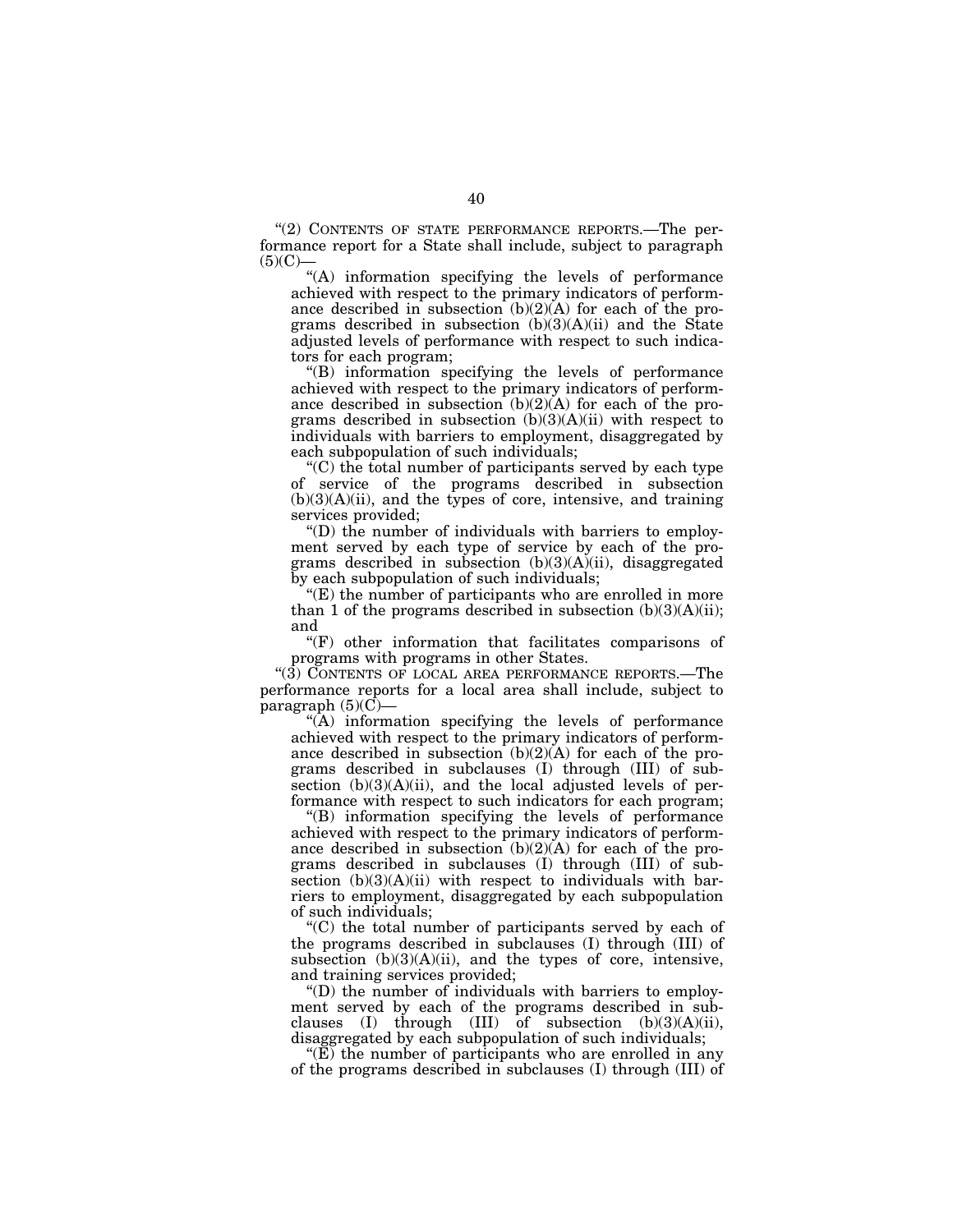subsection  $(b)(3)(A)(ii)$  who are enrolled in more than 1 program described in subsection  $(b)(3)(A)(ii)$ ; and

''(F) other information that facilitates comparisons of programs with programs in other local areas (or planning

regions, as appropriate).<br>"(4) CONTENTS OF ELIGIBLE TRAINING PROVIDERS PERFORM-ANCE REPORTS.—The performance report for an eligible provider of training services under section 122 shall include, subject to paragraph (5)(C), with respect to each program of training services, including core, intensive, and training services, of such provider—

''(A) information specifying the levels of performance achieved with respect to the primary indicators of performance described in subclauses (I) through (IV) of subsection  $(b)(2)(A)(i)$  with respect to participants served under the adult and dislocated worker programs under chapter 5 of this subtitle; and

''(B) the number of participants served under each of the adult and dislocated worker programs under chapter 5 of this subtitle and the number of individuals with barriers to employment served under each of such programs, disaggregated by each subpopulation of such individuals.

''(5) PUBLICATION.— ''(A) STATE PERFORMANCE REPORTS.—The Secretary of Labor and the Secretary of Education shall annually make publically available, including by electronic means, the performance reports for States and local areas containing the information described in paragraph (2).<br>"(B) LOCAL AREA AND ELIGIBLE TRAINING PROVIDER PER-

FORMANCE REPORTS.—The State shall make publically available, including by electronic means, the performance reports for the local areas containing the information described in paragraph (3) and the performance reports for eligible providers of training services containing the information described in paragraph (4).

"(C) RULES FOR REPORTING OF DATA.—The disaggregation of data under this subsection shall not be required when the number of participants in a category is insufficient to yield statistically reliable information or when the results would reveal personally identifiable information about an individual participant.

"(e) EVALUATION OF STATE PROGRAMS.-

''(1) IN GENERAL.—Using funds authorized under a core program and made available to carry out this section, the State, in coordination with local boards in the State and the State agencies responsible for the administration of the core programs, shall conduct ongoing evaluations of activities carried out in the State under such programs and in accordance with the State unified plan. The State, local boards, and State agencies shall conduct the evaluations in order to promote, establish, implement, and utilize methods for continuously improving core program activities in order to achieve high-level performance within, and high-level outcomes from, the workforce investment system. To the maximum extent practicable, the State shall coordinate the valuations with the evaluations pro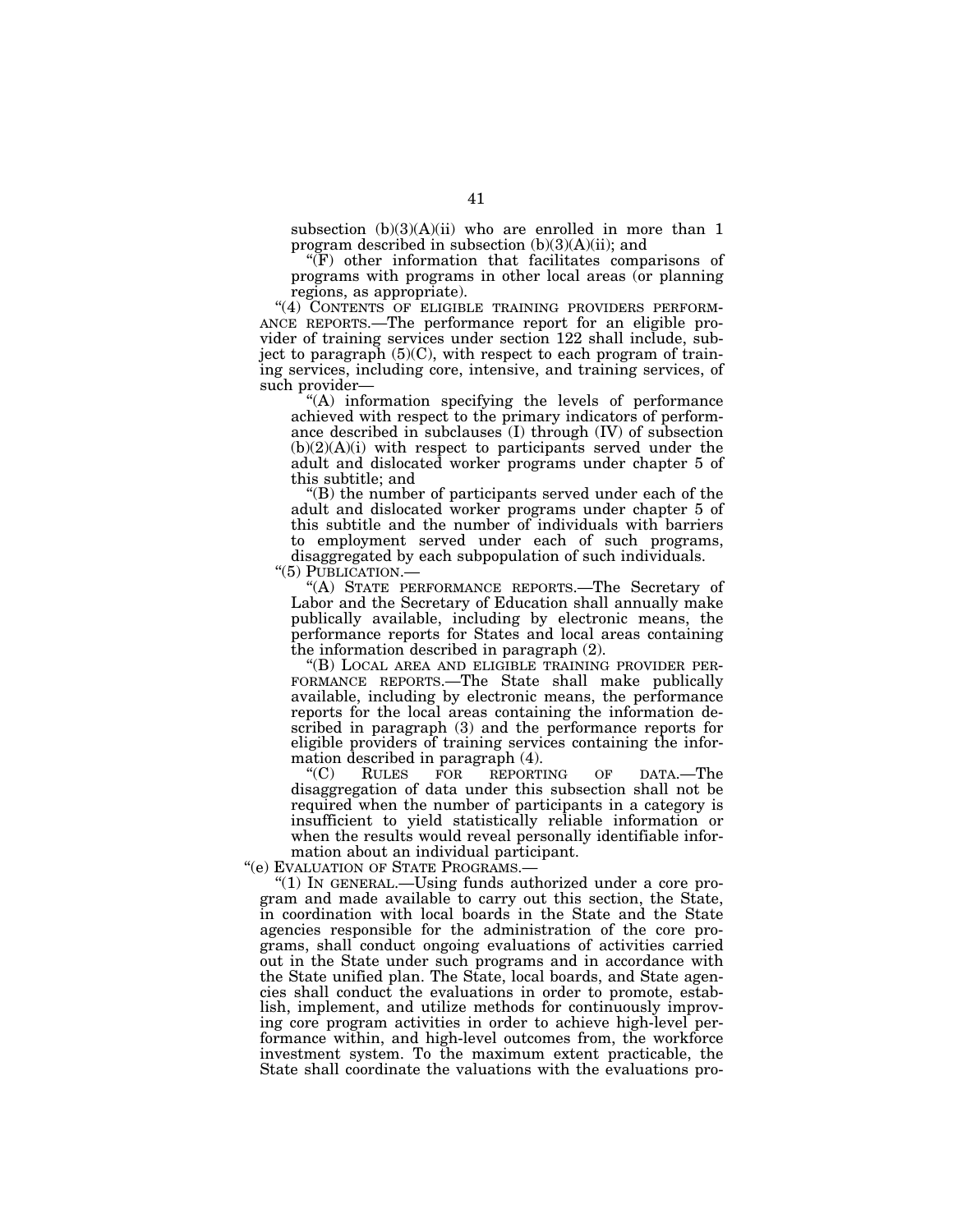vided for the Secretary of Labor and Secretary of Education under section 172, section 343(b)(3)(E), section 10(b) of the Wagner-Peyser Act (29 U.S.C. 49i(b)), and sections 12(a)(5), 14, and 107 of the Rehabilitation Act of 1973 (29 U.S.C.  $709(a)(5)$ , 711, 727) (applied with respect to programs carried out under title I of that Act).

"(2) DESIGN.—The evaluations conducted under this subsection shall be designed in conjunction with the State board, State agencies responsible for the administration of the core programs, and local boards and shall include analysis of customer feedback and outcome and process measures in the statewide workforce investment system. The evaluations may include the use of control groups.

''(3) RESULTS.—The State shall periodically prepare, submit to the State board and local boards in the State, and make available to the public, including by electronic means, reports containing the results of evaluations conducted under this subsection, to promote the efficiency and effectiveness of the workforce investment system.

"(f) SANCTIONS FOR STATE FAILURE TO MEET STATE PERFORM-<br>ANCE ACCOUNTABILITY MEASURES.—

"(1) STATES.—<br>"(A) TECHNICAL ASSISTANCE.—If a State fails to meet the State adjusted levels of performance relating to indicators described in subsection  $(b)(2)(A)$  for a program for any program year, the Secretary of Labor and the Secretary of Education shall, upon request, provide technical assistance, including assistance in the development of a performance improvement plan.

''(B) REDUCTION IN AMOUNT OF GRANT.—If such failure continues for a second consecutive year, or if a State fails to submit a report under subsection (d) for any program year, the Secretary of Labor or the Secretary of Education, as appropriate, may reduce by not more than 5 percent, the amount of the allotment that would (in the absence of this paragraph) be payable to the State under such program for the immediately succeeding program year. Such penalty shall be based on the degree of failure to meet State adjusted levels of performance.

"(2) FUNDS RESULTING FROM REDUCED ALLOTMENTS.-The Secretary of Labor or the Secretary of Education, as appropriate, shall use any amount retained, as a result of a reduction in an allotment to a State made under paragraph  $(1)(B)$ , to provide technical assistance to the States the Secretaries determine to be appropriate to improve the performance of their core programs.

"(g) SANCTIONS FOR LOCAL AREA FAILURE TO MEET LOCAL PER-FORMANCE ACCOUNTABILITY MEASURES.—

''(1) TECHNICAL ASSISTANCE.—If a local area fails to meet local performance accountability measures established under subsection (c) for the youth, adult, or dislocated worker program authorized under chapter 2 or 3 of subtitle B of title I for a program described in subsection  $(d)(2)(A)$  for any program year, the Governor, or upon request by the Governor, the Secretary of Labor, shall provide technical assistance, which may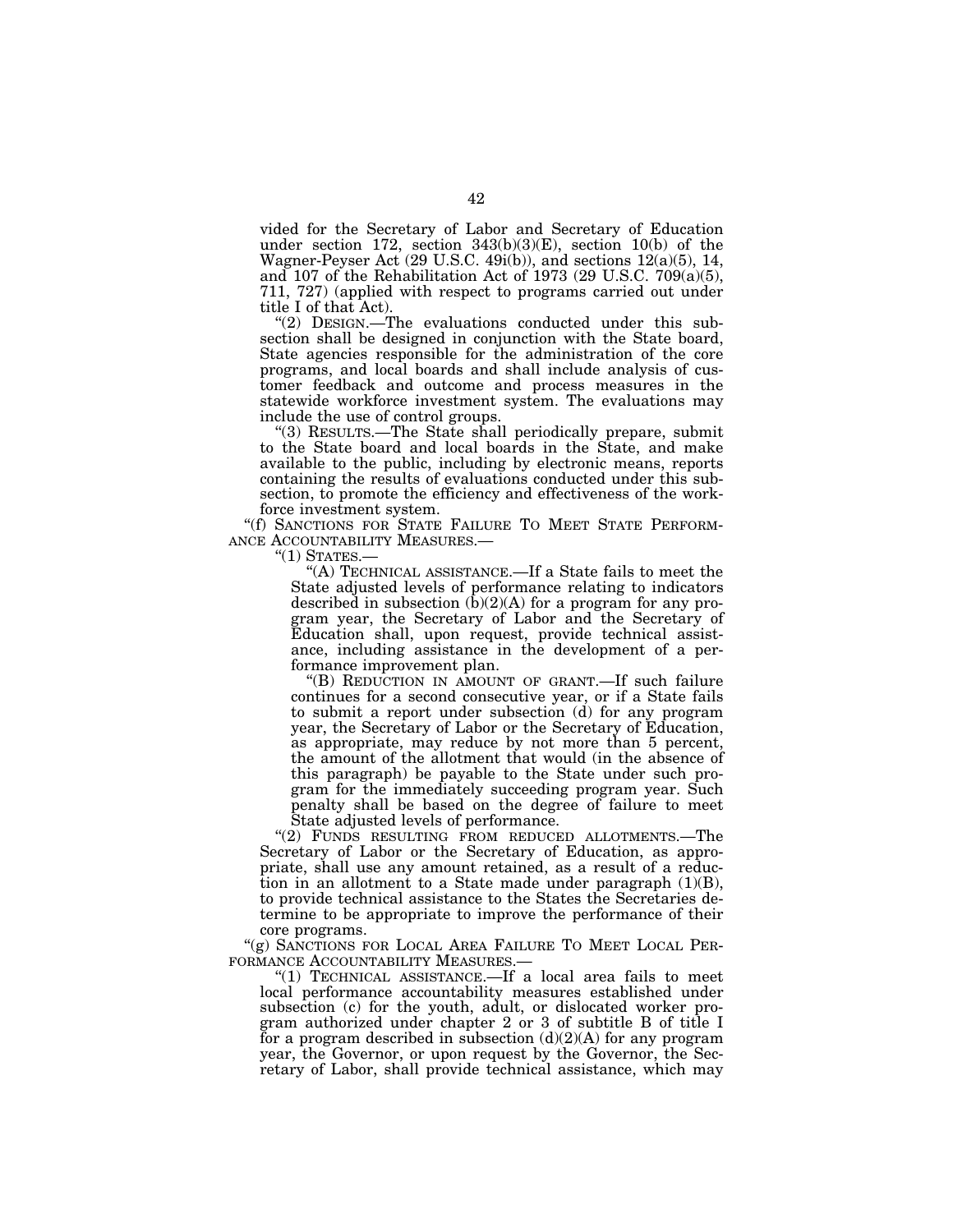include assistance in the development of a performance improvement plan, or the development of a modified local plan or regional plan.

''(2) CORRECTIVE ACTIONS.—

"(A) IN GENERAL.—If such failure continues for a second consecutive year, the Governor shall take corrective actions, which may include development of a reorganization plan through which the Governor may—

''(i) require the appointment and certification of a new local board, consistent with the criteria established under section 117(b)(1);

"(ii) prohibit the use of eligible providers and onestop partners identified as achieving a poor level of performance;

''(iii) redesignate the local area in accordance with section 116; or

"(iv) take such other actions as the Governor determines are appropriate.

''(B) APPEAL BY LOCAL AREA.—

''(i) APPEAL TO GOVERNOR.—The local board and chief elected official for a local area that is subject to a reorganization plan under subparagraph (A) may, not later than 30 days after receiving notice of the reorganization plan, appeal to the Governor to rescind or revise such plan. In such case, the Governor shall make a final decision not later than 30 days after the receipt of the appeal.

"(ii) SUBSEQUENT ACTION.—The local board and chief elected official for a local area may, not later than 30 days after receiving a decision from the Governor pursuant to clause (i), appeal such decision to the Secretary of Labor. In such case, the Secretary shall make a final decision not later than 30 days after the receipt of the appeal.

''(C) EFFECTIVE DATE.—The decision made by the Governor under subparagraph (B)(i) shall become effective at the time the Governor issues the decision pursuant to such clause. Such decision shall remain effective unless the Secretary of Labor rescinds or revises such plan pursuant to subparagraph (B)(ii).

''(h) DEFINITIONS OF INDICATORS OF PERFORMANCE.—

''(1) IN GENERAL.—In order to ensure nationwide comparability of performance data, the Secretary of Labor and the Secretary of Education, after consultation with representatives described in paragraph (2), shall issue definitions for the indicators described in this section.

''(2) REPRESENTATIVES.—The representatives referred to in paragraph (1) are representatives of States and political subdivisions, business and industry, employees, eligible providers of activities carried out through the core programs, educators, researchers, participants, the lead State agency officials with responsibility for the programs carried out through the core programs, individuals with expertise in service individuals with barriers to employment, and other interested parties.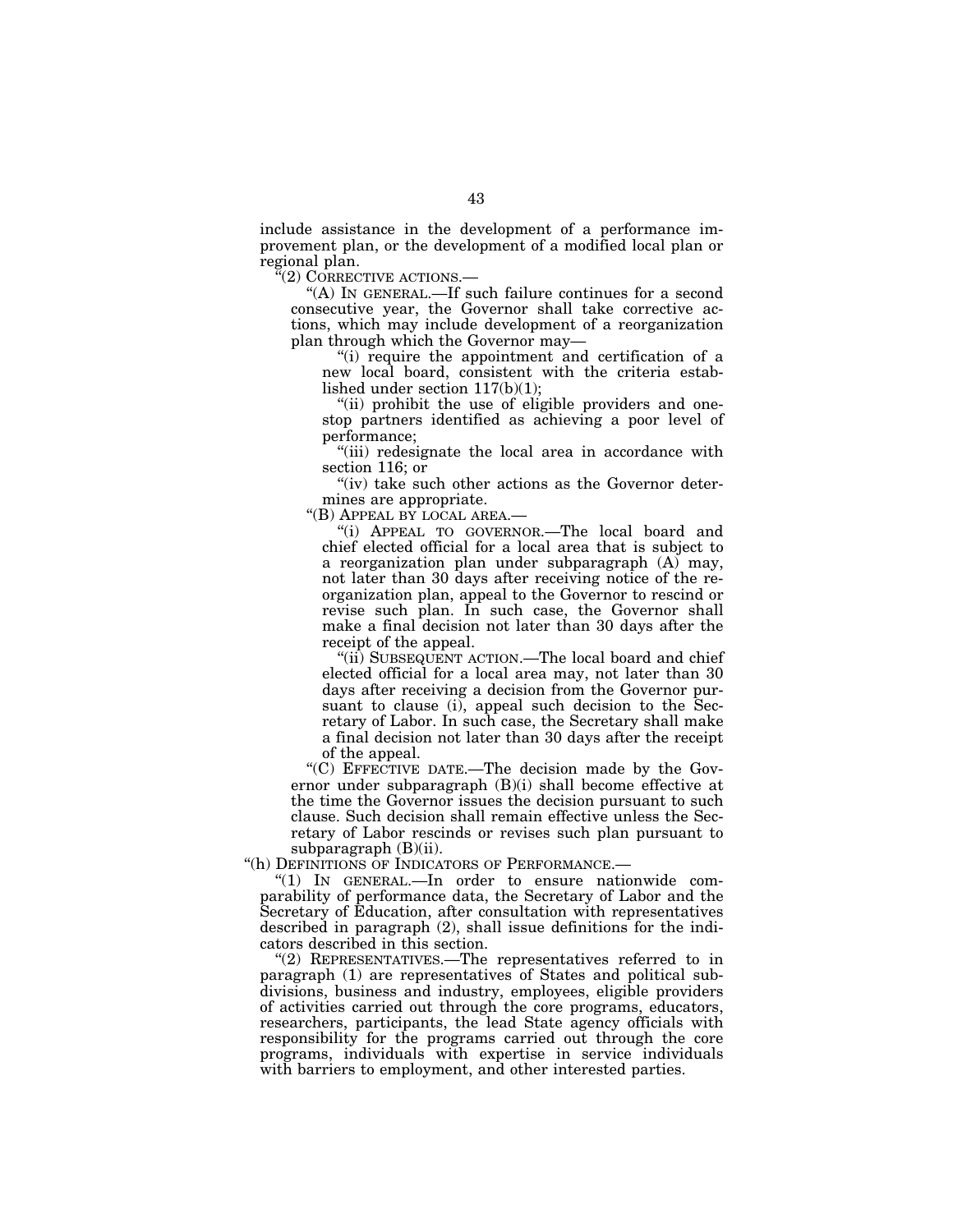"(i) FISCAL AND MANAGEMENT ACCOUNTABILITY INFORMATION SYSTEMS.—

''(1) WAGE RECORDS.—In measuring the progress of the State across all core programs as identified in section 136(b)(2)(A) on State and local performance accountability measures, a State shall utilize quarterly wage records, consistent with State law. The Secretary of Labor shall make arrangements, consistent with State law, to ensure that the wage records of any State are available to any other State to the extent that such wage records are required by the State in carrying out the State plan of the State or completing the annual report described in subsection (d).

''(2) CONFIDENTIALITY.—In carrying out the requirements of this Act, the State shall comply with section 444 of the General Education Provisions Act (20 U.S.C. 1232g).

''(j) SYSTEM-WIDE IMPROVEMENTS.—

''(1) PURPOSE.—The purpose of this subsection is to establish system-wide improvements across all programs to enhance data collection, ensure accountability and increase administrative efficiencies in employment and training programs that will expand the capacity and improve the performance of the workforce system.

"(2) DEVELOPMENT AND IMPLEMENTATION.-

''(A) IN GENERAL.—The Secretary of Labor and the Secretary of Education, after consultation with the representatives described in subsection (h)(2), shall develop systemwide performance measures across the one-stop partner programs described in section 121(b) to measure the collective effectiveness of the workforce investment system in aligning and coordinating the core programs and other one-stop partner programs, employers as a meaningful system partner to address businesses and other employer immediate and long-term skilled workforce needs in in-demand, high-growth, and other occupations important to a State, regional, or local economy, expanding access to education and training for participants (including participants with barriers to employment), and establishing or strengthening credential attainment and measurement strategies. Not later than the beginning of the third program year, the Secretary of Labor and the Secretary of Education after consultation with the representatives described in subsection (h)(2), shall develop system-wide performance accountability measures.

''(B) BENCHMARKS.—Not later than the beginning of the third program year, each State shall include in the State plan described in section 112 or the State unified plan described in section 113 quantifiable benchmarks that demonstrate annual improvement with respect to each of the system-wide performance indicators established under this section.

''(C) REQUIREMENTS.—For each State, the system-wide performance accountability measures shall consist of—

''(i) the indicators of performance described in paragraph  $(3)$  (A) through  $(\bar{D})$ ;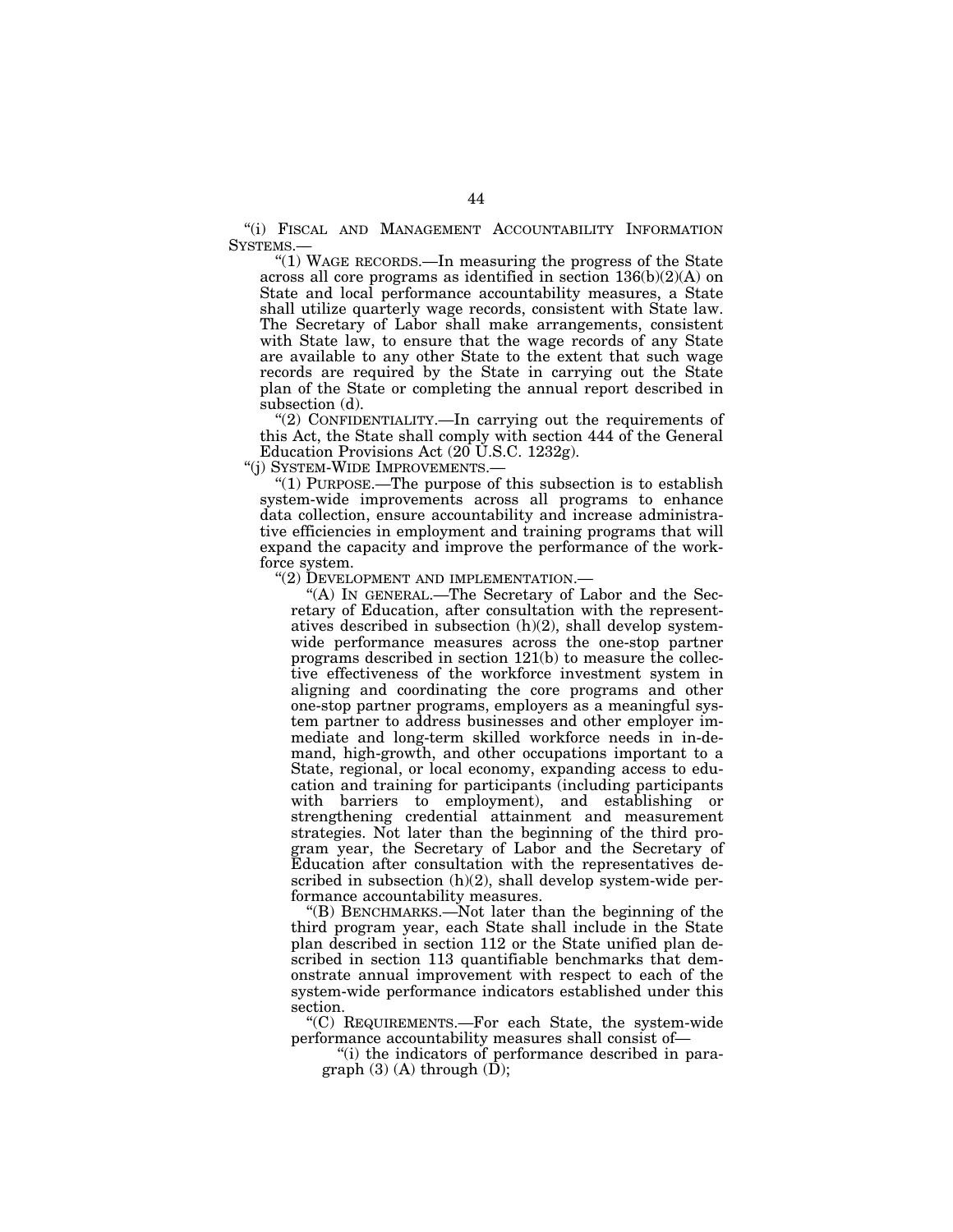"(ii) any other indicators established by the Secretary of Labor and the Secretary of Education in consultation with the representatives described in subsection  $(h)(2)$ ; and

"(iii) a State adjusted level of performance for each indicator described in paragraph (3).

"(3) INDICATORS OF PERFORMANCE.—The indicators of system-wide performance shall be measured from baseline data collected in the first year after the date of enactment of this subsection and shall consist of the following:

''(A) INDICATORS OF EFFECTIVENESS IN ENGAGING EM- PLOYERS AS A SYSTEM PARTNER.—The State indicators of effectiveness in serving employers shall at a minimum consist of—

''(i) the number and percentage of employers in the State using one-stops;

''(ii) the total number of returning employers in the State using one-stops and one-stop partner program services, including training;

"(iii) the number of training modules created for specific employers or groups of employers; and

"(iv) the size of each employer in the State using one-stops and one-stop partner programs services.

''(B) INDICATORS OF EXPANDED ACCESS TO TRAINING SERV- ICES.—The State indicators of expanded access to training services shall at a minimum consist of—

''(i) the number and percentage of participants who received training or education services under a onestop partner program;

 $\hat{f}$ (ii) the number and percentage of participants and youth with barriers to employment who received services from a one-stop partner program resulting in entry into an education and training program that leads to employment or a recognized postsecondary credential;

"(iii) the total number and percentage of participants concurrently enrolled in two or more core programs, or in at least one other one-stop partner program;

"(iv) the number and percentage of participants engaged in career pathways; and

 $\tilde{f}(v)$  the total number and percentage of participants who are enrolled and whose training is co-funded by Pell grants or other sources of financial aid.

''(C) INDICATORS OF CREDENTIAL ATTAINMENT AND MEAS-UREMENT.—The State indicators of credential attainment and measurement shall at a minimum consist of the total number and percentage of recognized postsecondary credentials earned during the program year by, or awarded to, participants of programs described in section  $136(b)(3)(A)(i)$ .

''(D) ADDITIONAL INDICATORS.—A State may identify in a State plan additional system-wide performance accountability indicators.

"(4) LEVELS OF PERFORMANCE.-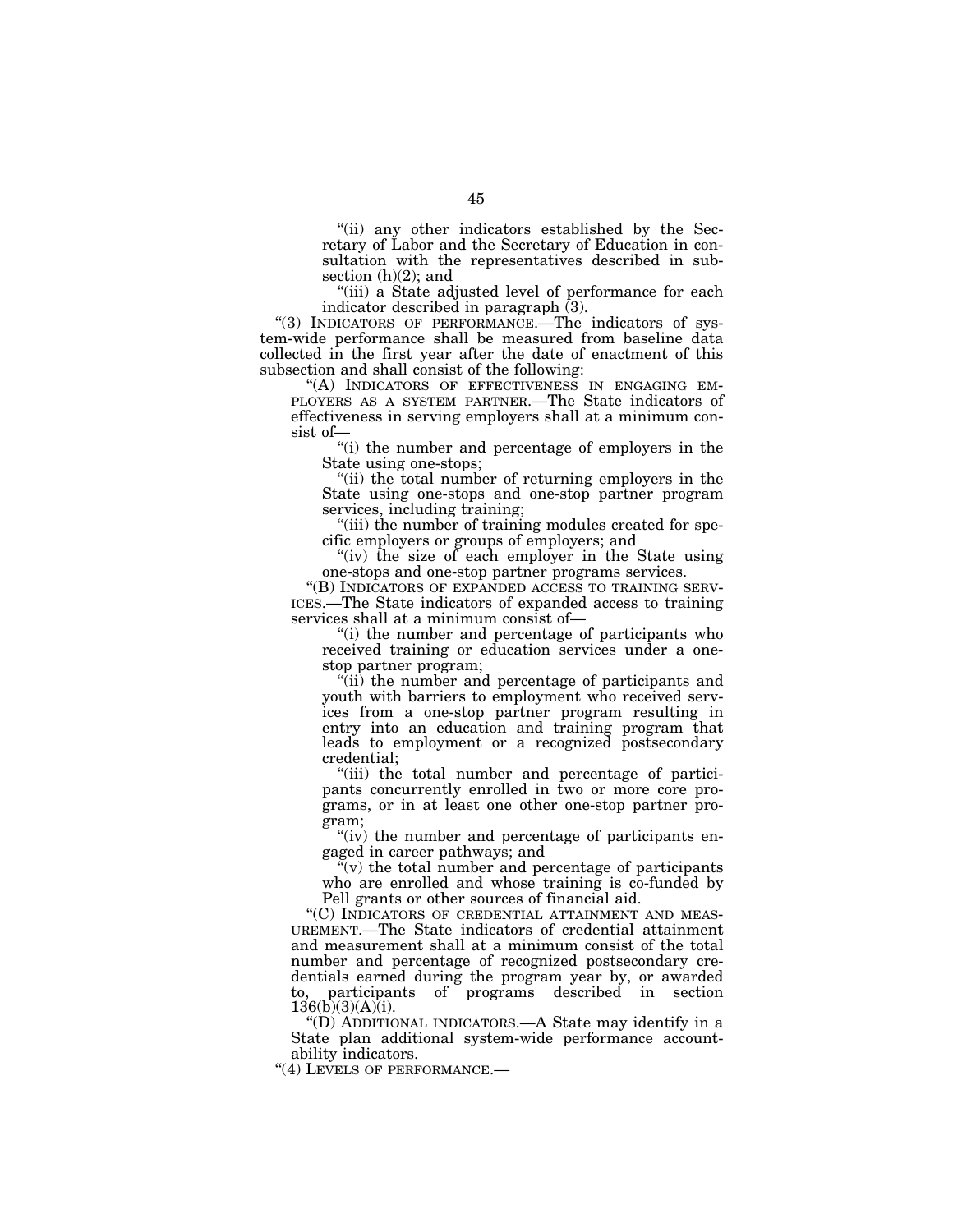''(A) STATE ADJUSTED LEVELS OF PERFORMANCE FOR SYS- TEM-WIDE PERFORMANCE ACCOUNTABILITY INDICATORS.— ''(i) IN GENERAL.—For each State submitting a State

plan under section 112 or section 113, there shall be established, in accordance with this paragraph, levels of performance for each of the system-wide performance accountability indicators that shall measure aggregate performance for the programs referred to in section  $121(b)(1)(B)$ , and which may include data from programs referred to in section  $121(b)(2)(B)$ .

''(ii) IDENTIFICATION IN STATE PLAN.—Prior to the third program year after enactment of this Act, each State shall identify, in the State plan, expected levels of performance for each of the corresponding systemwide performance accountability indicators under subsection  $(j)(2)$  for each of the third and fourth program years covered by the State plan.

''(iii) AGREEMENT ON STATE ADJUSTED LEVELS OF PERFORMANCE.—The State shall reach agreement with the Secretary of Labor and the Secretary of Education on levels of performance for each indicator under subsection  $(j)(2)$  for each of the third and fourth program years covered by the State plan. In reaching the agreement, the State and Secretaries shall take into account the levels identified in the State plan under clause (ii), and may take into account the factors described in subsection  $(c)(3)(A)(v)$ .

''(B) LEVELS OF PERFORMANCE FOR ADDITIONAL INDICA-TORS.—The State may identify, in the State plan, State levels of performance for each of the additional indicators identified under subsection  $(j)(2)(E)$ . Such levels shall be considered the State adjusted levels of performance for purposes of this section.

''(C) FAILURE TO MEET SYSTEM-WIDE PERFORMANCE AC- COUNTABILITY MEASURES.—If a State fails to meet State adjusted levels of performance relating to indicators described in paragraph (3) for any program year the Secretary of Labor and the Secretary of Education shall, upon request, provide technical assistance, including assistance in the development of a performance improvement plan.

"(5) REPORTS.—Not later than 1 year after the date of the enactment of the Workforce Investment Act of 2012, the Secretary of Labor shall report to the Committee on Education and the Workforce on the indicators described in paragraph (2) of this section and provide recommendations to the Committee on improving coordination and increasing efficiencies in onestop partner programs.''.

#### **SEC. 119. AUTHORIZATION OF FUNDING FOR ONE-STOP INFRASTRUC-TURE.**

Section 137 is amended by adding at the end the following:

''(d) ONE-STOP INFRASTRUCTURE.—

''(1) AUTHORIZATION OF APPROPRIATIONS.—In addition to the funds authorized under subsections (a), (b), and (c), there is authorized to be appropriated an additional amount equal to 3 percent of the total of amounts appropriated under such sub-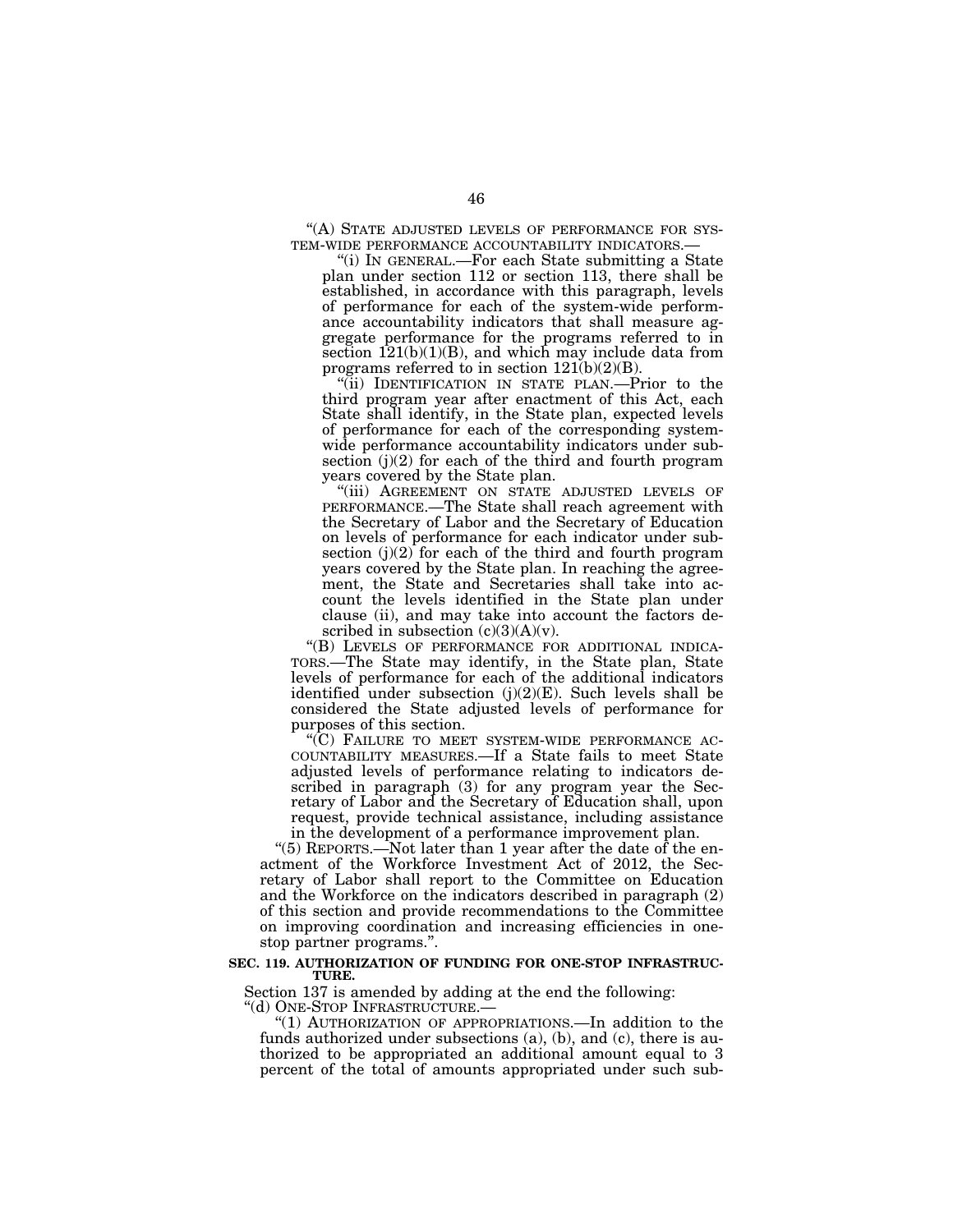sections, for costs of infrastructure including rental costs and other expenses associated with establishing and maintaining one-stop centers in accordance with section 121.

"(2) ALLOTMENT.—The Secretary shall allot the funds appropriated pursuant to paragraph  $(i)$  for each fiscal year among the States as follows:

"(A) Two-thirds of such sums shall be allotted on the basis of the relative number of individuals in the civilian labor force in each State as compared to the total number of such individuals in all States.

''(B) One-third of such sums shall be allotted on the basis of the relative number of unemployed individuals in each State as compared to the total number of such individuals in all States.

For purposes of this paragraph, the number of individuals in the civilian labor force and the number of unemployed individuals shall be based on data for the most recent calendar year available, as determined by the Secretary.''.

# **Subtitle C—Job Corps**

## **SEC. 131. PURPOSES.**

Section 141(1) is amended to read as follows:

" $(1)$  to maintain a national Job Corps program, carried out in partnership with States and communities, to—

''(A) assist eligible youth to connect to the labor force by providing them with intensive social, academic, career and technical education, and service-learning opportunities, in primarily residential centers, in order for such youth to obtain secondary school diplomas or recognized postsecondary credentials leading to—

''(i) successful careers, in in-demand industry sectors or occupations or the Armed Forces, that will result in economic self-sufficiency and opportunities for advancement; or

''(ii) enrollment in postsecondary education; and ''(B) support responsible citizenship;''.

# **SEC. 132. DEFINITIONS.**

Section 142 is amended—

 $(1)$  in paragraph  $(2)$ —

(A) by striking "customer service";

(B) by striking ''intake'' and inserting ''assessment''; and

(C) by striking ''a Jobs Corps center'' and inserting ''support the purposes of the Jobs Corps'';

(2) in paragraph (4), by striking ''before completing the requirements'' and all that follows and inserting ''prior to becoming a graduate.'';

 $(3)$  in paragraph  $(5)$ , by striking "has completed the requirements" and all that follows and inserting the following: "who, as a result of participation in the Job Corps program, has received a secondary school diploma or recognized equivalent or completed the requirements of a career and technical education and training program that prepares individuals for employ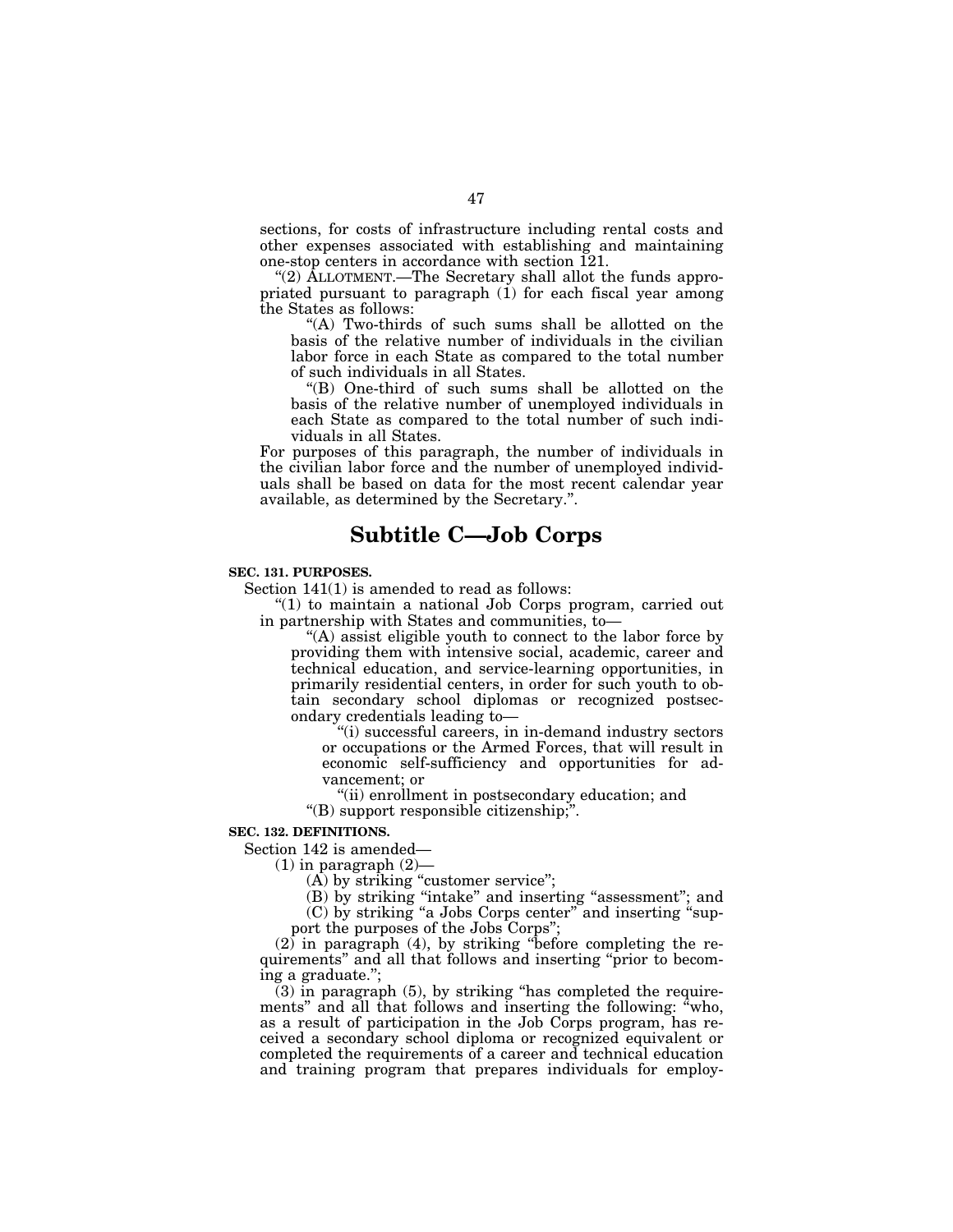ment leading to economic self-sufficiency or entrance into postsecondary education or training.'';

(4) in paragraph (9), by striking ''area served by a regional office of the Employment and Training Administration'' and inserting "defined by the Secretary"; and

(5) by adding at the end the following:

"(11) STATE.—The term 'State' means any of the several States, the District of Columbia, the Commonwealth of Puerto Rico, Guam, the Virgin Islands, the Commonwealth of the Northern Mariana Islands, and American Samoa.''.

### **SEC. 133. INDIVIDUALS ELIGIBLE FOR THE JOB CORPS.**

Section 144 is amended by adding at the end the following:

"(4) SPECIAL RULE FOR VETERANS.—Notwithstanding the requirement of paragraph (2), a veteran of the Armed Forces shall be eligible to become an enrollee under this section if the individual—

"(A) meets the requirements of paragraphs  $(1)$  and  $(3)$ ; and

"(B) does not meet the requirement of paragraph  $(2)$  because the military income earned by such individual within the 6-month period prior to the individual's application for Job Corps prevents the individual from meeting such requirement."

#### **SEC. 134. RECRUITMENT, SCREENING, SELECTION, AND ASSIGNMENT OF ENROLLEES.**

Section 145 is amended—

 $(1)$  in subsection  $(a)(2)$ —

 $(A)$  in subparagraph  $(C)(i)$ , by striking "vocational" and inserting "career and technical education and training"; and

(B) by amending subparagraph (E) to read as follows:

''(E) assure appropriate representation of enrollees from urban areas and from rural areas.'';

 $(2)$  in subsection  $(a)(3)$ —

 $(A)$  in subparagraph  $(B)$ , by striking "; and" and inserting a semicolon;

 $(B)$  in subparagraph  $(C)$ , by striking the period and inserting ''; and''; and

(C) by adding at the end the following:

''(D) child welfare agencies that are responsible for children in foster care and children eligible for assistance under section 477 of the Social Security Act (42 U.S.C. 677).'';

 $(3)$  in subsection  $(b)(1)(B)$ , by inserting "and agrees to such rules" after "failure to observe the rules";

 $(4)$  in subsection  $(c)$ 

(A) in paragraph (1) in the matter preceding subparagraph  $(A)$ , by striking "an assignment" and inserting "a";

 $(B)$  in paragraph  $(2)$ , in the matter preceding subparagraph (A), by striking ''the Secretary shall, every 2 years, analyze, for the Job Corps center—" and inserting "every 2 years the Secretary, in consultation with operators of Job Corps centers, shall analyze relevant factors relating to each Job Corps center, including—'';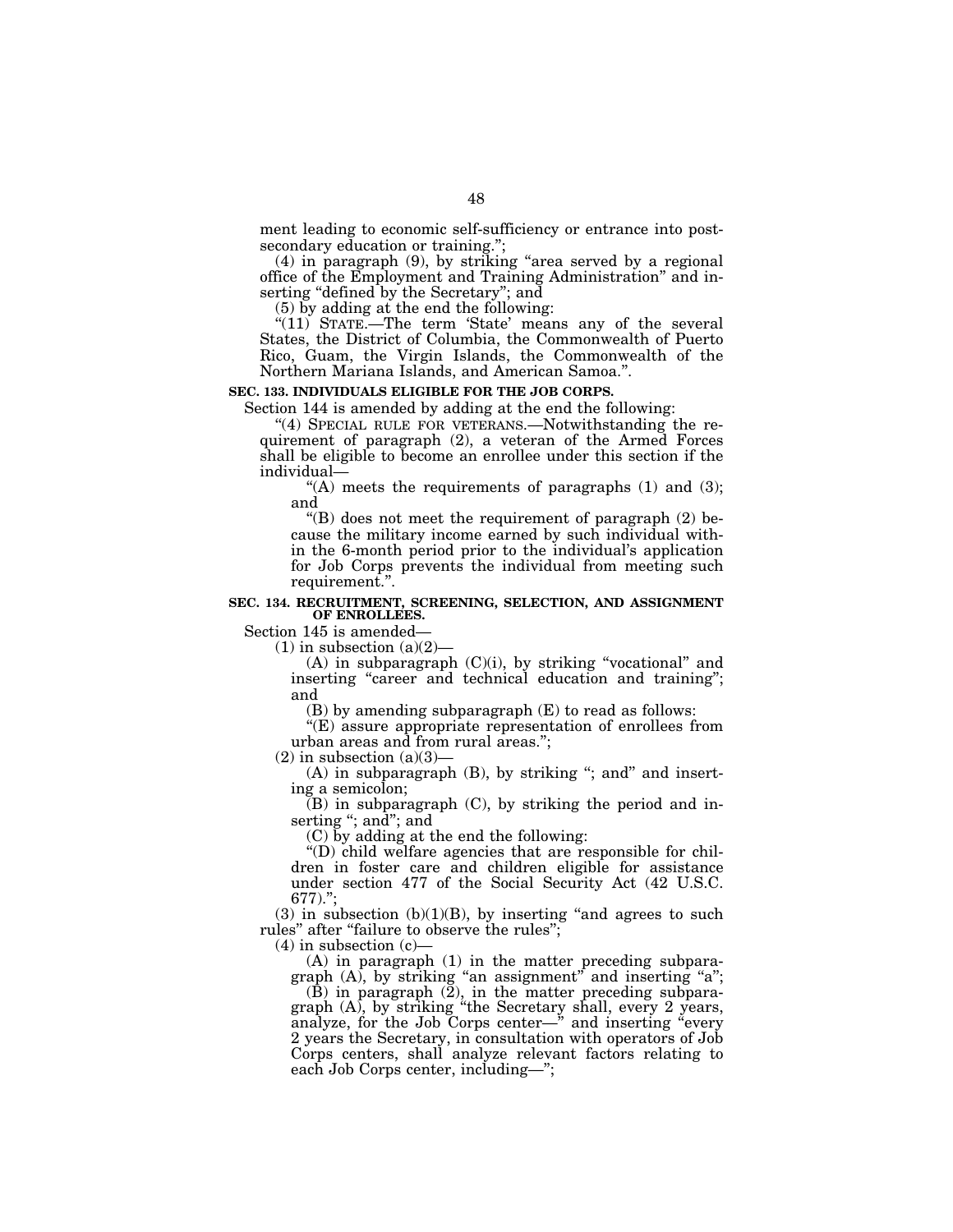$(C)$  in subparagraph  $(B)$ , by striking "; and and inserting a semicolon;

 $(D)$  in subparagraph  $(C)$ —

(i) by inserting ''the education, training, and supportive'' after ''including''; and

(ii) by adding ''and'' after the semicolon; and

(E) by adding at the end the following:

''(D) the performance of the Job Corps center relating to the expected levels of performance for the indicators described in section  $159(c)(1)$ , and whether any actions have been taken with respect to such center pursuant to paragraphs  $(2)$  and  $(3)$  of section 159 $(f)$ ."; and

 $(5)$  in subsection  $(d)$ —

 $(A)$  in paragraph  $(1)$ —

(i) in the matter preceding subparagraph (A), by striking "is closest to the home of the enrollee, except that the'' and inserting ''offers the type of career and technical education and training selected by the individual and, among the centers that offer such education and training, is closest to the home of the individual. The''; and

(ii) by striking subparagraph (A) and redesignating subparagraphs  $(B)$  and  $(C)$  as subparagraphs  $(A)$  and (B), respectively; and

 $(B)$  in paragraph  $(2)$ , by striking "to the home of" and inserting "to the home of that offers the career and technical education and training desired by''.

### **SEC. 135. ENROLLMENT.**

Section 146(b) is amended—

 $(1)$  in paragraph  $(1)$ , by striking "or"; and

(2) by redesignating paragraph (2) as paragraph (4) and inserting after paragraph (1) the following:

" $(2)$  in the case of an individual with a disability who would reasonably be expected to meet the standards for a Job Corps graduate, as defined under section 142(5), if allowed to participate in the Job Corps for not more than 1 additional year;

 $(3)$  in the case of an individual who participates in national service, as authorized by a Civilian Conservation Center program, who would be granted an enrollment extension in the Job Corps for the amount of time equal to the period of national service; or''.

# **SEC. 136. JOB CORPS CENTERS.**

Section 147 is amended—

 $(1)$  in subsection  $(a)$ —

(A) in paragraph (1)—

 $(i)$  in subparagraph  $(A)$ , by striking "vocational" both places it appears and inserting ''career and technical''; and

(ii) in subparagraph (B), by inserting '', or other entity with the necessary capacity,'' after ''local entity''; and

(B) in paragraph (2)—

 $(i)$  in subparagraph  $(A)$ , by striking "subsections  $(c)$ and (d) of section 303 of the Federal Property and Ad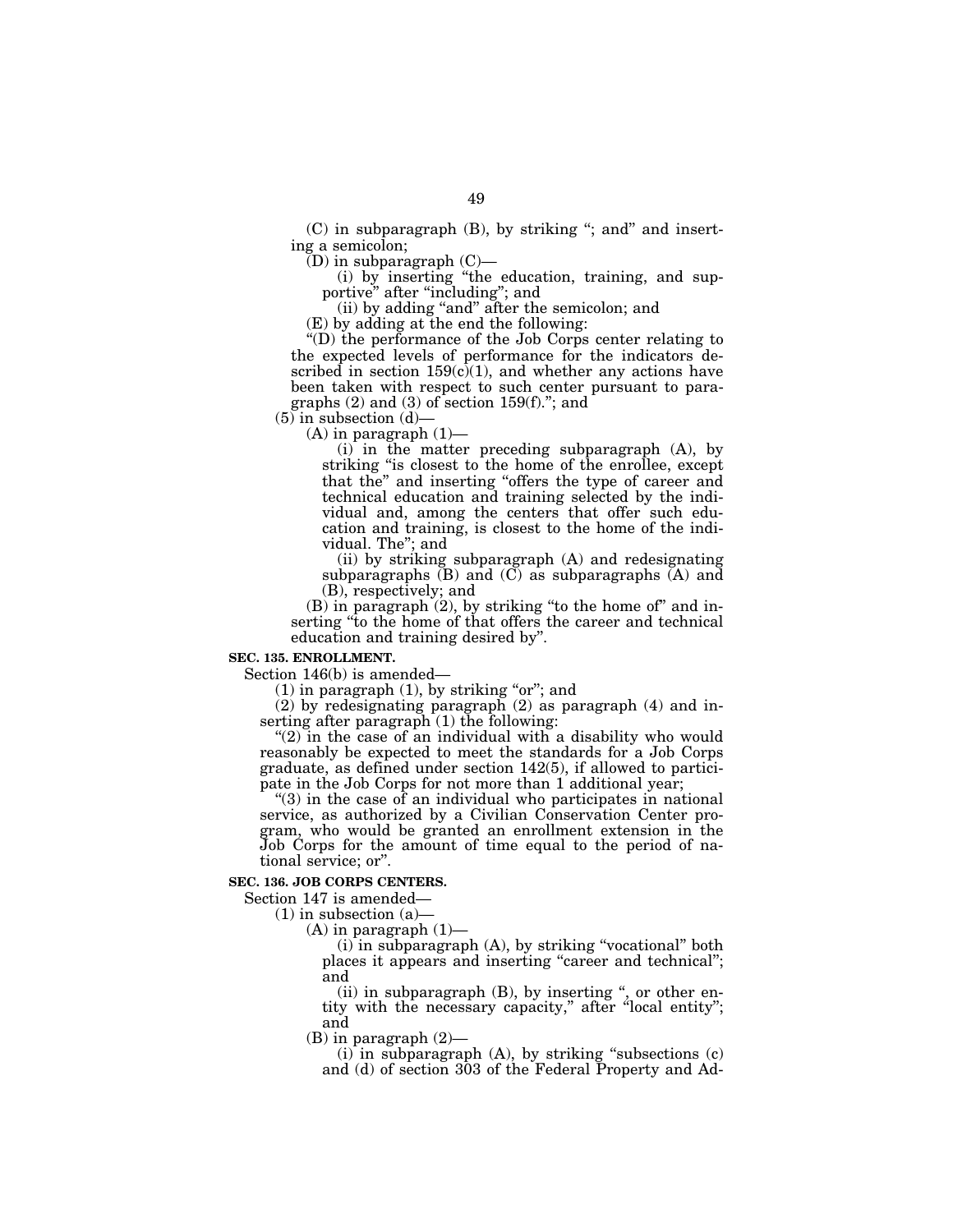ministrative Services Act of 1949 (41 U.S.C. 253)'' and inserting ''subsections (a) and (b) of section 3304 of title 41, United States Code,''; and

 $(ii)$  in subparagraph  $(B)(i)$ –

(I) in subclause (II), by striking ''vocational'' and inserting "career and technical education and";

(II) in subclause (III), by striking ''is familiar with the surrounding communities," and inserting ''demonstrates relationships with the surrounding communities, employers, labor organizations, workforce boards,''; and

(III) by amending subclause (IV) to read as follows:

" $(IV)$  the performance of the entity, if any, relating to operating or providing activities described in this subtitle to a Job Corps center, including the entity's demonstrated effectiveness in assisting individuals in achieving the primary indicators of performance for eligible youth described in section  $136(b)(2)(A)(ii)$ ."; and

(2) by amending subsection (c) to read as follows: "(c)  $CIVILLAN CONSERVATION CENTERS.$ —

"(1) IN GENERAL.—The Job Corps centers may include Civilian Conservation Centers, operated under an agreement between the Secretary of Labor and the Secretary of Agriculture, that are located primarily in rural areas. Such centers shall provide, in addition to academics, career and technical education and training, and workforce preparation skills training, programs of work experience to conserve, develop, or manage public natural resources or public recreational areas or to develop community projects in the public interest.

''(2) ASSISTANCE DURING DISASTERS.—Enrollees in Civilian Conservation Centers may provide assistance in addressing national, State, and local disasters, consistent with current child labor laws and regulations. The Secretary of Agriculture shall ensure that with respect to the provision of such assistance the enrollees are properly trained, equipped, supervised, and dispatched consistent with standards for the conservation and rehabilitation of wildlife established under the Fish and Wildlife Coordination Act (16 U.S.C. 661 et seq.).

''(3) NATIONAL LIAISON.—The Secretary of Agriculture shall designate a Job Corps National Liaison to support the agreement under this section between the Departments of Labor and Agriculture.''.

# **SEC. 137. PROGRAM ACTIVITIES.**

Section 148 is amended—

(1) by amending subsection (a) to read as follows:

''(a) ACTIVITIES PROVIDED BY JOB CORPS CENTERS.—

''(1) IN GENERAL.—Each Job Corps center shall provide enrollees with an intensive, organized, and supervised program of education, including English language acquisition programs, career and technical education and training, work experience, work-based learning, recreational activities, physical rehabilitation and development, and counseling, which may include information about financial literacy. Each Job Corps center shall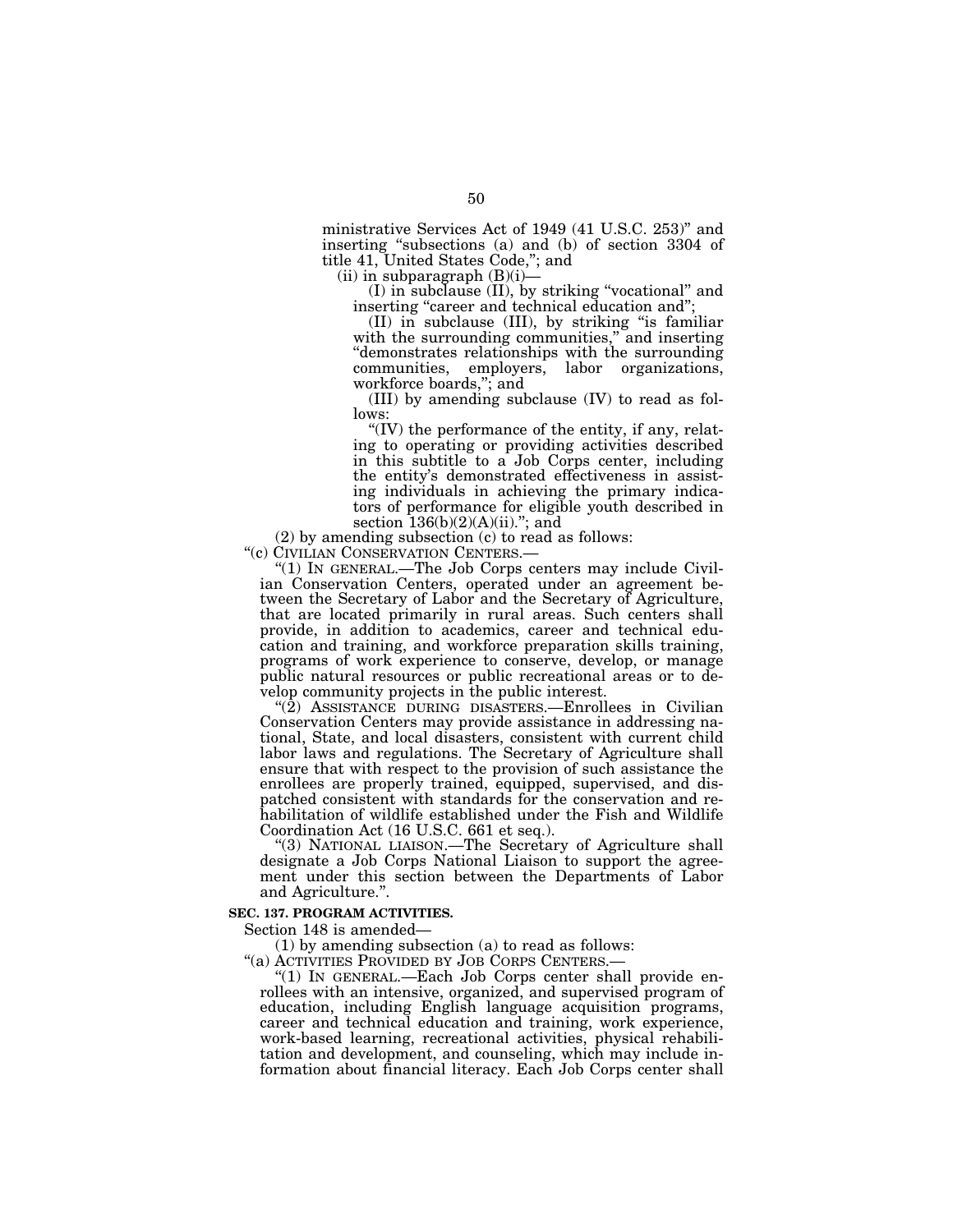provide enrollees assigned to the center with access to core services described in section  $134(c)(2)$  and the intensive services described in section 134(c)(3).<br>"(2) RELATIONSHIP TO OPPORTUNITIES.—

"(A) IN GENERAL.—The activities provided under this subsection shall be targeted to helping enrollees, on completion of their enrollment—

''(i) secure and maintain meaningful unsubsidized employment;

''(ii) enroll in and complete secondary education or postsecondary education or training programs, including other suitable career and technical education and training, and registered apprenticeship programs; or

''(iii) satisfy Armed Forces requirements.

"(3) LINK TO EMPLOYMENT OPPORTUNITIES.—The career and technical education and training provided shall be linked to the employment opportunities in the local area in which the enrollee intends to seek employment after graduation.'';

 $(2)$  in subsection  $(b)$ —

(A) in the subsection heading, by striking ''EDUCATION AND VOCATIONAL'' and inserting ''ACADEMIC AND CAREER AND TECHNICAL EDUCATION AND"

(B) by striking ''education and vocational'' and inserting "career and technical education";

(C) by striking ''vocational educational'' and inserting "career and technical educational"; and

(D) by striking ''or technical institutes'' and inserting ''technical institutes, or national service providers'';

 $(3)$  in subsection  $(c)$ —

(A) by amending paragraph (2) to read as follows:

"(2) BENEFITS.—During the period of participation in an advanced career training program, an enrollee shall be eligible for full Job Corps benefits, or a monthly stipend equal to the average value of the residential support, food, allowances, and other benefits provided to enrollees assigned to residential Job Corps centers.''; and

 $(B)$  in paragraph  $(3)$ , by striking "Each year," and inserting ''The Secretary shall develop standards by which''; and (4) by amending subsection (d) to read as follows:

''(d) GRADUATE SERVICES.—In order to promote the retention of graduates in employment or postsecondary education, the Secretary shall arrange for the provision of job placement and support services to graduates for up to 12 months after the date of graduation. One-stop partners, may support the provision of these services, including services from the State vocational rehabilitation agency to supplement job placement and job development efforts for Job Corps graduates who are individuals with disabilities.''.

#### **SEC. 138. SUPPORT.**

Section 150(b) is amended—

(1) in the subsection heading, by striking ''READJUSTMENT ALLOWANCES'' and inserting ''TRANSITION ALLOWANCES AND SUPPORT'';

 $(2)$  in paragraph  $(1)$ —

 $(A)$  in the paragraph heading, by striking "GRADUATES" and inserting ''ALLOWANCES FOR GRADUATES'';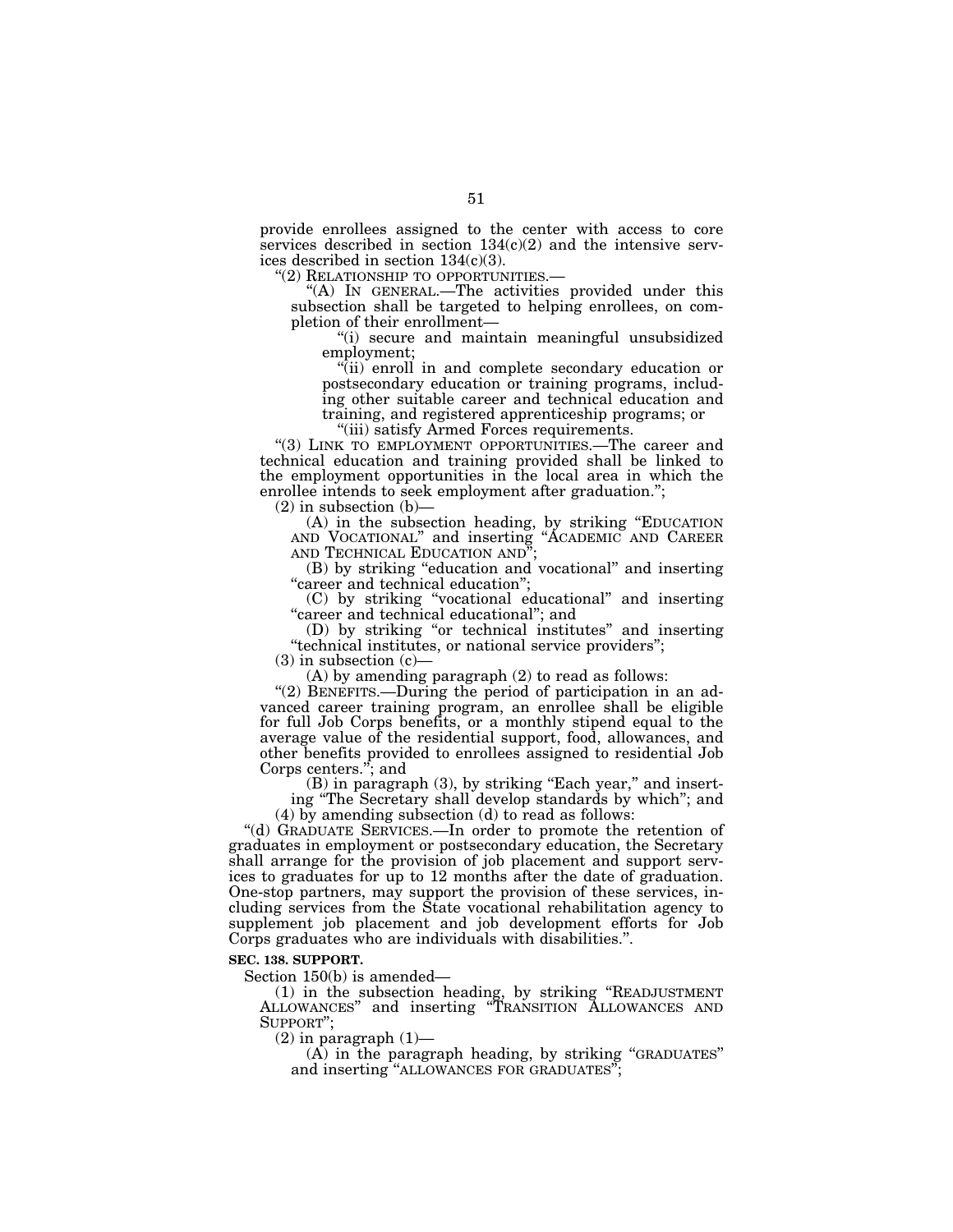(B) in the first sentence, by striking ''readjustment'' and inserting "transition"; and

(C) by striking the second and third sentences, and inserting the following: "The transition allowance shall be incentive-based to reflect a graduate's completion of academic, career and technical education or training, and attainment of recognized postsecondary credentials.''; and

(3) by amending paragraph (2) to read as follows:

"(2) TRANSITION SUPPORT FOR FORMER ENROLLEES.—The Secretary may arrange for the provision of 3 months of employment services for former enrollees.''.

#### **SEC. 139. COMMUNITY PARTICIPATION.**

Section 153 is amended—

(1) by amending subsections (a) and (b) to read as follows: ''(a) BUSINESS AND COMMUNITY PARTICIPATION.—The director of each Job Corps center shall ensure the establishment and development of the business and community networks described in subsection (b) in order to enhance the effectiveness of such centers. At centers where a national training contractor provides career and technical education training, and has direct and long-standing linkages to registered apprenticeship programs or affiliated national employer groups, the national training contractor shall have the lead in maintaining networks with the programs described in clauses (ii) and (iii) of subsections  $(b)(1)(C)$ .

''(b) NETWORKS.—The activities carried out by each Job Corps center under this section shall include—

''(1) establishing and developing relationships and networks with—

"(A) local and distant employers, to the extent practicable, in coordination with other Federal and non-Federal programs that conduct similar outreach to employers;

''(B) applicable one-stop centers and applicable local boards, for the purpose of providing—

''(i) information to, and referral of, potential enrollees; and

"(ii) job opportunities for Job Corps graduates; and ''(C)(i) youth programs;

''(ii) registered apprenticeship programs, labor-management organizations and local labor organizations;

''(iii) employers and contractors that support national training contractor programs; and

"(iv) community-based organizations, non-profit organizations, and intermediaries providing workforce development-related services; and

''(2) establishing and developing relationships with members of the community in which the Job Corps center is located, informing members of the community about the projects of the Job Corps center and changes in the rules, procedures, or activities of the center that may affect the community, and planning events of mutual interest to the community and the Job Corps center.''; and

 $(2)$  in subsection  $(c)$ —

(A) by striking "Liaison for" and inserting "director of a"; and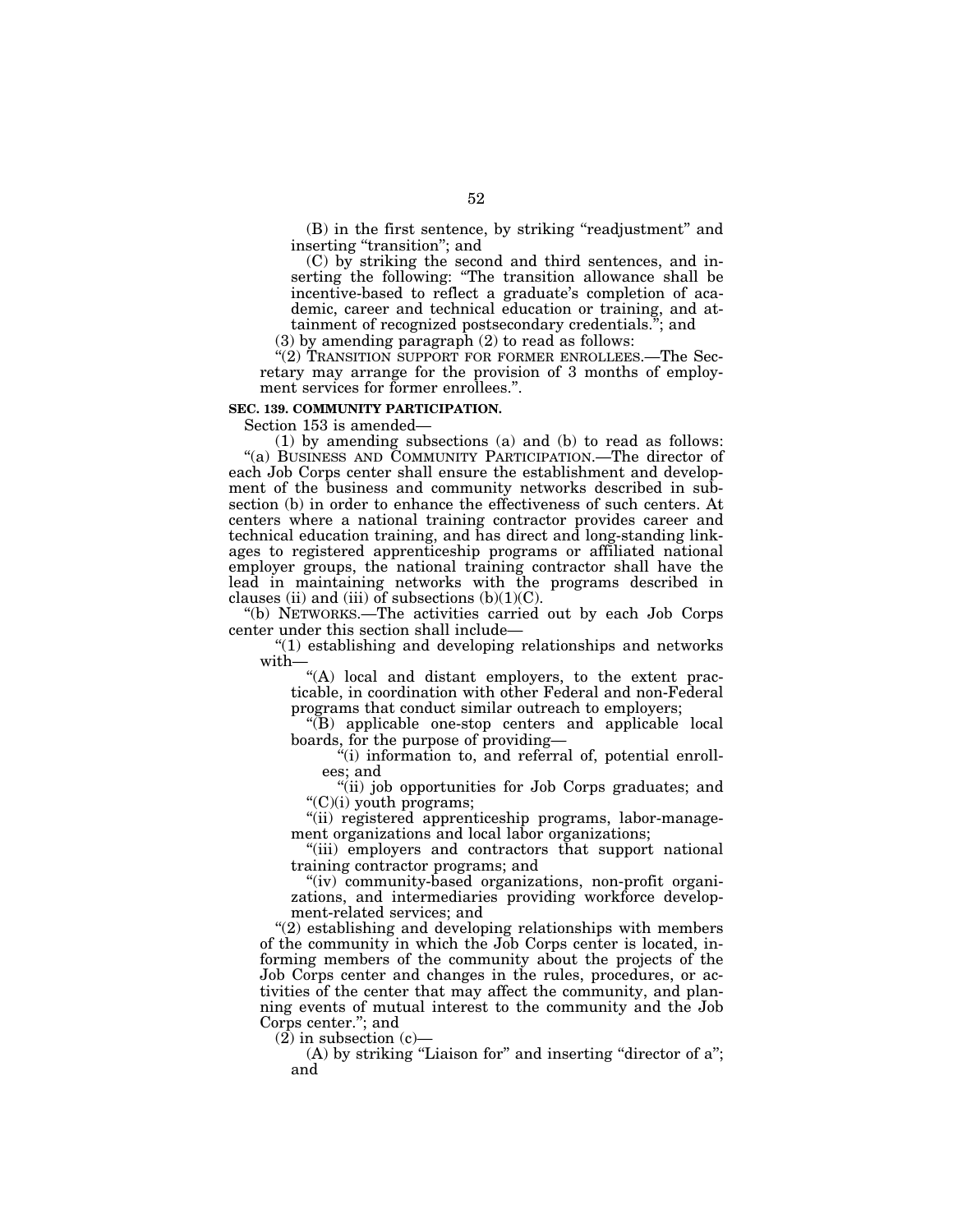(B) by striking "establish and develop" and inserting "ensure the establishment and development of''.

# **SEC. 140. INDUSTRY COUNCILS.**

Section 154 is amended—

(1) in subsection (a), by striking ''after consultation with the Liaison''; and

(2) in subsection (b)—

(A) in paragraph  $(1)(A)(ii)$ , by striking "area" and inserting "areas in which enrollees will be seeking employment"; (B) by adding after paragraph (2) the following:

''(3) EMPLOYERS OUTSIDE OF LOCAL AREA.—The industry council for a Job Corps center may include, or otherwise provide for consultation with, employers from outside the local area who are likely to hire a significant number of enrollees from the Job Corps center.

"(4) SPECIAL RULE FOR SINGLE STATE LOCAL AREAS.—In the case of a single State local area designated under section 116(b), the industry council shall include a representative of the State Board.''; and

(C) in subsection (c), by striking ''vocational'' each place it appears and inserting ''career and technical education and''.

#### **SEC. 141. EXPERIMENTAL, RESEARCH, AND DEMONSTRATION PROJECTS AND COLLEGE CORPS PROGRAM.**

(a) MISCELLANEOUS AMENDMENTS.—Section 156 is amended—

(1) by striking ''The Secretary'' and inserting ''(a) IN GEN-ERAL.—The Secretary'';

(2) by striking ''program and may waive'' and inserting ''program. The Secretary may waive''; and

(3) by inserting before the period the following: ''if the Secretary informs the Committee on Health, Education, Labor, and Pensions of the Senate and the Committee on Education and the Workforce of the House of Representatives, in writing, not less than 90 days in advance of issuing such waiver.''.

(b) COLLEGE CORPS.—Section 156 is further amended by adding at the end the following new subsection:

''(b) COLLEGE CORPS.—

"(1) ESTABLISHMENT.-The Secretary of Labor and the Secretary of Education shall jointly establish a demonstration project under this section to be known as the 'College Corps' that provide at-risk youth intensive education and skills training in order to prepare such youth for college and for highskilled employment that can only be achieved with a college degree.

 $\sqrt{2}$ ) SELECTION OF SITES.—The Secretary of Labor and the Secretary of Education shall jointly select sites to participate, on a competitive basis, from among underperforming Jobs Corps centers in areas with low levels of college attainment.

''(3) ELIGIBLE OPERATORS.—The Secretary shall select College Corps center operators on a competitive basis from among nonprofit organizations with prior success operating high-performing, college and career-ready education residential programs for at-risk young people.

''(4) ADMINISTRATION PROJECTS.—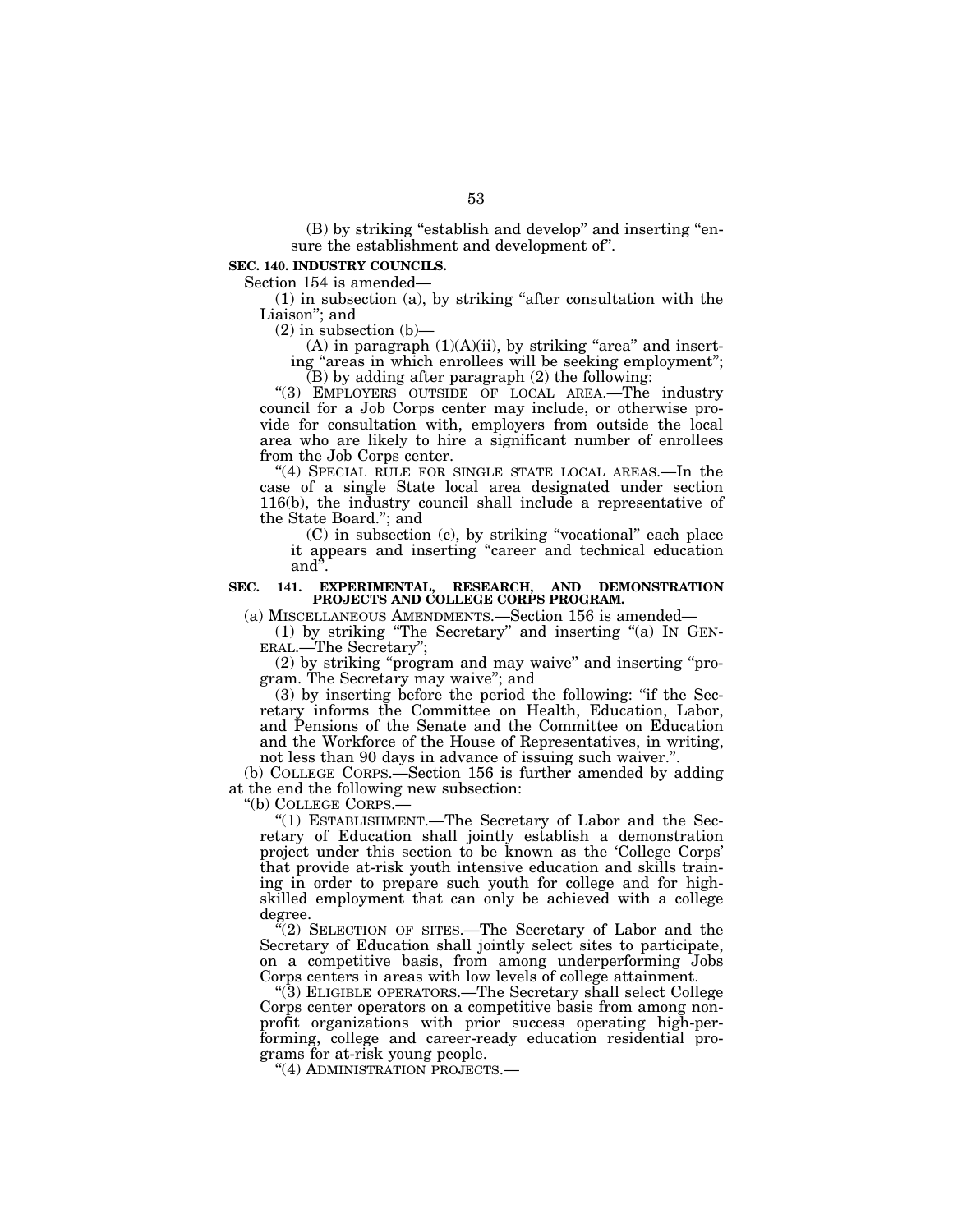''(A) IN GENERAL.—The Secretary shall administer the College Corps sites in collaboration with the Secretary of Education with the development of an interagency agreement that identifies the duties and responsibilities of the Departments under these projects.

 $\sqrt{'}$ (B) PARTNERSHIPS.—As part of the interagency agreement, the Secretary of Education will be responsible for partnering with a State or local education agency for the purposes of granting a high school diploma that adheres to college and career ready standards and accessing State and local education dollars.

 $C$ ) DEADLINE.—A grant, contract, or cooperative agreement to operate at least one center shall be awarded to an eligible operative within 1 year from enactment.

''(5) ELIGIBLE PARTICIPANTS.—Individuals eligible to participate in College Corps projects under this subsection shall be low-income youth who are in 6th or 7th grade at the time they begin participation who meet at least two of the following criteria:

''(A) Have a record of suspensions, office referrals, or chronic truancy.

''(B) Have failed to achieve proficiency on State assessment in mathematics, reading, or both.

 $C$ ) Live in a household that is headed by a single parent or non-custodial parent.

''(D) Is homeless or is a foster child.

"(E) Live in a household that is public housing or receives public housing assistance.

" $(F)$  Have an immediate family member who is or has been incarcerated.''.

#### **SEC. 142. TECHNICAL AMENDMENT.**

Section  $158(c)(1)$  is amended by striking "title II of the Federal Property and Administrative Services Act of 1949 (40 U.S.C. 481 et seq.)'' and inserting ''chapter 5 of title 40, United States Code,''.

# **SEC. 143. PERFORMANCE ACCOUNTABILITY AND MANAGEMENT.**

Section 159 is amended—

(1) in the section heading, by striking ''**MANAGEMENT IN-FORMATION**'' and inserting ''**PERFORMANCE ACCOUNT-ABILITY AND MANAGEMENT**''; and

(2) by striking subsections (c) through (f), redesignating subsection (g) as subsection (j), and inserting after subsection (b) the following:<br>"(c) INFORMATION ON INDICATORS OF PERFORMANCE.—

"(1) LEVELS OF PERFORMANCE AND INDICATORS.—The Secretary shall annually establish expected levels of performance for Job Corps centers and the Job Corps program relating to each of the primary indicators of performance for eligible youth activities described in section  $136(b)(2)(A)(ii)$ .

''(2) PERFORMANCE OF RECRUITERS.—The Secretary shall also establish performance indicators, and expected performance levels on the performance indicators, for recruitment service providers serving the Job Corps program. The performance indicators shall relate to the number of enrollees recruited, compared to the established goals for such recruitment, and the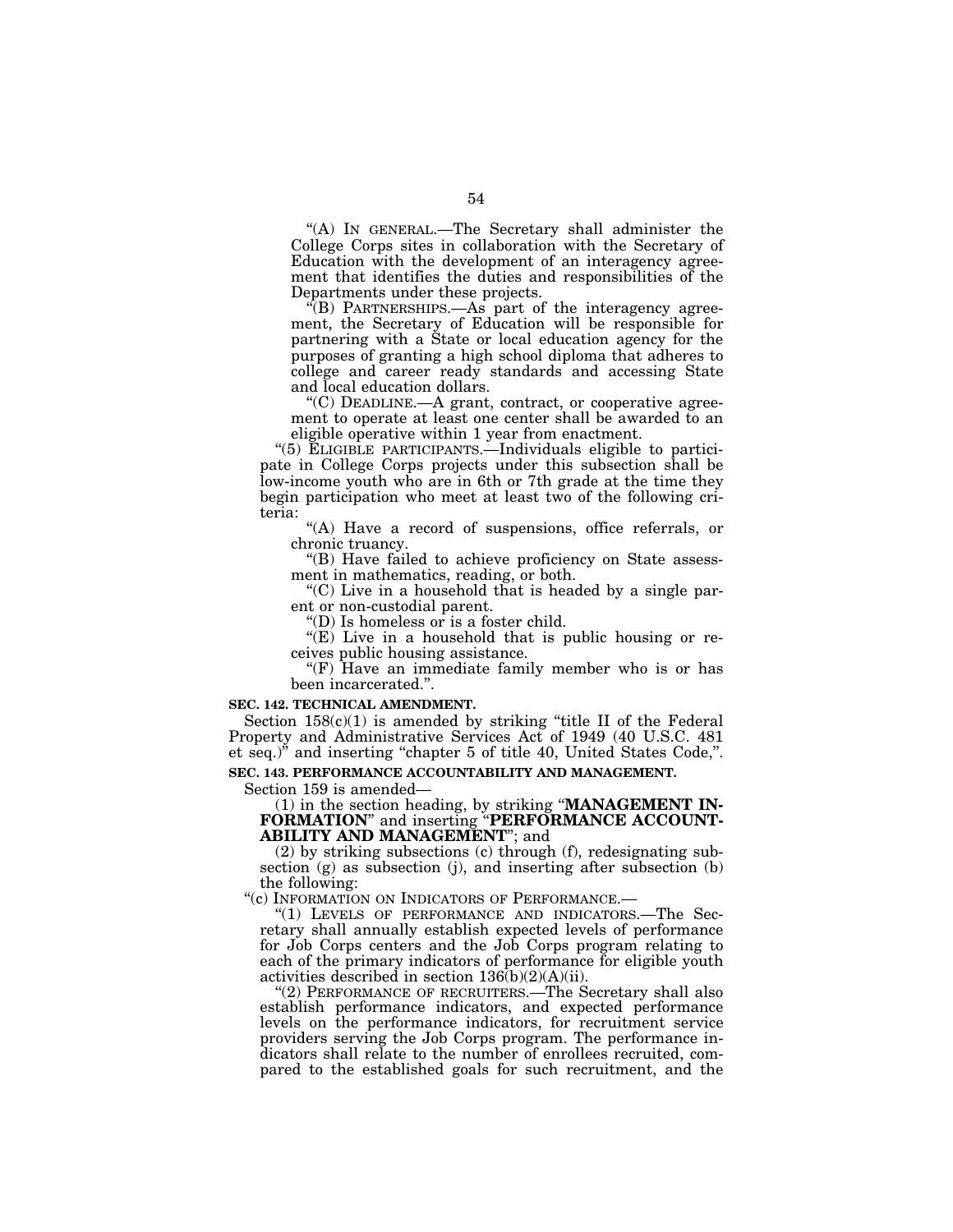number of enrollees who remain committed to the program for 90 days after enrollment.

''(3) PERFORMANCE OF CAREER TRANSITION SERVICE PRO-VIDERS.—The Secretary also shall establish performance indicators, and expected levels of performance for such indicators, for local and national career transition service provides serving the Job Corps program. The performance indicators shall include the number of graduates and former enrollees—

''(A) who entered an unsubsidized employment related to the training they received at Job Corps and their average wage; and

 $\mathcal{F}(B)$  who entered other types of unsubsidized employment, the military, postsecondary education, or advanced training programs, including registered apprenticeship programs, and their average wage, if applicable.

"(4) REPORT.—The Secretary shall collect, and annually submit to the Committee on Health, Education, Labor, and Pensions of the Senate and the Committee on Education and the Workforce of the House of Representatives, a report containing—

''(A) information on the performance of each Job Corps center, and the Job Corps program, on the performance indicators described in paragraph (1), as compared to the expected level of performance established under such paragraph for each performance accountability measure; and

 $\sqrt{\text{B}}$  information on the performance of the service providers described in paragraph (2) on the performance indicators established under such paragraph, as compared to the expected performance levels for the performance indicators.

''(d) ADDITIONAL INFORMATION.—

''(1) IN GENERAL.—The Secretary shall also collect, and submit in the report described in subsection (c), information on the performance of each Job Corps center, and the Job Corps program, regarding—

 $\mathcal{H}(\overline{A})$  the number of enrollees entering and completing by field of education or training;

''(B) demographic information on the enrollees served, including age, race, gender, and education and income level;

" $(C)$  the number of graduates who entered the Armed Forces;

''(D) the number of graduates who entered unsubsidized employment related to the career and technical education and training received through the Job Corps program and the number who entered unsubsidized employment not related to the education and training received;

''(E) the starting hourly wages of graduates and whether they receive other forms of compensation and benefits;

 $\sqrt{\text{F}}$  the number and percentage of former enrollees, including the number dismissed under the zero tolerance policy described in section 152(b); and

 $(G)$  any additional information required by the Secretary.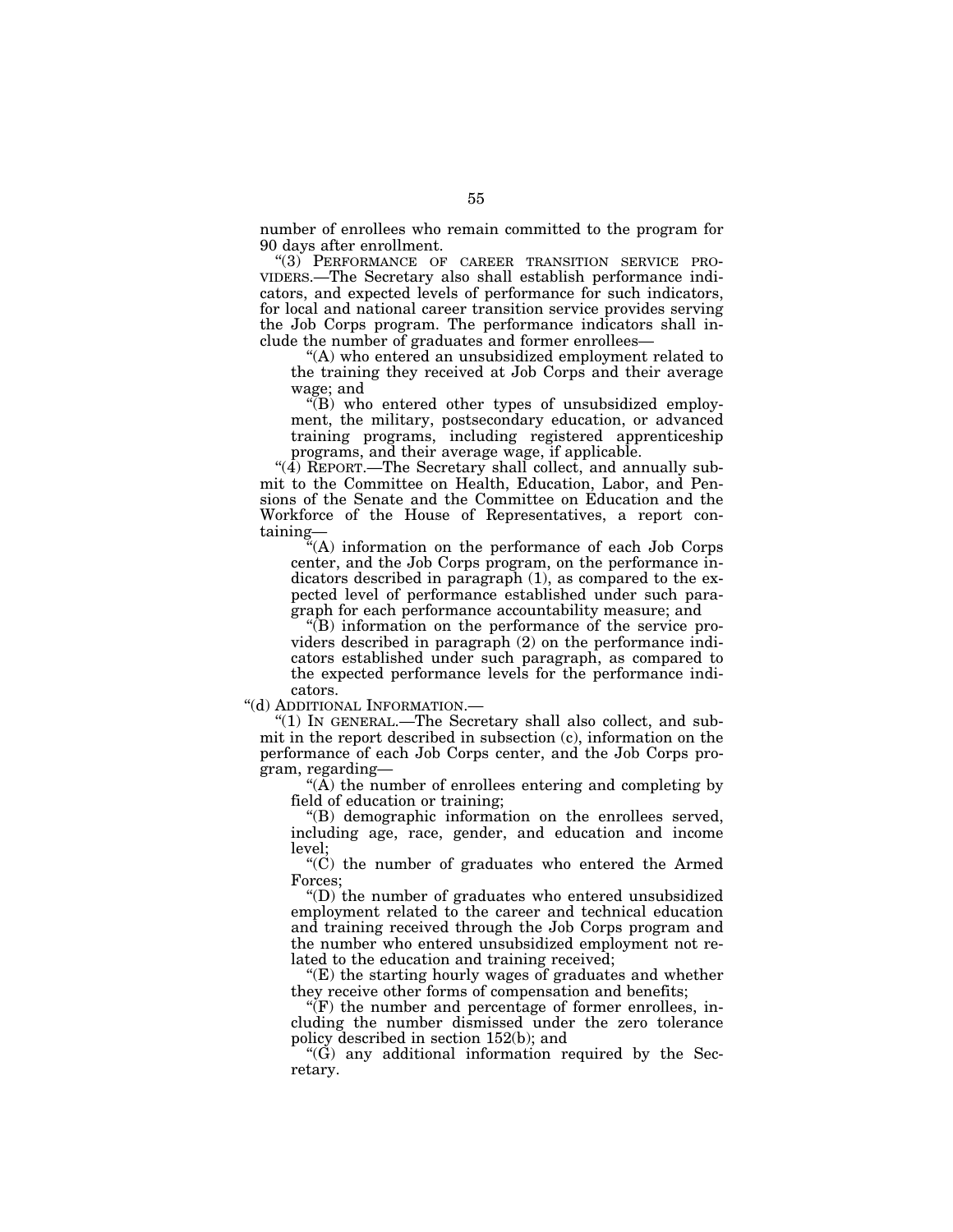"(2) RULES FOR REPORTING OF DATA.—The disaggregation of data under this subsection shall not be required when the number of individuals in a category is insufficient to yield statistically reliable information or when the results would reveal personally identifiable information about an individual.

''(e) METHODS.—The Secretary shall collect the information described in subsections (c) and (d), using methods described in section  $136(i)(2)$  and consistent with State law, by entering into agreements with the States to access such data for Job Corps enrollees, former enrollees, and graduates.

''(f) PERFORMANCE ASSESSMENTS AND IMPROVEMENTS.—

''(1) ASSESSMENTS.—The Secretary shall conduct an annual assessment of the performance of each Job Corps center. Based on the assessment, the Secretary shall take measures to continuously improve the performance of the Job Corps program.

''(2) PERFORMANCE IMPROVEMENT.—With respect to a Job Corps center that fails to meet the expected levels of performance relating to the primary indicators of performance specified in subsection (c)(1), the Secretary shall develop and implement a performance improvement plan. Such a plan shall require action to be taken during a one-year period, including—

''(A) providing technical assistance to the center;

''(B) changing the career and technical education and training offered at the center;

 $C$ ) changing the management staff of the center;

''(D) replacing the operator of the center;

''(E) reducing the capacity of the center;

''(F) relocating the center; or

''(G) closing the center.

''(3) ADDITIONAL PERFORMANCE IMPROVEMENT.—In addition to the performance improvement plans required under paragraph  $(2)$ , the Secretary may develop and implement additional performance improvement plans. Such a plan shall require improvements, including the actions described in such paragraph, for a Job Corps center that fails to meet criteria established by the Secretary other than the expected levels of performance described in such paragraph.

''(4) CIVILIAN CONSERVATION CENTERS.—With respect to a Civilian Conservation Center that fails to meet the expected levels of performance relating to the primary indicators of performance specified in subsection  $(c)(1)$ , or fails to improve performance as described in paragraph (2), the Secretary, in consultation with the Secretary of Agriculture, may select an entity to operate a Civilian Conservation Center on a competitive basis, in accordance with the requirements of section  $147(a)(2)(B)$ .

"(g) PARTICIPANT HEALTH AND SAFETY.—The Secretary shall require that an entity that has entered into a contract with a Job Corps operator to provide work-based learning activities for any Job Corps enrollee under this subtitle shall comply with the Occupational Safety and Health Act of 1970 (20 U.S.C. 651 et seq.) or, as appropriate, under the corresponding State Occupational Safety and Health Act of 1970 requirements in the State in which such activities occur.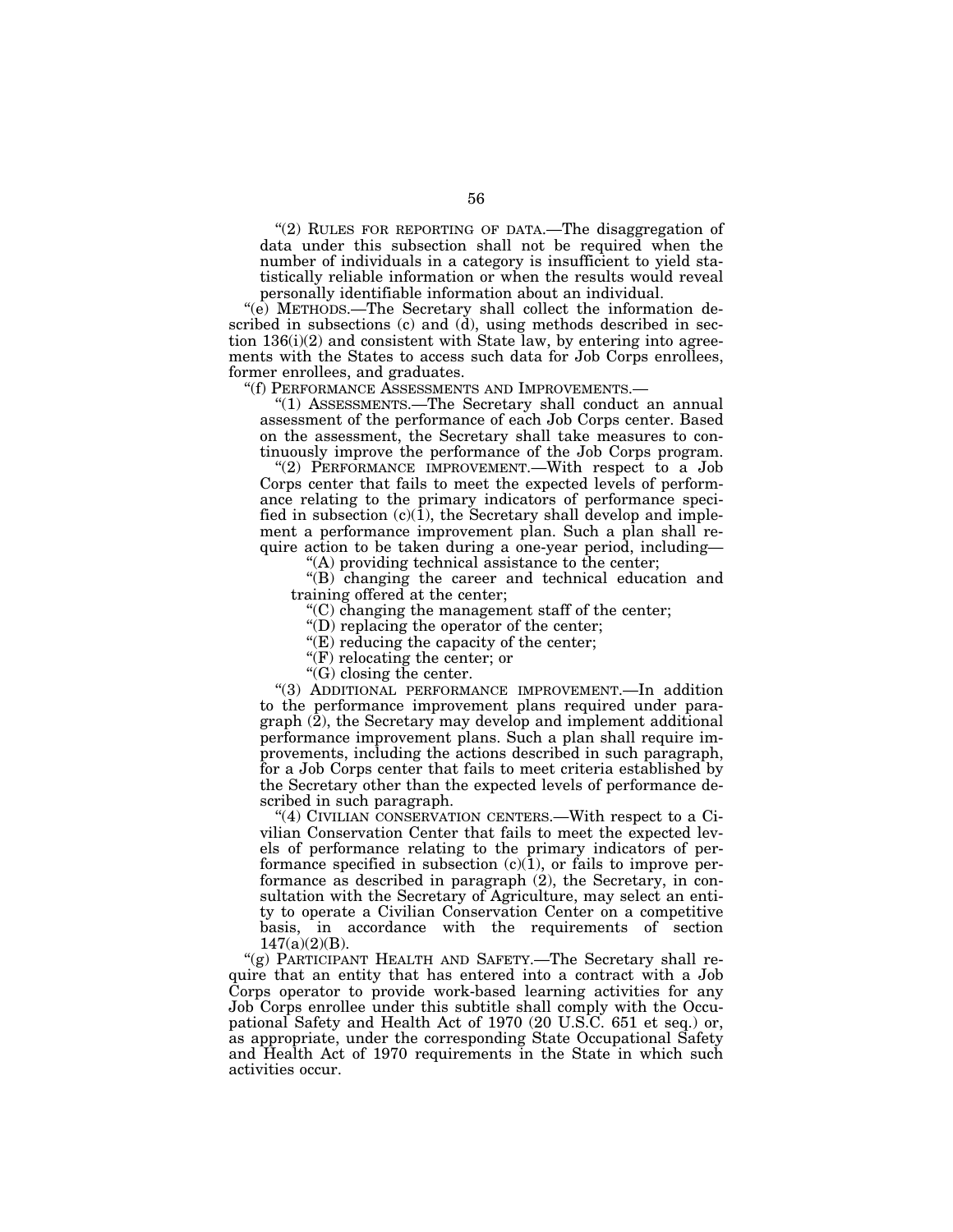''(h) BUILDINGS AND FACILITIES.—The Secretary shall collect, and submit in the report described in subsection (c), information regarding the state of Job Corps buildings and facilities. Such report shall include—

" $(1)$  a review of requested construction, rehabilitation, and acquisition projects, by each Job Corps center; and

"(2) a review of new facilities under construction.

''(i) NATIONAL AND COMMUNITY SERVICE.—The Secretary shall include in the report described in subsection (c) available information regarding the national and community service activities of enrollees, particularly those enrollees at Civilian Conservation Centers.''.

# **SEC. 144. AUTHORIZATION OF APPROPRIATIONS.**

Section 161 is amended by striking "fiscal years 1999 through 2003'' and inserting ''fiscal years 2013 through 2017''.

# **Subtitle D—National Programs**

# **SEC. 151. NATIVE AMERICAN PROGRAMS.**

Section 166 is amended—

(1) in subsection  $(a)(1)(B)$ , by inserting "and to equip them with the entrepreneurial skills necessary for successful self-employment'' after ''workforce'';

(2) in subsection  $(c)(2)$ , by adding at the end the following: ''The Secretary may exercise the waiver authority of the preceding sentence not more than once during any 4-year period with respect to any single recipient.";

 $(3)$  in subsection  $(d)$ —

(A) in paragraph  $(1)(B)$ —

(i) by inserting ''Alaska Natives'' after ''Indians'';

(ii) by striking ''unsubsidized''; and

(iii) by inserting ''leading to self-sufficiency and the development of the academic, occupational, and literacy skills of such individuals'' before the period; and (B) in paragraph (2)—

 $(i)$  in subparagraph  $(A)(i)$ , by inserting ", including training on entrepreneurial skills'' before the semicolon; and

 $(ii)$  in subparagraph  $(A)(ii)$ , by inserting "Alaska Native" after "Indian";

 $(4)$  in subsection  $(e)$ 

 $(A)$  in paragraph  $(3)$ —

(i) by striking ''unsubsidized''; and

(ii) by inserting ''leading to self-sufficiency'' before the semicolon; and

 $(B)$  in paragraph  $(5)$ —

(i) by inserting "accountability" after "performance"; and

(ii) by inserting '', which shall include the primary indicators of performance described in section  $136(b)(2)(A)$  and expected levels of performance for such indicators, in accordance with subsection (h)'' before the period;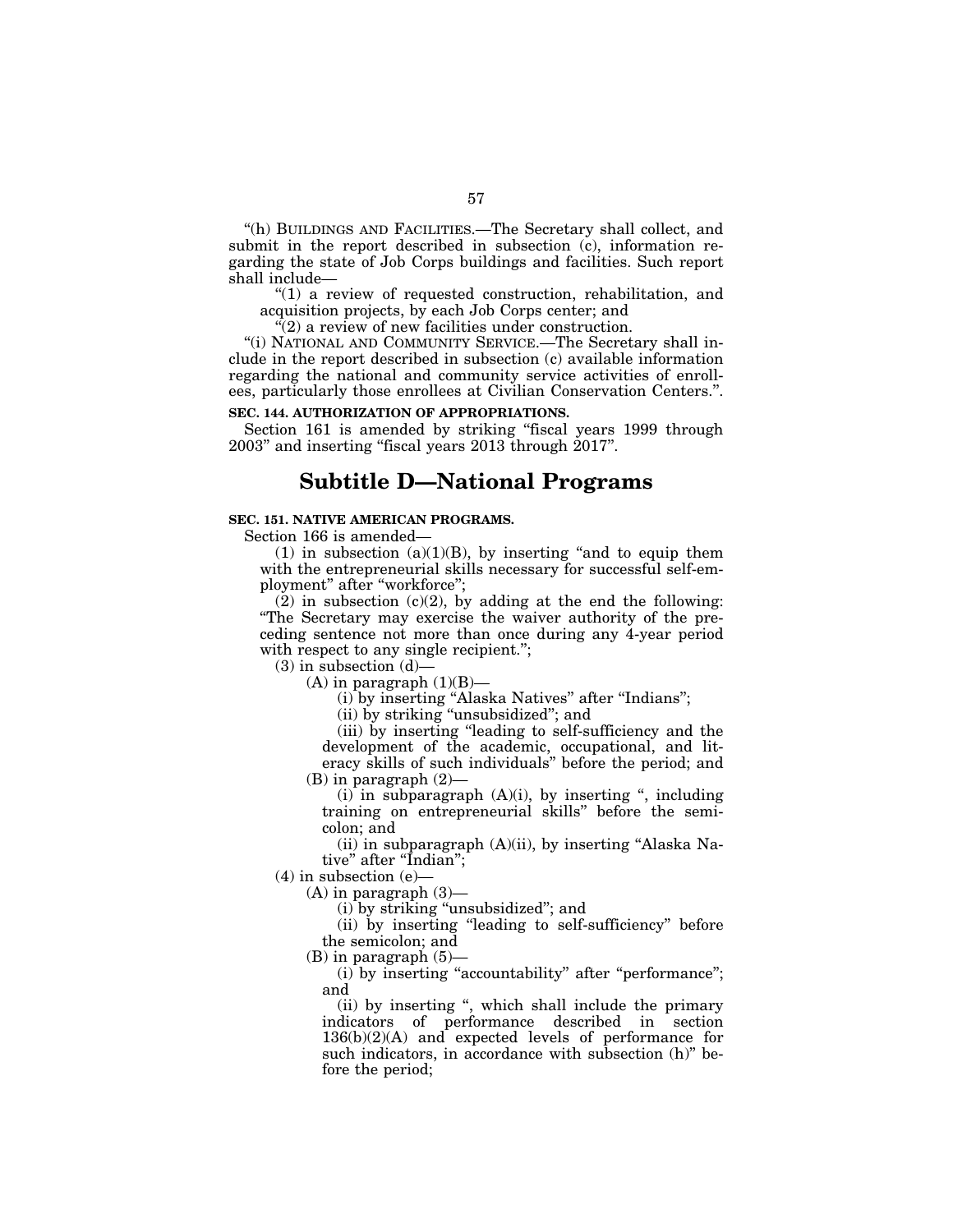(5) by redesignating subsections (h) through (j) as subsections (i) through (k), respectively, and inserting after subsection (g) the following new subsection:

"(h) PERFORMANCE ACCOUNTABILITY MEASURES.-

''(1) ADDITIONAL PERFORMANCE INDICATORS AND STAND-ARDS.—

''(A) DEVELOPMENT OF INDICATORS AND STANDARDS.—The Secretary, in consultation with the Native American Employment and Training Council, shall develop a set of performance indicators and standards that is in addition to the primary indicators of performance described in section  $136(b)(2)(A)$  and that shall be applicable to programs under this section.

''(B) SPECIAL CONSIDERATIONS.—Such performance indicators and standards shall take into account—

''(i) the purpose of this section as described in subsection  $(a)(1)$ ;

''(ii) the needs of the groups served by this section, including the differences in needs among such groups in various geographic service areas; and

''(iii) the economic circumstances of the communities served, including differences in circumstances among various geographic service areas.

''(C) AGREEMENT ON ADJUSTED LEVELS OF PERFORM-ANCE.—The Secretary and the entity described in subsection (c) shall reach agreement on the levels of performance for each of the primary indicators of performance described in section  $136(b)(2)(A)$ , taking into account economic conditions, characteristics of the individuals served, and other appropriate factors and using, to the extent practicable, the statistical adjustment model under section  $136(b)(3)(A)(viii)$ . The levels agreed to shall be the adjusted levels of performance and shall be incorporated in the program plan.'';

(6) in subsection (i) (as so redesignated)—

 $(A)$  in paragraph  $(2)(A)$ –

(i) by striking ''performance measures'' and inserting ''regulations relating to the performance accountability measures''; and

(ii) by striking ''such subsection, taking into account the economic circumstances of such entities'' and inserting "this section"; and

(B) in paragraph (4)(A), by inserting ''and to provide the advice described in subparagraph (C)'' before the period; and

(7) in subsection (k) (as so redesignated)—

(A) in paragraph (1) by striking ''American Samoans who reside in Hawaii for the co-location of federally funded and State-funded'' and inserting ''the Cook Inlet Tribal Council, Incorporated, and the University of Hawaii at Maui, for the unique populations who reside in Alaska or Hawaii, respectively, to improve job training and''; and

(B) in paragraph (2), by striking ''fiscal year 1999'' and inserting "each of fiscal years 2013 through 2017".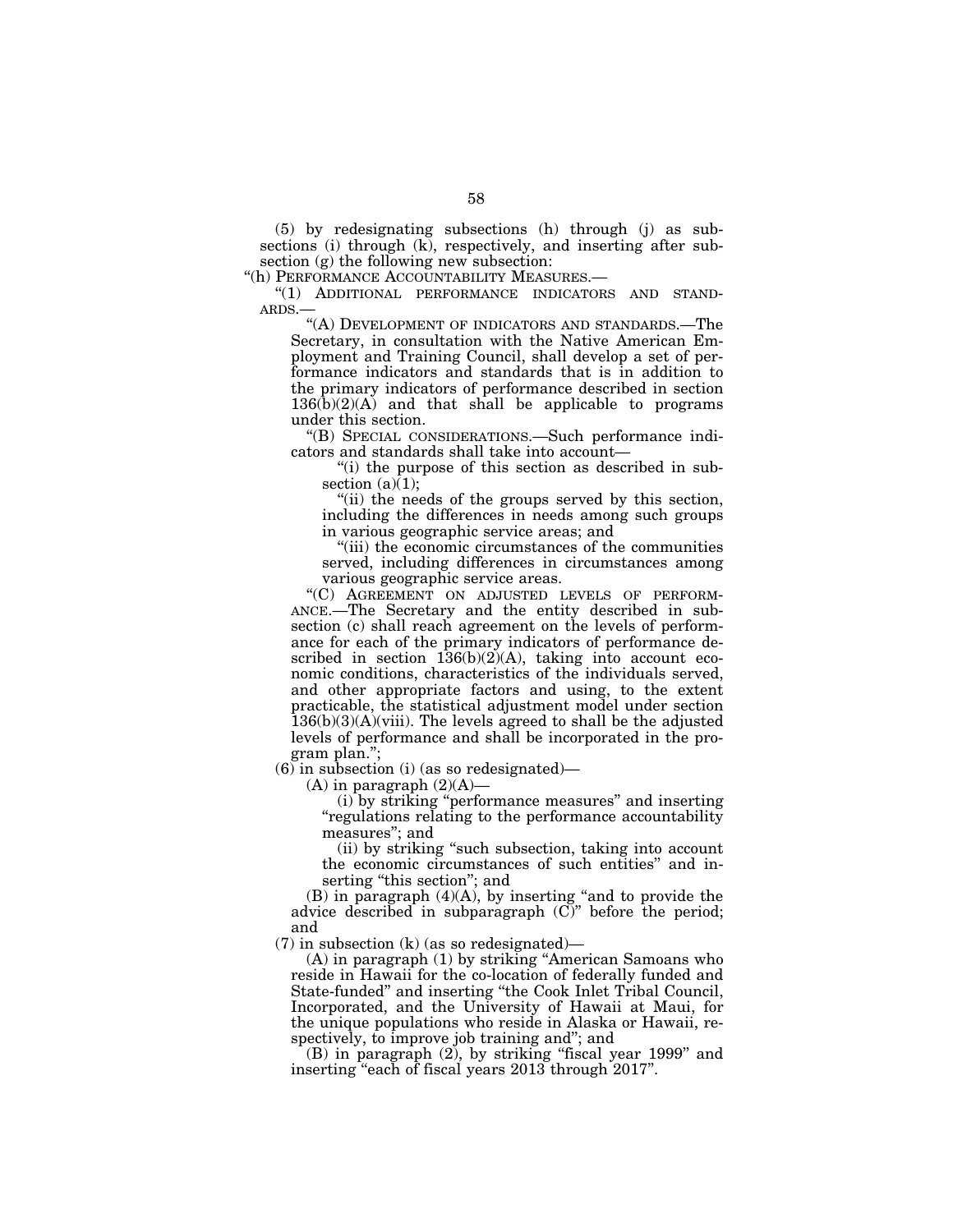#### **SEC. 152. MIGRANT AND SEASONAL FARMWORKER PROGRAMS.**

Section 167 is amended—

(1) in subsection (b)—

(A) by inserting "and deliver" after "administer"; and

(B) by inserting ''workforce investment'' after ''including youth'';

 $(2)$  in subsection  $(c)$ —

(A) in paragraph (2)—

 $(i)$  in subparagraph  $(A)$ —

(I) by striking ''identify'' and inserting ''describe the population to be served and identify"; and

(II) by inserting '', including upgraded employment in agriculture'' before the semicolon;

(ii) in subparagraph (B), by striking "; and" and inserting a semicolon;

 $(iii)$  in subparagraph  $(C)$ —

(I) by striking ''indicators of performance'' and inserting "performance accountability measures"; and

(II) by inserting '', which shall include the expected levels of performance for the primary indicators of performance described in section  $136(b)(2)(A)$ <sup>"</sup> before the semicolon; and

(iv) by inserting after subparagraph (C) the following new subparagraphs:

''(D) describe the availability and accessibility of local resources such as supportive services, services provided through one-stop delivery systems, and education and training services, and how the resources can be made available to the population to be served; and

 $E(E)$  describe the plan for providing services under this section, including strategies and systems for outreach, career planning, assessment, and delivery through one-stop delivery systems.'';

(B) by redesignating paragraphs (3) and (4) as paragraphs (4) and (5), respectively, and inserting after paragraph (2) the following new paragraph:

"(3) AGREEMENT ON ADJUSTED LEVELS OF PERFORMANCE.-The Secretary and the entity described in subsection (b) shall reach agreement on the levels of performance for each of the primary indicators of performance described in section 136(b)(2)(A), taking into account economic conditions, characteristics of the individuals served, and other appropriate factors, and using, to the extent practicable the statistical adjustment model under section  $136(b)(3)(A)(viii)$ . The levels agreed to shall be the adjusted levels of performance and shall be incorporated in the program plan.''; and

(C) in paragraph  $(5)(\overline{B})$  (as so redesignated)-

(i) by striking ''grant or contract'' the first place it appears and inserting "grant, contract, or agreement";

(ii) by striking ''under the terms of the grant agreement or contract";

(iii) by striking "requirement" and inserting "requirements'';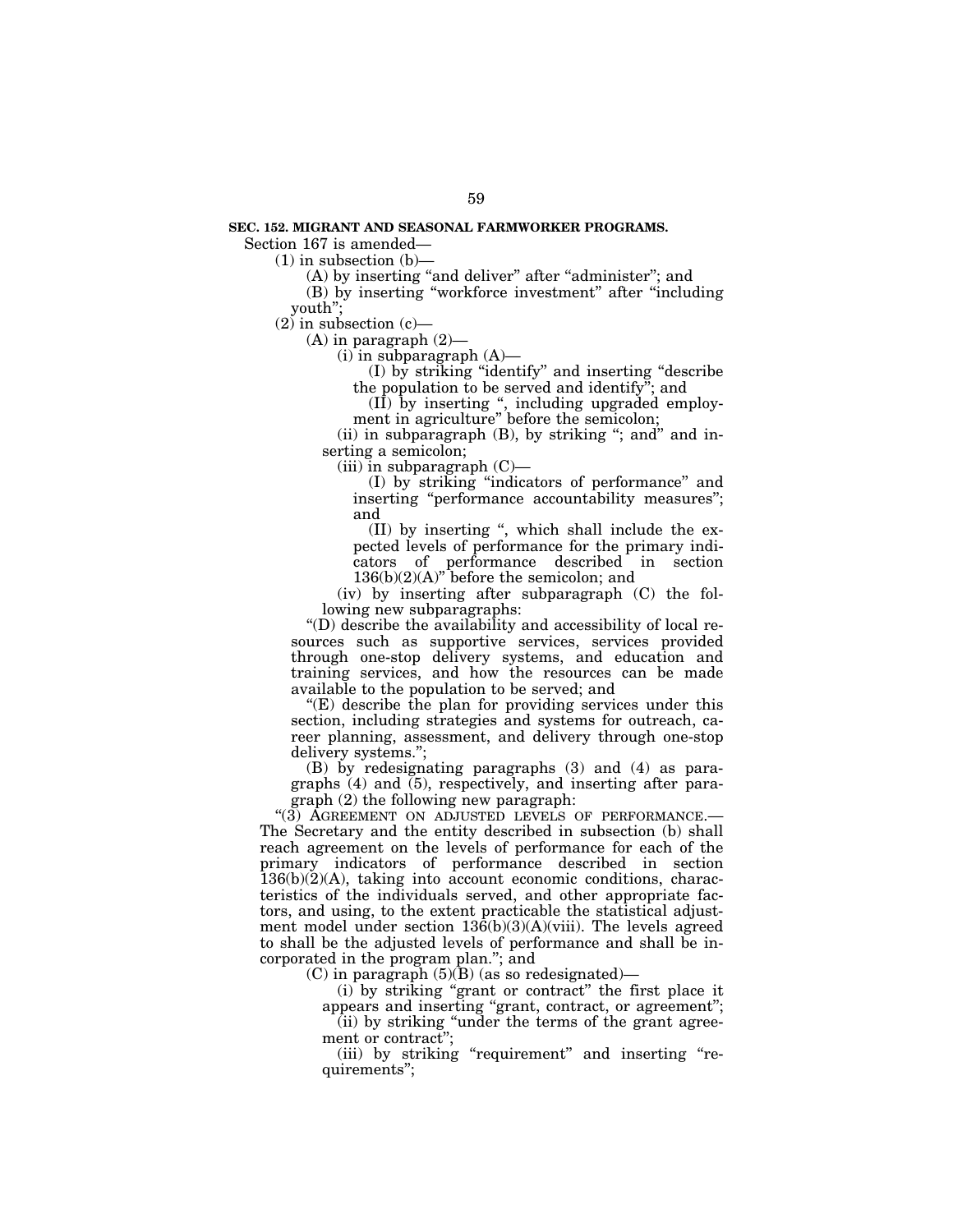(iv) by striking "plan described in paragraph  $(1)$ " and inserting ''program plan''; and

(v) by striking ''grant or contract'' the second place it appears and inserting ''period of the grant, contract, or agreement'';

(3) by amending subsection (d) to read as follows:

''(d) AUTHORIZED ACTIVITIES.—Funds made available under this section and section 127 shall be used to carry out workforce investment activities (including youth workforce investment activities) and provide related assistance for eligible migrant and seasonal farmworkers, which may include—

''(1) outreach, employment, training, educational assistance, literacy assistance, English language and literacy instruction, pesticide and worker safety training, housing (including permanent housing), supportive services, and school dropout prevention activities;

"(2) followup services for those individuals placed in employment;

 $\degree$ (3) self-employment and related business or micro-enterprise development education as needed by eligible individuals as identified pursuant to the plan required by subsection (c);

''(4) customized career and technical education in occupations that will lead to higher wages, enhanced benefits, and longterm employment in agriculture or another area; and

''(5) technical assistance to improve coordination of services and implement best practices relating to service delivery through one-stop delivery systems.'';

(4) by amending subsection (f) to read as follows:

''(f) REGULATIONS.—The Secretary shall establish regulations to carry out this section, including regulations relating to how economic and demographic barriers to employment of eligible migrant and seasonal farmworkers should be considered and included in the negotiations leading to the adjusted levels of performance described in subsection (c).'';

(5) in subsection (g), by striking ''(enacted by the Single Audit Act of 1984)''; and

(6) by amending subsection (h) and deleting subsection (i) to read as follows:

''(h) FUNDING ALLOCATION.—From the funds appropriated and made available to carry out this section, the Secretary may reserve not more than 1 percent for national purposes, such as providing technical assistance to eligible entities.''.

## **SEC. 153. VETERANS WORKFORCE INVESTMENT PROGRAMS.**

Section 168 is amended—

 $(1)$  in subsection  $(a)(3)(A)$ , by inserting ", including services provided by one-stop operators and one-stop partners'' before the semicolon;

 $(2)$  in subsection  $(b)(2)(A)$ , by inserting "accountability" after "performance"; and

(3) by adding at the end of subsection (b) the following new paragraph:

''(3) PERFORMANCE ACCOUNTABILITY MEASURES.—In carrying out the responsibilities relating to performance accountability measures described in paragraph  $(2)(A)$ , the Assistant Secretary for Veterans' Employment and Training shall, for each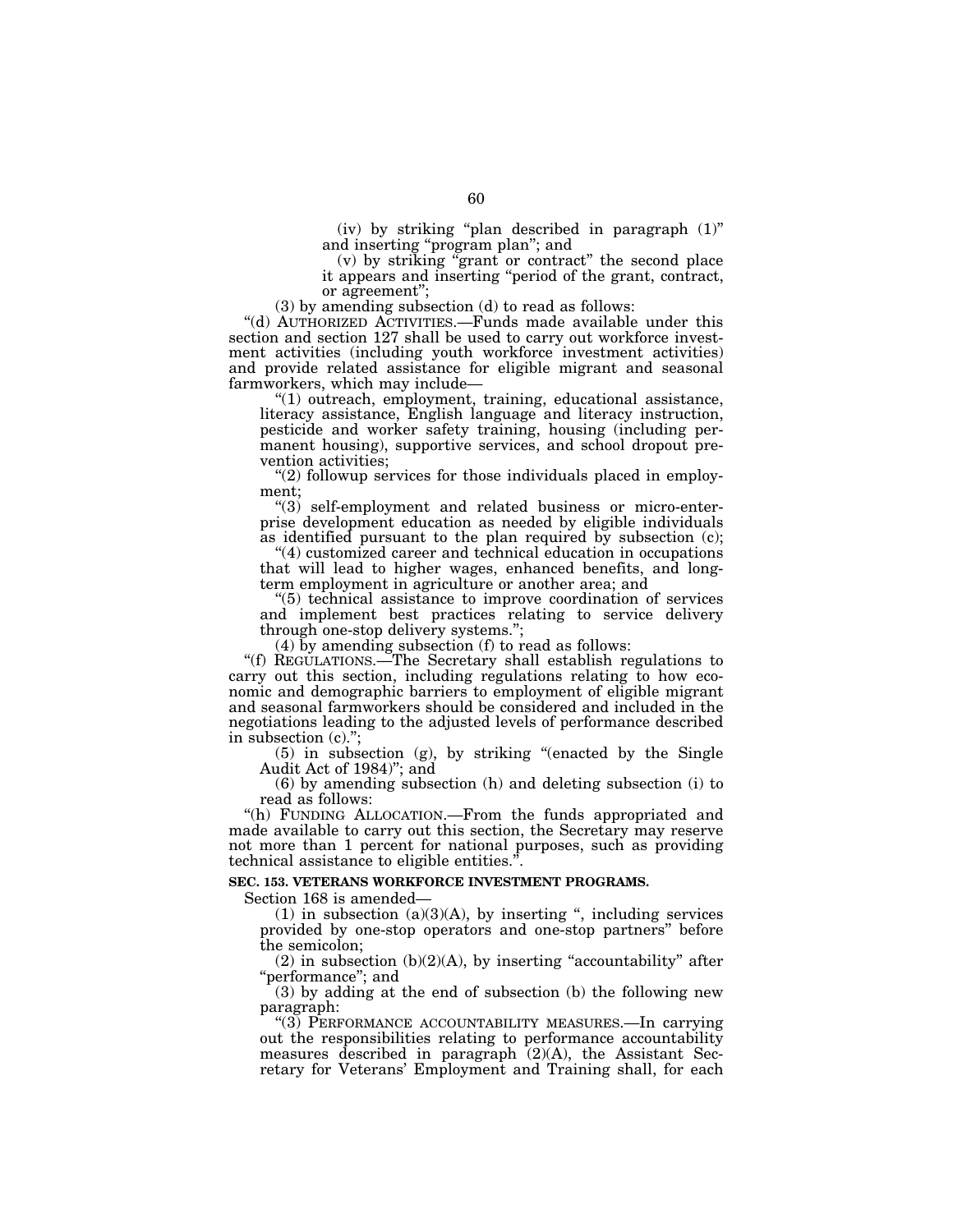grant or contract under this section providing education, training, or employment services to veterans, include among such measures the primary indicators of performance described in section 136(b)(2)(A)(i) and adjusted levels of performance for each such indicator that are agreed to by the Assistant Secretary and the recipient of the grant or contract.''.

#### **SEC. 154. REPEAL.**

Section 169 is repealed.

#### **SEC. 155. TECHNICAL ASSISTANCE.**

Section 170 is amended by adding at the end the following new subsection:

''(c) PROMISING AND PROVEN PRACTICES COORDINATION.—Consistent with the identification and dissemination of promising and proven practices under subtitle B of title I, the Secretary shall—

 $!(1)$  establish a system through which States and local areas share information regarding promising and proven practices with regard to the operation of workforce investment activities under this Act;

"(2) evaluate and disseminate information regarding such promising and proven practices and identify knowledge gaps; and

" $(3)$  commission research under section 170 $(c)$  to address knowledge gaps identified under paragraph (2).''.

#### **SEC. 156. INNOVATION PROJECTS.**

Section 171 is amended—

(1) in the section heading, by striking "**DEMONSTRATION, PILOR, MULTISERVICE, RESEARCH AND MULTISERVICE, MULTISTATE PROJECTS**'' and inserting ''**INNOVATION PROJECTS**'';

(2) by amending subsections (b) and (c) to read as follows: ''(b) INNOVATION PROJECTS.—

''(1) IN GENERAL.—The Secretary shall, through grants or contracts, carry out demonstration and pilot projects that are consistent with the priorities specified in the plan published under subsection (a) and that are for the purposes of developing and implementing techniques and approaches, and demonstrating the effectiveness of specialized methods, in addressing employment and training needs. Such projects shall—

 $\mathcal{F}(A)$  include the provision of direct services to individuals;

''(B) be subject to measures of performance that include the primary indicators of performance described in section  $136(b)(2)(A)$  as well as other appropriate indicators; and

''(C) include an evaluation component as appropriate to the program design.

''(2) TYPES OF PROJECTS.—Such projects may include—

''(A) projects that assist employers in connecting with the workforce investment system established under this Act in order to facilitate the recruitment, employment, and retention of workers for jobs with career pathways and to provide information to such system on skills and highgrowth occupations;

''(B) projects that focus on opportunities for employment in industries and sectors of industries that are experi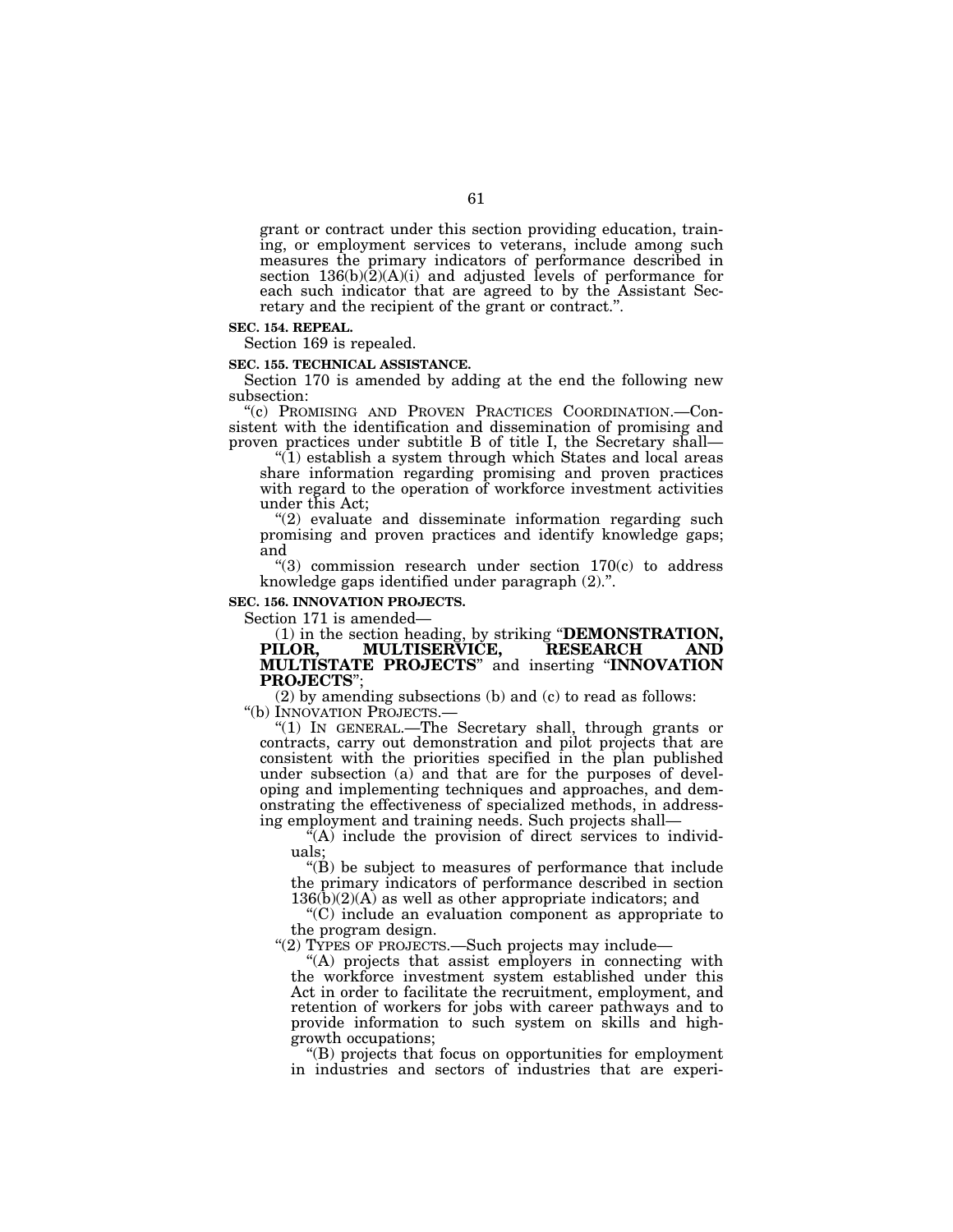encing, or are likely to experience, high rates of growth, including health care and advanced manufacturing sectors, and have jobs with wages and benefits leading to economic self-sufficiency;

''(C) projects that focus on local partnerships of industry, labor, community colleges, area career and technical education centers community-based organizations, and economic development organizations, to promote opportunities for dislocated workers and long-term unemployed to receive training and related services for employment and access to career ladders in high-demand sectors;

''(D) projects to determine the feasibility of, and potential means to replicate, measuring the compensation, including the wages, benefits, and other incentives provided by an employer, received by program participants by using data other than or in addition to data available through wage records, for potential use as a performance indicator;

''(E) projects to develop and implement promising or proven approaches and technologies, including the use of distance education and activities to increase the digital literacy of older individuals, in order to deliver employment related, work-based training services and recognized postsecondary credentials;

''(F) projects that provide retention grants, which grants shall—

''(i) be provided to job training and apprenticeship programs that have demonstrated expertise in serving low-income individuals and that offer instruction, assessment, and professional coaching, for each low-income individual who is retained in such employment with such employer for a period of 1 year; and

''(ii) be provided taking into account the economic benefit received by the Federal Government from the employment and retention of the individual, including the economic benefit from tax revenue and decreased public subsidies;

''(G) projects utilizing a pay-for-performance approach for providers of education, training, and employment services to individuals with barriers to employment, including services targeted to addressing the specific challenges and conditions that have created barriers for participants in programs under this Act;

''(H) projects that provide comprehensive education and training services, and support services, in coordination with local boards, for populations in targeted high poverty areas where the greatest barriers to employment exist, including ex-offenders, out-of-school youth, and public assistance recipient populations; and

''(I) projects that seek to replicate exemplary youth programs that have demonstrated effectiveness in 2 or more noncontiguous local areas in preparing youth for success in the workforce.

''(3) CONDITIONS.—

''(A) COMPETITIVE AWARDS.—Grants or contracts awarded for carrying out demonstration and pilot projects under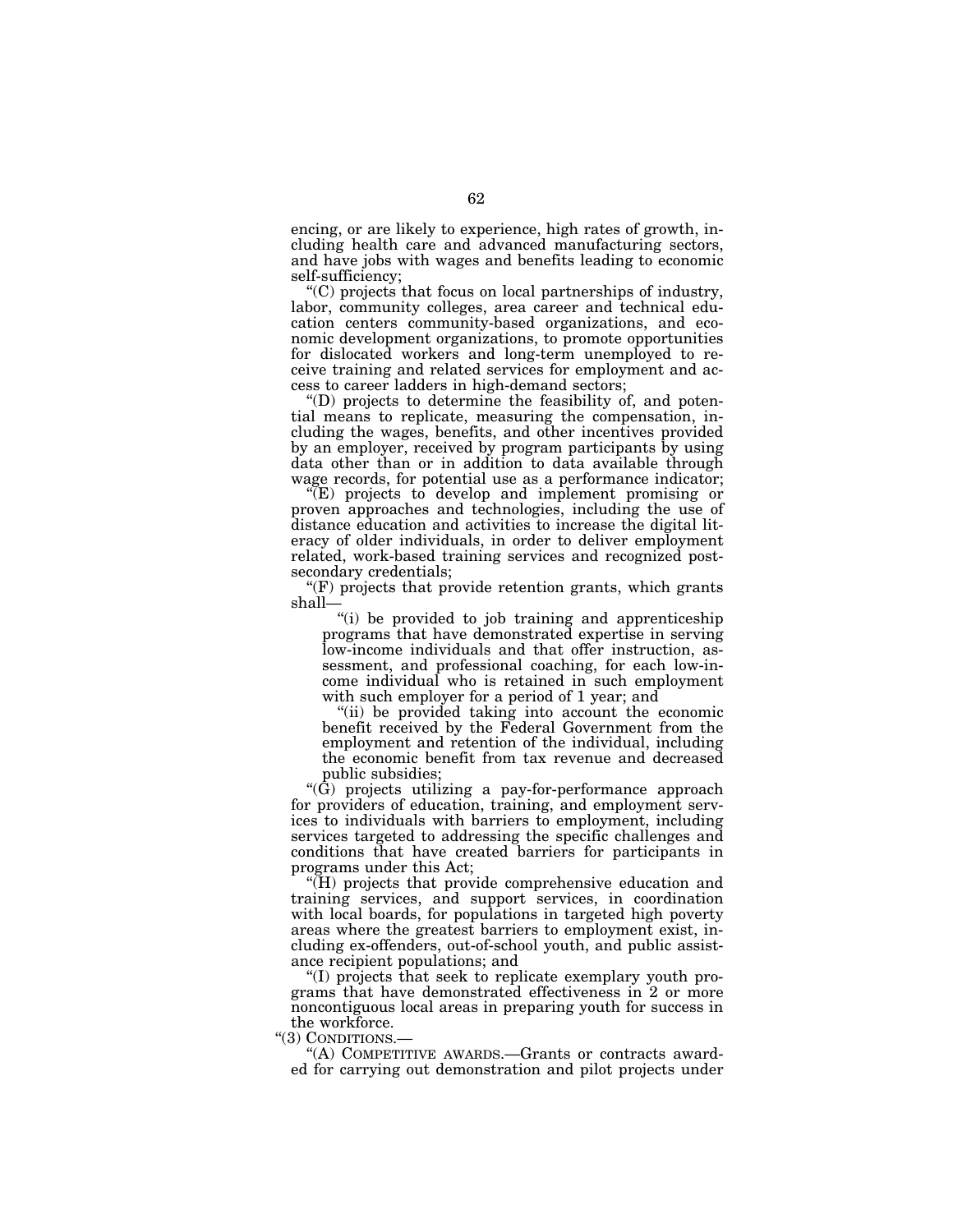this subsection shall be awarded on a competitive basis and in accordance with generally applicable Federal requirements.

''(B) TIME LIMITS.—The Secretary shall establish appropriate time limits for carrying out demonstration and pilot projects under this subsection.'';

 $(3)$  in subsection (e)(7), by striking "(Public Law 109-58)" and inserting "(42 U.S.C. 15852)"; and

(4) by adding at the end the following:<br>"(f) SMALL BUSINESS LIAISON PILOT PROGRAM.—

''(f) SMALL BUSINESS LIAISON PILOT PROGRAM.— ''(1) ESTABLISHMENT OF SMALL BUSINESS LIAISON PILOT PRO- GRAM.—The Secretary may award competitive grants to local boards, community colleges, postsecondary vocational institutions, community-based organizations, and apprenticeship programs, including joint labor-management training programs, in States and outlying areas to promote local economic growth and eliminate gaps between the workforce skills available and the workforce skills needed in local areas or regions.

"(2) APPLICATION.—To receive a grant under this subsection a local board, community college, or postsecondary vocational institution in a State or outlying area shall submit to the Secretary an application in such manner, at such time, and containing such information as the Secretary may require.<br>"(3) SPECIFICATIONS OF GRANTS.—

"(A) TIME PERIOD.—A grant shall be used over a  $36$ month period.

''(B) AMOUNT OF GRANT.—In determining the amount of a grant made under this subsection, the Secretary may consider—

''(i) the ability of the grant applicant to conduct outreach activities;

''(ii) the ability of the grant applicant to conduct skills gap assessments;

''(iii) the extent to which the grant applicant works with or, after implementing a strategic skills gap action plan, plans to work with small businesses within its local area or region; and

"(iv) any other factor that the Secretary deems appropriate.

"(C) LIMITATIONS.

"(i) A recipient may not receive more than one grant under this subsection.

''(ii) No grant under this subsection may be for an amount more than \$500,000.

''(iii) The Secretary shall, in determining whether to award a grant, consider the geographic diversity of grant recipients.

" $(D)$  USE OF FUNDS.

''(i) IN GENERAL.—A local board, community college, or postsecondary vocational institution that receives a grant under this subsection shall use the grant funds to pay for a new or current employee to serve as liaison to conduct activities described in clause (ii).

''(ii) SMALL & LOCAL BUSINESS LIAISON.—The liaison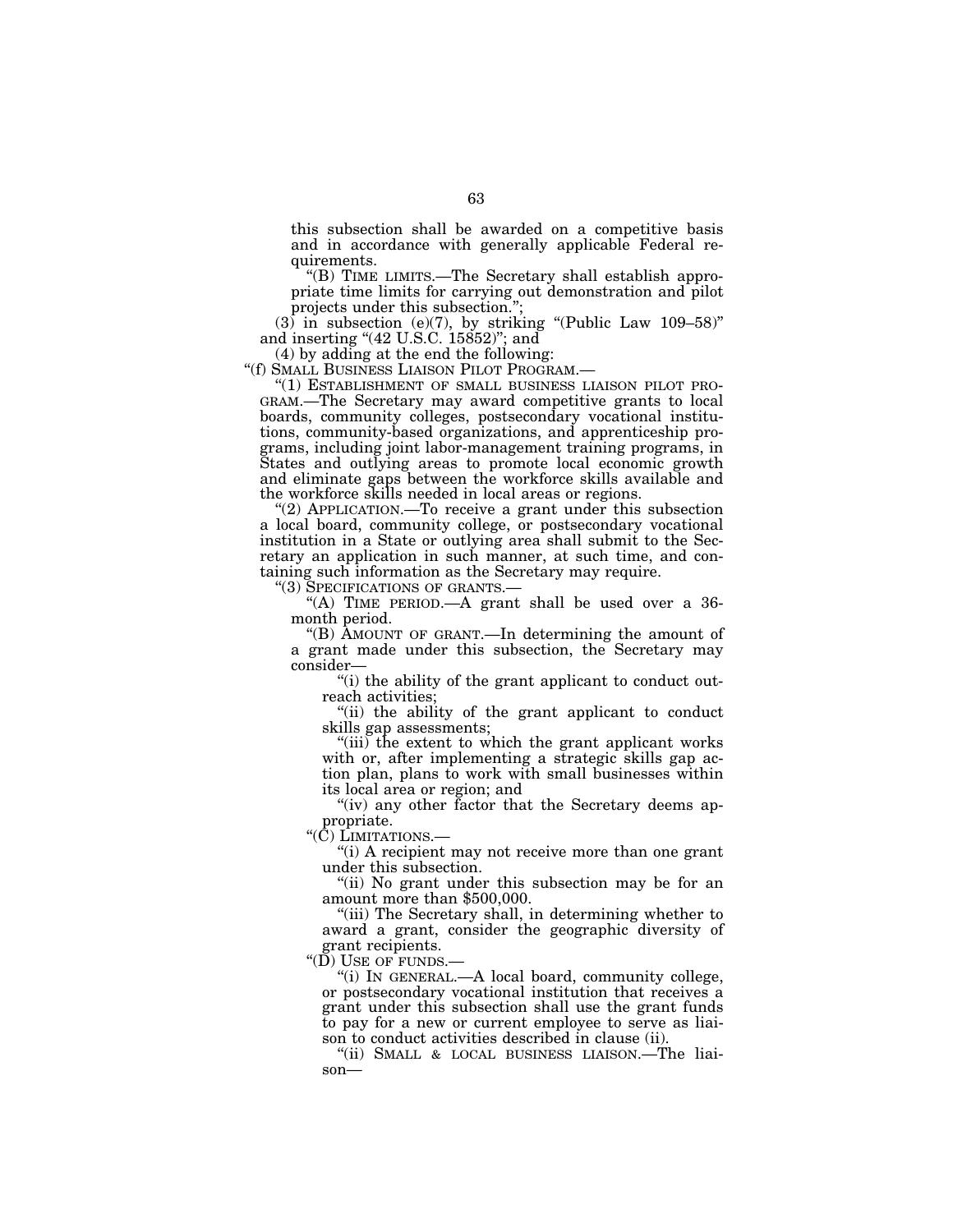''(I) shall—

''(aa) prepare a strategic action skills gap assessment;

''(bb) develop a strategic skills gap action plan; and

''(cc) conduct any other activity that the Secretary deems appropriate for the purposes of this subsection; and

" $(II)$  may—

''(aa) engage in outreach in the local area or region;

''(bb) conduct business site visits, interviews, and assessments;

"(cc) consult in the implementation of the skills action plan;

''(dd) complete more than 1 skills gap action plan; and

''(ee) consult with the local offices of the Small Business Administration.

''(iii) PROHIBITION.—A grant received under this subsection may not be used to supplant existing funding or efforts.

"(E) CONFIDENTIALITY OF INFORMATION.—The grant recipient may not disclose the name, address, or contact information of a business, employer, or other person that provided information to the grant recipient to compile information in the strategic skills gap assessment or strategic skills gap action plan without consent of such business, employer, or other person.

''(4) REPORTING.—Each year, the Secretary shall report to the Congress—

"(A) the number of grants awarded under this subsection;

''(B) the recipients of grants awarded under this subsection;

''(C) the activities carried out by each recipient under paragraph (3)(D); and

''(D) an assessment describing—

"(i) the success of the program to promote local economic growth and eliminate gaps between the workforce skills available and the workforce skills needed in local areas or regions; and

"(ii) any recommendations for reauthorization and expansion of the program that the Secretary may have.

''(5) DEFINITIONS.—In this subsection:

''(A) COMMUNITY COLLEGE.—The term 'community college' has the meaning given the term in section 312(f) of the Higher Education Act of 1965 (20 U.S.C. 1058(f)).

''(B) LOCAL AREA.—The term 'local area' means the labor market immediately surrounding or affected by a local board, community college, or postsecondary vocational institution.

''(C) POSTSECONDARY VOCATIONAL INSTITUTION.—The term 'postsecondary vocational institution' has the mean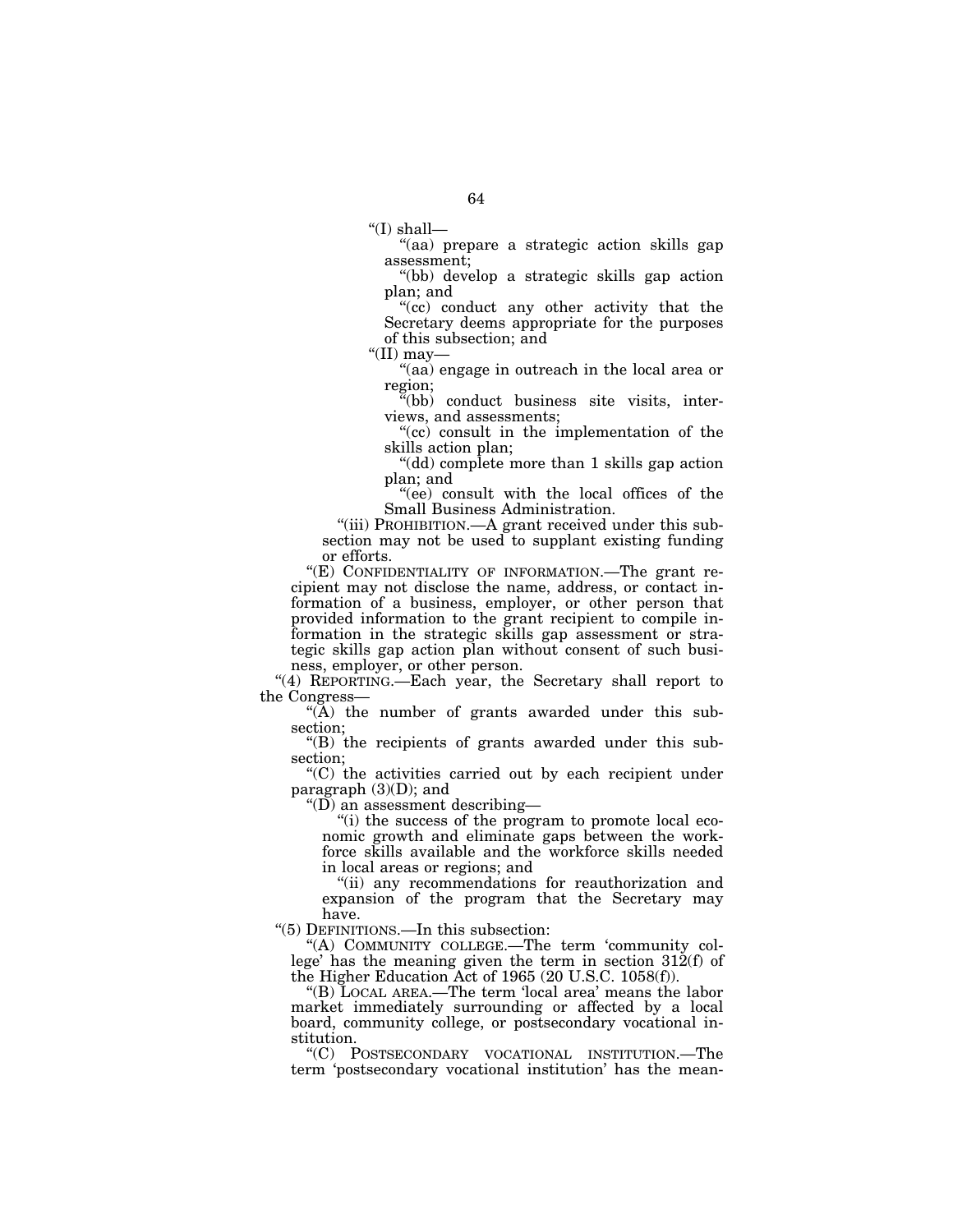ing given the term in section  $102(c)$  of the Higher Education Act of 1965 (20 U.S.C. 1002(c)).

''(D) REGION.—The term 'region' means 2 or more local areas that comprise a common labor market for an industry sector of related occupations.

''(E) STRATEGIC SKILLS GAP ASSESSMENT.—The term 'strategic skills gap assessment' means an assessment that—

"(i) identifies areas of current and expected demand for labor and skills in a specific industry sector of related occupations that is—

''(I) producing jobs in the local area or region involved;

''(II) developing emerging jobs in the local area or region involved; or

''(III) suffering chronic worker shortages;

"(ii) identifies the current and expected supply of labor and skills in that sector or group in the local area or region;

"(iii) identifies gaps between the current and expected demand and supply of labor and skills in that section or group in the local area or region;

"(iv) contains the results of a survey or focus group interviews of employers, labor organizations, and other relevant individuals and organizations in the local area or region; and

''(v) contains data regarding—

''(I) specific employment opportunities offered by industries in the local area or region;

''(II) specific skills desired for employment opportunities offered by industries in the local area or region;

''(III) occupations and positions in the local area or region that are difficult to fill;

''(IV) specific skills desired for occupations and positions in the local area or region that are difficult to fill;

 $\degree$ (V) areas of growth and decline among industries and occupations in the local area or region;

''(VI) specific skills desired for areas of growth among industries and occupations in the local area or region; and

''(VII) specific inventories of skills of unemployed or underemployed individuals in the local area or region.

''(F) STRATEGIC SKILLS GAP ACTION PLAN.—The term 'strategic skills gap action plan' means a plan based on the strategic skills gap assessment that—

''(i) identifies—

''(I) specific barriers to adequate supply of labor and skills in demand in a specific industry sector of related occupations that is producing jobs in the local area or region; and

''(II) activities that will remove or alleviate the barriers described in subclause (I) that could be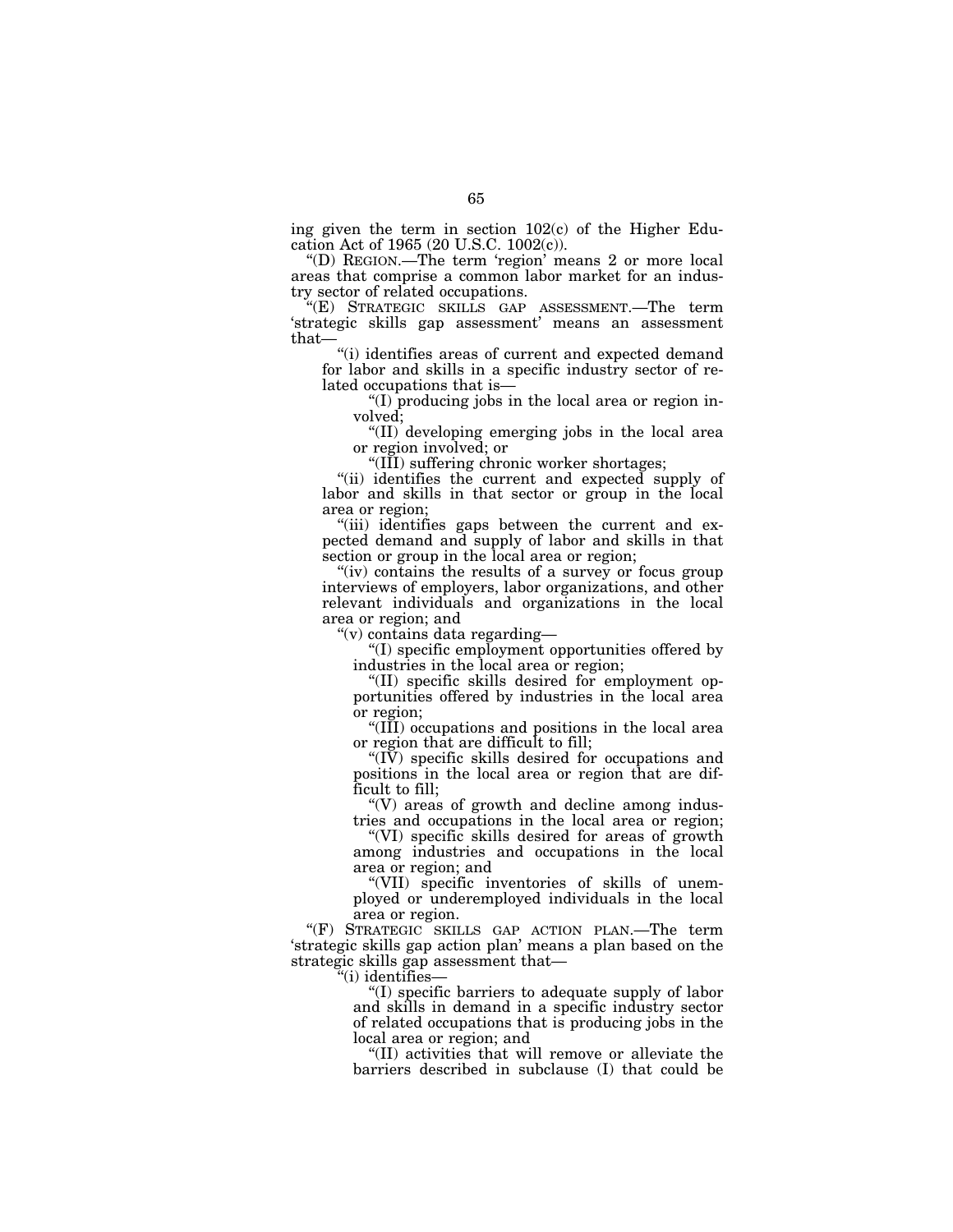undertaken by the local board, community college, or postsecondary vocational institution;

"(ii) specifies how the local board, community college, or postsecondary vocational institution may integrate the activities described in clause (i) within the local area or region; and

''(iii) identifies resources and strategies that may be used in the local area or region to address the skills gaps for both unemployed and employed workers in that industry sector.

"(6) AUTHORIZATION OF APPROPRIATIONS.—There is authorized to be appropriated to the Secretary such sums as may be necessary to carry out this subsection.''.

#### **SEC. 157. WORKFORCE AND YOUTH INNOVATION AND BEST PRAC-TICES GRANTS.**

The Workforce Investment Act of 1998 is further amended by inserting after section 171 the following new sections:

# **''SEC. 171A. WORKFORCE INNOVATION AND BEST PRACTICES GRANTS.**  "(a) PURPOSE.—It is the purpose of this section to-

''(1) promote the development of comprehensive workforce investment systems at the State, regional, and local levels that reflect the alignment of strategies and activities across the core programs and, where appropriate, across other workforce development, education, economic development, and human services programs, to provide effective, high quality, and client-centered services to job seekers and workers, youth, and employers;

 $''(2)$  promote innovation and to improve, replicate, and expand models and service delivery strategies of demonstrated effectiveness in meeting the education, training, and employment needs of job seekers and workers, and youth, including such individuals with barriers to employment, and employers; and

''(3) establish and improve programs for youth that provide access to career pathways that include the attainment of a recognized postsecondary credential or employment that leads to economic self-sufficiency.

''(b) PROGRAM AUTHORIZED.—From amounts appropriated to carry out this section, the Secretary of Labor and the Secretary of Education, in accordance with section 176, shall—

" $(1)$  for the first program year that begins after the date of enactment of the Workforce Investment Act of 2013, award transition grants in accordance with section 175; and

"(2) with funds not awarded for transition grants under paragraph (1) for the first program years that begins after the date of enactment of the Workforce Investment Act of 2013, and for subsequent years, award workforce innovation and best practices grants to eligible entities in accordance with subsection (c).

''(c) WORKFORCE INNOVATION AND BEST PRACTICES GRANTS TO ELIGIBLE ENTITIES.— $(1)$  In GENERAL.—From funds described in subsection (b)(1),

the Secretary of Labor and the Secretary of Education shall award workforce innovation and replication grants on a com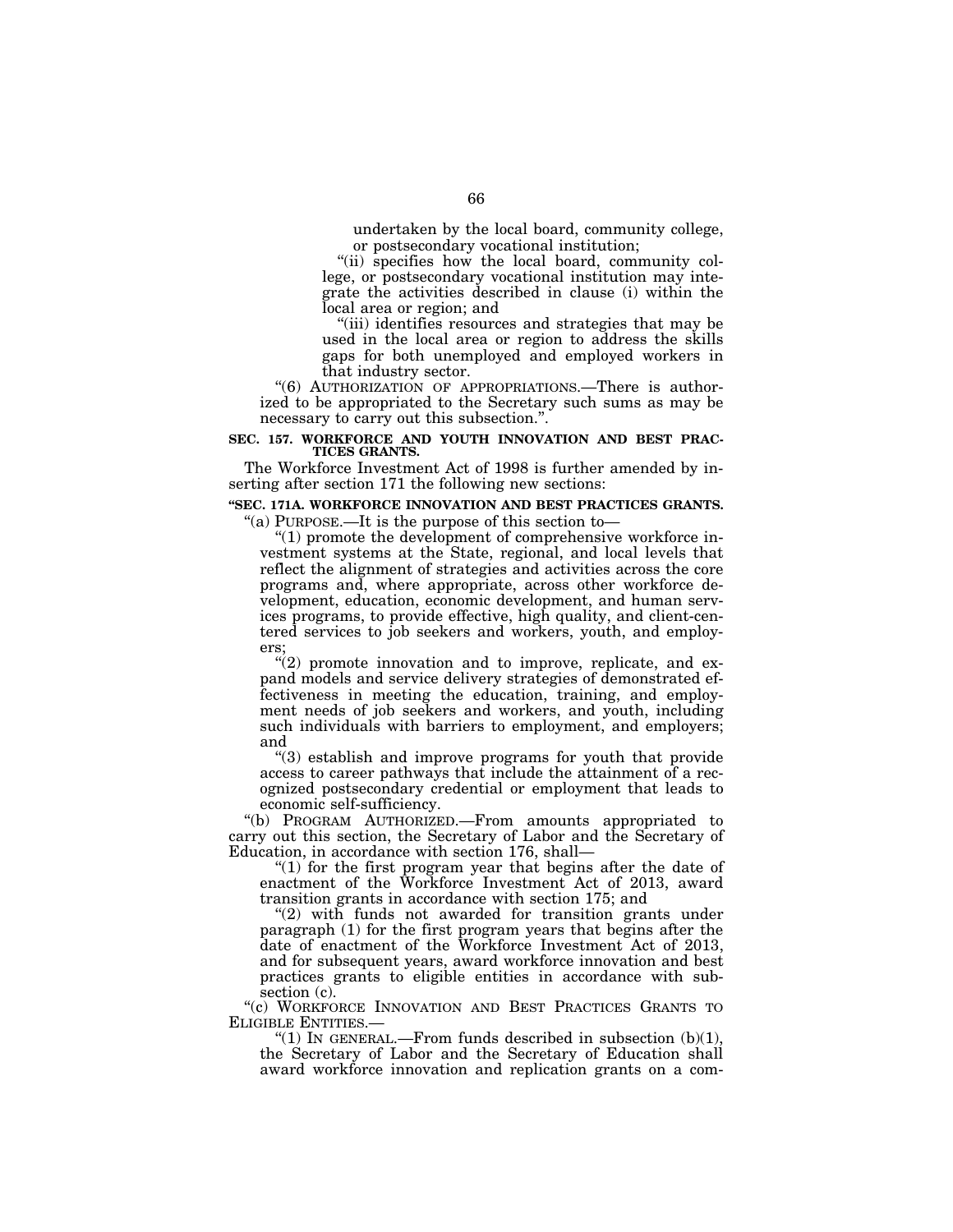petitive basis to eligible entities in accordance with paragraph  $(2)$  to be used for the purposes set forth in subsection (a).

''(2) ELIGIBLE ENTITIES.—

"(A) IN GENERAL.—To be eligible to receive a grant under this subsection, a State partnership or regional entity shall meet the requirements of this paragraph, submit an application in accordance with subsection (e), and be in partnership with one or more of the following:

''(i) A nonprofit organization with relevant expertise, including a community-based organization.

''(ii) An institution of higher education, including a community college.

''(iii) A joint labor-management partnership.

"(B) STATE PARTNERSHIP.—For a State partnership to be eligible for funding under this subsection, a Governor of a State shall—

''(i) submit the application in partnership with the State board and with 1 or more regional entities in the State described in subparagraph (C); and

''(ii) demonstrate that the State has—

''(I) aligned the core programs;

''(II) made significant progress towards aligning the core programs with other workforce investment programs; and

''(III) achieved the alignments described in subclauses (I) and (II) consistent with the State plan.

''(C) REGIONAL ENTITIES.—To be identified as a regional entity and to be eligible for funding under this subsection, a local board for a local area that is aligned with a region, or all of the local boards for local areas that comprise a planning region under section 116(c), shall demonstrate that—

"(i) the application has been developed in consultation with the State and is not duplicative of other applications under this subsection submitted by a State partnership; and

"(ii) the local board, or all of the local boards for the planning region, has—

''(I) worked with the core programs to achieve alignment of such programs in the region;

''(II) made significant progress towards aligning the core programs with other workforce investment programs in the region; and

''(III) achieved the alignments described in subclauses (I) and (II) consistent with the State plan. ''(d) TYPES OF GRANTS AUTHORIZED.—

 $''(1)$  In GENERAL.—From amounts appropriated to carry out this section, the Secretary of Labor and the Secretary of Education shall award eligible entities one or more of the fol-

lowing:

''(A) PLANNING GRANT.—The Secretary of Labor and the Secretary of Education may award a planning grant under this section, not to exceed a total of \$250,000 for a 1-year period, to an eligible entity that—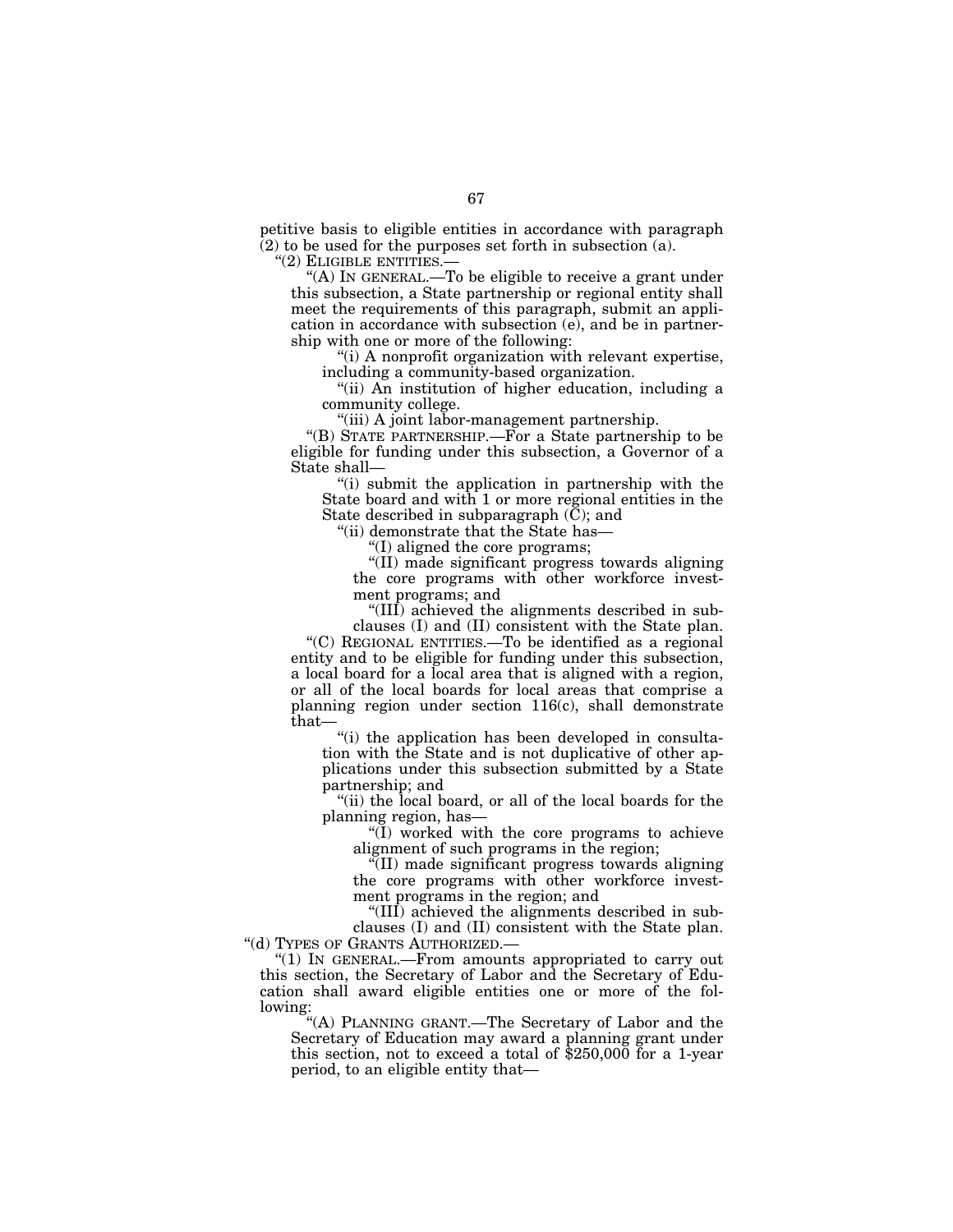''(i) is preparing to establish an innovative workforce investment project; and

"(ii) has not received a grant under this section.

''(B) INNOVATION GRANT.—The Secretaries may award an innovation grant under this section, not to exceed a total of \$3,000,000 for a 2-year period to an eligible entity that—

''(i) has already received a planning grant under this section; or

''(ii) has already established an innovative workforce investment project.

''(C) SUSTAINABILITY GRANT.—The Secretaries may award a sustainability grant, not to exceed a total of \$2,000,000 for a 2-year period or \$5,000,000 for a 5-year period, to an eligible entity that—

''(i) has established an innovative workforce investment project that has demonstrated measurable improvements as measured by the performance measures set forth in section 136; and

"(ii) seeks to expand or replicate that project on the State, local, or regional level.

"(2) FEDERAL AND NON-FEDERAL SHARE.—The Federal share for the grants described in paragraph (1) shall be—

 $\mathcal{H}(A)$  for a planning grant described in paragraph  $(1)(A)$ , 100 percent;

 $\mathcal{L}(\hat{B})$  for an innovation grant described in paragraph  $(1)(B)$ —

"(i) 90 percent of the costs of the activities carried out under the grant, in the first year of the grant;

"(ii) 80 percent of such costs in the second year of the grant; and

"(iii) 70 percent of such costs in the third year of the grant; and

" $(\overline{C})$  for a sustainability grant described in paragraph  $(1)(C)$ 

"(i) for an eligible entity that receives a 2-year grant—

''(I) not more than 50 percent of the costs of the activities carried out under the grant, in the first year of the grant; and

''(II) not more than 30 percent of such costs in the second year of the grant; and

"(ii) for an eligible entity that receives a 5-year grant—

''(I) not more than 70 percent of the costs of the activities carried out under the grant, in the first year of the grant;

''(II) not more than 60 percent of such costs in the second year of the grant;

''(III) not more than 50 percent of such costs in the third year of the grant;

''(IV) not more than 40 percent of such costs in the fourth year of the grant; and

''(V) not more than 30 percent of such costs in the fifth year of the grant.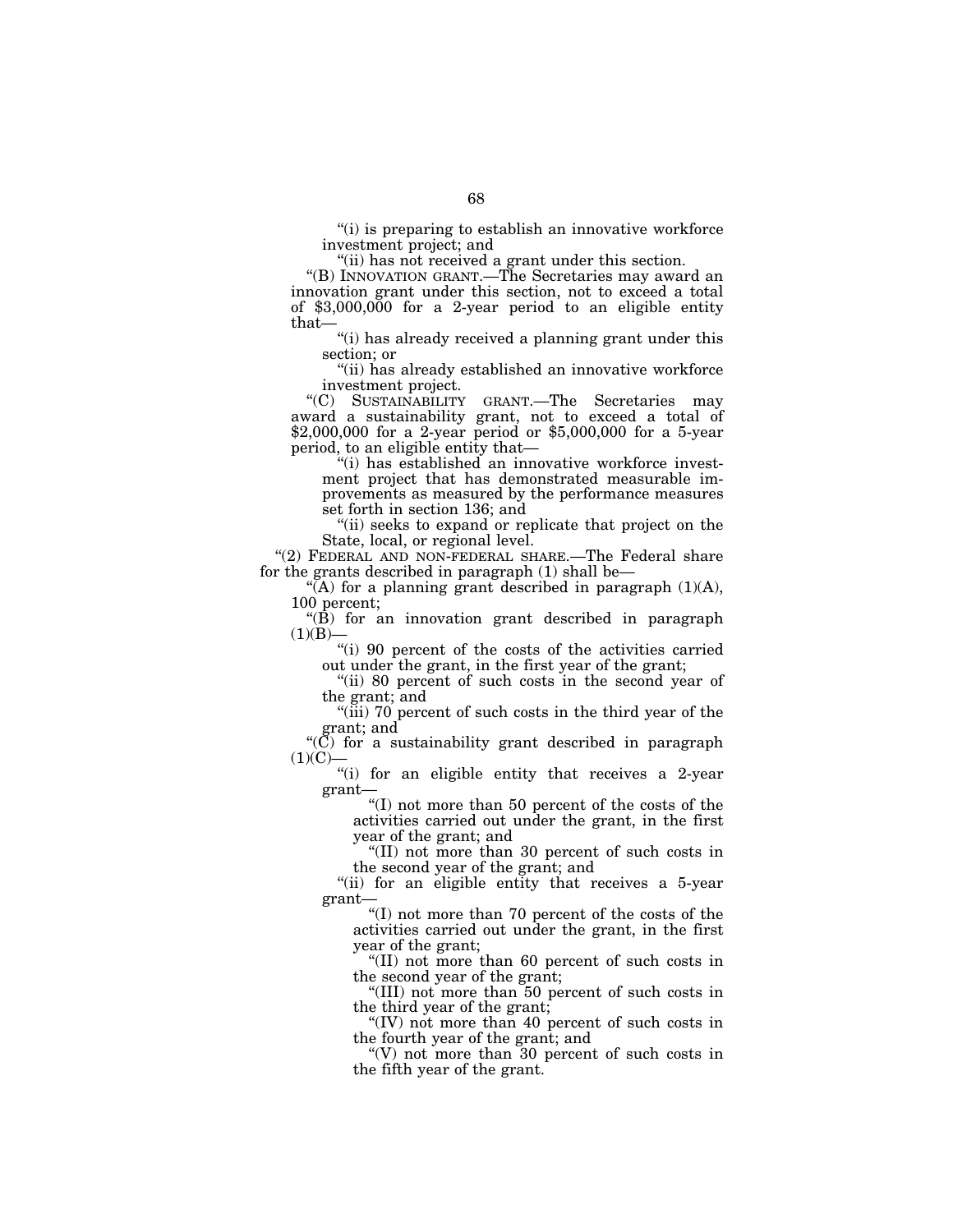''(3) NON-FEDERAL SHARE.—The non-Federal share of an innovation or sustainability grant under this section may be in cash or in-kind, and may come from State, local, philanthropic, private, or other resources.

"(4) FINANCIAL HARDSHIP WAIVER.-The Secretary of Labor and the Secretary of Education may waive or reduce the matching share of an eligible entity that has submitted an application under this subsection if such entity demonstrates a need for such waiver or reduction due to financial hardship as defined by the Secretary of Labor and the Secretary of Education.

''(5) FISCAL AGENT.—Each eligible entity that is a State consortia or partnership receiving a grant under this subsection shall designate an entity in the partnership as the fiscal agent for purposes of this grant.

"(6) SUPPLEMENT NOT SUPPLANT.—Federal funds awarded under this section shall be used to supplement, not supplant non-Federal resources that would be used to support activities carried out as part of the innovative workforce investment project.

''(7) GRANT PERIOD.—

''(A) PLANNING GRANTS.—Grants awarded under paragraph (1)(A) shall be made for a period of not longer than 1 year.

''(B) INNOVATION GRANT.—Grants awarded under paragraph (1)(B) shall be made for a period of no longer than 3 years.

''(C) SUSTAINABILITY GRANT.—Grants awarded under paragraph  $(1)(C)$  shall be made for a period of no longer than 5 years.

''(e) APPLICATION.—An eligible entity seeking a grant under this section shall submit an application to the Secretary of Labor and the Secretary of Education at such time, in such manner, and containing such information as the Secretary of Labor and the Secretary of Education may require. An application submitted under this paragraph may include the following:

" $(1)$  A description of the eligible entity, evidence of the eligible entity's capacity to carry out activities in support of the strategic objectives identified in the application under paragraph (4), and, if the eligible entity is a partnership, a description of the expected participation and responsibilities of each of the partners.

"(2) A description of the industry or targeted industry cluster that will be served through the project, including a description of how the skilled workforce needs of small- and medium-sized employers connected with that industry or industries will be addressed.

''(3) A description of the target worker populations to be served through the project, including a description of target worker populations with significant barriers to employment and a description of strategies that will be used to help overcome such barriers.

''(4) A description of the strategic objectives that the eligible entity seeks to achieve through the funded project for—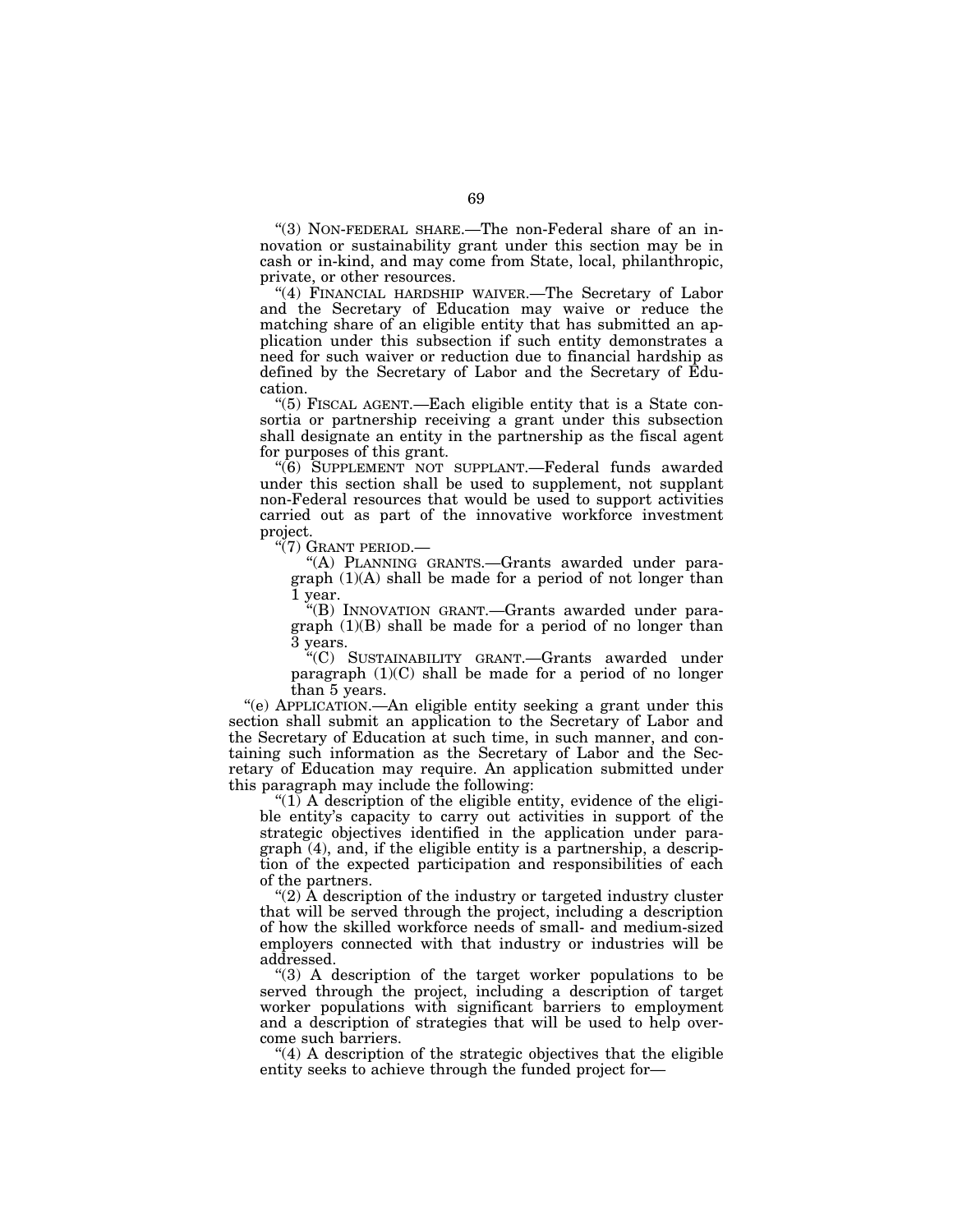''(A) implementing career pathways strategies, which may include—

''(i) providing clear linkages between remedial, academic and occupational programs within educational institutions, and articulation of credits across institutions;

''(ii) designing curricula in terms of competencies required for education and career advancement, and, where possible, tied to industry skill standards, certifications or licensing requirements including those developed by industry or sector partnerships;

"(iii) offering programs at times and places (including workplaces) convenient for working adults and structured in small modules or 'chunks', each leading to recognized credential;

"(iv) allowing flexibility to enter and exit education as participants' circumstances permit;

''(v) providing support services, including career assessment and counseling, case management, child care, transportation, financial aid and job placement;

"(vi) creating 'bridge programs' for educationally disadvantaged youths and adults that teach basic skills such as office communication, math and problem solving in the context of training for advancement to better jobs and postsecondary training; and

''(vii) aligning both public and private funding sources, such as the Carl D. Perkins Career and Technical Education Act, Workforce Investment Act, Adult Education and Family Literacy Act, Temporary Assistance to Needy Families, State and Federal financial aid, and employer tuition reimbursement;

''(B) implementing industry or sector partnerships, which may include–

"(i) recruiting key stakeholders in the targeted industry cluster, such as multiple businesses and employers, labor organizations, local boards, and education and training providers, and regularly convening the stakeholders in a collaborative structure that supports the sharing of information, ideas, and challenges common to the targeted industry cluster;

"(ii) identifying the training needs of multiple businesses, especially skill gaps critical to competitiveness and innovation in the targeted industry cluster;

''(iii) facilitating economies of scale by aggregating training and education needs of multiple employers;

"(iv) helping postsecondary educational institutions, training institutions, apprenticeship programs, area career and technical education centers, and all other training programs authorized under this Act, align curricula, entrance requirements and programs to industry demand and nationally portable, recognized postsecondary credentials (or, if not available for the targeted industry, other credentials, as determined appropriate by the Secretary), particularly for higher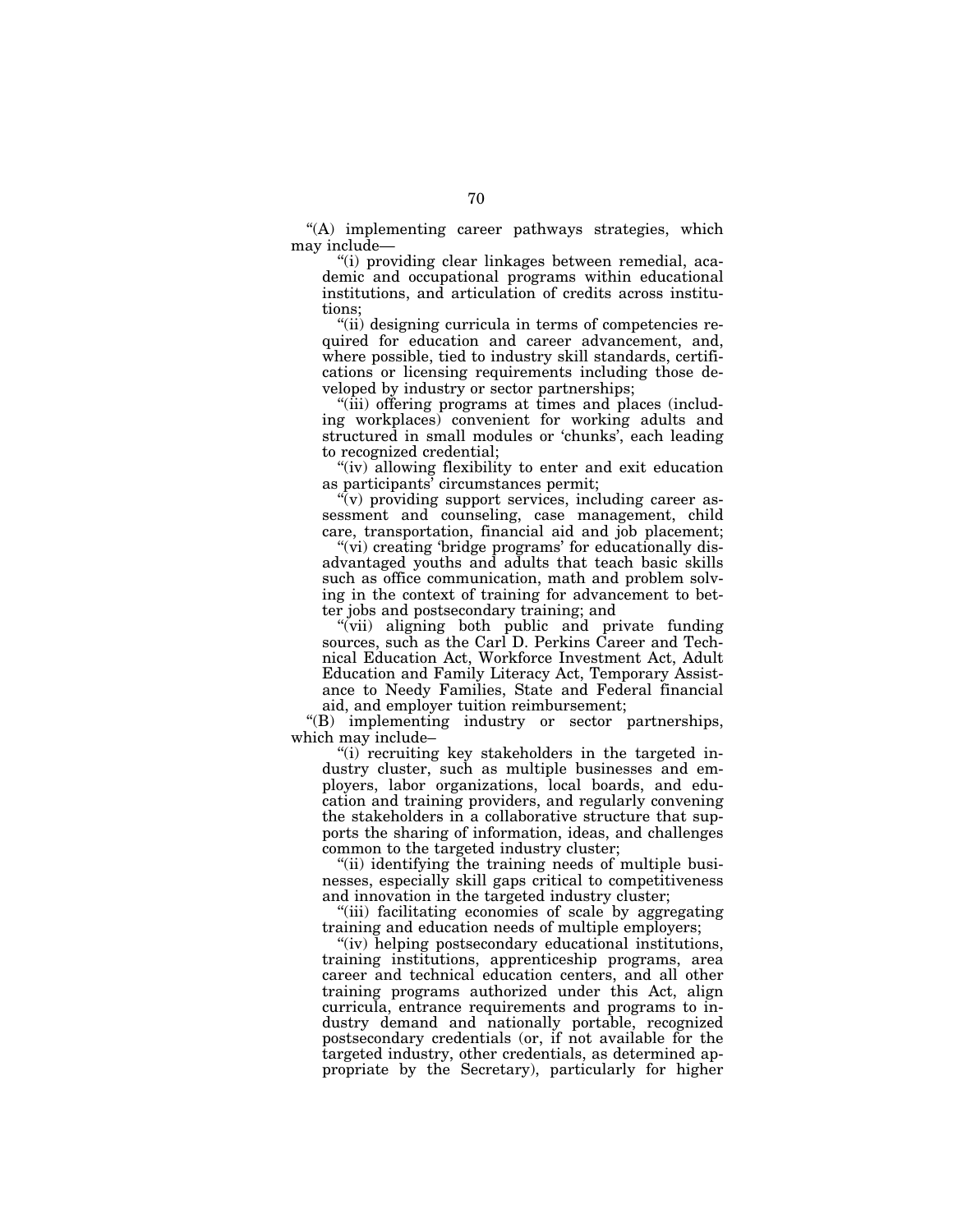skill, high-priority occupations validated by the industry;

''(v) ensuring that the State agency carrying out the State program under the Wagner-Peyser Act (29 U.S.C. 49 et seq.), including staff of the agency that provide services under such Act, shall inform recipients of unemployment insurance of the job and training opportunities that may result from the implementation of this grant;

''(vi) informing and collaborating with organizations such as youth councils, business-education partnerships, apprenticeship programs, secondary schools, and postsecondary educational institutions, and with parents and career counselors, for the purpose of addressing the challenges of connecting disadvantaged adults and disadvantaged youth as defined in section in this Act to careers;

"(vii) helping companies identify, and work together to address, common organizational and human resource challenges, such as—

''(I) recruiting new workers;

"(II) implementing effective workplace practices;

''(III) retraining dislocated and incumbent workers;

''(IV) implementing a high-performance work organization;

''(V) recruiting and retaining women in nontraditional occupation;

''(VI) adopting new technologies; and

''(VII) fostering experiential and contextualized on-the-job learning;

"(viii) developing and strengthening career ladders within and across companies, in order to enable dislocated, incumbent and entry-level workers to improve skills and advance to higher-wage jobs;

"(ix) improving job quality through improving wages, benefits, and working conditions;

"(x) helping partner companies, industry or sector partnerships to attract potential employees from a diverse job seeker base, including individuals with barriers to employment (such as job seekers who are low income, youth, older workers, and individuals who have completed a term of imprisonment), by identifying such barriers through analysis of the existing labor market and implementing strategies to help such workers overcome such barriers; and

"(xi) strengthening connections among businesses in the targeted industry cluster, leading to cooperation beyond workforce issues that will improve competitiveness and job quality, such as joint purchasing, market

research, or centers for technology and innovation; and ''(C) implementing credential attainment and measurement strategies, which may include—

''(i) establishing a cross agency committee (such as the State workforce investment board, a legislative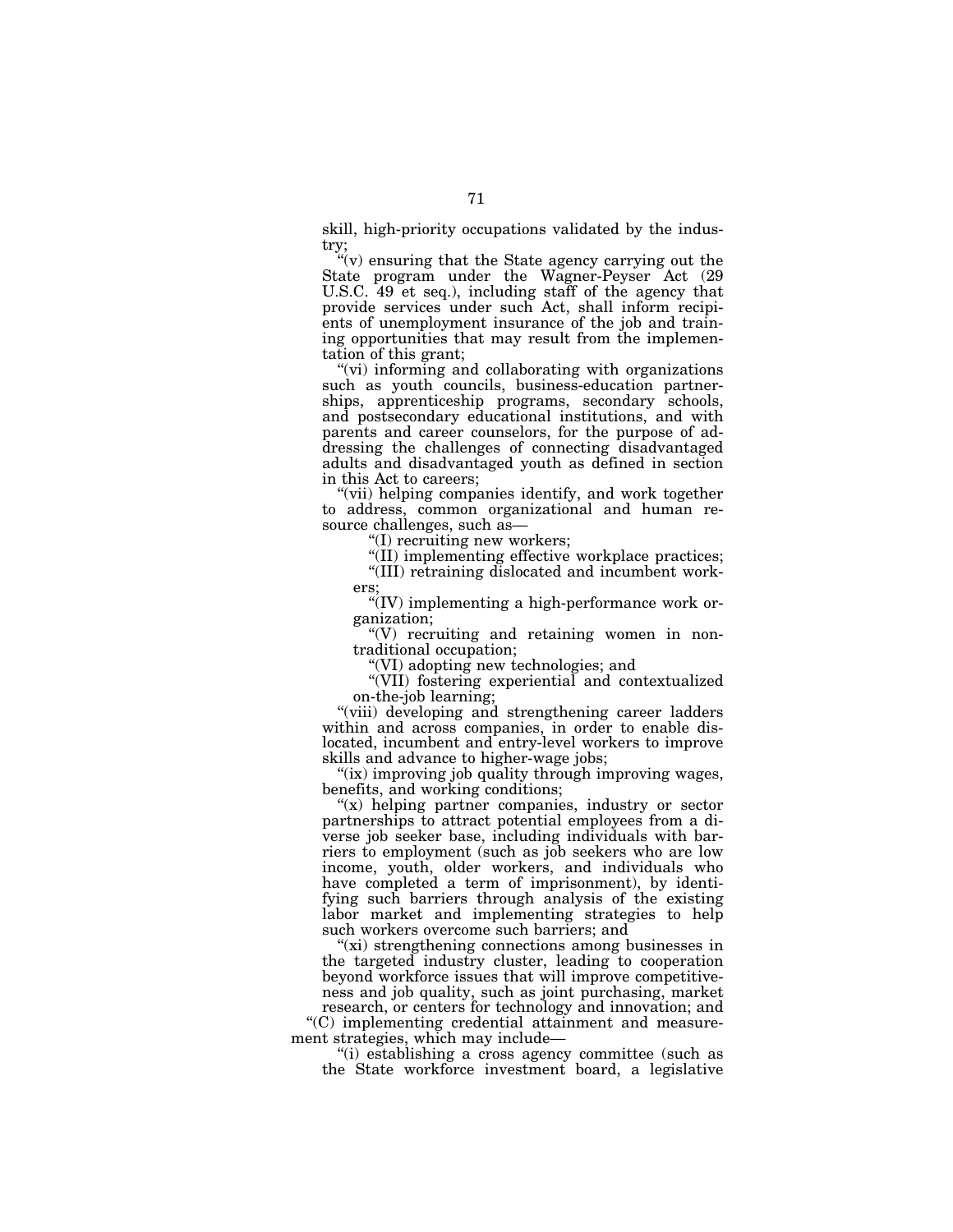task force, a P–20 Council, or some other agreed upon group) that is specifically focused on low and middle skill education and training outcomes to measure credential attainment through the State's workforce investment and training programs, by—

''(I) tracking, counting, measuring and public reporting credential attainment rates for all programs providing education and training beyond a high school diploma but less than a 4-year degree;

 $\sqrt{m}$ (II) measuring the result of workforce training programs leading to an recognized postsecondary credential, certificate of degree;

''(III) establishing statewide policies, goals, and guidelines for the collection of credential outcome data for all employment and training programs and related programs and services within the State;

''(IV) engaging other related departments and agencies that may have data or are involved in activities related to workforce development and job training;

 $\sqrt{\rm v}$  establishing standards and data collection infrastructure to assess the number of industryrecognized middle skill credentials or certificates produced through Federal or State programs, and their relation to labor market needs;

''(VI) setting credential attainment goals in high demand industry sector then monitor and measure progress over time; and

''(VII) providing an annual assessment and report to the Governor and Legislature about the type of credential outcomes produced by programs and provide recommendations to better align efforts across agencies to meet employer demand;

''(ii) ensuring the collection of credential outcome data from a range of public workforce and education programs to ensure State agencies and programs are increasing the number of workers with the skills and credentials needed to fill the projected demand for middle and high skilled jobs;

''(iii) using the data in order to assess workforce system outcomes, establish credential attainment goals, measure progress, and hold agencies accountable to increase the skills of the workforce; and

"(iv) developing a comprehensive workforce system report that provides individual agency outcomes and statewide representation of the credential attainment outcomes of the State's workforce investment system.

''(5) A description of a pay-for-performance approach for providers of education, training, and employment services to individuals with barriers to employment, including services targeted to addressing the specific challenges and conditions that have created barriers for participants in programs under this Act.

"(f) AWARD BASIS.-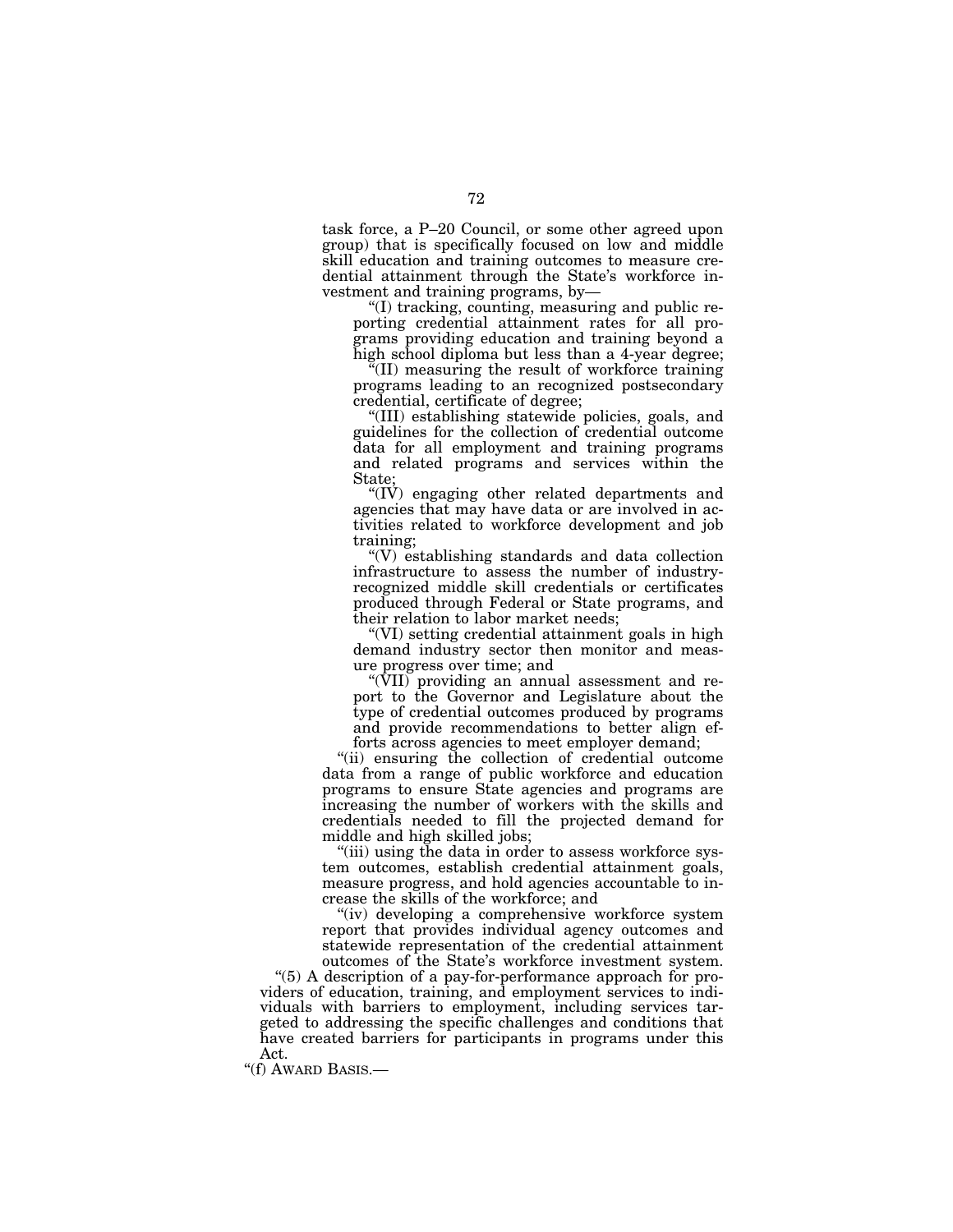''(1) GEOGRAPHIC DISTRIBUTION.—The Secretary of Labor and the Secretary of Education shall award competitive grants under this section in a manner to ensure geographic diversity.

''(2) PRIORITIES.—In awarding grants under this section, the Secretaries shall give priority to eligible entities that-

''(A) provide evidence of past or current investments in workforce innovation projects that incorporate one or more of the priority strategies;

''(B) focus on addressing the skill needs of multiple employers, including small- and medium-sized businesses; or

''(C) target services to low-income individuals, low-skill individuals, long-term unemployed, and other populations with barriers to employment.<br>" $(g)$  ACTIVITIES.—

"(1) In GENERAL.—An eligible entity receiving a grant under this section shall carry out the activities necessary to meet the strategic objectives, including planning activities if applicable, described in the entity's application in a manner that—

''(A) integrates services and funding sources in a way that enhances the effectiveness of the activities; and

''(B) uses grant funds awarded under this section efficiently.

"(2) ADMINISTRATIVE COSTS.—An eligible entity may retain a portion of a grant awarded under this section for a fiscal year to carry out the administration of this section in an amount

not to exceed 5 percent of the grant amount.<br>"(h) EVALUATION AND PROGRESS REPORTS.—

"(1) IN GENERAL.—Not later than 1 year after receiving a grant under this section, and annually thereafter during the grant period, an eligible entity shall report to the Secretary of Labor and the Secretary of Education, and to the Governor of the State that the eligible entity serves, on the spending and activities funded pursuant to a grant under this section, including an evaluation of the progress the eligible entity has made toward the strategic objectives identified in the application and measure the progress using the performance accountability measures identified in the application.

''(2) PUBLIC AVAILABILITY.—The Secretary shall transmit such reports to the Congress and make such reports available to the public.

''(i) ADMINISTRATION BY THE SECRETARIES.—

''(1) ADMINISTRATIVE COSTS.—The Secretaries may jointly retain a total of not more than 3 percent of the funds appropriated to carry out this section for each fiscal year to administer this section, including technical assistance and evaluation activities.

''(2) TECHNICAL ASSISTANCE AND OVERSIGHT.—The Secretaries shall provide technical assistance and oversight to assist the eligible entities in applying for and administering grants awarded under this section, including technical assistance and through the collection and dissemination of information on best practices.

''(3) PERFORMANCE ACCOUNTABILITY MEASURES.—The Secretaries shall issue a range of performance measures, with quantifiable benchmarks, and methodologies that eligible entities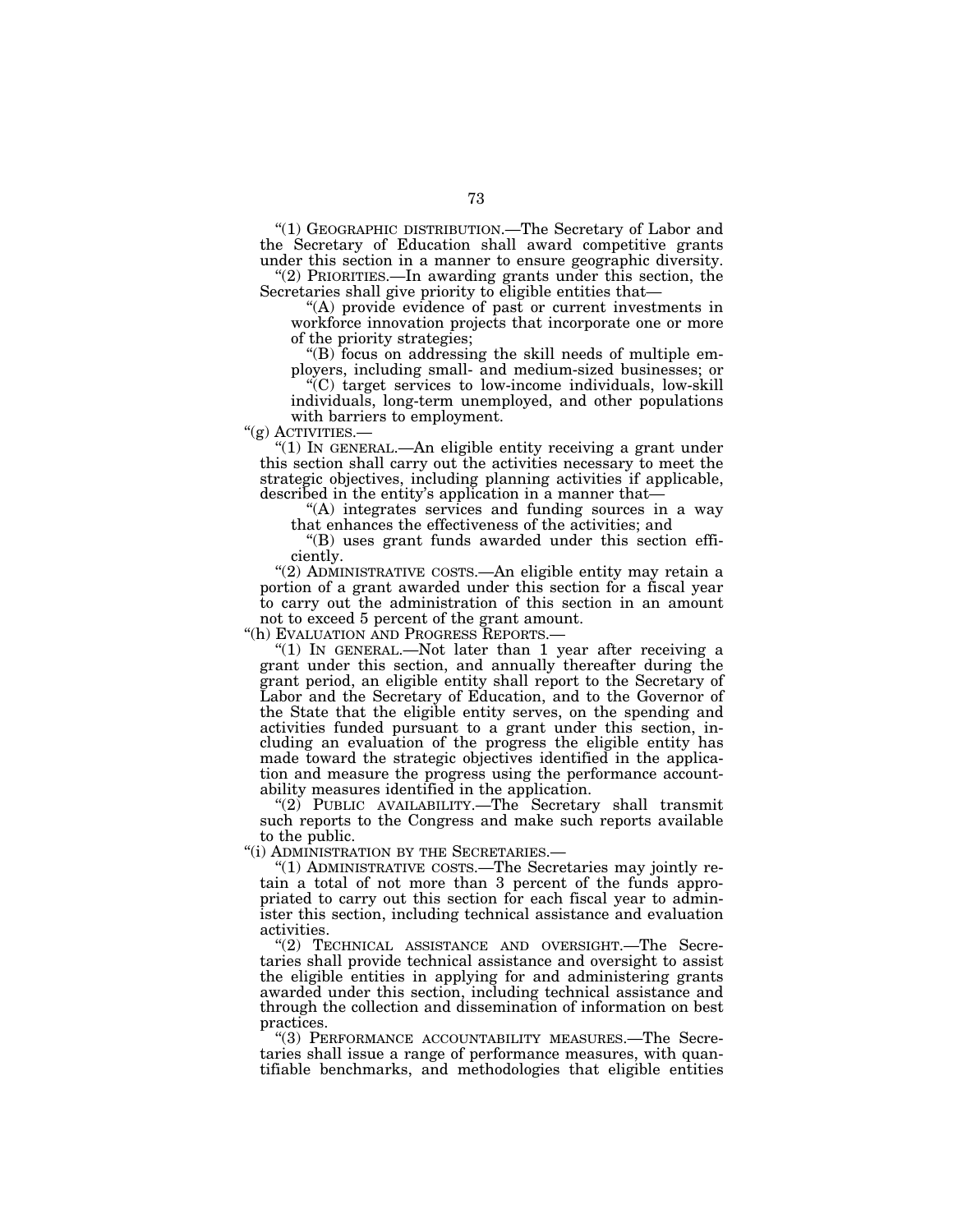may use to evaluate the effectiveness of each type of activity in making progress toward the strategic objectives described in the application. Such measures shall consider the benefits of the innovative workforce development projects and its activities for workers, firms, industries, and communities.

''(4) DISSEMINATION.—The Secretaries shall—

''(A) coordinate the annual review of each eligible entity receiving a grant under this section and produce an overview report that, at a minimum, includes each funded project and best practices identified;

 $\sqrt{\rm E}$ ) make resource materials, including all reports published and all data collected under this section, available on the Internet; and

 $\rm ^{\rm ^{\rm {sc}}}$ (C) conduct conferences and seminars to—

''(i) disseminate information on best practices developed by eligible entities receiving a grant under this section; and

''(ii) provide information to interested stakeholders. ''(5) REPORT TO CONGRESS.—Not later than 24 months after the date of enactment of the Workforce Investment Act of 2013 and on an annual basis thereafter, the Secretaries shall transmit a report to Congress on the grant program established by this section. The report shall include a description of—

 $(A)$  the eligible entities receiving funding;

''(B) the spending and activities carried out by the eligible entities;

''(C) how the eligible entities were selected to receive funding under this section; and

''(D) an assessment of the results achieved by the grant program including findings from the annual reviews conducted under subsection (i).

#### **''SEC. 171B. YOUTH INNOVATION AND BEST PRACTICES GRANTS.**

''(a) PROGRAM AUTHORIZED.— ''(1) IN GENERAL.—The Secretary of Labor and the Secretary of Education, shall—

"(A) for the first program year that begins after the date of enactment of the Workforce Investment Act of 2012, award transition grants in accordance with section 176; and

''(B) with funds not awarded for transition grants under paragraph (1) for the first program year that begins after the date of enactment of the Workforce Investment Act of 2012, and with the funds reserved for each program year thereafter, award youth innovation and replication grants to eligible entities described in subsection (c) for the purposes described in subsection (b).

''(b) AUTHORIZATION AND PURPOSE OF GRANTS.—

''(1) IN GENERAL.—From funds appropriated pursuant to section 174, the Secretary of Labor and the Secretary of Education shall award youth innovation and replication grants on a competitive basis to eligible entities described in subsection (c).

" $(2)$  USE OF FUNDS.—The grants awarded under this section shall be used to support the demonstration of innovative new strategies and activities, or the replication and expansion of effective evidence-based strategies and activities that are de-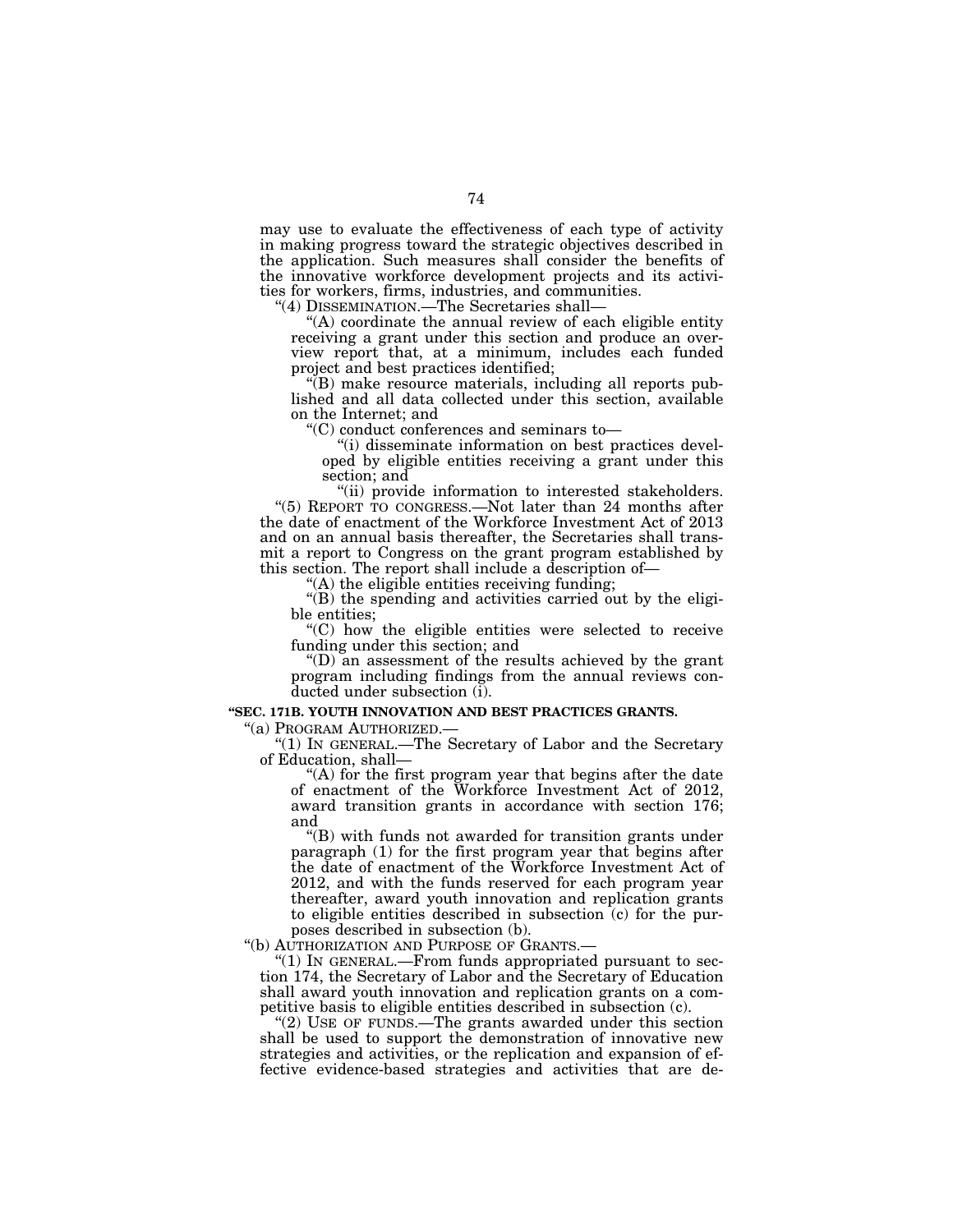signed to substantially improve education and employment outcomes for eligible youth, including preparation for post secondary education and training and for careers. Such strategies and activities shall include—

''(A) establishing career pathways in in-demand industry sectors and occupations for eligible youth, in collaboration with other Federal, State, and local programs, and public and private entities;

 $\angle$ <sup>"(B)</sup> developing and implementing a comprehensive strategy, for an area of high poverty, that provides education and training programs, resources, and other activities that prepare youth for postsecondary education and training and for employment that leads to economic selfsufficiency;

''(C) developing and implementing strategies and activities that provide opportunities for youth with disabilities to receive education, training, and employment services that lead to a recognized postsecondary credential or integrated, competitive employment, including through incorporating elements of the individualized education program and related services under the Individuals with Disabilities in Education Act;

''(D) developing and implementing evidence-based strategies and activities, such as—

''(i) education offered concurrently and contextually with workforce preparation and training for a specific occupation or occupational cluster;

''(ii) career academies;

"(iii) dropout prevention and recovery strategies;

"(iv) paid or unpaid work experience, including summer employment opportunities and employment opportunities available throughout the school year, combined with academic learning leading to a recognized postsecondary credential;

"(v) innovative programs for youth facing multiple barriers to employment that arrange for the provision of or provide supportive services combined with education, training, including preparation for postsecondary education and training, or employment activities; or

''(vi) to include youth service and conservation corps programs in which a project undertaken is credited as qualifying experience for higher education, job training, or careers in public service; or

''(E) other evidence-based strategies or activities designed to improve the education and employment outcomes for youth.

''(c) ELIGIBLE ENTITIES AND APPLICATION.—

''(1) ELIGIBLE ENTITIES.—An entity eligible to receive a grant under this section shall include—

"(A)(i) the Governor of a State in coordination with the State board and with a local board for a local area that is aligned with a region, or with all boards for local areas that comprise a planning region, under section 116(c); or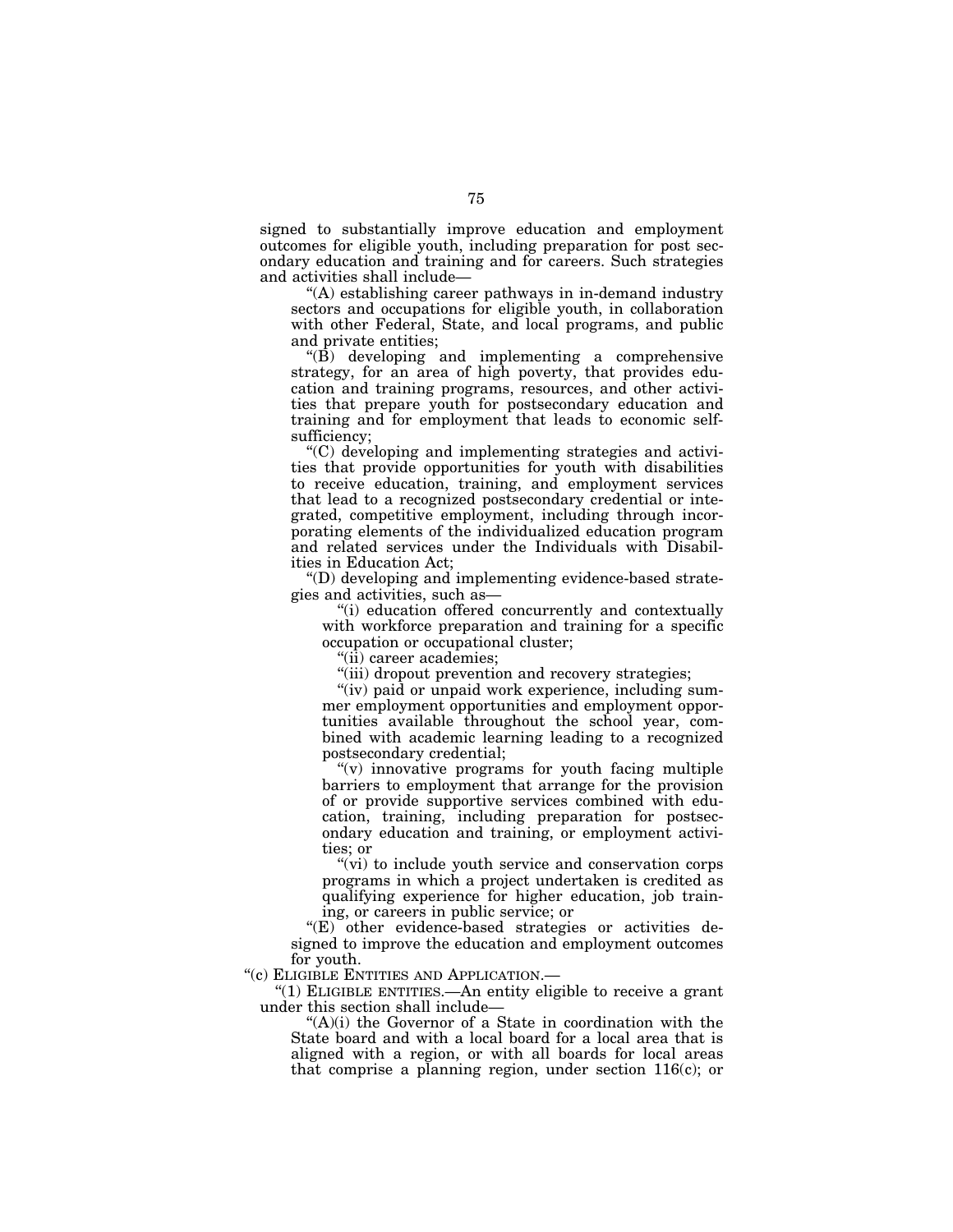"(ii) a local board for a local area that is aligned with a region, or all local boards for local areas that comprise a planning region, under section 116(c), in consultation with the standing committee on youth associated with the local board; and

''(B) one or more of the following:

''(i) A State education agency.

"(ii) A local education agency.

"(iii) A nonprofit organization with expertise serving eligible youth, including a community-based organization, youth corps, or an intermediary.

"(iv) An institution of higher education, including a community college and an area career and technical education center.

 $(v)$  A joint labor-management partnership.

"(2) APPLICATION.—To receive a grant under this subsection, an eligible entity shall submit an application to the Secretary of Labor and the Secretary of Education at such time, in such manner, and containing such information, consistent with this paragraph, as the Secretaries may require. Each such application shall describe the innovation and replication strategies and activities that the eligible entity will carry out to strengthen the workforce investment system in the State or region in order to substantially improve education and employment outcomes for youth, such as youth with disabilities, served by such system, and may include—

''(A) a description of the region in the State or the State, as applicable, that will be the focus of grant activities, including analyses of economic conditions, skill needs, the workforce, and the workforce development services (including the strengths and weaknesses of such services and the capacity to provide such services) that are relevant to the proposed strategies and activities that would be carried out under the grant;

''(B) a description of the youth populations to be served, including individuals with barriers to employment who are youth, and the skill needs of those populations;

 $C$ ) a description of the promising strategies and activities the eligible entity is proposing to demonstrate, or the evidence-based strategies and activities that the eligible entity is proposing to expand or replicate;

" $(D)$  a description of how the eligible entity will meaningfully involve youth in the design and implementation of the proposed strategies and activities;

 $\mathcal{F}(\mathbf{\hat{E}})$  a description of how, in carrying out such strategies and activities, the eligible entity will—

''(i) collaborate to leverage resources among strategic partners to achieve the purposes of the grant, and to provide the matching share described in subsection  $(d)(2)$ ; and

"(ii) ensure the sustainability of the programs and activities supported by the grant after grant funds are no longer available;

"(F) a description of how the strategies and activities will be aligned with the State plan and the local plans in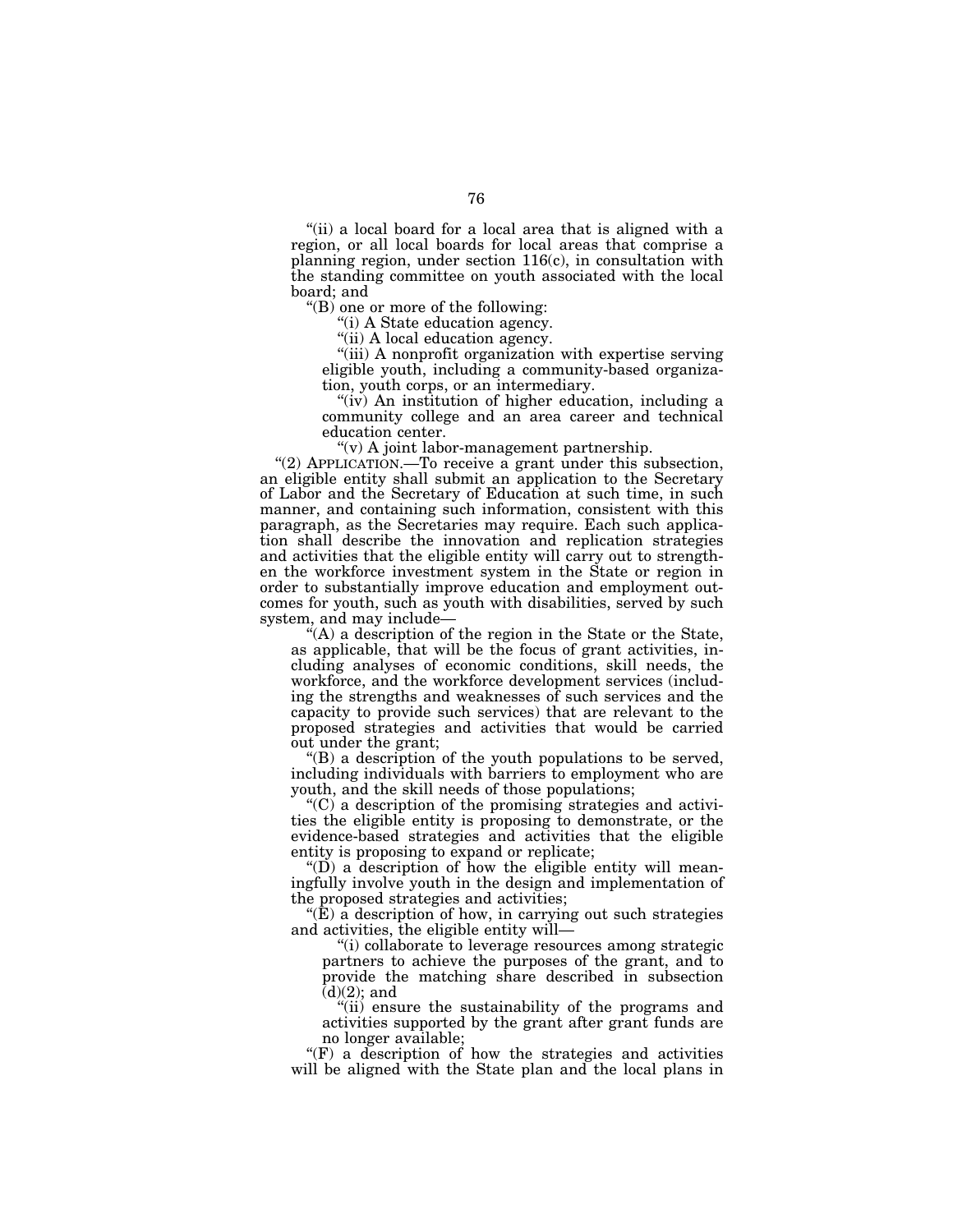the region of the State that will be the focus of grant activities;

''(G) a description of the outcomes, including outcomes for the performance accountability measures based on indicators of performance described in section 136(b)(2)(A)(ii), to be achieved by the proposed strategies and activities; and

''(H) a description of how the eligible entity will—

''(i) use technology;

"(ii) collect data;

''(iii) made data publicly available; and

"(iv) use technology and date to improve program delivery, activities, and administration.

''(d) MATCHING FUNDS REQUIREMENTS.—

"(1) INNOVATION FUND SHARE.—The amount of the share of the funds provided under this section shall be not greater than 50 percent of the cost of the programs and activities that are carried out under the grant.

''(2) MATCHING SHARE.—

"(A) IN GENERAL.-

''(i) AMOUNT.—The amount of the matching share under this subsection for a program year may not be less than 50 percent of the costs of the programs and activities that are carried out under the grant.

"(ii) In CASH OR KIND.—The matching share may be in cash or in kind (fairly evaluated).

''(iii) SOURCES.—Not more than 50 percent of the matching share required under this subsection may be provided from Federal resources, of which not less than 50 percent shall be provided from Federal resources from the partner programs identified in the application other than resources provided under the core programs. Non-Federal sources for the matching share may include State resources, local resources, contributions from private organizations, or a combination of such resources and contributions.

''(B) FINANCIAL HARDSHIP WAIVER.—The Secretary of Labor and the Secretary of Education may waive or reduce the matching share of an eligible entity that has submitted an application under this subsection if such entity demonstrates a need for such waiver or reduction due to extreme financial hardship as defined by the Secretary of Labor and the Secretary of Education.

''(C) SUPPLEMENT NOT SUPPLANT.—The Federal and matching share required by this subsection shall be used to supplement and not supplant other Federal and State funds used to carry out activities described in this subsection.

''(e) GRANT PERIOD.—Grants awarded under this subsection shall be awarded for periods of not more than 3 years in duration and may not be renewed.

''(f) REPORTING.—The Secretary of Labor and the Secretary of Education are authorized to establish appropriate reporting requirements for grantees under this subsection.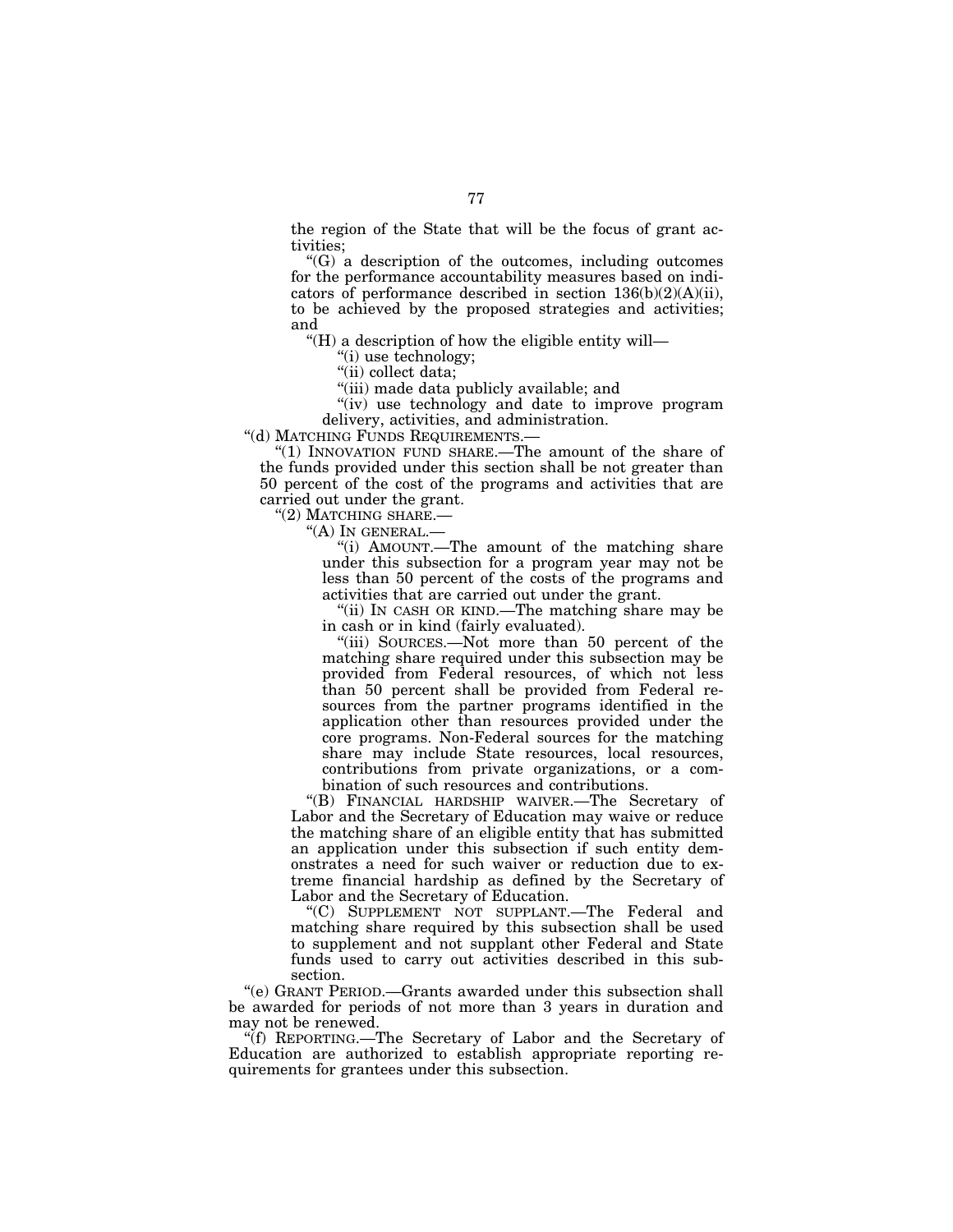''(g) TECHNICAL ASSISTANCE AND EVALUATION.—For each program year for which funds are available to carry out this section, the Secretary of Labor and the Secretary of Education may reserve a total of not more than 3 percent of the amount available to carry out this subsection to provide technical assistance to applicants and grantees under this subsection and to evaluate projects carried out under this subsection. The Secretaries shall ensure that the results of the evaluations are publicly available, including through electronic means.''.

#### **SEC. 158. EVALUATIONS.**

Section 172 is amended—

(1) in subsection (a)(2), by inserting "accountability" after ''performance'';

 $(2)$  in subsection  $(c)$ —

(A) by striking ''as least'' and inserting ''at least''; and

(B) by striking "2005" and inserting " $2016$ ";

(3) in subsection (e), by striking ''Labor and Human Resources'' and inserting ''Health, Education, Labor, and Pensions'';

(4) by redesignating subsection (f) as subsection (g) and inserting after subsection (e) the following new subsection:

''(f) PUBLICATION OF REPORTS.—If an entity that enters into a contract or other arrangement with the Secretary to conduct an evaluation of a program or activity under this section requests permission from the Secretary to publish a report resulting from the evaluation, such entity may publish the report unless the Secretary denies the request during the 90-day period beginning on the date the Secretary receives such request.''.

## **SEC. 159. NATIONAL DISLOCATED WORKER GRANTS.**

Section 173 is amended—

(1) in the section heading, by striking ''**EMERGENCY**'' and inserting ''**DISLOCATED WORKER**'';

(2) by striking subsection (b) and redesignating subsection (a) as subsection (b), and inserting before such redesignated subsection the following new subsection:

"(a) DEFINITIONS.—In this section-

" $(1)$  the term 'emergency or disaster' means—

''(A) an emergency or a major disaster, as defined in paragraphs (1) and (2), respectively, of section 102 of the Robert T. Stafford Disaster Relief and Emergency Assistance Act (42 U.S.C. 5122 (1) and (2)); or

''(B) an emergency or disaster situation of national significance that could result in a potentially large loss of employment, as declared or otherwise recognized by the chief official of a Federal agency with authority for or jurisdiction over the Federal response to the emergency or disaster situation; and

"(2) the term 'disaster area' means an area that has suffered or in which has occurred an emergency or disaster.'';

(3) in subsection (b) (as so redesignated)—

(A) by striking paragraph  $(4)$  and redesignating paragraphs  $(1)$  through  $(3)$  and  $(4)$  as subparagraphs  $(A)$ through (C), respectively, and moving such subparagraphs (as so redesignated) 2 ems to the right;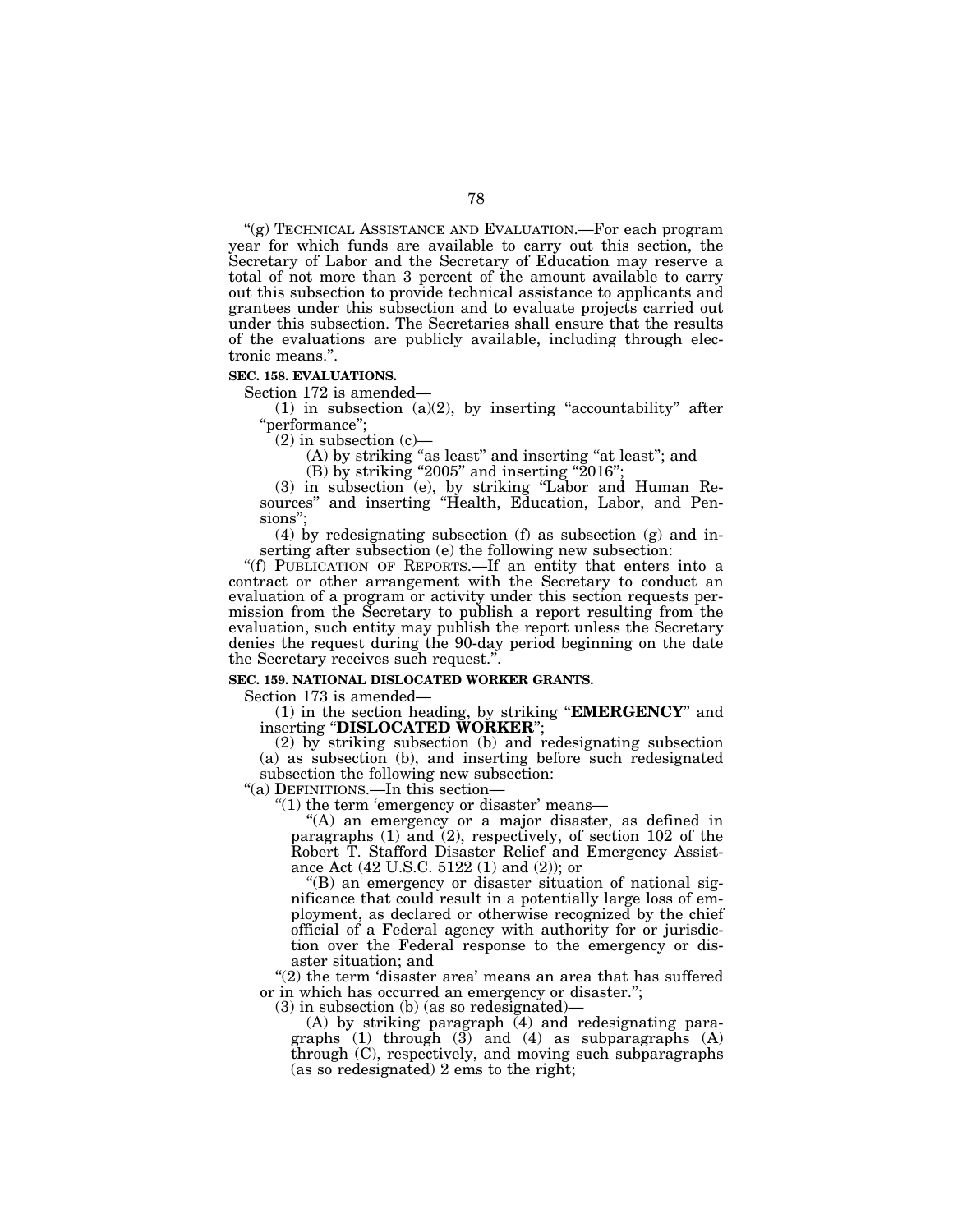(B) in the matter preceding subparagraph (A) (as so redesignated)—

(i) by striking ''The Secretary'' and inserting:

''(1) GRANTS.—The Secretary''; and

(ii) by striking ''emergency grants in a timely manner" and inserting "dislocated worker grants";

(C) in subparagraph (A) (as so redesignated), by striking "subsection  $(c)$ " and inserting "subsection  $(c)(1)(B)$ ";

(D) in subsection (B) (as so redesignated), by striking ''an area that has suffered'' and all that follows and insert ''a disaster area, to provide disaster relief employment in the disaster area'';

(E) in subparagraph (C) (as so redesignated), by striking "paragraphs  $(1)$  and  $(2)$ " and inserting "subparagraphs  $(A)$ " and  $(\bar{B})$ "; and

(F) by inserting after subparagraph (C) the following:

''(D) to provide additional assistance to a State board or local board serving an area where—

''(i) a higher-than-average demand for employment and training activities for dislocated members of the Armed Forces, spouses described in section 101(14)(E), or members of the Armed Forces described in subsection (c)(2)(A)(iv), exceeds State and local resources for providing such activities; and

"(ii) such activities are to be carried out in partnership with the Department of Defense and Department of Veterans Affairs transition assistance programs; and

"(E) from funds appropriated under section  $174(c)$ , to a State or entity described in subsection  $(c)(1)(B)$  to carry out—

''(i) subsection (e), including providing assistance to eligible individuals; and

 $\tilde{f}$ (ii) subsection (f), including providing assistance to eligible individuals.

"(2) DECISIONS AND OBLIGATIONS.—The Secretary shall issue a final decision on a complete application for a national dislocated worker grant under this subsection not later than 45 calendar days after receipt of the application.'';

 $(4)$  in subsection  $(c)$ 

(A) in paragraph  $(1)(A)$ , by striking "subsection  $(a)(1)$ " and inserting "subsection  $(b)(1)(B)$ "; and

(B) in paragraph (2)—

(i) in the matter preceding subparagraph (A), by striking "emergency" and inserting "dislocated worker''; and

(ii) in subparagraph (C), by striking "emergency" and inserting ''dislocated worker'';

 $(5)$  in subsection  $(d)$ 

(A) by striking "subsection  $(a)(2)$ " each place it appears and inserting "subsection  $(b)(1)(B)$ ";

(B) in paragraph  $(1)(A)$ —

(i) by inserting '', in coordination with the Administrator of the Federal Emergency Management Agency, as applicable," after "shall be used"; and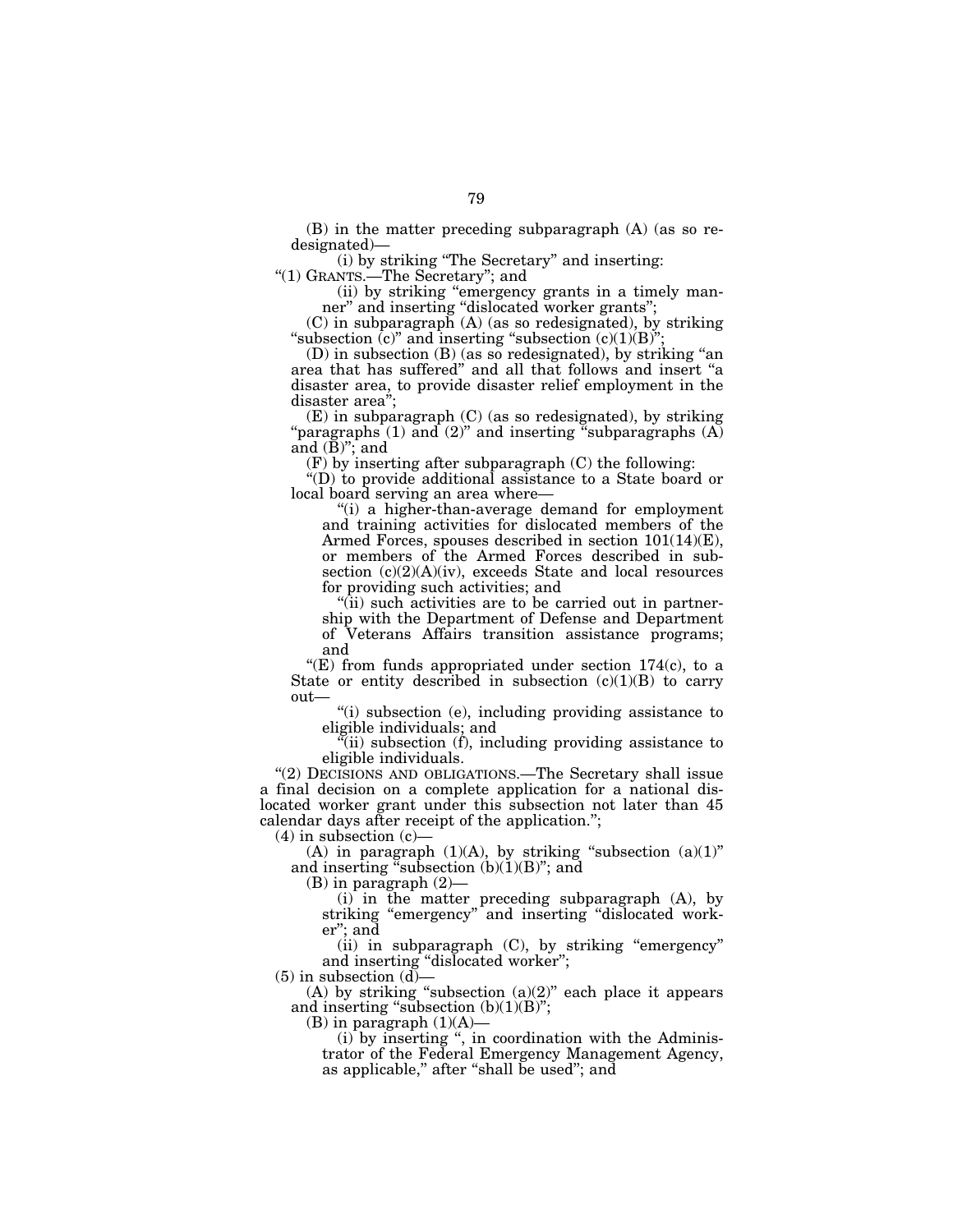(ii) by striking ''structures'' and inserting ''public structures'';

 $(C)$  in paragraph  $(2)$ , by inserting "emergency or" after "consequence of the";

(D) in paragraph (3)—

 $\left( \underline{\textbf{i}} \right)$  by striking "No individual" and inserting:

"(A) IN GENERAL.-Except as provided in subparagraph (B), no individual'';

(ii) by striking ''natural disaster'' and inserting "emergency or disaster"; and

(iii) by adding at the end the following new subparagraph:

''(B) EXTENSION.—At the request of a State, the Secretary may extend such employment, related to recovery from a single emergency or disaster involving the State, for not more than an additional 6 months.''; and

(E) by adding at the end the following new paragraphs: "(4) USE OF AVAILABLE FUNDS.—Funds made available under subsection  $(b)(1)(B)$  shall be available to assist workers described in paragraph (2) who are affected by an emergency or disaster, including workers who have relocated from an area in which an emergency or disaster has been declared or otherwise recognized, as appropriate. Under conditions determined by the Secretary and following notification to the Secretary, a State may use such funds, that are appropriated for any fiscal year and available for expenditure under any grant awarded to the State under this section, to provide any assistance authorized under this subsection. Funds used pursuant to the authority provided under this paragraph shall be subject to the liability and reimbursement requirements described in paragraph (5).

''(5) LIABILITY AND REIMBURSEMENT.—Nothing in this Act shall be construed to relieve liability, by a responsible party that is liable under Federal law, for any costs incurred by the United States under subsection  $(b)(1)(B)$  or this subsection, including the responsibility to provide reimbursement for such costs to the United States.'';

(6) by striking subsection (e) and redesignating subsections (f) and (g) as subsections (e) and (f), respectively;

(7) in subsection (e) (as so redesignated)—

(A) by striking "paragraph  $(4)(A)$  of subsection (a)" each place it appears and inserting "subsection  $(b)(1)(E)(i)$ ";

(B) in paragraph (1)—

 $(i)$  in subparagraph  $(A)$ , by striking "clauses  $(i)$ through (v)'' and inserting ''clauses (i) through (iv)'';

(ii) in subparagraph  $(B)(iii)$ , by striking "enactment" of this clause'' and inserting ''enactment of the American Recovery and Reinvestment Act of 2009 (Public Law 111–5, 123 Stat. 115)''; and

(iii) in subparagraph  $(C)$ , by striking "subsection  $(g)$ " and inserting "subsection (f)";

 $(C)$  in paragraph  $(2)$ , by striking "subsection  $(g)$ " and inserting "subsection (f)";

(D) in paragraph  $(3)(A)(i)$ , by striking "not later than" and inserting ''notwithstanding subsection (b)(2), not later than''; and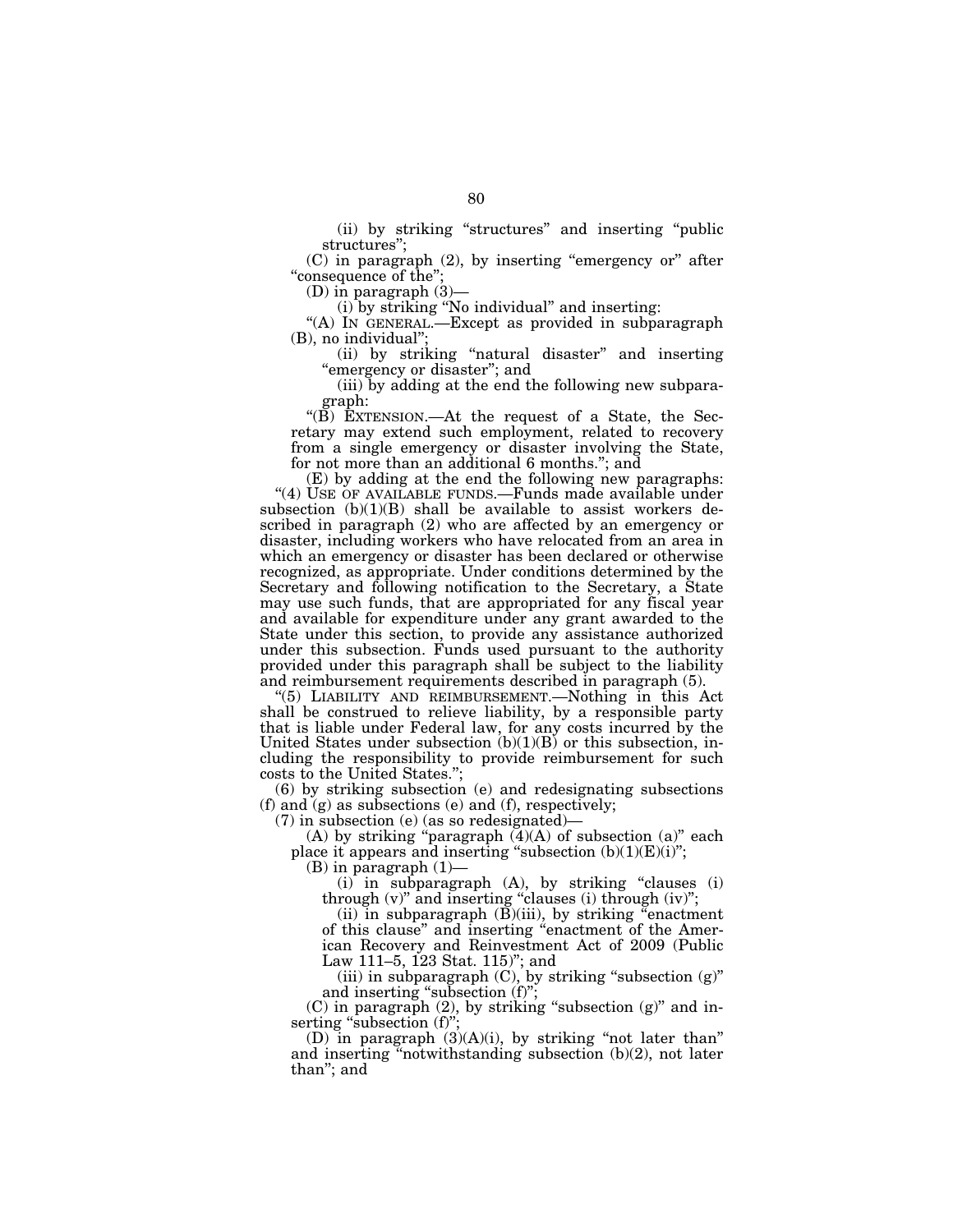$(E)$  in paragraph  $(7)(A)$ —

 $(i)$  in clause (i), by striking "section 4980B" and inserting "section 4980B(f)(4)"; and

(ii) in clause (ii)(I), by striking "clause (i), (ii), or  $(vi)$ 

of paragraph  $(2)(A)$ " and inserting "subparagraph  $(A)$ ,  $(B)$ , or  $(F)$  of section  $35(e)(1)$  of such Code)"; and

(8) in subsection (f), (as so redesignated)—

(A) by striking "paragraph  $(\overline{4})(A)$  of subsection  $(a)$ " each place it appears and inserting "subsection  $(b)(1)(E)(i)$ ";

(B) in paragraph (1), by striking "subsection  $(f)(1)(A)$ " and inserting "subsection  $(e)(1)(A)$ "; and

(C) in paragraph (4)—

 $(i)$  in subparagraph  $(A)$ —

(I) in the matter preceding clause (i), by striking ''this subsection'' and inserting ''subsection  $(b)(1)(E)(ii)$ "; and

(II) in clause (i), by striking ''not later than'' and inserting ''notwithstanding subsection (b)(2), not later than''; and

(ii) in subparagraph (B), by striking " $174(c)(1)(B)$ " and inserting "subsection  $(b)(1)(E)(ii)$ ".

#### **SEC. 160. YOUTHBUILD PROGRAM.**

Section 173A is amended—

 $(1)$  in subsection  $(a)$ —

(A) in paragraph (3), by striking "; and" and inserting a semicolon;

(B) in paragraph (4), by striking the period and inserting ''; and''; and

(C) by inserting after paragraph (4) the following new paragraph:

" $(5)$  to improve the quality and energy efficiency of community and other nonprofit and public facilities, including those facilities that are used to serve homeless and low-income families.'';

 $(2)$  in subsection  $(b)$ —

(A) by striking paragraph (8) and redesignating paragraphs  $(9)$  through  $(13)$  as paragraphs  $(8)$  through  $(12)$ , respectively;

(B) in paragraph (11) (as so redesignated), by striking "means housing provided" and all that follows and inserting "has the meaning given the term in section  $401(29)$  of the McKinney-Vento Homeless Assistance Act (42 U.S.C. 11360(29)).''; and

(C) in paragraph (12) (as so redesignated), by striking "or construction" and inserting "construction, or energy efficiency enhancement'';

 $(3)$  in subsection  $(c)$ –

 $(A)$  in paragraph  $(2)$ —

 $(i)$  in subparagraph  $(A)(i)$ , by striking "or construction'' and inserting ''construction, or energy efficiency enhancement'';

(ii) in subparagraph  $(A)(iv)$ —

(I) in subclause (II), by striking ''individuals with limited English proficiency'' and inserting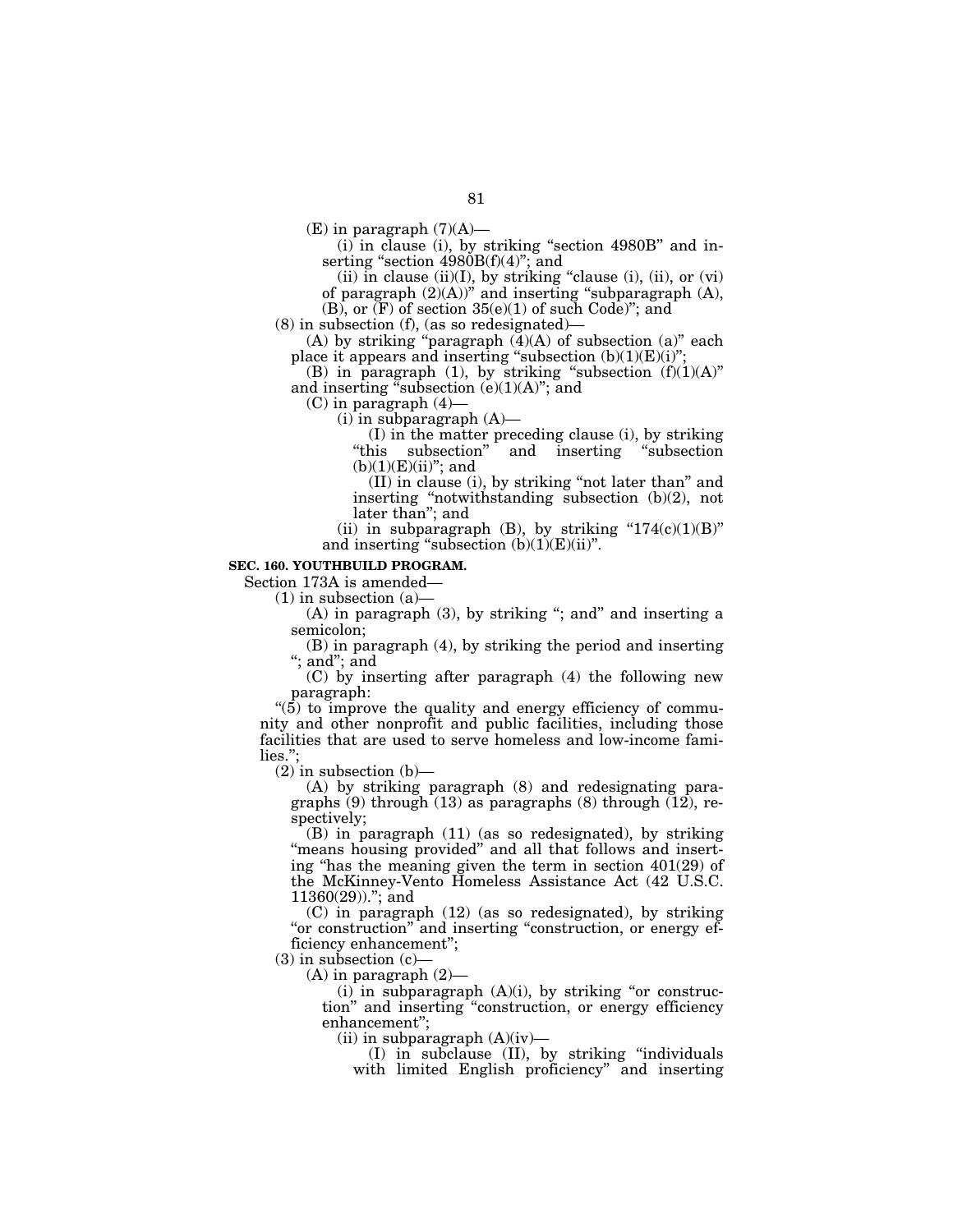''participants who are English language learners''; and

(II) in subclause (III), by striking ''General Education Development (GED) credential, or other State-recognized equivalent (including recognized alternative standard'' and inserting ''or its recognized equivalent including recognized certificates of attendance or similar documents'';

(iii) in subparagraph (A)(vii)—

(I) by striking ''supportive services''; and

(II) by inserting ''or training'' after ''postsecondary education'';

 $(iv)$  in subparagraph  $(B)$ , by striking "or construction'' and inserting ''construction, or energy efficiency enhancement'';

 $(v)$  in subparagraph  $(C)$ —

(I) by striking ''or construction'' and inserting "construction, or energy efficiency enhancement"; and

(II) by striking ''10 percent'' and inserting ''15 percent''; and

 $(vi)$  in subparagraph  $(D)$ , by inserting ", including recruitment and selection of participants,'';

 $(B)$  in paragraph  $(3)(B)$ –

(i) in clause (i), by inserting ''construction and'' after ''opportunities in'';

(ii) in clauses (iii) and (vi), by striking ''or construction'' each place it appears and inserting ''construction, or energy efficiency enhancement'';

(iii) in clause (x), by striking ''vocational education'' and inserting ''career and technical education and training"

(iv) in clause (xii)—

(I) by striking ''results'' and inserting ''levels'';

(II) by striking ''common'' and inserting ''primary''; and

(III) by striking ''youth and lifelong learning, as identified by the Secretary'' and inserting ''eligible youth described in section  $136(b)(2)(A)(ii)^{y}$ ;

(v) in clause (xvi)—

(I) in subclause (II), by inserting ''energy efficiency enhancement'' after ''construction''; and

(II) in subclause (III), by striking ''vocational education'' and inserting ''career and technical education and training''; and

 $(vi)$  in clause  $(xvii)(I)$ , by inserting "energy efficiency" enhancement" after "construction"; and

 $(C)$  in paragraph  $(4)$ -

(i) in subparagraph (C)—

(I) by inserting ''community and'' after ''which the housing and''; and

(II) by striking ''or construction'' each place it appears and inserting ''construction, or energy efficiency enhancement''; and

(ii) in subparagraph (J)—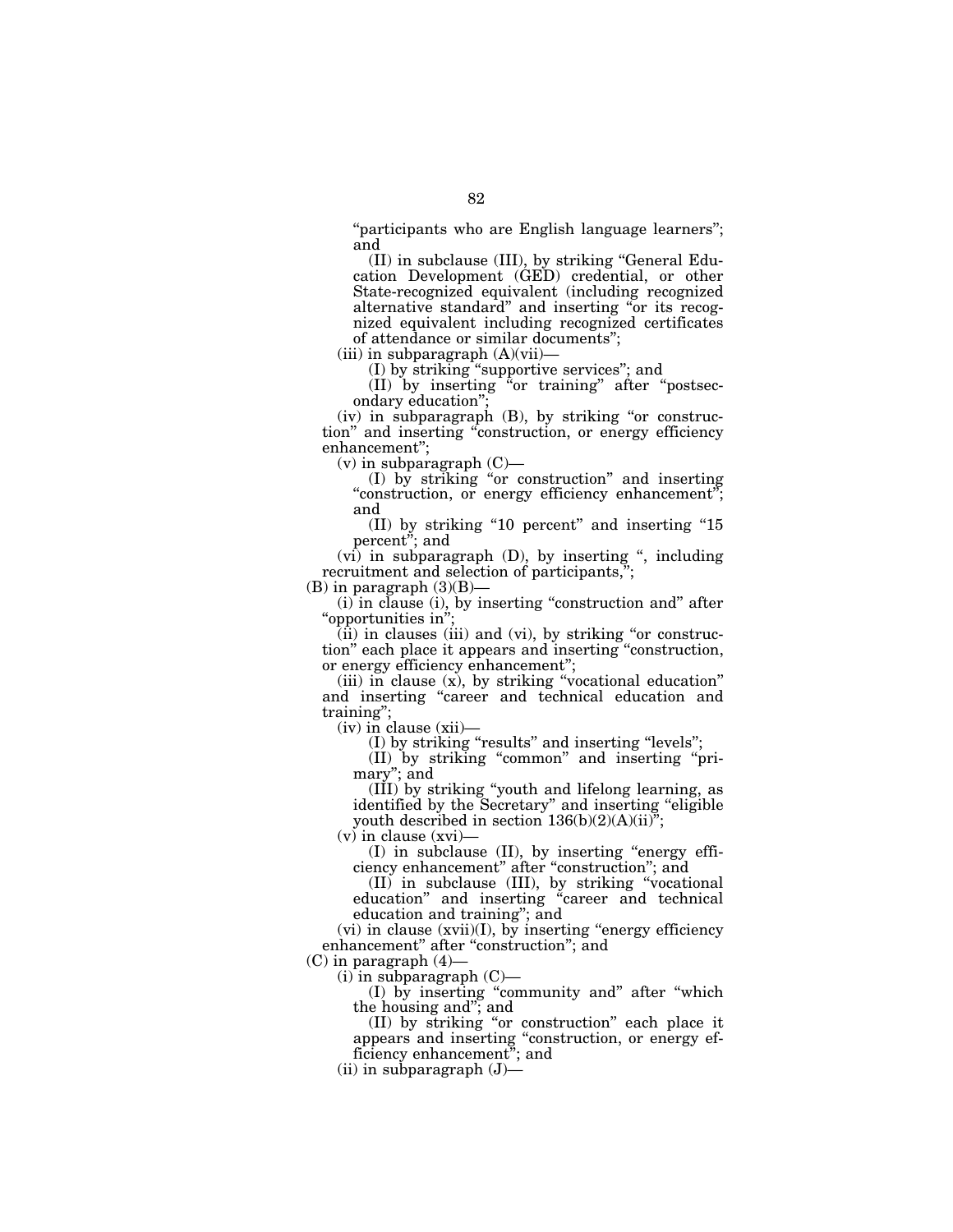(I) in clause (ii), by inserting ''energy efficiency enhancement" after "construction"; and

(II) in clause (iii), by striking ''vocational education'' and inserting ''career and technical education and training'';

(4) in subsection (d), by striking ''or construction'' each place it appears and inserting ''construction, or energy efficiency enhancement'';

 $(5)$  in subsection  $(e)(1)$ —

 $(A)$  in subparagraph  $(A)(iii)$ , by inserting ", or an individual who was a school dropout and has subsequently reenrolled'' before the period; and

(B) in amending subparagraph (B)(i) to read as follows: ''(i) are basic skills deficient, despite attainment of a

secondary school diploma or its recognized equivalent (including recognized certificates of attendance or similar documents for individuals with disabilities); or'';

 $(6)$  in subsection  $(f)(2)$ —

(A) in subparagraph (A), by inserting '', or to support pilot and demonstration projects or program evaluations with recipients of grants under subsection (c) as directed by the Secretary, including pilot or demonstration projects that create new career tracks for Youthbuild participants in areas such as health care and manufacturing'' before the period; and

(B) in subparagraph (B), by striking ''shall reserve'' and inserting ''shall reserve not less than 3 percent and not more than'';

(7) in subsection (g), by striking ''postsecondary educational institutions" and inserting "institutions of higher education"; and

(8) by amending subsection (h) to read as follows:

''(h) AUTHORIZATION OF APPROPRIATIONS.—There are authorized to be appropriated for each of fiscal years 2013 through 2017 such sums as may be necessary to carry out this section.".

## **SEC. 161. AUTHORIZATION OF APPROPRIATIONS.**

Subsections (a) and (b) of section 174 are amended to read as follows:

"(a) NATIVE AMERICAN PROGRAMS; MIGRANT AND SEASONAL FARMWORKER PROGRAMS; VETERANS' WORKFORCE INVESTMENT PRO-GRAMS.—

''(1) IN GENERAL.—Subject to paragraph (2), there are authorized to be appropriated to carry out sections 166 through 168 such sums as may be necessary for each of the fiscal years 2013 through 2017.

"(2) RESERVATIONS.—Of the amount appropriated pursuant to the authorization of appropriations under paragraph (1) for a fiscal year, the Secretary shall—

"(A) reserve not less than  $$55,000,000$  for carrying out section 166;

 $\degree$ (B) reserve not less than \$70,000,000 for carrying out section 167; and

 $(C)$  reserve not less than \$7,300,000 for carrying out section 168.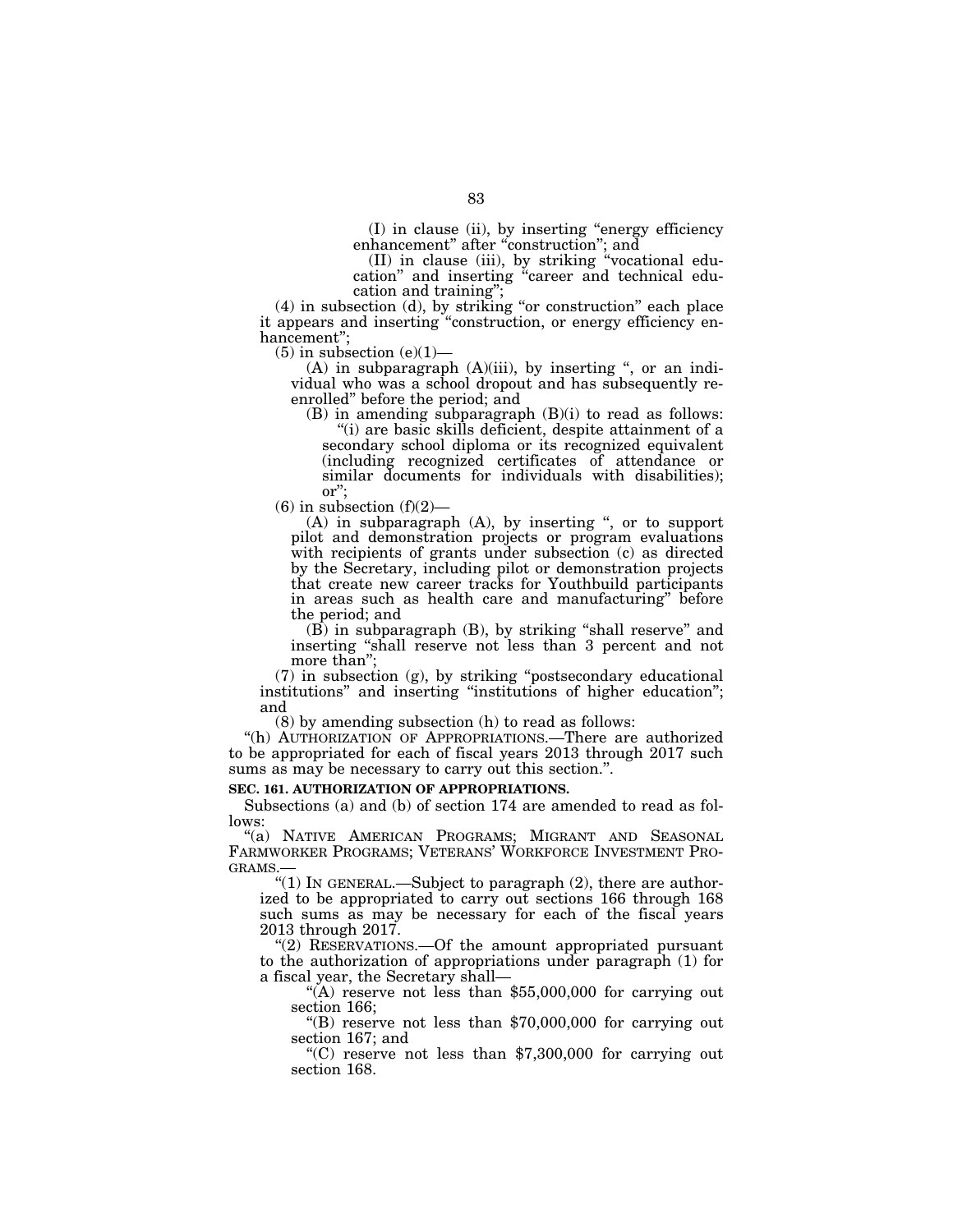''(b) TECHNICAL ASSISTANCE; INNOVATION GRANTS.—There are authorized to be appropriated to carry out sections 169 through 171 such sums as may be necessary for each of the fiscal years 2013 through 2017.''.

## **SEC. 162. TRANSITION GRANTS TO STATES.**

Subtitle D is further amended by adding at the end the following: **''SEC. 175. TRANSITION GRANTS TO STATES.** 

"(a) IN GENERAL.—For the program year described in section 171A, from the funds allocated for awards described in section 171A and section 171B, the Secretary of Labor and the Secretary of Education shall award, on a competitive basis, transition grants to States. The Secretaries, to the extent practicable and consistent with the purposes of the transition grants under this section, shall award transition grants in a manner that maximizes the number of States benefitting from such grants.

''(b) APPLICATION.—To be eligible to receive a grant under this section, the Governor of a State, in coordination with the State board and in consultation with the local boards, shall submit an application to the Secretary of Labor and the Secretary of Education, at such time, in a such manner, and containing such information, consistent with this subsection, as the Secretaries may require, including—

''(1) a description of how the grant funds will be used to carry out the transition activities described in subsection (d);

" $(2)$  a description of the process by which the State will award funds to local areas in accordance with subsection (d)(2); and

''(3) assurances that all the entities carrying out core programs in the State will participate in the activities.

''(c) GRANT PERIOD.—Grants awarded under this subsection shall be awarded for periods of not more than 2 years in duration and may not be renewed.

''(d) USE OF FUNDS.—A State that receives a grant under this section—

" $(1)$  may reserve not more than 40 percent of the grant funds for transition activities to assist in the development of the State plan under section 112 or 113; and

" $(2)$  shall use not less than 60 percent of the grant funds to award subgrants to local areas for transition activities to assist in the development local and regional plans under section 116(c) and 118, with a priority in making such awards to local areas most in need of resources to make the transition to meeting the requirements of the Workforce Investment Act of 2012. ''(e) LIMITATIONS.—No State may—

"(1) receive more than 1 grant under this section; and

 $''(2)$  receive a grant under this section concurrently with a grant under section 171A or 171B for the first program year that commences after the date of enactment of the Workforce Investment Act of 2011.''.

#### **SEC. 163. INTERAGENCY AGREEMENT.**

Subtitle D is further amended by adding after section 175 (as added by section 112) the following: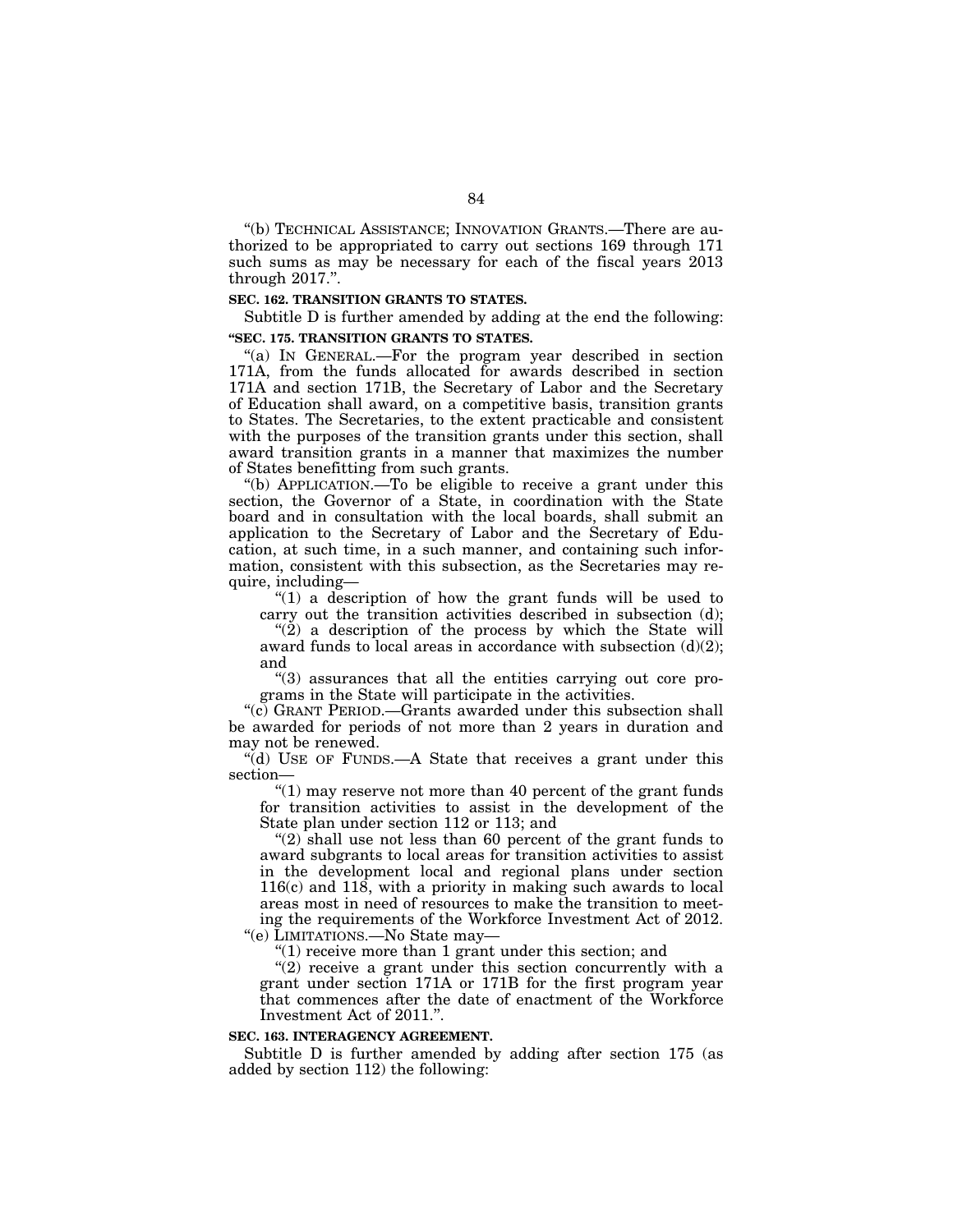#### **''SEC. 176. INTERAGENCY AGREEMENT.**

''(a) IN GENERAL.—The Secretary of Education and the Secretary of Labor shall jointly develop policies for the administration of this subtitle in accordance with such terms as the Secretaries shall set forth in an interagency agreement. Such interagency agreement, at a minimum, shall include a description of the respective roles and responsibilities of the Secretaries in carrying out this subtitle (both jointly and separately), including—

" $(1)$  how the funds available under this subtitle will be obligated and disbursed and compliance with applicable laws (including regulations) will be ensured, as well as how the grantees will be selected and monitored, and a peer review process for selection of grantees that includes program practitioners and national experts will be carried out;

"(2) how evaluations and research will be conducted on the effectiveness of grants awarded under this subtitle in addressing the education and employment needs of job seekers and workers, youth, and employers;

''(3) how technical assistance will be provided to applicants and grant recipients;

 $\mathcal{A}(\overline{4})$  how information will be disseminated, including through electronic means, on best practices and effective strategies and service delivery models for activities carried out under this subtitle; and

''(5) how policies and processes critical to the successful achievement of the education, training, and employment goals of this subtitle will be established.

''(b) TRANSFER AUTHORITY.—The Secretary of Labor and the Secretary of Education shall have the authority to transfer funds between the Department of Labor and the Department of Education to carry out this subtitle in accordance with the agreement described in subsection (a).

''(c) REPORTS.—The Secretary of Labor and the Secretary of Education shall jointly develop and submit a biennial report to the Committee on Health, Education, Labor, and Pensions of the Senate and the Committee on Education and Workforce of the House of Representatives, describing—

''(1) actions the Departments have taken to—

''(A) assess the effectiveness of the projects carried out under this subtitle; and

''(B) facilitate the coordination of the programs carried out through the grants awarded with other education, employment and training programs;

"(2) barriers that impede effectiveness of projects carried out under this subtitle;

''(3) the best practices and effective strategies and service delivery models that the Departments have identified pursuant to this subtitle and actions the Departments have taken to promptly disseminate information, including through electronic means, on such best practices, service delivery models, and effective strategies; and

"(4) the actions the Departments have taken to leverage resources provided under Federal law other than this subtitle and non-Federal resources, to improve the workforce invest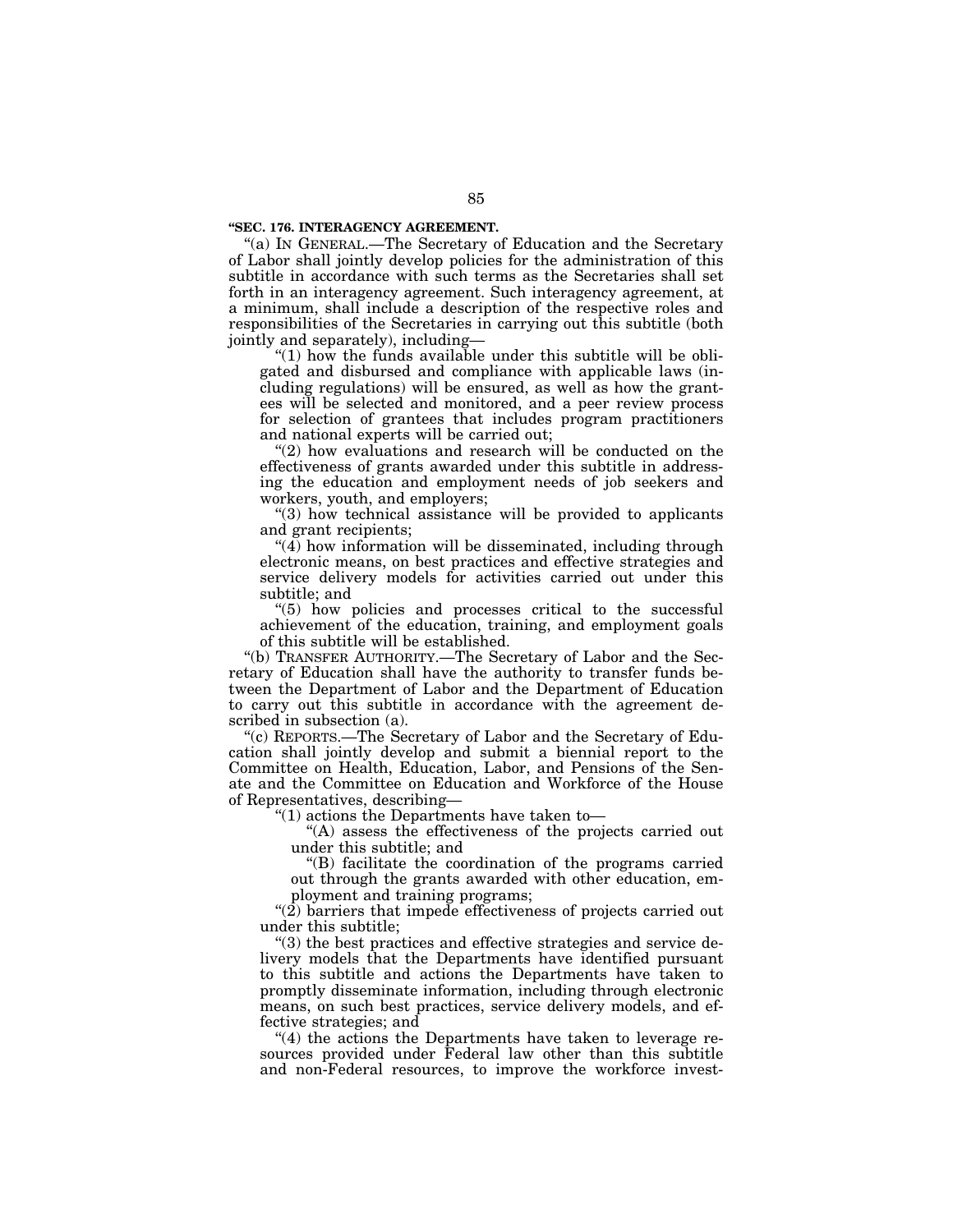ment system nationwide, including in States, regions, and local areas that have not received funds under this subtitle.''.

# **Subtitle E—Administration**

## **SEC. 171. REQUIREMENTS AND RESTRICTIONS.**

Section 181 is amended—

(1) in subsection (a), by amending subparagraph (B) of paragraph (1) to read as follows:

''(B) RULE OF CONSTRUCTION.—The reference in subparagraph  $(A)$  to section  $6(a)(1)$  of the Fair Labor Standards Act of 1938 (29 U.S.C. 206(a)(1)) shall not be applicable for individuals in territorial jurisdictions in which section 6 of the Fair Labor Standards Act of 1938 (29 U.S.C. 206) does not apply."

 $(2)$  in subsection  $(b)(1)$  by striking "investment" and inserting ''development'';

 $(3)$  in subsection  $(c)(1)$ , by inserting "or allocation" after "an allotment'';

 $(4)$  in subsection  $(d)(2)$ —

(A) by striking ''employment and training activity'' and inserting "employment or training activity";

(B) by inserting ''incumbent worker training, transitional employment," after "on-the-job training,"; and

(C) in paragraph (3), by inserting ''(or that has provided funding to an entity that has violated such paragraph)'' after ''violated such paragraph'';

(5) in subsection (e)—

(A) by inserting ''to carry out an activity'' after ''No funds available'';

(B) by striking ''and similar activities'' and inserting ''or similar activities''; and

(C) by striking ''title. No funds available under subtitle B" and inserting "or under subtitle C. No funds received to carry out an activity under subtitle B or C''; and

 $(6)$  in subsection  $(f)$ , by inserting "or subtitle  $\dot{C}$ " after "subtitle B'' both places it appears.

#### **SEC. 172. FISCAL CONTROLS OR SANCTIONS.**

Section 184 is amended—

 $(1)$  in subsection  $(a)$ 

(A) in paragraph (2)—

 $(i)$  in subparagraph  $(A)$ , by striking "the appropriate circulars'' and inserting ''appropriate circulars or rules''; and

(ii) in subparagraph  $(B)(ii)$ , by striking "administration of youth activities'' and inserting:

''(iii) administration of youth workforce investment activities.''; and

(B) in paragraphs  $(5)(A)$ ,  $(6)(C)$ , and  $(7)(A)$  and  $(B)$ , by inserting ''with the requirements'' afer ''compliance'' each place it appears;

 $(2)$  in subsection  $(b)(1)(B)(v)$ , by inserting "with the provision" after "compliance";

(3) in subsection (c)—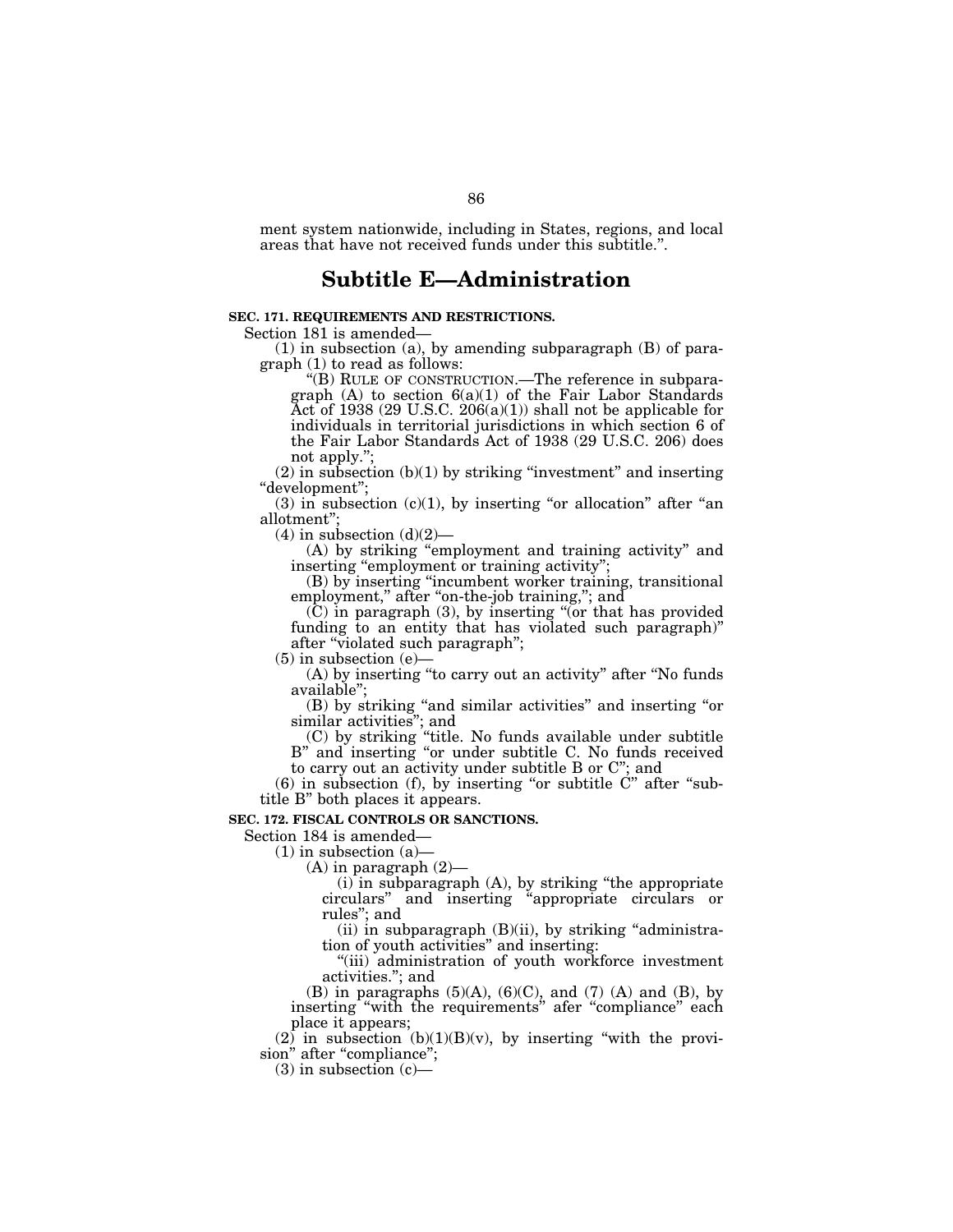$(A)$  in paragraph  $(2)$ —

(i) by striking ''made available'' and inserting ''received'';

(ii) by striking "offset repayment" and inserting "require payment by offsetting the amount''; and

(iii) by inserting "under this title" after "may be entitled''; and

(B) in paragraph (4), by inserting ''(subsequent to the program year for which the determination was made)'' after ''allocations''; and

(4) in subsection (d)(1), by striking "paragraphs (2) and (3)  $\overrightarrow{OP'}$ .

## **SEC. 173. REPORTS, RECORDKEEPING, INVESTIGATIONS.**

Section 185(c) is amended—

 $(1)$  in paragraph  $(2)$ , by striking "; and" and inserting a semicolon;

 $(2)$  in paragraph  $(3)$ , by striking the period and inserting "; and''; and

(3) by adding at the end the following new paragraph:

"(4) shall, to the extent practicable, submit or make available (including through electronic means) any reports, records, plans, or any other data that are required to be submitted or made available, respectively, under this title.''.

## **SEC. 174. ADMINISTRATIVE PROVISIONS.**

Section 189 is amended—

(1) in subsection (a), by striking ''section 204 of the Intergovernmental Cooperation Act of 1968'' and inserting ''section 6504 of title 31, United States Code'';

(2) in subsection (g), by amending paragraph (2) to read as follows:

"(2) AVAILABILITY.-

''(A) IN GENERAL.—Funds obligated for any program year for a program or activity funded under subtitle B may be expended by each State receiving such funds during that program year and the 2 succeeding program years. Funds received by local areas from States under subtitle B during a program year may be expended during that program year and the succeeding program year.<br>"(B) CERTAIN NATIONAL ACTIVITIES.

"(i) IN GENERAL.—Funds obligated for any program year for any program or activity carried out under section 170 or 171 shall remain available until expended.

"(ii) INCREMENTAL FUNDING BASIS.—A contract or arrangement entered into under the authority of section  $170(c)$  (relating to research projects, studies and reports, and multistate projects) or section 171 (relating to evaluations), including a long-term, nonseverable services contract, may be funded on an incremental basis with annual appropriations or other available funds.

''(C) SPECIAL RULE.—No amount of the funds obligated for a program year for a program or activity funded under this title shall be deobligated on account of a rate of expenditure that is consistent with a State plan, an oper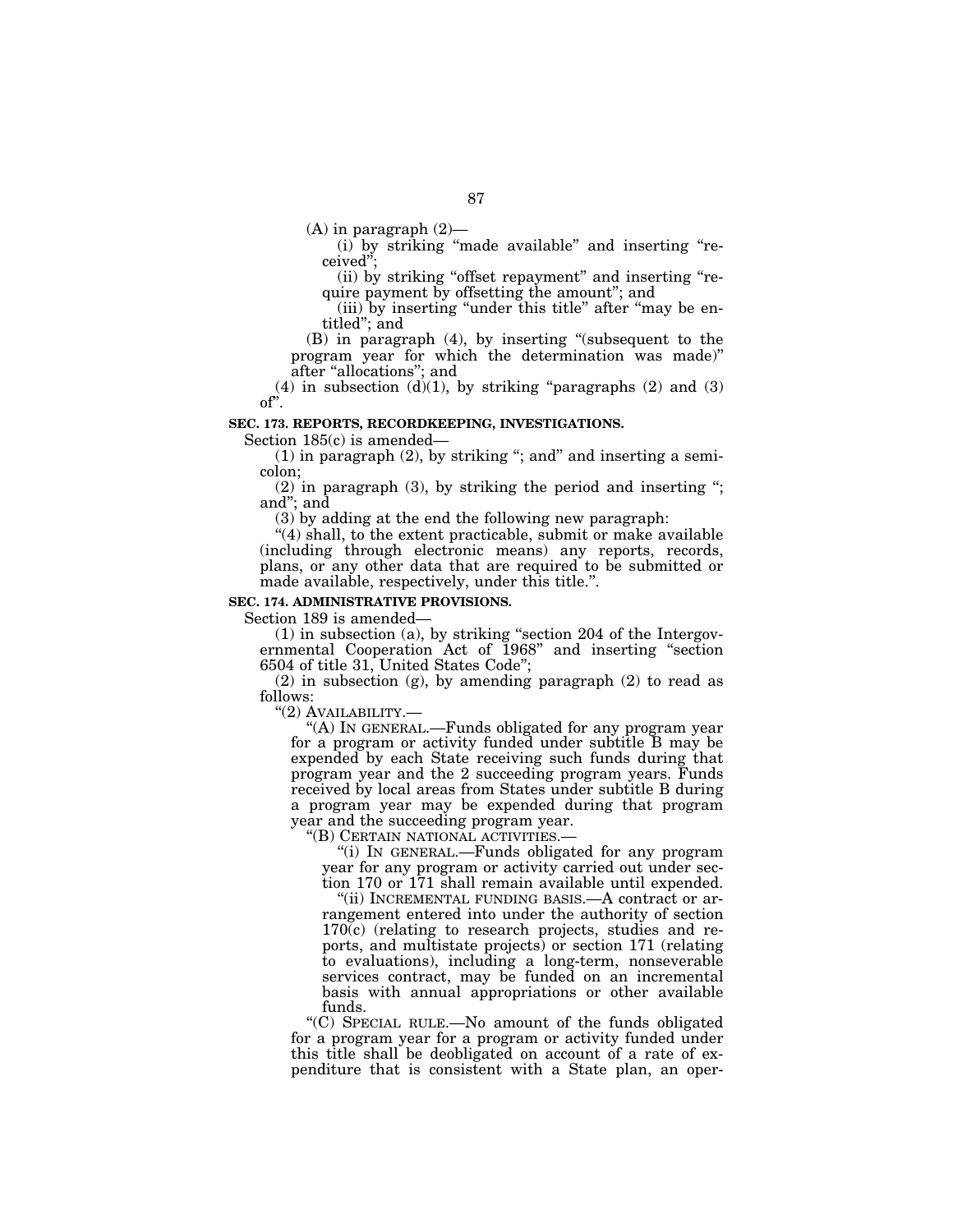ating plan described in section 151, or a plan, grant agreement, contract, application, or other agreement described in subtitle D, as appropriate.''; and

 $(3)$  in subsection  $(i)$ 

 $(A)$  in paragraph  $(3)$ , by inserting "accountability" after ''performance''; and

(B) in paragraph (4)—

 $(i)$  in subparagraph  $(A)(i)$ —

(I) by inserting ''the funding of infrastructure costs for one-stop centers,'' after ''functions of local areas and local boards''; and

(II) by inserting '', and other requirements relating to the basic purposes of this title'' before the period;

(ii) in subparagraph (B)—

(I) in the matter preceding clause (i), by striking "investment" and inserting "development"; and

(II) in clause (v), by striking '' an opportunity to comment on such request has been provided to the local board" and inserting ", in the case of a waiver for a local area, an opportunity to comment on such request has been provided to the local board for the local area for which the waiver is requested'';

 $(iii)$  in subparagraph  $(C)$ , by inserting "for which the waiver was requested" after "ensure that the local area''; and

(iv) by adding at the end the following new subparagraph:

"(D) EXPEDITED DETERMINATION REGARDING PROVISION OF WAIVERS.—If the Secretary has approved a waiver of statutory or regulatory requirements for a State or local area pursuant to this subsection, the Secretary shall expedite the determination regarding the provision of that waiver, for another State or local area.".

#### **SEC. 175. REPEALS.**

The Act is further amended by striking section 190, and redesignating sections 191 through 195 as sections 190 through 194, respectively.

#### **SEC. 176. GENERAL PROGRAM REQUIREMENTS.**

Section 194 (as redesignated by section 185) is amended by adding at the end the following new paragraphs:

" $(14)$  Funds provided under this title shall not be used to establish or operate a stand-alone fee-for-service enterprise in a situation in which a private sector employment agency (as defined in section 701 of the Civil Rights Act of 1964 (42 U.S.C. 2000e)) is providing full access to similar or related services in such a manner as to fully meet the identified need. For purposes of this paragraph, such an enterprise does not include a one-stop delivery system described in section 121(e).

" $(15)(A)$  None of the funds available under this title shall be used by a recipient or subrecipient of such funds to pay the salary and bonuses of an individual, either as direct costs or indirect costs, at a rate in excess of the annual rate of basic pay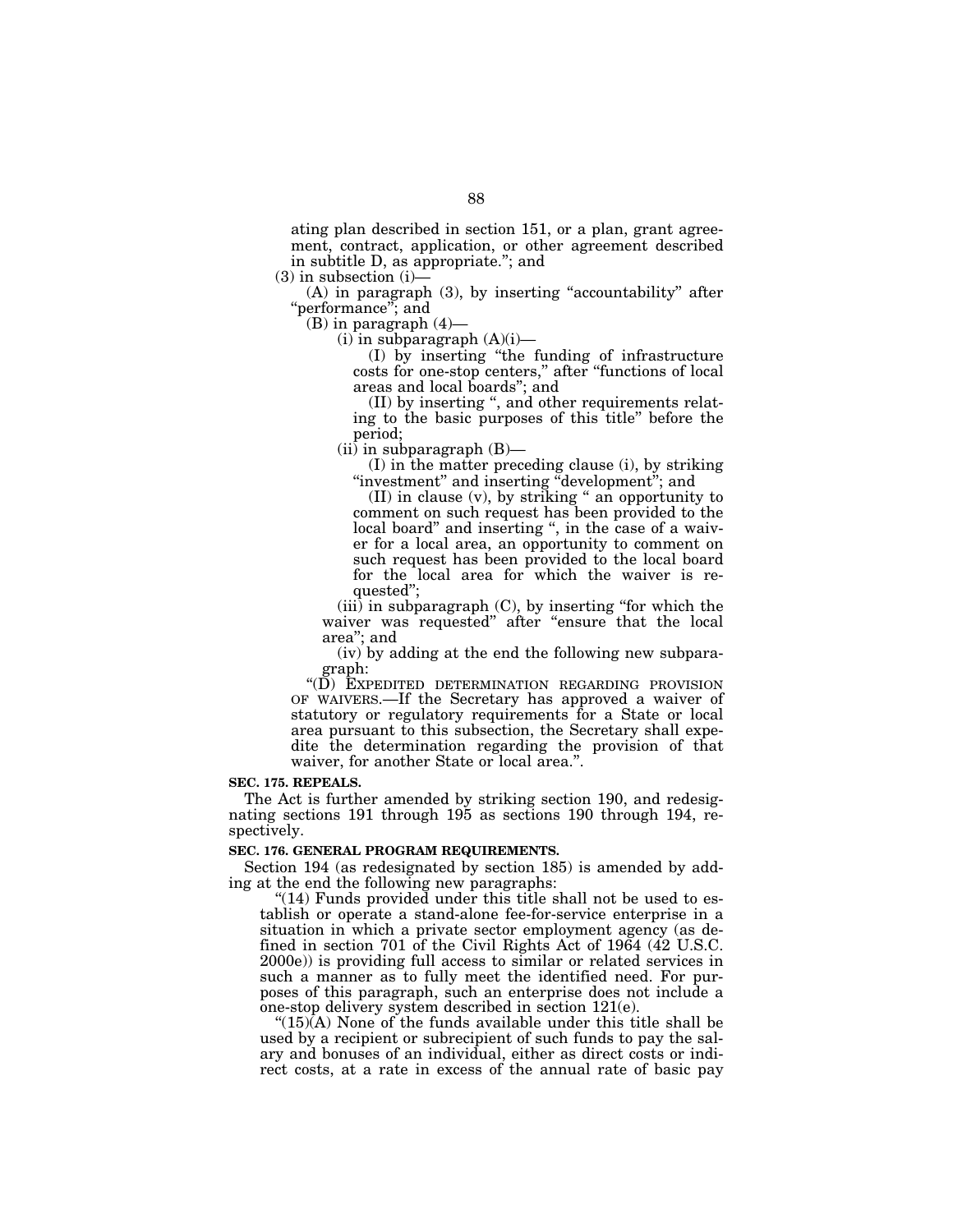prescribed for level II of the Executive Schedule under section 5313 of title 5, United States Code.

''(B) The limitation described in subparagraph (A) shall not apply to vendors providing goods and services as defined in Office of Management and Budget Circular A–133.

"(C) In a case in which a State is a recipient of such funds, the State may establish a lower limit than is provided in subparagraph (A) for salaries and bonuses of those receiving salaries and bonuses from a subrecipient of such funds, taking into account factors including the relative cost of living in the State, the compensation levels for comparable State or local government employees, and the size of the organizations that administer the Federal programs involved.''.

#### **SEC. 177. OFFICE OF DISABILITY EMPLOYMENT POLICY.**

Subtitle E is further amended by adding at the end the following:

## **''SEC. 195. OFFICE OF DISABILITY EMPLOYMENT POLICY.**

''(a) PURPOSE.—The purpose of this section is to establish an Office of Disability Employment Policy—

"(1) to help develop and support national policies and practices that will increase employment and economic advancement opportunities for all individuals with disabilities; and

 $\hat{H}(2)$  to ensure that such individuals are fully integrated into the 21st century workforce.

''(b) OFFICE.—There is established within the Department of Labor an Office of Disability Employment Policy (referred to in this section as the 'Office'). Except as otherwise specifically provided in this Act, such Office shall be the principal entity carrying out the functions described in this section.

''(c) ASSISTANT SECRETARY.—

''(1) IN GENERAL.—The Office shall be headed by an Assistant Secretary of Disability Employment Policy (referred to in this title as the 'Assistant Secretary') appointed by the President by and with the advice and consent of the Senate. Except as otherwise specifically provided in this Act, the Assistant Secretary shall be the principal officer carrying out the functions described in this section.

''(2) EXPERIENCE.—The Assistant Secretary shall be an individual with substantial experience in, and a thorough knowledge of, disability employment policy, training and educational opportunities for individuals with disabilities (including youth with disabilities), public benefit programs for individuals with disabilities, job development, and the barriers that may limit employment and economic advancement opportunities of individuals with disabilities.

''(3) GOALS AND DIRECTION.—In carrying out the functions of the Office, the Assistant Secretary shall be guided by the goals of achieving equal opportunity, full participation, economic self-sufficiency, and independent living for all individuals with disabilities, to the greatest extent possible. In the performance of the functions of the Office, the Assistant Secretary shall be directly responsible to the Secretary of Labor.

"(d) FUNCTIONS.—The Assistant Secretary shall provide national leadership, and encourage interagency collaboration, on increasing employment and training opportunities for individuals with disabil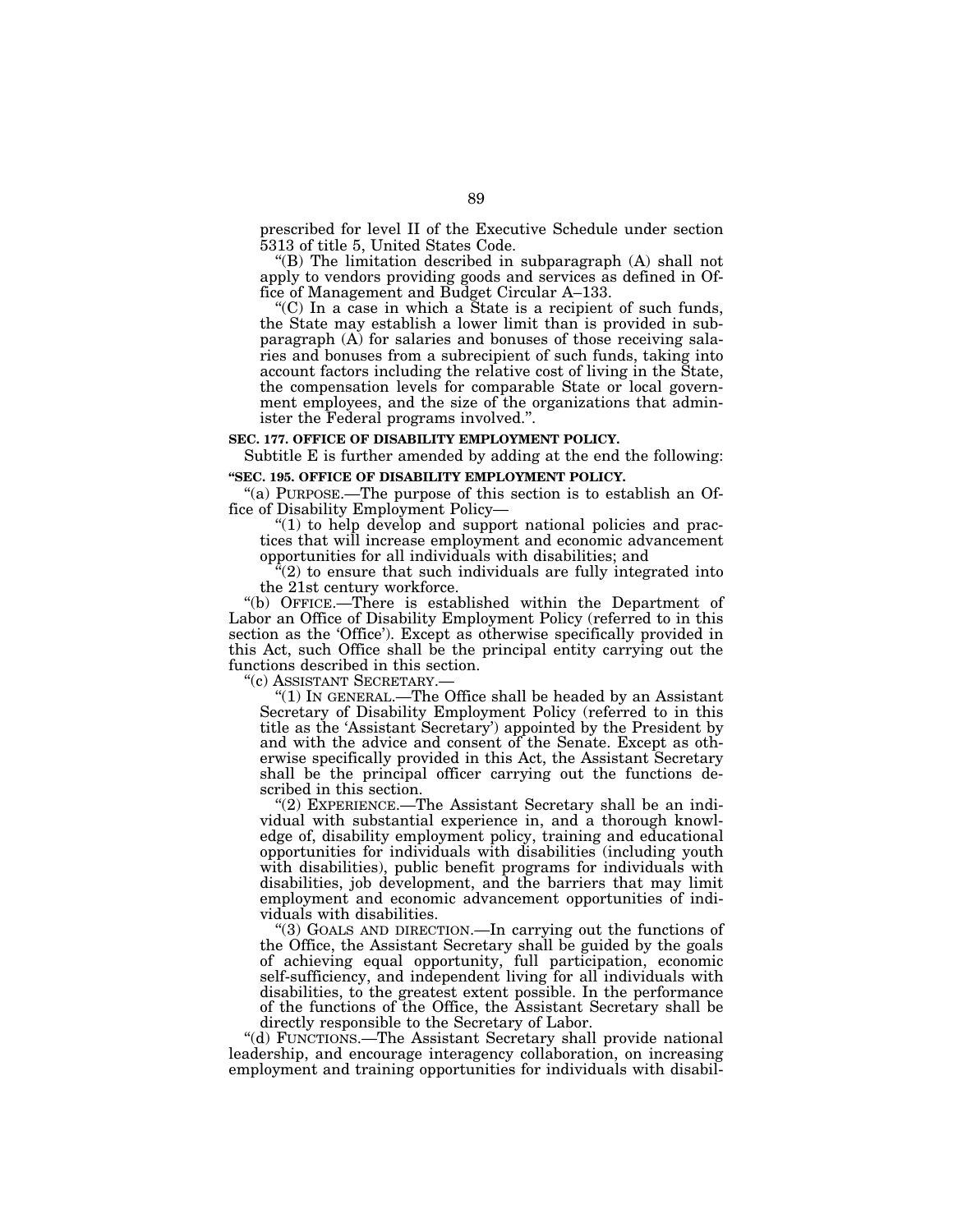ities through the development of policies and initiatives (taking into account relevant information from other Federal agencies and including the awarding of grants as appropriate) that—

 $\mathcal{I}(\tilde{1})$  eliminate barriers to the employment and training of individuals with disabilities;

"(2) advance opportunities for employment, and identify strategies that increase employment opportunities in the private sector, for individuals with disabilities, including recruitment, retention, and promotion of such individuals;

''(3) identify and remove disincentives that limit or prevent the full employment of individuals with disabilities who are receiving benefits through Federal or State programs such as medical assistance under a State Medicaid program under title XIX of the Social Security Act (42 U.S.C. 1396 et seq.), disability insurance benefits under title II of the Social Security Act (42 U.S.C. 401 et seq.), or supplemental security income benefits under title XVI of the Social Security Act (42 U.S.C. 1381 et seq.);

"(4) advise and assist the Department of Labor and other Federal agencies in the development of policies and practices that increase employment opportunities in the Federal Government for individuals with disabilities, including outreach to and recruitment, retention, and promotion of such individuals;

''(5) assist youth with disabilities, including such youth who are out-of-school youth, in successfully transitioning into the workforce;

''(6) increase access for individuals with disabilities seeking employment, education, and training services from a one-stop delivery system described in section 221(e) of the Workforce Investment Act of 2012, and other public and private providers of such services and supports;

"(7) increase coordination of activities between State vocational rehabilitation programs and the workforce development systems (as defined in section 101 of such Act), including the one-stop centers (as defined in such section 101), including assisting individuals with disabilities in maximizing the services available through such programs, systems, and centers;

''(8) leverage available public and system resources to address individual and systematic employment barriers for individuals with disabilities, and assist such individuals in navigating the process of coordinating their public benefits, including health care;

 $\tilde{f}(9)$  increase employment opportunities for individuals with significant disabilities in competitive integrated employment; and

"(10) meet other objectives, as specified by the Secretary of Labor, that will increase employment and training opportunities for individuals with disabilities.

''(e) REPORT.—For each fiscal year, beginning with the first full fiscal year following the date of enactment of the , the Secretary of Labor shall prepare a report and submit the report to the Committee on Education and the Workforce of the House of Representatives and the Committee on Health, Education, Labor, and Pensions of the Senate, not later than 90 days after the end of that fiscal year. The report shall summarize the Office's progress in—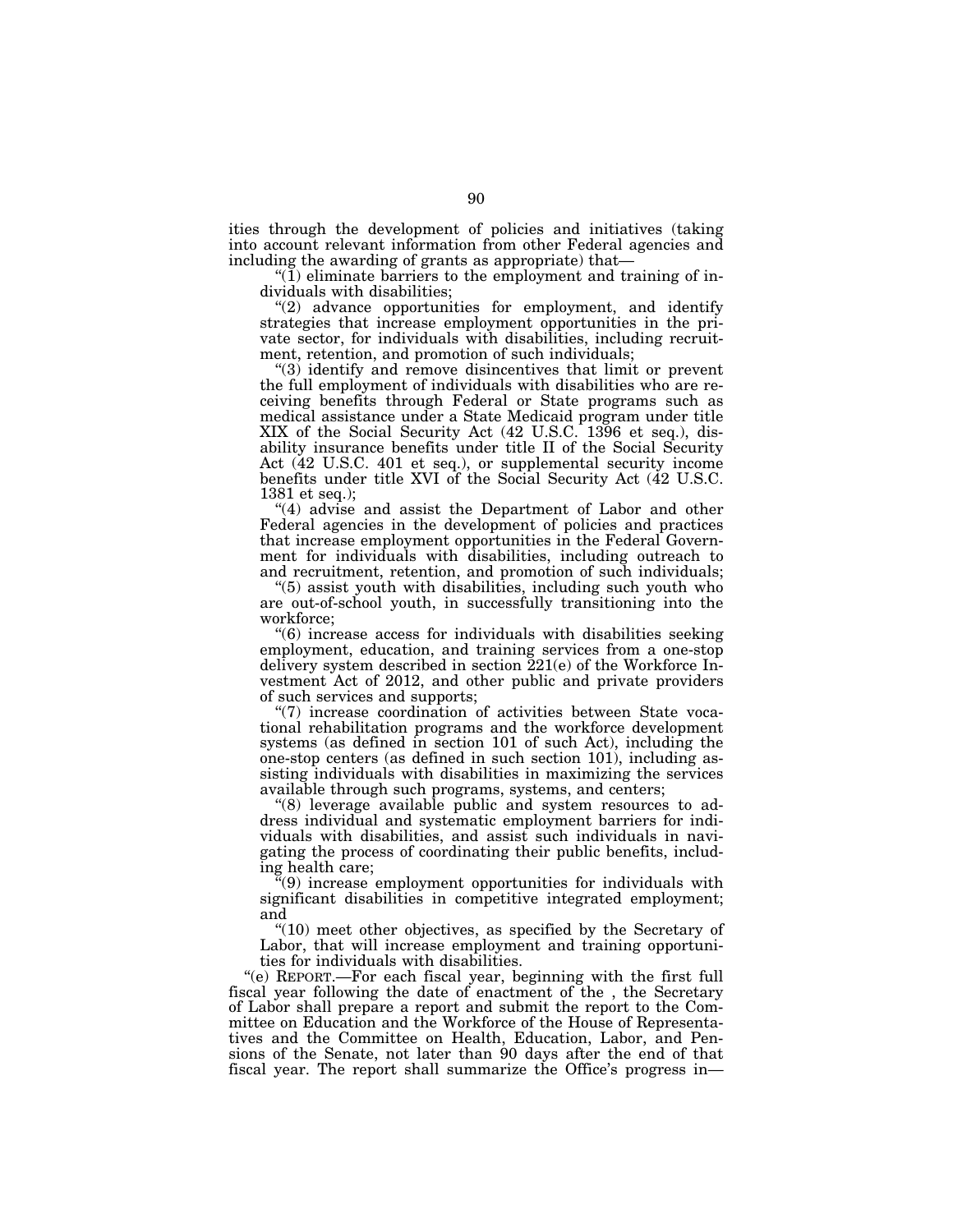$(1)$  meeting the general objectives specified in paragraphs  $(1)$  and  $(2)$  of subsection  $(a)$ ;

" $(2)$  meeting each of the 4 goals specified in subsection  $(c)(3)$ ; and

''(3) developing the specific policies and initiatives specified in subsection (d).

''(f) AUTHORIZATION OF APPROPRIATIONS.—There are authorized to be appropriated to carry out this section such sums as may be necessary for each of fiscal years 2013 through 2017.''.

#### **SEC. 178. INDEPENDENT EVALUATION OF THE EFFICIENCY AND EF-FECTIVENESS OF THE FEDERAL WORKFORCE INVEST-MENT SYSTEM.**

(a) DEFINITIONS.—In this section—

(1) the term "Federal job training program" means any federally funded employment and training program; and

(2) the term ''individual with barriers to employment'' has the meaning given such term in section 101(23) of the Workforce Investment Act of 2013.

(b) EVALUATION BY THE GOVERNMENT ACCOUNTABILITY OFFICE.—

(1) EVALUATION.—The Comptroller General shall conduct an evaluation of the operations of federally funded job training programs in order to evaluate their efficiency and effectiveness in providing job training services to eligible participants, particularly individuals with barriers to employment. The evaluation shall consider—

(A) the findings of the January 2011 report of the Government Accountability Office entitled ''Multiple Employment and Training Programs: Providing Information, Colocating Services and Consolidating Administrative Structures could Promote Efficiencies''(GAO–11–92);

(B) whether programs need to be enhanced in order to more effectively provide needed services;

(C) whether programs are effectively aligned to provide needed services to different eligible populations; and

(D) whether any programs provide duplicative services to their participants and, if so, why.

(2) CONSULTATION AND RECOMMENDATIONS.—The Comptroller General shall consult with the States, local workforce investment boards, businesses, labor organizations, workforce advocates and community organizations, and relevant education-related organizations in preparing its evaluation and may make any recommendations to improve the efficiency and effectiveness of training programs and attain needed levels of services and accessibility of services.

(3) SUBMISSION OF PLAN.—Not later than 12 months after the date of enactment of this Act, the Comptroller General shall submit the evaluation and any plan for improvement to the appropriate committees of Congress.

## **Subtitle F—Community College to Career Fund**

**SEC. 181. COMMUNITY COLLEGE TO CAREER FUND.** 

Title I is further amended by adding at the end the following: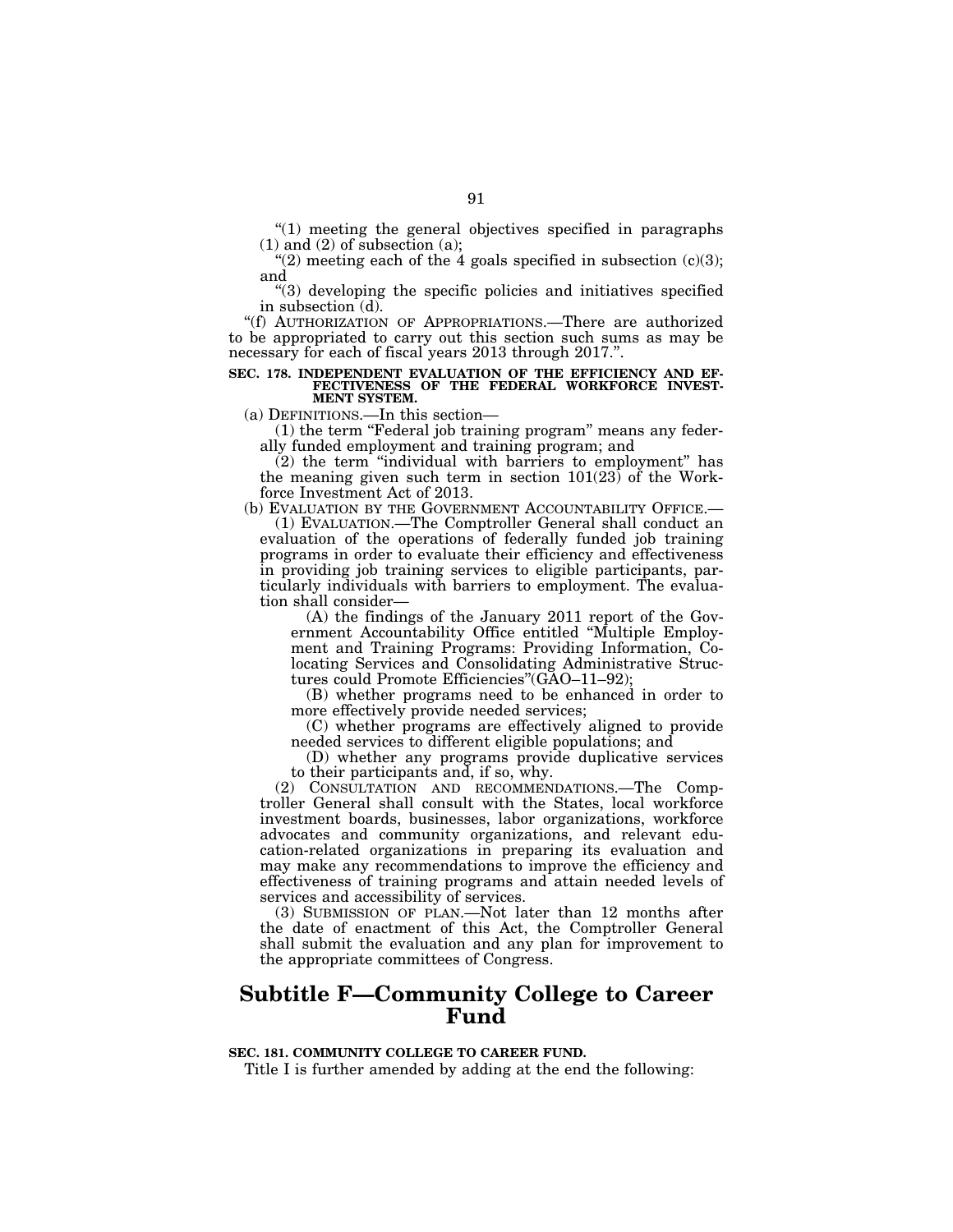# **''Subtitle F—Community College to Career Fund**

## **''SEC. 199. COMMUNITY COLLEGE AND INDUSTRY PARTNERSHIPS PRO-GRAM.**

''(a) GRANTS AUTHORIZED.—From funds appropriated under section 199D(1), the Secretary of Labor and the Secretary of Education, in accordance with the interagency agreement described in section 199E, shall award competitive grants to eligible entities described in subsection (b) for the purpose of developing, offering, improving or providing educational or career training programs for workers.

''(b) ELIGIBLE ENTITY.—

" $(1)$  In GENERAL.—Entities eligible for a grant under this section are any of the following (or a consortium of any of the following) in partnership with employers or an association of employers:

''(A) a junior or community college (as defined in section 312(f) of the Higher Education Act of 1965 (20 U.S.C.  $1085(f))$ ;

''(B) a four-year public institution of higher education (as defined in section 101 of the Higher Education Act of 1965) that offers two-year degrees, will use funds provided under this section for activities at the certificate and associate degree levels, and is not reasonably close, as determined by the Secretaries, to a community college;

''(C) a tribal college or university (as defined in section 316(b) of the Higher Education Act); or

''(D) at the discretion of the Secretaries, a private, notfor-profit, two-year institution of higher education in Puerto Rico, Guam, the United States Virgin Islands, American Samoa, the Commonwealth of the Northern Mariana Islands, the Republic of the Marshall Islands, the Federated States of Micronesia, or the Republic of Palau.

''(2) ADDITIONAL PARTNERSHIPS.—In addition to partnering with employers or an association of employers, the eligible entities described in paragraph (1) may partner with any of the organizations described in subparagraphs (A) through (D). Any such partnership shall collaborate with, and may include, the State or local workforce investment board.

(A) An adult education provider or institution of higher education (as defined in section 101 of the Higher Education Act of 1965).

''(B) A community-based organization.

''(C) A joint-labor management partnership.

''(D) Any other organization that the Secretaries considers appropriate.

''(c) APPLICATION.—An eligible entity seeking a grant under this section shall submit a grant proposal to the Secretaries at such time and containing such information as the Secretaries determine is required, including a detailed description of—

 $(1)$  the specific project for which the grant proposal is submitted, including the manner in which the grant will be used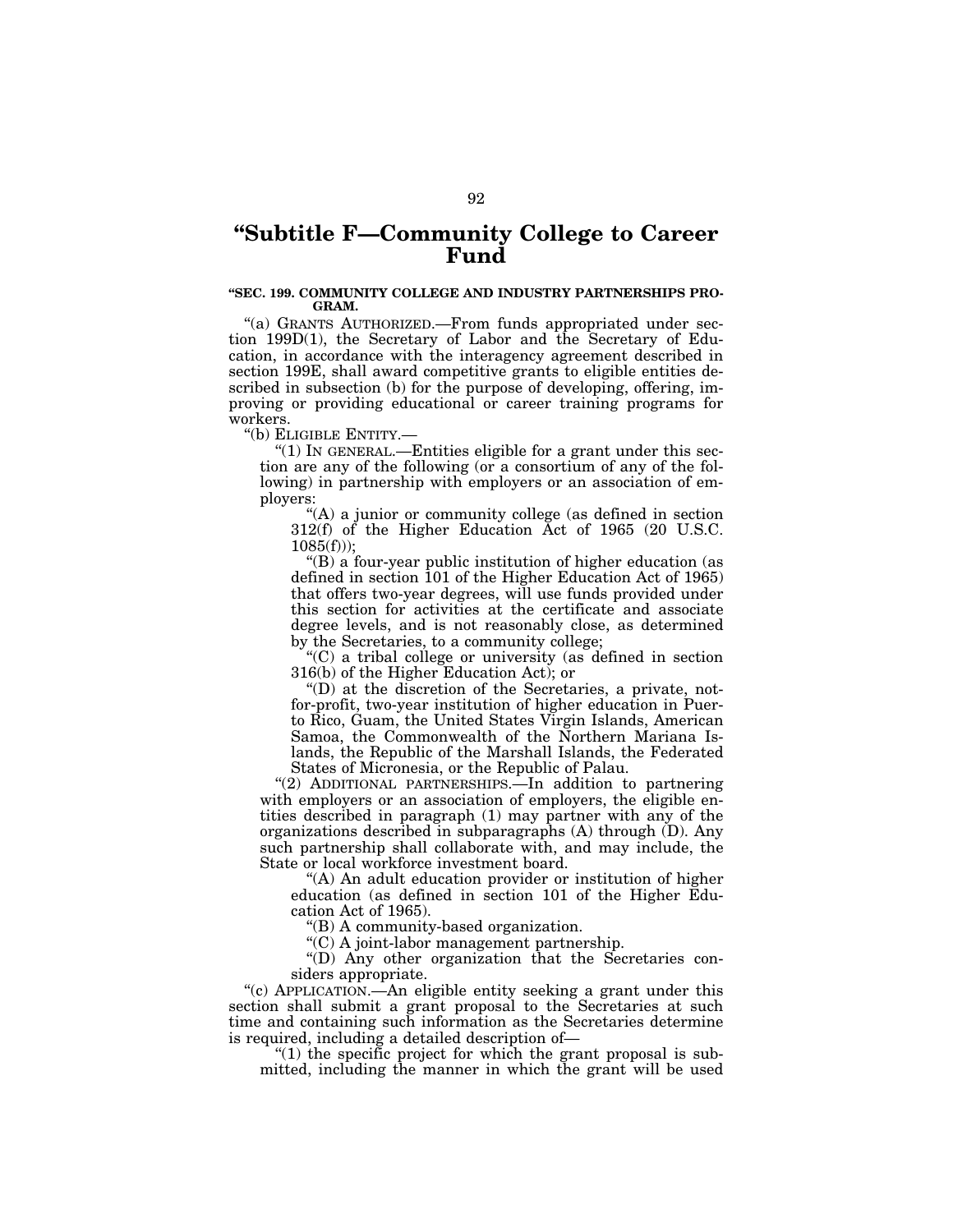to develop, offer, improve, or provide an educational or career training program;

"(2) the extent to which the project will meet the educational or career training needs of workers in the area served by the eligible entity;

''(3) the extent to which the project will meet the needs of employers in the region for skilled workers in in-demand industry sectors and occupations;

 $''(4)$  the extent to which the project submitted fits within any overall strategic plan developed by an eligible entity; and

" $(5)$  any previous experience of the eligible entity in providing educational or career training programs, the absence of which shall not automatically disqualify an eligible institution from receiving a grant under this section.

''(d) CRITERIA FOR AWARD.—

" $(1)$  In GENERAL.—Grants under this section shall be awarded based on criteria established by the Secretaries, that include the following:

''(A) A determination of the merits of the grant proposal submitted by the eligible entity to develop, offer, improve, or provide educational or career training programs to be made available to workers.

''(B) An assessment of the likely employment opportunities available in the region to individuals who complete an educational or career training program that the eligible entity proposes to develop, offer, improve, or provide.

" $(C)$  An assessment of prior demand for training programs by individuals eligible for training served by the eligible entity as well as availability and capacity of existing training programs to meet future demand for training programs.

"(2) PRIORITY.—The Secretaries shall give priority to eligible entities that—

''(A) include a partnership with a business or industry or sector partnership that—

 $\hat{f}(i)$  pays a portion of the costs of such programs; or

"(ii) agrees to hire individuals who have completed a particular postsecondary degree, certificate, or credential resulting from the training program of the eligible entity;

''(B) enter into a partnership with a labor organization or labor-management training program that provides technical expertise for occupationally specific education necessary for a recognized postsecondary credential leading to a skill occupation in an in-demand industry sector;

''(C) are focused on serving individuals with barriers to employment, low-income, non-traditional students as defined in section 803(j) of the Higher Education Act (20 U.S.C. 11561(c)(j)), students who are dislocated workers, students who are veterans, or students who are long-term unemployed;

''(D) are community colleges serving areas with high unemployment rates, including rural areas; and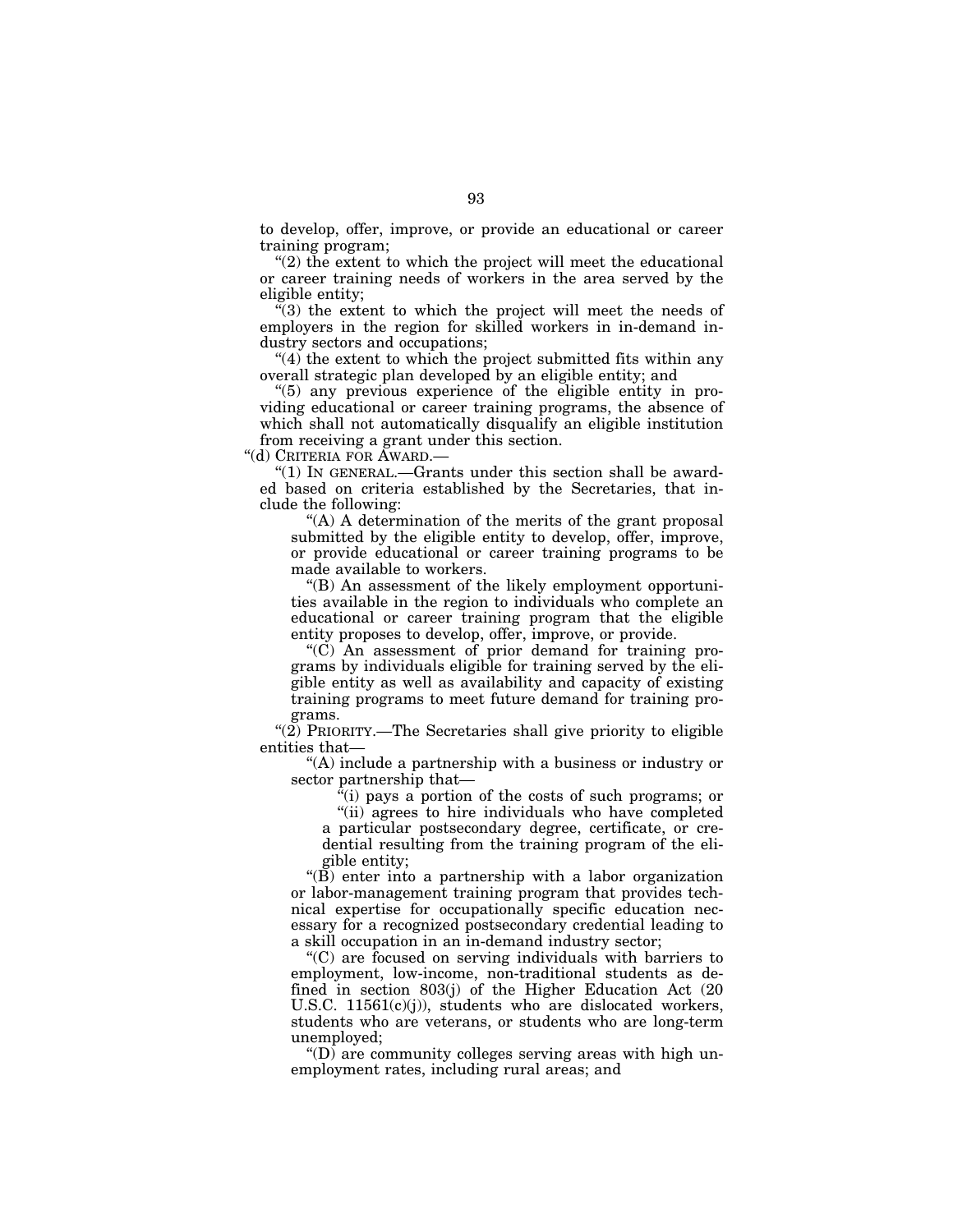$f(E)$  are eligible entities that include an institution of higher education eligible for assistance under title III or V of the Higher Education Act of 1965.

"(e) USE OF FUNDS.—Grants awarded under this section shall be used for one or more of the following:

''(1) The development, offering, improvement, or provision of academic programs or training programs, that provide relevant job training for skilled occupations that will meet the needs of employers in in-demand industries sectors, and which may include registered apprenticeship programs, on-the-job training programs, and programs that support employers in upgrading the skills of their workforce.

"(2) The development and implementation of policies and programs to expand opportunities for students to earn a recognized postsecondary credential or degree in in-demand industry sectors and occupations, including by—

''(A) facilitating the transfer of academic credits between institutions of higher education, including the transfer of academic credits for courses in the same field of study;

''(B) expanding articulation agreements and policies that guarantee transfer between such institutions, including through common course numbering and general core curriculum; and

''(C) developing or enhancing student support services programs.

" $(3)$  The creation of workforce programs that provide a sequence of education and occupational training that leads to a recognized postsecondary credential or degree, including programs that—

''(A) blend basic skills and occupational training;

''(B) facilitate means of transitioning from non-credit occupational, basic skills, or developmental coursework to for-credit coursework within and across institutions;

''(C) build or enhance linkages including the development of dual enrollment programs and early college high schools between secondary education or adult education programs (including programs established under the Carl D. Perkins Career and Technical Education Act of 2006 and title II of this Act);

''(D) implement other innovative programs designed to increase the provision of training for students, including students who are veteran members of the National Guard or Reserves, to enter skilled occupations in in-demand industry sectors; and

''(E) support paid internships that will allow students to simultaneously earn credit for work-based learning and gain relevant employment experience in an in-demand industry sector or occupation, which shall include opportunities that transition individuals into employment.

"(4) The support of regional or national in-demand industry sectors to develop skills consortia that will identify pressing workforce needs and develop solutions such as—

''(A) standardizing industry certifications;

''(B) developing new training technologies; and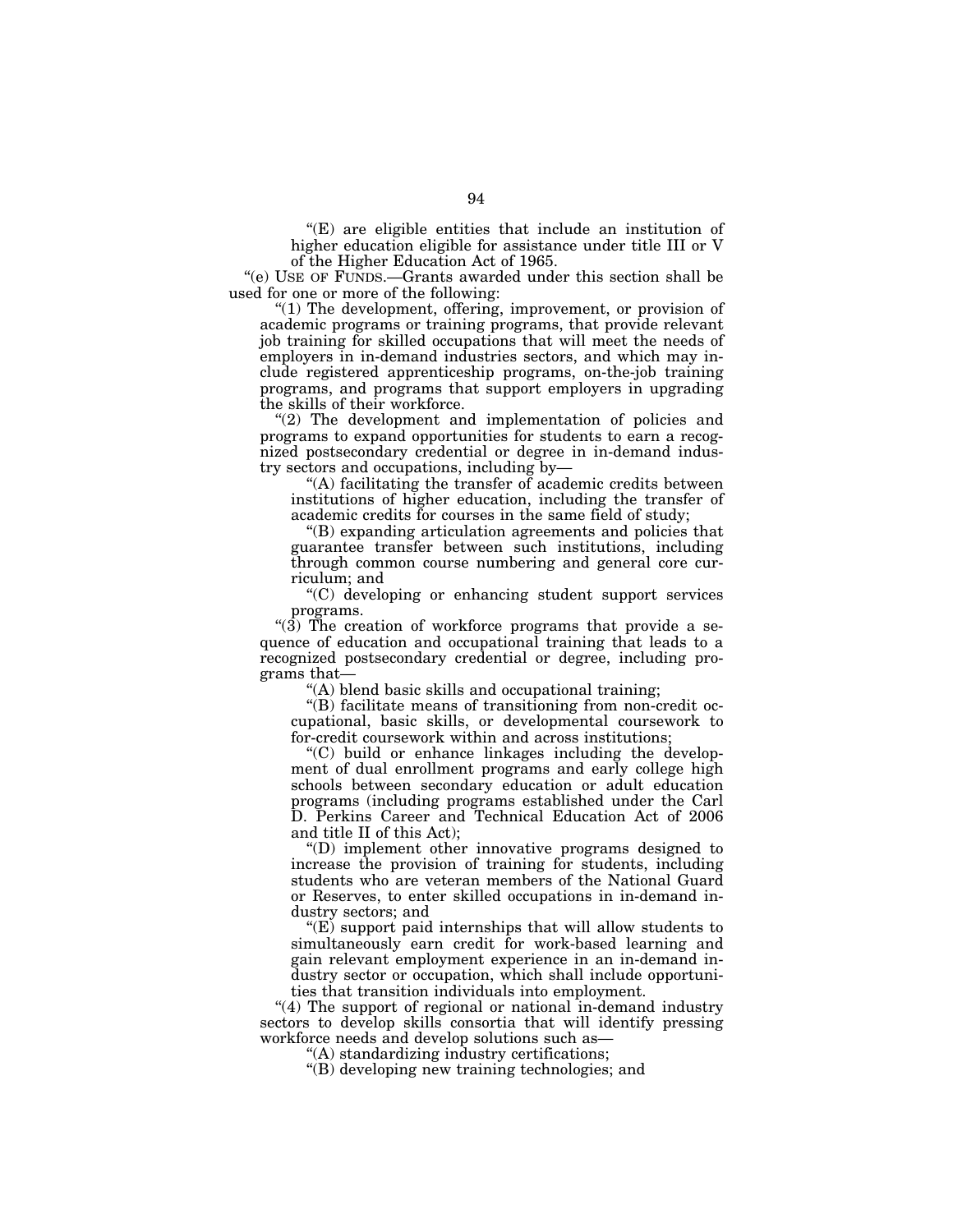''(C) collaborating with industry employers to define and describe how specific skills lead to particular jobs and career opportunities.

# **''SEC. 199A. PAY-FOR-PERFORMANCE AND PAY-FOR-SUCCESS JOB TRAINING PROJECTS.**

''(a) AWARD GRANTS AUTHORIZED.—From funds appropriated under section 199D(2), the Secretary of Labor and the Secretary of Education, in accordance with the interagency agreement described in section 199E, shall award grants on a competitive basis to eligible entities described in subsection (b) who meet specific performance outcomes and criteria established by the Secretaries under subsection (c). Projects funded by grants under this section shall be referred to as either Pay-for-Performance or Pay-for-Success projects, as set forth in subsection (b).

''(b) ELIGIBLE ENTITY.—To be eligible to receive a grant under this section an entity shall be a State or local organization (which may be a local workforce organization) in partnership with entities such as community colleges and other training providers who—

"(1) in the case of Pay-for-Performance projects, agree to be reimbursed primarily on the basis of achievement of specified performance outcomes and criteria agreed upon by the Secretaries under subsection (c); or

 $''(2)$  in the case of Pay-for-Success projects, include partnerships with investors, such as philanthropic organizations that provide funding for a specific project or projects to address a clear and measurable job training need in the community or region and agree to be reimbursed under the grant only if the project or projects meet specified performance outcomes and criteria agreed to by the Secretaries under subsection (c).

''(c) PERFORMANCE OUTCOMES AND CRITERIA.—Not later than 6 months after the date of the enactment of this subtitle, the Secretary of Labor and the Secretary of Education shall establish and publish specific performance measures for the initial qualification of eligible entities to receive a grant under this section. At a minimum, to receive an award an eligible entity shall—

''(1) identify a particular program area and client population that is not achieving optimal outcomes;

"(2) provide evidence that the proposed strategy would achieve better results;

''(3) clearly articulate and quantify the improved outcomes of such new approach;

"(4) for  $\hat{Pay}$ -for-Success projects, specify a monetary value that would need to paid to obtain such results and explain the basis for such value;

''(5) identify data that would be required to evaluate whether outcomes are being achieved for a target population and a comparison group;

''(6) identify estimated savings that would result from the improved outcomes, including to other programs or units of government;

 $\degree$ (7) demonstrate the capacity to collect required data, track outcomes, and validate those outcomes; and

''(8) any other criteria the Secretaries may require.

''(d) PERIOD OF AVAILABILITY FOR PAY-FOR-SUCCESS PROJECTS.— Funds appropriated to carry out Pay-for-Success projects pursuant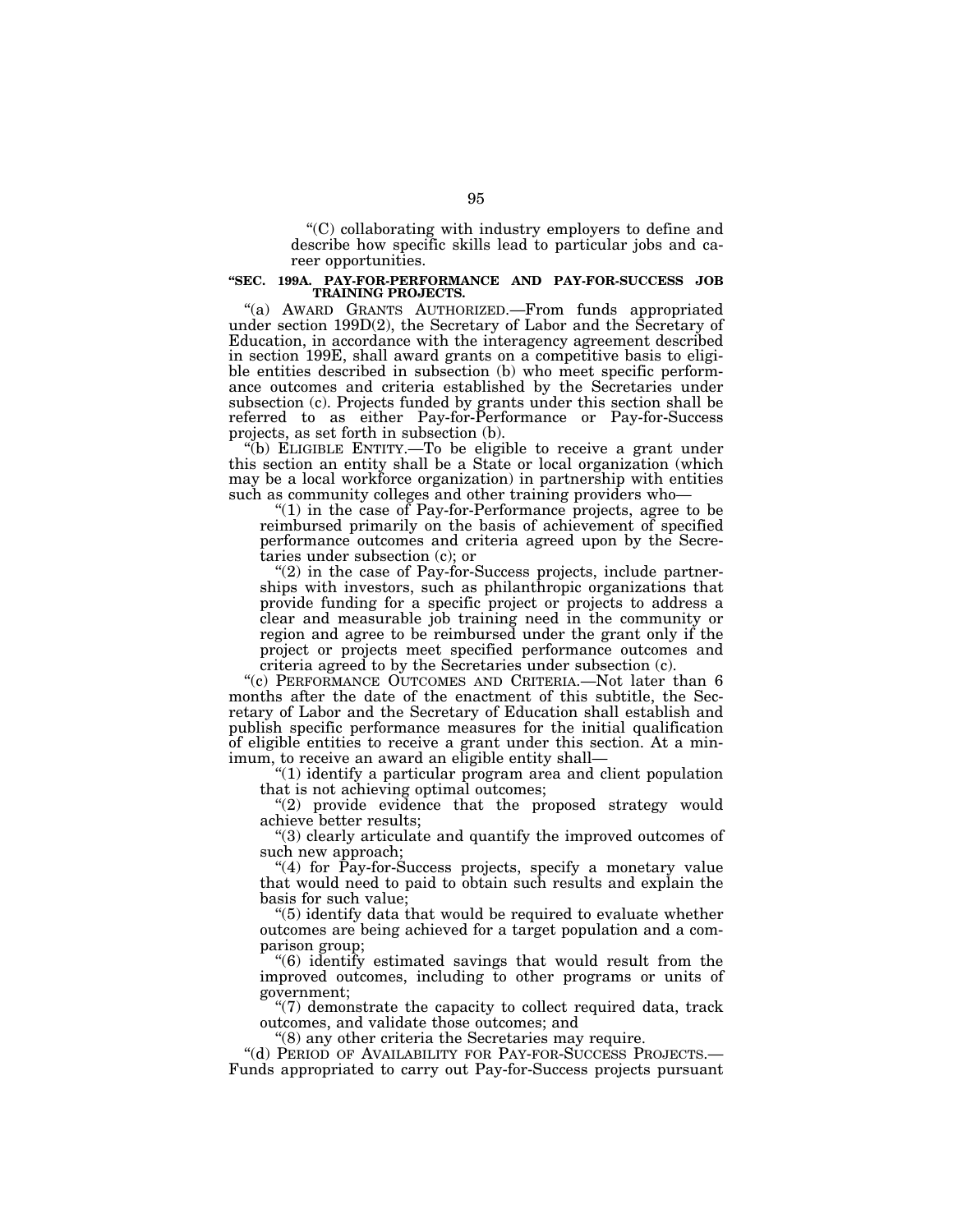to section 199D(2) shall, upon obligation, remain available for disbursement until expended, notwithstanding section 1552 of title 31, United States Code, and, if later deobligated, in whole or in part, be available until expended for additional Pay-for-Success grants under this section.

#### **''SEC. 199B. BRING JOBS BACK TO AMERICA GRANTS.**

''(a) GRANTS AUTHORIZED.—From funds appropriated under section 199D(3), the Secretary of Labor and the Secretary of Education, in accordance with the interagency agreement described in section 199E, shall award grants to State or local governments for job training and recruiting activities that can quickly provided businesses with skilled workers in order to encourage businesses to remain in or relocate to areas served by such governments. The Secretaries shall coordinate with the Secretary of Commerce in carrying out this section.

''(b) PURPOSE AND USE OF FUNDS.—Grants awarded under this section may be used by a State or local government to issue subgrants to eligible entities as designated by the Secretaries, including those described in section 199(b), to assist such eligible entities in providing training necessary to provide skilled workers for businesses that have relocated or are considering relocating operations outside the United States, and may instead relocate to the areas served by such governments.

''(c) APPLICATION.—A State or local government seeking a grant under the program established under subsection (a) shall submit an application to the Secretaries in such manner and containing such information as the Secretaries may require. At a minimum, each application shall include—

 $\sqrt[n]{(1)}$  a description of the eligible entity or entities the State or local government proposes to assist in providing job training or recruiting activities;

" $(2)$  a description of the proposed or existing business facility, including the number of jobs relating to such facility and the average wage or salary of those jobs; and

''(3) a description of any other resources that the State has committed to assisting such business in locating such facility, including tax incentives provided, bonding authority exercised, and land granted.

''(d) CRITERIA.—The Secretaries shall award grants to State and local governments that—

''(1) the Secretaries determine are most likely to succeed with a grant under the program in assisting an eligible entity in providing the training necessary to cause a business or businesses to remain in or relocate to areas served by such governments;

" $(2)$  will fund training programs that will result in the greatest number and quality of jobs;

''(3) have committed State or other resources, to the extent of their ability as determined by the Secretaries, to assist a business or businesses to remain in or relocate to areas served by such governments; and

''(4) have met such other criteria as the Secretaries consider appropriate, including criteria relating to marketing plans, benefits to ongoing regional or State strategies for economic development and job growth.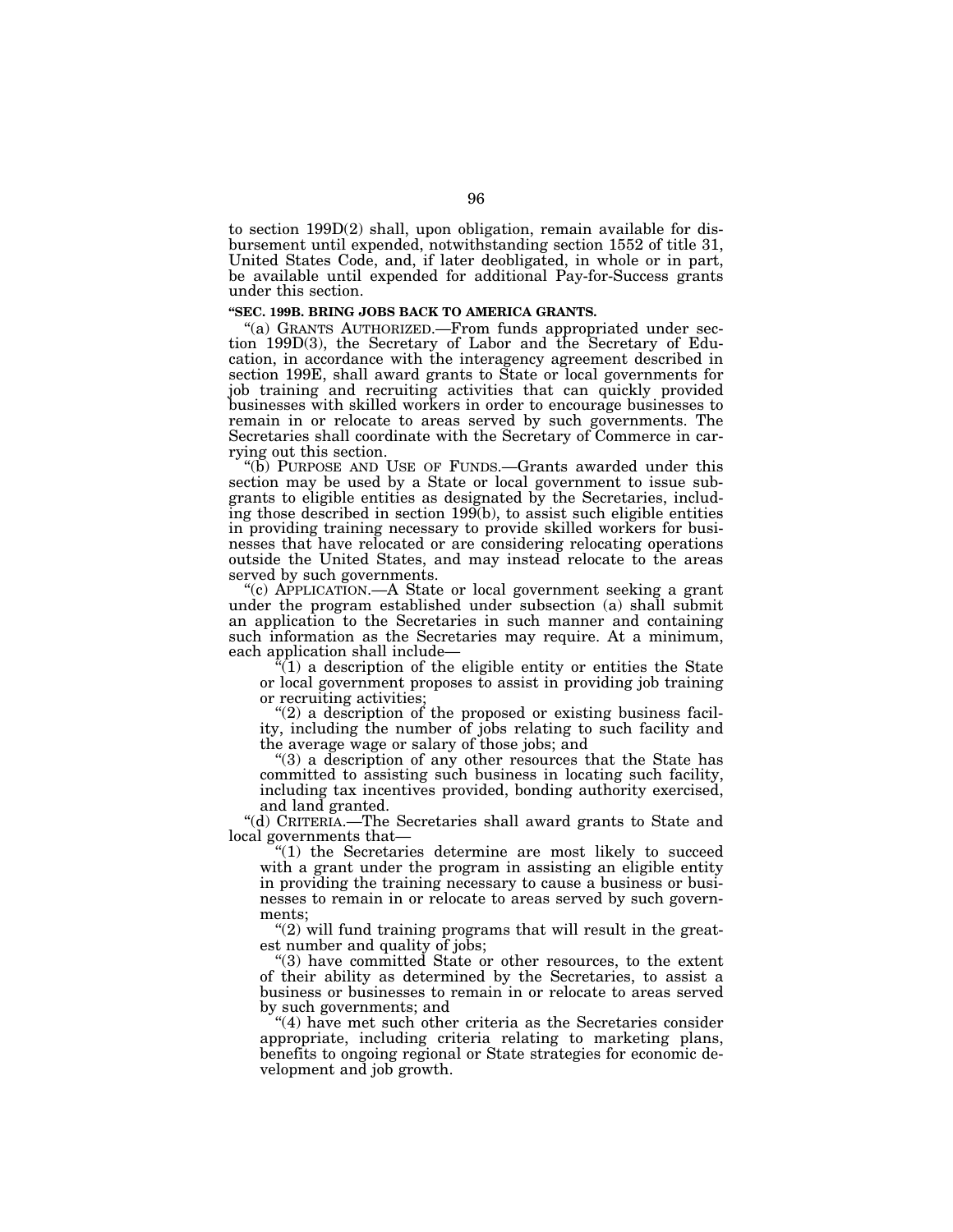#### **''SEC. 199C. GRANTS FOR ENTREPRENEUR AND SMALL BUSINESS STARTUP TRAINING.**

''(a) GRANTS AUTHORIZED.—From funds appropriated under section 199D(4), the Secretary of Labor and the Secretary of Education, in accordance with the interagency agreement described in section 199E, shall award competitive grants to eligible entities described in subsection (b) to provide training in starting a small business and entrepreneurship. The Secretaries shall coordinate with the Administrator of the Small Business Administration in carrying out this section including in the development of criteria and selection of proposals.

''(b) ELIGIBLE ENTITY.—

''(1) IN GENERAL.—Entities eligible for a grant under this section are any of the following (or a consortium of any of the following) in partnership with at least one local or regional economic development entity described in paragraph (2):

''(A) a junior or community college (as defined in section 312(f) of the Higher Education Act of 1965 (20 U.S.C.  $1085(f))$ :

''(B) a four-year public institution of higher education (as defined in section 101 of the Higher Education Act of 1965) that offers two-year degrees, will use funds provided under this section for activities at the certificate and associate degree levels, and is not reasonably close, as determined by the Secretaries, to a community college;

''(C) a tribal college or university (as defined in section 316(b) of the Higher Education Act); or

''(D) at the discretion of the Secretaries, a private, notfor-profit, two-year institution of higher education in Puerto Rico, Guam, the United States Virgin Islands, American Samoa, the Commonwealth of the Northern Mariana Islands, the Republic of the Marshall Islands, the Federated States of Micronesia, or the Republic of Palau.

"(2) ADDITIONAL PARTNERSHIPS.-Local or regional economic development entities described in this paragraph are the following:

''(A) Small business development centers.

''(B) Women's business centers.

''(C) Regional innovation clusters.

''(D) Local accelerators or incubators.

''(E) State or local economic development agencies.

''(c) APPLICATION.—An eligible entity seeking a grant under this section shall submit a grant proposal in such manner and containing such information as the Secretaries and the Small Business Administrator shall require. Such information shall include the manner in which entrepreneurship training and education will be provided, the role of partners in such an arrangement, and the manner in which the proposal will integrate and partner with local economic development resources.

''(d) USE OF FUNDS.—Grants awarded under this section shall be used to provide training in entrepreneurship and starting a small business, including through online courses, intensive seminars, and comprehensive courses.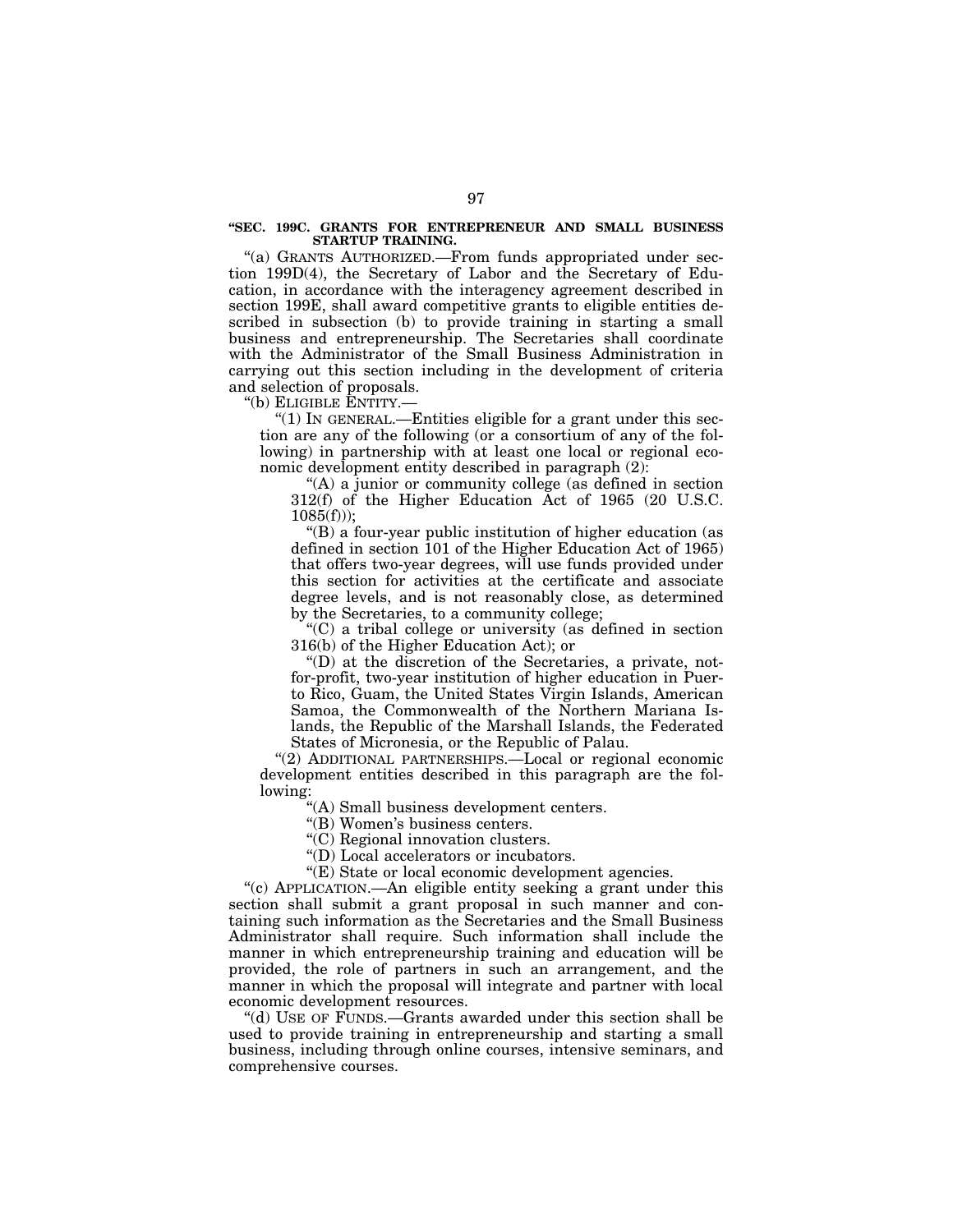## **''SEC. 199D. AUTHORIZATION OF APPROPRIATIONS.**

"(a) IN GENERAL.—There is authorized to be appropriated \$8,000,000,000 to carry out this subtitle, of which \$4,000,000,000 is authorized to be appropriated to the Secretary of Labor and \$4,000,000,000 is authorized to be appropriated to the Secretary of Education. Such amounts shall be used to carry out the programs authorized by this subtitle as follows:

" $(1)$  \$7,000,000,000 is authorized for the program established by section 199;

" $(2)$  \$500,000,000 is authorized for the program established by section 199A;

''(3) \$250,000,000 is authorized for the program established by section 199B;

" $(4)$  \$250,000,000 is authorized for the program established by section 199C; and

''(5) Not more than 5 percent of the amounts authorized under paragraphs (1) through (4) may be used by the Secretaries to administer each respective program, including providing technical assistance and carrying out evaluations.

''(b) PERIOD OF AVAILABILITY.—Except as provided in section 199A(d), the funds appropriated pursuant to subsection (a) shall be available for Federal obligation for the fiscal year for which the funds are appropriated and the succeeding 2 fiscal years.

#### **''SEC. 199E. INTERAGENCY AGREEMENT.**

''(a) IN GENERAL.—The Secretary of Labor and the Secretary of Education shall jointly develop policies for the administration of this subtitle in accordance with such terms as the Secretaries shall set forth in an interagency agreement. Such interagency agreement, at a minimum, shall include a description of the respective roles and responsibilities of the Secretaries in carrying out this subtitle (both jointly and separately), including—

" $(1)$  how the funds available under this subtitle will be obligated and disbursed and compliance with applicable laws (including regulations) will be ensured, as well as how the grantees will be selected and monitored;

"(2) how evaluations and research will be conducted on the effectiveness of grants awarded under this subtitle in addressing the education and employment needs of workers, and employers;

 $\degree$ (3) how technical assistance will be provided to applicants and grant recipients;

 $\mathcal{H}(4)$  how information will be disseminated, including through electronic means, on best practices and effective strategies and service delivery models for activities carried out under this subtitle; and

''(5) how policies and processes critical to the successful achievement of the education, training, and employment goals of this subtitle will be established.

''(b) TRANSFER AUTHORITY.—The Secretary of Labor and the Secretary of Education shall have the authority to transfer funds between the Department of Labor and the Department of Education to carry out this subtitle in accordance with the agreement described in subsection (a). The Secretary of Labor and the Secretary of Education shall have the ability to transfer funds to the Sec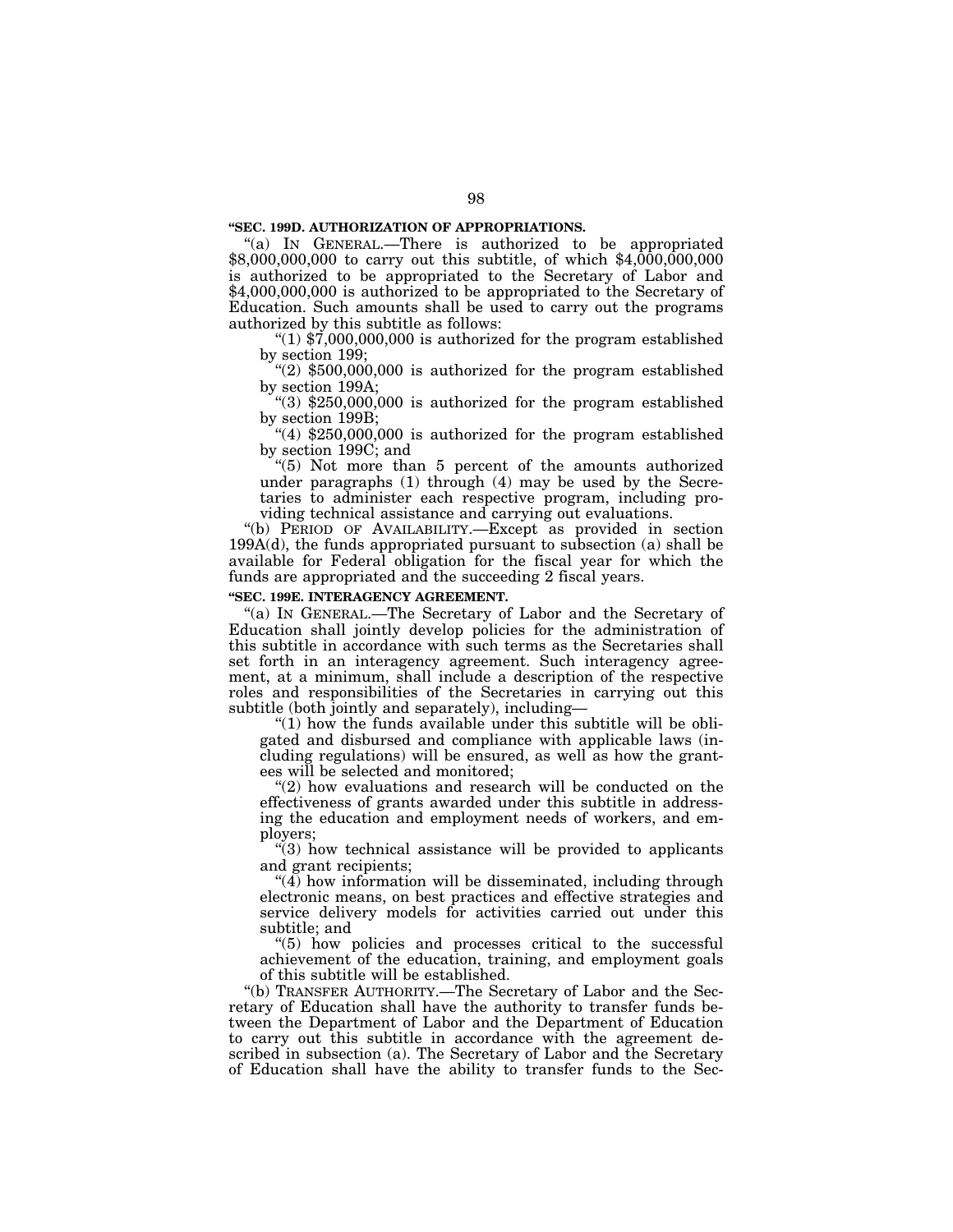retary of Commerce and the Administrator of the Small Business Administration to carry out sections 199B and 199C, respectively.

''(c) REPORTS.—The Secretary of Labor and the Secretary of Education shall jointly develop and submit a biennial report to the Committee on Health, Education, Labor, and Pensions of the Senate and the Committee on Education and the Workforce of the House of Representatives, describing the activities carried out under this subtitle and the outcomes of such activities.''.

# **TITLE II—ADULT EDUCATION AND LITERACY**

#### **SEC. 201. PURPOSES, DEFINITIONS, AND MISCELLANEOUS PROVI-SIONS.**

(a) PURPOSE.—Section 202 is amended to read as follows:

**''SEC. 202. PURPOSE.** 

''It is the purpose of this title to create a partnership among the Federal Government, States, and localities to provide, on a voluntary basis, adult education and literacy activities, in order to—

''(1) assist adults to become literate and obtain the knowledge and skills necessary for employment and economic selfsufficiency;

"(2) assist adults who are parents to obtain the education and skills that—

"(A) are necessary to becoming full partners in the educational development of their children; and

"(B) lead to sustainable improvements in the economic opportunities for their family;

''(3) assist adults in attaining a secondary school diploma or its equivalent and in the transition to and success in postsecondary education and training, including through career pathways;

 $\mathcal{H}(4)$  assist immigrants and other individuals who are English language learners in improving their reading, writing, speaking, and comprehension skills in English;

 $(5)$  assist immigrants in acquiring an understanding of the American system of government and the responsibilities of citizenship;

''(6) assist States in expanding a 21st century delivery system for adult education, literacy, and workplace skills services that meet the needs of adults at all skill levels;

''(7) assist adults in developing technology literacy; and

"(8) enable more adults to complete adult education and enter and succeed in postsecondary education and employment.''.

(b) DEFINITIONS.—Section 203 is amended—

(1) by amending paragraph (1) to read as follows:

"(1) ADULT EDUCATION.—The term 'adult education' means academic instruction and services below the postsecondary level that increase an individual's ability to—

"(A) read, write, and speak in English and perform mathematics or other activities necessary for the attainment of a secondary school diploma or its recognized equivalent;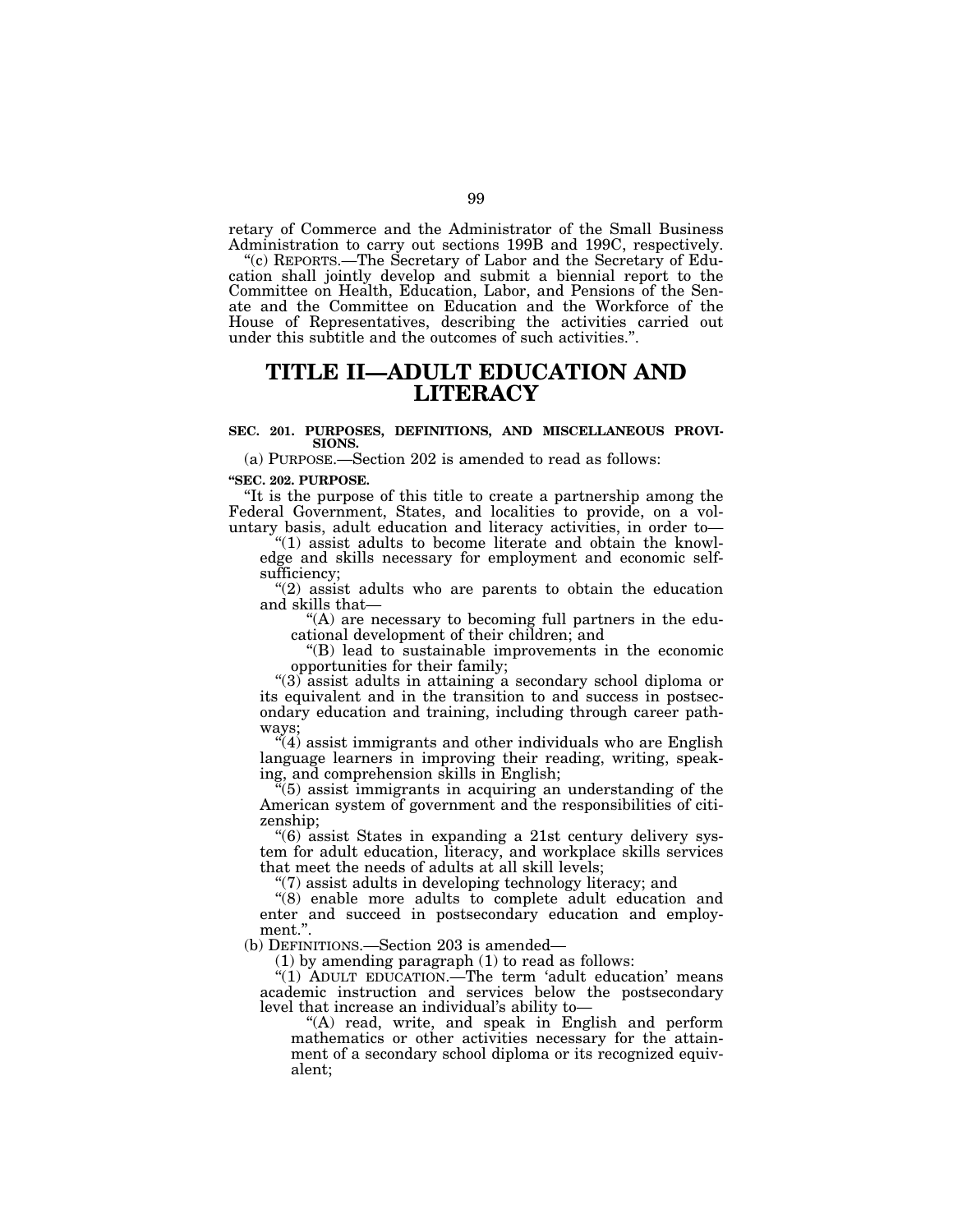''(B) transition to and success in postsecondary education and training; or

''(C) obtain employment.'';

 $(2)$  in paragraph  $(\hat{2})$ , by striking "activities described in section 231(b)'' and inserting ''programs, activities, and services that include adult education, literacy, workplace adult education and literacy activities, family literacy activities, English language acquisition activities, workforce preparation activities, or integrated education and training''

(3) by striking paragraphs  $(3)$ ,  $(8)$ ,  $(9)$ ,  $(10)$ ,  $(13)$ ,  $(14)$ , and  $(17)$  and redesignating paragraphs  $(4)$ ,  $(7)$ ,  $(11)$ ,  $(12)$ ,  $(15)$ ,  $(16)$ , and (18) as paragraphs (3), (9), (10), (11), (13), (14), and (15), respectively;

 $(4)$  in paragraph  $(3)$  (as so redesignated), by inserting "activities" after "literacy"

(5) by inserting after paragraph (3) (as so redesignated) the following:

''(4) ELIGIBLE INDIVIDUAL.—The term 'eligible individual' means an individual—

''(A) who has attained 16 years of age;

''(B) who is not enrolled or required to be enrolled in secondary school under State law; and

" $^{\prime\prime}$ (C) who—

"(i) is unable to compute or solve problems, or read, write, or speak English at a level necessary to function on the job, in the individuals' family, or in society;

"(ii) does not have a secondary school diploma or its recognized equivalent, and has not achieved an equivalent level of education; or

"(iii) is an English language learner.";

 $(6)$  in paragraph  $(5)$ -

(A) by striking ''means—'' and inserting ''means an organization that has demonstrated effectiveness in providing adult education and literacy activities that may include— '';

 $(B)$  in subparagraphs  $(B)$  and  $(C)$ , by striking "of demonstrated effectiveness'' both places it appears;

(C) in subparagraph (H), by striking ''literacy services'' and all that follows and inserting ''adult education and literacy activities to eligible individuals;'';

(D) in subparagraph (I), by striking the period at the end and inserting "; and"; and

(E) by adding at the end the following:

''(J) a partnership between an employer and an entity described in any of subparagraphs (A) through (I).'';

(7) by amending paragraph (6) to read as follows:

''(6) ENGLISH LANGUAGE ACQUISITION PROGRAM.—The term 'English language acquisition program' means a program of instruction—

''(A) designed to help eligible individuals who are English language learners achieve competence in reading, writing, speaking, and comprehension of the English language;

" $(B)$  that may lead to-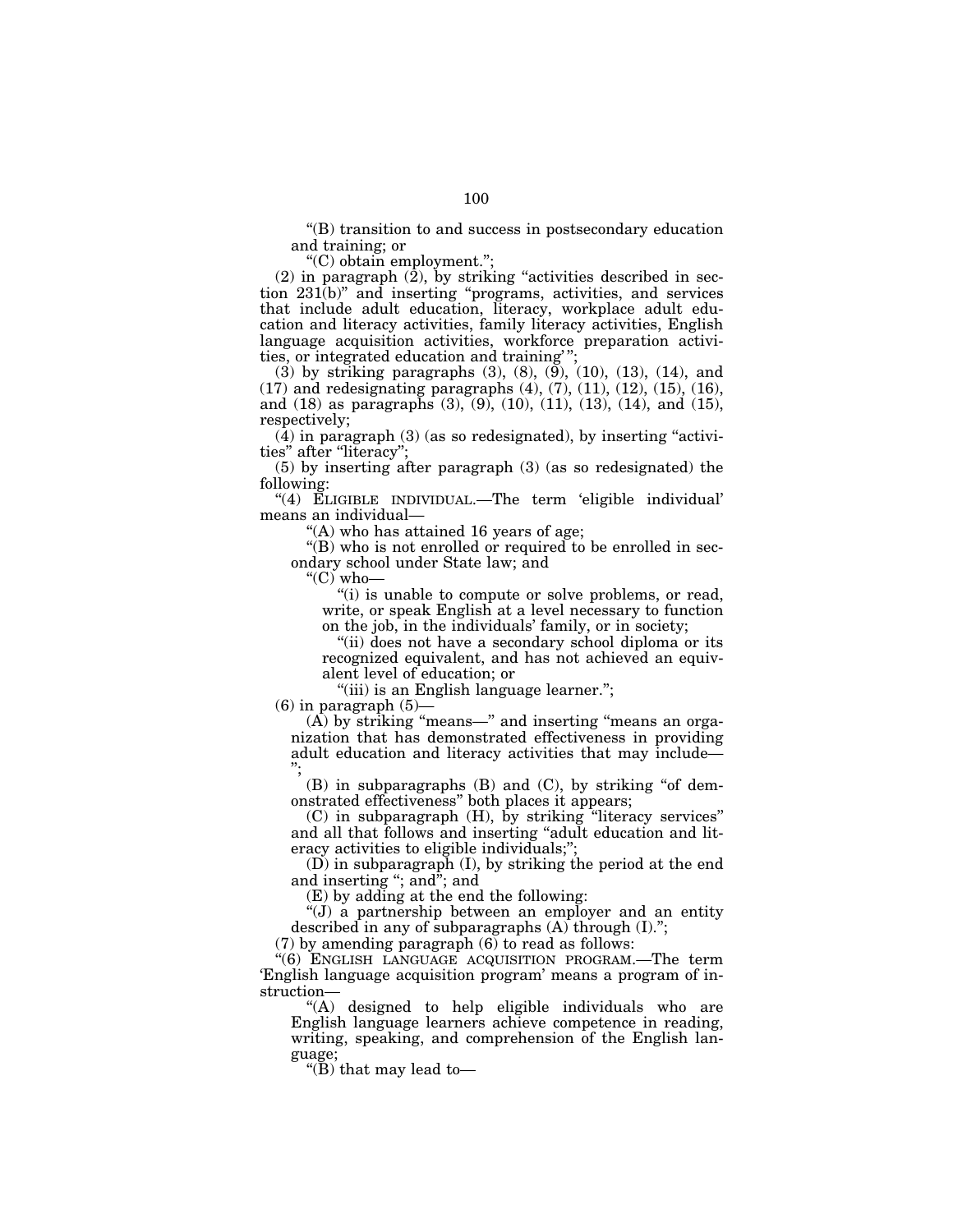''(i) attainment of a secondary school diploma or its recognized equivalent;

''(ii) transition to success in postsecondary education and training; and

''(iii) employment or career advancement; and

''(C) that such programs may be sequential, integrated, or concurrent in nature.'';

(8) by inserting after paragraph (6) the following:

"(7) ENGLISH LANGUAGE LEARNER.—The term 'English language learner' when used with respect to an eligible individual, means an eligible individual who has limited ability in reading, writing, speaking, or comprehending the English language, and—

"(A) whose native language is a language other than English; or

''(B) who lives in a family or community environment where a language other than English is the dominant language.

"(8) HIGH QUALITY LITERACY INSTRUCTION.—The term 'high quality literacy instruction' means developmentally appropriate, explicit, and systematic instruction that provides students with—

"(A) early development and grade-level mastery of oral language skills, both listening and speaking, phonological awareness, using a wide vocabulary, conventional forms of grammar, and academic language;

''(B) the ability to read regularly spelled words and highfrequency irregularly spelled words and to decode regularly spelled unfamiliar words accurately, using phonemic awareness, print awareness, alphabet knowledge, and knowledge of English spelling patterns;

''(C) the ability to read texts accurately, fluently, and with comprehension, relying on knowledge of the vocabulary in those texts and of the background information that the students possess;

''(D) the ability to read with a purpose and the capacity to differentiate purposes and to select and apply comprehension strategies appropriate to achieving the purpose;

 $E$ ) an understanding of, and ability to adapt to, the varying demands of different genres, formats, and types of texts across the core content areas in order to comprehend texts of appropriate levels of complexity and content, including texts necessary for mastery of grade-level standards;

 $\mathcal{F}(\mathbf{F})$  the ability to effectively access, critically evaluate, and appropriately synthesize information from a variety of sources and formats;

''(G) the development and maintenance of a motivation to read and write, as reflected in habits of reading and writing regularly and or discussing one's reading and writing with others; and

"(H) the ability to write clearly, accurately, and quickly so as to communicate ideas and deepen comprehension, in ways that fit purpose, audience, occasion, discipline, and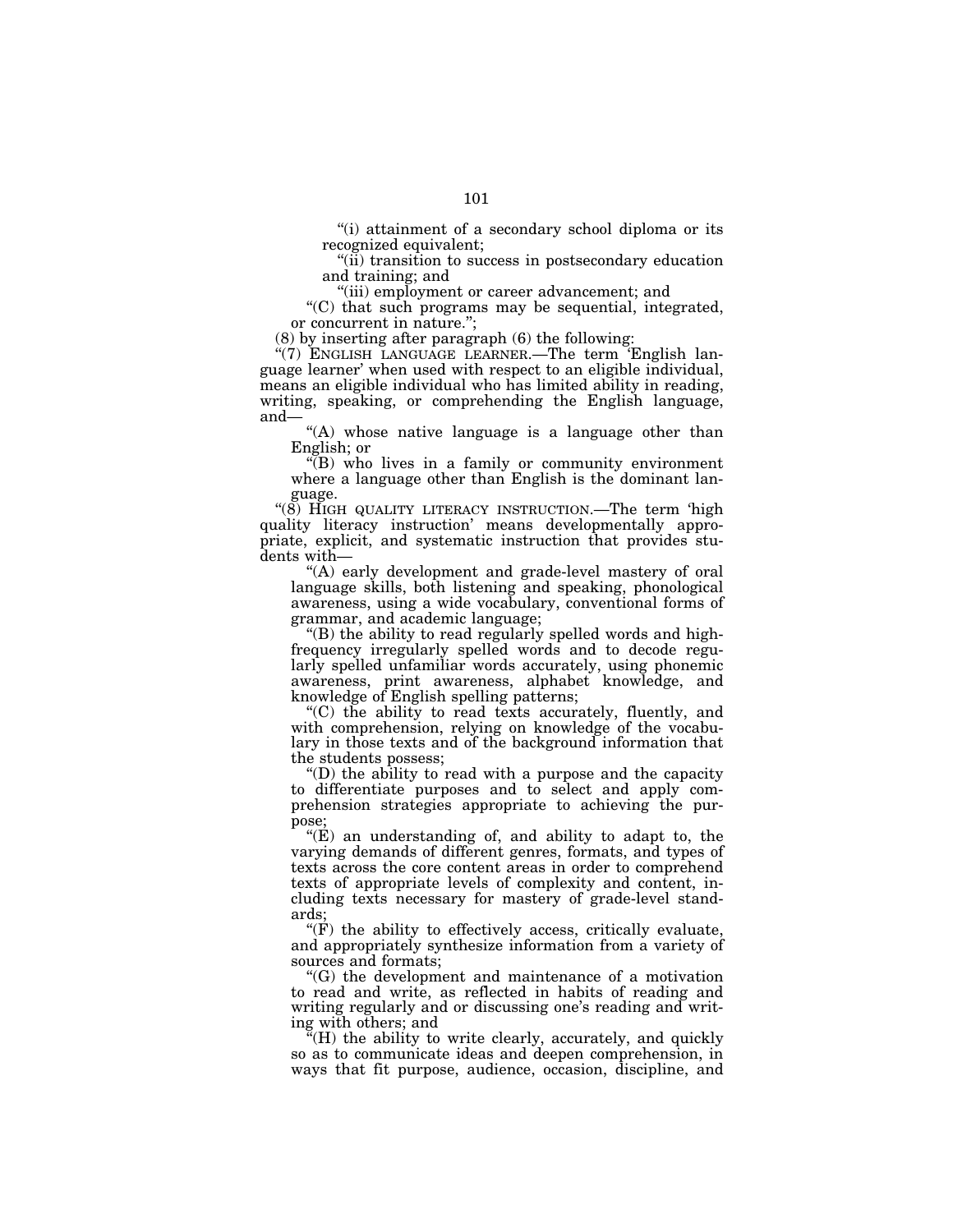format; adhere to conventions of spelling and punctuation; and benefit from revision so as to improve clarity, coherence, logical development, and the precise use of language.'';

 $(9)$  in paragraph  $(9)$ —

(A) in the paragraph heading, by striking ''SERVICES'' and inserting "ACTIVITIES";

(B) in the matter preceding subparagraph (A)—

(i) by striking ''services'' both places it appears and inserting "activities"; and

(ii) by striking ''changes in a family'' and inserting ''improvements in the economic prospects for a family and that better enable parents to support their children's learning needs'';

(C) by striking subparagraph (C) and redesignating subparagraphs  $(A)$  and  $(B)$  as subparagraphs  $(B)$  and  $(C)$ , respectively; and

(D) by inserting before subparagraph (B) (as so redesignated) the following:

"(A) Parent adult education and literacy activities that lead to readiness for the attainment of a secondary school diploma or its recognized equivalent postsecondary education or training, employment, career advancement, and economic self-sufficiency.'';

(10) by inserting after paragraph (10) (as so redesignated) the following:

 $(11)$  INTEGRATED EDUCATION AND TRAINING.—The term 'integrated education and training' means services that provide adult education and literacy activities contextually and concurrently with workforce preparation activities and workforce training for a specific occupation or occupational cluster. Such services may include offering adult education services concurrent with credit-bearing postsecondary education and training, including through co-instruction.<br>
"(12) INTEGRATED ENGLISH LITERACY AND CIVICS EDU-

CATION.—The term 'integrated English literacy and civics education' means an integrated program of educational services for immigrant and other limited English proficient adults, including immigrant professionals with degrees and credentials in their native countries, that enables them to achieve competency in the English language and acquire the basic and more advanced skills needed to function effectively as parents, workers, and citizens. Such programs shall include instruction in literacy and English language acquisition and instruction on the rights and responsibilities of citizenship and civic participation, and may include workforce training."

(11) by amending paragraph (15) (as so redesignated) to read

as follows:<br>"(15) WORKPLACE ADULT EDUCATION AND LITERACY ACTIVI-TIES.—The term 'workplace adult education and literacy activities' means adult education and literacy activities offered by an eligible provider in collaboration with an employer or employee organization at a workplace or an off-site location that is designed to improve the productivity of the workforce.''; and

(12) by adding at the end the following: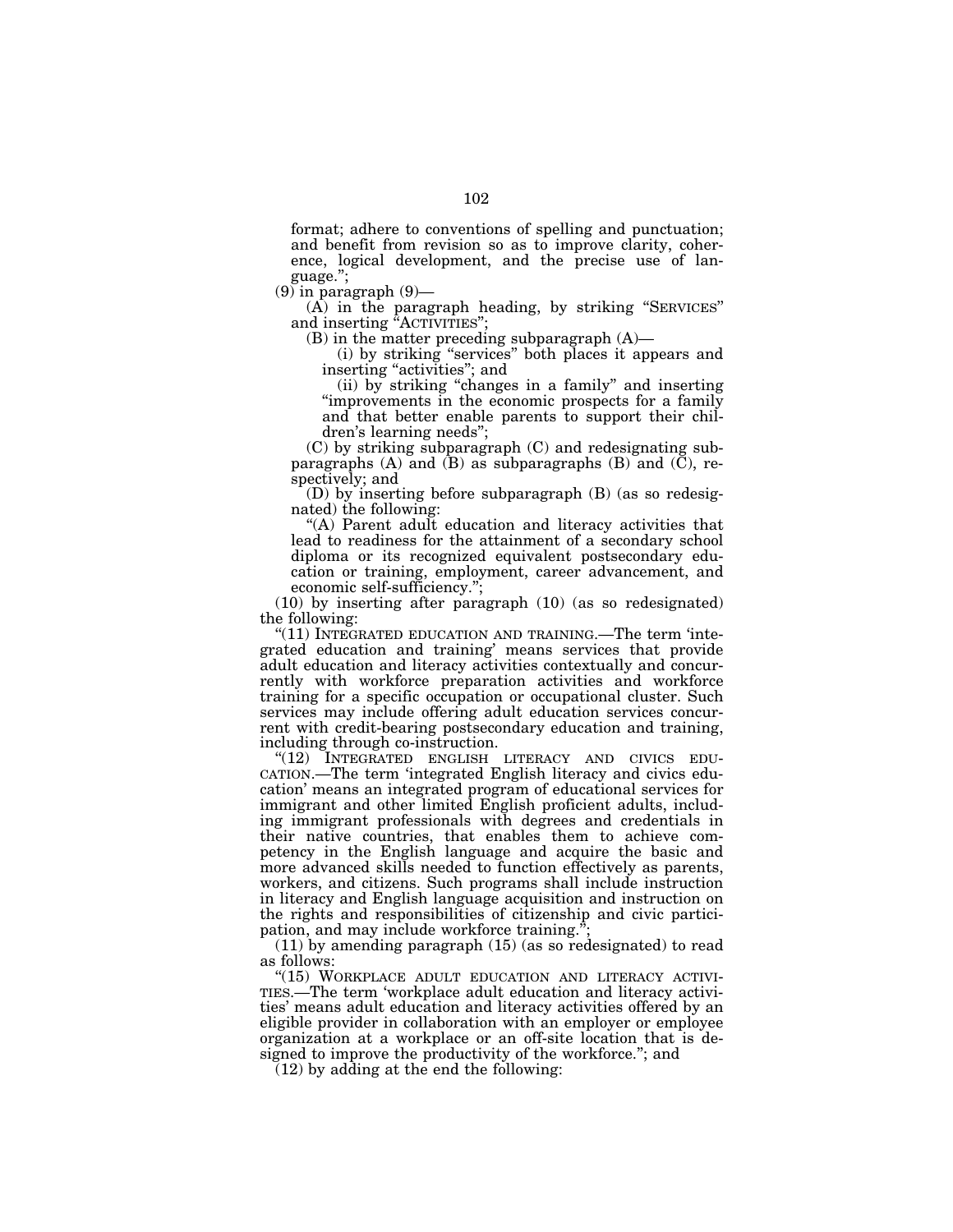"(16) WORKFORCE PREPARATION ACTIVITIES.—The term 'workforce preparation activities' means activities, programs, or services designed to help an individual acquire a combination of basic academic skills, critical thinking skills, and self-management skills, including competencies in utilizing resources, using information, working with others, understanding systems, working with technology, and skills necessary for successful transition into and completion of postsecondary education or training, or employment.''.

(c) HOME SCHOOLS.—Section 204 is amended—

(1) by inserting ''whether a home school is treated as a home school or a private school under State law," after "home schools,''; and

(2) by striking ''an English literacy program'' and all that follows and inserting "adult education and literacy activities.".

(d) RULE OF CONSTRUCTION.—Title II is further amended by redesignating section 205 as section 206 and inserting after section 204 the following:

## **''SEC. 205. RULE OF CONSTRUCTION REGARDING POSTSECONDARY TRANSITION AND CONCURRENT ENROLLMENT ACTIVI-TIES.**

''Nothing in this title shall be construed to prohibit or discourage the use of funds provided under this title for adult education and literacy activities that help eligible individuals transition to and succeed in postsecondary education, including credit-bearing coursework, and training or employment, or for concurrent enrollment activities."

(e) AUTHORIZATION OF APPROPRIATIONS.—Section 206 (as so redesignated) is amended—<br>(1) by inserting "\$1,100,000,000 for fiscal year 2013 and"

after ''to carry out this title''; and

(2) by striking ''of the fiscal years 1999 through 2003'' and inserting "succeeding fiscal year'

(f) TECHNICAL AMENDMENT.—Title II is further amended—

(1) by striking subtitle B;

(2) by striking the subtitle A designation; and

(3) by redesignating chapters 1 through 4 as subtitles A through D, respectively.

#### **SEC. 202. AMENDMENTS TO SUBTITLE A.**

(a) RESERVATION OF FUNDS, ELIGIBLE AGENCIES, ALLOTMENTS.— Section 211 is amended—

(1) by amending subsection (a) to read as follows:

"(a) RESERVATION OF FUNDS.—From the sum appropriated under section 206 for a fiscal year, the Secretary—

" $(1)$  shall reserve \$250,000,000 to carry out section 242(c)(1)(E);

" $(2)$  shall reserve 1.5 percent to carry out the remainder of section 242, except that the amount so reserved shall not exceed \$15,000,000;

"(3) shall reserve 1.5 percent to carry out section 243, except that the amount so reserved shall not exceed \$12,000,000; and

"(4) shall reserve 12 percent of the amount that remains after reserving funds under paragraphs (1) and (2) to carry out section 244.";

 $(2)$  in subsection  $(b)$ —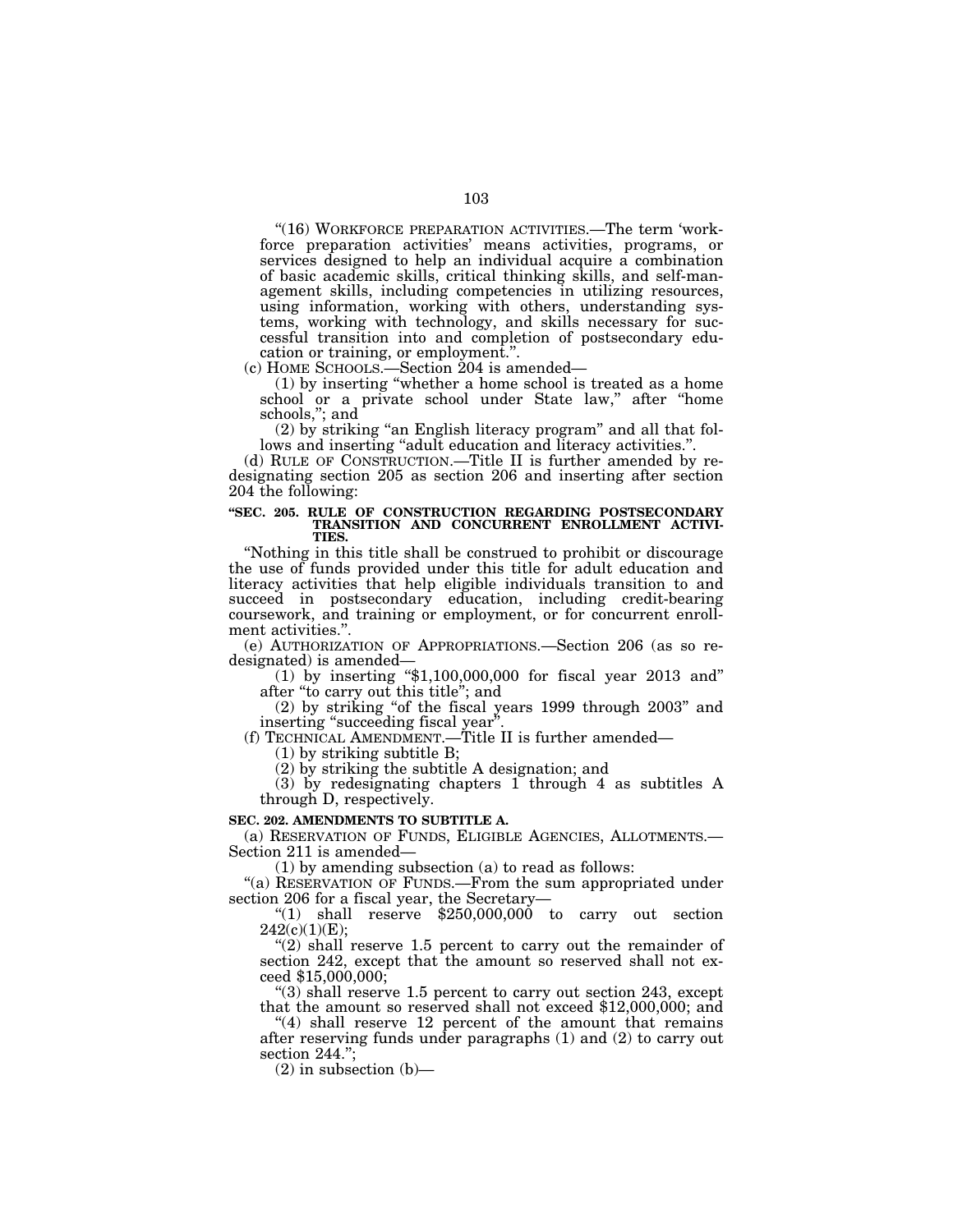(A) by striking "section 205" and inserting "section 206"; and

(B) by striking "section 224" and inserting "section 112 or a State unified plan approved under section 113''; and  $(3)$  in subsection  $(c)$ 

 $(A)$  in paragraph  $(1)$ —

(i) by striking ''section 205'' and inserting ''section  $206"$ :

(ii) by striking ''section 224'' and inserting ''section 112 or a State unified plan approved under section 113''; and

(iii) in subparagraph  $(A)$ —

(I) by striking ''\$100,000'' and inserting ''\$250,000''; and

(II) by inserting ''except as provided in subsection (e)" after "outlying area"; and

(iv) in subparagraph  $(B)$ , by striking "\$250,000" and inserting ''\$350,000''; and

(B) in paragraph (2), by striking ''section 205'' and inserting "section 206";

(4) by amending subsection (f) to read as follows:

''(f) HOLD-HARMLESS PROVISIONS.—

''(1) IN GENERAL.—Notwithstanding subsection (c), for fiscal year 2011 and each succeeding fiscal year, no eligible agency shall receive an allotment under this section that is less than 90 percent of the allotment the eligible agency received for the preceding fiscal year under this section.

"(2) 100 PERCENT ALLOTMENT. Notwithstanding paragraph (1) of subsection (e), for a fiscal year for which an eligible agency receives only an initial allotment under subsection  $(c)(1)$ (and no additional allotment under subsection  $(c)(2)$ ) the eligible agency shall receive an allotment under this section that is equal to 100 percent of the initial allotment under subsection  $(c)(1)$ .

''(3) RATABLE REDUCTION.—If for any fiscal year the amount available for allotment under this title is insufficient to satisfy the provisions of paragraphs (1) and (2), the Secretary shall ratably reduce the payments to all eligible agencies, as necessary.''; and

(5) by adding at the end the following:

''(h) STUDY AND REPORT.—

''(1) STUDY.—The Comptroller General of the United States shall conduct a study concerning the formula described in this section and, in conducting the study, shall, at a minimum—

''(A) examine whether the formula results in a distribution of funds that sufficiently targets the entire population of individuals eligible for adult education and literacy activities under this title;

''(B) examine whether the data used to count qualified adults, for purposes of the formula, accurately identify the population of individuals eligible for the activities; and

''(C) develop recommendations, as necessary, for improving the formula so that the formula results in a distribution of funds that better serves that population and the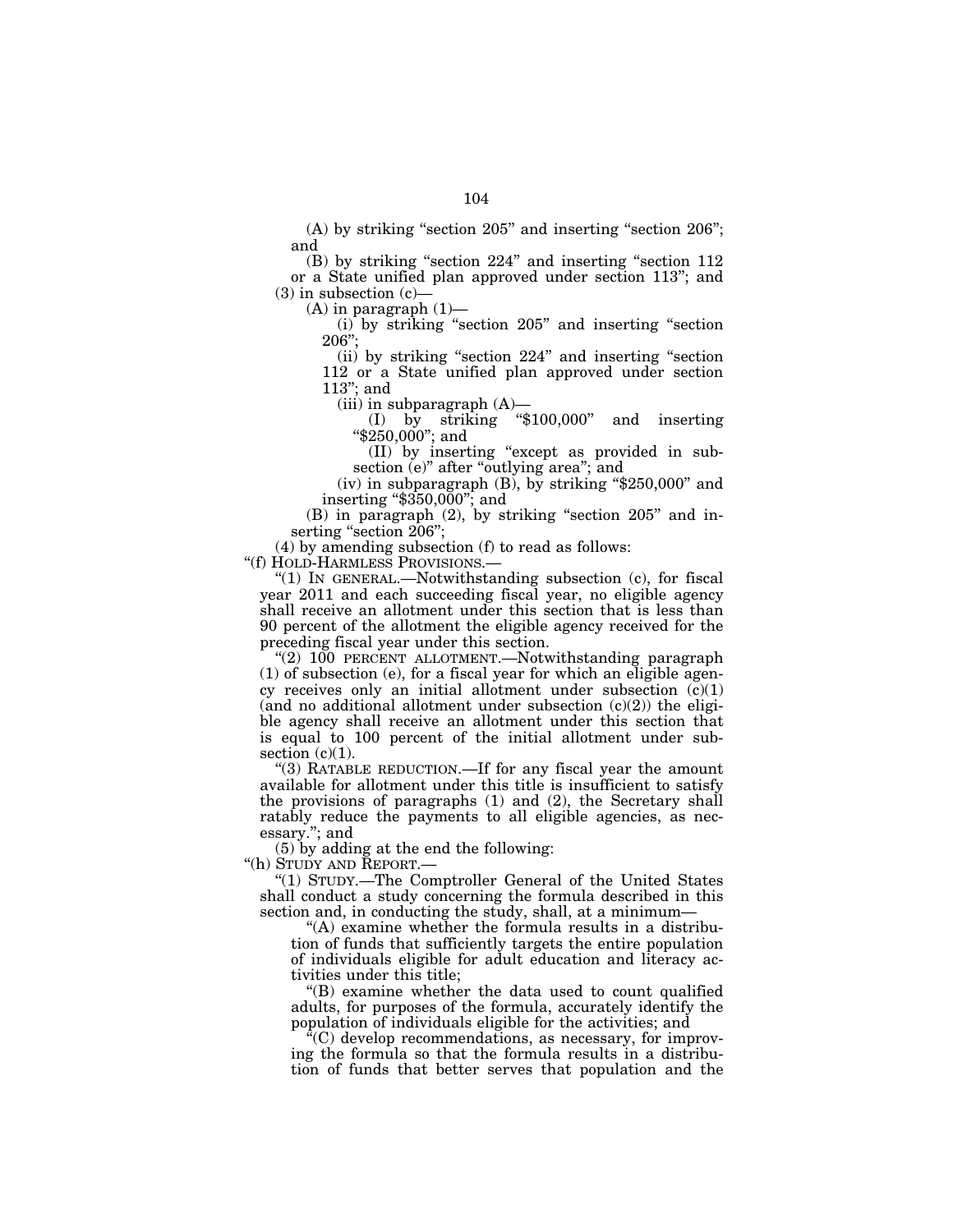data used to count qualified adults accurately measure that population.

"(2) REPORT.—Not later than 3 years after the date of enactment of the Workforce Investment Act of 2013, the Comptroller General shall submit to the Committee on Health, Education, Labor, and Pensions of the Senate and the Committee on Education and the Workforce of the House of Representatives a report containing the results of the study described in paragraph  $(1).$ ".

(b) PERFORMANCE ACCOUNTABILITY SYSTEM.—Section 212 is amended to read as follows:

#### **''SEC. 212. PERFORMANCE ACCOUNTABILITY SYSTEM.**

''Programs and activities authorized in this title are subject to the performance accountability provisions described in section 136. Additional indicators shall include the following:

''(1) Demonstrated improvements in literacy skill levels in reading, writing, and speaking the English language, numeracy, English language acquisition, and other literacy skills.

"(2) Receipt of a secondary school diploma or its equivalent.

''(3) Attainment of an industry-recognized workforce readiness credential or other recognized postsecondary credential, the attainment of which requires skills below the postsecondary level.

 $''(4)$  Placement in, retention in, or completion of a postsecondary education or training program.''.

#### **SEC. 203. AMENDMENTS TO SUBTITLE B.**

(a) STATE ADMINISTRATION.—Section 221 is amended—

(1) in paragraph (1), by striking ''submission, and implementation of the State plan'' and inserting ''implementation, and monitoring of the relevant components of the State unified plan in section 112 or the State unified plan in section 113''.

(b) STATE DISTRIBUTION AND MATCHING REQUIREMENT.—Section 222 is amended—

 $(1)$  in subsection  $(a)$ —

 $(A)$  in the matter preceding paragraph  $(1)$ , by striking " this subtitle" and inserting "section  $21\hat{1}$ (b)";

(B) in paragraph (1)—

(i) by striking "82.5 percent" and inserting "80 percent'';

(ii) by striking ''10 percent'' and inserting ''not less than 10 percent''; and

(iii) by striking "of the  $82.5$  percent";

 $(C)$  in paragraph  $(2)$ , by striking "12.5 percent" and inserting "15 percent"; and

(D) in paragraph (3), by striking ''\$65,000'' and inserting ''\$75,000''; and

 $(2)$  in subsection  $(b)(1)$ , by striking "equal to—" and inserting ''that is not less than—''.

(c) STATE LEADERSHIP ACTIVITIES.—Section 223 is amended by amending subsection (a) to read as follows:

''(a) ACTIVITIES.— ''(1) REQUIRED.—Each eligible agency shall use funds made available under section  $22\tilde{2}(a)(2)$  and from other funds avail-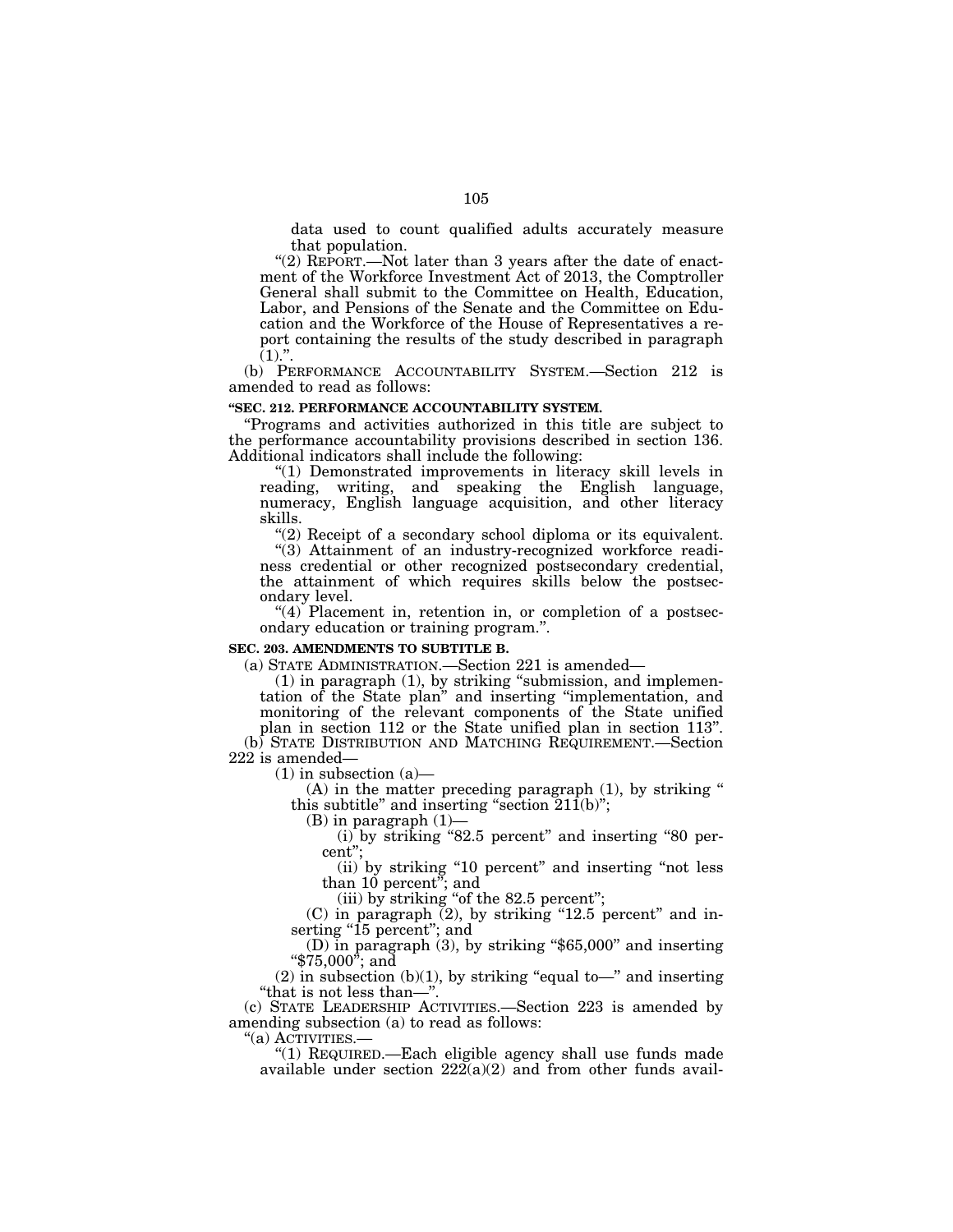able to the State for such purposes, for the following adult education and literacy activities to develop or enhance the adult education system of the State or outlying area:

"(A) The alignment of adult education and literacy activities with other core programs and one-stop partners, including eligible providers, to implement the strategy identified in the unified State plan under section 112 or the State unified plan under section 113, including the development of career pathways to provide access to employment and training services for individuals in adult education and literacy activities.

''(B) The establishment or operation of high-quality professional development programs to improve the instruction provided pursuant to local activities required under section 231(b), including instruction incorporating the essential components of reading, writing, and numeracy instruction and instruction for English language learners as such components relate to adults, instruction related to the specific needs of adult learners, instruction provided by volunteers or by personnel of a State or outlying area, and dissemination of information about models and promising practices related to such programs.

''(C) The provision of technical assistance to eligible providers of adult education and literacy activities, including technical assistance in—

''(i) the development and dissemination of instructional and programmatic practices based on available evidence-based research, where appropriate, in reading, writing, speaking, mathematics, English language acquisition programs, distance education, and staff training;

''(ii) the role of eligible providers as a one-stop partner in providing access to employment, education, and training services;

"(iii) the use of technology, including for staff training, to eligible providers, especially the use of technology to improve system efficiencies;

"(iv) the development of content and models for career pathways, including integrated education and training, career bridge programs or instruction, and postsecondary transition activities; and

" $(v)$  the acquisition and implementation of technology tools, applications, and other resources that will—

''(I) help in enhancing or redesigning adult education, literacy, and workplace skills curricula to improve technology literacy for adult learners;

''(II) facilitate assessments for data analysis to enable individualized instruction; and

''(III) be employed in professional development activities.

''(D) The monitoring and evaluation of the quality of, and the improvement in, adult education and literacy activities and the dissemination of information about models and proven or promising practices within the State.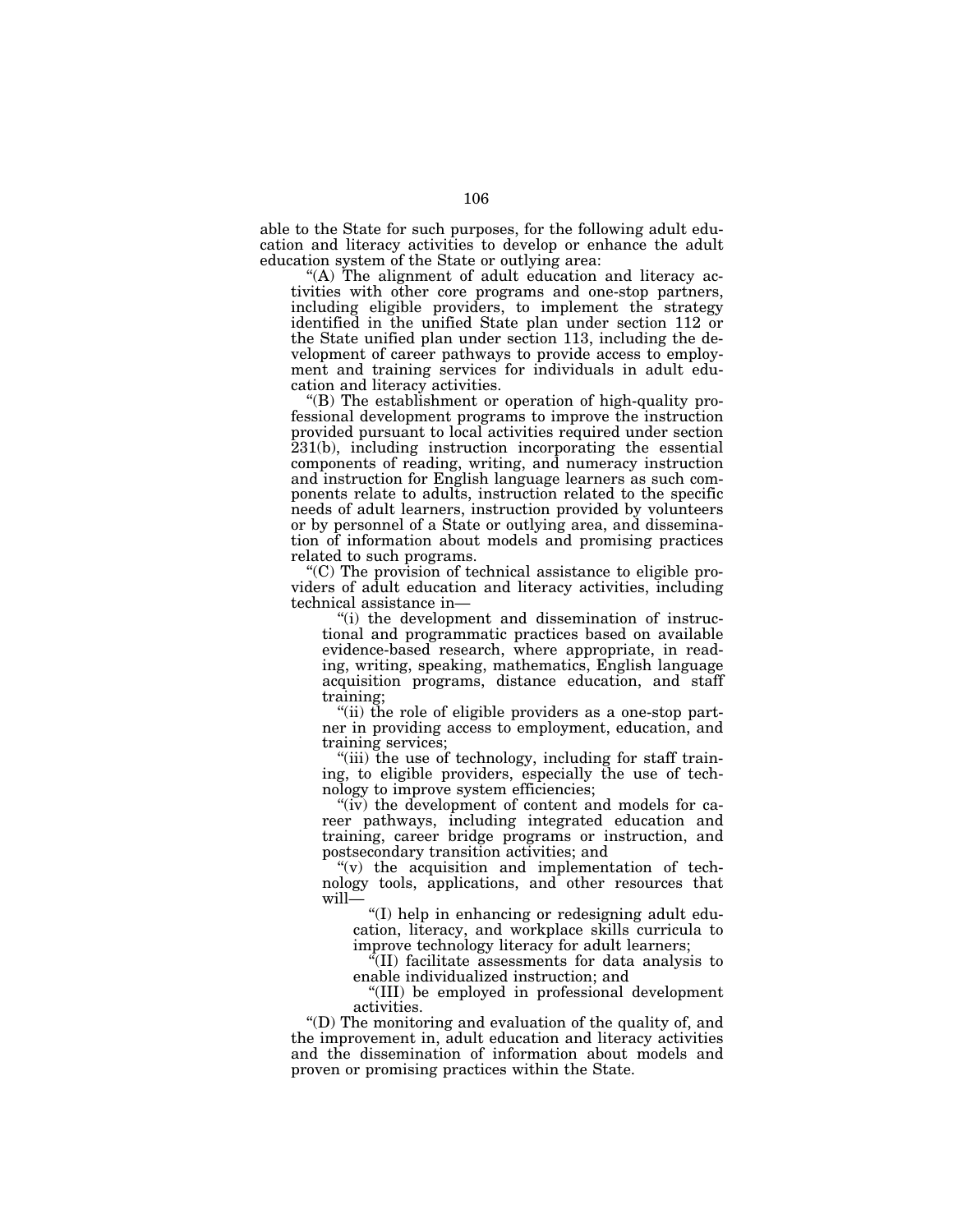$E(E)$  The assessment of the quality of the adult education teacher workforce in the State, which shall include taking actions to improve that quality, including by establishing a requirement that all paid professionals have at least a bachelor's degree and that volunteers be required to be supervised or supported by a paid professional with a bachelor's degree, and through such actions as working in partnership with colleges and universities to improve the quality of adult education teacher preparation and increase access to high-quality preparation programs.

"(F) The development of rigorous content standards and aligned assessments for their adult education programs that reflect accepted standards for college- and careerreadiness that are aligned with the college- and careerready standards the State develops and implements in compliance with section  $14006(d)(\overline{4})$  of the American Recovery and Reinvestment Act of 2009.

"(2) PERMISSIBLE ACTIVITIES.—Each eligible agency may use funds made available under section  $222(a)(2)$  for 1 or more of the following adult education and literacy activities:

''(A) The support of State or regional networks of literacy resource centers.

''(B) The development and implementation of technology applications, including online and on-air educational digital content, translation technology, or distance education, including professional development to support the use of instructional technology.

''(C) The development and dissemination of curricula, including curricula incorporating the essential components of reading instruction as such components relate to adults.

''(D) The dissemination of content and models for integrated education and training and career pathways, including the provision of technical assistance to eligible providers in the State administering such programs.

 $E(E)$  The provision of assistance to eligible providers in developing and implementing programs that achieve the objectives of this title and in measuring the progress of those programs in achieving such objectives, including meeting the State adjusted levels of performance described in section  $136(b)(3)$ .

" $(F)$  The provision of assistance to eligible providers in the development of new data management systems required by the performance accountability system described in section 136(b).

''(G) The development and implementation of a system to assist in the transition from adult education to postsecondary education, including linkages with postsecondary educational institutions or institutions of higher education.

''(H) The integration of literacy and English language instruction with occupational skill training, including promoting linkages with employers.

''(I) Activities to promote workplace adult education and literacy activities.

''(J) Activities to promote and complement local outreach initiatives described in section  $243(b)(3)(G)$ .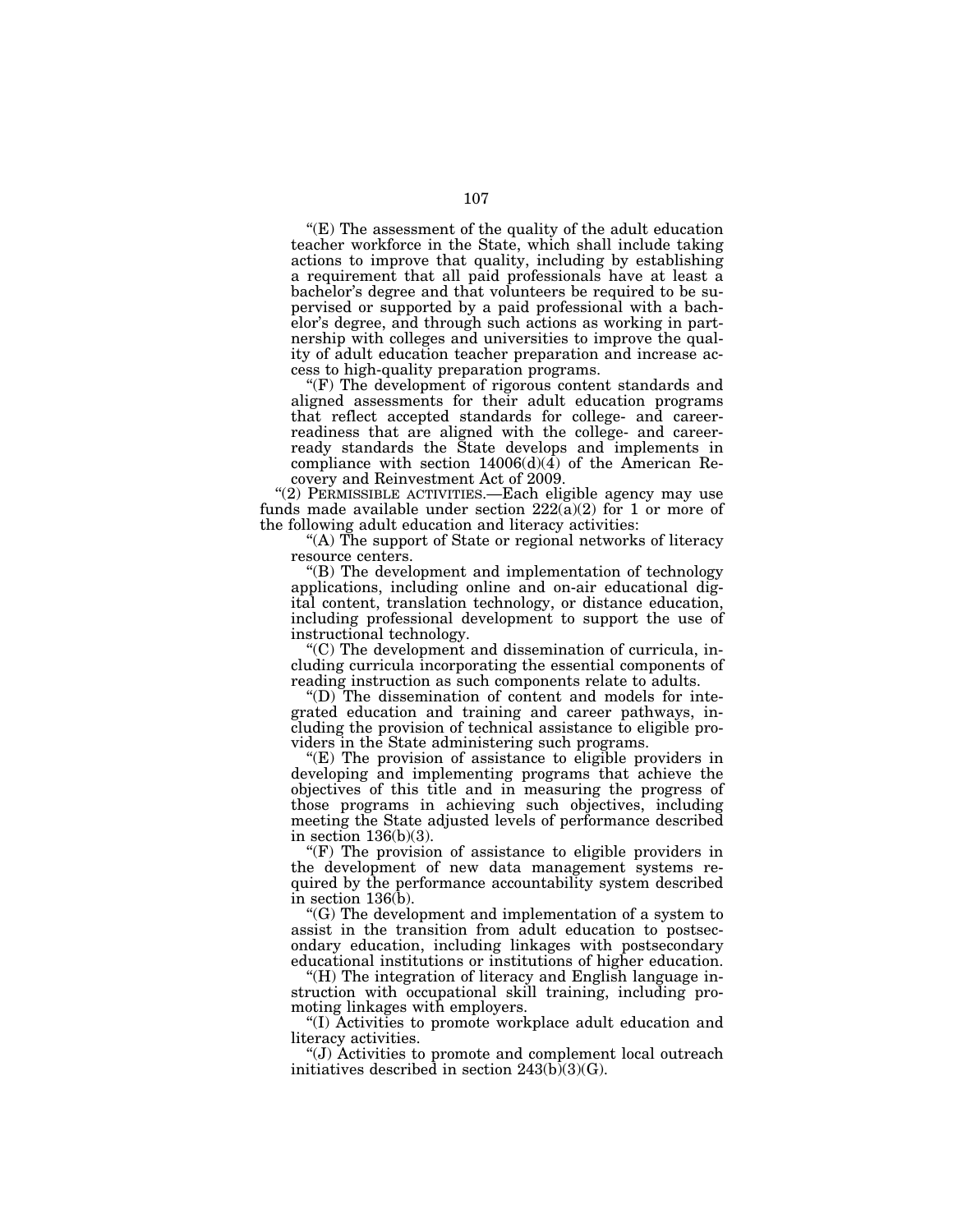$K(K)$  In cooperation with efforts funded under sections 242 and 243, development and piloting of—

''(i) promising and proven assessment tools and strategies that—

''(I) are based on evidence-based research, where available and appropriate; and

''(II) identify the needs and capture the gains of students at all levels, with particular emphasis on—

''(aa) students at the lowest achievement level;

''(bb) students who are English language learners; and

''(cc) adults with learning disabilities;

"(ii) strategies for improving teacher quality and retention;

''(iii) assistance in converting evidence-based research into practice; and

"(iv) strategies in the use of technology, including online and on-air educational digital content to improve technology literacy for adult learners.

" $(L)$  The development and implementation of programs and services to meet the needs of adult learners with learning disabilities who are English language learners.

''(M) Family literacy activities that promote adult education and help parents become their child's first teacher.

"(N) Support for recruitment and outreach for instructors, students, and employers.

''(O) Other activities of statewide significance that promote the purpose of this title.

''(3) DIGITAL LEARNING.—Each eligible agency may reserve up to 10 percent of the funds made available under section  $(222)(a)(2)$  for grants to an entity that owns and operates a television public broadcast station, as defined in section 397(6) of the Communications Act of 1934 (47 U.S.C. 397(6)) (including a partnership of such entities), in partnership with an eligible agency, State Board described in section 111, or institution of higher education to develop, disseminate, and provide online and on-air education and training services for adults, including:

"(A) the development, training and use of innovative, high-quality tools, products, and educational digital content and services for—

''(i) adult education and literacy, GED preparation, workforce training, and related outreach (including community and family) services;

''(ii) professional development; and

"(iii) English language education and services for non-English speakers;

''(B) the development and implementation of technology applications, including online and on-air education digital content, translation technology, or distance education, including professional development to support the use of instructional technology; and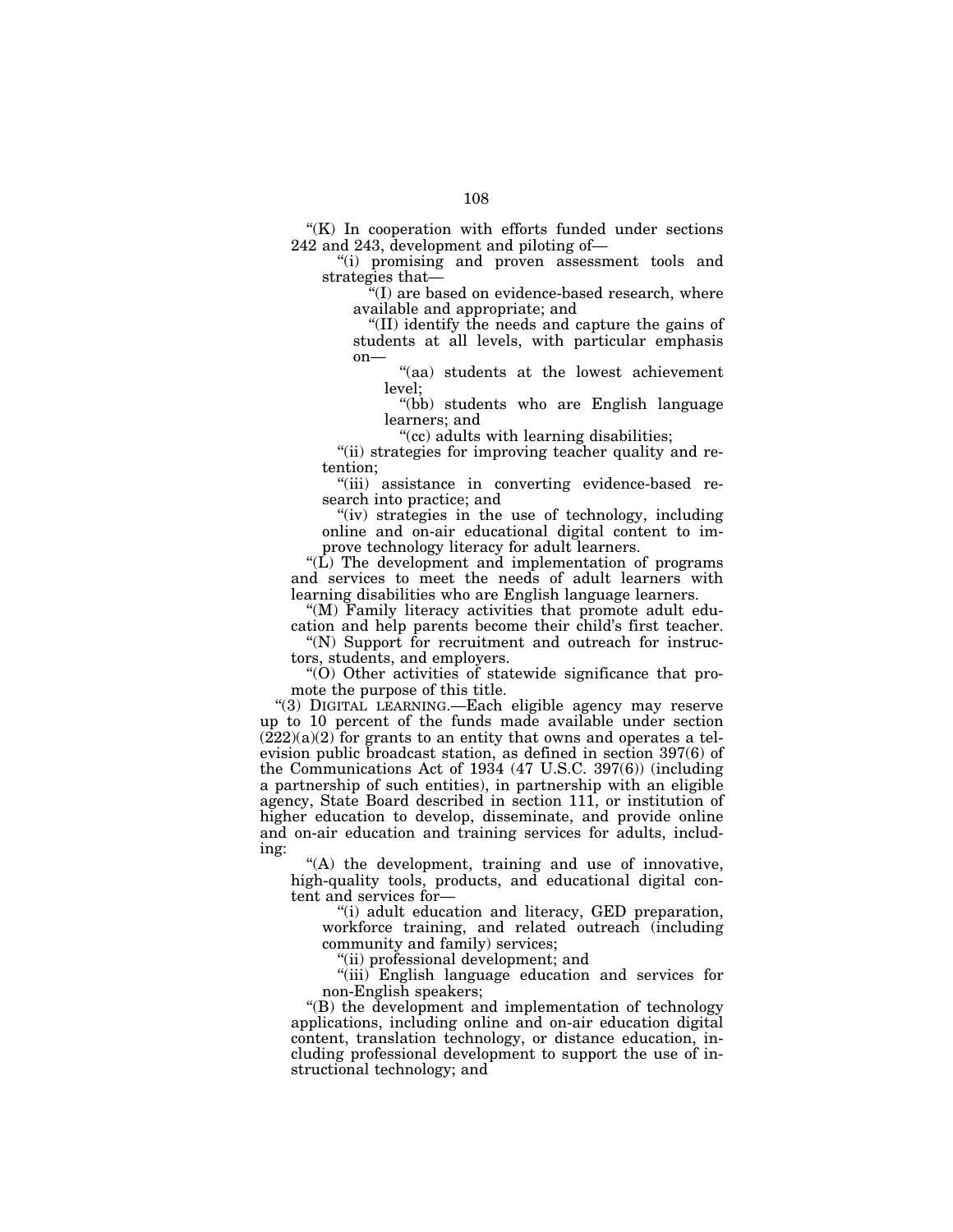$(C)$  developing and piloting strategies in the use of technology through online and on-air educational digital content, including to improve technology literacy for adult learners.''.

(d) STATE PLAN.—Section 224 is amended to read as follows:

### **''SEC. 224. STATE PLAN.**

''Each State desiring to receive funds under this title for any fiscal year shall submit and have approved by the Secretary and the Secretary of Labor a State plan in accordance with section 112 or a State unified plan in accordance with section 113.''.

(e) PROGRAMS FOR CORRECTIONS EDUCATION AND OTHER INSTITU-TIONALIZED INDIVIDUALS.—Section 225 is amended—

 $(1)$  in subsection  $(b)$ —

(A) in paragraph (1), by striking ''basic education'' and inserting ''adult education and literacy activities'';

(B) in paragraph (2), by striking ''education programs'' and inserting "education,"; and

(C) by striking paragraphs (3) and (4) and inserting the following:

''(3) secondary school credit;

"(4) integrated education and training;

''(5) career pathways;

''(6) concurrent enrollment;

''(7) postsecondary correctional education linked to employment;

''(8) peer tutoring; and

 $''(9)$  transition to re-entry initiatives and other post-release services with the goal of reducing recidivism.''; and

(2) by striking subsection (d) and inserting the following:

"(d) REPORT.—In addition to any report required under section 136, each eligible agency that receives assistance provided under this section shall annually prepare and submit to the Secretary a report on the progress, as described in section 136, of the eligible agency with respect to the programs and activities carried out under this section, including the rate of recidivism for the criminal offenders served.

''(e) DEFINITIONS.—In this section:

''(1) CORRECTIONAL INSTITUTION.—The term 'correctional institution' means any—

''(A) prison;

''(B) jail;

"(C) reformatory;

''(D) work farm;

''(E) detention center; or

"(F) halfway house, community-based rehabilitation center, or any other similar institution designed for the confinement or rehabilitation of criminal offenders.

''(2) CRIMINAL OFFENDER.—The term 'criminal offender' means any individual who is charged with or convicted of any criminal offense.''.

# **SEC. 204. AMENDMENTS TO SUBTITLE C.**

(a) GRANTS AND CONTRACTS FOR ELIGIBLE PROVIDERS.—Section 231 is amended—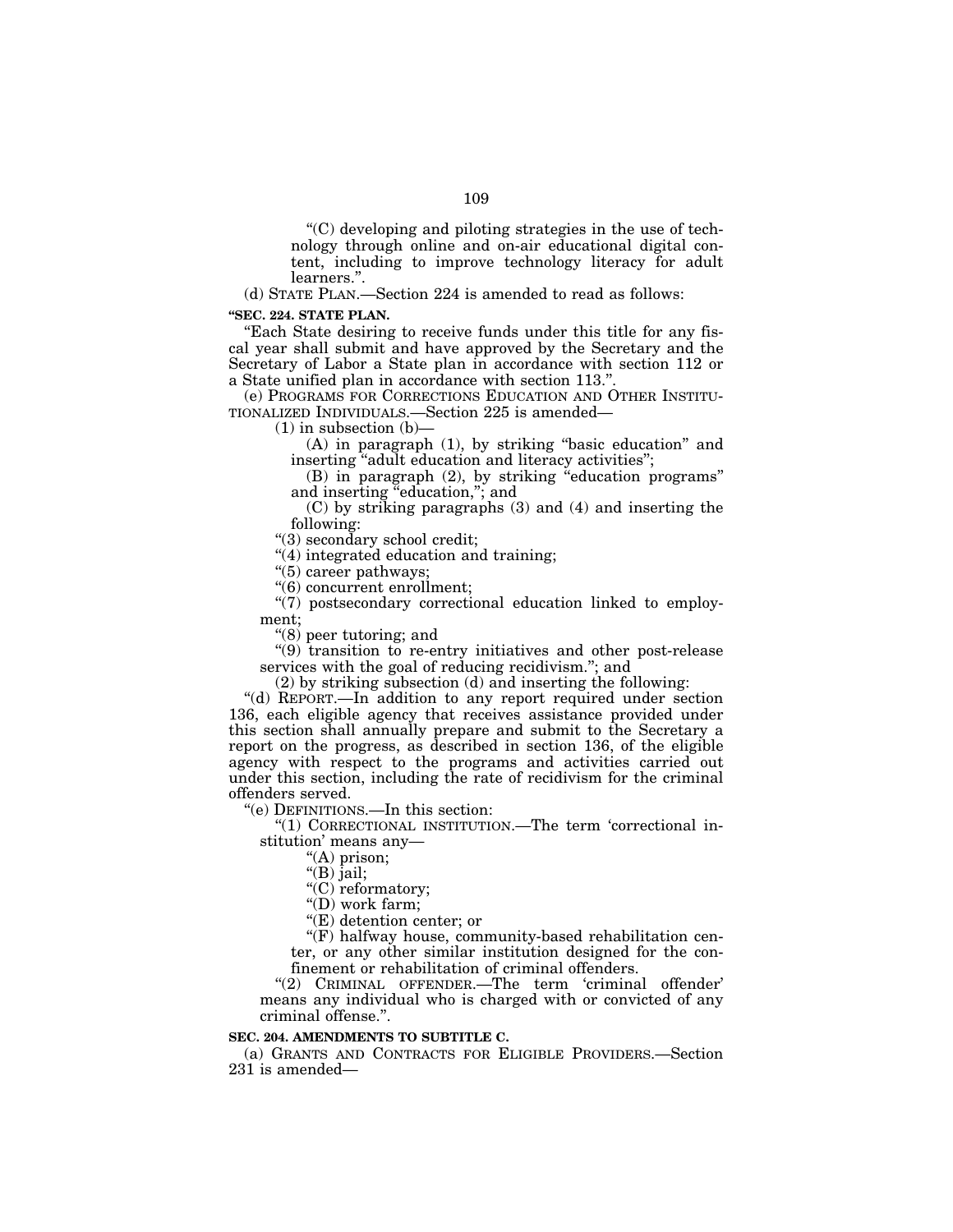(1) in subsection (b), by striking ''one or more programs that provide'' and all that follows and inserting ''programs that provide adult education and literacy activities, programs that provide such activities concurrently with postsecondary education or training or employment activities, and credit-bearing postsecondary coursework.'';

 $(2)$  in subsection  $(c)$ 

(A) by striking "Each eligible" and inserting:

''(1) IN GENERAL.—Each eligible'';

(B) by redesignating paragraphs (1) and (2) as subparagraphs (A) and (B), respectively, and moving such subparagraphs 2 ems to the right;

 $(\tilde{C})$  in subparagraph  $(A)$  (as so redesignated), by inserting "and compete" after "apply"; and

 $(D)$  by adding at the end the following:

"(2) GAO STUDY.—Not later than the second program year following the date of enactment of the , the Comptroller General shall conduct a study to determine how the provisions of paragraph (1) have been implemented and whether such provisions accomplished the purposes of such paragraph.'';

 $(3)$  in subsection  $(d)$ —

(A) by striking "section  $203(1)$ " and inserting "section  $203(4)$ "; and

(B) by striking ''other than adult education activities'' and inserting ''other than activities for eligible individuals''; and

 $(4)$  in subsection  $(e)$ —

(A) in paragraph (1), by striking ''will establish measurable goals for participant outcomes'' and insert ''would be responsive to—

 $\sqrt{\left(\text{A}\right)}$  regional needs as identified in the local plan under section 118; and

''(B) serving individuals in the community who were identified in such plan as most in need of adult education and literacy activities, including individuals—

''(i) who have low levels of literacy skills;

"(ii) who have learning disabilities; or

"(iii) who are English language learners;";

(B) by amending paragraphs (2) through (8) to read as follows:

''(2) capacity, including past effectiveness in improving the English language, reading, and mathematic skills of eligible individuals of the eligible provider, to meet and exceed State-adjusted levels of performance for the primary indicators of performance described in section 136 for eligible individuals, especially with respect to eligible individuals who have low levels of literacy;

''(3) the extent to which the eligible provider demonstrates alignment between proposed activities and services and the strategy and goals of the local plan under section 118, as well as with the activities and services of the one-stop partners;

 $(4)$  whether the eligible provider's program uses instructional practices that include the essential components of reading instruction;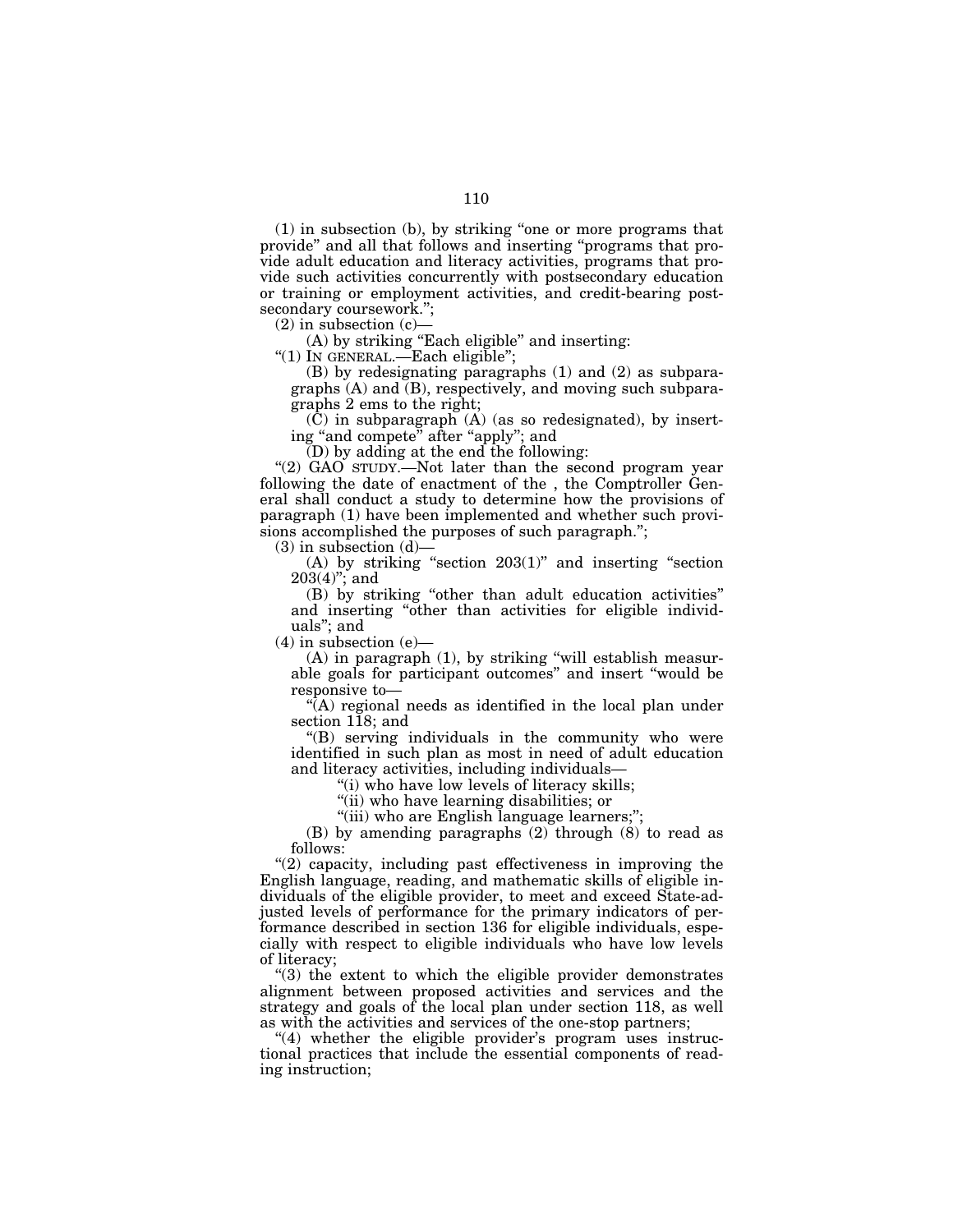''(5) whether the eligible provider's activities are built on a strong foundation of evidence-based research on available and effective educational practices;

''(6) whether the eligible provider's activities effectively employ advances in technology and delivery systems, including distance education;

 $\degree$ (7) whether the eligible provider's activities provide learning in context, including through integrated education and training, so that an individual acquires the skills needed to transition to and success in completing postsecondary education and training programs, obtain and advance in employment leading to economic self-sufficiency, and exercise the rights and responsibilities of citizenship;

 $(8)$  whether the eligible provider's activities are delivered by instructors, counselors, and administrators who meet minimum qualifications established by the State, and who have access to professional development, including through electronic development, including through electronic means;'';

 $(C)$  in paragraph  $(9)$ —

(i) by inserting "eligible provider's" after "whether the'';

(ii) by inserting ''education, training, and social service'' after ''other available'';

(iii) by inserting ''local workforce investment boards,'' after ''postsecondary educational institutions,''; and

(iv) by inserting '', business, industry, labor organizations, community-based organizations, nonprofit organizations, and intermediaries, for the development of career pathways'' before the semicolon;

 $(D)$  in paragraph  $(10)$ —

(i) by inserting ''eligible provider's'' after ''whether the'';

(ii) by inserting ''coordination with Federal, State, and local'' after ''schedules and''; and

(iii) by striking ''and transportation'' and inserting ''transportation, mental health services, and career planning''; and

 $(E)$  by striking paragraphs  $(11)$  and  $(12)$  and inserting the following:

" $(11)$  the capacity of the eligible provider to provide integrated education and training;

 $(12)$  whether the eligible provider maintains an information management system that has the capacity to report measurable participant outcomes (consistent with section 136) and monitor program performance;

" $(13)$  the capacity of the eligible provider to offer or connect individuals with career pathways that will lead to economic self-sufficiency;

"(14) whether the local areas in which the eligible provider is located have demonstrated need for additional English language acquisition programs, integrated English literacy, and civics education programs; and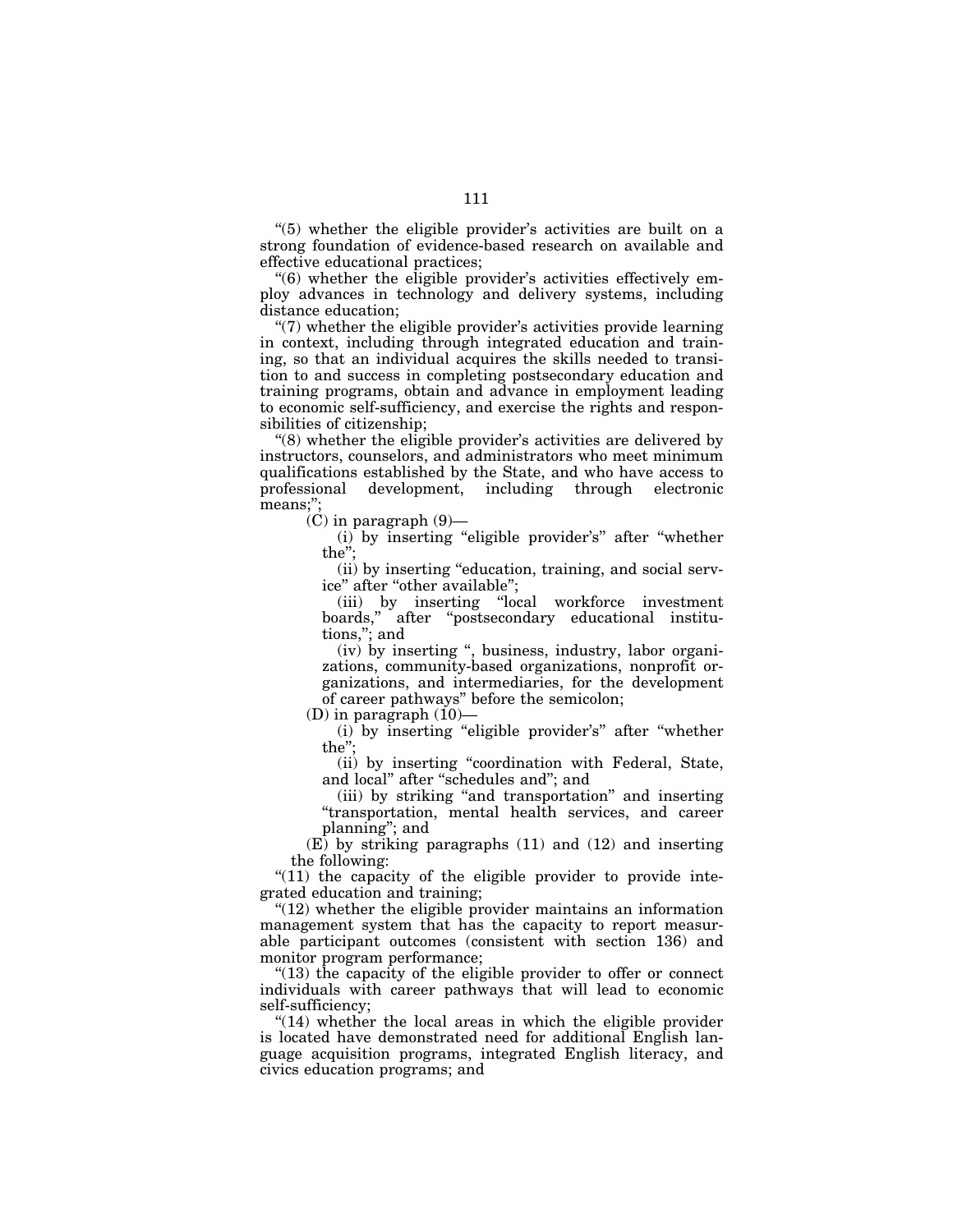$(15)$  the capacity of the eligible provider to serve eligible individuals with disabilities, including individuals with learning disabilities.''.

(b) LOCAL APPLICATION.—Section 232 is amended—

(1) in the matter preceding paragraph (1), by striking ''under this subtitle'' and inserting ''from an eligible agency'';

 $(2)$  in paragraph  $(1)$ , by striking "; and" and inserting "consistent with the requirements of this title;''; and

(3) by striking the period at the end of paragraph (2) and inserting a semicolon, and after such paragraph inserting the following:

" $(3)$ " a description of how the eligible provider will provide services in alignment with the local plan under section 118, including how such provider will promote concurrent enrollment in programs and activities under titles I and II, as appropriate, to assist eligible individuals in accessing and succeeding in postsecondary education and job training services and how such provider will promote access to career pathways;

"(4) a description of how the eligible provider will meet the State adjusted levels of performance described in section 136(b)(3), including how such provider will collect data to report on such performance indicators;

"(5) a description of how the eligible provider will fulfill onestop partner responsibilities as described in section  $12\overline{1}(b)(\overline{1})(A)$ , as appropriate;

''(6) a description of how the eligible provider will provide services in a manner that meets the needs of eligible individuals; and

 $\degree$ (7) information that addresses the considerations described under section 231(e), as applicable.''.

(c) LOCAL ADMINISTRATIVE COST LIMITS.—Section 233 is amended—

 $(1)$  in subsection  $(a)(2)$ , by striking "personnel development and interagency coordination'' and inserting ''(including carrying out the requirements of section 136), professional development, and the activities described in paragraphs (3) and (5) of section 232''; and

(2) in subsection (b), by striking ''adequate planning, administration, personnel development, and interagency coordination'' and inserting ''the eligible provider to carry out the activities described in subsection  $(a)(2)$ ".

# **SEC. 205. AMENDMENTS TO SUBTITLE D.**

(a) ADMINISTRATIVE PROVISIONS.—Section 241(b) is amended—

 $(1)$  in paragraph  $(1)(A)$ , by striking "adult education and literacy activities" and inserting "activities under this title"; and  $(2)$  in paragraph  $(4)$ , by striking "1 fiscal year only" and in-

serting "not more than 1 fiscal year".

(b) NATIONAL INSTITUTE FOR ADULT EDUCATION AND LITERACY.— Section 242 is amended—

 $(1)$  in subsection  $(a)$ —

(A) in the matter preceding paragraph (1), by inserting "Adult Education and" after "Institute for";

(B) in paragraph (1), by striking "literacy" and inserting "effective adult education and literacy activities for adults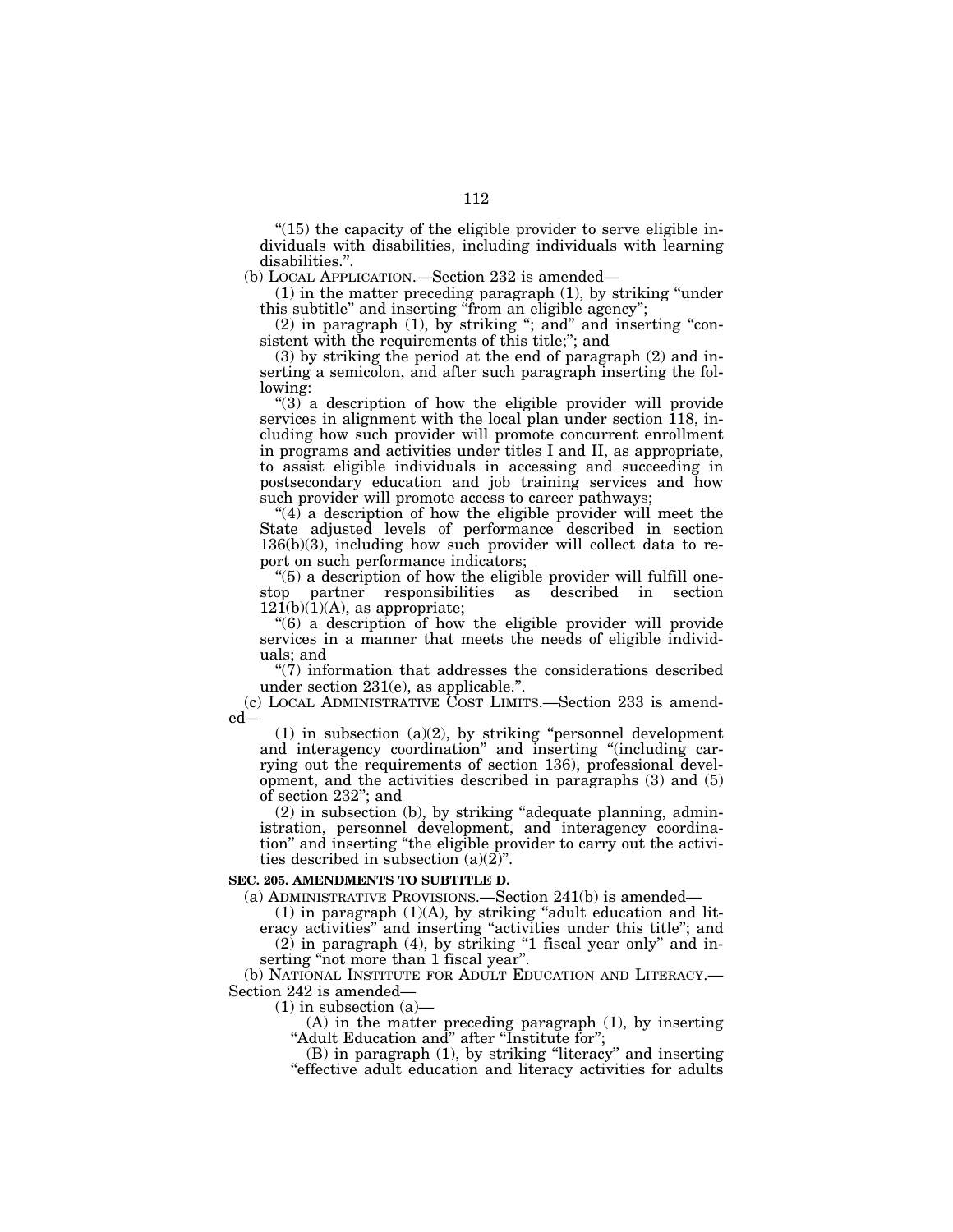and families, including the identification of research topics'';

(C) by redesignating paragraphs (2) and (3) as paragraphs (3) and (4), respectively, and inserting after paragraph (1) the following:

"(2) supports the development and replication of promising and proven approaches to adult education and literacy activities and programs of demonstrated effectiveness;'';

 $(D)$  in paragraph  $(3)$  (as so redesignated), by striking "literacy" and inserting "and disseminates information on adult education and literacy activities,''; and

(E) in paragraph (4) (as so redesignated), by striking "programs by—" and all that follows through subparagraph (A) and inserting "activities by-

"(A) providing advice on the efforts of the Department of Education, Department of Labor, and the Department of Health and Human Services and other relevant agencies to achieve the goals of adult education and literacy programs and programs consistent with title I, within and across such agencies;

''(B) coordinating and participating in the Federal effort to identify, produce, and disseminate information on adult education and literacy activities that are derived from available evidence-based research and effective programs that serve adults and families, including individuals with learning disabilities; and

''(C) providing current information annually on effective practices and research in adult education and literacy activities to the Committee on Health, Education, Labor, and Pensions of the Senate and the Committee on Education and the Workforce of the House of Representatives, and the relevant Federal agencies.'';

 $(2)$  in subsection  $(b)$ 

(A) in paragraph (1), by inserting ''Adult Education and'' after "Institute for"; and

(B) in paragraph (2), by striking "separate" and inserting ''independent'';

(3) by amending subsection (c) to read as follows:

"(c) DUTIES .-

"(1) IN GENERAL.—In order to reinforce and support the alignment of activities and programs consistent with provisions under title I, the Institute is authorized—

''(A) to maintain a national electronic database of information that disseminates information to the broadest possible audience within the adult education and literacy field, and that includes—

"(i) best practices and research regarding the provision of adult education and literacy activities, including instruction in the essential components of reading instruction, integrated education and training, and the integration of English literacy and civics education;

''(ii) public and private adult education and literacy activities and programs, and Federal, State, and local policies, affecting the provision of adult education and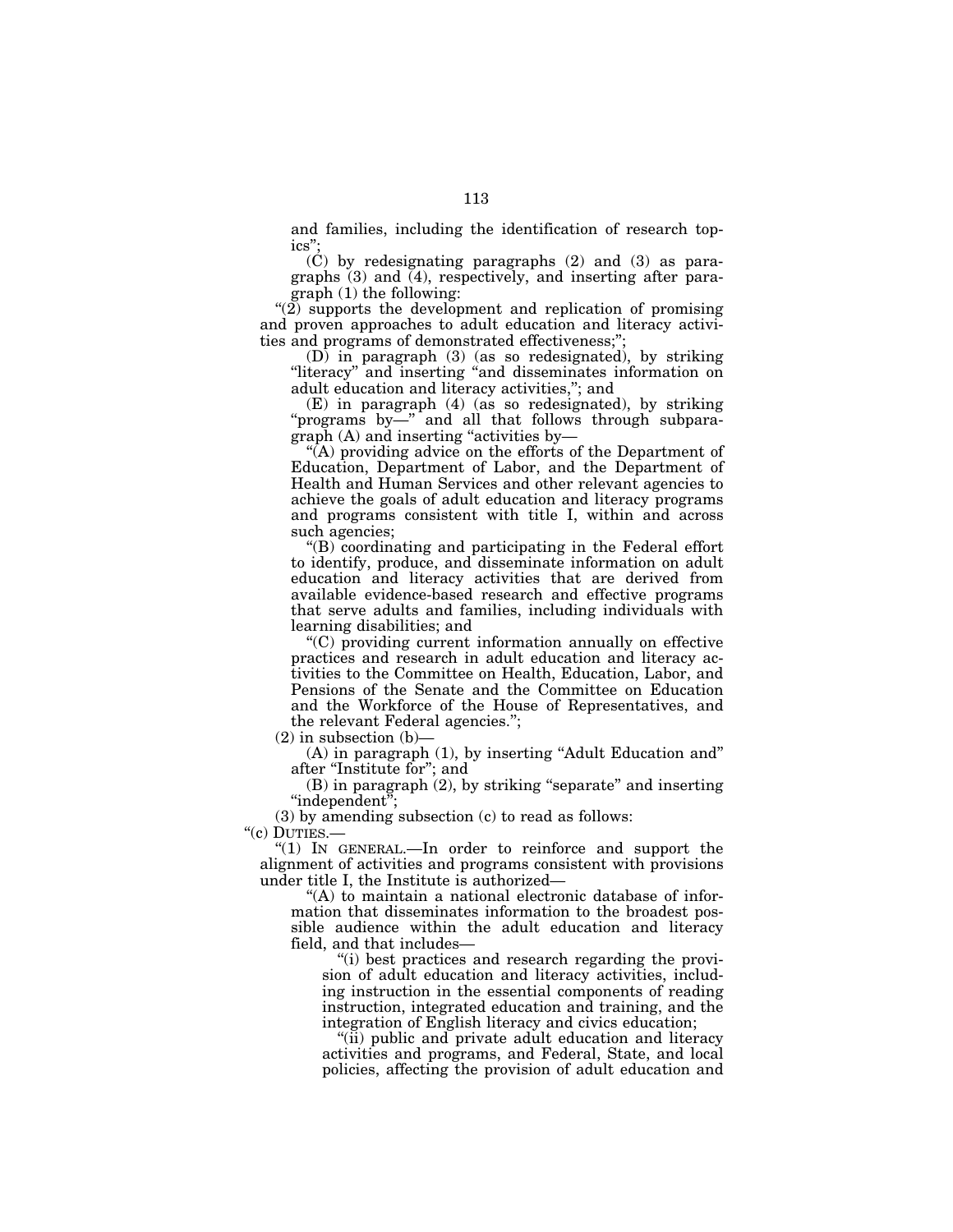literacy activities at the national, State, and local levels;

"(iii) opportunities for technical assistance, meetings, conferences, and other opportunities that lead to the improvement of adult education and literacy activities;

"(iv) a list of eligible providers; and

" $(v)$  best practices in reading research, numeracy instruction, and service to English language learners;

''(B) to coordinate the support of promising and proven research, as defined by the Institute of Education Sciences, and development on adult education and literacy activities for adults and for employers across Federal agencies, and to carry out basic and applied research and development on topics that are not being investigated by other organizations or agencies, such as the special literacy needs of individuals with learning disabilities;

 $(C)$  to provide policy and technical assistance to Federal, State, and local entities for the improvement of policy and programs relating to adult education and literacy activities;

''(D) to fund a network of State or regional adult education and literacy resource centers to assist State eligible agencies, eligible providers, and private nonprofit efforts to improve adult education and literacy activities by—

''(i) encouraging the coordination of adult education and literacy activities;

"(ii) enhancing the capacity of State eligible agencies and eligible providers to deliver adult education and literacy activities; and

"(iii) serving as a link between the Institute and eligible providers of adult education and literacy activities for the purpose of sharing information, data, research, expertise, and literacy resources, and for soliciting research needs;

''(E) to establish and maintain a national adult learning and technology resource center to—

''(i) develop frameworks for technology-based learning and professional development materials for adult education, literacy, and workplace skills;

"(ii) support distance education for professional development for eligible entities and eligible providers of adult education, literacy, and workplace skills services;

"(iii) coordinate and share information on the innovative uses of technology, such as the use of assistive technology to deliver digital content to adult learners; and

" $(iv)$  be accessible to the public through the website of the center;

''(F) to advise Congress and Federal departments and agencies regarding the development of policy with respect to adult education and literacy activities;

''(G) to undertake other activities that lead to the improvement of the Nation's adult education and literacy de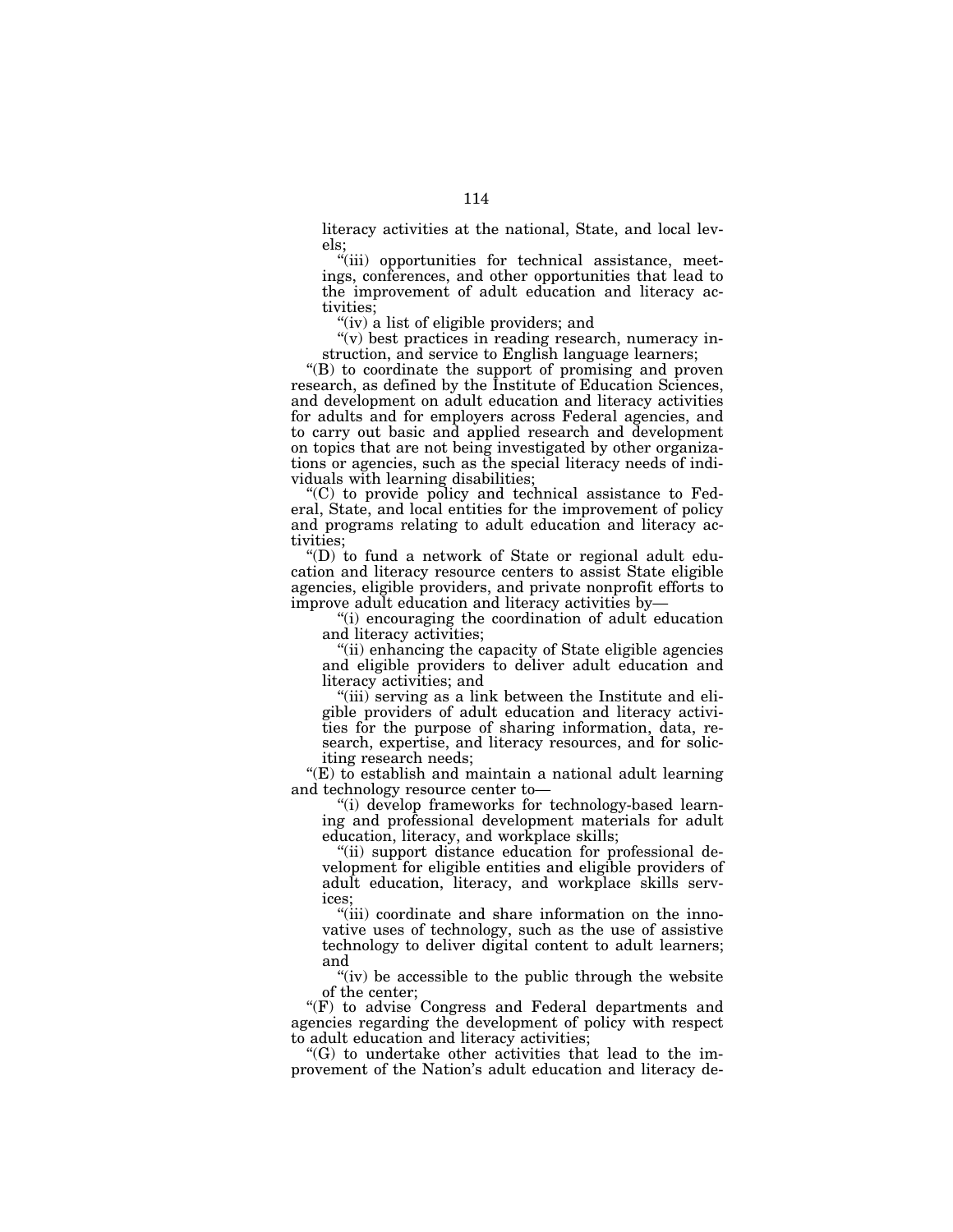livery system and that complement other such efforts being undertaken by public and private agencies and organizations, including activities that relate to the acquisition of skills in reading, writing, English language acquisition, and mathematics;

 $H$ ) to assist States that are pursuing the implementation of standards-based educational improvements and related standards-based assessment instruments for eligible providers through the dissemination of training, technical assistance, and related support; and

''(I) to develop and disseminate best practices on the education, training, professional development, certification, and credentialing of adult education instructors, including how the use of technology can contribute to such efforts.

''(2) GRANTS, CONTRACTS, AND COOPERATIVE AGREEMENTS.— The Institute may award competitive grants to, or enter into contracts or cooperative agreements with, individuals, public or private institutions, agencies, organizations, or consortia of such institutions, agencies, or organizations to carry out the activities of the Institute.

''(3) COORDINATION.—In identifying and supporting promising and proven research the Institute shall use standards for research quality that are consistent with those of the Institute of Education Sciences.'';

 $(4)$  in subsection  $(d)(1)$ , by striking "research, or innovation" and inserting "or research";

 $(5)$  in subsection  $(e)$ 

(A) in the subsection heading, by inserting "ADULT EDU-CATION AND" after "INSTITUTE FOR";

 $(B)$  in paragraph  $(1)$ –

(i) in subparagraph (A), by inserting ''Adult Education and" after "Institute for"

 $(ii)$  in subparagraph  $(B)(i)$ –

(I) by inserting ''adult education and'' after ''organizations and providers of''; and

(II) by striking ''English literacy'' and inserting ''English language acquisition'';

(iii) in subparagraph (B)(ii), by striking ''literacy programs'' and inserting ''or have participated in or partnered with workplace adult education and literacy activities'';

 $(iv)$  in subparagraph  $(B)(iii)$ , by striking "literacy" both places it appears and inserting "adult education and literacy'';

 $(v)$  in subparagraph  $(B)(iv)$ , by inserting "adult education and literacy research, including adult'' after ''area of'';

(vi) in subparagraph  $(B)(vi)$ , by striking "and";

 $(vii)$  in subparagraph  $(B)(vii)$ , by striking the period and inserting ''; and''; and

(viii) by adding at the end the following:

''(viii) institutions of higher education or postsecondary educational institutions.'';

(C) in paragraph (2)—

 $(i)$  in subparagraph  $(B)$ , by striking "and";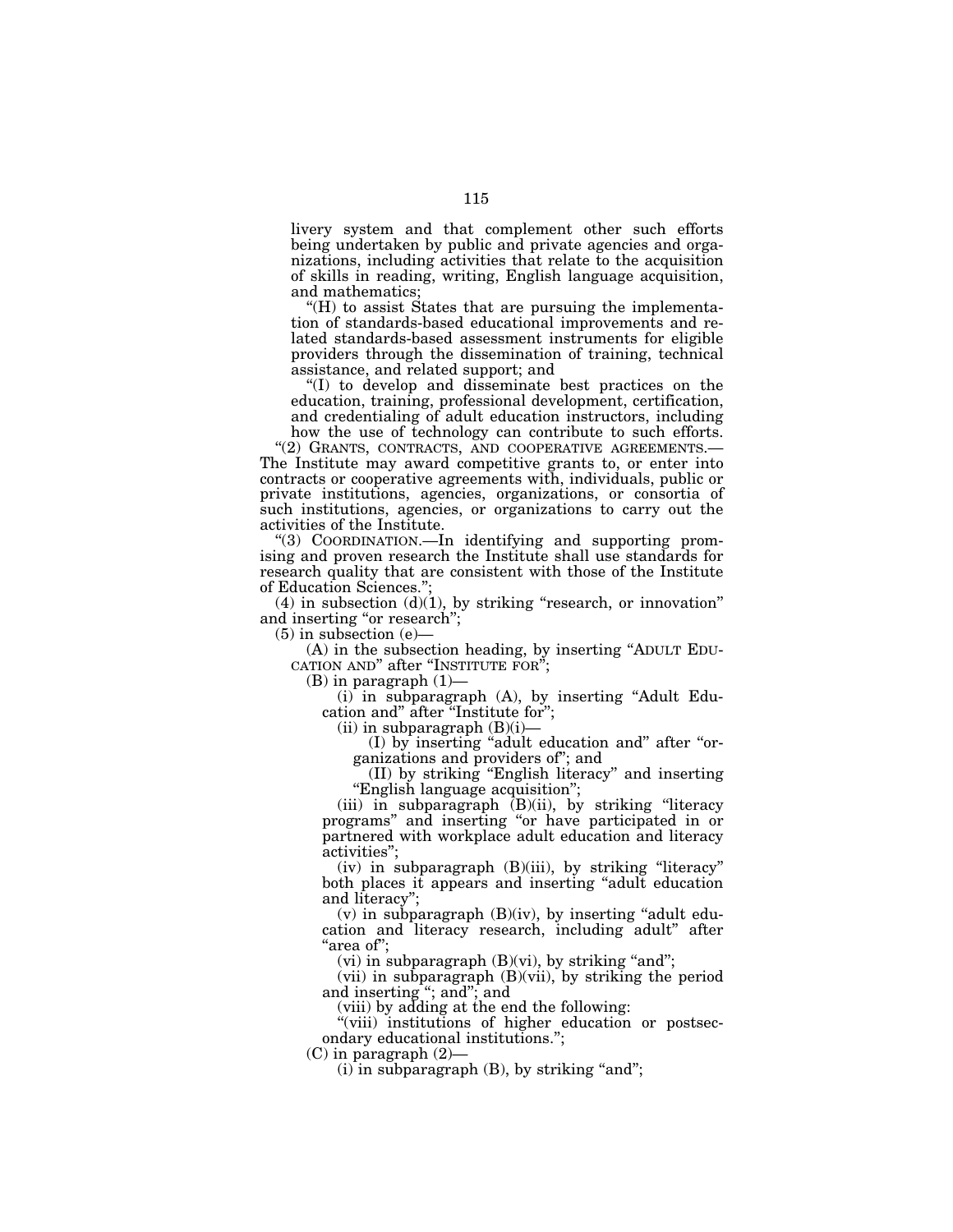the end and inserting ''; and''; and (iii) by adding at the end the following:

''(D) review the biennial report submitted to Congress pursuant to subsection (k).''; and

(D) in paragraph  $(5)$ -

 $(i)$  by striking "Any" and inserting "A"; and

(ii) by inserting ''at a meeting for which there is a quorum'' before the period;

 $(6)$  in subsection  $(k)$ —

 $(A)$  in the matter preceding paragraph  $(1)$ —

(i) by striking ''The'' and inserting ; and

(ii) by striking ''Committee on Labor and Human Resources of the Senate'' and inserting ''Committee on Health, Education, Labor and Pensions of the Senate and the relevant agencies'';

(B) in paragraph (1), by inserting "adult education and" after "field of"; and

(C) in paragraph (2), by striking ''adult education and'' after "goals of the"; and

(7) by adding at the end the following:

"(m) NATIONAL INSTITUTE FOR LITERACY.—Any reference in any other Federal law, Executive order, rule, regulation, or delegation of authority, or any document of or pertaining to—

''(1) the head of the National Institute for Literacy shall be treated as a reference to the head of the National Institute for Adult Education and Literacy; and

"(2) the National Institute for Literacy shall be treated as a reference to the National Institute for Adult Education and Literacy."

(c) NATIONAL LEADERSHIP ACTIVITIES.—Section 243 is amended—  $(1)$  in the matter preceding paragraph  $(1)$ —

(A) by striking ''The Secretary'' and inserting:

''(a) IN GENERAL.—The Secretary'';

(B) by inserting "and outcomes" after "the quality";

(C) by striking ''programs'' and inserting ''activities and programs''; and

(D) by striking ''Such activities may include the following:" and inserting:

''(b) ALLOWABLE ACTIVITIES.—The national leadership activities described in subsection (a) may include the following:";

 $(2)$  in paragraph  $(1)$ 

 $(A)$  by redesignating subparagraphs  $(A)$  through  $(C)$  as subparagraphs (B) through (D), respectively and inserting before subparagraph (B) (as so redesignated) the following: ''(A) assistance to help States meet the requirements of

section 136;";

(B) in subparagraph (B) (as so redesignated)—

(i) by striking ''developing and using performance measures'' and inserting ''using performance accountability measures based on indicators described in section 136, and data systems''; and

(ii) by striking '', including family literacy services''; (C) in subparagraph (C) (as so redesignated), by striking "including family literacy services" and all that follows and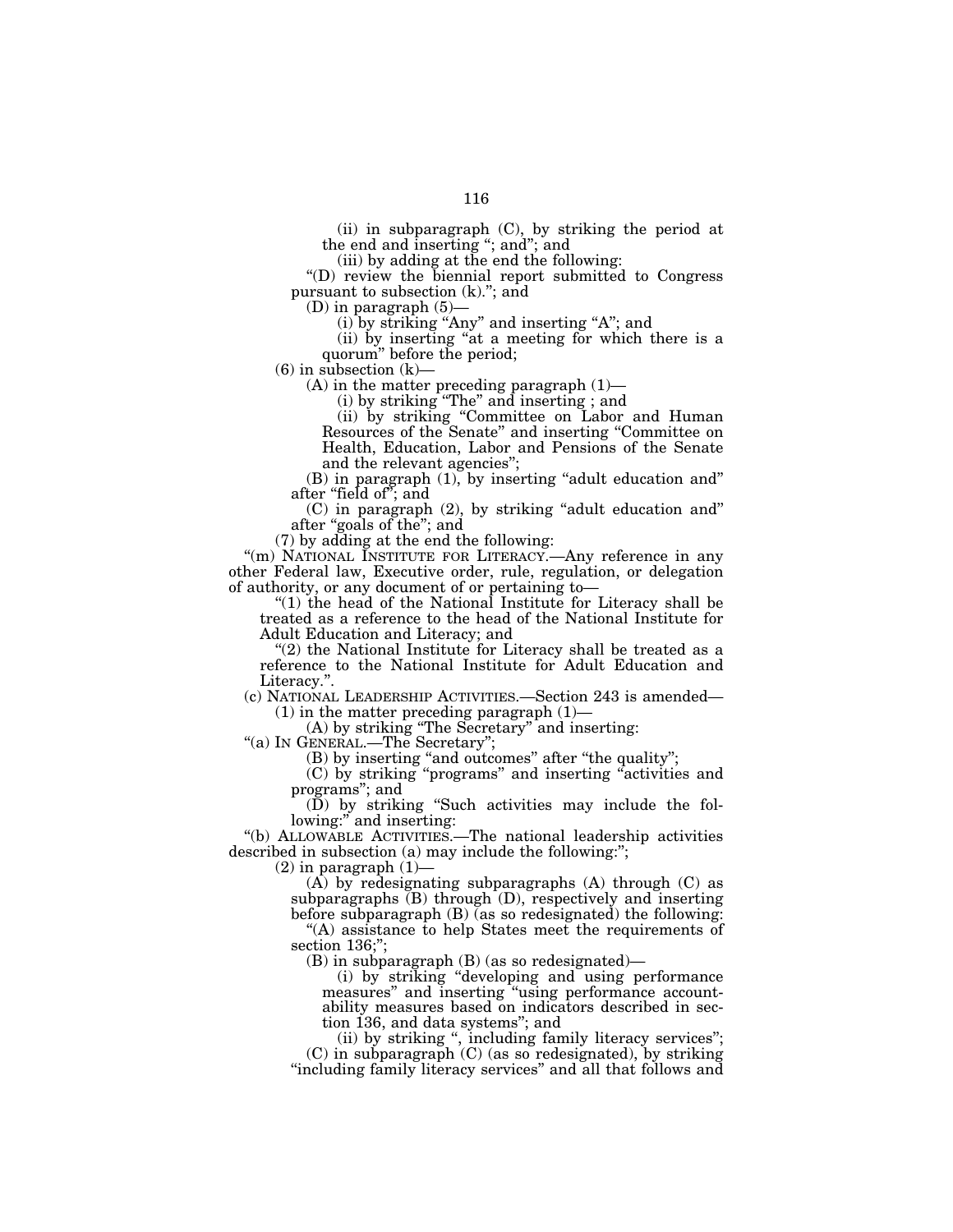inserting "utilizing evidence-based research where available;'';

(D) in subparagraph (D) (as so redesignated)—

(i) by striking "learning" and inserting "education"; and

(ii) by striking the period and inserting the following: ", including through the use of instructional models that blend in-person and online instruction; and''; and

(E) by adding at the end the following:

''(E) assistance in the development and dissemination of promising and proven models for addressing the digital literacy needs of adults, including older adults.'';

(3) by redesignating paragraph (2) as paragraph (3), and inserting after paragraph (1) the following:

 $''(2)$  A program of grants, contracts, or cooperative agreements awarded on a competitive basis to national, regional, or local networks of private nonprofit organizations, public libraries, or institutions of higher education to build the capacity of such networks' members to—

''(A) meet the performance requirements, described in section 136, of eligible providers under this title; and

''(B) involve eligible individuals in program improvement.''; and

(4) in paragraph (3) (as so redesignated)—

(A) in the matter preceding subparagraph (A), by inserting "institutions of higher education," after "postsecondary educational institutions,'';

(B) in subparagraph (A), by striking ''phonemic awareness'' and all that follows through ''reading comprehension'' and inserting ''the essential components of reading instruction'';

(C) in subparagraph (B), by striking '', including family literacy services'';

(D) in subparagraph (C), by striking ''research, such as'' and inserting: "research, including evidence-based research where available, on national literacy basic skill acquisition for adult learning, including'';

 $(E)$  in subparagraph  $(D)$ –

(i) in clause (i), by striking the semicolon and inserting ", which may include programs that-

''(I) accelerate learning outcomes for eligible individuals with the lowest literacy levels;

''(II) promote career pathways for eligible individuals;

''(III) promote concurrent enrollment programs in adult education and credit bearing postsecondary coursework; and

" $(IV)$  develop high-quality professional development activities for eligible providers;''; and

(ii) in clause (ii), by striking ''such as the development" and all that follows and inserting "such as—

''(I) programs for skill certification;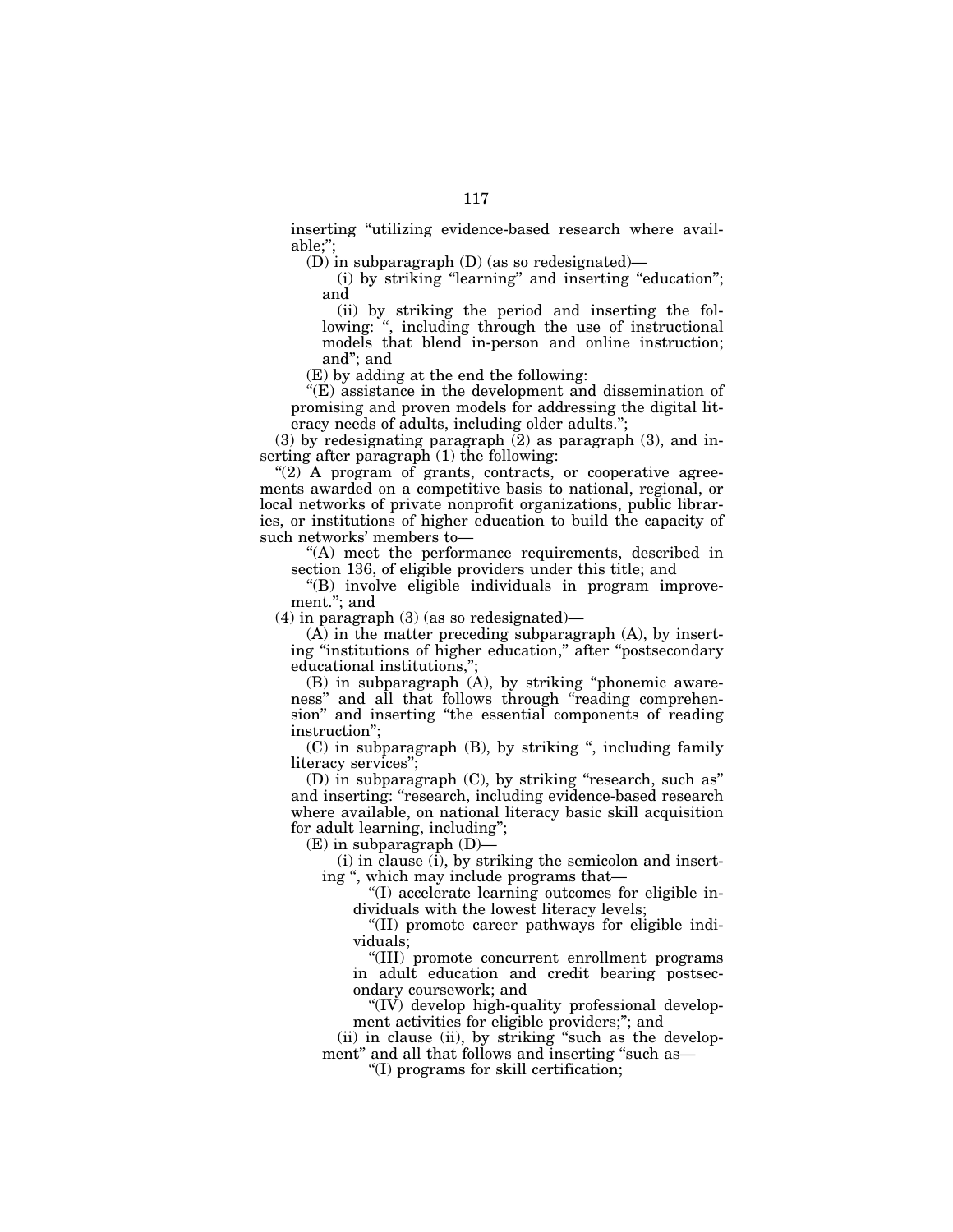''(II) the identification of effective strategies for working with adults with learning disabilities and with adults who are English language learners;

''(III) integrated education and training programs;

''(IV) programs providing adult education and literacy activities coordinated with employment services;

''(V) family literacy activities that promote adult education and help parents become their child's first teacher; and

''(VI) postsecondary education and training transition programs;'';

 $(F)$  in subparagraph  $(E)$ –

(i) in the matter preceding clause (i), by striking ''through studies and analyses conducted independently'';

(ii) in clause (i)—

(I) by inserting ''accountability'' after ''performance'';

(II) by inserting '', including interim measures connected to increasing advancement along a career pathway," after "measures of accountability"; and

(III) by striking '', including family literacy services'';

(iii) in clause (ii)—

(I) by striking ''including family literacy services''; and

(II) by striking ''adults (and of children'' and all that follows through ''in such activities'' and inserting "eligible individuals, lead";

 $(iv)$  in clause  $(iii)$ 

(I) by striking ''adults'' and inserting ''eligible individuals'';

(II) by striking ''family''; and

(III) by striking ''programs'' and inserting ''activities''; and

(v) in clause (iv), by striking ''eligible agencies have distributed'' and all that follows and inserting ''different types of providers measurably improve the skills of eligible individuals in adult education and literacy activities;'';

(G) by redesignating subparagraphs (F), (G) and (H) as subparagraphs  $(G)$ ,  $(H)$ , and  $(K)$ , respectively;

(H) by inserting after subparagraph (E) the following:

"(F) carrying out research on the relationship between instructional quality, including education levels, certification status, and experience of instructors, and the performance outcomes of eligible providers consistent with section 136:":

(I) in subparagraph (G) (as so redesignated)—

(i) by inserting ''of programs'' after ''building''; and

(ii) by striking "subtitle" and inserting "title"; and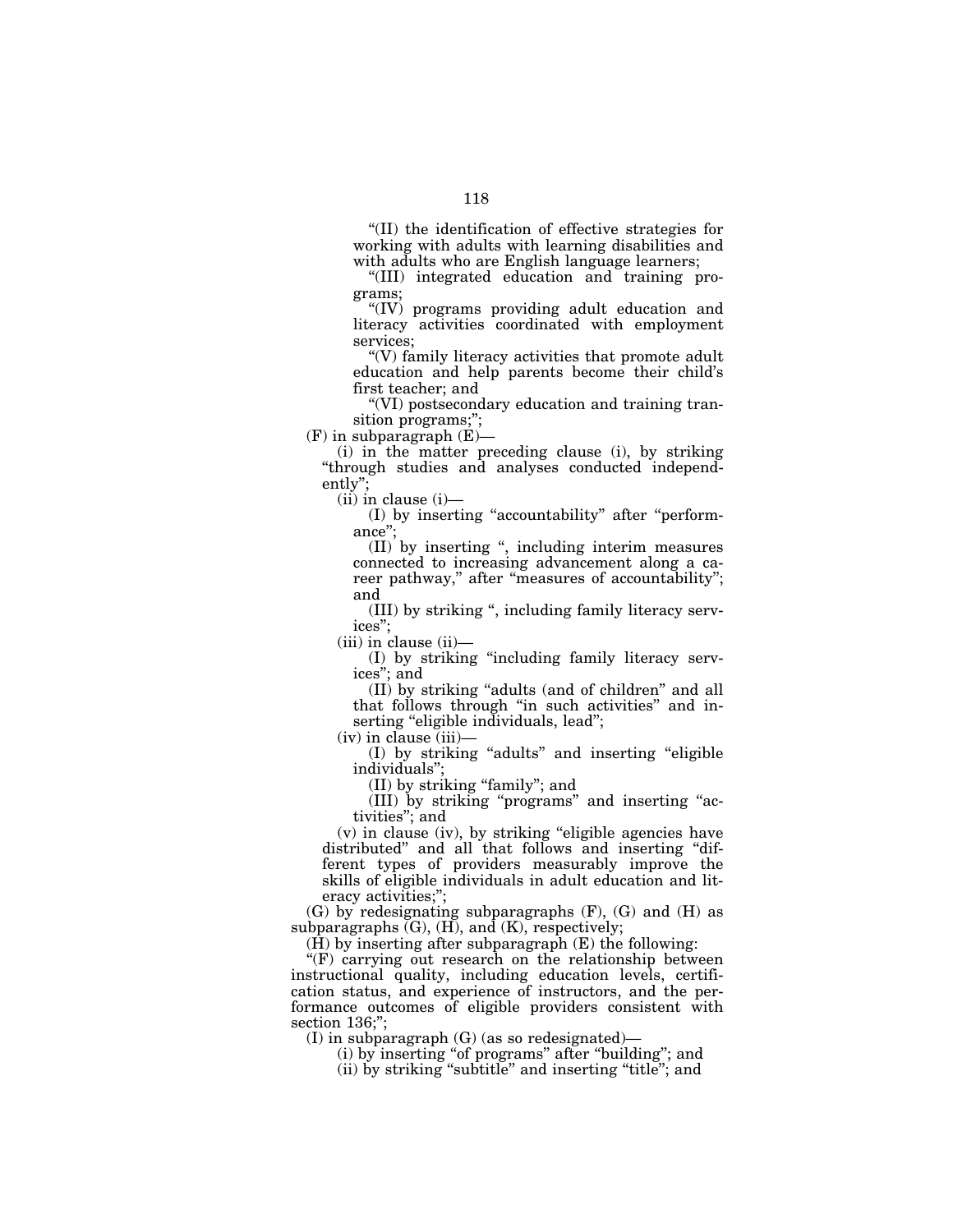(J) in subparagraph (H) (as so redesignated), by striking ''; and'' and inserting a semicolon and inserting after such subparagraph the following:

''(I) supporting the development of an entity that would produce and distribute technology-based programs and materials for adult education and literacy activities using an interconnection system (as defined in section 397 of the Communications Act of 1934 (47 U.S.C. 397)) and expand the effective outreach and use of such programs and materials to eligible providers;

''(J) determining how participation in adult education and literacy activities prepares eligible individuals for entry into postsecondary education and employment and, in the case of programs carried out in correctional institutions, has an effect on recidivism; and''.

(d) INTEGRATED ENGLISH LITERACY AND CIVICS EDUCATION.— Subtitle D, as redesignated by section 201(f), is further amended by adding after section 243 the following new section:

**''SEC. 244. INTEGRATED ENGLISH LITERACY AND CIVICS EDUCATION.** 

''(a) IN GENERAL.—From funds made available under section  $211(a)(1)(C)$  for each fiscal year, the Secretary shall award grants to States, from allotments under subsection (b), for integrated English literacy and civics education.

''(b) ALLOTMENT.—

''(1) IN GENERAL.—Subject to paragraph (2), from amounts made available under section  $21\overline{1}(a)(1)(C)$  for a fiscal year, the Secretary shall allocate—

"(A) 65 percent to the States on the basis of a State's need for integrated English literacy and civics education, as determined by calculating each State's share of a 10 year average of the data of the Office of Immigration Statistics of the Department of Homeland Security for immigrants admitted for legal permanent residence for the 10 most recent years; and

''(B) 35 percent to the States on the basis of whether the State experienced growth, as measured by the average of the 3 most recent years for which the data of the Office of Immigration Statistics of the Department of Homeland Security for immigrants admitted for legal permanent residence are available.

''(2) MINIMUM.—No State shall receive an allotment under paragraph (1) in an amount that is less than \$60,000.

"(c) STUDY TO DETERMINE CONTINUED NEED.—Not later than 2 years after the date of the enactment of the Workforce Investment Act of 2012 and every 2 years thereafter, the Secretaries of Education, Labor, and Homeland Security shall submit a report to Congress about the English-language instruction needs of adult immigrants. It shall include changes in national, State and county-level approaches and requirements in English-language instruction; data on the composition of recent immigration flows and immigrant settlement patterns across States; and estimated instructional needs based on the English ability and educational attainment of recent immigrants from top immigrant-sending countries. Such study shall be commissioned by the Institute of Education Sciences, with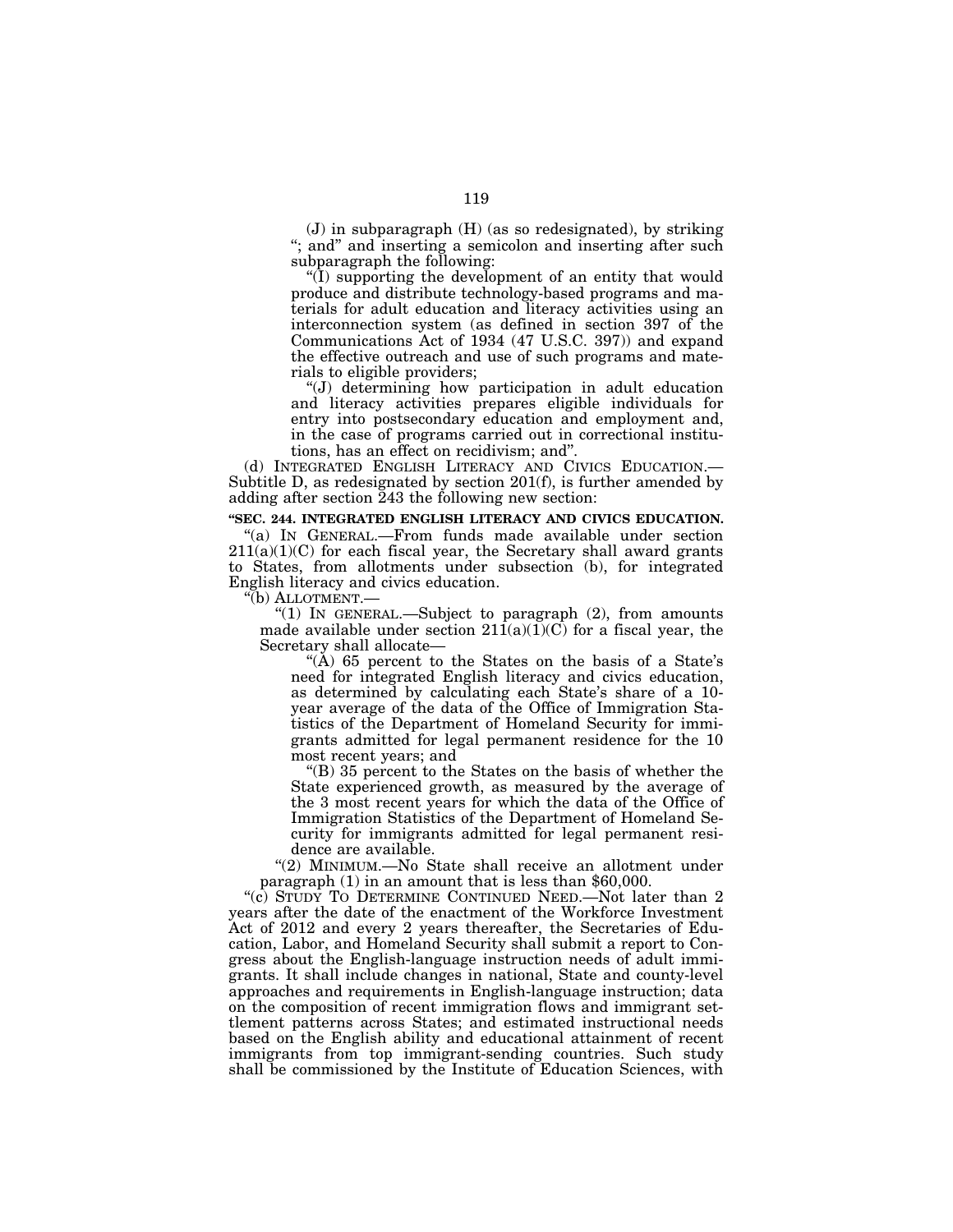its design conducted in collaboration with the Departments of Labor and Homeland Security.''.

# **TITLE III—AMENDMENTS TO THE WAGNER-PEYSER ACT**

### **SEC. 301. EMPLOYMENT SERVICE OFFICES.**

Section 1 of the Wagner-Peyser Act (29 U.S.C. 49) is amended by inserting "service" before "offices".

### **SEC. 302. DEFINITIONS.**

Section 2 of the Wagner-Peyser Act (29 U.S.C. 49a) is amended—

(1) by redesignating paragraphs (2) through (5) as paragraphs (3) through (6), respectively;

 $(2)$  by inserting after paragraph  $(1)$  the following:

"(2) the term 'employment' service office' means a local office of a State agency;'';

(3) in paragraph (3) (as so redesignated)—

(A) by striking ''investment board'' each place it appears and inserting ''development board''; and

 $(B)$  by striking "of 1998" and inserting "of 2011";

(4) in paragraph  $(4)$  (as so redesignated)—

 $(A)$  by striking "134 $(c)$ " and inserting "221 $(e)$ "; and

 $(B)$  by striking "1998" and inserting "2011";

(5) in paragraph (6) (as so redesignated), by striking the period and inserting a semicolon; and

(6) by adding at the end the following:

" $(7)$  except in section 15, the term 'State agency', used without further description, means an agency designated or authorized under section 4; and

 $(8)$  the term 'workplace learning advisor', has the meaning given the terms in section 101 of the Workforce Investment Act of 1998.''.

### **SEC. 303. FEDERAL AND STATE EMPLOYMENT SERVICE OFFICES.**

(a) COORDINATION.—Section 3(a) of the Wagner-Peyser Act (29 U.S.C.  $49b(a)$  is amended by striking "services" and inserting ''service offices''.

(b) PUBLIC LABOR EXCHANGE SERVICES SYSTEM.—Section 3(c)(2) of the Wagner-Peyser Act (29 U.S.C. 49b(c)(2)) is amended by inserting ", and identify and disseminate information on best practices for such system'' before the semicolon.

(c) ONE-STOP CENTERS.—Section 3 of the Wagner-Peyser Act (29 U.S.C. 49b) is amended by inserting after subsection (c) the following:

"(d) In order to improve service delivery, avoid duplication of services, and enhance coordination of services, the employment service offices in each State and the one-stop centers shall be collocated to the extent practicable.

''(e) The Secretary, in consultation with States, is authorized to assist the States in the development of national electronic tools that may be used to improve access to workforce information for individuals through—

''(1) the one-stop delivery systems established as described in section 121(e) of the Workforce Investment Act of 2012; and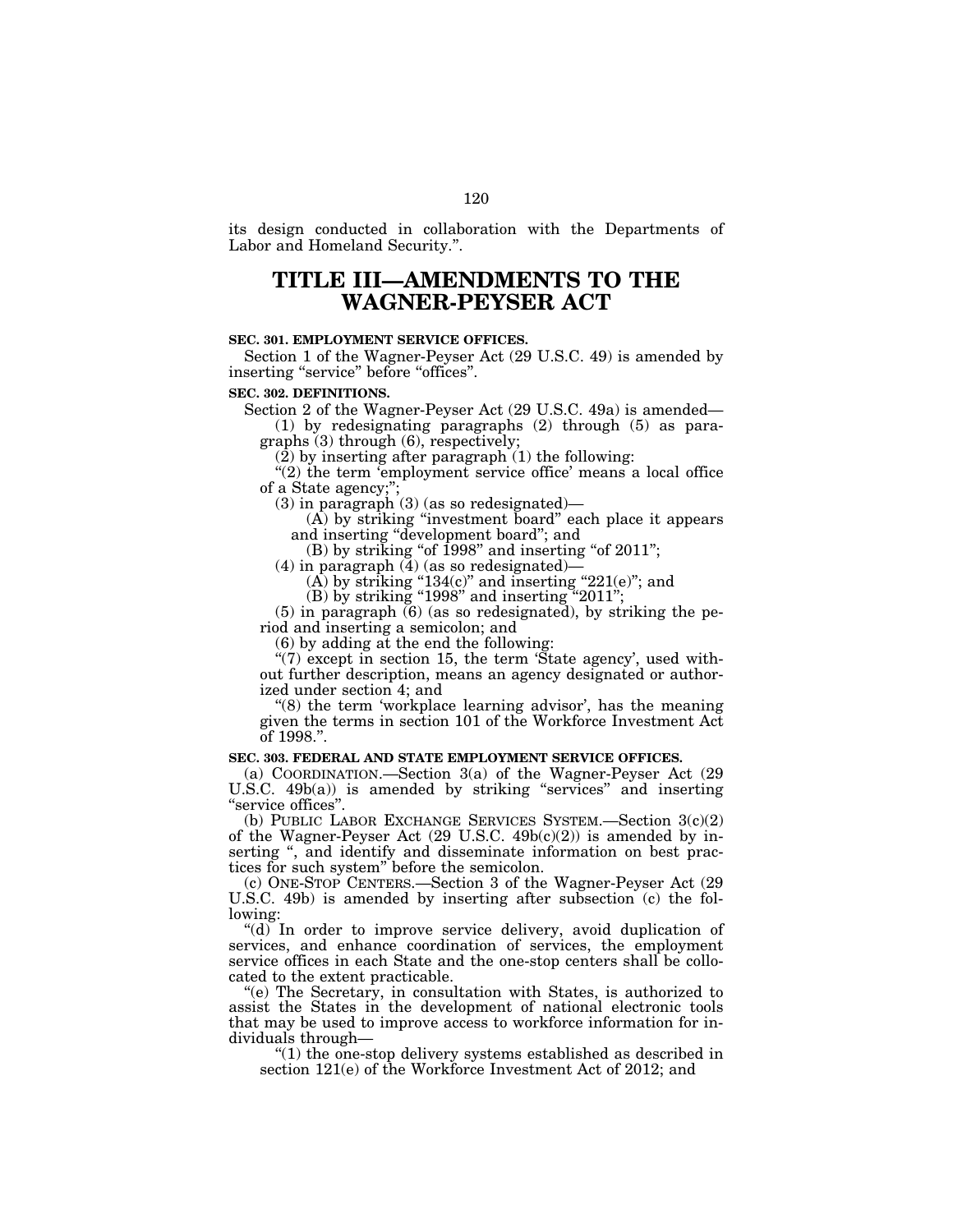$''(2)$  such other delivery systems as the Secretary determines to be appropriate.''.

## **SEC. 304. ALLOTMENT OF SUMS.**

Section 6 of the Wagner-Peyser Act (29 U.S.C. 49e) is amended—  $(1)$  in subsection  $(a)$ 

(A) by striking "From" and inserting "After making the reservation required by subsection (c), from''; and

(B) by striking ''amounts appropriated pursuant to section 5'' and inserting ''funds appropriated and (except for Guam) certified under section 5 and made available for allotments under this section''; and

 $(2)$  in subsection  $(b)(1)$ 

(A) in the matter preceding subparagraph (A)—

(i) by inserting before ''the Secretary'' the following "after making the allotments required by subsection  $(a)$ ,"; and

(ii) by striking "sums" and all that follows through ''this Act'' and inserting ''funds described in subsection  $(a)$ ";

(B) in each of subparagraphs (A) and (B), by striking "sums" and inserting "remainder"; and

(C) by adding at the end the following: ''For purposes of this paragraph, the term 'State' does not include Guam or the Virgin Islands.''.

## **SEC. 305. USE OF SUMS.**

(a) RESOURCES FOR UNEMPLOYMENT INSURANCE CLAIMANTS.— Section  $7(a)(3)$  of the Wagner-Peyser Act (29 U.S.C. 49 $f(a)(3)$ ) is amended—

(1) by striking "and" at the end of subparagraph  $(E)$ ;

(2) by striking the period at the end of subparagraph (F) and inserting "; and"; and

(3) by inserting after subparagraph (F) the following:

 $\mathrm{H}(G)$  providing unemployment insurance claimants and other unemployed individuals with referrals to, and application assistance for, training and education resources and programs, including Federal Pell Grants under subpart 1 of part A of title IV of the Higher Education Act of  $1965$ (20 U.S.C. 1070a et seq.), educational assistance under chapter 30 of title 38, United States Code (commonly referred to as the Montgomery GI Bill), and chapter 33 of that title (Post-9/11 Veterans Educational Assistance), student assistance under title IV of the Higher Education Act of 1965 (20 U.S.C. 1070 et seq.), State student higher education assistance, and training and education programs provided under titles I and II of the Workforce Investment Act of 2012, and title I of the Rehabilitation Act of 1973 (29 U.S.C. 720 et seq.).''.

(b) STATE ACTIVITIES.—Section 7(b) of the Wagner-Peyser Act (29 U.S.C. 49f(b)) is amended-

 $(1)$  in paragraph  $(1)$ , by striking "performance standards established by the Secretary'' and inserting ''the performance accountability measures that are based on indicators described in section  $136(b)(2)(A)(i)$  of the Workforce Investment Act of 2012''; and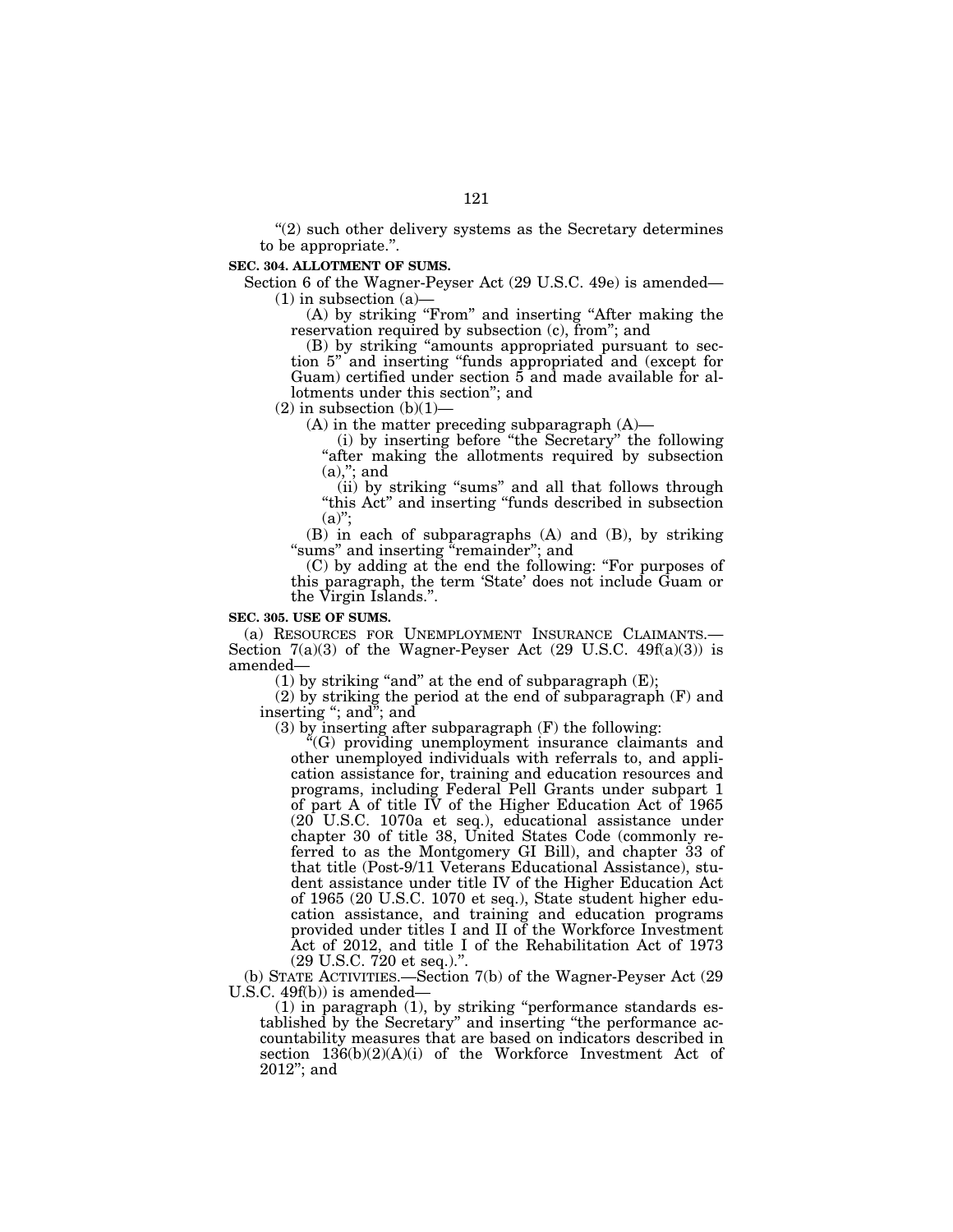(2) in paragraph (2), by inserting ''offices'' after ''employment service''.

(c) PROVIDING ADDITIONAL FUNDS.—Section  $7(c)(2)$  of the Wagner-Peyser Act (29 U.S.C. 49f(c)(2)) is amended by striking ''1998'' and inserting "2011".

(d) OTHER SERVICES AND ACTIVITIES.—Section 7(d) of the Wagner-Peyser Act (29 U.S.C. 49f(d)) is amended by striking "1998" and inserting "2011".

(e) CONFORMING AMENDMENT.—Section 7(e) of the Wagner-Peyser Act (29 U.S.C. 49f(e)) is amended by striking "labor employment statistics'' and inserting ''labor market information''.

### **SEC. 306. STATE PLAN.**

Section 8 of the Wagner-Peyser Act (29 U.S.C. 49g) is amended to read as follows:

''SEC. 8. Any State desiring to receive assistance under section 6 shall prepare and submit to, and have approved by, the Secretary and the Secretary of Education, a State plan in accordance with section 112 or 113 of the Workforce Investment Act of 2011.''.

## **SEC. 307. PERFORMANCE ACCOUNTABILITY MEASURES.**

Section 13(a) of the Wagner-Peyser Act  $(29 \text{ U.S.C. } 49l(a))$  is amended to read as follows:

"(a) The activities carried out pursuant to section 7 shall be subject to the performance accountability measures that are based on indicators described in section  $136(b)(2)(A)(i)$  of the Workforce Investment Act of 2011.''.

### **SEC. 308. PILOT PROJECTS.**

The Wagner-Peyser Act is amended by inserting after section 13 (29 U.S.C. 49l) the following:

#### **''SEC. 13A. PILOT PROJECTS.**

''(a) GRANTS.—From funds appropriated under subsection (f), the Secretary, in consultation with the Secretary of Education, shall establish and carry out a pilot program. In carrying out the program, the Secretary shall annually make grants, on a competitive basis, to State agencies to cooperate in the administration of this Act by carrying out pilot projects that enhance the professional development and provision of services by the staff of such State agencies.

''(b) USE OF FUNDS.—Funds made available under this section may be used to enable a State agency to—

 $''(1)$  make available a broad range of career guidance services, including career planning, aptitude and interest assessments, provision of labor market information, job placement services, and evaluations of the outcomes for recipients of such services;

 $''(2)$  strengthen the capacity of the State agency to identify job openings through the use of technology, and through intensive outreach to small- and medium-size employers while using and enhancing the business and employer services authorized under this Act;

''(3) provide professional development and career advancement opportunities for staff of a State agency in order to upgrade their skills and competencies in the provision of career development activities, employer outreach, job placement, and other services authorized under this Act, including upgrading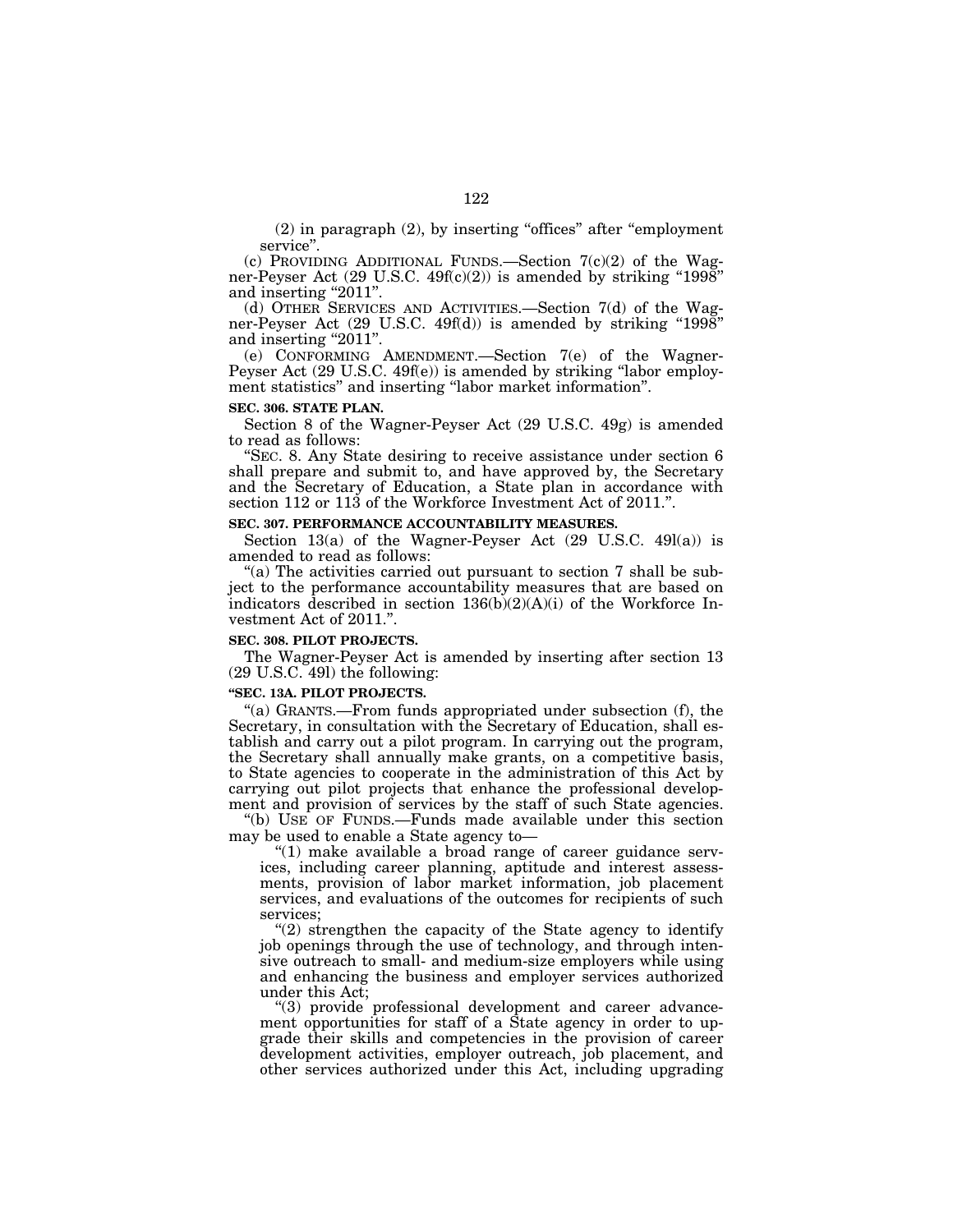those skills and competencies through the training of such staff to improve their knowledge of, and ability to effectively interact with, staff and programs of one-stop partners and other entities administering workforce development programs;

"(4) identify and implement strategies for State agency staff to provide technical assistance and training to assist other providers of workforce development activities, including workplace learning advisors, in providing counseling and employment-related services to workers and job seekers, and employers; and

''(5) identify and implement new strategies for integrating counseling and technology to enhance the provision of employment-related services under this Act.

''(c) APPLICATIONS.—A State agency that seeks a grant under this section shall submit an application to the Secretary at such time, in such manner, and containing such information as the Secretary may require.

''(d) PRIORITY.—In awarding grants under this section, the Secretary, in consultation with the Secretary of Education, shall—

" $(1)$  give priority to a State agency that—

 $\hat{f}(A)$  demonstrates participation by employees of the agency and their organized representatives in the planning of the proposed pilot project;

''(B) demonstrates participation by the employees, or provides an assurance that the employees will participate, in the implementation of the pilot project; and

''(C) demonstrates that the State agency has established a partnership, or provides an assurance that the agency will establish a partnership, with a relevant professional organization, or with an institution of higher education; and

''(2) ensure geographic diversity and diversity with respect to the population density of the States in which projects under this section will be carried out.

''(e) AUTHORIZATION OF APPROPRIATIONS.—There is authorized to be appropriated to carry out this section such sums as may be necessary for each of fiscal years 2013 through 2017.".

### **SEC. 309. LABOR MARKET INFORMATION SYSTEM.**

(a) HEADING.—The section heading for section 15 of the Wagner-Peyser Act (29 U.S.C. 49l–2) is amended by striking ''**EMPLOY-MENT STATISTICS**'' and inserting ''**LABOR MARKET INFOR-MATION SYSTEM**''.

(b) NAME OF SYSTEM.—Section 15(a)(1) of the Wagner-Peyser Act  $(29 \text{ U.S.C. } 49l-2(a)(1))$  is amended by striking "employment statistics system of employment statistics'' and inserting ''labor market information system''.

(c) SYSTEM RESPONSIBILITIES.—Section 15(b) of the Wagner-Peyser Act (29 U.S.C. 49l–2(b)) is amended—

(1) by striking paragraph (1) and inserting the following:

" $(1)$  In GENERAL.—

''(A) STRUCTURE.—The labor market information system described in subsection (a) shall be evaluated and improved by the Secretary, in consultation with the Workforce Information Advisory Council established in subsection (d).

''(B) GRANTS AND RESPONSIBILITIES.—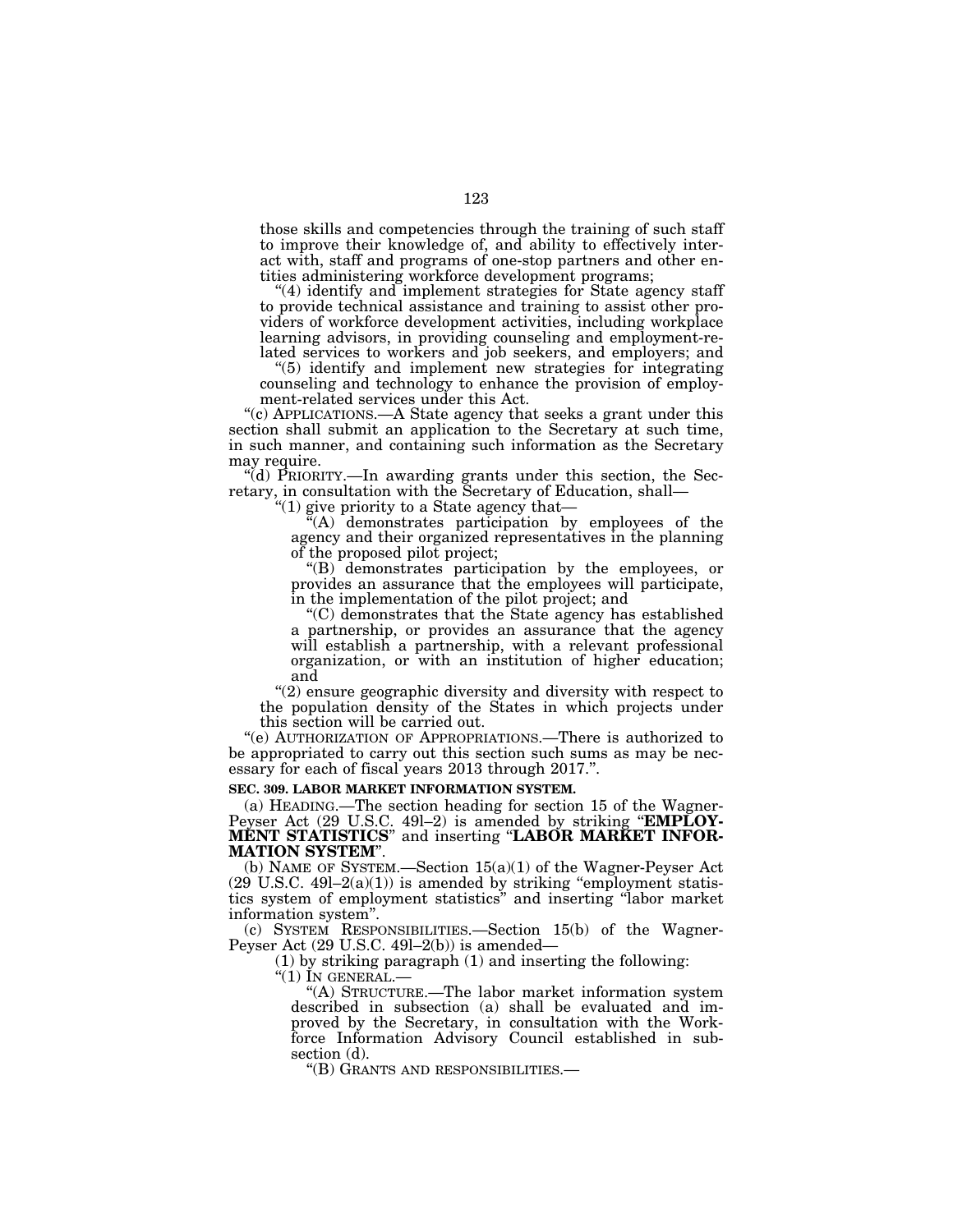''(i) IN GENERAL.—The Secretary shall carry out the provisions of this section in a timely manner, through grants to or agreements with States.

"(ii) DISTRIBUTION OF FUNDS.-Using amounts appropriated under subsection (g), the Secretary shall provide funds through those grants and agreements. In distributing the funds (relating to labor market information funding) for fiscal years 2013 through 2017, the Secretary shall continue to distribute the funds to States in the manner in which the Secretary distributed funds to the States under this section for fiscal years 2004 through 2008.''; and

(2) by striking paragraph (2) and inserting the following:

''(2) DUTIES.—The Secretary, with respect to data collection, analysis, and dissemination of labor market information for the system, shall carry out the following duties:

''(A) Assign responsibilities within the Department of Labor for elements of the labor market information system described in subsection (a) to ensure that the statistical and administrative data collected is consistent with appropriate Bureau of Labor Statistics standards and definitions, and that the information is accessible and understandable to users of such data.

''(B) Actively seek the cooperation of heads of other Federal agencies to establish and maintain mechanisms for ensuring complementarity and nonduplication in the development and operation of statistical and administrative data collection activities.

''(C) Solicit, receive, and evaluate the recommendations from the Workforce Information Advisory Council established in subsection (d) concerning the evaluation and improvement of the labor market information system described in subsection (a) and respond in writing to the Council regarding the recommendations.

''(D) Through the Bureau of Labor Statistics and the Employment and Training Administration, and in collaboration with States, develop and maintain the elements of the labor market information system described in subsection (a), including the development of consistent procedures and definitions for use by the States in collecting the data and information described in subparagraphs (A) and  $(B)$  of subsection  $(a)(1)$ .

''(E) Establish procedures for the system to ensure that—

''(i) such data and information are timely; and

''(ii) paperwork and reporting for the system are reduced to a minimum.".

(d) TWO-YEAR PLAN.—Section 15 of the Wagner-Peyser Act (29 U.S.C. 49l–2) is amended by striking subsection (c) and inserting the following:

"(c) TWO- $\bar{Y}$ EAR PLAN.—The Secretary, acting through the Commissioner of Labor Statistics and the Assistant Secretary for Employment and Training, and in consultation with the Workforce Information Advisory Council described in subsection (d) and heads of other appropriate Federal agencies, shall prepare a 2-year plan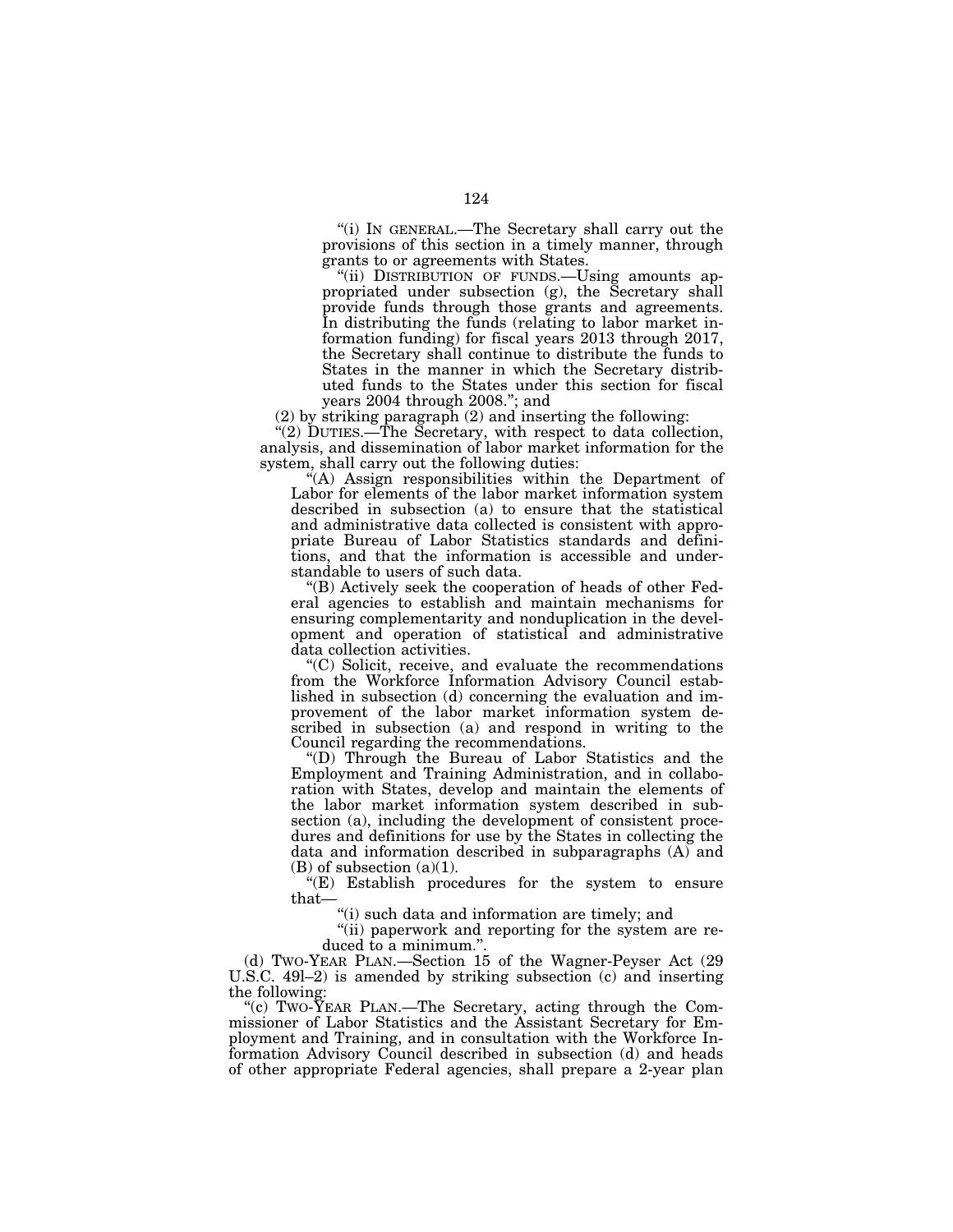for the labor market information system. The plan shall be developed and implemented in a manner that takes into account the activities described in State plans submitted by States under section 112 or 113 of the Workforce Investment Act of 2012 and shall be submitted to the Committee on Education and the Workforce of the House of Representatives and the Committee on Health, Education, Labor, and Pensions of the Senate. The plan shall include-

" $(1)$  a description of how the Secretary will work with the States to manage the nationwide labor market information system described in subsection (a) and the statewide workforce and labor market information systems that comprise the nationwide system;

"(2) a description of the steps to be taken in the following 2 years to carry out the duties described in subsection (b)(2);

"(3) an evaluation of the performance of the system, with particular attention to the improvements needed at the State and local levels;

" $(4)$  a description of the involvement of States in the development of the plan, through consultation by the Secretary with the Workforce Information Advisory Council in accordance with subsection (d); and

''(5) a description of the written recommendations received from the Workforce Information Advisory Council established under subsection (d), and the extent to which those recommendations were incorporated into the plan.''.

(e) WORKFORCE INFORMATION ADVISORY COUNCIL.—Section 15 of the Wagner-Peyser Act (29 U.S.C. 49l–2) is amended by striking subsection (d) and inserting the following:

''(d) WORKFORCE INFORMATION ADVISORY COUNCIL.—

''(1) IN GENERAL.—The Secretary, through the Commissioner of Labor Statistics and the Assistant Secretary of Labor for Employment and Training, shall formally consult at least twice annually with the Workforce Information Advisory Council established in accordance with paragraph (2). Such consultations shall address the evaluation and improvement of the nationwide labor market information system described in subsection (a) and the statewide labor market information systems that comprise the nationwide system and how the Department of Labor and the States will cooperate in the management of such systems. The Council shall provide written recommendations to the Secretary concerning the evaluation and improvement of the nationwide system, including any recommendations regarding the 2-year plan described in subsection (c).

 $\mathcal{C}(2)$  Establishment of council.—

'(A) ESTABLISHMENT.—The Secretary shall establish an advisory council that shall be known as the Workforce Information Advisory Council (referred to in this section as the 'Council') to participate in the consultations and provide the recommendations described in paragraph (1).

''(B) MEMBERSHIP.—The Secretary shall appoint the members of the Council, which shall consist of—

"(i) 4 members who are representatives of lead State" agencies with responsibility for workforce investment activities, or State agencies described in section 4, who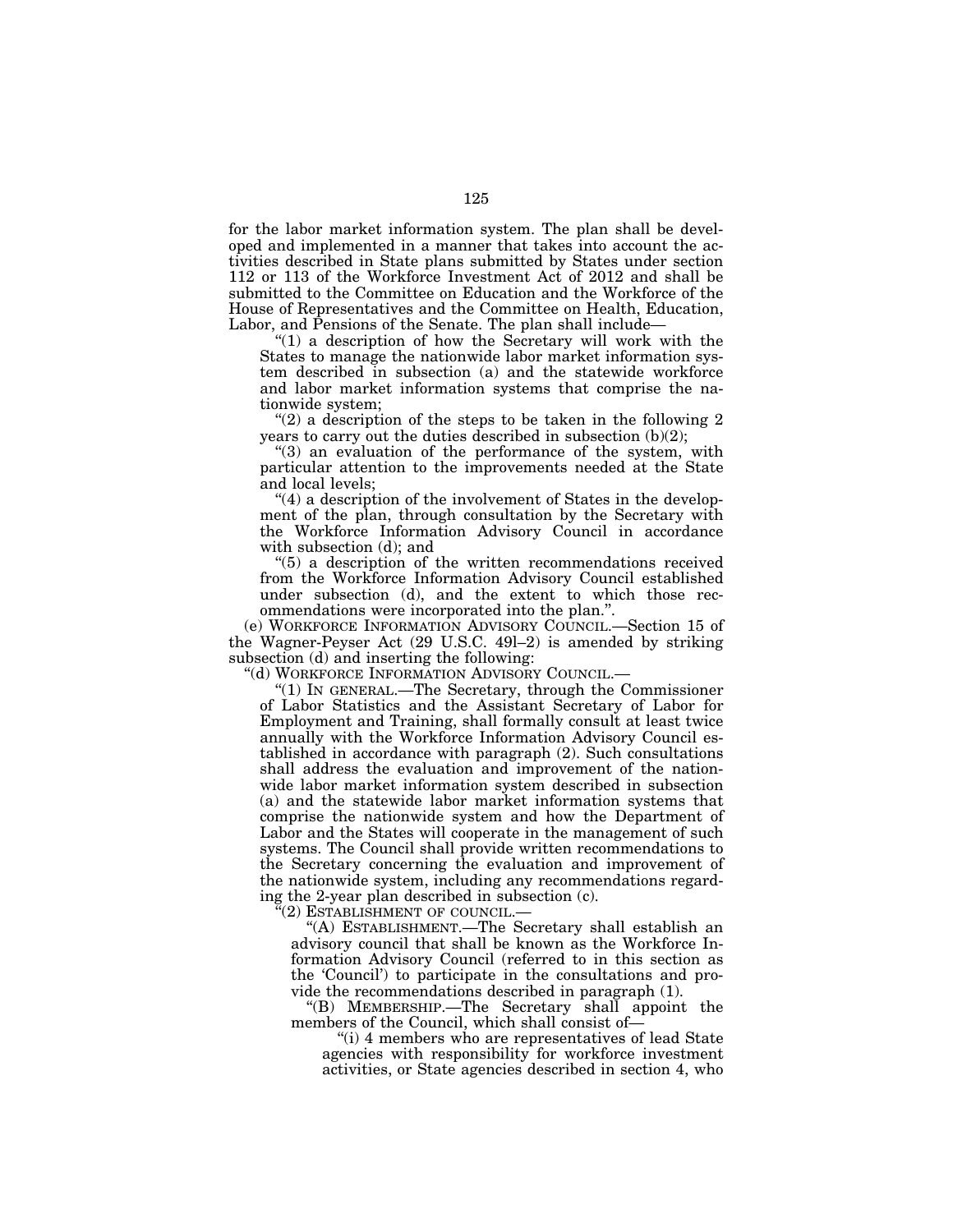have been nominated by such agencies or by a national organization that represents such agencies;

''(ii) 4 members who are representatives of the State labor market information directors affiliated with the State agencies that perform the duties described in subsection (e)(2), who have been nominated by the directors;

"(iii) 1 member who is a representative of providers of training services under section 122 of the Workforce Investment Act of 2012;

" $(iv)$  1 member who is a representative of economic development entities;

"(v)  $\hat{1}$  member who is a representative of businesses, who has been nominated by national business organizations or trade associations;

"(vi) 1 member who is a representative of labor organizations, who has been nominated by a national labor federation;

"(vii) 1 member who is a representative of local workforce investment boards, who has been nominated by a national organization representing such boards; and

"(viii) 1 member who is a representative of research entities that utilize labor market information.

''(C) GEOGRAPHIC DIVERSITY.—The Secretary shall ensure that the membership of the Council is geographically diverse and that no 2 of the members appointed under clauses (i), (ii), and (vii) represent the same State. "(D) PERIOD OF APPOINTMENT; VACANCIES.—

"(i) In GENERAL.—Each member of the Council shall be appointed for a term of 3 years, except that the initial terms for members may be 1, 2, or 3 years in order to establish a rotation in which one-third of the members are selected each year. Any such member may be appointed for not more than 2 consecutive terms.

"(ii) VACANCIES.—Any member appointed to fill a vacancy occurring before the expiration of the term for which the member's predecessor was appointed shall be appointed only for the remainder of that term. A member may serve after the expiration of that member's term until a successor has taken office.

''(E) TRAVEL EXPENSES.—The members of the Council shall not receive compensation for the performance of services for the Council, but shall be allowed travel expenses, including per diem in lieu of subsistence, at rates authorized for employees of agencies under subchapter I of chapter 57 of title 5, United States Code, while away from their homes or regular places of business in the performance of services for the Council. Notwithstanding section 1342 of title 31, United States Code, the Secretary may accept the voluntary and uncompensated services of members of the Council.''.

(f) STATE RESPONSIBILITIES.—Section 15(e) of the Wagner-Peyser Act  $(29 \text{ U.S.C. } 49l-2(e))$  is amended—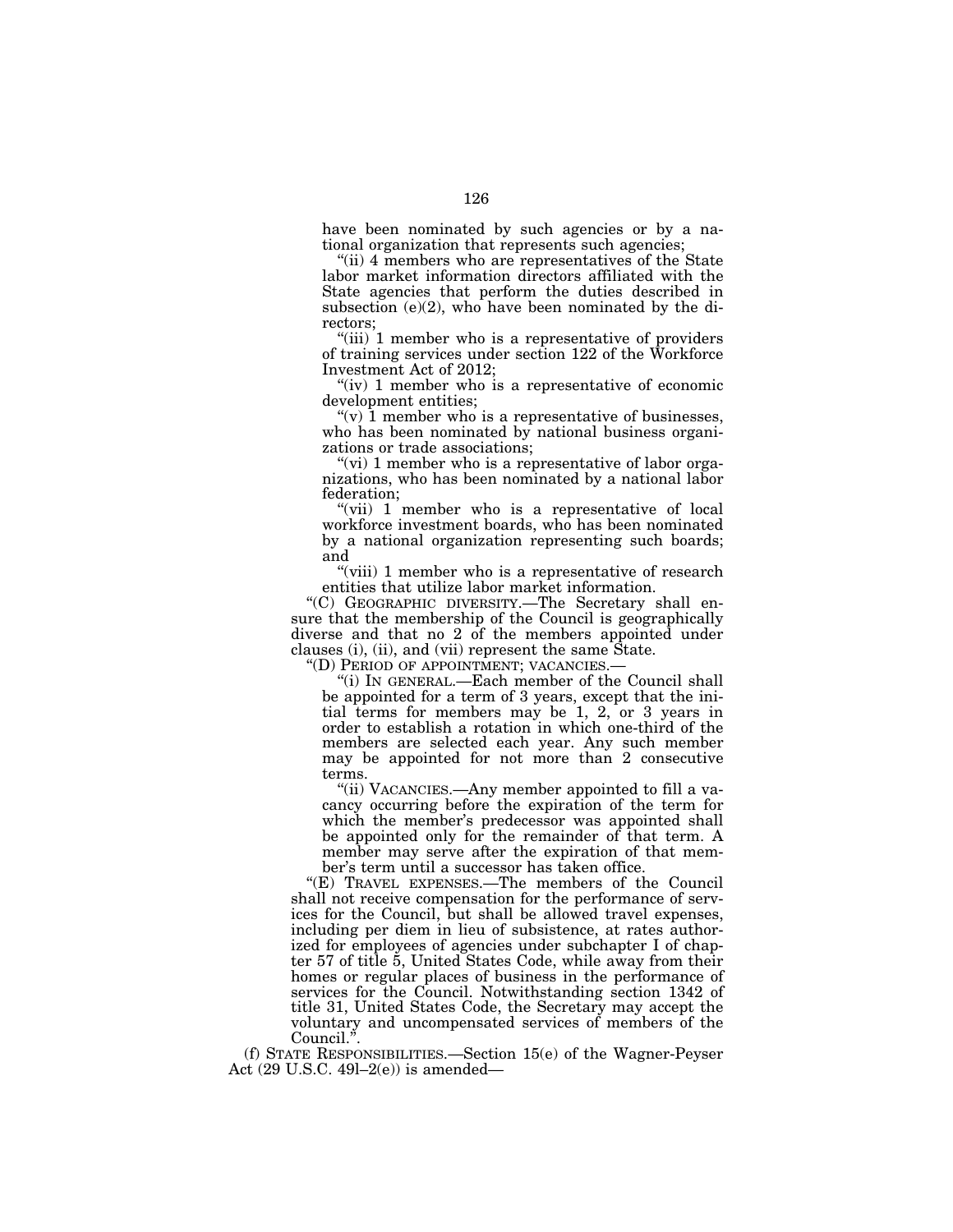(1) by striking ''employment statistics'' each place it appears and inserting ''labor market information'';

 $(2)$  in paragraph  $(1)(A)$  by striking "annual plan" and inserting ''plan described in subsection (c)''; and

 $(3)$  in paragraph  $(2)$ -

 $(A)$  in subparagraph  $(G)$ , by inserting "and" at the end; (B) by striking subparagraph (H);

(C) in subparagraph  $(I)$ , by striking "section 136(f)(2) of the Workforce Investment Act of 1998'' and inserting ''section  $131(i)(2)$  of the Workforce Investment Act of  $2012$ "; and

(D) by redesignating subparagraph (I) as subparagraph (H).

(g) AUTHORIZATION OF APPROPRIATIONS.—Section 15(g) of the Wagner-Peyser Act (29 U.S.C. 49l–2(g)) is amended by striking " $1999$  through  $2004$ " and inserting " $2013$  through  $2017$ ".

# **TITLE IV—AMENDMENTS TO THE REHABILITATION ACT OF 1973**

# **Subtitle A—Introductory Provisions**

# **SEC. 401. REFERENCES.**

Except as otherwise specifically provided, whenever in this title an amendment or repeal is expressed in terms of an amendment to, or repeal of, a provision, the amendment or repeal shall be considered to be made to a provision of the Rehabilitation Act of 1973 (29 U.S.C. 701 et seq.).

## **SEC. 402. FINDINGS, PURPOSE, POLICY.**

(a) FINDINGS.—Section  $2(a)$  is amended—

 $(1)$  in paragraph  $(5)$ , by striking "and" at the end;

(2) in paragraph (6), by striking the period and inserting ''; and''; and

(3) by adding at the end the following:

 $\mathcal{L}(7)(\mathring{A})$  a high proportion of students are leaving secondary education without being employed in competitive integrated employment, or being enrolled in postsecondary education; and

 $\sqrt{\text{B}}$  there is a substantial need to support such students as they transition from school to postsecondary life.''.

(b) PURPOSE.—Section 2(b)  $(29 \text{ U.S.C. } 701(b))$  is amended—

 $(1)$  in paragraph  $(1)$ —

(A) in the matter preceding subparagraph (A), by striking ''with disabilities'' and all that follows through ''economic'' and inserting ''with disabilities, including individuals with the most significant disabilities, to maximize opportunities for competitive integrated employment and to achieve economic''; and

 $(B)$  at the end of subparagraph  $(F)$ , by striking "and";

(2) in paragraph (2), by striking the period at the end and inserting a semicolon; and

(3) by adding at the end the following:

''(3) to increase employment opportunities and employment outcomes for individuals with disabilities, including through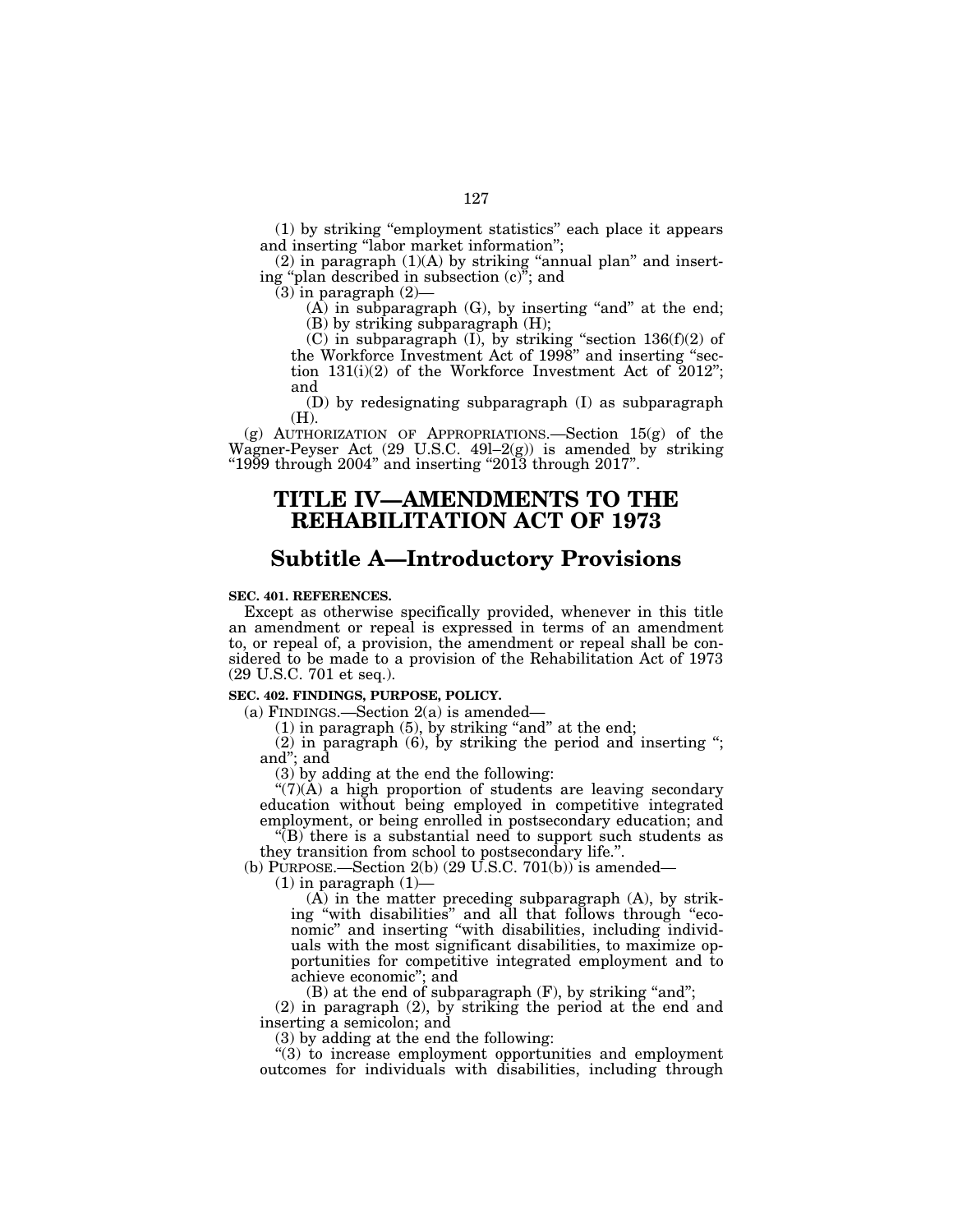encouraging meaningful involvement by employers and vocational rehabilitation service providers on successful and prospective employment and placement strategies; and

 $(4)$  to ensure, to the greatest extent possible, that youth with disabilities and students with disabilities who are transitioning from receipt of special education services under the Individuals with Disabilities Education Act (20 U.S.C. 1400 et seq.) and receiving accommodations and supports consistent with section 504 of the Rehabilitation Act of 1973 (29 U.S.C. 794) are either continuing their education or employed in competitive integrated employment.''.

### **SEC. 403. REHABILITATION SERVICES ADMINISTRATION.**

Section 3 (29 U.S.C. 702) is amended—

 $(1)$  in subsection  $(a)$ 

(A) in the first sentence, by striking ''Office of the Secretary" and inserting "Office of Special Education and Rehabilitative Services'';

(B) in the second sentence, by striking ''IV and V'' and inserting "IV, V, VII, and VIII"; and

(C) by striking the last 3 sentences and inserting ''The functions of the Commissioner shall not be delegated to any officer, unless the officer is directly responsible to the Assistant Secretary for Special Education and Rehabilitative Services.'';

(2) by redesignating subsection (b) as subsection (c);

(3) by inserting after subsection (a) the following:

''(b) The Secretary shall ensure that—

''(1) the Rehabilitation Services Administration provides oversight of, conducts monitoring of, and provides technical assistance to, the designated State agencies funded under this Act; and

" $(2)$  the staff providing such oversight, monitoring, and technical assistance includes individuals who have training in and experience with the programs administered by the Rehabilitation Services Administration.''; and

(4) in subsection (c), as redesignated by paragraph (2), by striking ''for the programs'' and all that follows and insert ''in a manner that is consistent with the purposes of the program for which the funds are appropriated and of this Act, as enumerated in section 2(b)''.

#### **SEC. 404. DEFINITIONS.**

Section 7 (29 U.S.C. 705) is amended—

 $(1)$  in paragraph  $(2)$ —

 $(A)$  in the matter preceding subparagraph  $(A)$ , by inserting after "means" the following: "an assessment that presumes the attainment of an employment outcome for all individuals with disabilities (including individuals with significant disabilities and individuals with the most significant disabilities), and that relies on''; and

(B) in subparagraph (B)—

(i) in clause (iii), by striking "and" at the end;

(ii) in clause (iv), by striking the semicolon and inserting "; and"; and

(iii) by adding at the end the following: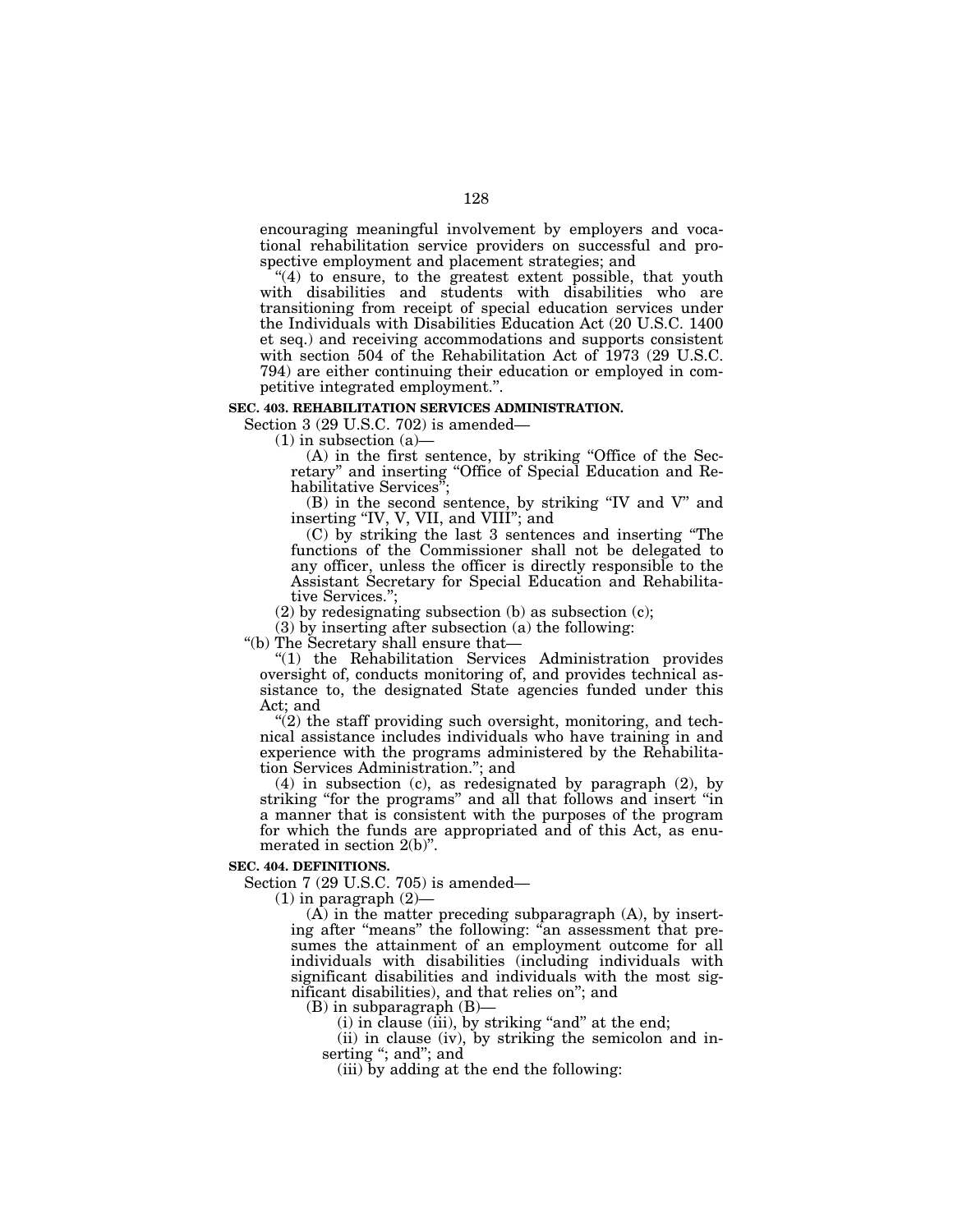" $(v)$  to the maximum extent possible, relies on information obtained from experiences in integrated employment settings in the community, and other integrated community settings;'';

 $(2)$  in paragraph  $(5)$ -

(A) in the matter preceding subparagraph (A), by striking ''for employment, including career advancement'' and inserting ''for competitive integrated employment and for career advancement, including";

(B) by redesignating subparagraphs (O) through (Q) as subparagraphs  $(P)$  through  $(R)$ ;

(C) by inserting after subparagraph (N) the following:

''(O) customized employment services;''; and

(D) in subparagraph (R), as redesignated by subparagraph (B) of this paragraph, by striking ''(P)'' and inserting  $\mathbf{H}^{\tilde{a}}(Q)$ ";

(3) by redesignating paragraphs (6) as paragraph (7) and inserting after paragraph (5) the following new paragraph:

''(6) COMPETITIVE INTEGRATED EMPLOYMENT.— ''(A) IN GENERAL.—The term 'competitive integrated employment' means work by an employee who is an individual with a disability—

''(i) that is compensated at a rate that—

''(I) is the same rate as the rate for other employees who are not individuals with disabilities, and who are similarly situated in similar occupations by the same employer and who have similar training, experience, and skills; and

''(II) shall be in accordance with the applicable law, but in no event less than the higher of the rate specified in section  $6(a)(1)$  of the Fair Labor Standards Act of 1938 (29 U.S.C. 206(a)(1)) or the applicable State or local minimum wage law;

"(ii) for which the employee receives health and employment benefits comparable to those of other employees;

''(iii) that is at a location typically found in the community where the employee interacts frequently with other employees and individuals who are not individuals with disabilities to the same extent that non-disabled employees in comparable positions interact with others; and

"(iv) that provides opportunities for advancement that are equivalent to those for other employees who are not individuals with disabilities and who have

comparable positions.<br>"(B) INCLUSION OF CUSTOMIZED OR SUPPORTED EMPLOY-MENT.—The term 'competitive integrated employment' includes integrated employment resulting from the provision of customized employment strategies or supported employment services, provided the work involved satisfies the criteria described in subparagraph (A).<br>"(C) INCLUSION OF SELF-EMPLOYMENT OR MICRO-ENTER-

 $PRISES$ . The term 'competitive integrated employment' includes self-employment or micro-enterprises, as long as the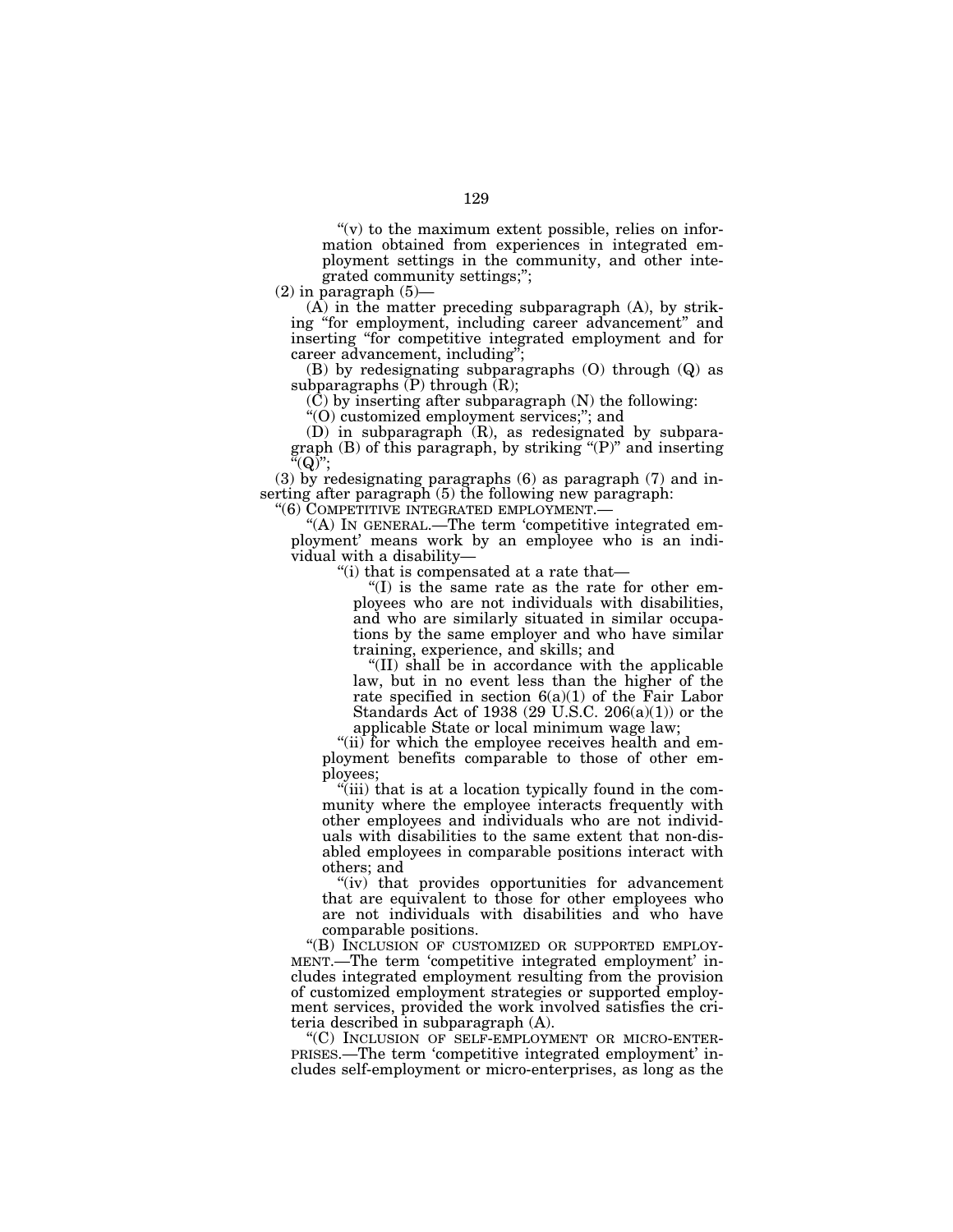work involved satisfies the criteria described in subpara $graph (A).$ ";

(4) by redesignating paragraphs (8) through (28) as paragraphs (9) through (29), respectively, and inserting after paragraph (7) the following:

''(8) CUSTOMIZED EMPLOYMENT.—The term 'customized employment' means an employment outcome in competitive integrated employment, for an individual with a significant disability, that is based on an individualized determination of the strengths, needs, and interests of the individual with a significant disability, is designed to meet the specific abilities of the individual with a significant disability and the business needs of the employer, and is carried out through flexible strategies, such as-

''(A) job exploration by the individual; and

''(B) working with an employer to facilitate placement, including—

''(i) customizing a job description based on current employer needs or on previously unidentified and unmet employer needs;

''(ii) developing a set of job duties (including a work schedule) and specifics of supervision (including performance evaluation and review), and determining job location;

''(iii) representation by a professional chosen by the individual, or self-representation by the individual, in working with an employer to facilitate placement; and

"(iv) providing services and supports at the job location.'';

(5) in paragraph (12) (as so redesignated)—

(A) in subparagraph (A), by striking ''competitive employment in the integrated labor market'' and inserting ''competitive integrated employment''; and

(B) in subparagraph (C), by inserting ''customized employment," after "outcome of";

(6) in paragraph (18) (as so redesignated)—

 $(A)$  by striking the "and" at the end of subparagraph  $(C)$ ;

(B) in subparagraph (D), by striking the period at the end and inserting a semicolon; and

(C) by adding at the end the following:

''(E) transition and prevention services that—

''(i) facilitate the transition of individuals with significant disabilities from nursing homes and other institutions to home and community-based residences, with the required supports and services;

''(ii) provide assistance to individuals with significant disabilities who are at risk of entering institutions so that the individuals may remain in the community; and

''(iii) facilitate the transition of youth (including students) who are individuals with significant disabilities, who were eligible for individualized education programs under section 614(d) of the Individuals with Disabilities Education Act (20 U.S.C. 1414(d)), and who have completed their secondary education or oth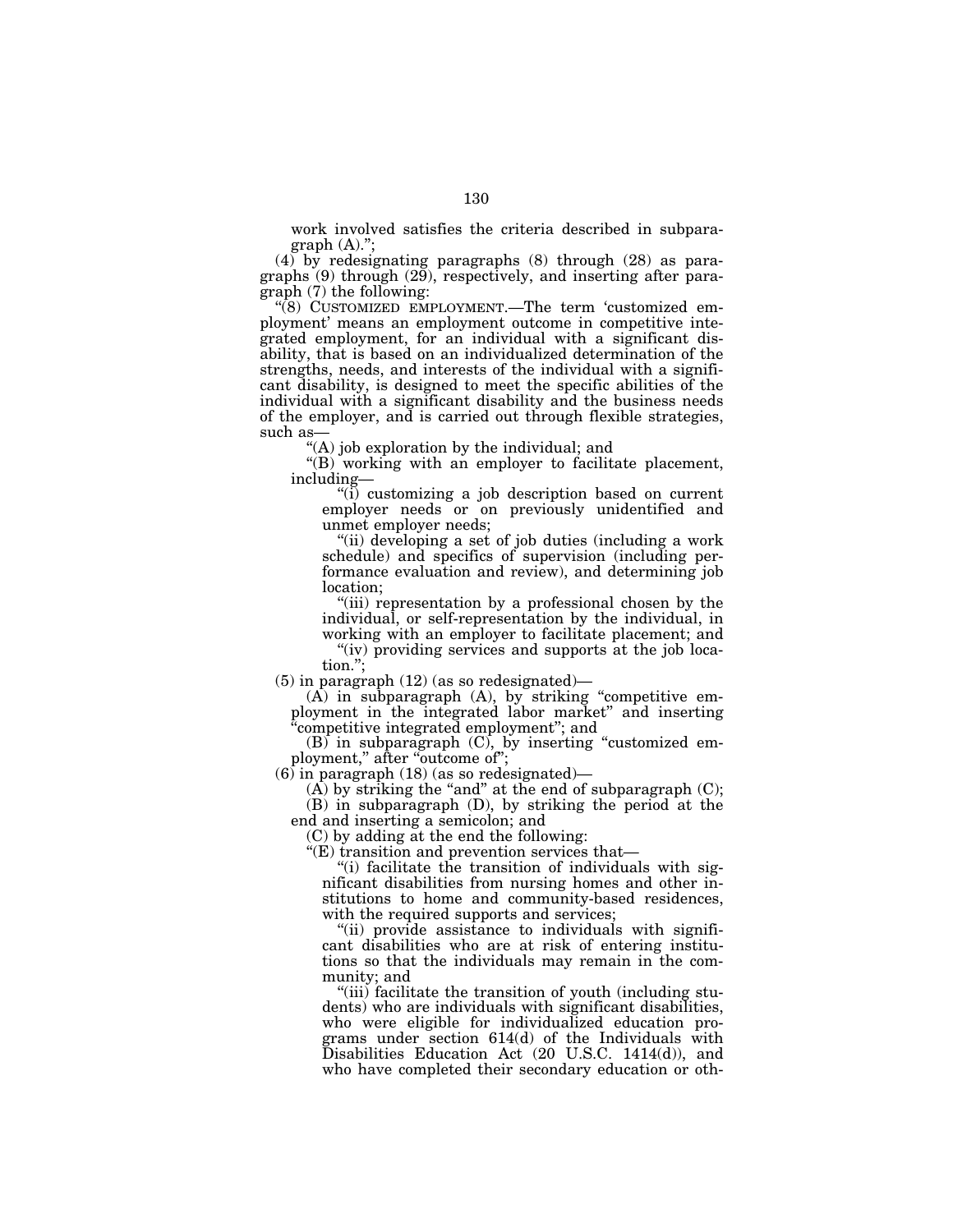erwise left school, to postsecondary life, including employment; and

 $\mathbf{F}(\mathbf{F})$  services to promote full access to community life."; (7) in paragraph  $(21)(B)$ , by striking "and VII" and inserting "VII, and VIII";

(8) by redesignating paragraphs (29) through (34) as paragraphs  $(32)$  through  $(37)$ , respectively;

 $(9)$  by inserting after paragraph  $(29)$  the following:

"(30) POST-EMPLOYMENT SERVICE.—The term 'post-employment service' means a service identified under section  $103(a)$ that is-

"(A) provided subsequent to the achievement of an employment outcome; and

''(B) necessary for an individual to maintain or regain an employment outcome in competitive integrated employment, consistent with the individual's strengths, resources, priorities, concerns, abilities, capabilities, interests, and informed choice.<br>"(31) PRE-EMPLOYMENT TRANSITION SERVICES.—

"(A) In GENERAL.—The term 'pre-employment transition services' means a coordinated set activities for an eligible student with a disability, designed within an outcome-oriented process, that promotes movement from school to any of the following post-school activities: postsecondary education, vocational training, competitive integrated employment (including supported employment), adult education, adult services, independent living, or community participation.

''(B) SPECIFIC SERVICES.—The term 'pre-employment transition services' means a set of services, that is available to students with disabilities, and that makes available, at a minimum—

''(i) career counseling;

''(ii) work-based learning experience, including inschool and after school work experience, or work experience outside the traditional school setting (such as experience through job training or internships), that is provided in an integrated environment to the maximum extent possible;

''(iii) counseling on opportunities for enrollment in a comprehensive transition or postsecondary educational program at an institution of higher education;

"(iv) school-based preparatory employment experiences such as role playing, social skills development, and independent living training, coordinated with any transition services provided by the local educational agency under the Individuals with Disabilities Education Act (20 U.S.C. 1400 et seq.); and

''(v) training in self-advocacy, individual rights, selfdetermination skills, and the informed consent process, as well as peer mentoring.

''(C) COORDINATED SET OF ACTIVITIES.—For purposes of subparagraph (A), the coordinated set of activities shall be based on the individual student's needs, taking into account the student's preferences and interests, and shall in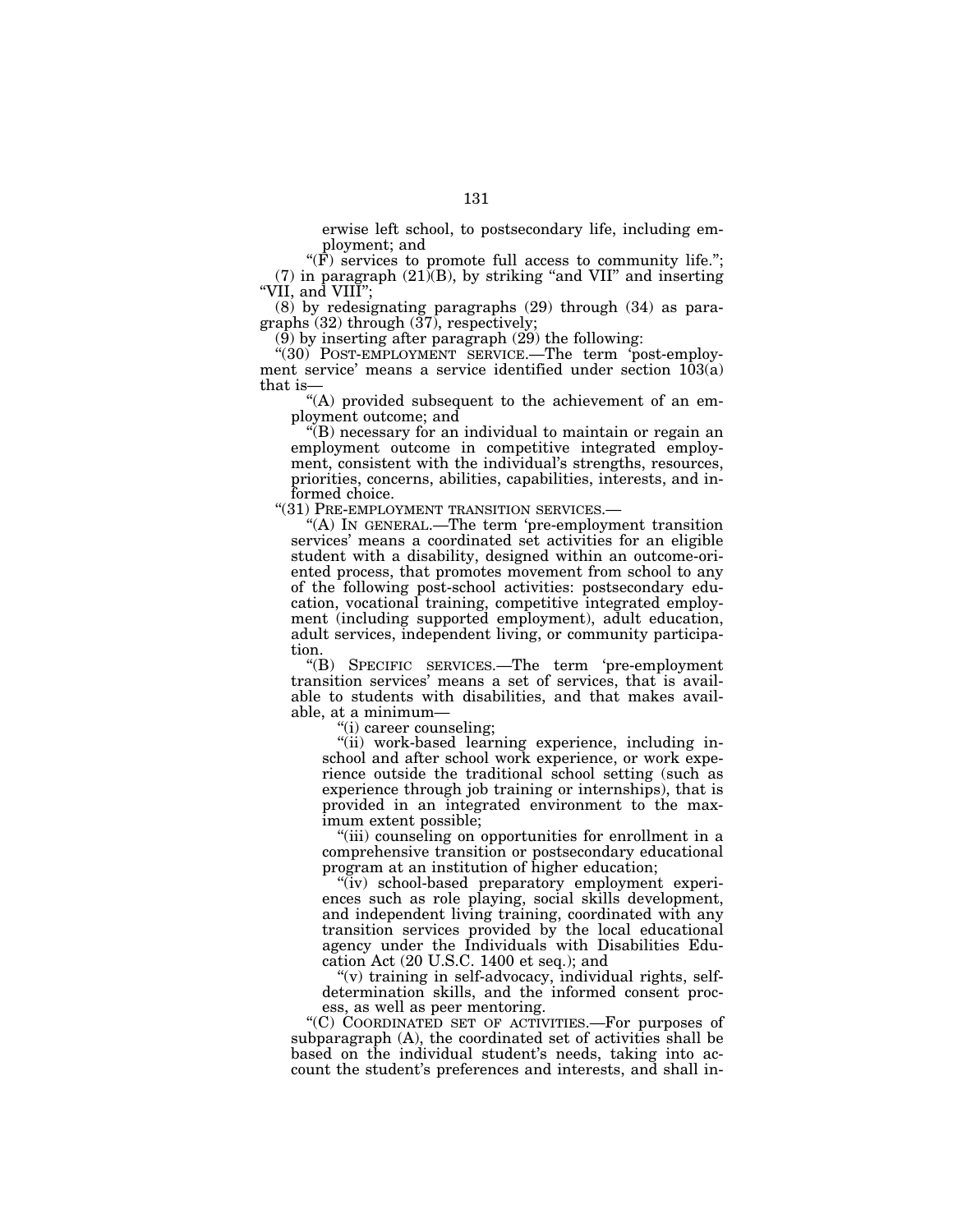clude education and training, community experiences, the development of employment and other adult living objectives, and, when appropriate, acquisition of daily living skills and functional vocational evaluation.'';

(10) by redesignating paragraphs (35) through (39) as paragraphs (39) through (43), respectively, and inserting after paragraph (37) (as so redesignated) the following:<br>"(38) STUDENT WITH A DISABILITY.—

"(A) In GENERAL.—The term 'student with a disability' means an individual with a disability who—

''(i) attends a secondary school;

" $(ii)(I)$  is not younger than the earliest age for the provision of transition services under section  $614(d)(1)(A)(i)(VIII)$  of the Individuals with Disabilities Education Act (20 U.S.C.  $1414(d)(1)(A)(i)(VIII)$ ); and

''(II)(aa) is not older than 21 years of age; or

''(bb) if the State law for the State provides for a higher maximum age for receipt of services under the Individuals with Disabilities Education Act (20 U.S.C. 1400 et seq.), is not older than that maximum age; and

"(iii)(I) is eligible for, and receiving, special education or related services under part B of the Individuals with Disabilities Education Act (20 U.S.C. 1411 et seq.); or

''(II) is an individual with a disability, for purposes of section 504.'';

(11) by striking paragraphs (38) and (39), as redesignated by paragraph (12), and inserting the following:

"(38) SUPPORTED EMPLOYMENT.—The term 'supported employment' means an employment outcome in competitive integrated employment, including customized employment, that is consistent with the strengths, resources, priorities, concerns, abilities, capabilities, interests, and informed choice of the individuals involved, for individuals with the most significant disabilities—

 $(A)(i)$  for whom competitive integrated employment has not historically occurred; or

''(ii) for whom competitive integrated employment has been interrupted or intermittent as a result of a significant disability;

''(B) who, because of the nature and severity of their disability—

''(i) need intensive supported employment services for the period described in paragraph (39); and

''(ii) need extended services described in paragraph (13) in order to continue to perform in such work beyond the period described in paragraph (39); and

''(C) to the extent that on-going extended services, as described in paragraph (13) of this section, are needed, the designated State unit will assist the individual in identifying providers of those services.

"(39) SUPPORTED EMPLOYMENT SERVICES.—The term 'supported employment services' means ongoing support services, including customized employment, needed to support and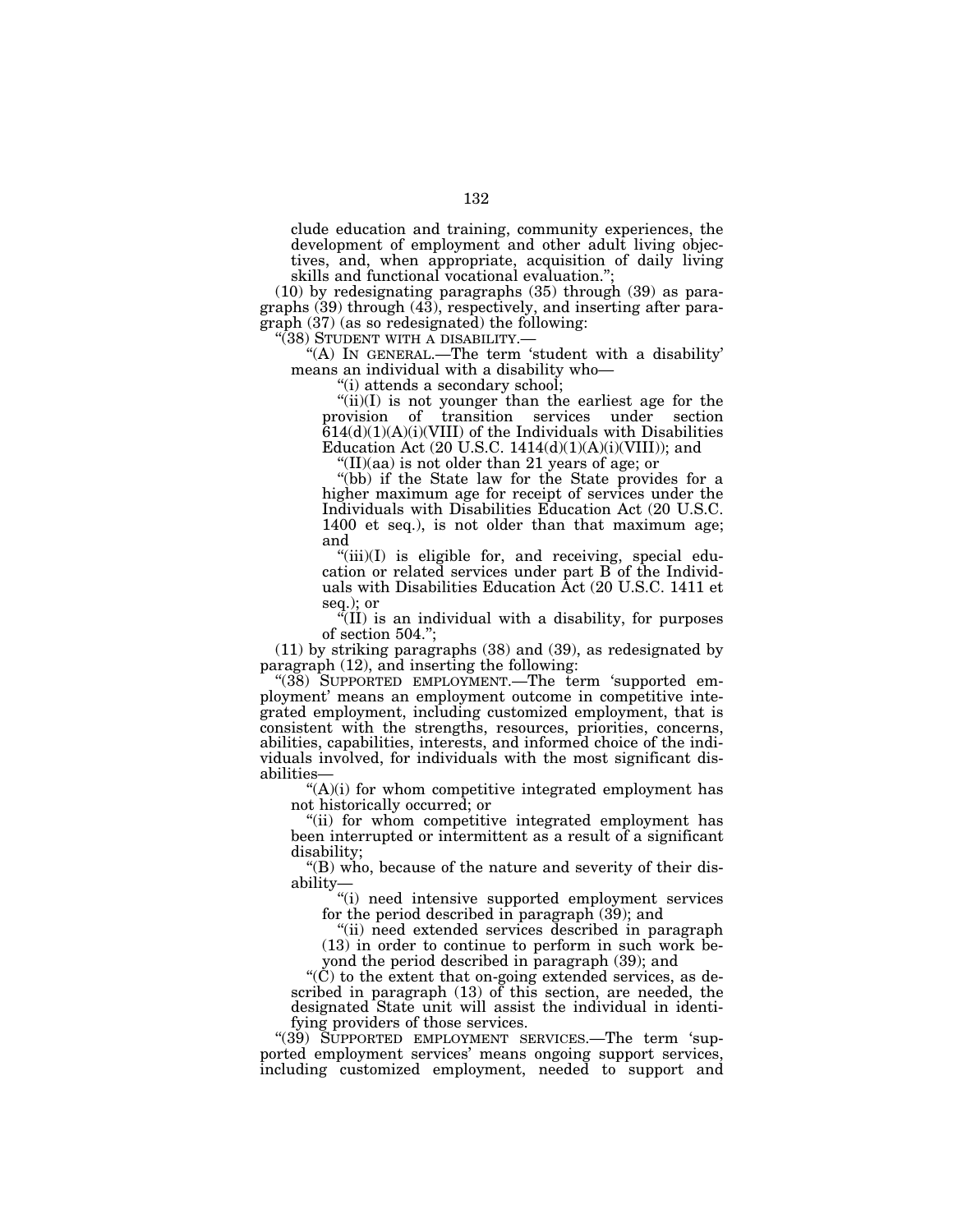maintain an individual with a most significant disability in an employment, outcome that—

''(A) are provided singly or in combination and organized and made available in such a way as to assist an eligible individual to succeed in competitive integrated employment;

''(B) are based on a determination of the needs of an eligible individual, as specified in an individualized plan for employment; and

''(C) are provided by the designated State unit for a period of not more than 24 months, except that the period may be extended, if necessary, in order to achieve the employment outcome identified in the individualized plan for employment.''; and

(12) by inserting after paragraph (43) (as so redesignated) the following:

"(44) YOUTH WITH A DISABILITY.—The term 'youth with a disability' means an individual with a disability who—

''(A) is not younger than 14 years of age; and

''(B) is not older than 24 years of age.''.

# **SEC. 405. ADMINISTRATION OF THE ACT.**

Section 12(a)(1) (29 U.S.C. 709) is amended—

(1) by striking " $(1)$ " and inserting " $(1)(A)$ "; and

(2) by adding at the end the following:

''(B) provide technical assistance to the designated State units on developing successful partnerships with local and multi-State businesses to increase the employment of individuals with disabilities; and

''(C) provide technical assistance to providers and organizations on developing self-employment opportunities and outcomes for individuals with disabilities.''.

## **SEC. 406. REPORTS.**

Section 13 (29 U.S.C. 710) is amended—

 $(1)$  in section  $(c)$ —

(A) by striking " $(c)$ " and inserting " $(c)(1)$ "; and

(B) by adding at the end the following:

"(2) The ILA Director described in section  $701A$  shall include, in the annual report, information on the extent to which centers for independent living receiving funds under part C of title VII have complied with the standards and assurances set forth in section 725. The ILA Director may identify individual centers for independent living in the analysis contained in that information. The ILA Director shall include in the report the results of onsite compliance reviews, identifying individual centers for independent living and other recipients of assistance under part C of title VII.''; and

(2) by adding at the end the following:

 $"(d)(1)(A)$  The Commissioner shall ensure that the reports, information, and data described in subparagraph (B) are made publicly available in a timely and accessible manner, including through electronic means, in order to inform the public about the administration and performance of programs in each State under this Act.

''(B) The reports, information, and data referred to in subpara $graph (A) shall consist of—$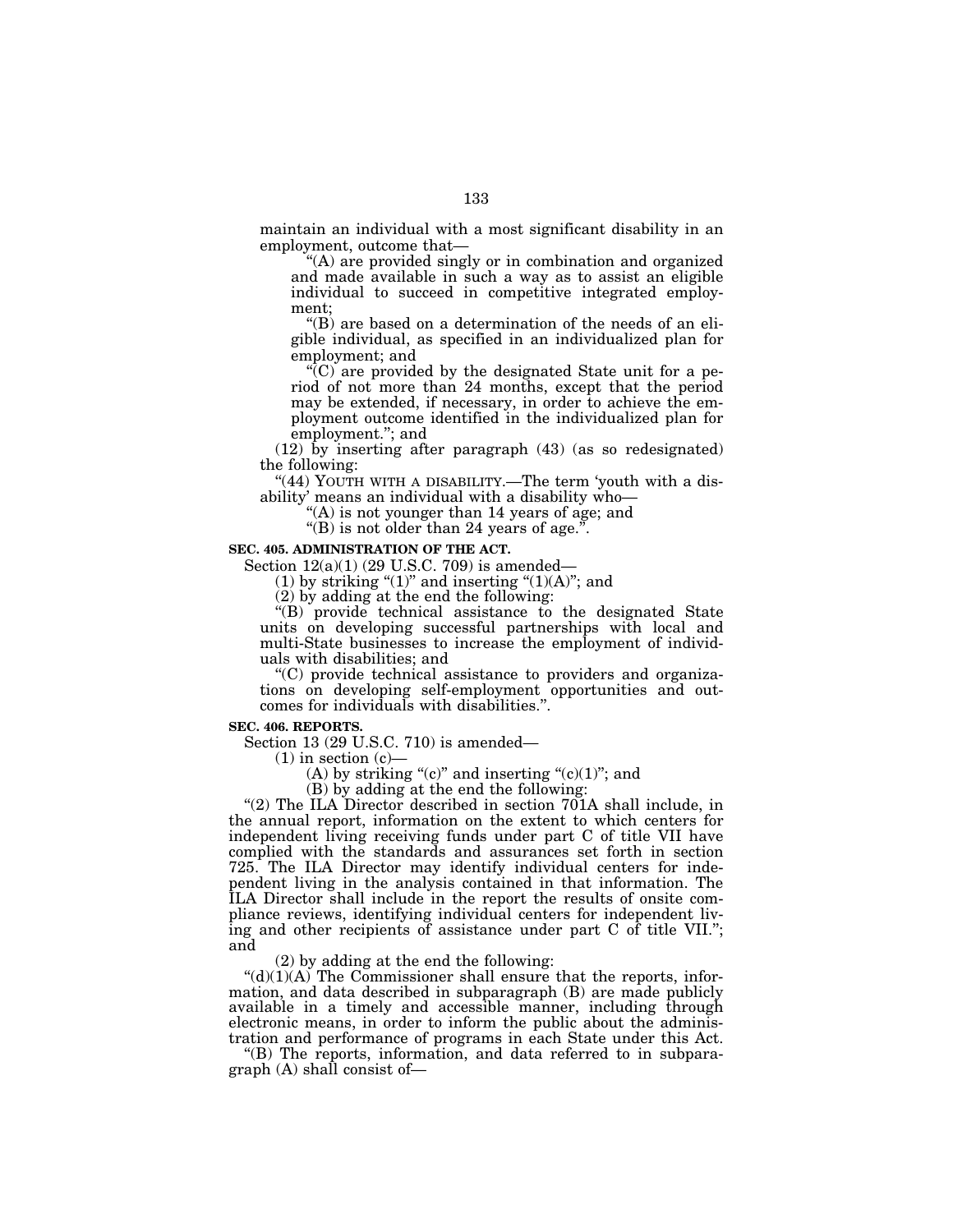''(i) reports submitted by a designated State agency or designated State unit under this Act;

"(ii) accountability information, including State performance information relating to evaluation standards and performance indicators, and additional performance accountability indicators, under section 106, including information on compliance with such standards, indicators, and measures, relating to individuals with disabilities, submitted by a designated State agency or designated State unit under this Act, or submitted by a State to the Secretary of Labor or the Secretary of Education under section 136 of the Workforce Investment Act of 1998;

"(iii) data collected from each designated State unit under this Act; and

"(iv) reports from monitoring conducted under this Act, including relevant reports required under section 136 of the Workforce Investment Act of 1998 and other relevant reports, information, and data required under title I of such Act.

''(C)(i) The Commissioner shall ensure that the information described in clause (ii) is made publicly available in a timely and accessible manner, including through electronic means.

"(ii) The information referred to in clause (i) is-

''(I) the reports, information, and data required to be submitted by designated State units or designated State agencies under this Act;

''(II) evaluations, studies, and audits conducted by Federal agencies, concerning programs carried out under this Act; and

''(III) a list that specifies the designated State unit or designated State agency for each State, including a link to the website maintained by each such unit or agency.

"(2) The Commissioner shall maintain public use read-only access to the State and aggregated reports, and analyzed data, concerning programs carried out under this Act, that are filed and maintained in the Rehabilitation Services Administration management information system or a system maintained by the Department of Education.''.

### **SEC. 407. EVALUATION.**

Section  $14(f)(2)$  (29 U.S.C.  $711(f)(2)$ ) is amended by striking "nonintegrated to integrated employment'' and inserting ''nonintegrated to competitive integrated employment''.

#### **SEC. 408. CARRYOVER.**

Section 19 (29 U.S.C. 716) is amended—

(1) in subsection (a), by striking ''part B of title I'' and all that follows through ''including'' and inserting ''part B of title I (except the client assistance program funded under section 112), part B of title VI, or chapter 2 and 4 of title VII including''; and

 $(2)$  by adding at the end the following:

"(c) CLIENT ASSISTANCE PROGRAM; PROTECTION AND ADVOCACY OF INDIVIDUAL RIGHTS.—

''(1) APPROPRIATED AMOUNTS.—Notwithstanding any other provision of law, any funds appropriated for a fiscal year to carry out a grant program under section 112 or 509 (except as provided in section 509(b)), including any funds reallotted dur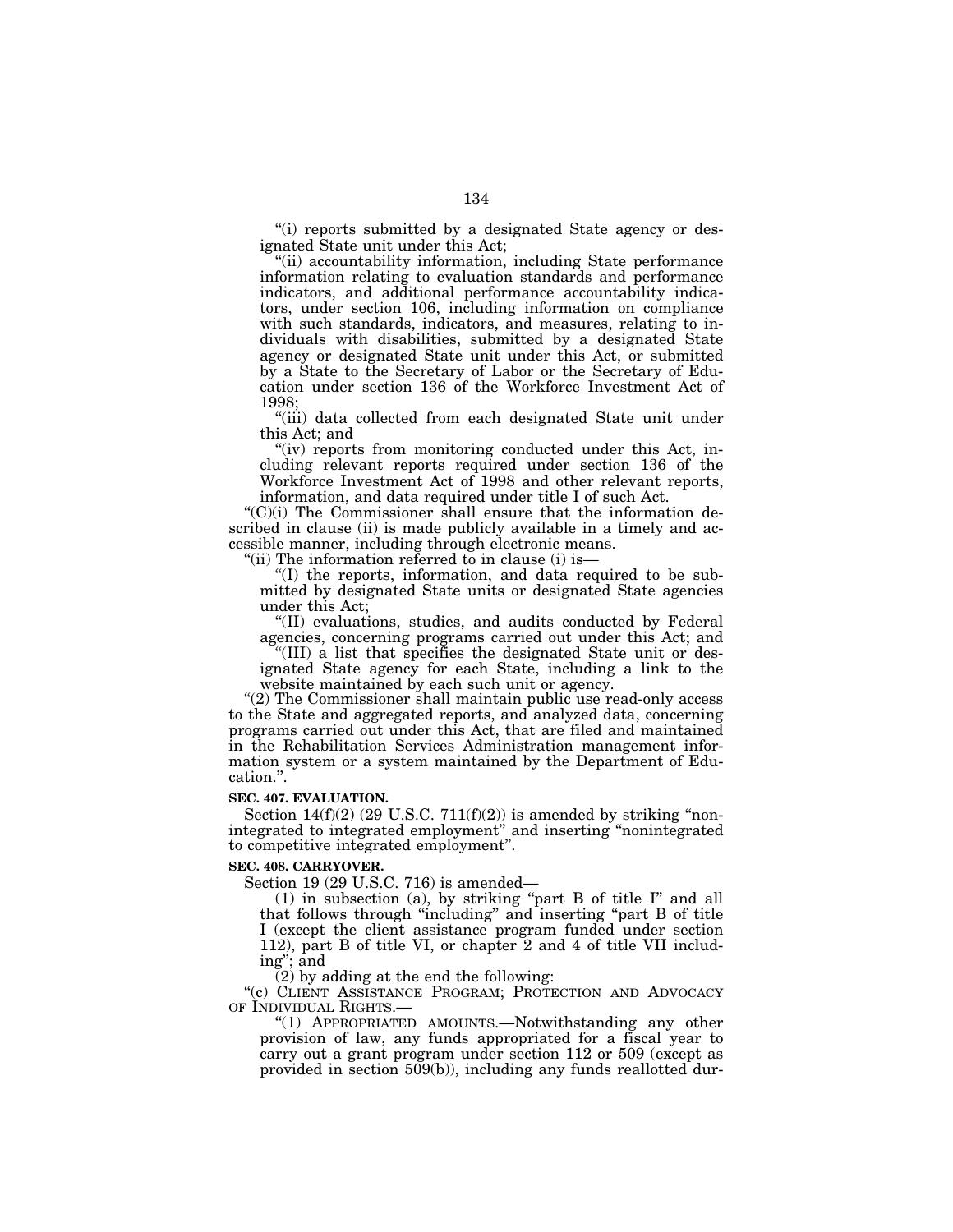ing that fiscal year under such grant program, that are not obligated and expended by a recipient prior to the beginning of the succeeding fiscal year, shall remain available for obligation and expenditure by such recipient during such succeeding fiscal year.

" $(2)$  PROGRAM INCOME.—Notwithstanding any other provision of law, any amount of program income received by a recipient under a grant program under section 112 or 509 in a fiscal year that is not obligated and expended by the recipient prior to the beginning of the succeeding fiscal year, shall remain available until expended.''.

### **SEC. 409. TRADITIONALLY UNDERSERVED POPULATIONS.**

Section 21 (29 U.S.C. 718) is amended in subsection (a), by striking paragraphs (1) and (2) and inserting the following:

" $(1)$  RACIAL PROFILE.—The demographic profile of the United States is changing at an unprecedented rate, with the population of the Nation becoming far more ethnically diverse than in the past. Within the United States, while the rate of increase from 2000 to 2010 for White Americans was 7.9 percent, the rate of increase during that period for racial and ethnic minorities was much higher: 42.0 percent for Latinos, 11.4 percent for African-Americans, and 34.9 percent for Asian-Americans.

''(2) RATE OF DISABILITY.—Ethnic and racial minorities tend to have disabling conditions at a disproportionately high rate. In 2005—

''(A) among Americans ages 25 through 64, the rate of disability was 17.3 percent;

''(B) among African-Americans in that age range, the disability rate was more than twice as high, at 21.3 percent; and

''(C) for American Indians in the same age range, the disability rate was 25.6 percent of the general population.''.

# **Subtitle B—Vocational Rehabilitation Services**

# **SEC. 411. DECLARATION OF POLICY; AUTHORIZATION OF APPROPRIA-TIONS.**

(a) FINDINGS; PURPOSE; POLICY.—Section 100(a) (29 U.S.C.  $720(a)$  is amended—

 $(1)$  in paragraph  $(1)(C)$ , by striking "gainful employment in integrated settings'' and inserting ''gainful employment in competitive integrated employment settings'';

 $(2)$  in paragraph  $(2)(B)$ , by striking "gainful employment" and inserting ''high quality employment that will increase opportunities for economic self-sufficiency''; and

 $(3)$  in paragraph  $(3)$ —

 $(A)$  in subparagraph  $(B)$ , by striking "gainful employment in integrated settings'' and inserting ''competitive integrated employment'';

 $(B)$  in subparagraph  $(C)(ii)$ , by striking "for the individuals''; and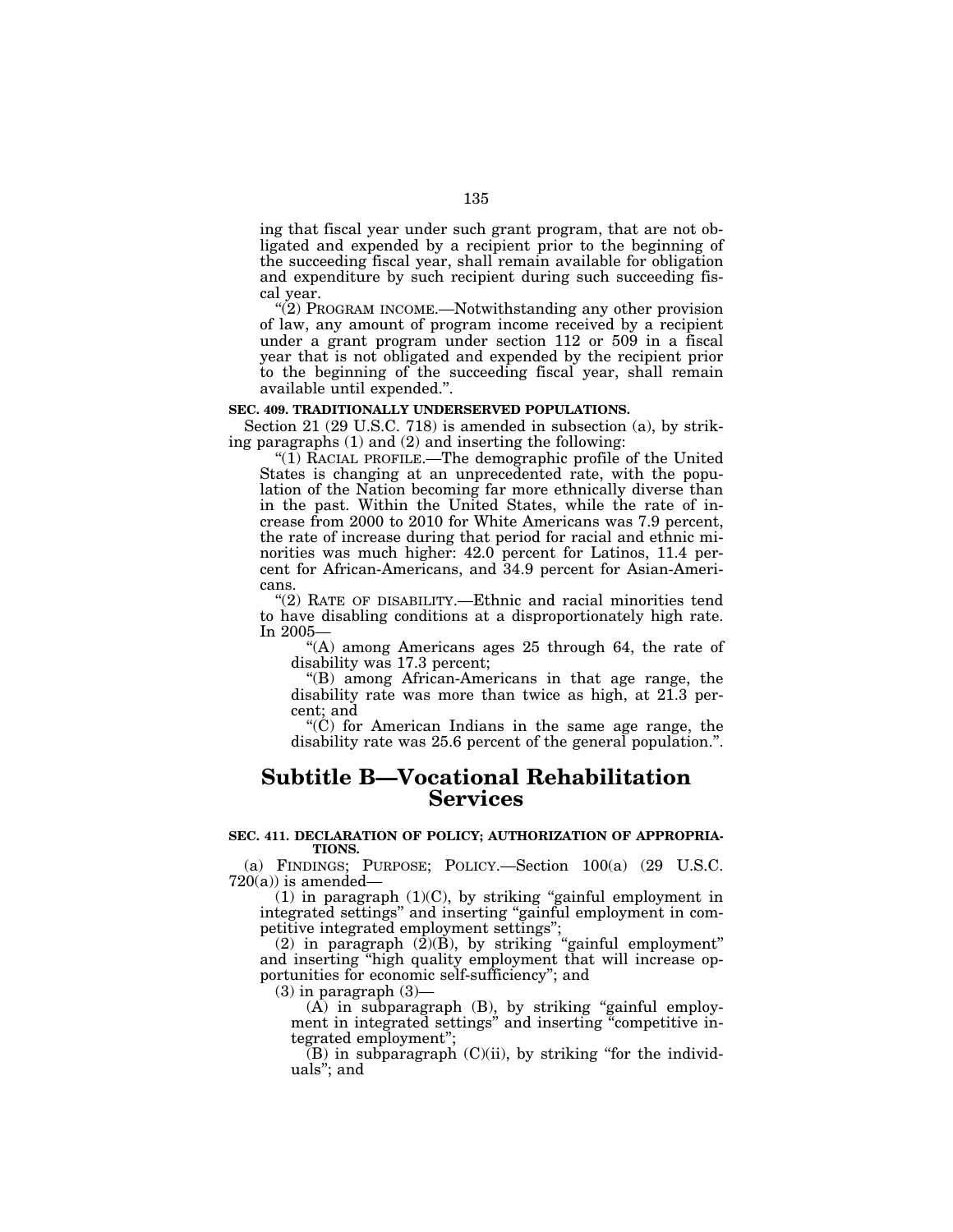$(C)$  in subparagraph  $(E)$ , by inserting "should" before "facilitate''.

(b) AUTHORIZATION OF APPROPRIATIONS.—Section 100(b)(1) (29 U.S.C.  $720(b)(1)$ ) is amended by striking "fiscal years 1999 through 2003'' and inserting ''fiscal years 2013 through 2017''.

### **SEC. 412. STATE PLANS.**

(a) PLAN REQUIREMENTS.—Section  $101(a)$  (29 U.S.C. 721(a)) is amended—

 $(1)$  in paragraph  $(1)$ —

 $(A)$  in subparagraph  $(A)$ , by striking "to participate" and all that follows and inserting ''to receive funds under this title for a fiscal year, a State shall submit, and have approved by the Secretary and the Secretary of Labor a State plan in accordance with section 112, or a State unified plan in accordance with section 113. The State plan or State unified plan shall include the provisions of a State plan for vocational rehabilitation services, described in this subsection.'';

(B) in subparagraph (B)—

(i) by striking ''in the State plan for vocational rehabilitation services," and inserting "as part of the vocational rehabilitation services portion of the State plan or State unified plan submitted in accordance with subparagraph  $(A)$ ,"; and

(ii) by striking ''Rehabilitation Act Amendments of 1998'' and inserting ''Workforce Investment Act of 2012''; and

 $(C)$  in subparagraph  $(C)$ —

(i) by striking ''The State plan shall remain in effect subject to the submission of such modifications'' and inserting ''The vocational rehabilitation services portion of the State plan or State unified plan submitted in accordance with subparagraph (A) shall remain in effect until the State is required to submit the plan in accordance with subparagraph (A) or until the submission of such modifications''; and

(ii) by striking '', until the State submits and receives approval of a new State plan'';

 $(2)$  in paragraph  $(2)$ —

 $(A)$  in subparagraph  $(A)$ , by striking "The State plan" and inserting ''The State plan for vocational rehabilitation services'';

 $(B)$  in subparagraph  $(B)(ii)$ —

(i) in subclause (III), by striking "and" at the end;

 $(ii)$  in subclause  $(IV)$ , by striking the period and inserting "; and"; and

(iii) by adding at the end the following:

 $\mathcal{C}(V)(aa)$  has the authority and responsibility within the State to ensure that the funds appropriated under this title are expended only in a manner that is consistent with the purposes of this title; and

''(bb) the authority and responsibility described in subparagraph (aa) may not be delegated to or performed by another agency, including the des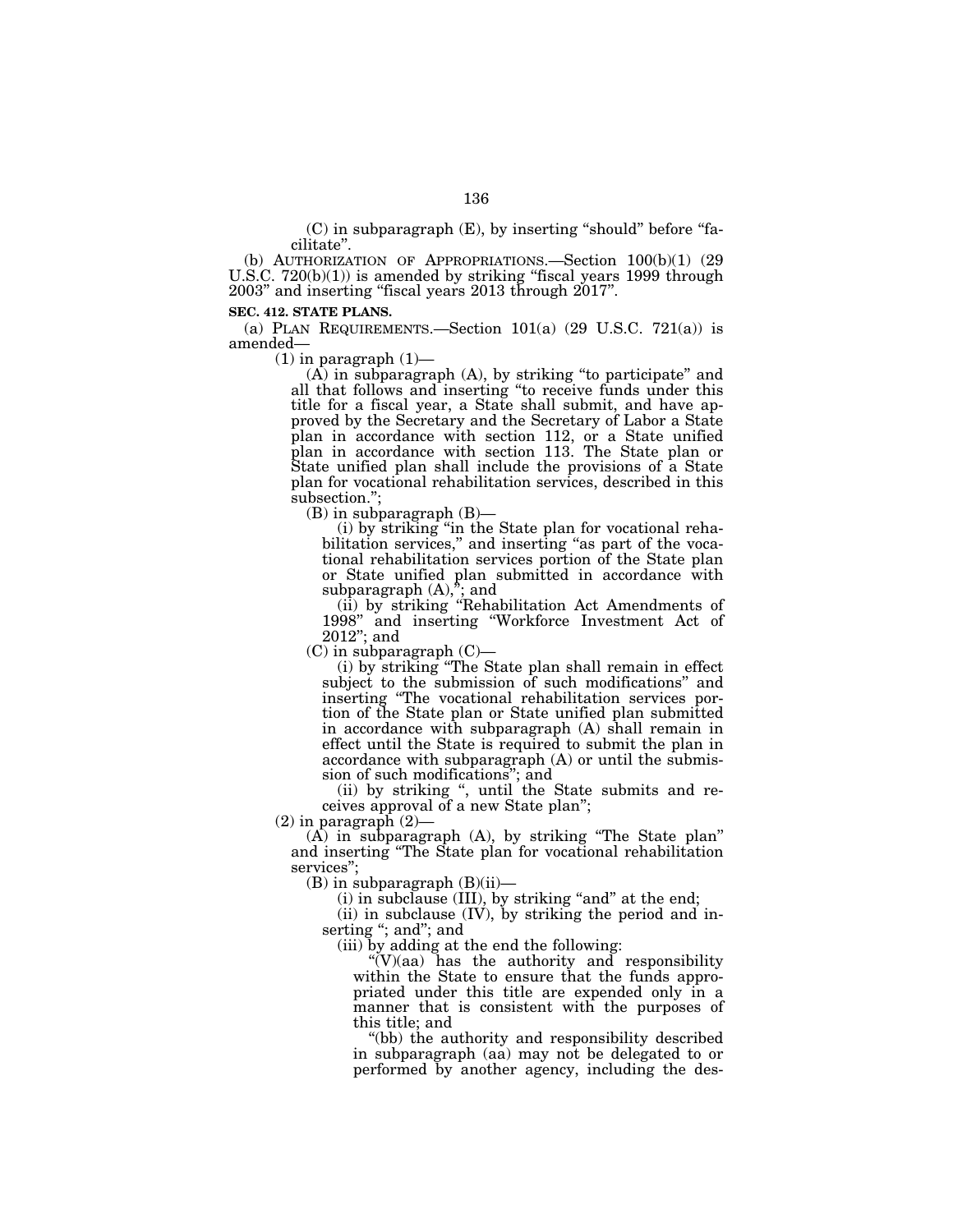ignated State agency for the vocational rehabilitation program, and or individual.'';

 $(3)$  in paragraph  $(5)$ 

 $(A)$  in subparagraph  $(C)$ , by striking "and" at the end;

(B) by redesignating subparagraph (D) as subparagraph  $(E)$ ; and

(C) by inserting after subparagraph (C) the following:

''(D) notwithstanding subparagraph (C), assure that the designated State unit may give priority for the provision of services to those eligible individuals who require specific services or equipment in accordance with an approved individualized plan for employment to maintain an employment outcome under the vocational rehabilitation program; and'';

(4) in paragraph (6)(B), by striking ''to employ and advance in employment'' and inserting ''to recruit, employ, and advance in competitive integrated employment'';

 $(5)$  in paragraph  $(7)(A)(v)$ 

(A) by striking subclause (I) and inserting the following: ''(I) a system for the continuing education of rehabilitation professionals and paraprofessionals within the designated State unit, particularly with respect to rehabilitation technology, including training implemented in coordination with entities

carrying out State programs under section 4 of the Assistive Technology Act of 1998 (29 U.S.C. 3003); and'';

 $(6)$  in paragraph  $(8)$ —

 $(A)$  in subparagraph  $(A)$ , by striking " $(5)(D)$ " and inserting " $(5)(E)$ ";

(B) in subparagraph (B)—

(i) in the matter preceding clause (i) by striking " $(5)(D)$ " and inserting " $(5)(E)$ "; and

(ii) in clause (iv), by striking " $(5)(D)$ " and inserting " $(5)(E)$ "; and

(C) in subparagraph  $(C)(i)$ , by striking " $(5)(D)$ " and inserting " $(5)(\overline{E})$ ";

 $(7)$  in paragraph  $(10)$ —

 $(A)$  in subparagraph  $(B)$ , by striking "annual" and all that follows through "of 1998" and inserting "annual reporting of information, on eligible individuals receiving the services, that is necessary to assess the State's performance on those primary indicators of performance (described in section  $136(b)(2)(A)$  of the Workforce Investment Act of 2012)'';

 $(B)$  in subparagraph  $(C)$ —

(i) in the matter preceding clause (i), by inserting '', from each individual State,'' after ''additional data'';

 $(ii)$  in clause  $(i)(II)$ , by striking "determined" and all that follows and inserting ''determined to be ineligible for vocational rehabilitation services, and the reason for such determination of ineligibility (disaggregated by type of disability, and age);'';

(iii) in clause (ii)—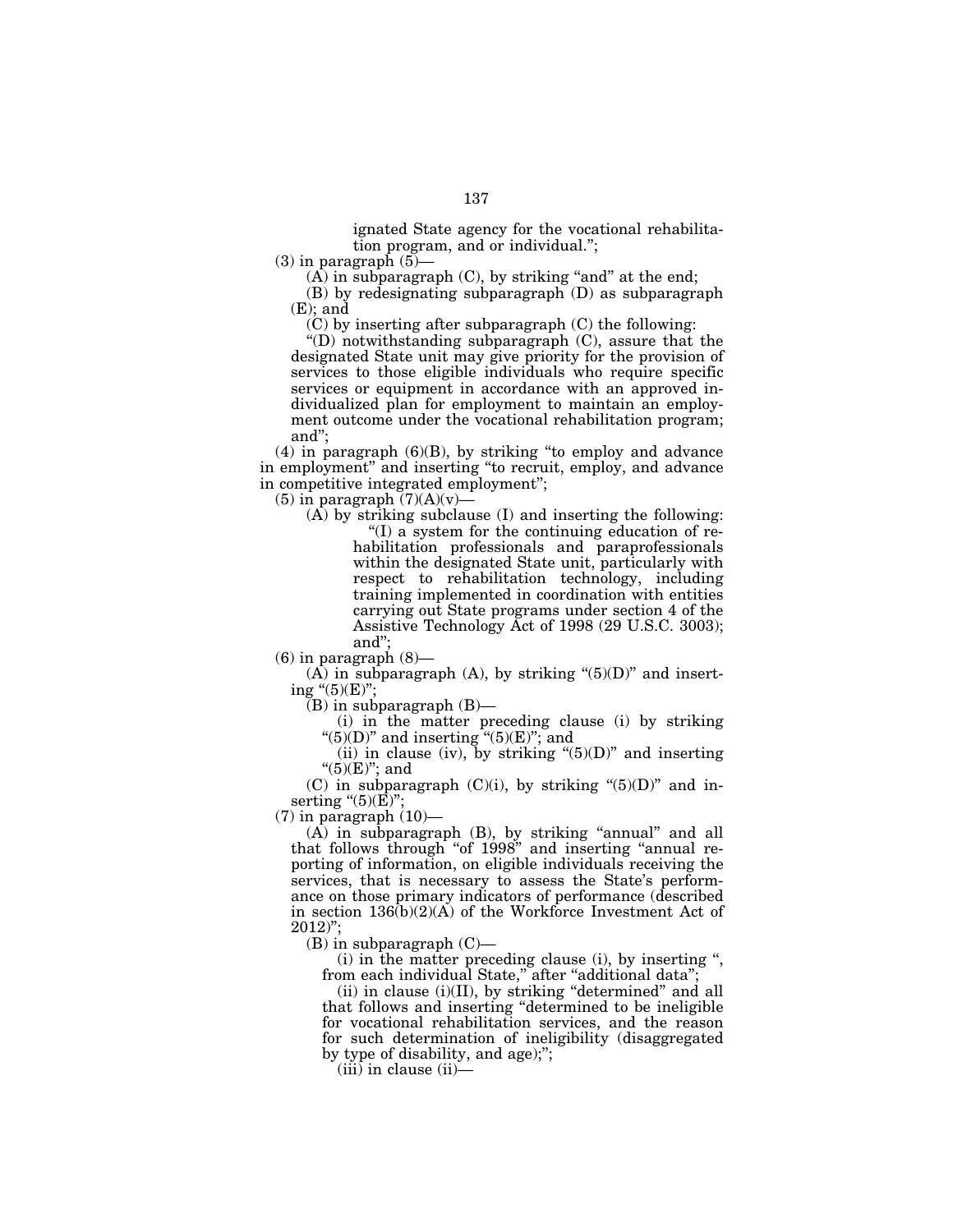(I) in subclause (I), by striking " $(5)(D)$ " and inserting  $\degree(5)$ (E)";

 $(II)$  in subclause  $(II)$ , by striking "and" at the end; and

(III) by adding at the end the following:

" $(IV)$  the total number of individuals with ongoing open cases (disaggregated by individuals who are in training settings, and individuals who are in postsecondary education), and the services individuals described in this subclause are receiving;

" $(V)$  the total number of students with disabilities that are receiving pre-employment transition services, and the total cost for providing those services for each full fiscal year after the date of enactment of the Workforce Investment Act of 2012;

''(VI) the total number of students with disabilities that are receiving transition services, and the total cost for providing those services for each full fiscal year after the date of enactment of the Workforce Investment Act of 2012;

''(VII) the number of individuals referred to onestop centers, as defined in section 134(c) of the Workforce Investment Act of 1998; and

''(VIII) the number of individuals referred from such one-stop centers to designated State units and the outcomes of such referrals;'';

(iv) by striking all of clause (iii) and inserting the following:

''(iii) the number of applicants and eligible recipients, including the numbers of individuals with significant disabilities, who exited the program carried out under this title and the number who achieved employment outcomes after receiving vocational rehabilitation services, including—

''(I) the number of youth with disabilities who—

''(aa) entered postsecondary education and the earnings of such youth who completed postsecondary education, by academic fields;

''(bb) attained academic levels and job skills needed for employment, such as a high school diploma, certificate, or other educational credential required for the employment outcome specified in the individual's individualized plan for employment;

''(cc) entered postsecondary training or programs for apprenticeships registered under the Act of August 16, 1937 (commonly known as the 'National Apprenticeship Act'; 50 Stat. 664, chapter 663; 29 U.S.C. 50 et seq.); and

''(dd) the number of youth with disabilities who entered employment;

''(II) for individuals who obtained an employment outcome with wages—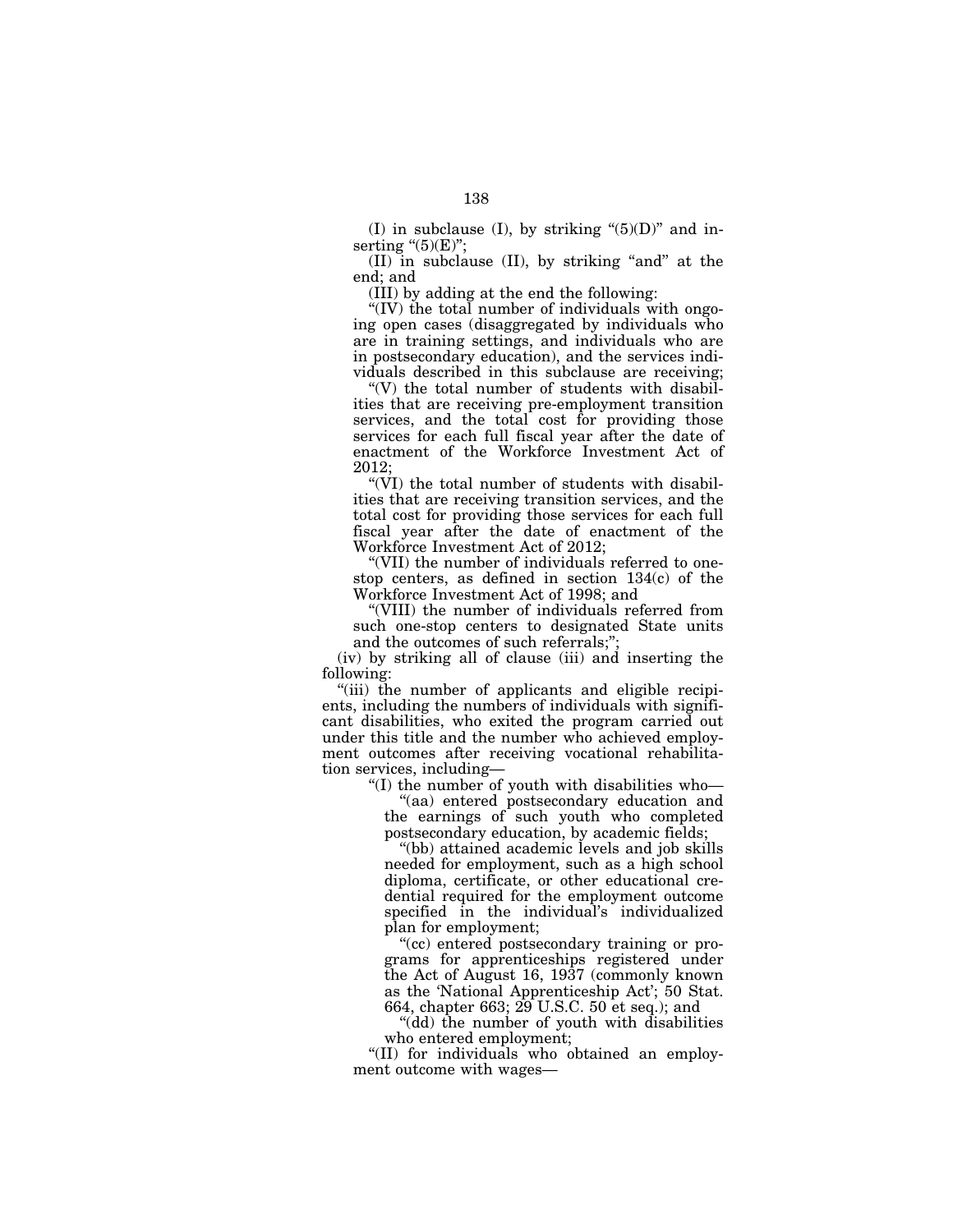''(aa) the average length of time for obtaining employment;

 $\tilde{f}$ (bb) the average earnings of individuals who obtained an employment outcome;

"(cc) the number who earned the minimum wage rate specified in section  $6(a)(1)$  of the Fair Labor Standards Act of 1938 (29 U.S.C.  $206(a)(1)$  or another wage level set by the Commissioner, during such employment; and

''(dd) the number who received employment benefits from an employer during such employment;

''(III) a comparison, among individuals who obtained employment, of the number of individuals who no longer used public benefits; and

''(IV) for those individuals who received supported employment services—

"(aa) the number of individuals who were employed 6 months after receiving such services;

"(bb) the number of individuals who were employed 12 months after receiving such services; and

"(cc) the number of individuals who earned wages at not less than the minimum wage rate determined under section  $6(a)(1)$  of the Fair Labor Standards Act of 1938 (29 U.S.C.  $206(a)(1)$ ) during their employment; and"; and

(v) by striking clause (iv) and inserting the following:

" $(iv)$  (I) the transition from school to postsecondary life, including employment, and achievement of the postsecondary vocational goals, of students with disabilities served under the program carried out under this title; and

''(II) the provision of supported employment services; and'';

 $(C)$  in subparagraph  $(E)(ii)$ , by striking "of the State" and all that follows and inserting ''of the State in meeting the standards and indicators established pursuant to section 106.''; and

(D) by adding at the end the following:<br>" $(G)$  RULES FOR REPORTING

RULES FOR REPORTING OF DATA.-The disaggregation of data under this section shall not be required within a category if the number of participants in a category is insufficient to yield statistically reliable information, or required if the results would reveal personally identifiable information about an individual participant.

''(H) COMPREHENSIVE REPORT.—The State plan shall specify that the Commissioner will provide an annual comprehensive report that includes the reports and data required under this section, as well as a summary of the reports and data, for each fiscal year. The Commissioner shall submit the report to the Committee on Education and the Workforce of the House of Representatives, the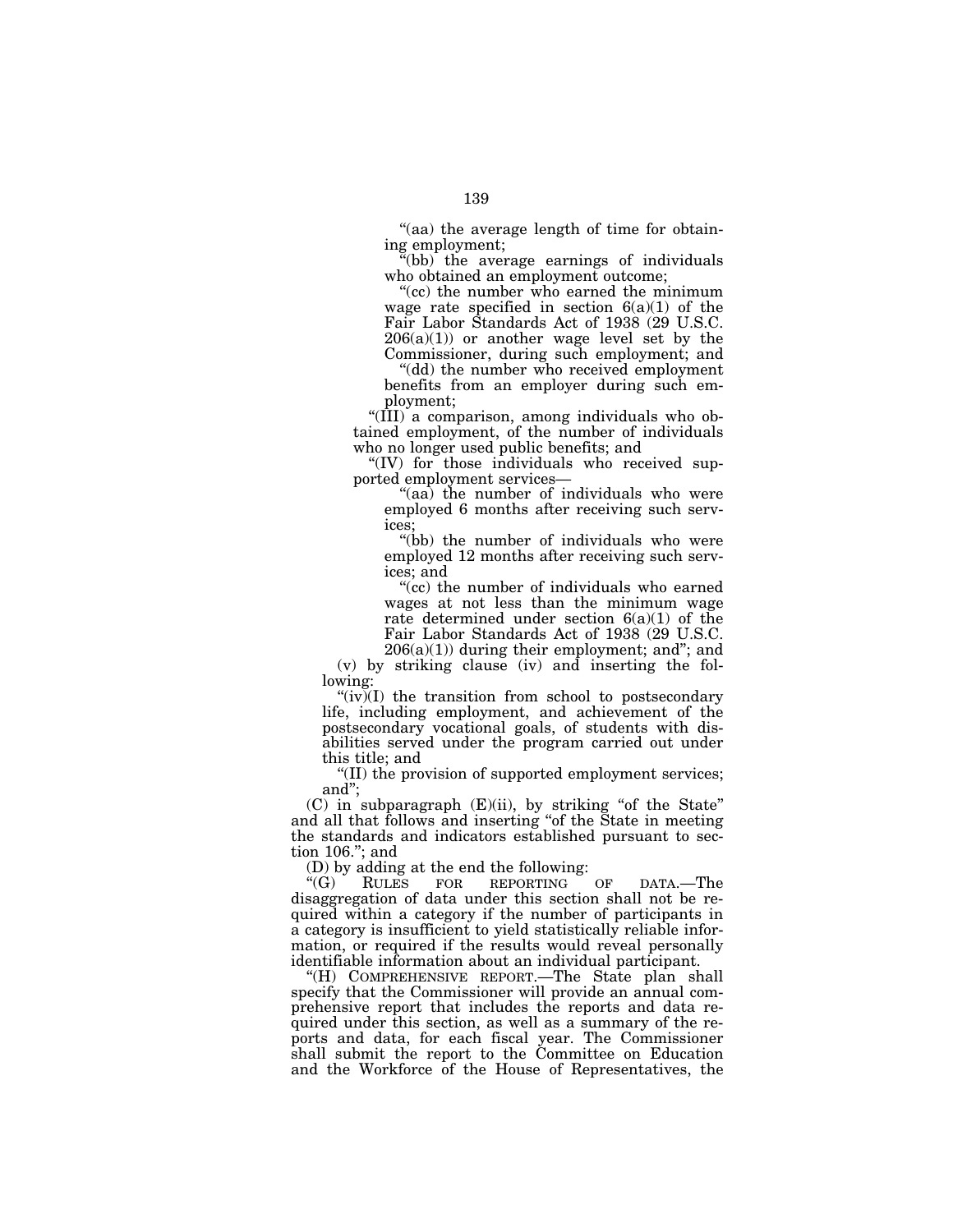Committee on Appropriations of the House of Representatives, the Committee on Health, Education, Labor, and Pensions of the Senate, and the Committee on Appropriations of the Senate, not later than 180 days after the end of the fiscal year involved.'';

 $(8)$  in paragraph  $(11)$ -

 $(A)$  in subparagraph  $(A)(i)(II)$ , by inserting "(including programmatic accessibility and physical accessibility)'' after "program accessibility";

 $(B)$  in subparagraph  $(C)$ –

(i) by inserting ''the State programs carried out under section 4 of the Assistive Technology Act of 1998 (29 U.S.C. 3003)," after "including";

(ii) by inserting ''noneducational agencies serving out-of-school youth,'' after ''Agriculture''; and

(iii) by striking ''such agencies and programs'' and inserting ''such Federal, State, and local agencies and programs'';

 $(C)$  in subparagraph  $(D)$ —

(i) in clause (ii), by striking ''completion'' and inserting ''implementation'';

 $(iii)$  by redesignating clauses (iii) and (iv) as clauses (iv) and (v), respectively; and

(iii) by inserting after clause (ii) the following:

''(iii) identifying options for additional education and training, in order to facilitate the provision of services for youth with disabilities, including transition services for students with disabilities, such as services provided under section 114;'';

(D) by redesignating subparagraphs (E) and (F) as subparagraphs (F) and (H), respectively;

(E) by inserting after subparagraph (D) the following:

"(E) COORDINATION WITH EMPLOYERS.—The State plan shall contain plans, policies, and procedures for coordination between the designated State units, State workforce investment boards, local workforce investment boards, and employers that provide for building relationships with employers and identifying community-based competitive integrated employment opportunities and career exploration opportunities, in order to facilitate the provision of transition services for youth with disabilities and students with disabilities, such as services provided under section 114;";

(F) in subparagraph (F), as redesignated by subparagraph (E) of this paragraph—

(i) by inserting ''chapter 1 of'' after ''part C of''; and

(ii) by inserting '', as appropriate'' before the period; (G) by inserting after subparagraph (F), as redesignated by subparagraph (E) of this paragraph, the following:

"(G) COOPERATIVE AGREEMENT REGARDING INDIVIDUALS<br>ELIGIBLE FOR HOME AND COMMUNITY-BASED WAIVER PRO-GRAMS.—The State plan shall include an assurance that the designated State unit has entered into a formal cooperative agreement with the State agency responsible for administering the State Medicaid plan under title XIX of the Social Security Act (42 U.S.C. 1396 et seq.) and the State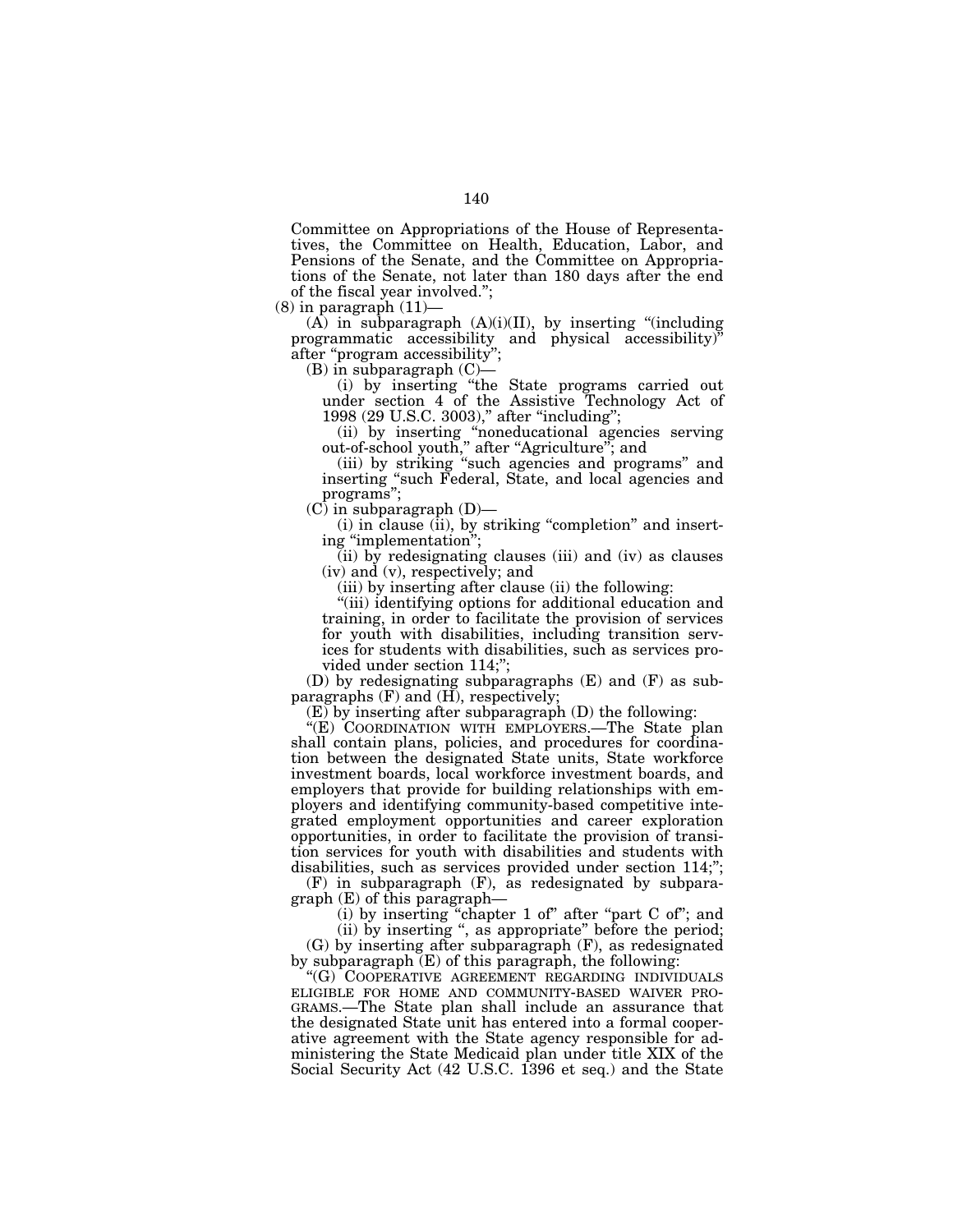designated agency described in section 125(d) of the Developmental Disabilities Assistance and Bill of Rights Act of 2000 (42 U.S.C. 15025) with respect to the delivery of vocational rehabilitation services, including extended services, for individuals with the most significant disabilities who have been determined to be eligible for home- and community-based services under a Medicaid waiver, Medicaid State plan amendment, or other authority related to a State Medicaid program. The agreement shall describe strategies for collaboration and coordination in providing vocational rehabilitation services to such individuals receiving Medicaid home- and community-based services in a manner consistent with the person-centered planning process required by Medicaid.'';

 $(H)$  in subparagraph  $(H)$ , as redesignated by subparagraph (E) of this paragraph—

 $(i)$  in clause  $(ii)$ 

(I) by inserting "on or" before "near"; and

(II) by striking ''and'' at the end;

(ii) by redesignating clause (iii) as clause (iv); and

(iii) by inserting after clause (ii) the following:

"(iii) strategies for the provision of transition planning, by personnel of the designated State unit, the State educational agency, and the recipient of funds under part C, that will facilitate the development and implementation of the individualized education programs under section 614(d) of the Individuals with Disabilities Education Act (20 U.S.C. 1414(d)) and, as appropriate, the development and completion of the individualized plans for employment under section 102, in order to enable students with disabilities to achieve employment outcomes;"; and

(I) by adding at the end the following:

''(I) COORDINATION WITH ASSISTIVE TECHNOLOGY PRO-GRAMS.—The State plan shall include an assurance that the designated State unit, and the lead agency and implementing entity (if any) designated by the Governor of the State under section 4 of the Assistive Technology Act of 1998 (29 U.S.C. 3003), have developed working relationships and will enter into agreements for the coordination of their activities, including the referral of individuals with disabilities to programs and activities described in that section.

''(J) COORDINATION WITH TICKET TO WORK AND SELF-SUF-FICIENCY PROGRAM.—The State plan shall include an assurance that the designated State unit will coordinate activities with any other State agency that is functioning as an employment network under the Ticket to Work and Self-Sufficiency Program established under section 1148 of the Social Security Act (42 U.S.C. 1320b–19).'';

 $(9)$  in paragraph  $(14)$ 

(A) in the paragraph header, by striking ''ANNUAL'' and inserting ''SEMIANNUAL'';

(B) in subparagraph (A)—

(i) by striking ''annual'' and inserting ''semiannual'';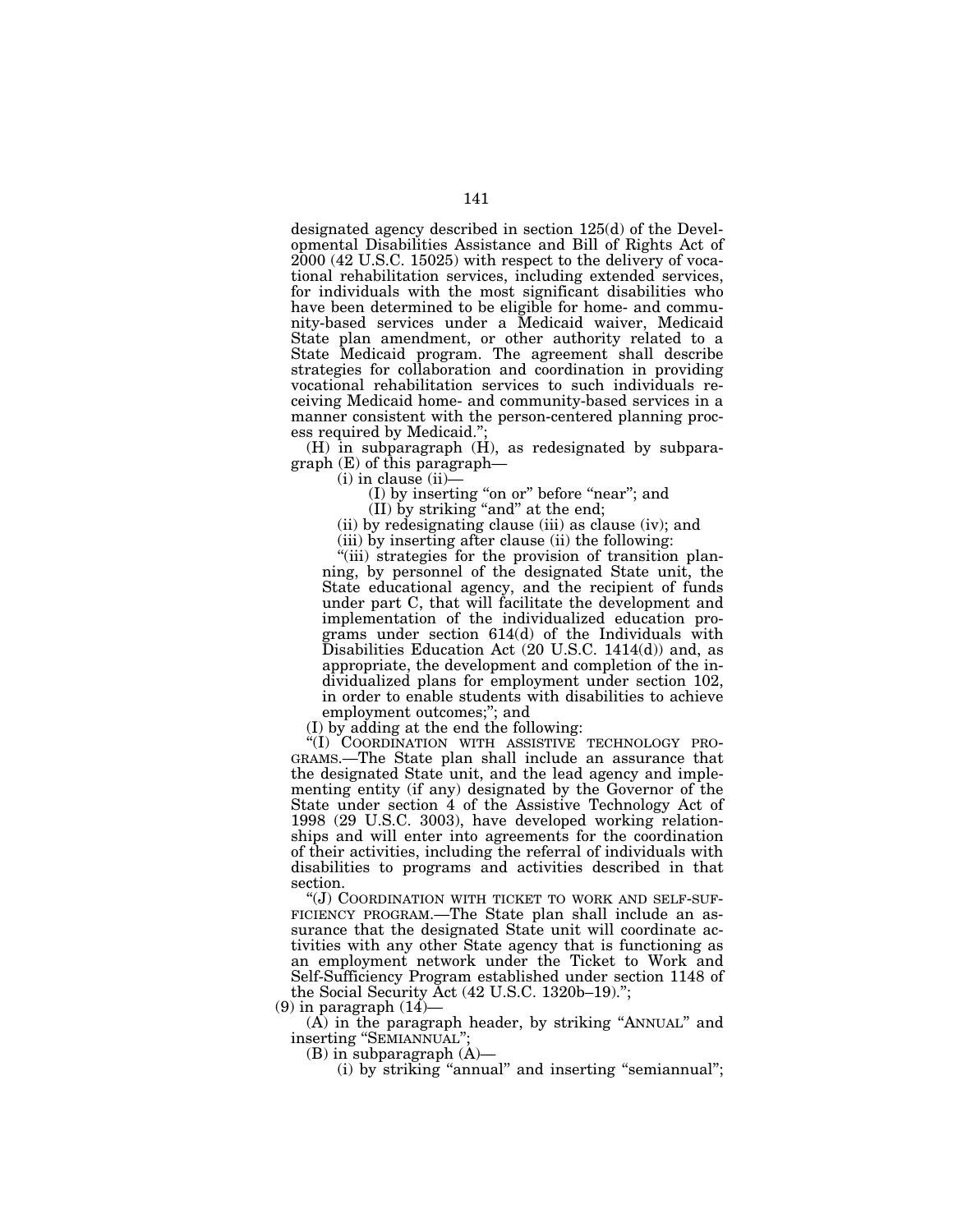(ii) by striking ''(and thereafter'' and all that follows through "representative)" and inserting ", and annually thereafter''; and

(iii) by striking ''to competitive'' and all that follows and inserting the following: ''to competitive integrated employment or training for competitive integrated employment;'';

 $(C)$  in subparagraph  $(B)$ , by striking "and" at the end;

(D) in subparagraph (C), by striking ''the individuals described'' and all that follows and inserting ''individuals in attaining competitive integrated employment; and''; and

(E) by adding at the end the following:

 $\mathrm{``(D)}$  an assurance that the State will report the information generated under subparagraphs  $(A)$ ,  $(B)$ , and  $(C)$ , for each of the individuals, to the Administrator of the Wage and Hour Division of the Department of Labor for each fiscal year, not later than 60 days after the end of the fiscal year.'';

 $(10)$  in paragraph  $(15)$ —

 $(A)$  in subparagraph  $(A)$ —

 $(i)$  in clause  $(i)$ 

(I) in subclause (II), by striking ''and'' at the end; and

(II) by adding at the end the following:

''(IV) individuals with disabilities receiving Medicaid home- and community-based waiver habilitation services (reference), including pre-vocational and supported employment services; and

 $'(V)$  youth with disabilities, and students with disabilities, including their need for pre-employment transition services described in section 114 or other transition services; and''; and

(ii) by striking clauses (ii) and (iii) and inserting the following:

"(ii) include an assessment of the needs of individuals with disabilities for transition services and preemployment transition services provided under this Act, and coordinated with transition services provided under the Individuals with Disabilities Education Act (20 U.S.C. 1400 et seq.), and an assessment as to whether the transition and pre-employment transition services provided under those Acts meet the needs of individuals with disabilities.'';

 $(B)$  in subparagraph  $(B)$ –

(i) by redesignating clause (iii) as clause (iv); and

(ii) by inserting after clause (ii) the following:

''(iii) the number of individuals who are eligible for services under this title, but are not receiving such services due to an order of selection; and''; and

(C) in subparagraph (D)—

(i) by redesignating clauses (iii) through (v) as clauses (iv) through (vi); and

(ii) by inserting after clause (ii) the following:

''(iii) the methods to be used to improve and expand vocational rehabilitation services for students with dis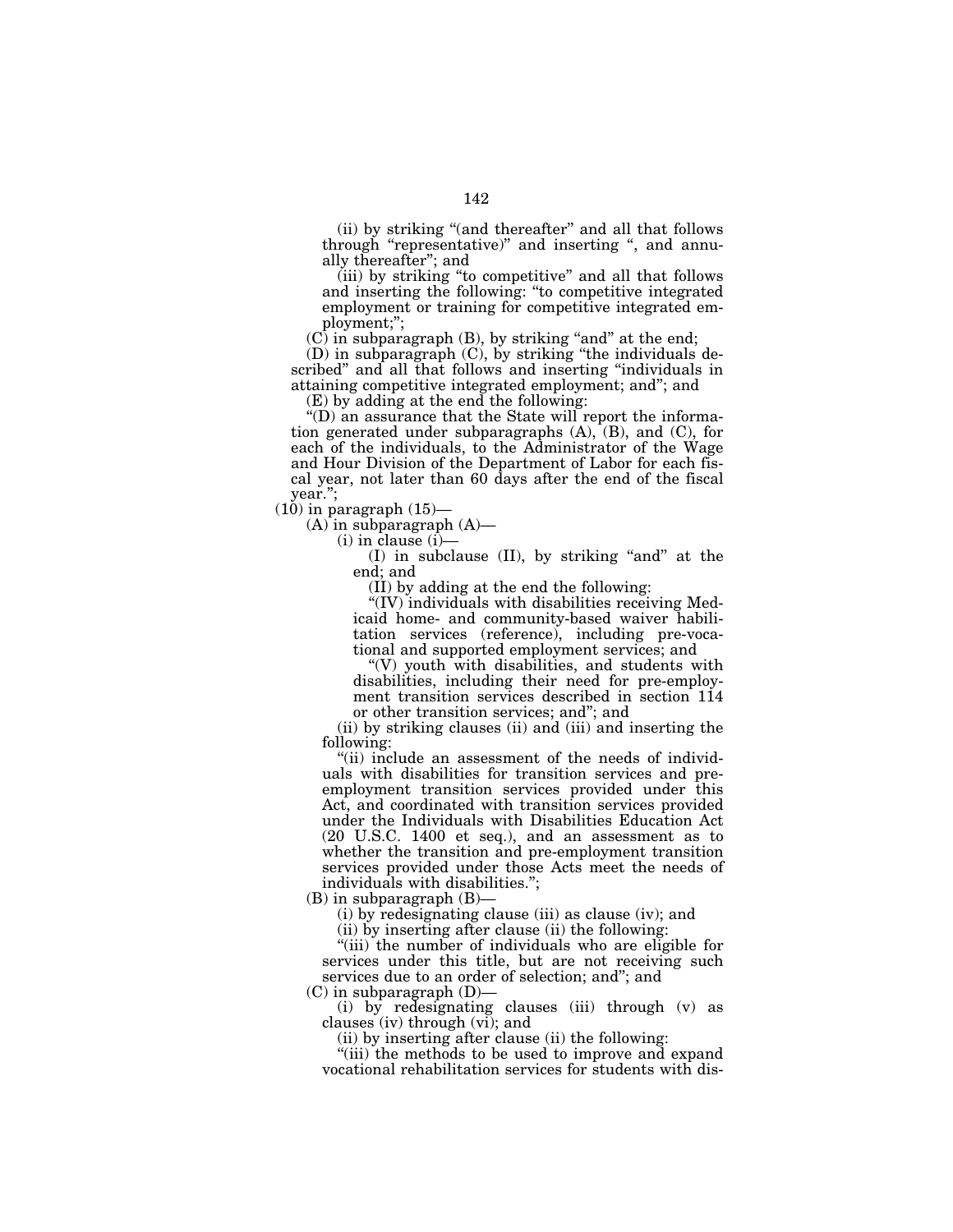abilities, including the coordination of services designed to facilitate the transition of such students from the receipt of educational services in school to postsecondary life (including the receipt of vocational rehabilitation services under this title, postsecondary education, employment, and pre-employment transition services under section 114);'';

 $(11)$  in paragraph  $(20)$ -

(A) by redesignating subparagraph (B) as subparagraph (C); and

(B) by inserting after subparagraph (A) the following:

''(B) INFORMATION ON ASSISTANCE FOR BENEFICIARIES OF ASSISTANCE UNDER TITLE II OR XVI OF THE SOCIAL SECURITY ACT.—The State plan shall include an assurance that the designated State unit will make available, to individuals entitled to benefits under title II or XVI of the Social Security Act (42 U.S.C. 401 et seq., 1381 et seq.) on the basis of a disability or blindness—

''(i) information on the availability of benefits and medical assistance authorized under the State Medicaid program under title XIX of the Social Security Act (42 U.S.C. 1396 et seq.) or under the Medicare program under title XVIII of the Social Security Act (42 U.S.C. 1395 et seq.), and medical assistance authorized under other federally funded programs;

''(ii) information on the availability of assistance through benefits planning and assistance programs authorized under section 1149 of the Social Security Act (42 U.S.C. 1320b–20) and services provided by the State protection and advocacy system and authorized under section 1150 of the Social Security Act (42 U.S.C. 1320b–21); and

''(iii) in the case of individuals who are also eligible for a ticket under the Ticket to Work and Self-Sufficiency Program established under section 1148 of the Social Security Act (42 U.S.C. 1320b–19), general information regarding the options for using the ticket and information on how to contact a program manager of the Ticket to Work and Self-Sufficiency Program to obtain information on approved employment networks, on providers for the benefits planning and assistance programs described in clause (ii) in the State, and on the services provided by the State protection and advocacy system and described in clause (ii).''; and

(12) by adding at the end the following:

"(25) SERVICES FOR STUDENTS WITH DISABILITIES.—The State plan shall provide an assurance satisfactory to the Secretary that, with respect to students with disabilities, the State—

''(A) has developed and will implement—

''(i) strategies to address the needs identified in the assessments described in paragraph (15); and

''(ii) strategies to achieve the goals and priorities identified by the State, in accordance with paragraph (15), to improve and expand vocational rehabilitation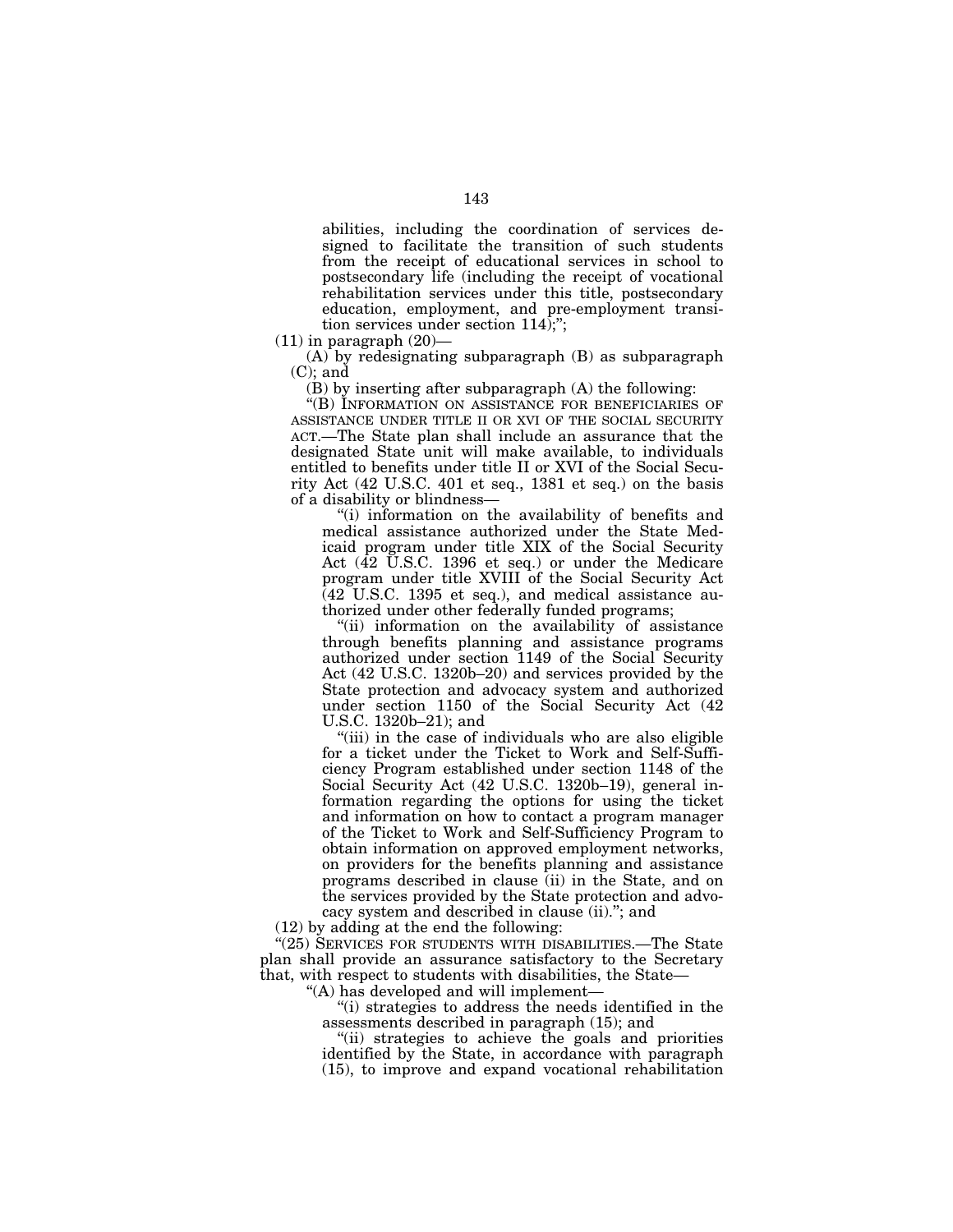services for students with disabilities on a statewide basis; and

''(B) has developed and will implement a plan to carry out the provision of pre-employment transition services in accordance with section 114.

"(26) JOB GROWTH AND DEVELOPMENT.—The State plan shall provide an assurance describing how the State will utilize initiatives involving in-demand industry sectors or occupations as defined in section 101 of the Workforce Investment Act of 2012 to increase competitive integrated employment opportunities for individuals with disabilities.''.

(b) APPROVAL.—Section  $101(b)$  (29 U.S.C. 721(b)) is amended to read as follows:

''(b) SUBMISSION; APPROVAL; MODIFICATION.—The State plan for vocational rehabilitation services shall be subject to—

" $(1)$  section 112 of the Workforce Investment Act of 1998, in a case in which that plan is a portion of the State plan described in that section 112; and

"(2) section 113 of such Act in a case in which that State plan for vocational rehabilitation services is a portion of the State unified plan described in that section 113."

(c) CONSTRUCTION.—Section 101 (29 U.S.C. 721) is amended by adding at the end the following:

''(c) CONSTRUCTION.—Nothing in this part shall be construed to reduce the obligation of a local educational agency or any other agency to provide or pay for any transition services that are allowable under the programs of the respective agencies.''.

### **SEC. 413. ELIGIBILITY AND INDIVIDUALIZED PLAN FOR EMPLOYMENT.**

(a) ELIGIBILITY.—Section  $102(a)$  (29 U.S.C. 722(a)) is amended—  $(1)$  in paragraph  $(2)$ —

 $(A)$  in subparagraph  $(A)$ —

(i) in the subparagraph header, by striking ''DEM-ONSTRATION'' and inserting ''APPLICANTS''; and

(ii) by striking '', unless'' and all that follows and inserting a period; and

(B) in subparagraph (B)—

(i) in the subparagraph header, by striking ''METH-ODS'' and inserting ''RESPONSIBILITIES'';

(ii) in the first sentence—

(I) by striking ''In making the demonstration required under subparagraph  $(A)$ ," and inserting ''Prior to determining under this subsection that an applicant described in subparagraph (A) is unable to benefit due to the severity of the individual's disability or that the individual is ineligible for vocational rehabilitation services,''; and

(II) by striking '', except under'' and all that follows and inserting a period; and

(iii) in the second sentence, by striking "individual or to determine'' and all that follows and inserting ''individual. In providing the trial experiences, the designated State unit shall provide the individual with the opportunity to try different employment experiences, including supported employment, and the op-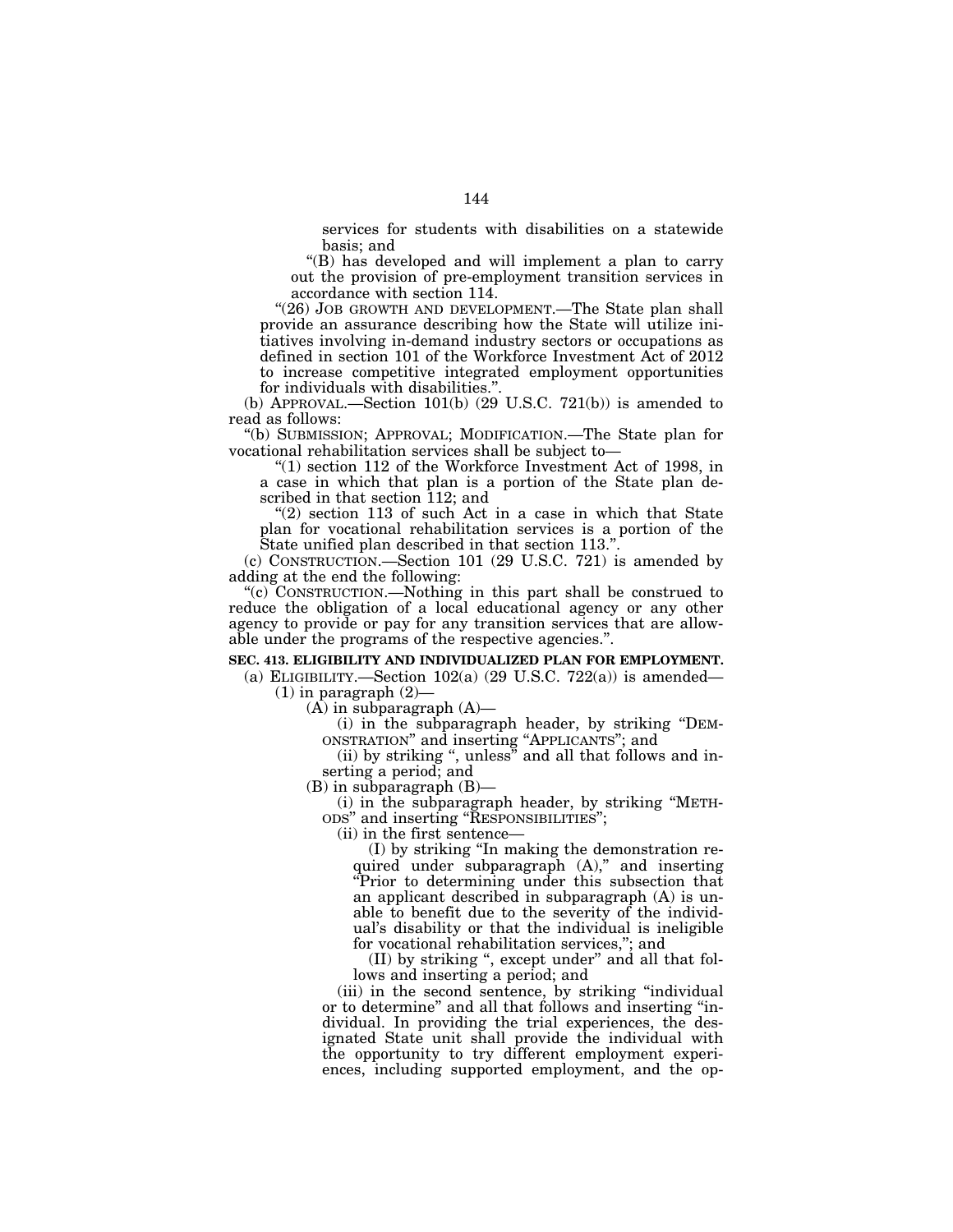portunity to become employed in competitive integrated employment.'';

 $(2)$  in paragraph  $(3)(A)(ii)$ , by striking "outcome from" and all that follows and inserting ''outcome, including supported employment, from vocational rehabilitation services due to the current (as of the date of the determination) severity of the disability of the individual.'';

 $(3)$  in paragraph  $(5)$ —

(A) in the matter preceding subparagraph (A)—

(i) by striking ''If an individual'' and inserting ''If, after the designated State unit carries out the activities described in paragraph (2)(B), a review of existing data, and, to the extent necessary, the assessment activities described in section  $7(2)(A)(ii)$ , an individual"; and

(ii) by striking ''is determined'' and all that follows through ''not to be'' and inserting ''is determined not to be'';

(B) by redesignating subparagraphs (A) through (D) as subparagraphs  $(B)$  through  $(E)$ , respectively;

(C) by inserting before subparagraph (B) the following: ''(A) the ineligibility determination shall be an individualized one, based on the available data, and shall not be based on disability category;''; and

(D) in clause (i) of subparagraph (C), as redesignated by subparagraph (B) of this paragraph, by inserting after "determination'' the following: '', including clear and convincing evidence that forms the basis for the determination of ineligibility''; and

(4) in paragraph (6), by striking ''60 days'' each place it appears and inserting "45 days".

(b) DEVELOPMENT OF AN INDIVIDUALIZED PLAN FOR EMPLOYMENT, AND RELATED INFORMATION.—Section 102(b) (29 U.S.C. 722(b))—

 $(1)$  in paragraph  $(1)$ —

 $(A)$  by redesignating subparagraphs  $(B)$ ,  $(C)$ , and  $(D)$  as subparagraphs  $(C)$ , and  $(D)$ , and  $(E)$ , respectively; and

 $(\overline{B})$  by inserting after subparagraph  $(\overline{A})$  the following:

''(B) information on the availability of assistance from consumer organizations, as defined in section  $106(a)(4)$  (including a listing of such organizations) that can assist an individual in the development of an individualized plan for employment;"

 $(2)$  in paragraph  $(3)$ , as redesignated by paragraph  $(2)$  of this subsection—

 $(A)$  in subparagraph  $(E)$ —

 $(i)$  in clause  $(i)$ , by striking "and" at the end;

(ii) in clause (ii), by striking the period and inserting ''; and''; and

(iii) by adding at the end the following:

"(iii) amended, as necessary, to include the post-employment services and service providers that are necessary for the individual to maintain or regain employment, consistent with the individual's strengths, resources, priorities, concerns, abilities, capabilities, interests, and informed choice.''; and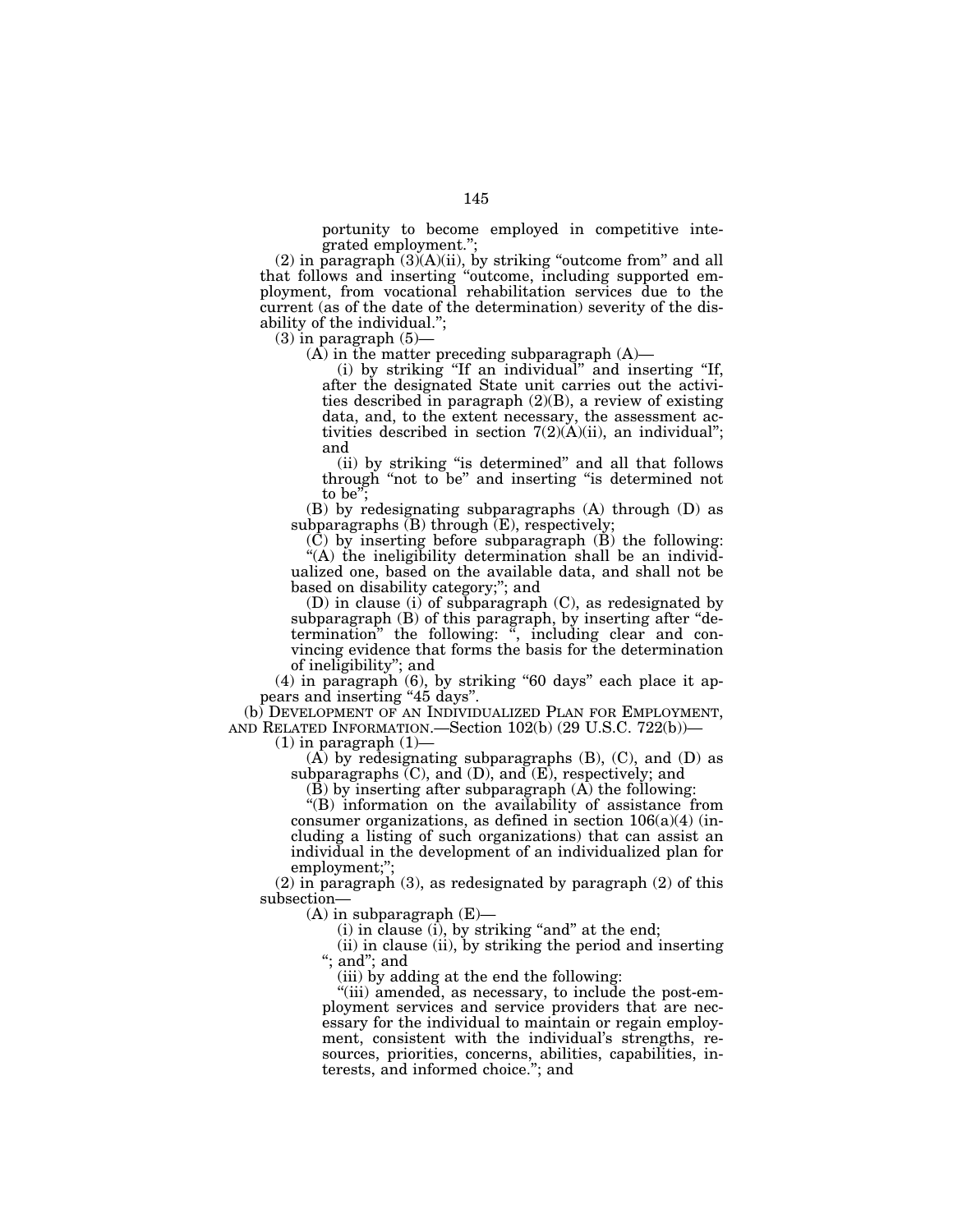"(F) TIMEFRAME FOR COMPLETING THE INDIVIDUALIZED PLAN FOR EMPLOYMENT.—The individualized plan for employment shall be developed as soon as possible, but not later than a deadline of 90 days after the date of the determination of eligibility described in paragraph (1), unless the designated State unit and the eligible individual agree to an extension of that deadline to a specific date by which the individualized plan for employment shall be completed.

''(G) FAILURE TO DEVELOP THE INDIVIDUALIZED PLAN FOR EMPLOYMENT WITHIN THE SPECIFIED TIMEFRAME.—In the event the individualized plan for employment is not completed by the deadline or extended deadline, as appropriate, under subparagraph (F), the eligible individual shall have the right to request both mediation and an impartial due process hearing according to the procedures described in subsection (c). At such hearing, the hearing officer shall have the authority to order the designated State unit to complete the individualized plan for employment within a specific period of time, not to exceed 60 days from the date of the decision, in addition to any other authority given to the officer under this section.''; and

 $(3)$  in paragraph  $(3)$ —

 $(A)$  in subparagraph  $(A)$ , by striking "choice of the" and all that follows and inserting "choice of the eligible individual, consistent with the employment outcome of competitive integrated employment (except that in the case of an eligible individual who is a student, the description may be a description of the student's projected employment outcome);";

 $(B)$  in subparagraph  $(B)(i)$ —

(i) by redesignating subclause (II) as subclause (III); and

(ii) by striking subclause (I) and inserting the following:

''(I) needed to achieve the employment outcome, including, as appropriate—

''(aa) the provision of assistive technology devices and assistive technology services (including referrals described in section  $103(a)(3)$  to the device reutilization programs and demonstrations described in subparagraphs (B) and (D) of section 4(e)(2) of the Assistive Technology Act of 1998 (29 U.S.C. 3003(e)(2))) through agreements developed under section  $101(a)(11)(H)$ ; and

''(bb) personal assistance services (including training in the management of such services);

''(II) in the case of a plan for an eligible individual that is a student, the specific transition services and supports (including work experience, mentoring activities, and supported employment) needed to achieve the student's employment outcome or projected employment outcome; and'';

 $(C)$  in subparagraph  $(F)$ , by striking "and" at the end;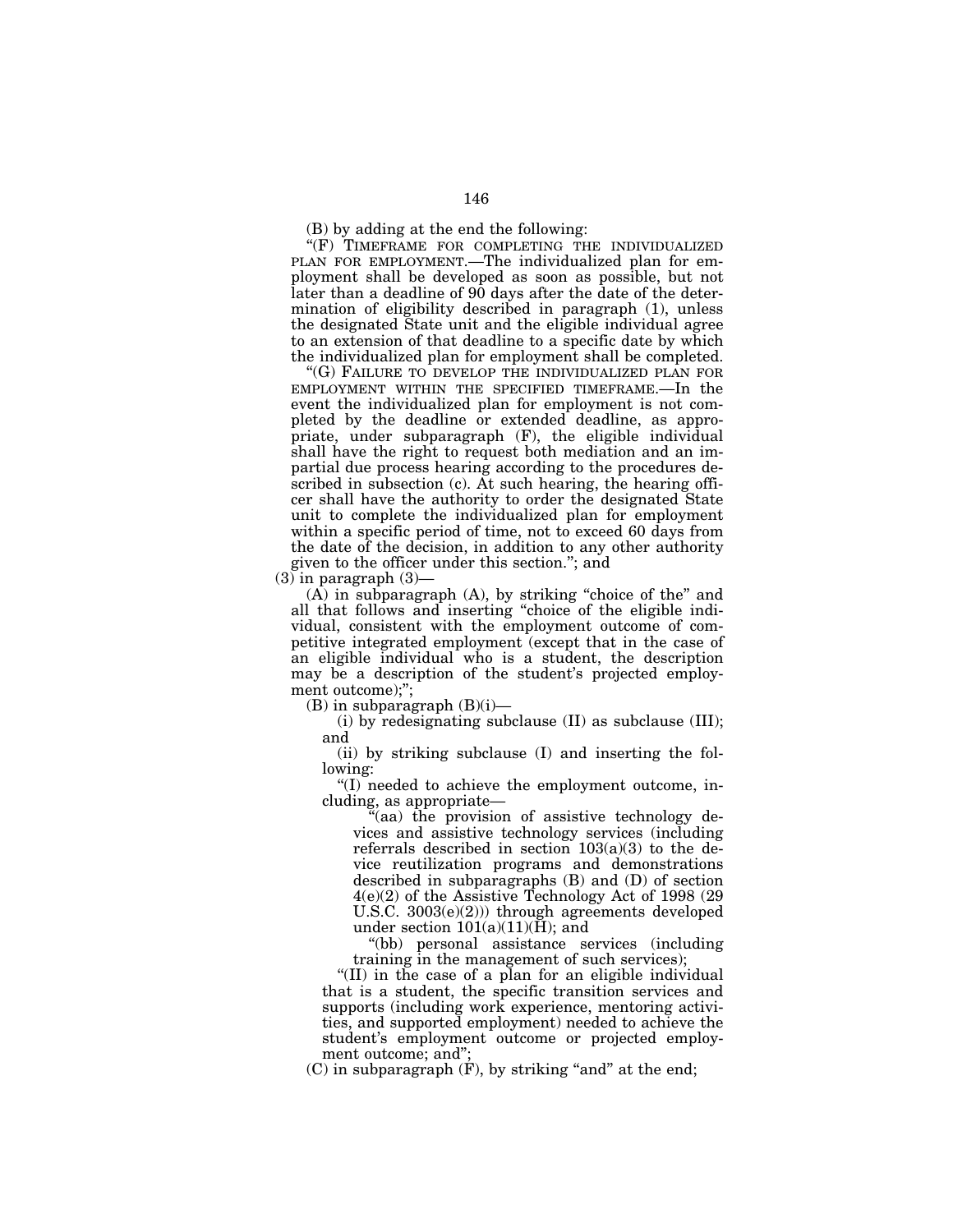(D) in subparagraph (G), by striking the period and inserting ''; and''; and

(E) by adding at the end the following:

"(H) for an individual who also is receiving assistance from an employment network under the Ticket to Work and Self-Sufficiency Program established under section 1148 of the Social Security Act (42 U.S.C. 1320b–19), a list of the services that are listed in the individual work plan that the individual developed with the employment network under subsection (g) of that section, and a description of how responsibility for service delivery will be divided between the employment network and the designated State unit in accordance with the agreement between the two parties required under the Ticket to Work and Self-Sufficiency Program.''.

(c) PROCEDURES.—Section  $102(c)$  (29 U.S.C. 722(c)) is amended— (1) in paragraph (1), by adding at the end the following: ''These procedures also shall allow for the review of any delay in the vocational rehabilitation process.'';

 $(2)$  in paragraph  $(2)$ —

 $(A)$  in subparagraph  $(A)$ 

 $(i)$  in clause  $(ii)$ , by striking "and" at the end;

(ii) in clause (iii), by striking the period and inserting ''; and''; and

(iii) by adding at the end the following:

"(iv) any applicable State limit on the time by which a request for mediation under paragraph (4) or a hearing under paragraph (5) shall be made, and any required procedure by which the request shall be made.''; and

(B) in subparagraph (B)(iii), by inserting ''the denial,'' before "reduction,"; and

 $(3)$  in paragraph  $(5)$ -

(A) by striking subparagraph (A) and inserting the following:

"(A) OFFICER.—A due process hearing described in paragraph (2) shall be conducted by an impartial hearing officer who, on reviewing all the evidence presented, shall issue a written decision based on the provisions of the approved State plan, requirements specified in this Act (including regulations implementing this Act), and State regulations and policies that are consistent with the Federal requirements specified in this title. The officer shall provide the written decision to the applicant or eligible individual, or, as appropriate, the applicant's representative or individual's representative, and to the designated State unit. The impartial hearing officer shall have the authority to render a decision and require actions, consistent with the requirements specified in this title (including regulations implementing this title), regarding all aspects of the applicant's or eligible individual's vocational rehabilitation services under this title.''; and

(B) in subparagraph (B), by striking ''in laws (including regulations)'' and inserting ''about Federal and State laws (including regulations) and the approved State plan''.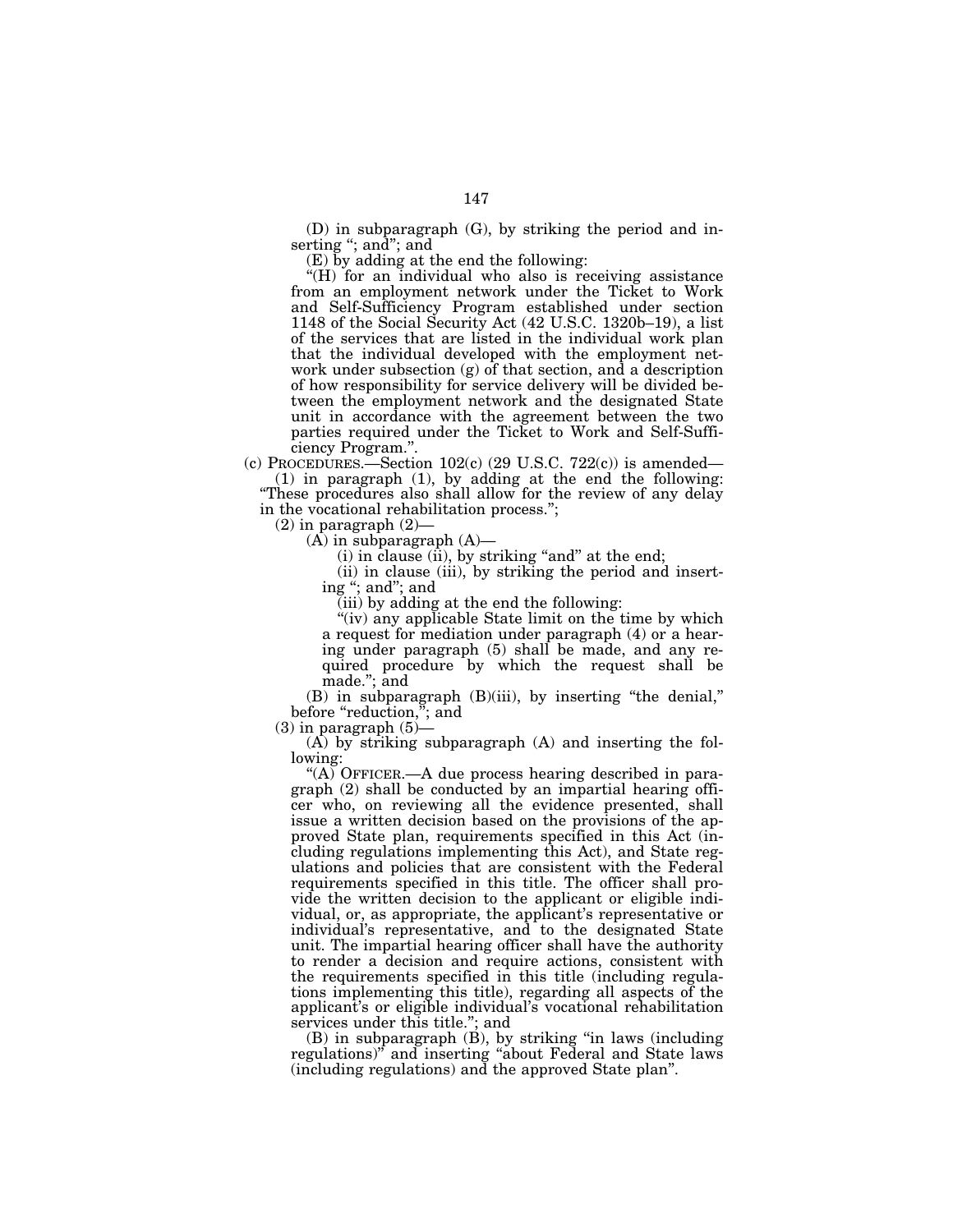### **SEC. 414. VOCATIONAL REHABILITATION SERVICES.**

Section 103 (29 U.S.C. 723) is amended—

 $(1)$  in subsection  $(a)$ —

(A) by striking paragraph (15) and inserting the following:

 $''(15)$  transition services for students with disabilities, that facilitate the transition from school to postsecondary life, such as achievement of an employment outcome in competitive integrated employment, or pre-employment transition services described in section 114;";

(B) by redesignating paragraphs (17) and (18) as paragraphs (18) and (19), respectively;

(C) by inserting after paragraph (16) the following:

"(17) customized employment services;";

(D) in paragraph (18), as redesignated by subparagraph (C) of this paragraph, by striking the ''and'' at the end;

(E) in paragraph (19), as redesignated by subparagraph (C) of this paragraph, by striking the period and inserting ''; and''; and

(F) by adding at the end the following:

"(20) mentoring services."; and

 $(2)$  in subsection  $(b)$ –

(A) in paragraph (2)(A), by striking the second sentence and inserting ''Such programs shall be used to provide services that promote integration into the community and that result in competitive integrated employment, including supported employment and customized employment.''; and

(B) by striking paragraph (6) and inserting the following: ''(6) Consultation and technical assistance services to assist State educational agencies and local educational agencies in planning for the transition of students with disabilities from school to postsecondary life, including employment.''.

### **SEC. 415. STATE REHABILITATION COUNCIL.**

Section 105 (29 U.S.C. 725) is amended—

 $(1)$  in subsection  $(b)(1)$ —

(A) in subparagraph (A)—

(i) by striking clause (ix) and inserting the following: "(ix) in a State in which one or more projects are funded under section 121 and in which such services are provided through those projects, at least one representative of the directors of the projects located in

such State;'';

(ii) in clause  $(x)$ , by striking "and" at the end;

(iii) in clause (xi), by striking the period and inserting ''; and''; and

(iv) by adding at the end the following:

"(xii) the director of the State's comprehensive statewide program of technology-related assistance funded under section 4 of the Assistive Technology Act of 1998 (29 U.S.C. 3003).''; and

(B) in subparagraph (B)—

 $(i)$  in clause  $(xi)$ , by striking "and" at the end;

(ii) in clause (xii), by striking the period and inserting ''; and''; and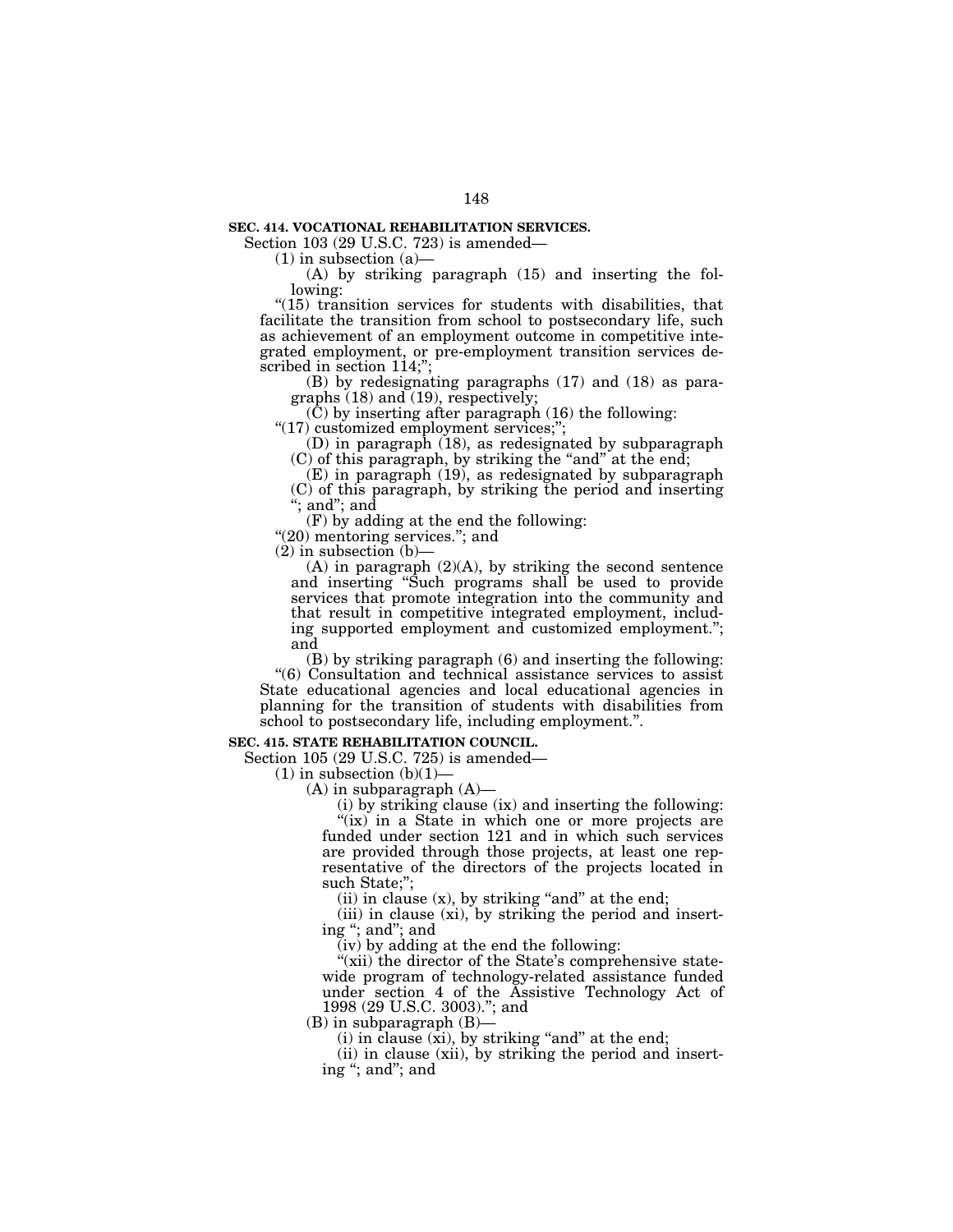(iii) by adding at the end the following:

"(xiii) the director of the State's comprehensive statewide program of technology-related assistance funded under section 4 of the Assistive Technology Act of 1998 (29 U.S.C. 3003).''; and

(2) in subsection (c)(6), by striking ''Service Act'' and all that follows and inserting "Service Act (42 U.S.C. 300x–3(a)) and the State workforce investment board, and with the activities of entities carrying out programs under the Assistive Technology Act of 1998 (29 U.S.C. 3001 et seq.);''.

### **SEC. 416. PERFORMANCE ACCOUNTABILITY MEASURES.**

Section 106 (29 U.S.C. 726) is amended—

(1) by striking subsection (a) and inserting the following: "(a) IN GENERAL.-

''(1) STANDARDS AND INDICATORS.—The evaluation standards and performance indicators for the vocational rehabilitation program carried out under this title shall be subject to the performance accountability provisions described in section 136(b) of the Workforce Investment Act of 2012.

"(2) ADDITIONAL PERFORMANCE ACCOUNTABILITY INDICA-TORS.—

''(A) IN GENERAL.—Subject to subparagraph (B), the Commissioner may establish through regulation additional performance accountability indicators, which may include outcome and related measures of program performance.

''(B) COMMENT.—Such additional performance accountability indicators shall be developed with input from State vocational rehabilitation agencies, related professional and consumer organizations, recipients of vocational rehabilitation services, and other interested parties.

''(3) REPORTS.—Each State that receives funds under this title shall submit a report to the Commissioner containing information on any additional performance accountability indicators established under paragraph (2).

''(4) CONSUMER ORGANIZATION.—In this subsection, the term 'consumer organization' means a membership organization, or disability advocacy group, for which a majority of the members of the board of directors of the organization or group are individuals with disabilities or family members of individuals with disabilities.''; and

 $(2)$  in subsection  $(b)(2)(B)$ , by striking clause  $(i)$  and inserting the following:

 $\tilde{f}$ ) on a biannual basis, review the program improvement efforts of the State and, if the State has not improved its performance to acceptable levels, as determined by the Commissioner, direct the State to make revisions to the plan to improve performance; and''.

## **SEC. 417. MONITORING AND REVIEW.**

(a) IN GENERAL.—Section  $107(a)$  (29 U.S.C. 727(a)) is amended—  $(1)$  in paragraph  $(3)(E)$ , by inserting before the period the following: ", including personnel of a client assistance program under section 112, and past or current recipients of vocational rehabilitation services''; and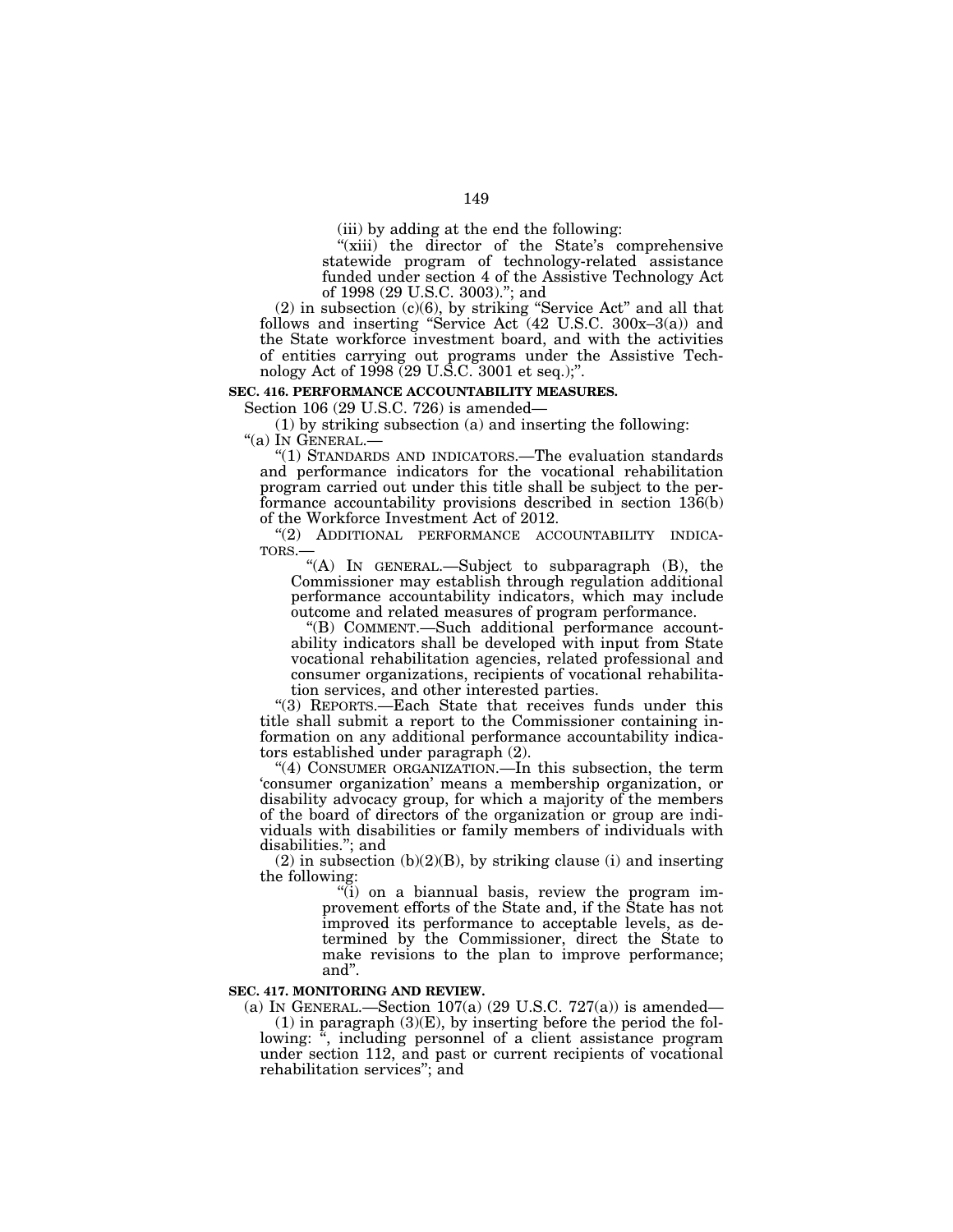$(2)$  in paragraph  $(4)$ —

(A) by striking subparagraphs (A) and (B) and inserting the following:

 $(A)(i)$  the eligibility process to ensure compliance with the requirements set forth in section 102(a); and

"(ii) implementation of an order of selection, if applicable, to ensure compliance with the requirements set forth in section  $101(a)(5)$ ; and

''(B) the provision of services to ensure compliance with section 103;";

 $(B)$  in subparagraph  $(C)$ , by striking "and" at the end;

(C) by redesignating subparagraph (D) as subparagraph (E); and

(D) by inserting after subparagraph (C) the following:

''(D) data on individuals determined to be ineligible for services due to severity of their disability, to determine if systematic changes could result in increased capacity to meet the needs of such individuals; and''.

(b) REVIEW.—Section 107(d) of the Rehabilitation Act of 1973 (29 U.S.C. 727(d)) is amended, in paragraphs (1) and (2), by striking "a final determination of the Commissioner under section 101(b) or subsection (c)" and inserting "a final determination on a State plan for vocational rehabilitation services under the procedures referenced in section 101(b), or a final determination by the Commissioner under subsection (c)''.

## **SEC. 418. TRAINING AND SERVICES FOR EMPLOYERS.**

Section 109 (29 U.S.C. 728a) is amended to read as follows:

#### **''SEC. 109. TRAINING AND SERVICES FOR EMPLOYERS.**

''A State may expend payments received under section 111 to educate and provide services to employers who have hired or are interested in hiring individuals with disabilities under programs carried out under this title, including—

 $''(1)$  providing training and technical assistance to employers regarding the employment of individuals with disabilities, including disability awareness, and the requirements of the Americans with Disabilities Act of 1990 (42 U.S.C. 12101 et seq.) and other employment-related laws;

 $(2)$  working with employers to-

''(A) provide opportunities for work-based learning experience (including internships, short-term employment, apprenticeships, and fellowships), such as opportunities in conjunction with pre-employment transition services;

''(B) recruit qualified applicants with disabilities;

''(C) train employees with disabilities; and

''(D) promote retention of employees who are at risk of losing a job due to disability-related barriers;

''(3) providing consultations, technical assistance, and support to employers on workplace accommodations, assistive technology, and facilities and workplace access;

''(4) assisting employers with utilizing available financial support, including tax credits and deductions available for hiring or accommodating individuals with disabilities; and

''(5) supporting the development of working relationships between State vocational rehabilitation agencies, the workforce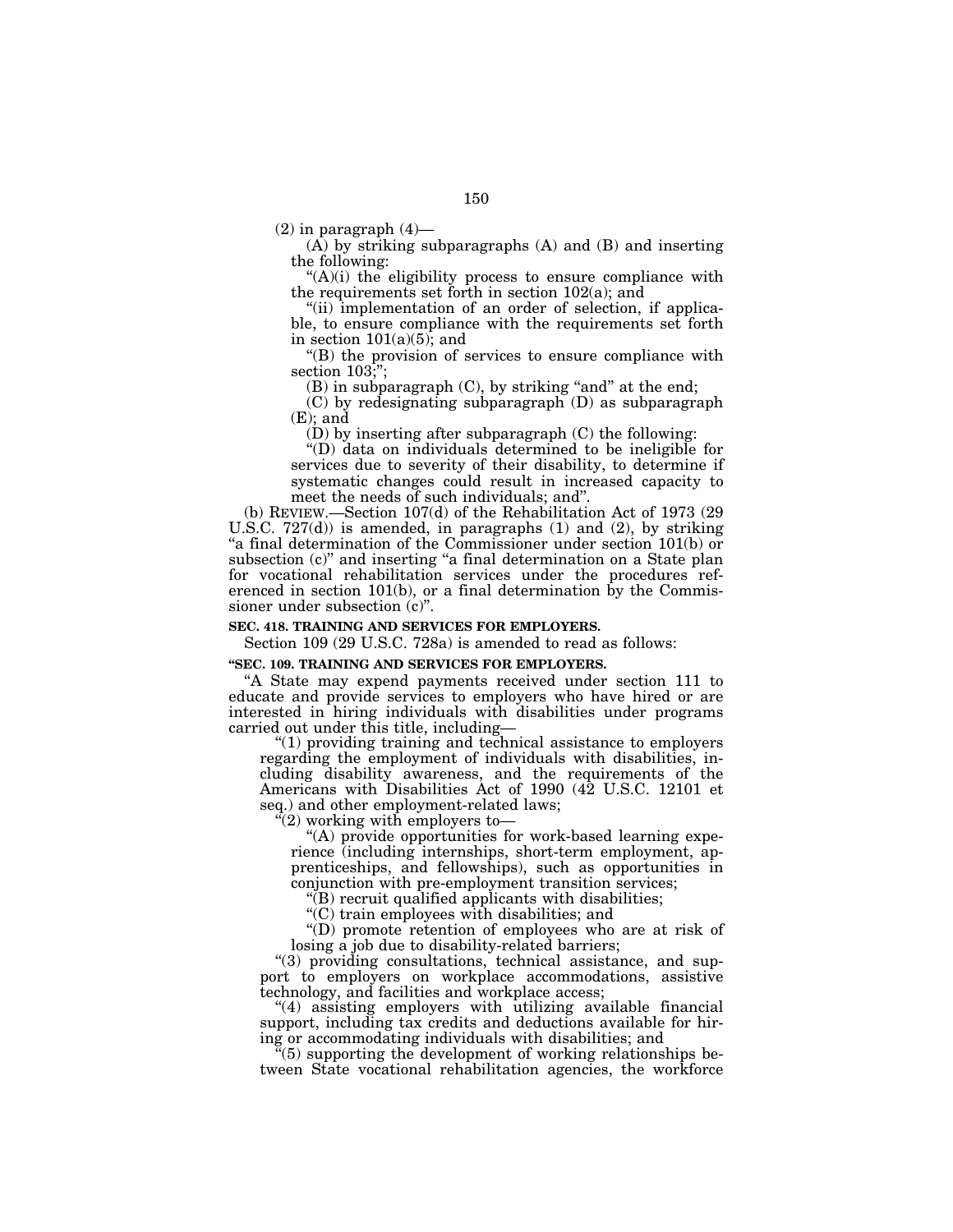investment system, their community partners, and employers on multi-State and national levels, including—

''(A) encouraging employers to recruit qualified individuals with disabilities for available employment opportunities;

 $\mathrm{``(B)}$  facilitating such recruitment by disseminating information about specific available employment opportunities to qualified individuals who are recipients of vocational rehabilitation services under this subtitle, or who are applicants for such services;

''(C) matching qualified individuals who are recipients of vocational rehabilitation services under this subtitle, or who are applicants for such services, with employers that have available employment opportunities on the local, regional, or national level; and

''(D) providing support services, as appropriate, to employers to facilitate the hiring of qualified individuals who are recipients of vocational rehabilitation services under this subtitle, or who are applicants for such services.''.

### **SEC. 419. STATE ALLOTMENTS.**

(a) IN GENERAL.—Section 110 (29 U.S.C. 730) is amended—

 $(1)$  in subsection  $(a)(1)$ , by striking "Subject to the provisions" of subsection (c)'' and inserting ''Subject to the provisions of subsections (c), (d), and (e), and section 303(d)"; and

(2) by striking subsections (b) and (c) and inserting the following:

" $(b)(1)$  Not later than 45 days prior to the end of the fiscal year, the Commissioner shall determine, after reasonable opportunity for the submission to the Commissioner of comments by the State agency administering or supervising the program established under this title, whether any amount from the payment of an allotment to a State under section 111(a) for any fiscal year will not be utilized by such State in carrying out the purposes of this title.

" $(2)(\mathring{A})$  As soon as practicable but not later than the end of the fiscal year, the Commissioner shall reallot the amount available under paragraph (1) to other States, consistent with subparagraphs (B) and (C), for carrying out the purposes of this title to the extent the Commissioner determines that another State will be able to use an additional amount, during that fiscal year or the subsequent fiscal year for carrying out such purposes.

 $\mathcal{L}(B)(i)$  The Commissioner shall reallot a portion of the amount available under paragraph (1) for a fiscal year to each State whose allotment under subsection (a) for such fiscal year is less than such State's allotment under subsection (a) for the immediately preceding fiscal year, adjusted by the percentage change in the funds available for subsection (a) from the immediately preceding fiscal year.

" $(ii)(I)$  Subject to subclause  $(II)$ , a State that is eligible to receive a reallotment under clause (i) shall receive a portion for a fiscal year from the amount available for reallotment under paragraph (1) that is equal to the difference between—

''(aa) the amount such State was allotted under subsection (a) for such fiscal year; and

''(bb) the amount such State was allotted under subsection (a) for the immediately preceding fiscal year, adjusted by the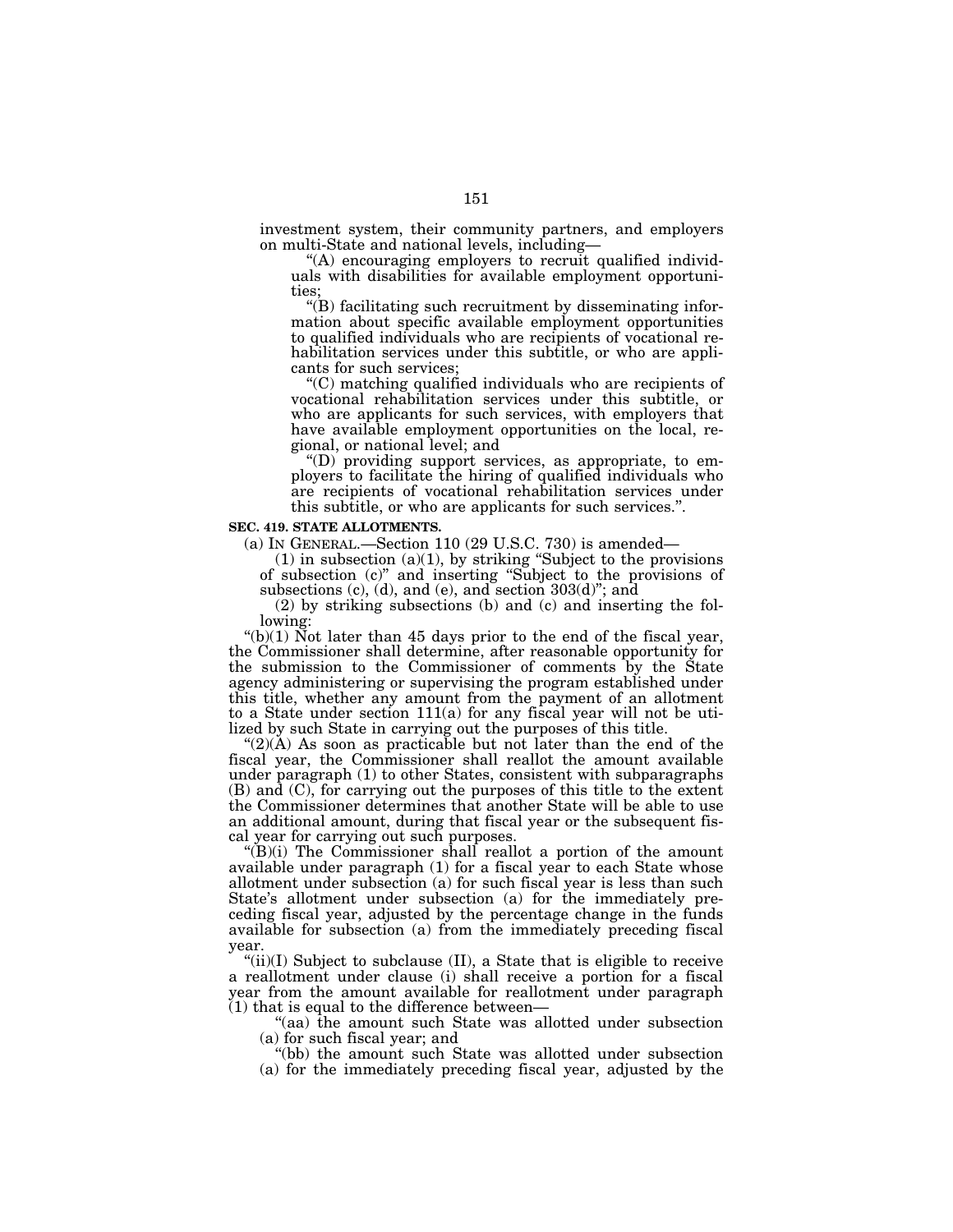percentage change in the funds available for subsection (a) from the immediately preceding fiscal year.

''(II) If the amount available for reallotment under paragraph (1) is insufficient to provide each State eligible to receive a reallotment under clause (i) with the portion described in subclause (I), the amount reallotted to each eligible State shall be determined by the Commissioner.

''(C) If there are funds remaining after each State eligible to receive a reallotment under subparagraph (B)(i) receives the portion described in subparagraph (B)(ii), the Commissioner shall reallot the remaining funds among the States requesting a reallotment.

"(3) The Commissioner shall reallot an amount to a State under this subsection only if the State will be able to make sufficient payments from non-Federal sources to pay for the non-Federal share of the cost of vocational rehabilitation services under the State plan for the fiscal year for which the amount was appropriated.

"(4) For the purposes of this part, any portion made available to a State for any fiscal year pursuant to this subsection shall be regarded as an increase of such State's allotment (as determined under the preceding provisions of this section) for such year.

 $C(1)$  For fiscal year 2012 and for each fiscal year thereafter, the Commissioner shall reserve, from the funds appropriated under section 100(b)(1) for each fiscal year, an amount that is not less than 1.23 percent and not more than 1.5 percent of those funds in order to carry out section 121, provided that the minimum percentage that may be reserved shall increase by 0.01 percent for each succeeding fiscal year after fiscal year 2012.

''(2) Notwithstanding paragraph (1), there shall be no increase in the minimum percentage of funds reserved under paragraph (1) unless there is an equivalent increase in the funds appropriated under section  $100(b)$  $(1)$ ."

(b) RESERVATION FOR TRANSITION AND PRE-EMPLOYMENT TRANSI- TION SERVICES.—Section 110 (29 U.S.C. 730) is amended by adding at the end the following:

"(d) From any State allotment under subsection (a) for a fiscal year, the State shall reserve not less than 10 percent of the allotted funds for the provision of transition services to assist students with disabilities and youth with disabilities in transitioning from education or training to employment, which includes pre-employment transition services under section 114.''.

### **SEC. 420. CLIENT ASSISTANCE PROGRAM.**

Section 112 (29 U.S.C. 732) is amended—

 $(1)$  in subsection  $(a)$ , in the first sentence—

(A) by striking ''grants to States'' and inserting ''grants to agencies designated under subsection (c) (referred to individually in this section as a 'designated CAP agency')'';

(B) by inserting "including under sections 114," after "all available benefits under this Act,''; and

(C) by inserting ''and eligibility'' after ''to ensure the protection of the rights'';

(2) in subsection (b), by striking the matter preceding paragraph (1) and inserting ''Neither an agency within the State, nor the State, may receive payments from an allotment under subsection (e) in any fiscal year unless the State has designated under subsection (c) an agency that—'';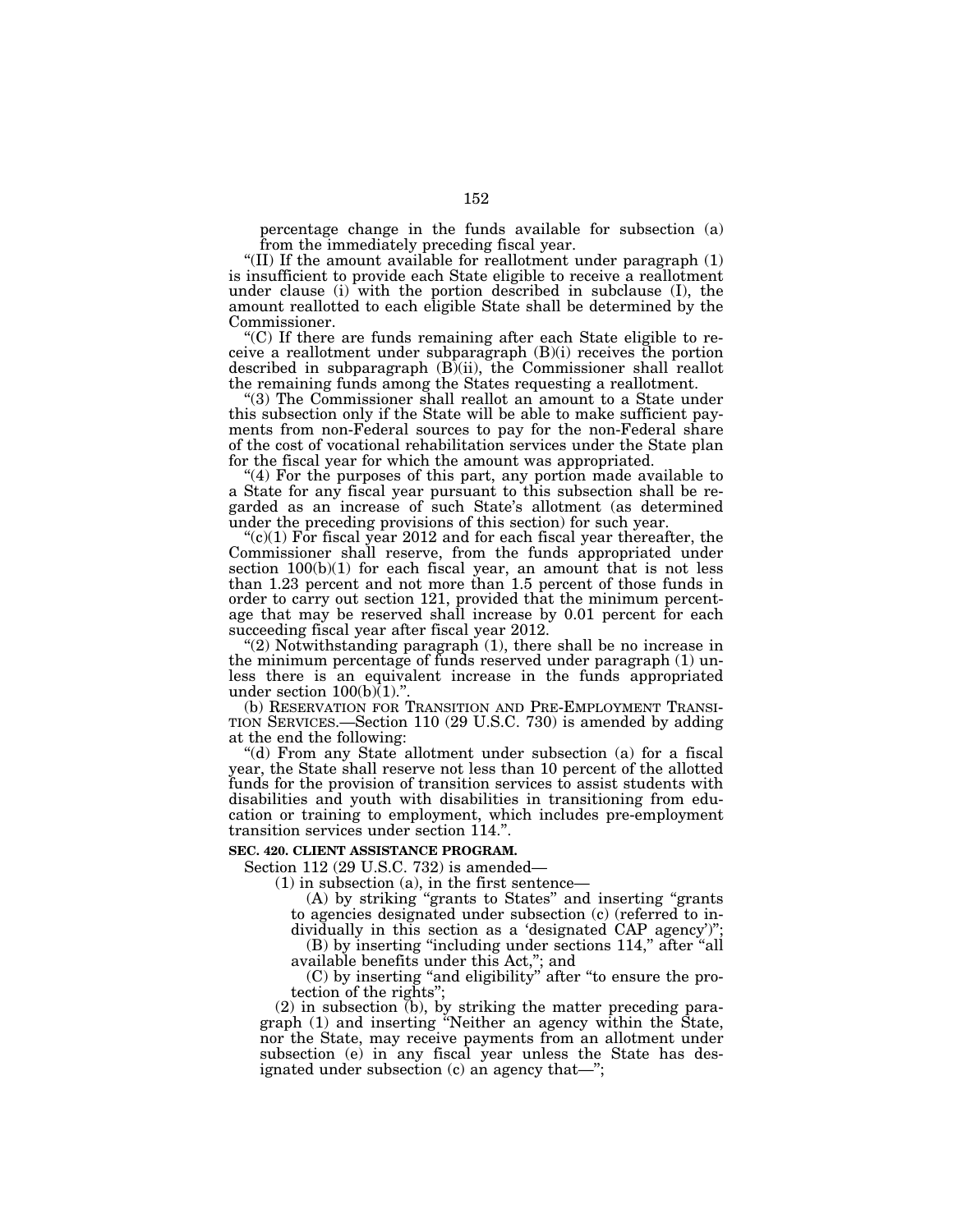$(3)$  in subsection  $(c)$ —

(A) in paragraph (2), by inserting ''(as defined in section  $106(a)$ " after "consumer organizations"; and

(B) in paragraph (3), by striking ''agency designated under this subsection'' and inserting ''designated CAP agency"

(4) in subsection (d), by striking ''agency designated under subsection (c) of this section'' and inserting ''designated CAP agency'';

 $(5)$  in subsection  $(e)$ —

 $(A)$  in paragraph  $(1)$ —

(i) by striking subparagraph (A) and inserting the following:

"(A) After reserving funds under subparagraphs  $(E)$  and  $(F)$ , the Secretary shall allot the remainder of the sums appropriated for each fiscal year under this section among the designated CAP agencies within the States on the basis of relative population of each State, except that no such agency shall receive less than  $$50,000."$ ;

> (ii) in subparagraph (B), by inserting ''the designated CAP agencies located in'' before ''American Samoa''; and

> (iii) by striking subparagraph (D) and inserting the following:

 $'(D)(i)$  For any fiscal year for which the funds appropriated for such fiscal year under subsection (h) exceed \$7,500,000, the minimum allotment under this subsection shall be \$100,000 for the designated CAP agencies located in States and \$45,000 for the designated CAP agencies located in territories.

''(ii) For any fiscal year for which the total amount appropriated under subsection (h) exceeds the total amount appropriated under such subsection (or the corresponding provision) for the preceding fiscal year, the Secretary shall increase each of the minimum allotments under clause (i) by a percentage that shall not exceed the percentage increase, calculated by dividing such total amount for the fiscal year involved by such total amount for the preceding fiscal year.

 $E(E)(i)$  For any fiscal year for which the amount appropriated under subsection (h) equals or exceeds \$13,000,000, the Secretary shall reserve funds appropriated under subsection (h) to make a grant to the protection and advocacy system serving the American Indian Consortium, to provide designated CAP agency services in accordance with the requirements of this section. The amount of such a grant shall be the same amount as is provided to a territory under subparagraph (B), as increased under clauses (i) and, if applicable, (ii) of subparagraph  $(D)$ .

''(ii) In this subparagraph:

"(I) The term 'American Indian Consortium' has the meaning given the term in section 102 of the Developmental Disabilities Assistance and Bill of Rights Act of 2000 (42 U.S.C. 15002).

''(II) The term 'protection and advocacy system' means a protection and advocacy system established under subtitle C of title I of the Developmental Disabilities Assistance and Bill of Rights Act of 2000 (42 U.S.C. 15041 et seq.).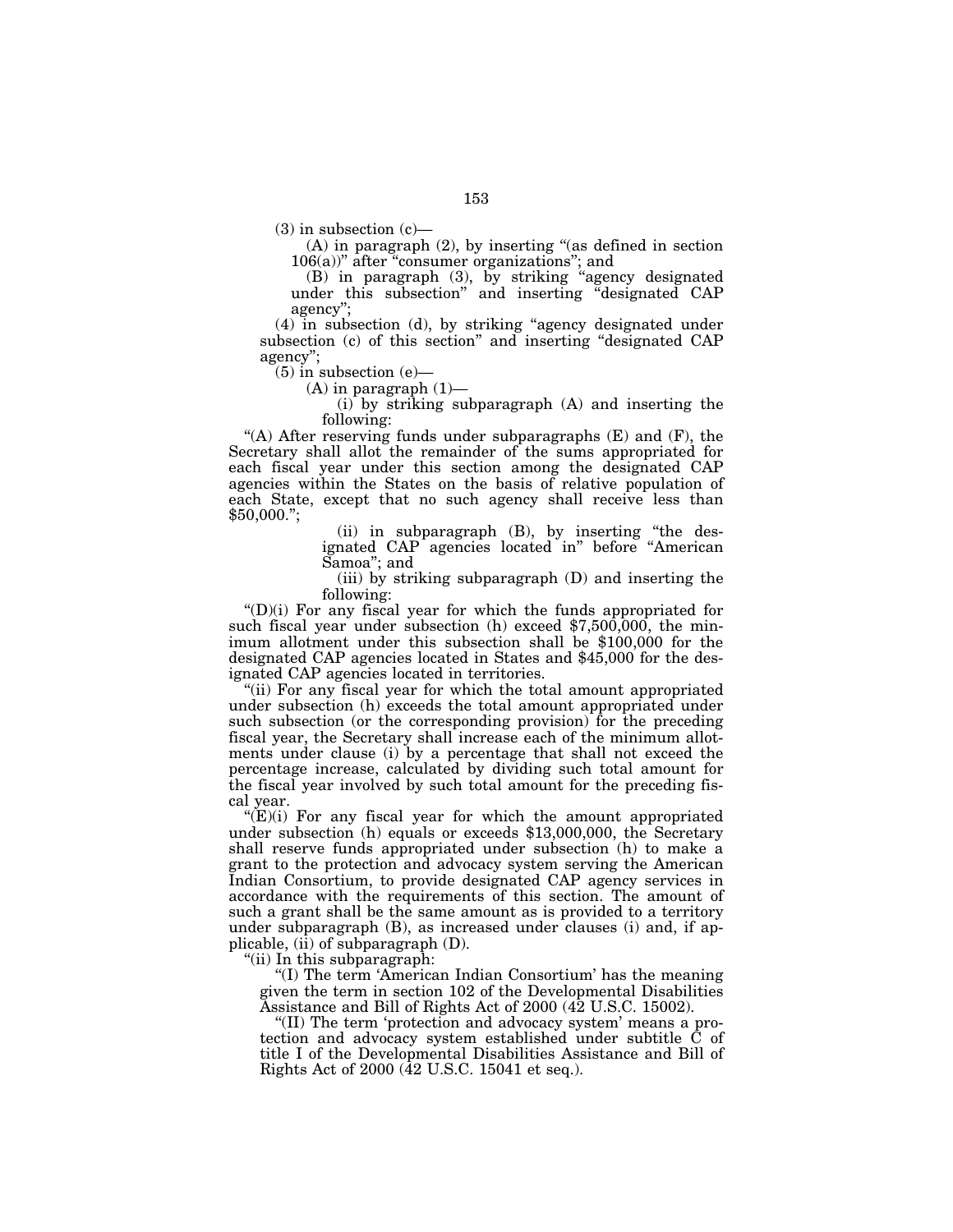$f(F)$  For any fiscal year for which the amount appropriated under subsection (h) equals or exceeds \$14,000,000, the Secretary shall reserve not less than 1.8 percent and not more than 2.2 percent of such amount to provide a grant for training and technical assistance for the programs established under this section. Such training and technical assistance shall be coordinated with activities provided under section  $509(c)(1)(A)$ .";

(B) in paragraph (2)—

(i) except as provided in clause (ii), by striking "State" each place it appears and inserting "designated CAP agency''; and

(ii) by striking ''States'' each place it appears and inserting ''designated CAP agencies''; and

(C) in paragraph (3), by striking ''agency designated'' and all that follows and inserting ''designated CAP agency the amount specified in the application approved under subsection (f)."

(6) in subsection (f), by striking ''State'' and inserting ''designated CAP agency'';

 $(7)$  in paragraph  $(1)$  of subsection  $(g)$ , by striking "such programs'' and inserting ''the designated CAP agency of a State''; and

 $(8)$  in subsection  $(h)$ , by striking "1999 through 2003" and inserting "2013 through 2017".

### **SEC. 421. TECHNICAL ASSISTANCE FOR QUALITY SERVICES.**

Part B of title I (29 U.S.C. 730 et seq.), is amended by adding at the end the following:

### **''SEC. 113. ADDITIONAL TECHNICAL ASSISTANCE.**

''The Commissioner shall provide technical assistance for programs provided under this title regarding improving the quality of vocational rehabilitation services provided through the programs, including—

 $\mathcal{H}(1)$  consulting with the Department of Labor, the Small Business Administration, other appropriate Federal agencies, State and local workforce investment boards, and businesses or business-led intermediaries;

 $(2)$  based on information obtained through the consultations, providing—

"(A) technical assistance that improves quality by enabling designated State units to develop successful partnerships with local and multi-State businesses in an effort to employ individuals with disabilities; and

 $\sqrt[G]{(B)}$  technical assistance on developing self-employment opportunities and improving employment outcomes for individuals with disabilities; and

''(3) providing technical assistance to improve the quality of vocation rehabilitation services programs carried out under section 121.".

### **SEC. 422. PRE-EMPLOYMENT TRANSITION SERVICES.**

Part B of title I (29 U.S.C. 730 et seq.), as amended by section 521, is further amended by adding at the end the following: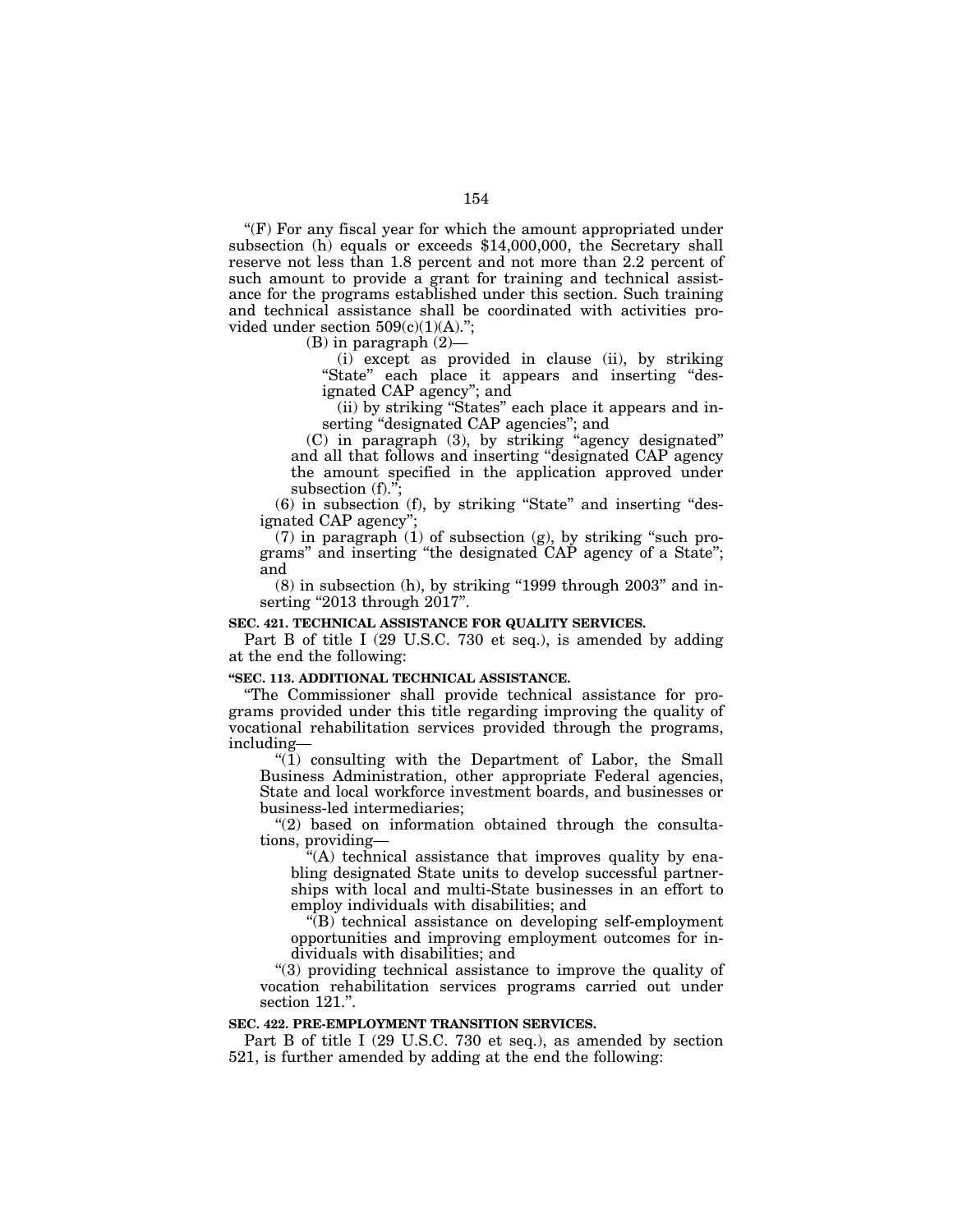#### **''SEC. 114. PROVISION OF PRE-EMPLOYMENT TRANSITION SERVICES FOR STUDENTS WITH DISABILITIES.**

"(a) IN GENERAL.—From the funds reserved under section 110(d), and funds made available from State, local, and private funding sources (consistent with requirements that apply to the acceptance and use of such funds), each State shall ensure that—

"(1) the designated State unit shall provide, or arrange for the provision of, pre-employment transition services for all students with disabilities who are in need of such services; and

"(2) the designated State unit will not expend more than 5 percent of the funds reserved to carry out this section to pay for the administrative costs associated with providing pre-employment transition services under this section.

"(b) LOCAL PRE-EMPLOYMENT TRANSITION COORDINATOR.

''(1) COORDINATOR.—Each local office of a designated State unit shall designate at least 1 staff person to carry out the responsibilities of a Local Pre-Employment Transition Coordinator for students with disabilities, as well as appropriate staff to support the Coordinator in carrying out the responsibilities as described in paragraph (2).

"(2) RESPONSIBILITIES.—It shall be the responsibility of a Local Pre-Employment Transition Coordinator to-

''(A) attend individualized education program meetings, as appropriate, for students with disabilities;

''(B) work with the local workforce investment boards, one-stop centers, and employers to develop job opportunities for students with disabilities, including internships, summer employment opportunities and other employment opportunities available throughout the school year, and apprenticeships; and

''(C) work with schools, including those carrying out activities under section  $614(d)(1)(A)(i)(VIII)$  of the Individuals with Disabilities Education Act (20 U.S.C. uals with Disabilities Education Act (20 U.S.C.  $1414(d)(1)(A)(i)(VIII)$ , to coordinate and ensure the provision of pre-employment transition services for students with disabilities, including services described in clauses (i) through  $(v)$  of section  $7(30)(B)$ .

"(c) NATIONAL PRE-EMPLOYMENT TRANSITION COORDINATION.-

"(1) IN GENERAL.—The Secretary of Education and the Secretary of Labor shall each designate a lead staff person to fulfill the responsibilities of a National Pre-Employment Transition Coordinator for Students with Disabilities. The National Pre-Employment Transition Coordinators shall work cooperatively, and with other Federal agencies including the Corporation for National and Community Service, to develop and coordinate—

''(A) agency policies related to pre-employment transition services; and

''(B) resources to increase job opportunities for students with disabilities, including internships, summer employment opportunities and other employment opportunities available throughout the school year, and apprenticeships.

''(2) CONSTRUCTION.—Nothing in this subsection shall be construed to prohibit either Secretary from assigning additional responsibilities, other than the responsibilities described in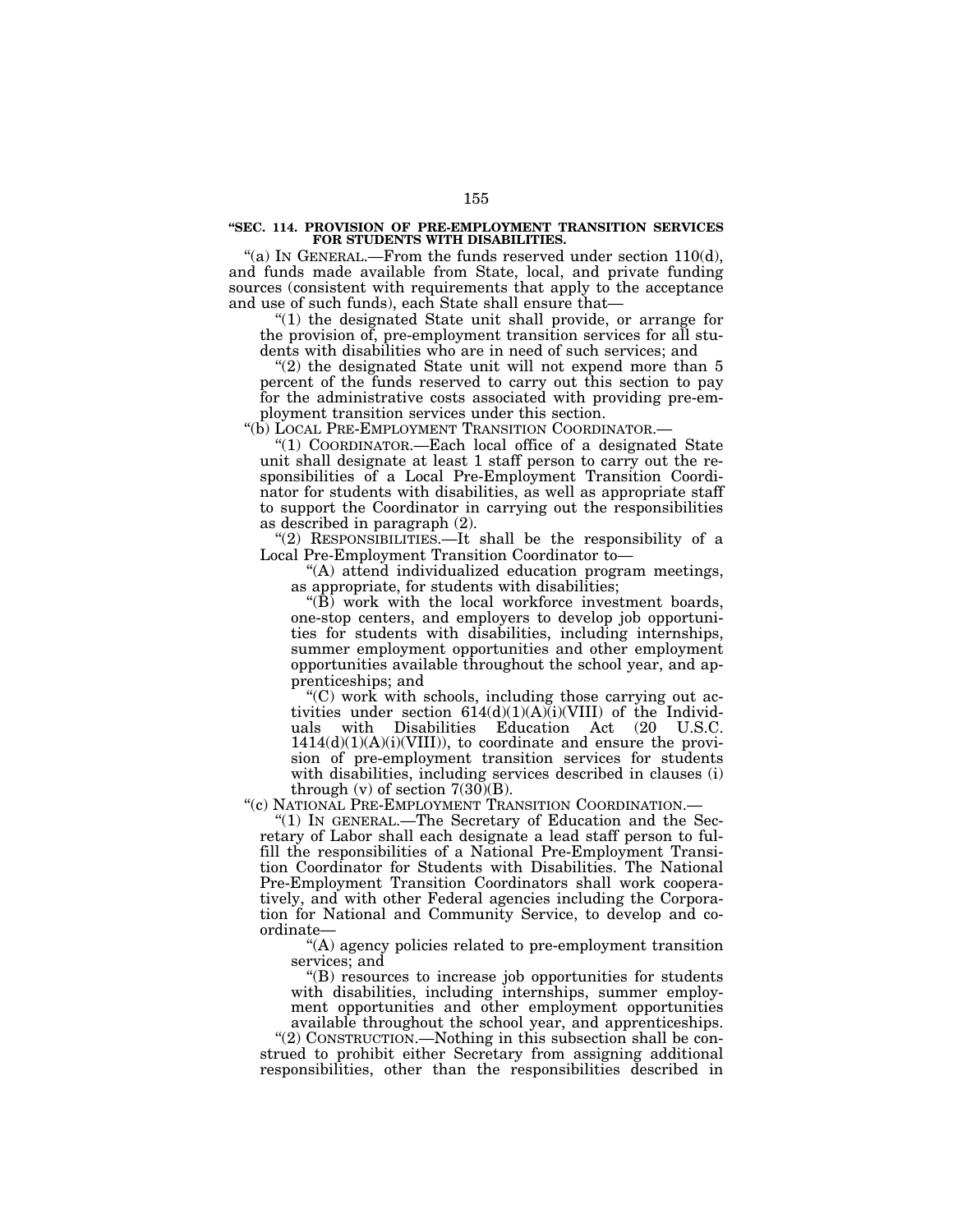this subsection, to a staff person designated under this subsection.''.

### **SEC. 423. AMERICAN INDIAN VOCATIONAL REHABILITATION SERV-ICES.**

Section 121 (29 U.S.C. 741) is amended—

(1) in subsection (a), in the first sentence, by inserting before the period the following: ''(referred to in this section as 'eligible individuals'), consistent with such eligible individuals' strengths, resources, priorities, concerns, abilities, capabilities, interests, and informed choice, so that such individuals may prepare for, and engage in, high quality employment that will increase opportunities for economic self-sufficiency'';

 $(2)$  in subsection  $(b)$ –

 $(A)$  in paragraph  $(1)$ —

 $(i)$  in subparagraph  $(B)$ , by striking "and" at the end; (ii) in subparagraph (C), by striking the period and inserting "; and "; and

(iii) by adding at the end the following:

''(D) contains assurances that—

''(i) all decisions affecting eligibility for vocational rehabilitation services, the nature and scope of available vocational rehabilitation services, and the provision of such services, will be made by a representative of the tribal vocational rehabilitation program funded through the grant; and

"(ii) such decisions will not be delegated to another agency or individual.''; and

(B) by striking paragraphs (3) and (4) and inserting the following:

''(3) If an application is approved under this part for a grant, the resulting grant shall be for 5 years, if the grant recipient complies with the program requirements for the program carried out under this part (including the regulations promulgated for the program). The grant shall be renewed for additional 5-year periods if the Commissioner determines that the grant recipient demonstrated acceptable past performance and the grant recipient submits, and obtains approval by the Commissioner, for a plan, including a proposed budget, that identifies future performance criteria, goals, and objectives. The State shall continue to provide vocational rehabilitation services under the State plan to American Indians residing on or near a reservation whenever such State includes any such American Indians in its State population under section  $110(a)(1)$ .

 $(4)$  In allocating funds for grants under this part, the Secretary shall give priority to paying the continuation costs of projects in existence on the date of the allocation and may provide for increases in funding for such projects that the Secretary determines to be necessary.'';

(3) by redesignating subsection (c) as subsection (d); and

(4) by inserting after subsection (b) the following:

 $C$ (c)(1) From the funds appropriated and made available to carry out this part for any fiscal year, beginning with fiscal year 2012, the Commissioner shall first reserve not less than 1.8 percent and not more than 2 percent of the funds to provide training and technical assistance to governing bodies described in subsection (a) for such fiscal year.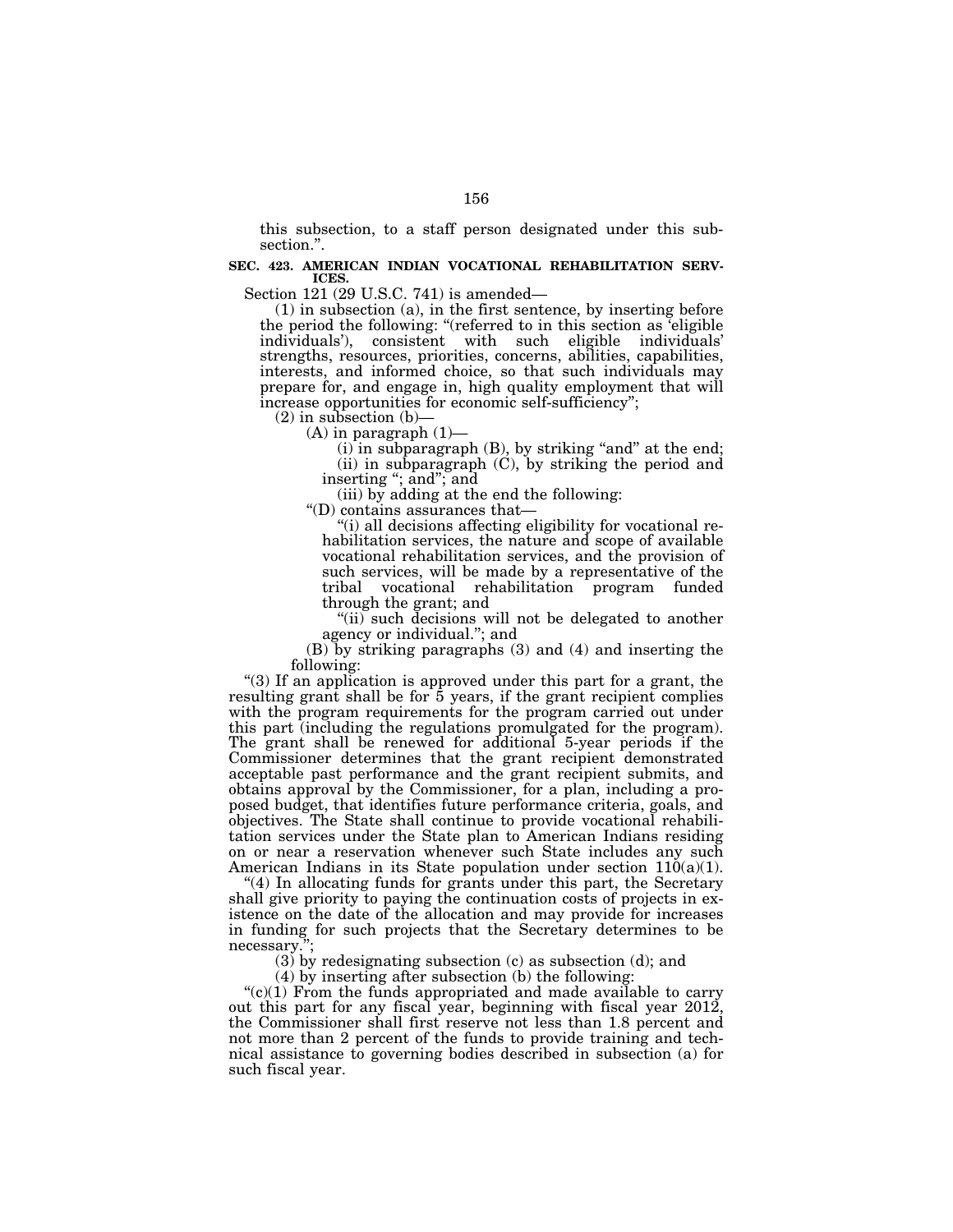" $(2)$  From the funds reserved under paragraph  $(1)$ , the Commissioner shall make grants to, and enter into contracts and other arrangements with, entities that have experience in the operation of vocational rehabilitation services programs under this section to provide such training and technical assistance with respect to developing, conducting, administering, and evaluating such programs.

" $(3)$  The Commissioner shall conduct a survey of the governing bodies regarding training and technical assistance needs in order to determine funding priorities for such grants, contracts, or other arrangements.

" $(4)$  To be eligible to receive a grant or enter into a contract or other arrangement under this section, such an entity shall submit an application to the Commissioner at such time, in such manner, and containing a proposal to provide such training and technical assistance, and containing such additional information as the Commissioner may require. The Commissioner shall provide for peer review of grant applications by panels that include persons who are not government employees and who have experience in the operation of vocational rehabilitation services programs under this section.''.

# **Subtitle C—Research and Training**

### **SEC. 431. PURPOSE.**

Section 200 (29 U.S.C. 760) is amended—

 $(1)$  in paragraph  $(1)$ , by inserting "technical assistance," after "training,";

 $(2)$  in paragraph  $(2)$ , by inserting "technical assistance," after ''training,'';

 $(3)$  in paragraph  $(3)$ —

 $(A)$  in the matter preceding subparagraph  $(A)$ —

(i) by inserting ", use, and adoption" after "transfer"; and

(ii) by inserting ''in a timely and efficient manner,'' after ''disabilities''; and

(B) in subparagraph (D), by inserting ''and dissemination of research findings to individuals with disabilities and other interested entities'' after ''technology'';

(4) in paragraph (5), by striking ''and'' after the semicolon;

(5) in paragraph (6), by striking the period and inserting ''; and''; and

(6) by adding at the end the following:

" $(7)$  identify effective strategies for supporting the employment of individuals with disabilities in competitive integrated employment.''.

### **SEC. 432. AUTHORIZATION OF APPROPRIATIONS.**

Section 201(a) (29 U.S.C. 761(a)) is amended—

 $(1)$  in paragraph  $(1)$ , by striking "1999 through 2003" and inserting "2013 through 2017"; and

 $(2)$  in paragraph  $(2)$ , by striking "1999 through 2003" and inserting  $^{\prime\prime}2013$  through  $2017$ ".

## **SEC. 433. NATIONAL INSTITUTE ON DISABILITY AND REHABILITATION RESEARCH.**

Section 202 (29 U.S.C. 762) is amended—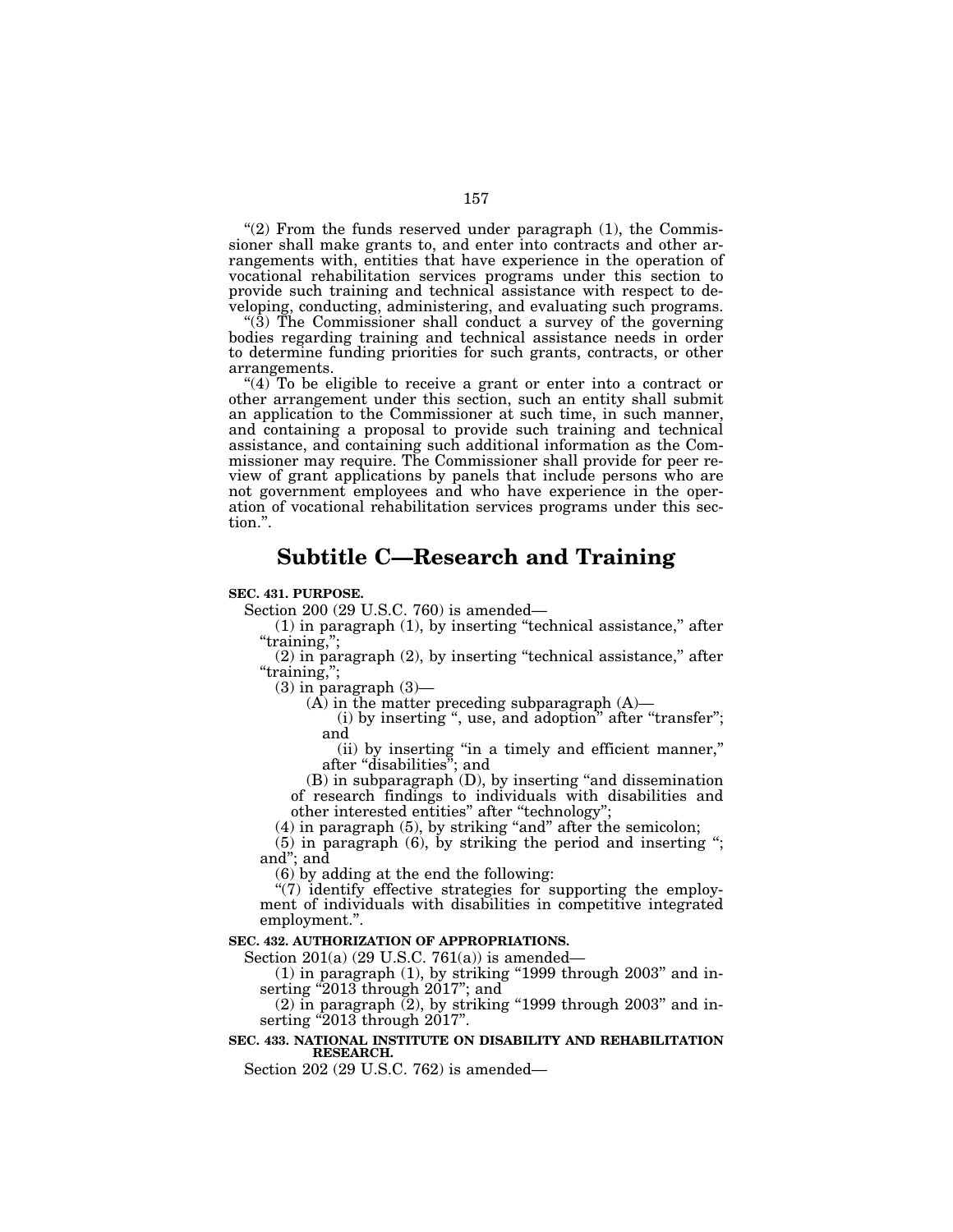$(1)$  in subsection  $(a)(1)(A)$ —

(A) in clause (ii), by striking "and training; and" and inserting ", training, and technical assistance;";

(B) by redesignating clause (iii) as clause (iv); and

(C) by inserting after clause (ii) the following:

"(iii) knowledge translation and dissemination; and";  $(2)$  in subsection  $(b)$ 

(A) in paragraph (3), by striking ''in rehabilitation'' and inserting ''on disability and rehabilitation'';

(B) in paragraph (4)—

 $(i)$  in the matter preceding subparagraph  $(A)$ , by inserting "education, health and health care," after "independent living,"; and

(ii) by striking subparagraphs (A) through (D) and inserting the following:

''(A) public and private entities, including—

''(i) elementary schools and secondary schools (as defined in section 9101 of the Elementary and Secondary Education Act of 1965);

"(ii) institutions of higher education; and

"(iii) nongovernmental agencies and organizations;

''(B) rehabilitation practitioners;

''(C) employers and organizations representing employers with respect to employment-based educational materials or research;

''(D) individuals with disabilities (especially such individuals who are members of minority groups or of populations that are unserved or underserved by programs under this Act);

 $E(E)$  the individuals' representatives for the individuals described in subparagraph (D); and

''(F) the Committee on Health, Education, Labor, and Pensions of the Senate, the Committee on Appropriations of the Senate, the Committee on Education and the Workforce of the House of Representatives, the Committee on Appropriations of the House of Representatives, and the National Council on Disability;''.

(C) in paragraph (6)—

(i) by inserting "disability and" after "advances in"; and

(ii) by inserting ''education, health and health care,'' after "independent living,";

(D) in paragraph (7), by striking ''taking whatever action is necessary to keep the Congress fully and currently informed" and inserting "reporting to Congress on a continuing and yearly basis'';

(E) in paragraph (8), by striking ''health, income,'' and inserting "health and health care, income, education,

 $(F)$  in paragraph  $(10)$ , by striking "and telecommuting; and'' and inserting '', supported employment (including customized employment), and telecommuting;'';

(G) in paragraph (11), by striking the period and inserting ''; and''; and

 $(H)$  by adding at the end the following: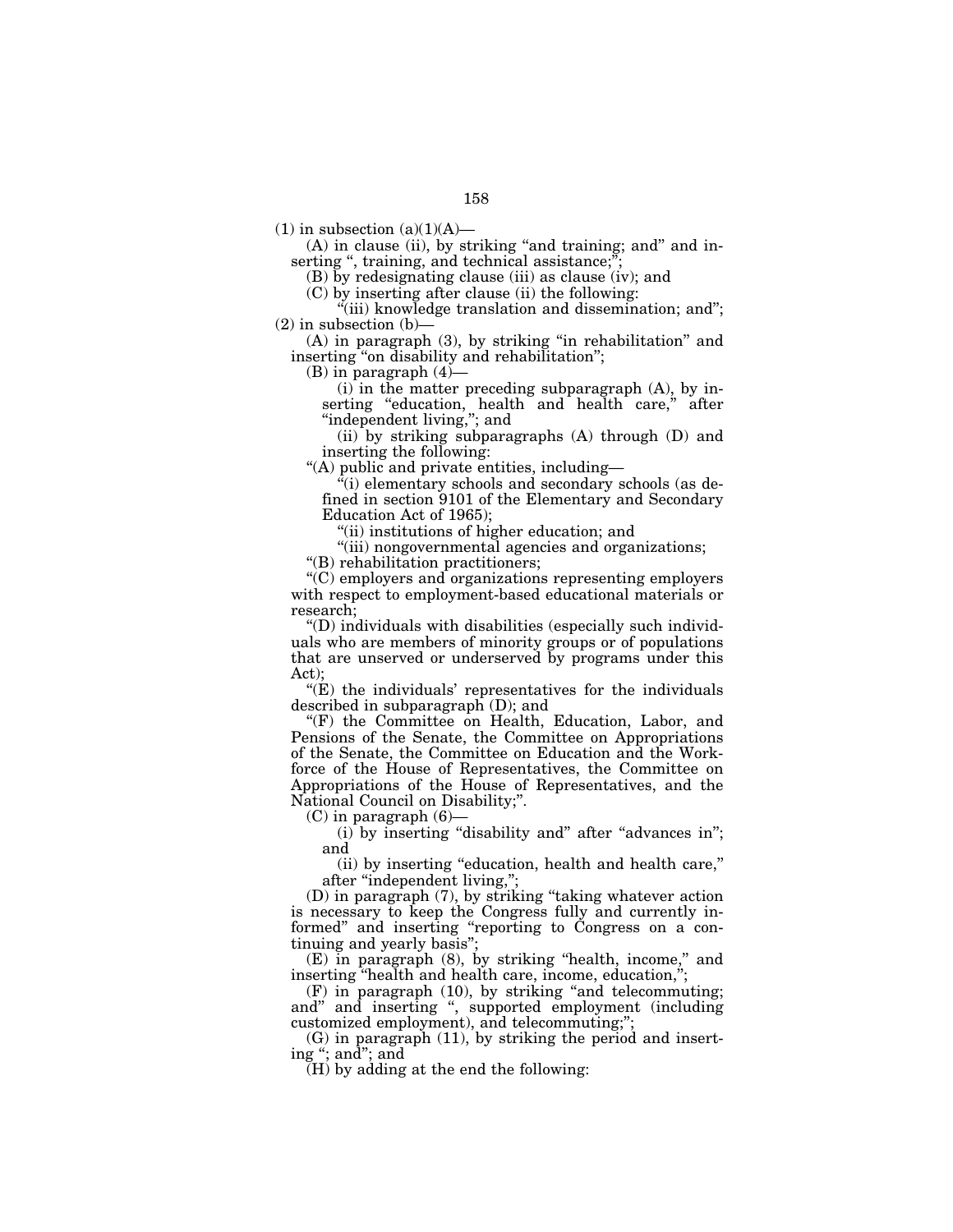$''(12)$  ensuring that the research activities and findings, demonstration projects, reports, evaluations, studies, information described in this section, as well as information about any reports in progress, will be made publicly available in a timely manner, including through electronic means (such as the website of the Department of Education and other relevant government agency websites) in order to inform the public about the research and activities performed under this title.'';

 $(3)$  in subsection  $(d)(1)$ , in the second sentence, by inserting before the period the following: '', and shall not be an employee of the Department of Education during the 90-day period before such appointment'';

(4) in subsection  $(f)(1)$ , by striking the second sentence and inserting the following: ''The scientific peer review shall be conducted by individuals who are not Department of Education employees, who are scientists or other experts in the disability and rehabilitation field (including the independent living field), including individuals with disabilities and the individuals' representatives, and who have sufficient knowledge to review applications for the financial assistance. Such panel shall include a member of the covered school community (for any activity resulting in educational materials or a product to be used in a covered school), a member of the business community (for an activity resulting in a product to be used in an employment activity), a member of the assistive technology community (for an activity relating to assistive technology), and an accessible electronic and information technology vendor or manufacturer (for an activity relating to accessible electronic and information technology). The peer review panel shall include a director of a designated State unit for a panel that considers research related to the operation or administration of the vocational rehabilitation program.'';

(5) in subsection (h)—

 $(A)$  in paragraph  $(1)(A)$ —

 $(i)$  by inserting "disability and" after "priorities for"; and

(ii) by inserting "dissemination," after "training,"; and

(B) in paragraph  $(2)(A)$ , by striking ", especially in the area of employment'';

(6) by redesignating subsections (i), (j), and (k), as subsections (j), (k), and (l), respectively;

(7) by inserting after subsection (h) the following:

" $(i)(1)$  The Director shall determine if entities that received financial assistance under this title are complying with the applicable requirements of this Act and achieving measurable goals, described in section 204(d)(2), that are consistent with the requirements of the programs under which the entities received the financial assistance.

"(2) To assist the Director in carrying out the responsibilities described in paragraph (1), the Director shall require recipients of financial assistance under this title to submit relevant information to evaluate program outcomes with respect to the measurable goals described in section  $204(d)(2)$  pursuant to section 75.118 of title 34, Code of Federal Regulations.'';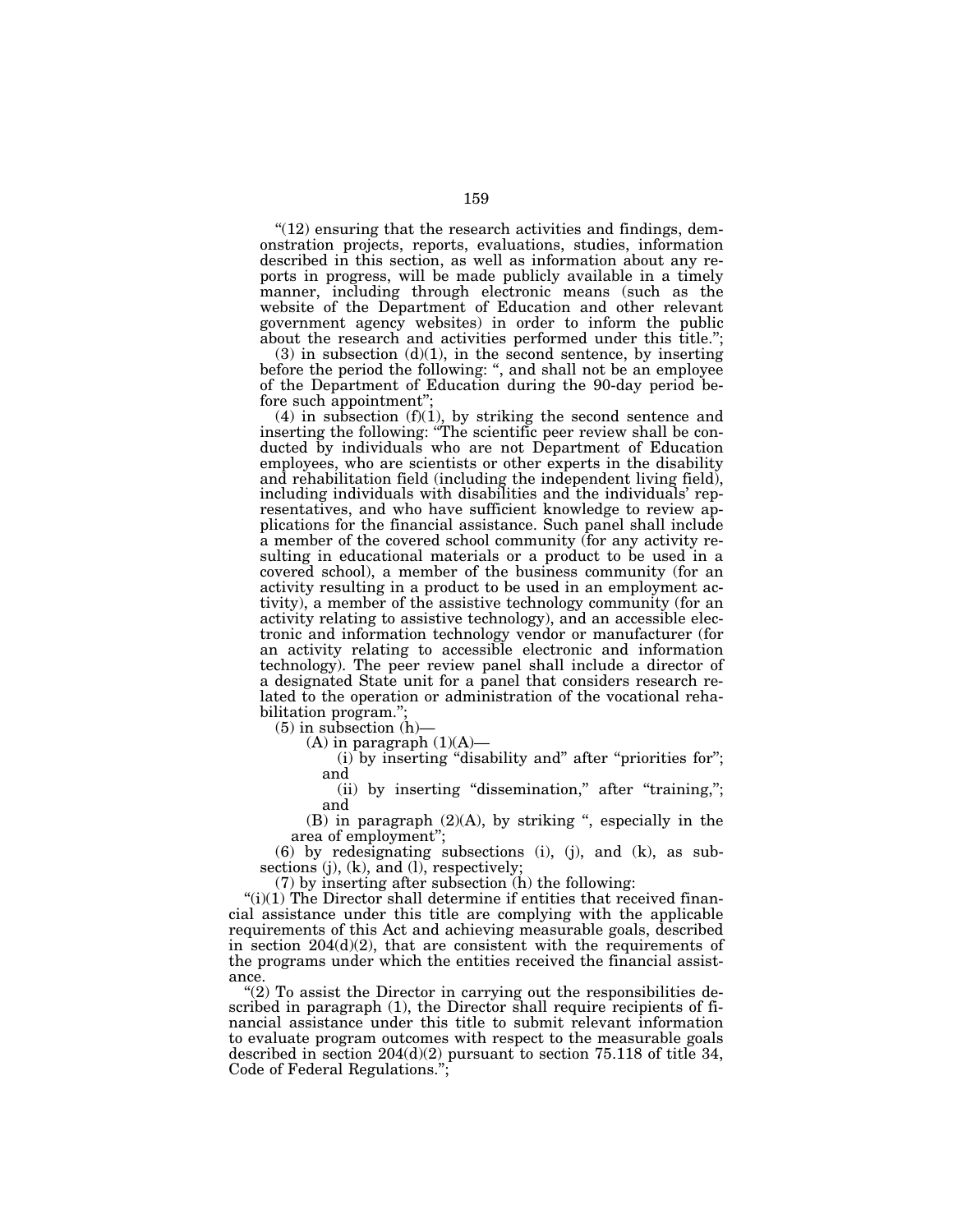(8) in subsection (k), as redesignated by paragraph (6), by striking paragraph (3); and

(9) by striking subsection (l), as redesignated by paragraph (6), and inserting the following:

"(l) The Director shall make grants to institutions of higher education for the training of rehabilitation researchers, including individuals with disabilities and traditionally underserved populations of individuals with disabilities, as described in section 21, with particular attention to research areas that—

''(1) support the implementation and objectives of this Act; and

"(2) improve the effectiveness of services authorized under this Act.

"(m)(1) Not later than December 31 of each year, the Director shall prepare, and submit to the Secretary, the Committee on Health, Education, Labor, and Pensions of the Senate, and the Committee on Education and the Workforce of the House of Representatives, a report on the activities funded under this title.

"(2) The report under paragraph (1) shall include-

''(A) a compilation and summary of the information provided by recipients of financial assistance for such activities under this title;

''(B) a summary of recipients of financial assistance received under this title and the progress of the recipients of financial assistance in achieving the measurable goals described in section  $204(d)(2)$ ; and

''(C) a summary of practical implications of research outcomes and anticipated next steps.

" $(n)(1)$  If the Director determines that an entity that receives financial assistance under this title fails to comply with the applicable requirements of this Act, or to make progress toward achieving the measurable goals described in section  $204(d)(2)$ , with respect to the covered activities involved, the Director shall enact monitoring and enforcement measures pursuant to section 75.253 of title 34, Code of Federal Regulations.

"(2) As part of the annual report required under subsection  $(m)$ , the Secretary shall describe each action taken by the Secretary under paragraph (1) and the outcomes of such action.''.

### **SEC. 434. INTERAGENCY COMMITTEE.**

Section 203 (29 U.S.C. 763) is amended—

 $(1)$  in subsection  $(a)(1)$ 

(A) by striking "and cooperation" and inserting ", cooperation, and collaboration'';

(B) by inserting ''disability and'' after ''agencies conducting'';

(C) by inserting ''the Chairman of the National Council on Disability, the Assistant Secretary for Disability Employment Policy, the Secretary of Defense, the Director of the Office on Disability of the Department of Health and Human Services,'' after ''Assistant Secretary for Special Education and Rehabilitative Services,''; and

(D) by striking ''and the Director of the National Science Foundation.'' and inserting ''the Director of the National Science Foundation, the Secretary of Commerce, and the Administrator of the Small Business Administration.'';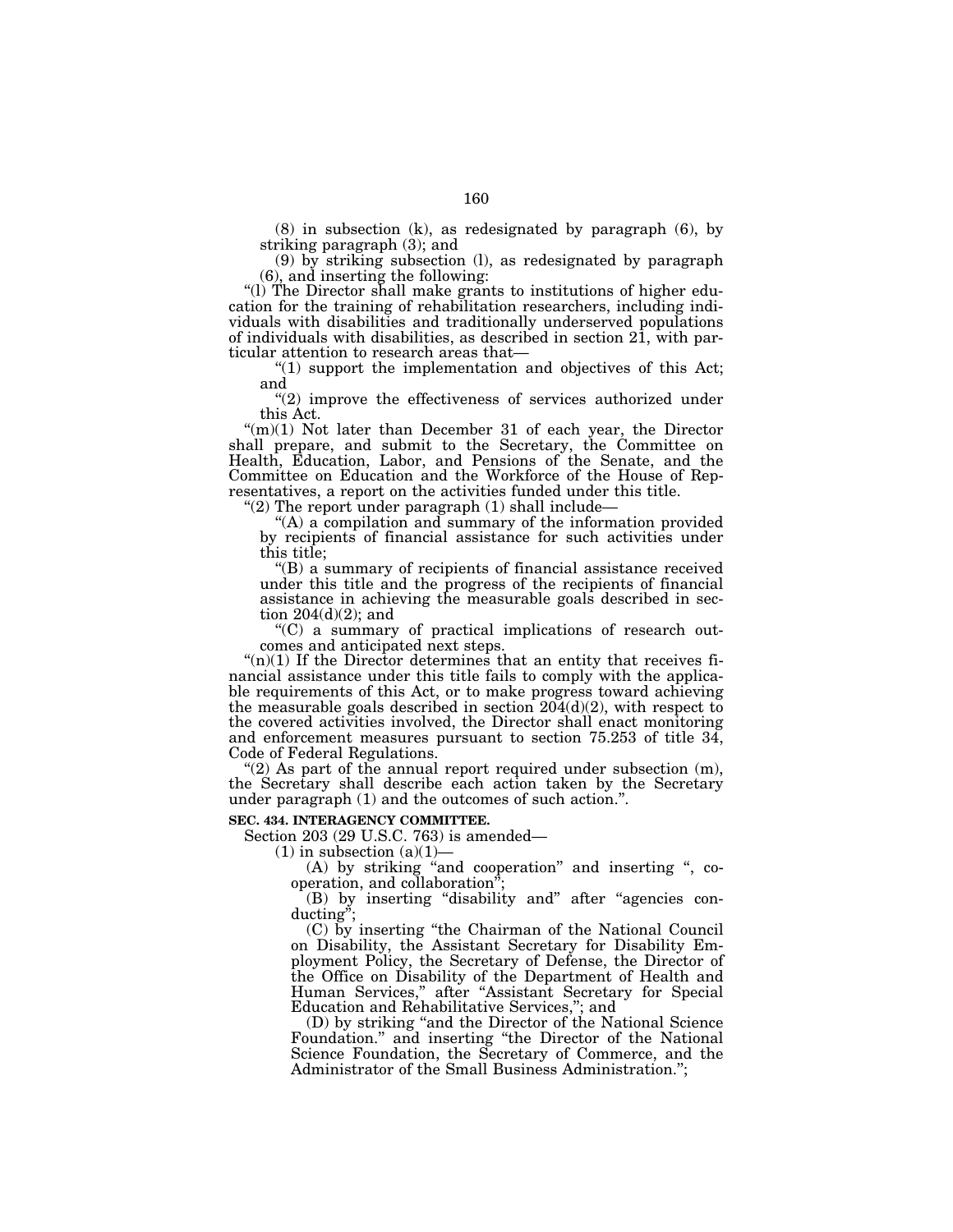$(2)$  in subsection  $(b)$ –

(A) in paragraph (1), by striking ''from targeted individuals'' and inserting ''individuals with disabilities and their representatives''; and

 $(B)$  in paragraph  $(2)$ —

 $(i)$  by striking subparagraphs  $(A)$  and  $(B)$  and inserting the following:

"(A) share information regarding the range of assistive technology research, rehabilitation research, and research that incorporates the principles of universal design, that is being carried out by members of the Committee and other Federal departments and organizations;

''(B) identify and make efforts to address, gaps in assistive technology research, rehabilitation research, and research that incorporates the principles of universal design, that are not being adequately addressed;'';

 $(ii)$  in subparagraph  $(D)$ —

(I) by striking ''and research that incorporates the principles of universal design'' and inserting '', rehabilitation research, and research that incorporates the principles of universal design''; and

(II) by striking ''and'' after the semicolon; and

(iii) in subparagraph (E), by striking "and research that incorporates the principles of universal design.'' and inserting '', rehabilitation research, and research that incorporates the principles of universal design; and'';

(3) by striking subsection (d);

(4) by redesignating subsection (c) as subsection (d);

(5) by inserting after subsection (b) the following:

" $(c)(1)$  Not later than 2 years after the date of enactment of the Workforce Investment Act of 2012, and periodically thereafter, the Committee shall host a disability and rehabilitation research summit, for the purposes of establishing a research agenda to ensure projects are relevant and applicable, bringing together policymakers, representatives from Federal agencies conducting disability and rehabilitation research, nongovernmental funders of rehabilitation research, and organizations representing individuals with disabilities, researchers, and providers.

"(2) Based on the proceedings of the summit described in paragraph (1), the Committee shall develop a comprehensive Government-wide strategic plan for disability and rehabilitation research. The strategic plan shall include measurable goals and objectives, action-oriented measures, timetables, budgets, and assignment of responsible individuals and agencies for carrying out research activities. At a minimum, the strategic plan shall include—

''(A) research priorities and recommendations;

''(B) the development of a searchable Government-wide inventory of disability and rehabilitation research for trend and data analysis across Federal agencies;

''(C) a set of guiding principles and policies and procedures for conducting and administering disability and rehabilitation research across Federal agencies; and

''(D) a summary of underemphasized and of duplicative areas of research.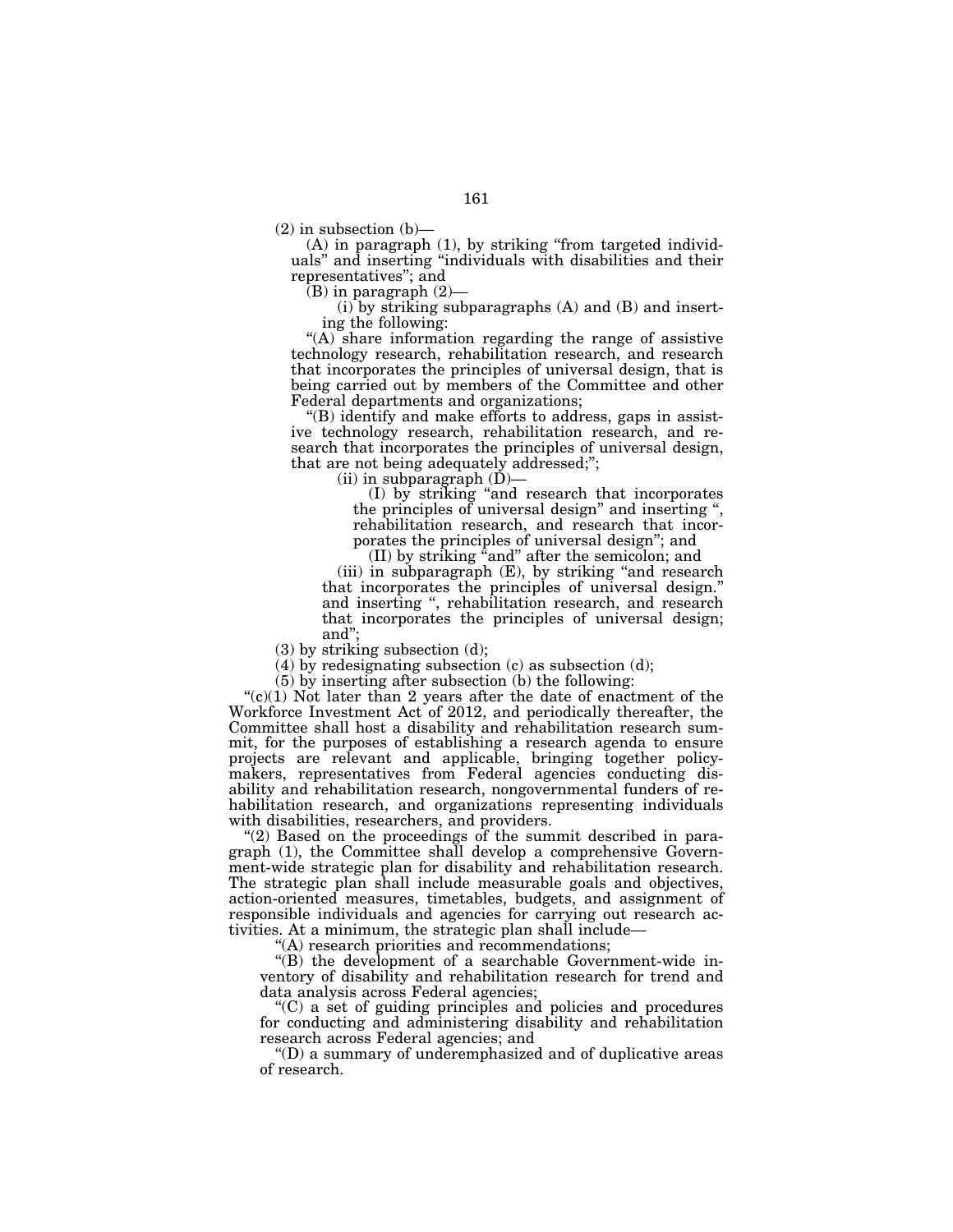''(3) Not later than 90 days after the conclusion of the summit described in paragraph (1), the strategic plan described in paragraph (2) shall be submitted to the President and the Committee on Health, Education, Labor, and Pensions of the Senate and the Committee on Education and the Workforce of the House of Representatives.

"(4) The annual report prepared by the Committee under subsection (d) shall include an annual accounting of the progress made in implementing the strategic plan described in paragraph (2), including achievement of measurable goals and objectives, timetables, budgets, and the assignment of responsible individuals and agencies.

''(5) The Committee shall have the authority to facilitate collaborative projects among Federal agencies by receiving the transfer of funds from such agencies.'';

(6) in subsection (d), as redesignated by paragraph (4), by striking paragraph (1) and inserting the following:

''(1) describes the progress of the Committee in fulfilling the duties described in subsections (b) and (c), and including specifically for subsection (c)—

''(A) a report of the progress made in implementing the strategic plan;

''(B) a description of the achievement of measurable goals, objectives, and timetables;

''(C) detailed budgetary information; and

''(D) the assignment of responsible individuals and agencies.''; and

 $(7)$  in subsection  $(e)$ —

 $(A)$  in paragraph  $(1)$ , by striking "and" after the semicolon; and

(B) in paragraph (2), by striking the period at the end and inserting ''; and''; and

(C) by adding at the end the following:

"(3) the term 'rehabilitation research' means research on issues and topics related to attaining maximum self sufficiency and function by individuals with disabilities, including research on assistive technology and universal design, employment, education, health and function, and community integration and participation.''.

### **SEC. 435. RESEARCH AND OTHER COVERED ACTIVITIES.**

Section 204 (20 U.S.C. 764) is amended—

 $(1)$  in subsection  $(a)$ 

 $(A)$  in paragraph  $(1)$ —

(i) by inserting ''have practical real life applications and" before "maximize"; and

(ii) by striking ''employment, independent living,'' and inserting ''employment, education, independent living, health and health care,'';

 $(B)$  in paragraph  $(2)$ 

(i) in subparagraph (A), by inserting ''and from which the research findings can be transferred to practice'' after ''State agencies''; and

 $(ii)$  in subparagraph  $(B)$ —

(I) by striking clause (ii) and inserting the following: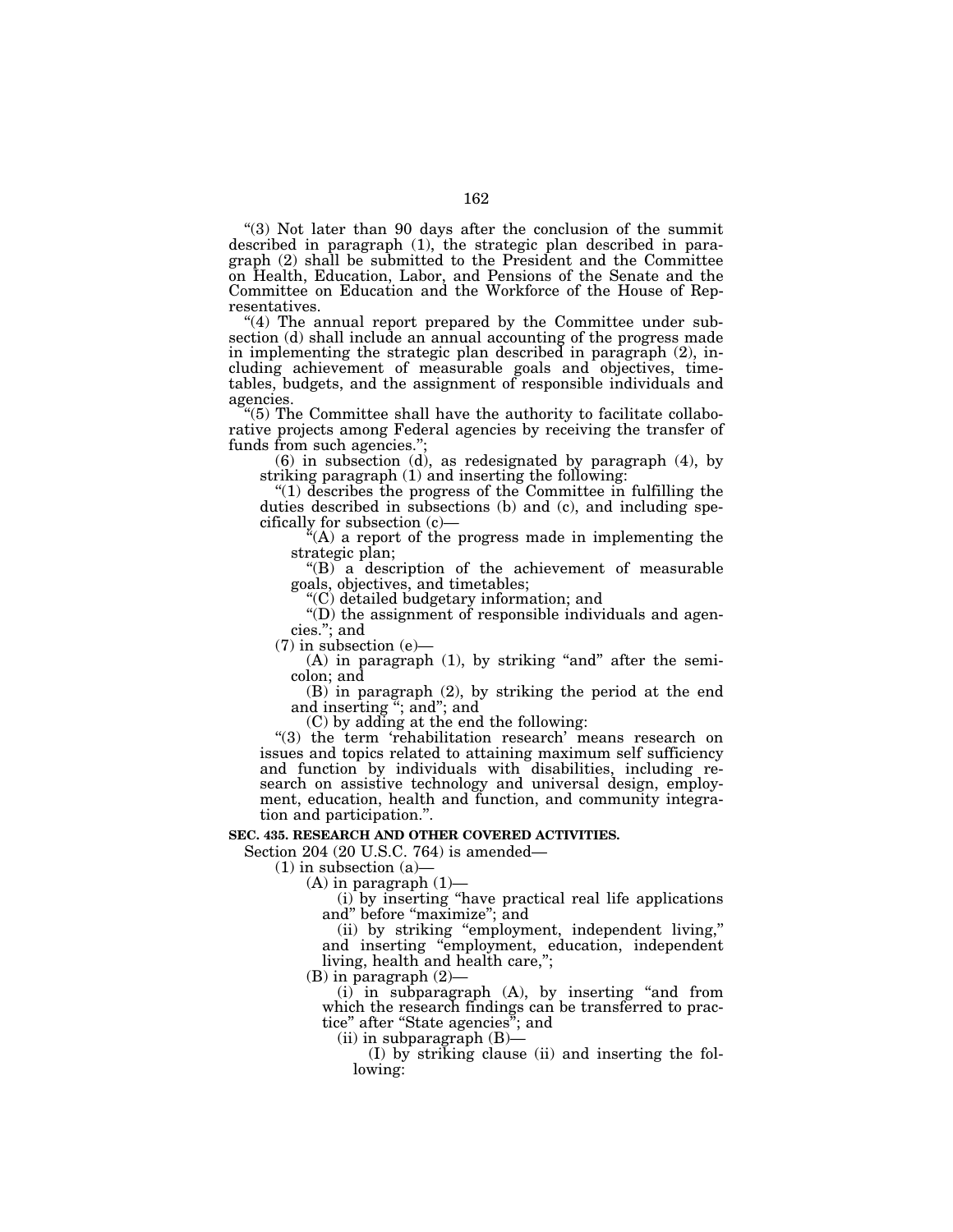"(ii) studies and analysis of policies and the interaction of how particular factors (industrial, vocational, educational, employment, social, recreational, psychiatric, psychological, economic, and health and health care), including for traditionally underserved populations as described in section 21, affect the rehabilitation of individuals with disabilities;'';

(II) in clause (iii), by striking ''are homebound'' and inserting ''have significant challenges attempting to engage with community life outside of their homes'';

(III) in clause (iv), by inserting '', including the principles of universal design and the interoperability of products and services" after "disabilities"

 $(IV)$  in clause  $(v)$ , by inserting ", and to promote employment opportunities in competitive integrated employment" after "employment";

(V) in clause (vi), by striking ''and'' after the semicolon;

(VI) in clause (vii), by striking ''and assistive technology.'' and inserting '', assistive technology, and communications technology; and''; and

(VII) by adding at the end the following:

"(viii) studies, analyses, and other activities affecting employment outcomes as defined in section 7(11), including selfemployment and telecommuting, of individuals with disabilities.''; and

(C) by adding at the end the following:

"(3) In carrying out this section, the Director shall emphasize covered activities that include plans for—

''(A) dissemination of high quality materials, scientifically valid research results, or findings, conclusions, and recommendations resulting from covered activities, including through electronic means (such as the website of the Department of Education), so that such information is available in a timely manner to the general public; or

 $'(B)$  the commercialization of marketable products, research results, or findings, resulting from the covered activities.'';

 $(2)$  in subsection  $(b)$ –

(A) in paragraph  $(1)$ , by striking " $(18)$ " both places the term appears and inserting  $(17)$ ";

(B) in paragraph (2)—

 $(i)$  in subparagraph  $(A)$ , by striking clauses  $(i)$  and (ii) and inserting the following:

"(i) be operated in collaboration with institutions of higher education or providers of rehabilitation services, developers or providers of assistive technology devices, assistive technology services, or information technology devices or services, or providers of other appropriate services; and

"(ii) serve as centers of national excellence and national or regional resources for individuals with disabilities, as well as providers, educators, and researchers.'';

(ii) in subparagraph (B)—

(I) in clause (i), by striking ''alleviate or stabilize'' and all that follows through the semicolon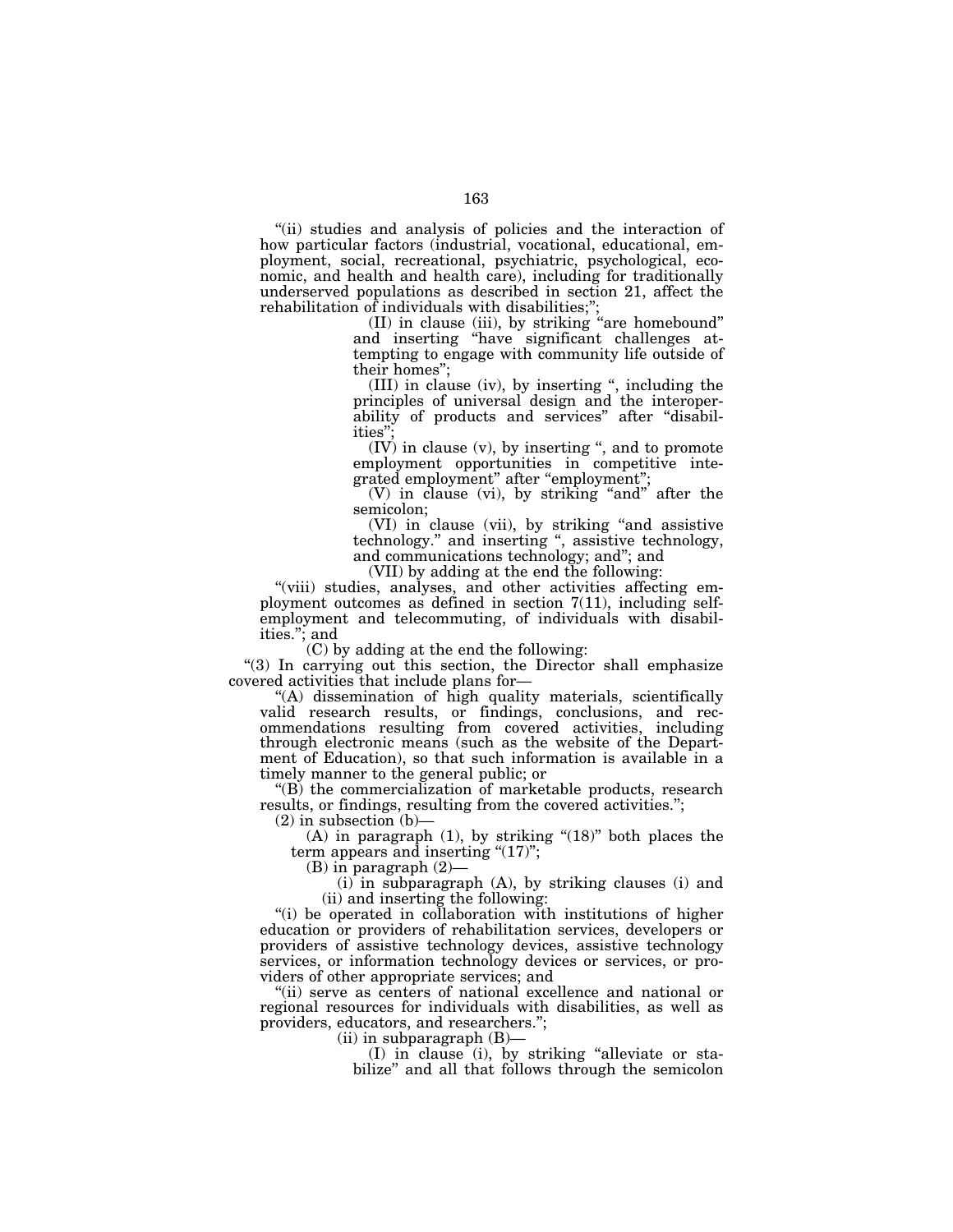and inserting ''maximize health and function (including alleviating or stabilizing conditions, or preventing secondary conditions), and promote maximum social and economic independence of individuals with disabilities, including promoting the ability of the individuals to prepare for, secure, retain, regain, or advance in employment;'';

 $(II)$  in clause (iii), by striking "and" after the semicolon; and

(III) by striking clause (iv) and inserting the following:

"(iv) serving as an informational and technical assistance resource to individuals with disabilities, as well as to providers, educators, and researchers, through conferences, workshops, public education programs, in-service training programs, and similar activities and providing knowledge translation to promote the use of research findings through training, technical assistance, and dissemination, including identifying potential new areas of research; and

"(v) developing practical applications for the findings of the research of the Centers.''; and

 $(iii)$  in subparagraph  $(C)$ —

(I) in clause (i), by inserting '', including research on assistive technology devices, assistive technology services, and accessible electronic and information technology devices" after "research";

 $(II)$  in clause (ii), by striking "and social" and inserting ", social, and economic"

(III) by striking clauses (iii) through (vi) and inserting the following:

"(iii) improving the evaluation process for determining the assistive technology needs of individuals with disabilities;

"(iv) research related to vocational rehabilitation, including the use of assistive technology devices and accessible electronic and information technology devices in employment;

"(v) continuation of research that promotes the emotional, social, educational, and functional growth of children who are individuals with disabilities, as well as their integration in school, employment, and community activities;

"(vi) continuation of research to develop and evaluate interventions, policies, and services that support families of children and adults who are individuals with disabilities;

"(vii) continuation of research that will improve services and policies that foster the independence and social integration of individuals with disabilities, and enable individuals with disabilities, including individuals with intellectual disabilities and other developmental disabilities, to live in their communities; and

"(viii) research, dissemination, and technical assistance on best practices in supported employment and other strategies to promote competitive integrated employment for persons with the most significant disabilities.'';

> (IV) by striking subparagraph (D) and inserting the following: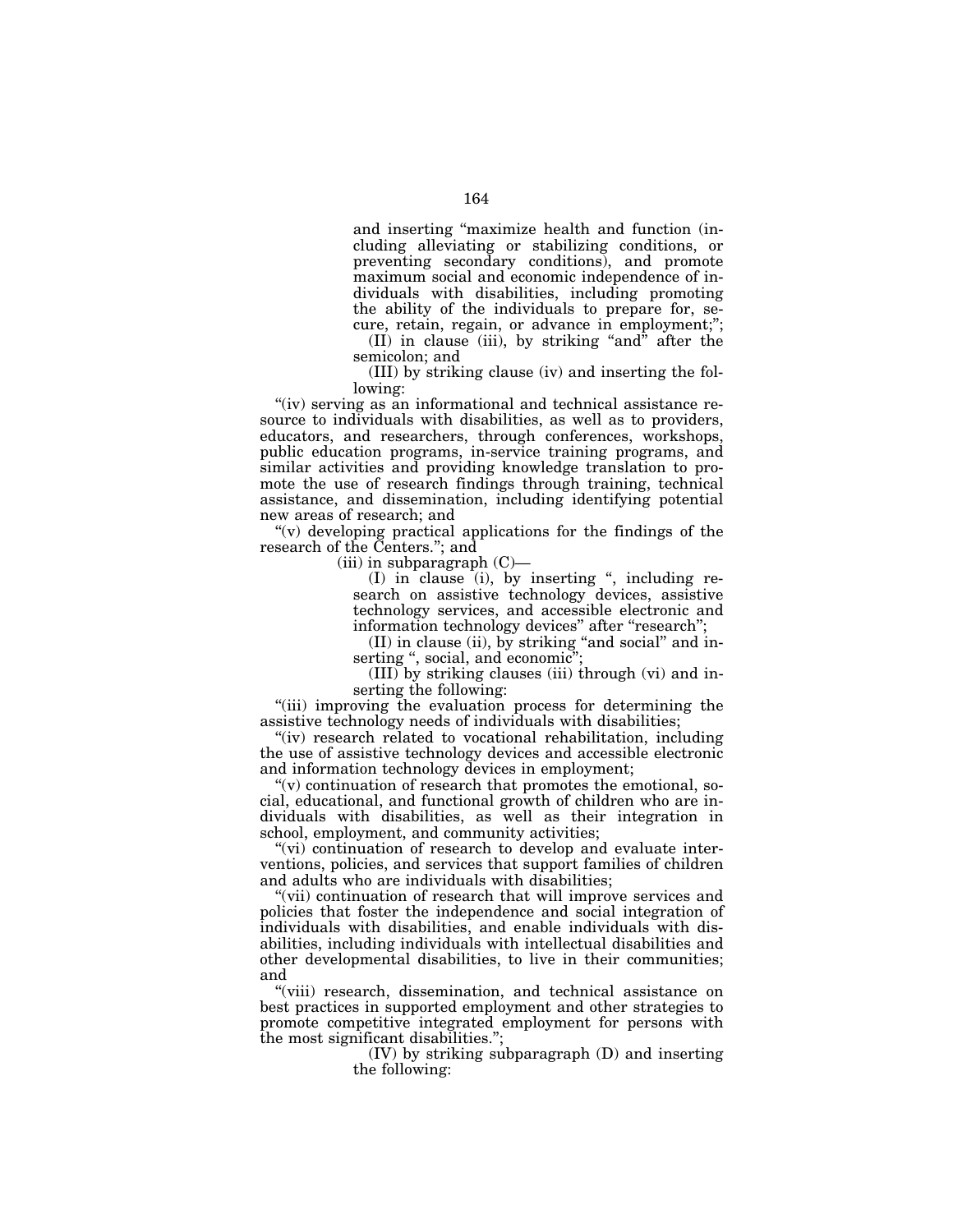''(D) Training of students preparing to be rehabilitation personnel or to provide rehabilitative, assistive, or supportive services (such as rehabilitation counseling, personal care services, direct care, job coaching, aides in school based setting, or advice or assistance in utilizing assistive technology devices, assistive technology services, and accessible electronic and information technology devices and services) shall be an important priority for each such Center.'';

(V) by striking subparagraph (I); and

(VI) by redesignating subparagraphs (J) through (O) as subparagraphs (I) through (N), respectively;  $(C)$  in paragraph  $(3)$ —

 $(i)$  in subparagraph  $(B)$ —

(I) in clause (ii)(II), by striking ''employment'' and inserting "educational, employment,"; and

(II) in clause (iii)(II), by striking ''employment'' and inserting "educational, employment,";

(ii) in subparagraph  $(D)(ii)$ , by adding at the end the following: ''Each such Center conducting an activity relating to assistive technology or relating to accessible electronic and information technology shall include in the advisory committee a member of the assistive technology or accessible electronic and information technology community, respectively. Each such Center conducting an activity resulting in educational materials or a product to be used in a covered school, or resulting in a product to be used in an employment activity, shall include in the advisory committee a member of the covered school community, or a member of the business community, respectively.''; and

(iii) in subparagraph  $(G)(ii)$ , by inserting "the success of any commercialized product researched or developed through the Center,'' after ''individuals with disabilities,'';

(D) in paragraph  $(4)(B)$ —

(i) in clause (i)—

(I) by striking ''special'' and inserting ''unique''; and

(II) by inserting ''social and functional needs, and" before "acute care"; and

(ii) in clause (iv), by inserting ''education, health and health care," after "employment,";

(E) in paragraph (8)—

(i) by striking ''Veteran's Administration'' and inserting ''Department of Veterans Affairs, the Department of Defense, the Substance Abuse and Mental Health Services Administration, the Federal Communications Commission,''; and

(ii) by inserting ''the Department of Commerce, the Small Business Administration, the Department of Labor," after "Space Administration,";

 $(F)$  by striking paragraphs  $(9)$  and  $(11)$ ;

 $(G)$  by redesignating paragraphs  $(10)$ ,  $(12)$ ,  $(13)$ ,  $(14)$ , (15), (16), (17), and (18), as paragraphs (9), (10), (11), (12), (13), (14), (15), and (16), respectively;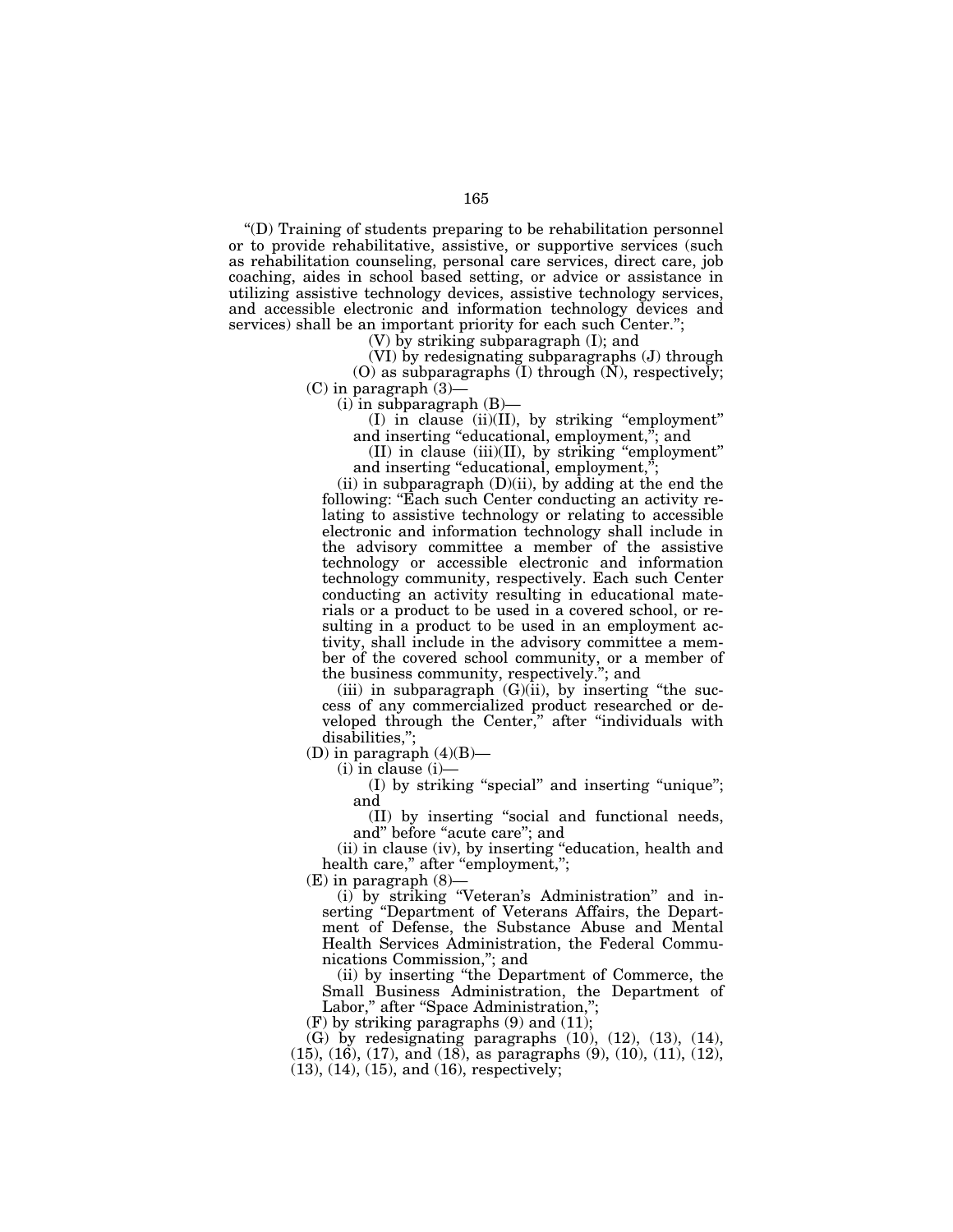(H) in paragraph (11), as redesignated by subparagraph  $(G)$ —

(i) in the matter preceding subparagraph (A), by striking "employment needs of individuals with disabilities,'' and inserting ''employment needs, opportunities, and outcomes (including those relating to selfemployment, supported employment, and telecommuting) of individuals with disabilities, including older individuals with disabilities, students with disabilities who are transitioning from school to postsecondary life, including employment, and out of school youth with disabilities,'';

 $(ii)$  in subparagraph  $(B)$ , by inserting "and employment related" after "the employment";

(iii) in subparagraph  $(E)$ , by striking "and" after the semicolon;

(iv) in subparagraph (F), by striking the period at the end and inserting ''; and''; and

(v) by adding at the end the following:

''(G) develop models and alternatives to help transition sheltered workshops for individuals with disabilities to competitive integrated employment for such individuals, and develop recommendations for decreasing reliance on the special minimum wage certificate program under section 14(c) of the Fair Labor Standards Act of 1938 (29 U.S.C.  $214(c)$ .";

(I) in paragraph (14), as redesignated by subparagraph (G), by striking ''and access to gainful employment.'' and inserting '', full participation, equal opportunity, and economic self-sufficiency.''; and

(J) by adding at the end the following:

" $(17)$  Research grants may be used to provide for research and training concerning the delivery of vocational rehabilitation services. Such projects and activities may include projects and activities designed to—

''(A) identify, develop, and evaluate evidence-based practices or policies that are effective in improving employment outcomes for individuals with disabilities;

''(B) conduct research related to improving the provision of services for underserved or special populations, such as strategies to enhance employment services and outcomes for middleaged and older workers with disabilities or American Indians with disabilities;

''(C) conduct research on the delivery of vocational rehabilitation services to rural areas;

''(D) demonstrate innovative models of service delivery or testing methods of service delivery that have the potential to improve the effectiveness of programs authorized under this Act, including the use of assistive technology devices and accessible electronic and information technology devices in employment;

 $f(E)$  conduct research on ways to improve the performance of State vocational rehabilitation agencies;

 $(F)$  disseminate and promote the implementation of evidence-based practices identified through these activities; and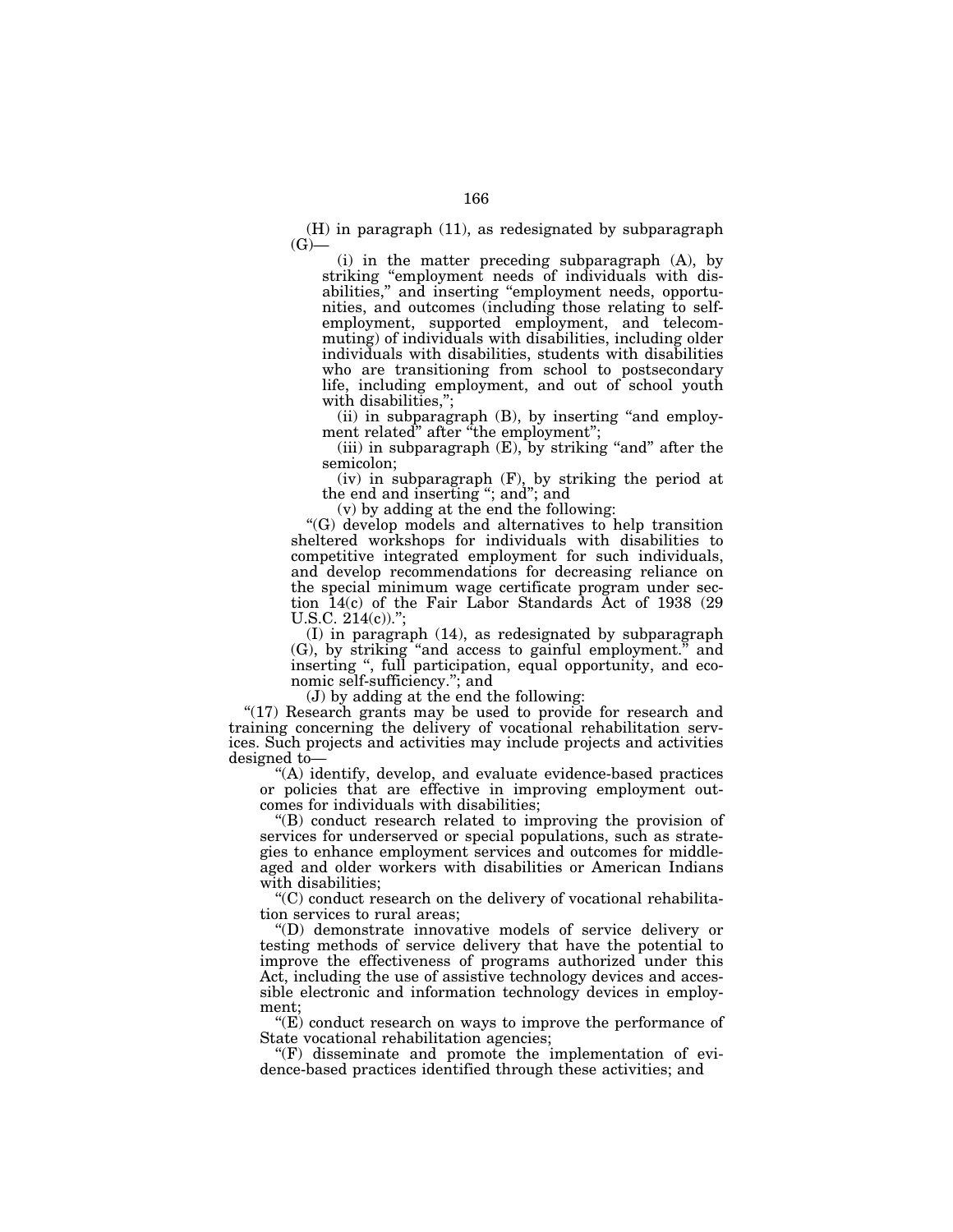''(G) conduct rigorous evaluations of programs and activities administered by the Rehabilitation Services Administration or supported under this Act.''; and

(3) by adding at the end the following:

" $(d)(1)$  The Director shall award the grants, contracts, or other financial assistance under this title on a competitive basis.

" $(2)(A)$  To be eligible to receive financial assistance under this section for a covered activity, an entity shall submit an application to the Director at such time, in such manner, and containing such information as the Director may require.

''(B) The application shall include information describing—

''(i) measurable goals, as established through section 1115 of title 31, United States Code, and a timeline and specific plan for meeting the goals, that the applicant has set for addressing priorities related to—

''(I) commercialization of a marketable product (including a marketable curriculum or research) resulting from the covered activity;

''(II) in the case of a covered activity relating to technology, technology transfer;

 $\sqrt[4]{III}$ ) in the case of research, dissemination of research results to, as applicable, Government entities, individuals with disabilities, covered schools, the business community, the assistive technology community, and the accessible electronic and information technology community; and

"(IV) other priorities as required by the Director; and

"(ii) how the applicant will quantifiably measure the goals to determine whether the goals have been accomplished.

"(3)(A) In the case of an application for financial assistance under this section to carry out a covered activity that results in the development of a marketable product, the application shall also include a commercialization and dissemination plan, as appropriate, containing commercialization and marketing strategies for the product involved, and strategies for disseminating information about the product. The financial assistance shall not be used to carry out the commercialization and marketing strategies.

''(B) In the case of any other application for financial assistance to carry out a covered activity under this section, the application shall also include a dissemination plan, containing strategies for disseminating educational materials, research results, or findings, conclusions, and recommendations, resulting from the covered activity.''.

## **SEC. 436. REHABILITATION RESEARCH ADVISORY COUNCIL.**

Section 205 (29 U.S.C. 765) is amended—

(1) in subsection (a), by inserting ''not less than'' after ''composed of''; and

(2) by striking subsection (c) and inserting the following:

"(c) QUALIFICATIONS.—Members of the Council shall include representatives of rehabilitation professionals, rehabilitation researchers, the directors of community rehabilitation programs, the business community (including a representative of the small business community) that has experience with the system of vocational rehabilitation services carried out under this Act and with hiring individuals with disabilities, assistive technology developers and manufacturers, information technology vendors and manufacturers,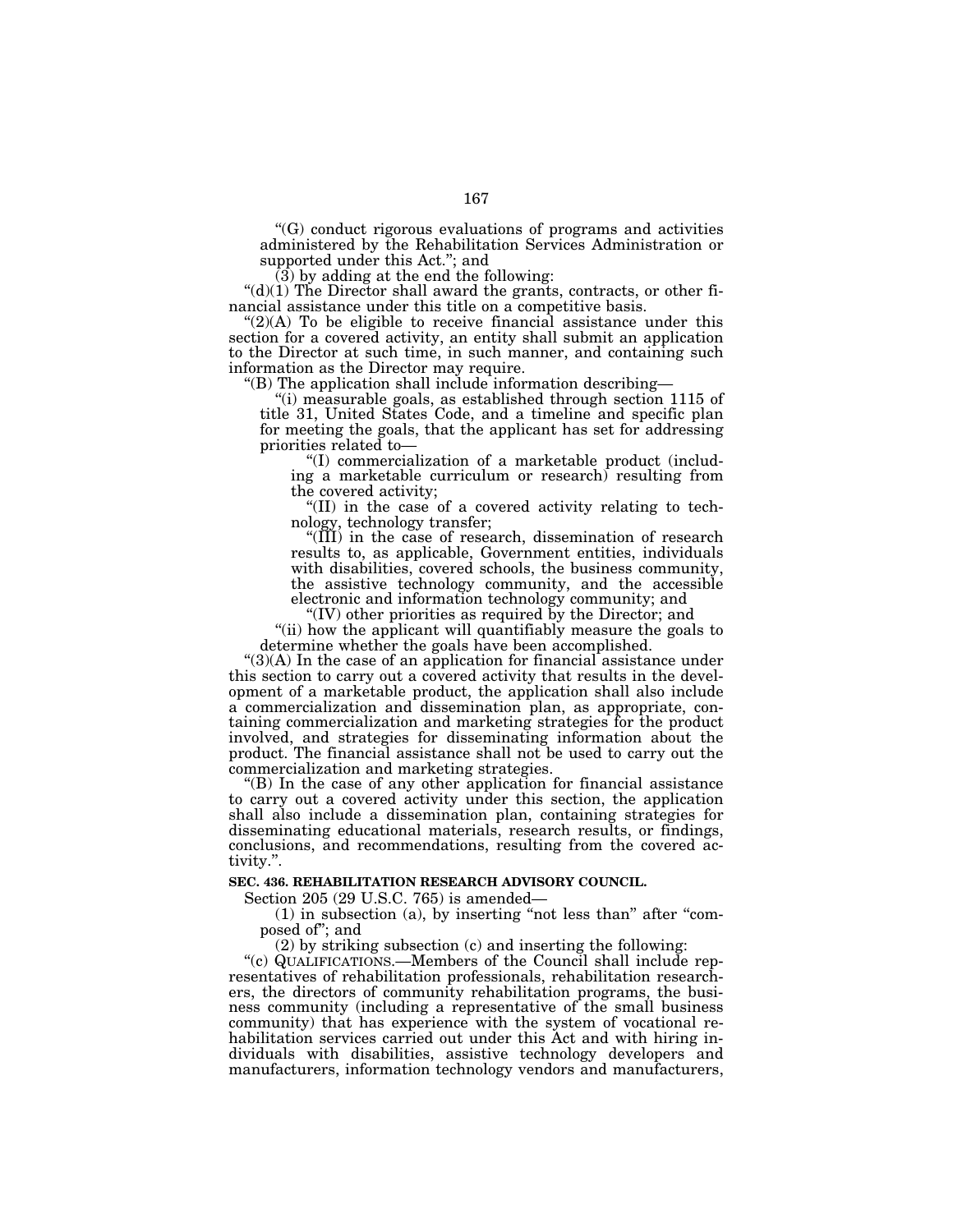entities carrying out programs under the Assistive Technology Act of 1998 (29 U.S.C. 3001 et seq.), covered school professionals, individuals with disabilities, and the individuals' representatives. At least one-half of the members shall be individuals with disabilities or the individuals' representatives.''.

#### **SEC. 437. DEFINITION OF COVERED SCHOOL.**

Title II (29 U.S.C. 760) is amended by adding at the end the following:

### **''SEC. 206. DEFINITION OF COVERED SCHOOL.**

"In this title, the term 'covered school' means an elementary school or secondary school (as such terms are defined in section 9101 of the Elementary and Secondary Education Act of 1965 (20 U.S.C. 7801)) or an institution of higher education.''.

# **Subtitle D—Professional Development and Special Projects and Demonstration**

### **SEC. 441. TRAINING.**

Section 302 (29 U.S.C. 772) is amended—

 $(1)$  in subsection  $(a)$ 

 $(A)$  in paragraph  $(1)$ —

(i) in subparagraph (E)—

(I) by striking all after ''deliver'' and inserting ''supported employment services and customized employment services to individuals with the most significant disabilities''; and

(II) by striking ''and'' after the semicolon;

(ii) in subparagraph  $(F)$ , by striking "and" after the semicolon;

(iii) in subparagraph (G), by striking the period at the end and inserting ''; and''; and

(iv) by adding at the end the following:

"(H) personnel trained in providing assistive technology services.'';

(2) in subsection  $(b)(1)(B)(i)$ , by striking "or prosthetics and orthotics'' and inserting ''prosthetics and orthotics, rehabilitation teaching for the blind, or orientation and mobility instruction'';

 $(3)$  in subsection  $(g)$ 

(A) in paragraph (1), by adding after the period the following: "Any technical assistance provided to community rehabilitation programs shall be focused on the employment outcome of competitive integrated employment for individuals with disabilities.''; and

(B) in paragraph (3)—

(i) in subparagraph (A), by striking clause (iv) and inserting the following:

"(iv) for the 2 years following the date of enactment of the Workforce Investment Act of 2012, to provide training regarding the amendments made to this Act.''; and

(ii) in subparagraph (B), by striking ''on the date of enactment of the Rehabilitation Act Amendments of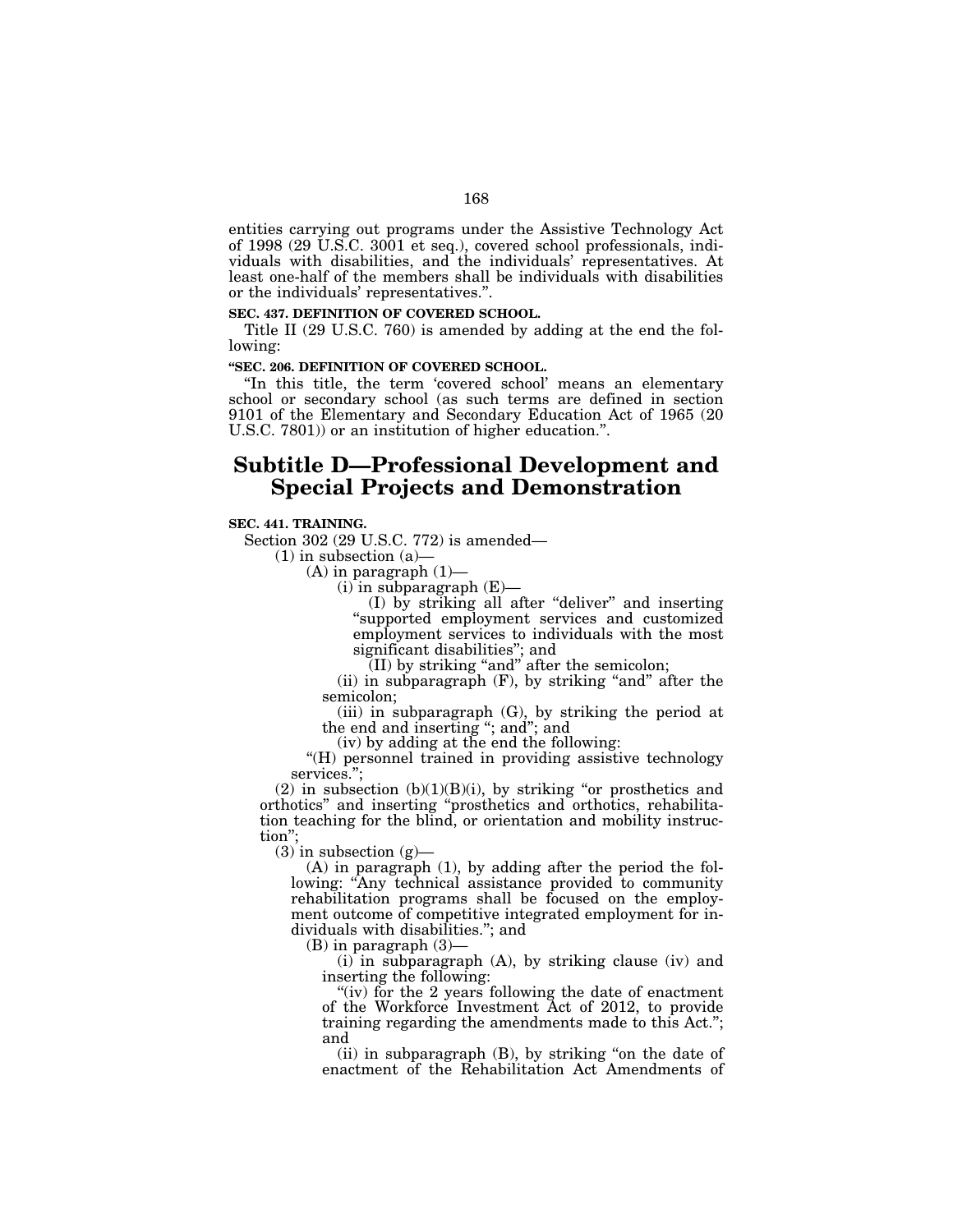1998'' and inserting ''on the date of enactment of the Workforce Investment Act of 2012''; and

(4) in subsection (i), by striking ''fiscal years 1999 through 2003'' and inserting ''fiscal years 2013 through 2017''.

## **SEC. 442. DEMONSTRATION AND TRAINING PROGRAMS.**

Section 303 (29 U.S.C. 773) is amended—

 $(1)$  in subsection  $(b)$ 

 $(A)$  in paragraph  $(5)$ -

 $(i)$  in subparagraph  $(A)$ —

(I) by striking clause (i) and inserting the following:

"(i) special projects and demonstration programs focused on improving transition from education to competitive integrated employment for youth who are individuals with significant disabilities;''; and

(II) by striking clause (iii) and inserting the following:

"(iii) increasing competitive integrated employment for individuals with significant disabilities.''; and

(B) by striking paragraph (6);

 $(2)$  in subsection  $(c)(2)$ 

 $(A)$  in subparagraph  $(E)$ , by striking "and" after the semicolon;

(B) by redesignating subparagraph (F) as subparagraph  $(G)$ ; and-

(C) by inserting after subparagraph (E) the following:

 $f(F)$  to provide support and guidance in helping individuals with significant disabilities, including students with disabilities, transition to competitive integrated employment; and''; and

(3) by amending subsection (e) to read as follows:

"(e) AUTHORIZATION OF APPROPRIATIONS.—For the purpose of carrying out this section (other than subsections (c) and (e)), there are authorized to be appropriated such sums as may be necessary for each of the fiscal years 2013 through 2017.''.

## **SEC. 443. MIGRANT AND SEASONAL FARMWORKERS.**

Section 304(b) (29 U.S.C. 774(b)) is amended by striking "fiscal years 1999 through 2003'' and inserting ''fiscal years 2013 through 2017''.

### **SEC. 444. RECREATIONAL PROGRAMS.**

Section 305 (29 U.S.C. 776) is amended—

(1) in subsection  $(a)(1)(B)$ , by striking "construction of facilities for aquatic rehabilitation therapy,''; and

(2) in subsection (b), by striking ''fiscal years 1999 through 2003'' and inserting ''fiscal years 2013 through 2017''.

# **Subtitle E—National Council on Disability**

### **SEC. 451. REPORT.**

Section 401 (29 U.S.C. 781) is amended by striking subsection (c). **SEC. 452. AUTHORIZATION OF APPROPRIATIONS.** 

Section 405 (29 U.S.C. 785) is amended by striking "fiscal years" 1999 through 2003'' and inserting ''fiscal years 2013 through 2017''.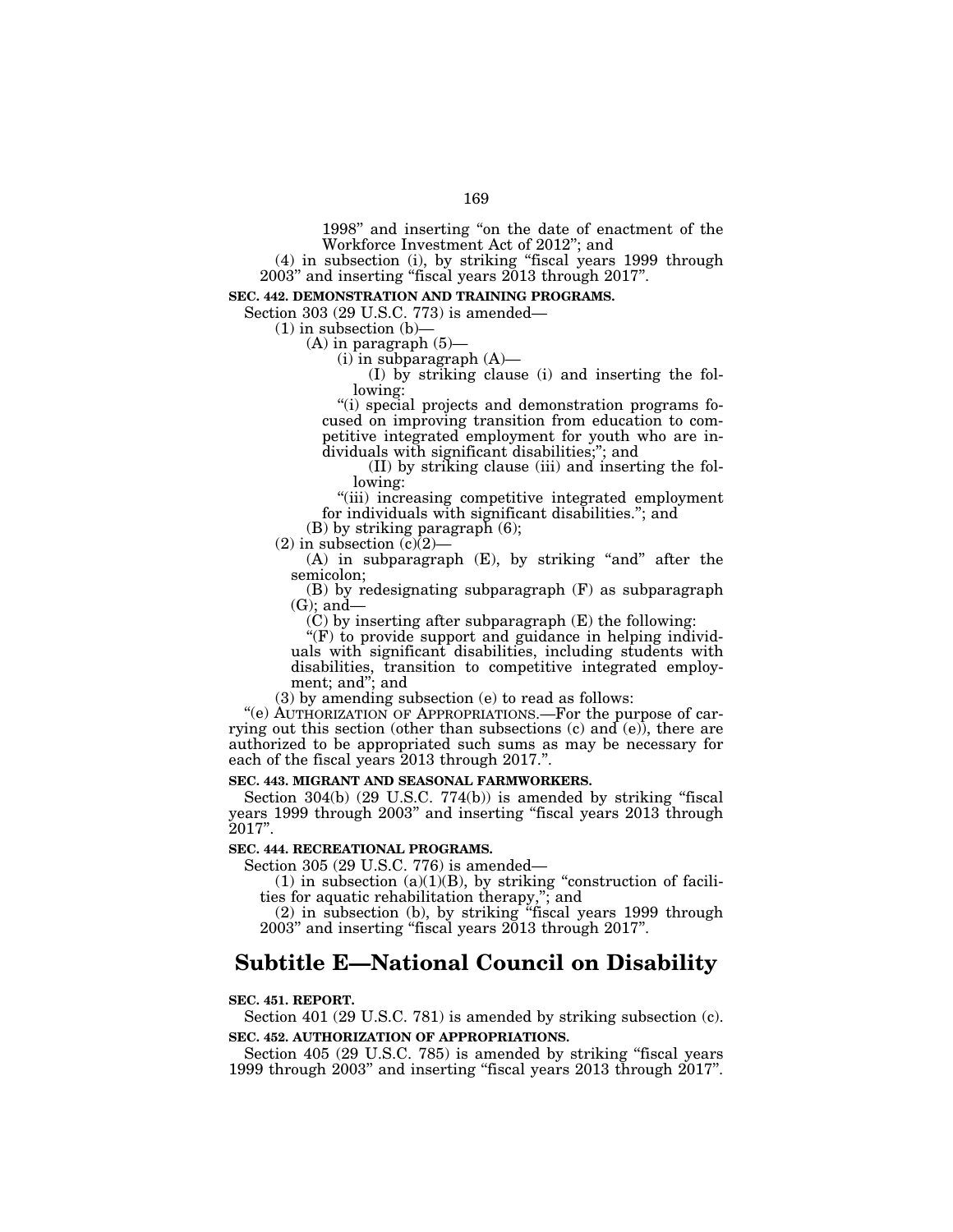# **Subtitle F—Rights and Advocacy**

### **SEC. 456. BOARD AND COUNCIL.**

(a) ARCHITECTURAL AND TRANSPORTATION BARRIERS COMPLIANCE BOARD.—Section 502(j) (29 U.S.C. 792(j)) is amended by striking " $1999$  through  $2003$ " and inserting " $2013$  through  $2017$ ".

(b) PROGRAM OR ACTIVITY.—Section  $504(b)(2)(B)$  (29 U.S.C.  $794(b)(2)(B)$ ) is amended by striking "vocational education" and inserting "career and technical education".

(c) INTERAGENCY DISABILITY COORDINATING COUNCIL.—Section 507(a) (29 U.S.C. 794c(a)) is amended by inserting ''the Chairperson of the National Council on Disability,'' before ''and such other''.

### **SEC. 457. PROTECTION AND ADVOCACY OF INDIVIDUAL RIGHTS.**

Section 509 (29 U.S.C. 794e) is amended—

(1) in subsection  $(c)(1)(A)$ , by inserting "a grant or contract for" before "training";

 $(2)$  in subsection  $(f)$ –

 $(A)$  in paragraph  $(2)$ —

(i) by striking ''general'' and all that follows through ''records'' and inserting ''general authorities (including rights and remedies), including the authority to access records''; and

(ii) by inserting "of title  $I$ " after "subtitle  $C$ "; and

(B) in paragraph (3), by striking "authority" and inserting "authority (including the right)

(3) in subsection  $(g)(2)$ , by striking "was paid" and all that follows and inserting ''was paid, except that program income generated from the amount paid to an eligible system for a fiscal year shall remain available to such system in accordance with section 19 of this Act.";

(4) in subsection (l), by striking ''1999 through 2003'' and inserting "2013 through 2017";

(5) by redesignating subsections (l) and (m) as subsections (m) and (n), respectively; and

(6) by inserting after subsection (k) the following:

''(l) SYSTEM AUTHORITY.—For purposes of serving persons eligible for services under this section, an eligible system shall have the same general authorities, including access to records, as the system is afforded under subtitle C of title I of the Developmental Disabilities Assistance and Bill of Rights Act of 2000 (42 U.S.C. 15041 et seq.), as determined by the Commissioner of the Administration on Developmental Disabilities.''.

### **SEC. 458. STANDARDS FOR ACCESSIBLE MEDICAL DIAGNOSTIC EQUIP-MENT.**

Section 510 (29 U.S.C. 794f) is amended—

(1) by redesignating subsection (c) as subsection (d);

(2) by inserting after subsection (b) the following:

"(c) REGULATIONS.—Not later than 6 months after the date of the issuance of the standards under subsection (a), each appropriate Federal agency authorized to promulgate regulations under section 504 or the Americans with Disabilities Act of 1990 shall prescribe regulations in an accessible format, to the extent necessary to carry out the provisions of this section, section 504, and the Americans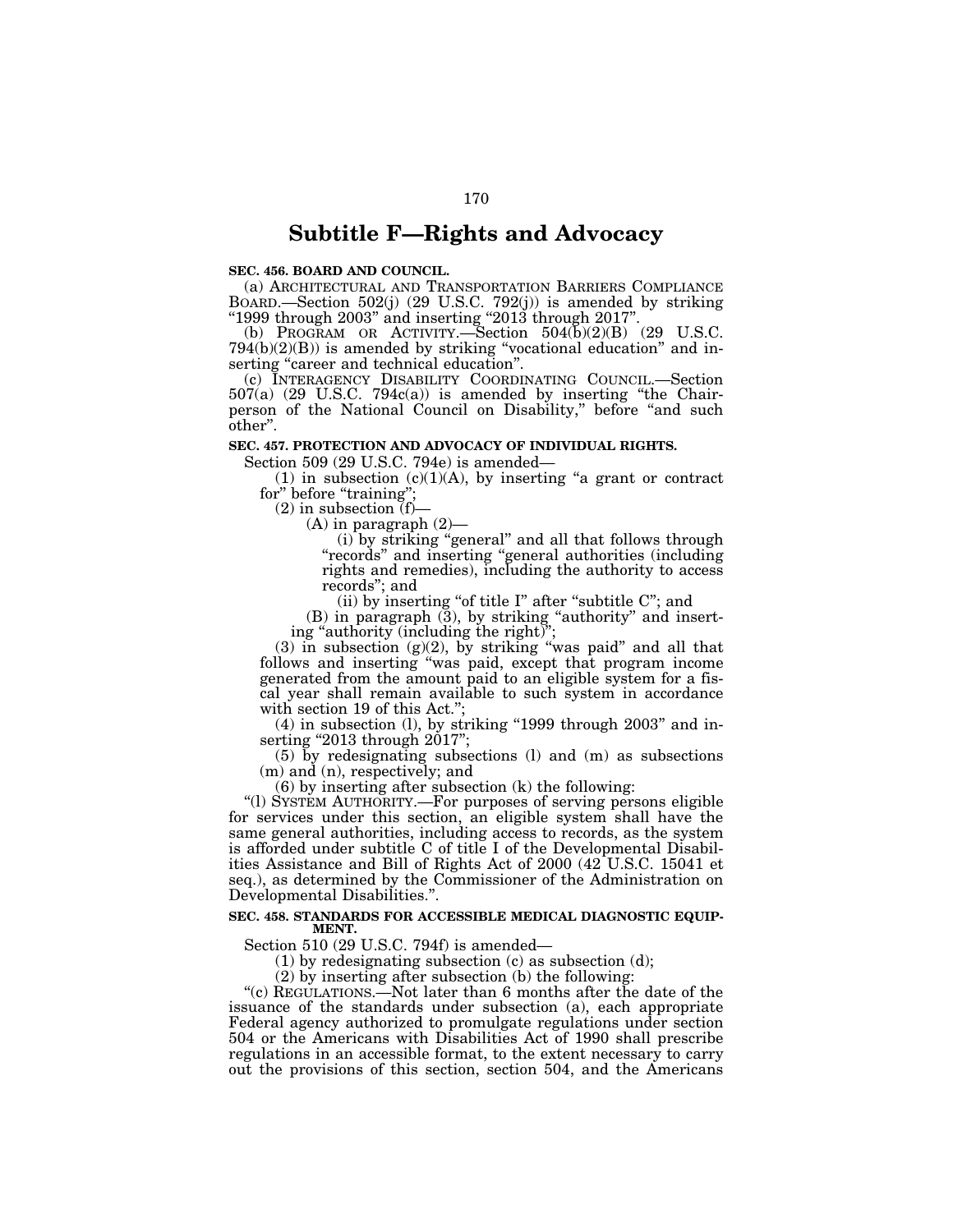with Disabilities Act of 1990, as applicable, that include accessibility standards that are consistent with the standards issued under subsection (a)."; and

(3) in subsection (d), as redesignated by paragraph (1), by adding at the end the following: ''Not later than 6 months after the date of the issuance of such amended standards, each Federal agency covered by subsection (c) shall prescribe revised regulations, in an accessible format, that are consistent with the amended standards.''.

# **Subtitle G—Employment Opportunities for Individuals With Disabilities**

## **SEC. 461. PROJECTS WITH INDUSTRY.**

Section 611 (29 U.S.C. 795) is amended—

 $(1)$  in subsection  $(a)$ 

 $(A)$  in paragraph  $(1)$ –

(i) by striking ''in the competitive'' and inserting ''in competitive integrated employment in the''; and

(ii) by inserting "locally" after "career advancement"; (B) in paragraph  $(2)$ —

 $(i)$  in the matter preceding subparagraph  $(A)$ —

(I) by inserting ''local and national'' after ''jointly financed''; and

(II) by inserting ''in competitive integrated employment" after "career opportunities";

 $(ii)$  in subparagraph  $(A)$ —

(I) by striking clause (ii) and inserting the following:

"(ii) identify job and career availability within the community in consultations with local workforce investment boards, consistent with the existing and emerging in-demand industry sectors and occupations as defined in section 101 of the Workforce Investment Act of 2012, and the employment needs of employers in those industry sectors and occupations;'';

(II) in clause (iii), by striking ''and'' after the semicolon;

(III) in clause (iv), by inserting ''and'' after the semicolon; and

(IV) by adding at the end the following:

 $''(v)$  coordinate such training and job placement activities with the local workforce investment boards described in clause (ii) as appropriate, and with the Job Corps center industry councils established under section 154 of the Workforce Investment Act of 2012.''; and

 $(iii)$  in subparagraph  $(C)$ —

 $(I)$  in clause  $(i)$ , by striking "and" after the semicolon;

(II) by redesignating clause (ii) as clause (iii); and

(III) by inserting after clause (i) the following:

''(ii) internship programs for individuals with disabilities who seek employment; and'';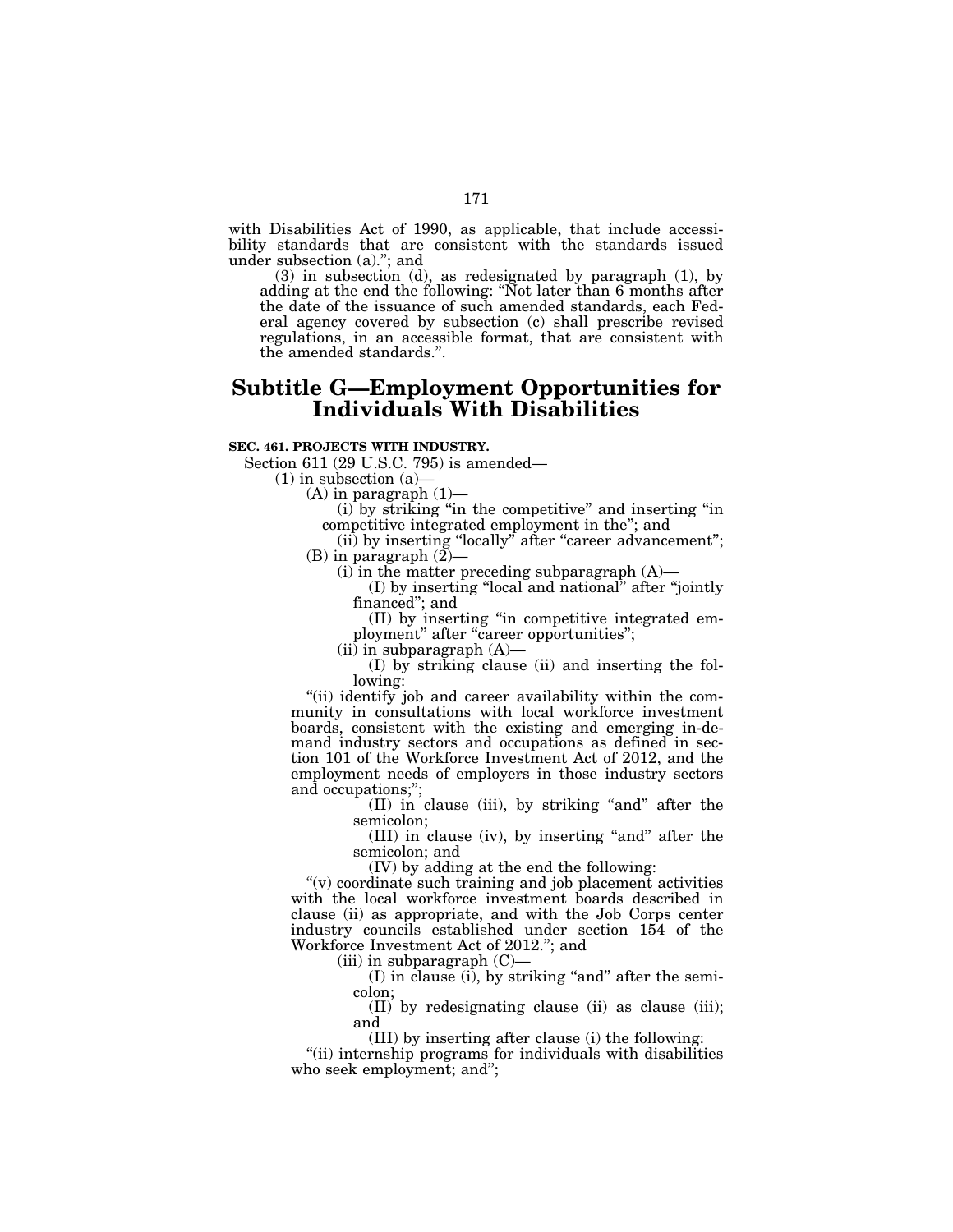(2) in subsection (e)(2), by striking ''in States, portions of States, Indian tribes, or tribal organizations'' and inserting "nationally or in States, in portions of States, across multiple States, or in Indian tribes or tribal organizations''; and

(3) by adding at the end the following:

"(i) PROHIBITED USE OF FUNDS.-Grant funds awarded under this section shall not be used to support services in sheltered workshops or segregated settings.''.

### **SEC. 462. AUTHORIZATION OF APPROPRIATIONS.**

Section 612 (29 U.S.C. 795a) is amended by striking "fiscal years 1999 through 2003'' and inserting ''fiscal years 2013 through 2017''.

## **SEC. 463. SUPPORTED EMPLOYMENT SERVICES.**

Part B of title VI (29 U.S.C. 795g) is amended to read as follows:

## **''PART B—SUPPORTED EMPLOYMENT SERVICES**

### **''SEC. 621. PURPOSE.**

''It is the purpose of this part to authorize allotments, in addition to grants for vocational rehabilitation services under title I, to assist States in developing collaborative programs with appropriate entities to provide supported employment services for individuals with the most significant disabilities, including youth with the most significant disabilities, to enable such individuals to achieve an employment outcome of supported employment in competitive integrated employment.

## **''SEC. 622. ALLOTMENTS.**

''(a) IN GENERAL.—

''(1) STATES.—The Secretary shall allot the sums appropriated for each fiscal year to carry out this part among the States on the basis of relative population of each State, except that—

"(A) no State shall receive less than \$250,000, or  $\frac{1}{3}$  of 1 percent of the sums appropriated for the fiscal year for which the allotment is made, whichever amount is greater; and

''(B) if the sums appropriated to carry out this part for the fiscal year exceed the sums appropriated to carry out this part for fiscal year  $1992$  by  $$1,000,000$  or more, no State shall receive less than \$300,000, or  $\frac{1}{3}$  of 1 percent of the sums appropriated for the fiscal year for which the allotment is made, whichever amount is greater.

''(2) CERTAIN TERRITORIES.—

''(A) IN GENERAL.—For the purposes of this subsection, Guam, American Samoa, the United States Virgin Islands, and the Commonwealth of the Northern Mariana Islands shall not be considered to be States.

''(B) ALLOTMENT.—Each jurisdiction described in subparagraph (A) shall be allotted not less than  $\frac{1}{8}$  of 1 percent of the amounts appropriated for the fiscal year for which the allotment is made.

''(b) REALLOTMENT.—Whenever the Commissioner determines that any amount of an allotment to a State for any fiscal year will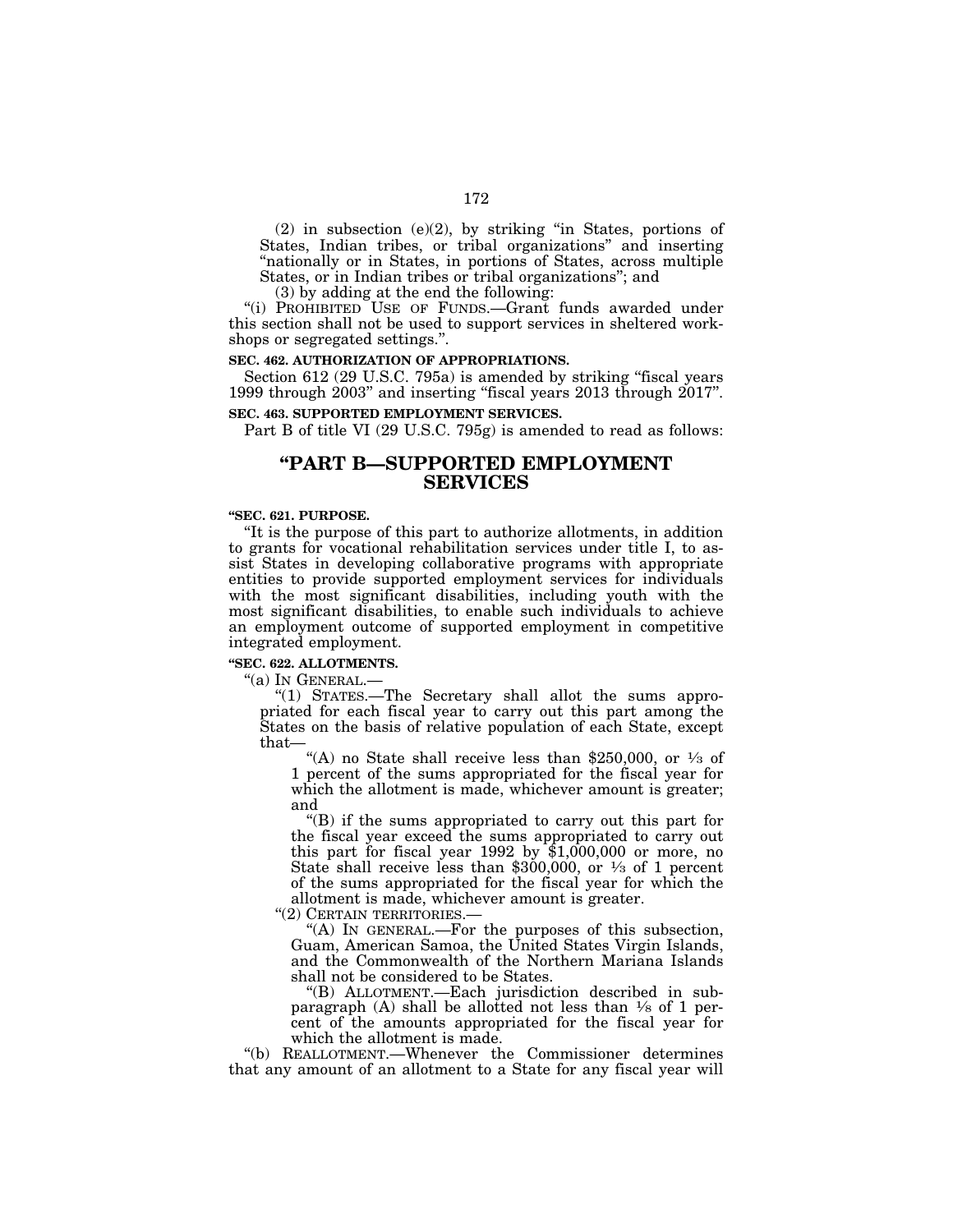not be expended by such State for carrying out the provisions of this part, the Commissioner shall make such amount available for carrying out the provisions of this part to one or more of the States that the Commissioner determines will be able to use additional amounts during such year for carrying out such provisions. Any amount made available to a State for any fiscal year pursuant to the preceding sentence shall, for the purposes of this section, be regarded as an increase in the allotment of the State (as determined under the preceding provisions of this section) for such year.

''(c) LIMITATIONS ON ADMINISTRATIVE COSTS.—A State that receives an allotment under this part shall not use more than 5 percent of the funds made available through the allotment to pay for administrative costs.

''(d) SERVICES FOR YOUTH WITH THE MOST SIGNIFICANT DISABIL-ITIES.—A State that receives an allotment under this part shall expend half of the allotment for the provision of supported employment services, including extended services, to youth with the most significant disabilities in order to assist those youth to achieve an employment outcome in supported employment.

## **''SEC. 623. AVAILABILITY OF SERVICES.**

''(a) SUPPORTED EMPLOYMENT SERVICES.—Funds provided under this part may be used to provide supported employment services to individuals who are eligible under this part.

''(b) EXTENDED SERVICES.—Except as provided in paragraph (c), funds provided under this part, or title I, may not be used to provide extended services to individuals who are eligible under this part or title I.

"(c) EXTENDED SERVICES FOR YOUTH WITH THE MOST SIGNIFI-CANT DISABILITIES.—Funds allotted under this part, or title I, and used for the provision of services under this part to youth with the most significant disabilities pursuant to section 622(d) of this part, may be used to provide extended services to youth with the most significant disabilities for a period not to exceed four years.

#### **''SEC. 624. ELIGIBILITY.**

''An individual, including a youth with a disability, shall be eligible under this part to receive supported employment services authorized under this part if—

" $(1)$  the individual, including a youth with a disability, is eligible for vocational rehabilitation services under title I;

 $''(2)$  the individual, including a youth, is determined to be an individual with a most significant disability; and

''(3) a comprehensive assessment of rehabilitation needs of the individual or youth described in section  $7(2)(B)$ , including an evaluation of rehabilitation, career, and job needs, identifies supported employment as the appropriate employment outcome for the individual or youth.

## **''SEC. 625. STATE PLAN.**

''(a) STATE PLAN SUPPLEMENTS.—To be eligible for an allotment under this part, a State shall submit to the Commissioner, as part of the State plan under section 101, a State plan supplement for providing supported employment services authorized under this Act to individuals, including youth with the most significant disabilities, who are eligible under this Act to receive the services. Each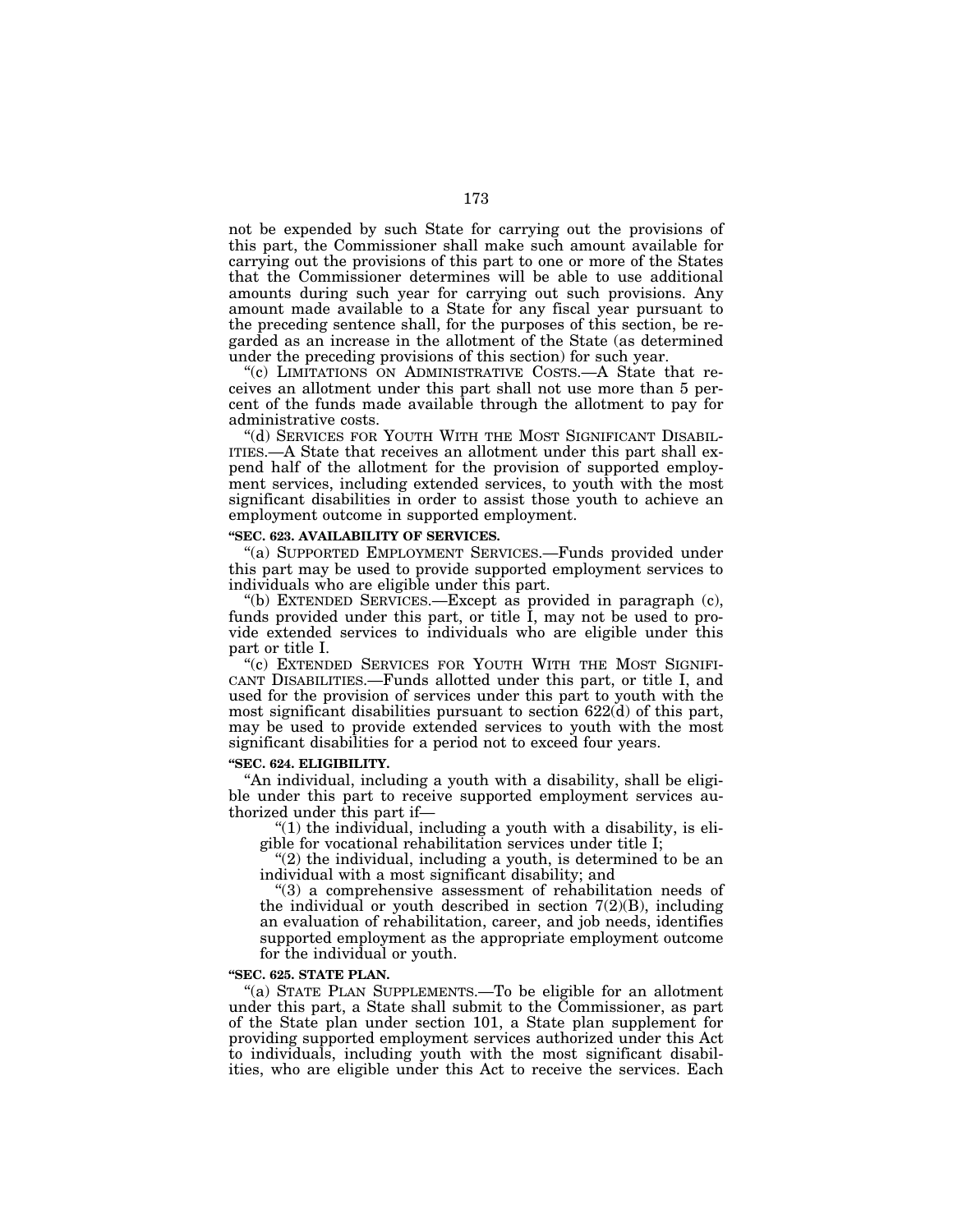State shall make such annual revisions in the plan supplement as may be necessary.

''(b) CONTENTS.—Each such plan supplement shall—

''(1) indicate each designated State agency as the agency to administer the program assisted under this part;

 $''(2)$  summarize the results of the comprehensive, statewide assessment conducted under section  $10I(a)(15)(A)(i)$ , with respect to the rehabilitation needs of individuals, including youth, with significant disabilities and the need for supported employment services, including needs related to coordination;

 $\sqrt[4]{(3)}$  describe the quality, scope, and extent of supported employment services authorized under this Act to be provided to individuals, including youth with the most significant disabilities, who are eligible under this Act to receive the services and specify the goals and plans of the State with respect to the distribution of funds received under section 622;

''(4) demonstrate evidence of the efforts of the designated State agency to identify and make arrangements (including entering into cooperative agreements) with other State agencies and other appropriate entities to assist in the provision of supported employment services;

''(5) demonstrate evidence of the efforts of the designated State agency to identify and make arrangements (including entering into cooperative agreements) with other public or nonprofit agencies or organizations within the State, employers, natural supports, and other entities with respect to the provision of extended services;

''(6) a description of the activities to be conducted under this part, using the funds specified in section 622(d) of this title, for providing supported employment services to youth with the most significant disabilities, including—

''(A) the provision of extended services for a period not to exceed four years; and

''(B) how the State will use the funds specified in section 622(d) to leverage other public and private funds to increase resources for extended services and expand supported employment opportunities for youth with the most significant disabilities;

''(7) provide assurances that—

''(A) funds made available under this part will only be used to provide supported employment services authorized under this Act to individuals, including youth, who are eligible under this part to receive the services;

''(B) the comprehensive assessments of individuals with significant disabilities, including youth with the most significant disabilities, conducted under section 102(b)(1) and funded under title I will include consideration of supported employment as an appropriate employment outcome;

 $(C)$  an individualized plan for employment, as required by section 102, will be developed and updated using funds under title I in order to—

''(i) specify the supported employment services to be provided, including as appropriate for youth with the most significant disabilities, transition services and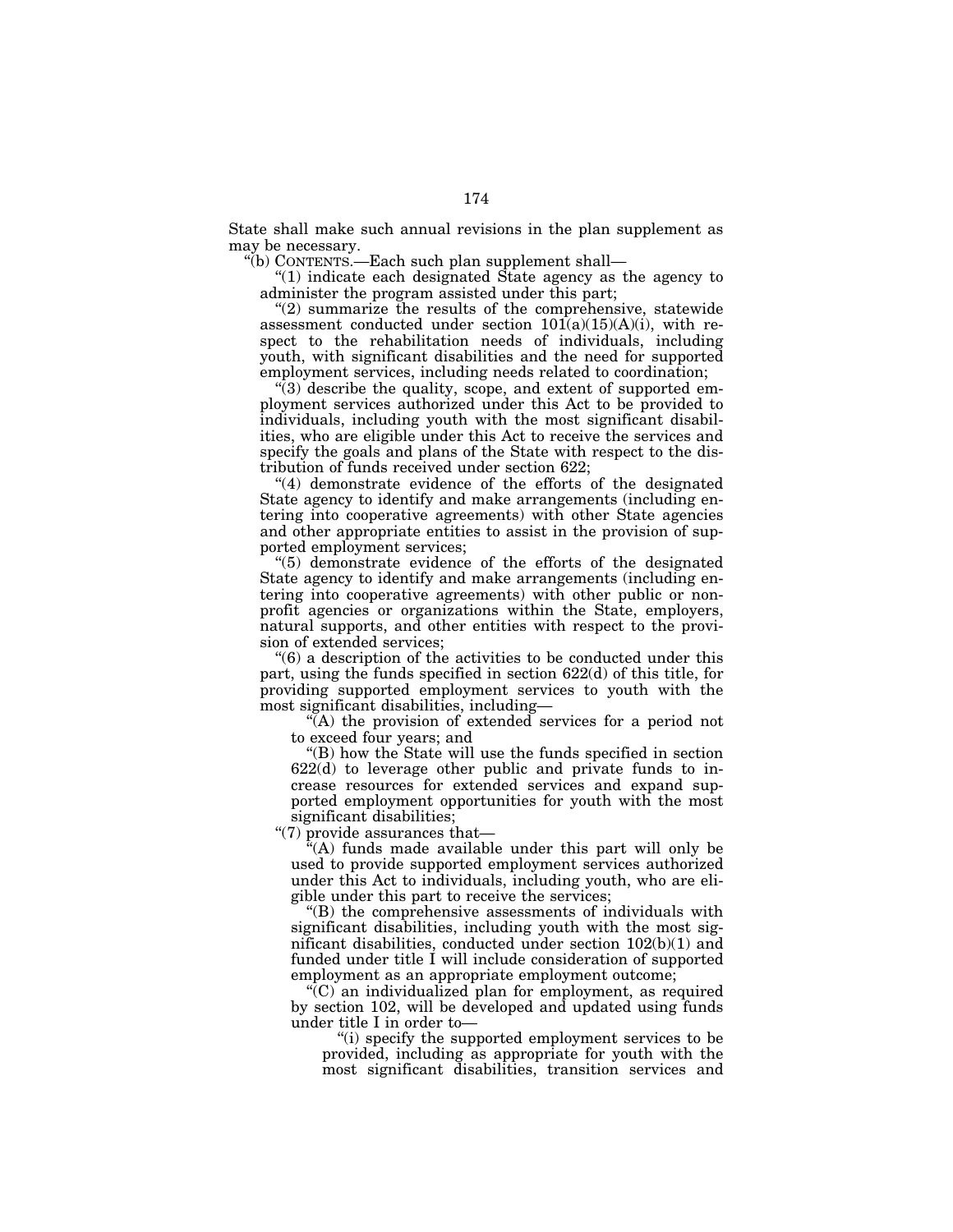pre-employment transition services provided in accordance with sections  $101(a)(25)$  and  $114$ ;

''(ii) specify the expected extended services needed, including the extended services that may be provided to youth with the most significant disabilities under this part, in accordance with an approved individualized plan for employment, for a period not to exceed four years; and

"(iii) identify, as appropriate, the source of extended services, which may include natural supports, or to the extent that it is not possible to identify the source of extended services at the time the individualized plan for employment is developed;

" $(D)$  the State will use funds provided under this part only to supplement, and not supplant, the funds provided under title I, in providing supported employment services specified in the individualized plan for employment;

''(E) services provided under an individualized plan for employment will be coordinated with services provided under other individualized plans established under other Federal or State programs;

" $(F)$  to the extent jobs skills training is provided, the training will be provided onsite;

''(G) supported employment services will include placement in an integrated setting based on the unique strengths, resources, priorities, concerns, abilities, capabilities, interests, and informed choice of individuals with the most significant disabilities;

"(H) the State agencies designated under paragraph  $(1)$ will expend not more than 5 percent of the allotment of the State under this part for administrative costs of carrying out this part; and

''(I) with respect to supported employment services provided to youth with the most significant disabilities with the funds described in section 622(d), the designated State agency will provide, directly or indirectly through public or private entities, non-Federal contributions towards the grant award in an amount that is not less than 10 percent of such costs; and

"(8) contain such other information and be submitted in such manner as the Commissioner may require.

## **''SEC. 626. RESTRICTION.**

"Each State agency designated under section  $625(b)(1)$  shall collect the information required by section  $101(a)(10)$  separately for eligible—

 $"(1)(A)$  individuals receiving supported employment services under this part; and

''(B) individuals receiving supported employment services under title I; and

 $C(2)$ (A) youth receiving supported employment services under this part; and

''(B) youth receiving supported employment services under title I.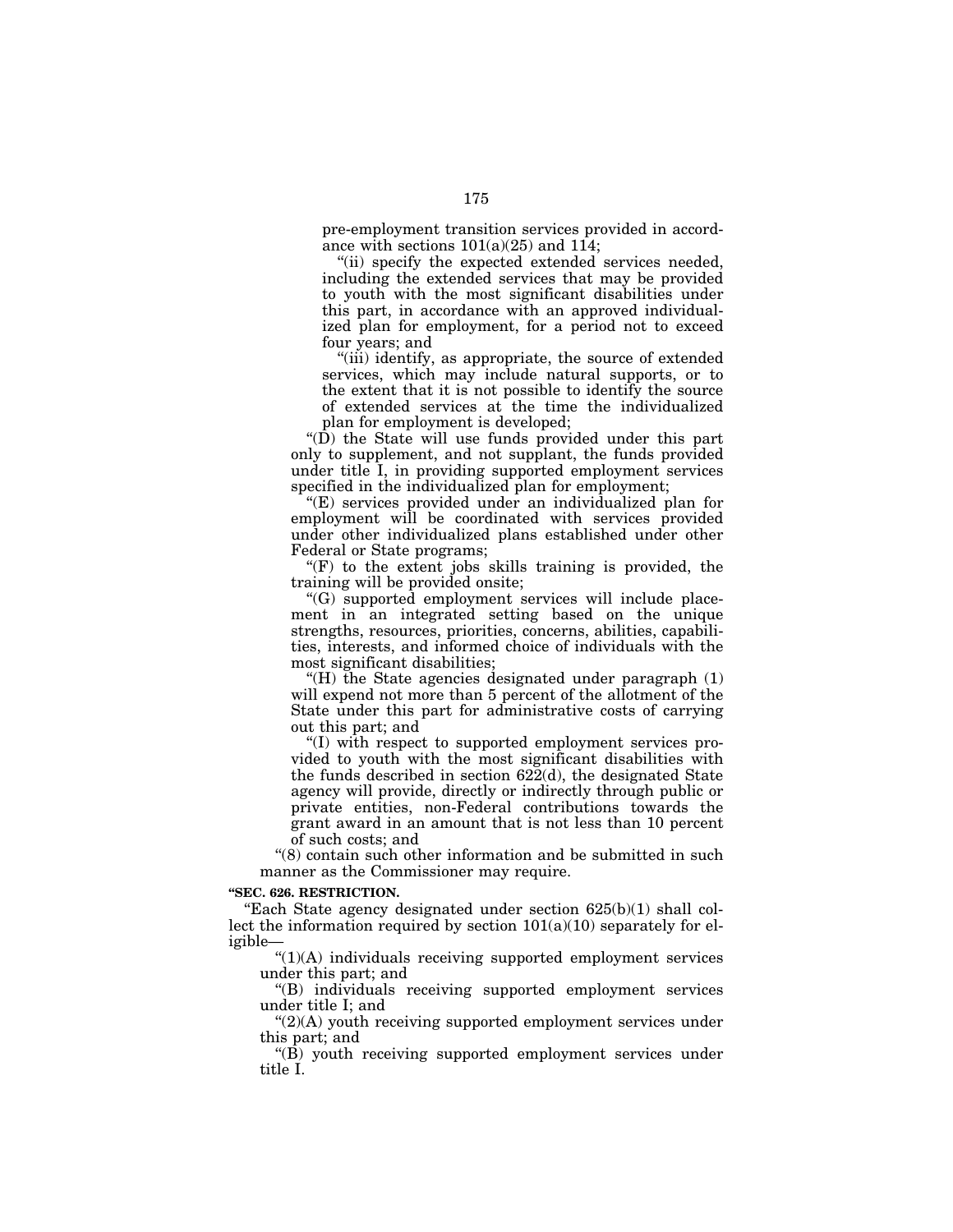### **''SEC. 627. SAVINGS PROVISION.**

"(a) SUPPORTED EMPLOYMENT SERVICES.—Nothing in this Act shall be construed to prohibit a State from providing supported employment services in accordance with the State plan submitted under section 101 by using funds made available through a State allotment under section 110.

''(b) POST-EMPLOYMENT SERVICES.—Nothing in this part shall be construed to prohibit a State from providing discrete post-employment services in accordance with the State plan submitted under section 101 by using funds made available through a State allotment under section 110 to an individual who is eligible under this subpart.

### **''SEC. 628. AUTHORIZATION OF APPROPRIATIONS.**

''There is authorized to be appropriated to carry out this part, including for technical assistance, such sums as may be necessary for each of the fiscal years 2013 through 2017.''.

# **Subtitle H—Independent Living Services and Centers for Independent Living**

### **CHAPTER 1—GENERAL PROVISIONS**

### **SEC. 471. PURPOSE.**

Section 701 (29 U.S.C. 796) is amended, in paragraph (3), by inserting before the period the following: ", with the goal of improving the independence of and equal opportunity for individuals with disabilities''.

### **SEC. 472. INDEPENDENT LIVING ADMINISTRATION.**

Title VII (29 U.S.C. 796 et seq.) is amended by inserting after section 701 the following:

### **''SEC. 701A. INDEPENDENT LIVING ADMINISTRATION.**

''(a) ESTABLISHMENT.—In order to promote the philosophy and purpose of section 701, there is established within the Department of Education an Independent Living Administration, independent of the Rehabilitation Services Administration.

''(b) DIRECTOR.—The Independent Living Administration shall be headed by a Director (referred to in this title as the 'ILA Director') appointed by the Secretary. The ILA Director shall not have been an employee of the Department of Education during the 90-day period before such appointment, and shall have substantial knowledge of independent living services. The Independent Living Administration shall be the principal agency, and the ILA Director shall be the principal officer, of the Department for carrying out this title. The ILA Director shall have the same reporting relationship as is outlined in section  $202(a)(2)$ , and shall be a different individual than the Commissioner.

''(c) GENERAL COUNSEL.—The Office of the General Counsel of the Department of Education shall designate 1 or more individuals, with substantial background in and knowledge of independent living services and centers for independent living under this title, to provide advice, support, and technical assistance to the ILA Director.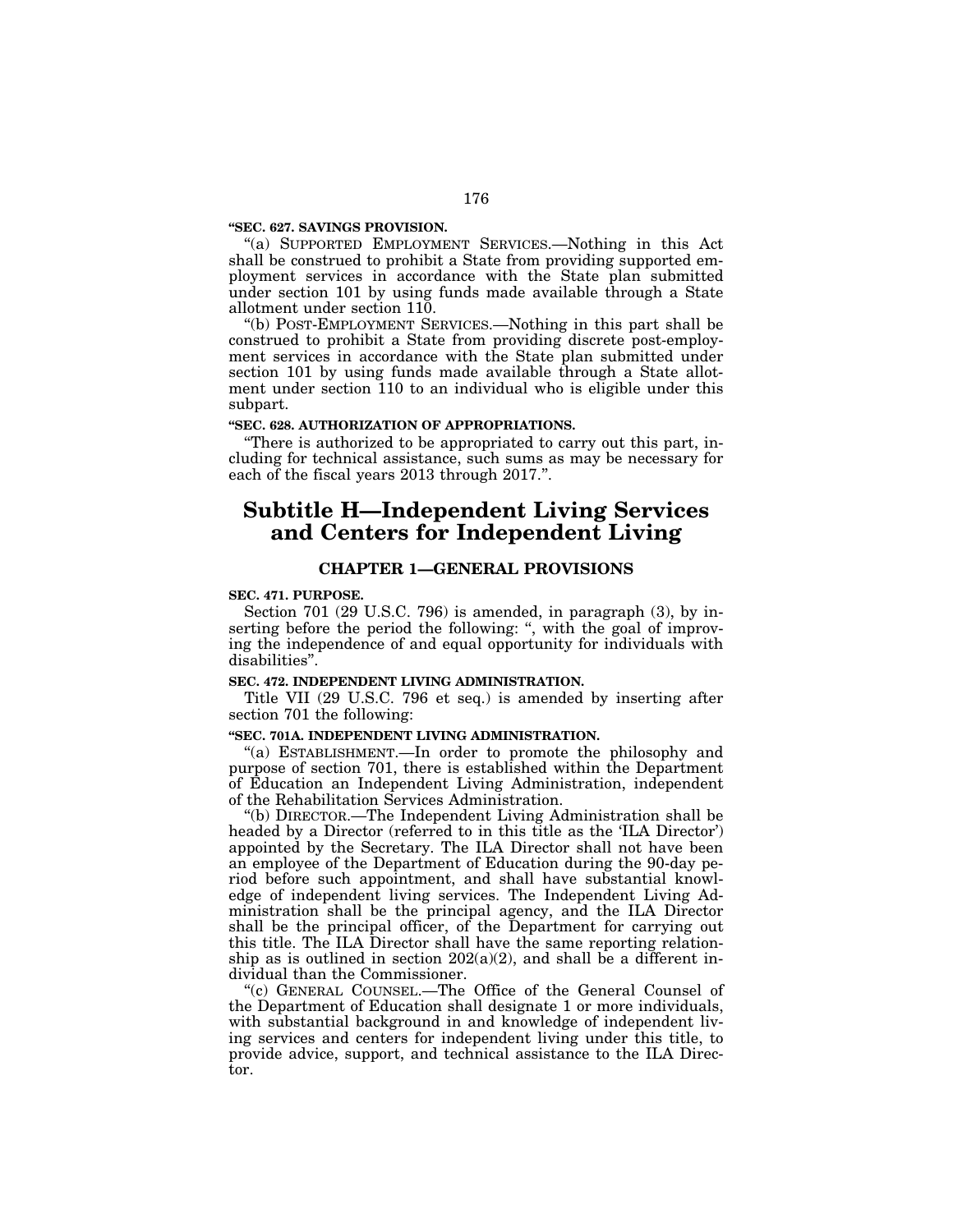''(d) INPUT.—The ILA Director shall have the authority to seek such input and advice, including convening meetings, as the ILA Director determines to be appropriate with respect to the policies and conduct of the Independent Living Administration.

''(e) STAFF.—The Secretary shall ensure that—

"(1) the Independent Living Administration has sufficient staff to provide oversight of, conduct auditing of, and provide technical assistance to, the centers for independent living and Statewide Independent Living Councils funded under this Act; and

 $''(2)$  such staff includes qualified individuals who have significant experience with centers for independent living or Statewide Independent Living Councils described in section 705.''.

### **SEC. 473. DEFINITIONS.**

Section 702 (29 U.S.C. 796a) is amended—

 $(1)$  in paragraph  $(1)$ —

(A) in the matter before subparagraph (A), by inserting ''for individuals with significant disabilities (regardless of age or income)" before "that-";

 $(B)$  in subparagraph  $(A)$ , by striking "and" at the end;

(C) in subparagraph (B), by striking the period and inserting ", including, at a minimum, independent living core services as defined in section 7(17); and''; and

(D) by adding at the end the following:

''(C) has sufficient staff to provide the services described in subparagraph (B).''; and

(2) in paragraph (2), by striking the period and inserting the following: ", both in terms of-

''(A) the management, staffing, decisionmaking, and operation of the center; and

''(B) the center's establishment of policies, direction, and provision of services.''.

**SEC. 474. STATE PLAN.** 

Section 704 (29 U.S.C. 796c) is amended—

 $(1)$  in subsection  $(a)$ 

 $(A)$  in paragraph  $(1)$ —

(i) by inserting after ''State plan'' the following: ''developed and signed in accordance with paragraph (2),"; and

(ii) by striking ''Commissioner'' each place it appears and inserting ''ILA Director'';

(B) in paragraph (2)—

(i) in the matter preceding subparagraph (A), by striking ''developed and signed by''; and

(ii) by striking subparagraphs (A) and (B) and inserting the following:

"(A) developed by the chairperson of the Statewide Independent Living Council, the director of the designated State entity described in subsection (c), and the directors of the centers for independent living in the State, after receiving public input from individuals with disabilities throughout the State; and

" $(B)$  signed by—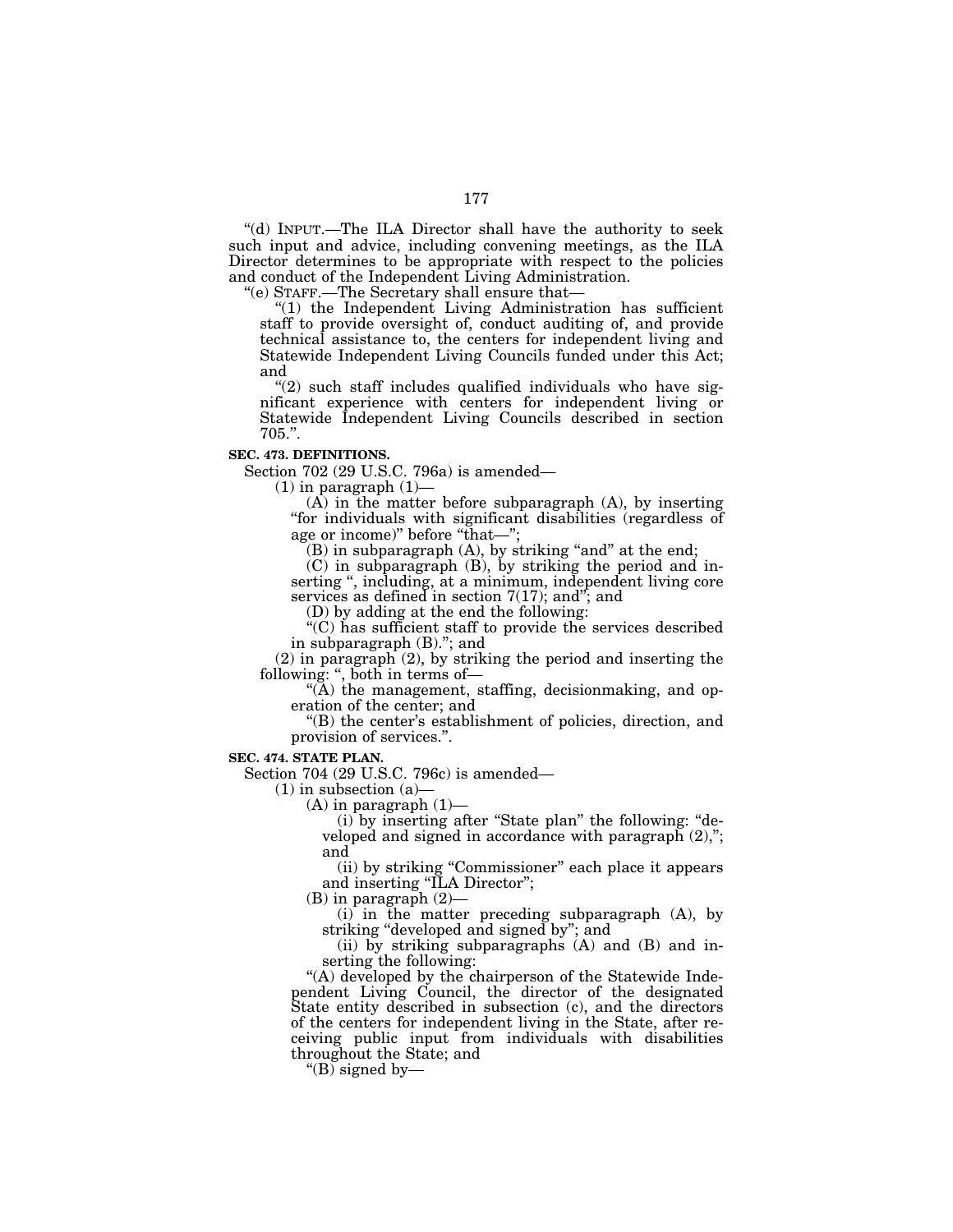''(i) the chairperson of the Statewide Independent Living Council, acting on behalf of and at the direction of the Council;

''(ii) the director of the designated State entity described in subsection (c); and

"(iii) not less than 51 percent of the directors of the centers for independent living in the State.'';

(C) in paragraph (3)—

(i) in subparagraph (A), by striking ''State independent living services'' and inserting ''independent living services in the State'';

 $(i)$  in subparagraph  $(B)$ , by striking "and" at the end; and

(iii) by striking subparagraph (C) and inserting the following:

''(C) working relationships and collaboration between—

''(i) centers for independent living; and

"(ii)(I) entities carrying out programs that provide independent living services, including those serving older individuals;

''(II) other community-based organizations that provide or coordinate the provision of housing, transportation, employment, information and referral assistance, services, and supports for individuals with significant disabilities; and

''(III) entities carrying out the vocational rehabilitation program established under title I, and other programs providing services for individuals with disabilities; and

''(D) cooperative agreements and partnerships to provide a seamless model for provision of services to individuals with disabilities and to avoid duplication of services.";

(D) in paragraph (4), by striking ''Commissioner'' each place it appears and inserting ''ILA Director''; and

(E) by adding at the end the following:

''(5) STATEWIDE BASIS.—The State plan shall provide for the provision of independent living services on a statewide basis, to the greatest extent possible, including through the establishment of additional centers for independent living or focused outreach to serve underserved populations."

(2) in subsection (b), by striking the period and inserting the following: ", as well as a plan for funding the administrative costs of the Council.'';

 $(3)$  in subsection  $(c)$ 

(A) in the subsection heading, by striking ''UNIT'' and inserting "ENTITY";

(B) in the matter preceding paragraph (1), by striking ''the designated State unit of such State'' and inserting ''a State entity of such State (referred to in this title as the 'designated State entity'), which may be the designated State unit, an entity within the designated State agency, or an entity within a different State agency,'';

(C) in paragraphs (3) and (4), by striking ''Commissioner" each place it appears and inserting "ILA Director";

(D) in paragraph  $(3)$ , by striking "and" at the end; and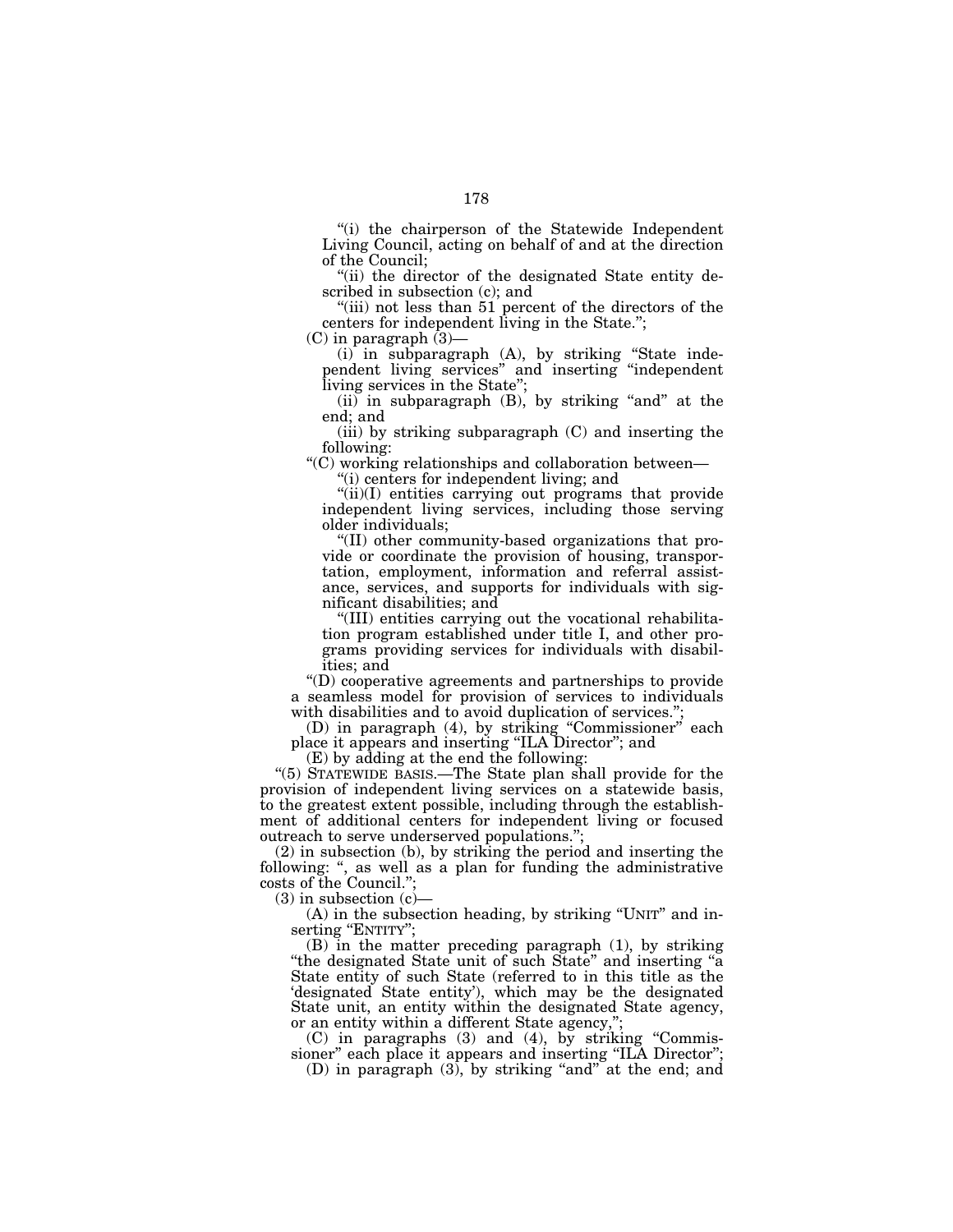(E) in paragraph (4), by striking the period and inserting ";  $\overline{and}$ ";

(4) in subsection (i), by striking paragraphs (1) and (2) and inserting the following:

''(1) the Statewide Independent Living Council;

"(2) centers for independent living;

"(3) the designated State entity; and

"(4) other State agencies or entities represented on the Council, other councils that address the needs and issues of specific disability populations, and other public and private entities determined to be appropriate by the Council.'';

 $(5)$  in subsection  $(m)$ —

(A) in paragraph (4), by striking ''Commissioner'' each place it appears and inserting ''ILA Director''; and

(B) in paragraph (5), by striking ''Commissioner'' each place it appears and inserting ''ILA Director''; and

(6) by adding at the end the following:

''(o) PROMOTING FULL ACCESS TO COMMUNITY LIFE.—

''(1) IN GENERAL.—The plan shall describe how the State will provide independent living services that promote full access to community life for individuals with significant disabilities.

''(2) SERVICES.—The services shall include—

''(A) facilitating transitions of individuals with significant disabilities from nursing homes and other institutions, to home- and community-based residences, with the requisite supports and services;

 $\sqrt{\ }$ (B) providing assistance to individuals with significant disabilities that are at risk of entering institutions so that the individuals may remain in the community; and

''(C) facilitating transitions of youth (including students) who are individuals with significant disabilities, who were eligible for individualized education programs under section 614(d) of the Individuals with Disabilities Education Act (20 U.S.C. 1414(d)), and who have completed their secondary education or otherwise left school, to postsecondary life, including employment.''.

## **SEC. 475. STATEWIDE INDEPENDENT LIVING COUNCIL.**

Section 705 (29 U.S.C. 796d) is amended—

 $(1)$  in subsection  $(b)$ —

(A) by striking paragraph (2) and inserting the following: "(2) COMPOSITION.—The Council shall include—

''(A) among its voting members, at least 1 director of a center for independent living chosen by the directors of centers for independent living within the State;

''(B) among its voting members, for a State in which 1 or more centers are funded under section  $721(c)(4)$ , at least 1 representative of the directors of the centers; and

''(C) as ex officio, nonvoting members, a representative of the designated State entity, and representatives from State agencies that provide services for individuals with disabilities.'';

(B) in paragraph (3)—

 $(i)$  by redesignating subparagraphs  $(C)$  through  $(F)$ as subparagraphs  $(D)$  through  $(G)$ , respectively;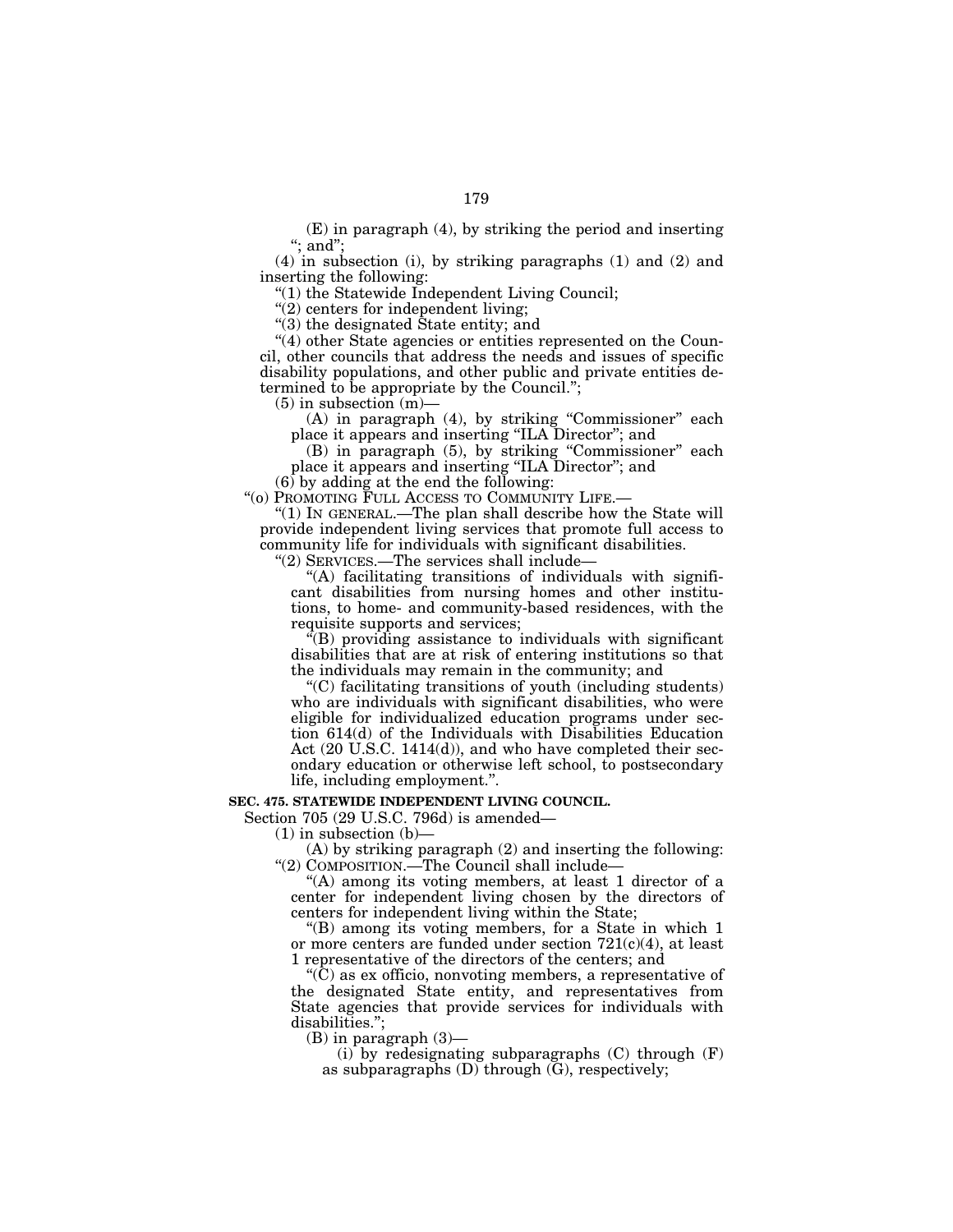(ii) in subparagraph (B), by striking ''parents and guardians of''; and

(iii) by inserting after paragraph (B) the following:

''(C) parents and guardians of individuals with disabilities;''; and

 $(C)$  in paragraph  $(5)(B)$ , by striking "paragraph  $(3)$ " and inserting "paragraph  $(1)$ ";

(2) by striking subsection (c) and inserting the following: " $(c)$  FUNCTIONS.—

"(1) DUTIES.— The Council shall—

''(A) in conjunction with the directors of the centers for independent living in the State, and the designated State entity, jointly develop and sign the State plan as provided in section  $704(a)(2)$ ;

''(B) monitor, review, and evaluate the implementation of the State plan;

''(C) have at least 4 regularly scheduled meetings per year, and ensure that such meetings of the Council are open to the public and sufficient advance notice of such meetings is provided;

''(D) submit to the ILA Director such periodic reports as the ILA Director may reasonably request, and keep such records, and afford such access to such records, as the ILA Director finds necessary to verify the information in such reports; and

''(E) as appropriate, coordinate activities with the State Rehabilitation Council established under section 105, if the State has such a Council, or the commission described in section  $101(a)(21)(A)$ , if the State has such a commission, and councils that address the needs of specific disability populations and issues under other Federal law.

" $(2)$  AUTHORITIES.—The Council may, consistent with the State plan described in section 704, unless prohibited by State law—

''(A) facilitate the improvement and coordination of services provided to individuals with disabilities by centers for independent living, the designated State unit, other government agencies, and community organizations;

''(B) conduct resource development activities to obtain funding from public and private resources to support the activities described in this subsection or to support the provision of independent living services by centers for independent living; and

''(C) perform such other functions, consistent with the purpose of this chapter and comparable to other functions described in this subsection, as the Council determines to be appropriate.

''(3) LIMITATION.—The Council shall not provide independent living services directly to individuals with significant disabilities or manage such services.'';

(3) in subsection (e)—

(A) in paragraph (1), in the first sentence, by striking "prepare" and all that follows through "a plan" and inserting ''prepare, in conjunction with the designated State entity, a plan''; and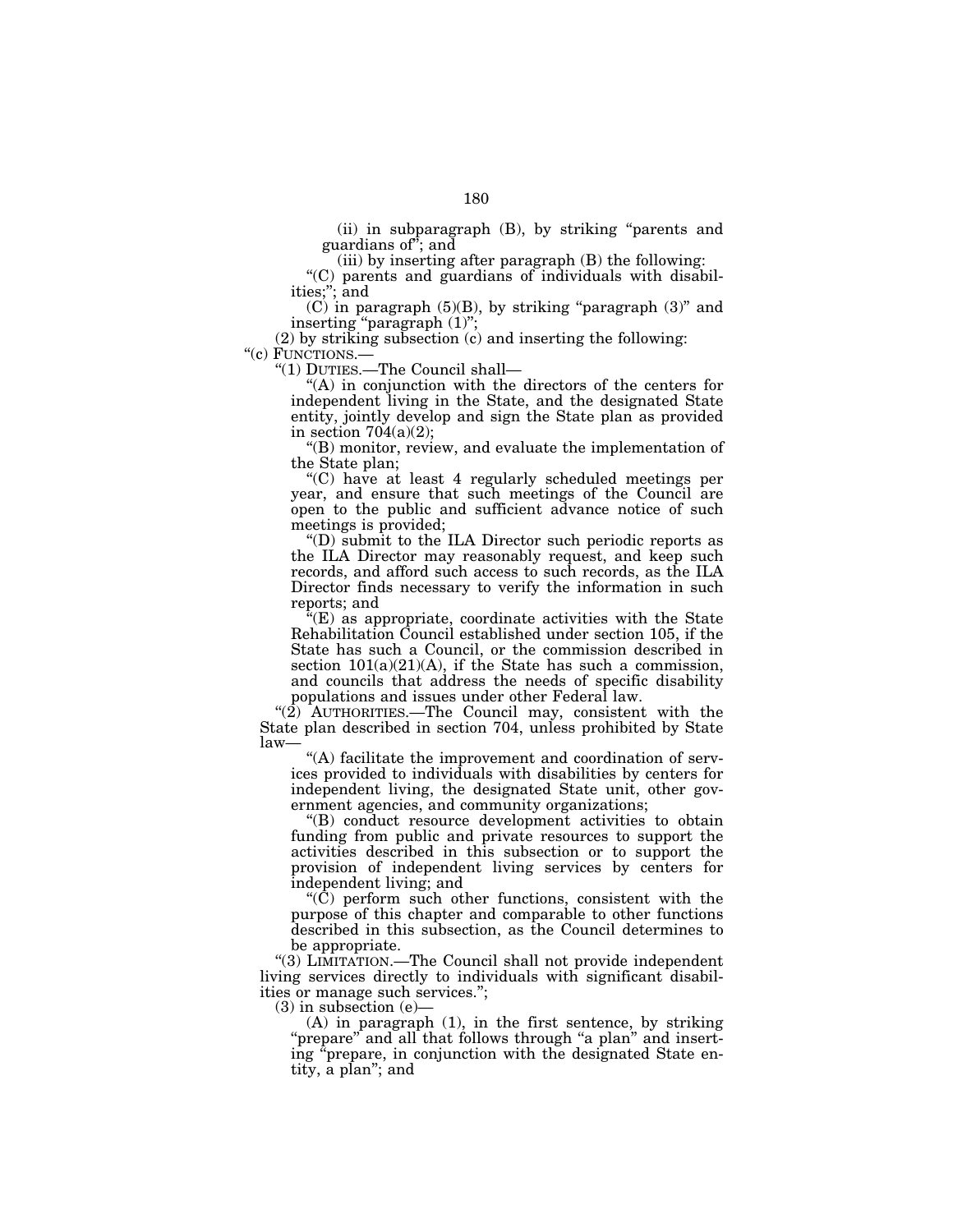(B) in paragraph (3), by striking "agency" and inserting ''entity''; and

 $(4)$  in subsection  $(f)$ —

(A) by striking "such resources" and inserting "available resources''; and

(B) by striking ''(including'' and all that follows through ''compensation'' and inserting ''(such as personal assistance services), and to pay reasonable compensation''.

# **SEC. 476. RESPONSIBILITIES OF THE ILA DIRECTOR.**

Section 706 (29 U.S.C. 796d–1) is amended—

(1) by striking the title of the section and inserting the following:

# **''SEC. 706. RESPONSIBILITIES OF THE ILA DIRECTOR.'';**

 $(2)$  in subsection  $(a)$ —

(A) in paragraph (1), by striking ''Commissioner'' each place it appears and inserting ''ILA Director''; and

(B) in paragraph (2)—

(i) in subparagraph (A), by striking ''Commissioner'' each place it appears and inserting ''ILA Director''; and

 $(ii)$  in subparagraph  $(B)$ —

(I) in clause (i)—

(aa) by striking ''Secretary'' and inserting ''Secretary or the Commissioner''; and

(bb) by striking ''to the Commissioner; and'' and inserting "to the ILA Director;";

(II) by redesignating clause (ii) as clause (iii); and

(III) by inserting after clause (i) the following:

"(ii) to the State agency shall be deemed to be references to the designated State entity; and'';

(3) by striking subsection (b) and inserting the following:

"(b) INDICATORS.—Not later than 1 year after the date of enactment of the Workforce Investment Act of 2012, the ILA Director shall develop and publish in the Federal Register indicators of minimum compliance for centers for independent living (consistent with the standards set forth in section 725), and indicators of minimum compliance for Statewide Independent Living Councils.'';

 $(4)$  in subsection  $(c)$ —

(A) by striking paragraph (1) and inserting the following: " $(1)$  REVIEWS.-

"(A) TYPES OF REVIEWS.—The ILA Director shall annually conduct—

''(i) onsite compliance reviews of at least 15 percent of the centers for independent living that receive funds under section 722 and shall periodically conduct such a review of each such center;

"(ii) onsite compliance reviews of at least one-third of the designated State units that receive funding under section 723, and, to the extent necessary to determine the compliance of such a State unit with subsections (f) and (g) of section 723, centers that receive funding under section 723 in such State; and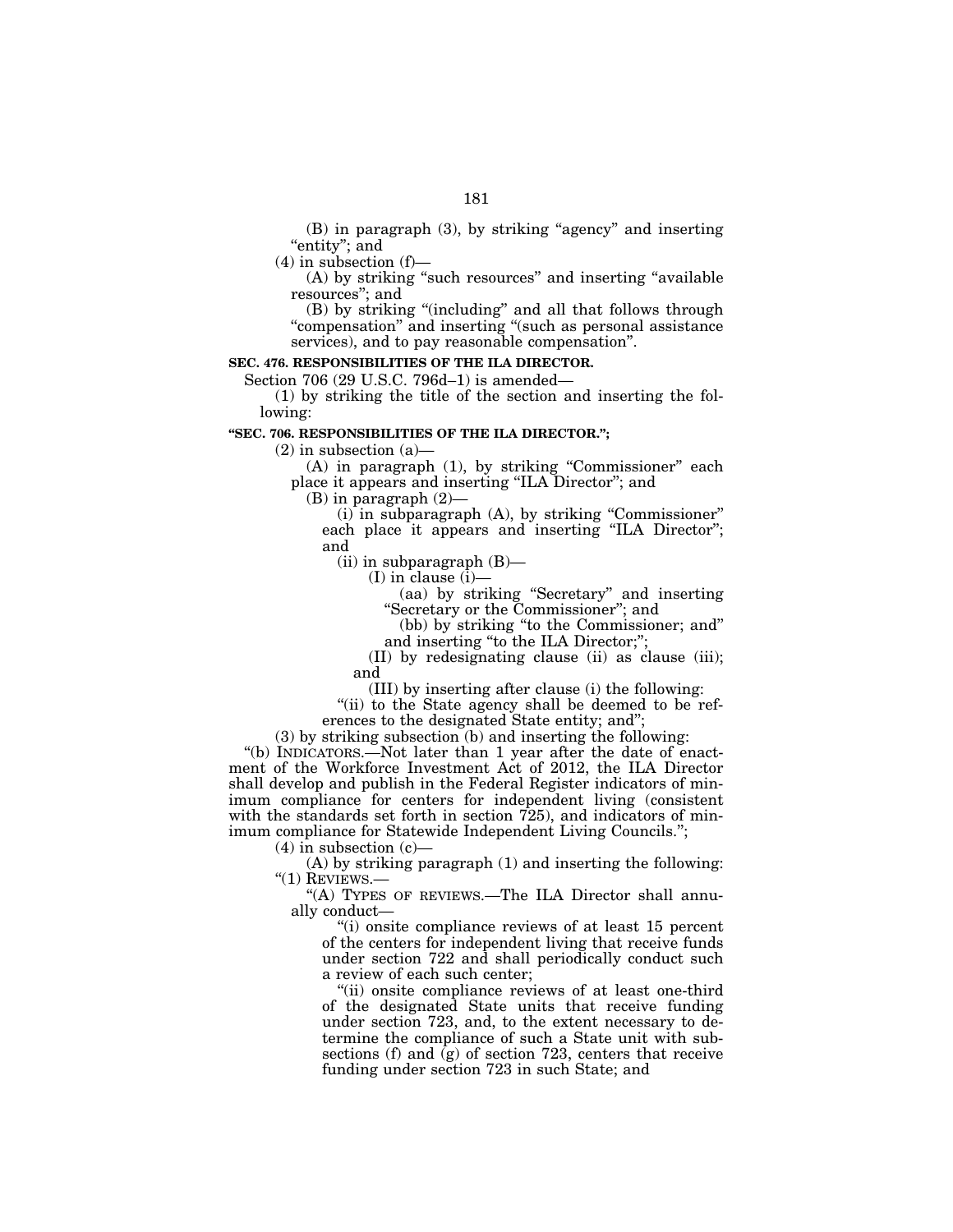''(iii) onsite compliance reviews for at least 10 percent of the Statewide Independent Living Councils established in each State under section 705.

''(B) SELECTIONS.—The ILA Director shall select the centers, State units, and Councils described in this paragraph for review on a random basis.''; and

(B) in paragraph (2)—

(i) in the matter preceding subparagraph (A), by striking "Commissioner" and inserting "ILA Director";

(ii) in subparagraph (A), by striking "such a review" and inserting "a review described in paragraph (1)"; and

(iii) in subparagraphs  $(A)$  and  $(B)$ , by striking "Department'' each place it appears and inserting ''Independent Living Administration''; and

(5) by striking subsection (d).

# **CHAPTER 2—INDEPENDENT LIVING SERVICES**

# **SEC. 477. ADMINISTRATION.**

(a) ALLOTMENTS.—Section 711 (29 U.S.C. 796e) is amended—

 $(1)$  in subsection  $(a)$ 

(A) in paragraph  $(1)(A)$ —

(i) by striking "Except" and inserting "After the reservation required by section 711A is made, and except''; and

(ii) by inserting ''the remainder of the'' before ''sums appropriated''; and

 $(B)$  in paragraph  $(2)(B)$ , by striking "amounts made available for purposes of this part" and inserting "remainder described in paragraph (1)(A)";

(2) in subsections (a), (b), and (c), by striking ''Commissioner'' each place it appears and inserting ''ILA Director''; and

(3) by adding at the end the following:

''(d) ADMINISTRATION.—Funds allotted or made available to a State under this section shall be administered by the designated State entity, in accordance with the approved State plan, except for States covered by section 723.''.

(b) TRAINING AND TECHNICAL ASSISTANCE.—Part B of title VII is amended by inserting after section 711 (29 U.S.C. 796e) the following:

## **''SEC. 711A. TRAINING AND TECHNICAL ASSISTANCE.**

"(a) IN GENERAL.—From the funds appropriated to carry out this part for any fiscal year, beginning with fiscal year 2012, the ILA Director shall first reserve not less than 1.8 percent and not more than 2 percent of the funds to provide training and technical assistance to Statewide Independent Living Councils for such fiscal year.

''(b) ALLOCATION.—From the funds reserved under subsection (a), the ILA Director shall make grants to, and enter into contracts and other arrangements with, entities that have experience in the operation of Statewide Independent Living Councils to provide such training and technical assistance with respect to developing, conducting, administering, and evaluating Statewide Independent Living Councils.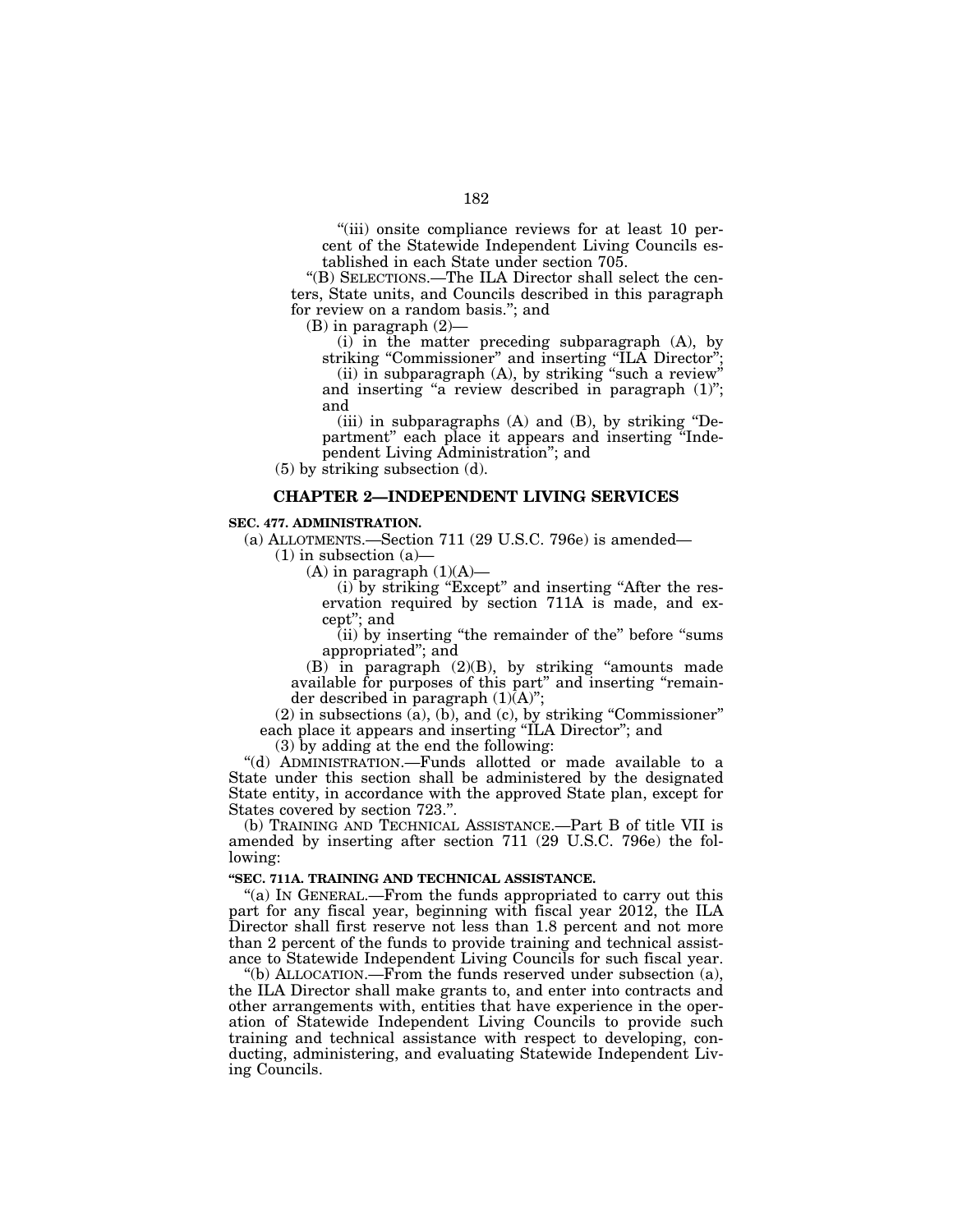''(c) FUNDING PRIORITIES.—The ILA Director shall conduct a survey of Statewide Independent Living Councils regarding training and technical assistance needs in order to determine funding priorities for such grants, contracts, or other arrangements.

''(d) REVIEW.—To be eligible to receive a grant or enter into a contract or other arrangement under this section, such an entity shall submit an application to the ILA Director at such time, in such manner, and containing a proposal to provide such training and technical assistance, and containing such additional information as the ILA Director may require. The ILA Director shall provide for peer review of grant applications by panels that include persons who are not government employees and who have experience in the operation of Statewide Independent Living Councils.''.

(c) PAYMENTS.—Section  $712(a)$  (29 U.S.C. 796e–1(a)) is amended by striking "Commissioner" and inserting "ILA Director.'

(d) AUTHORIZED USES OF FUNDS.—Section 713 (29 U.S.C. 796e– 2) is amended—

(1) by striking the matter preceding paragraph (1) and inserting the following:

"(a) IN GENERAL.—The State may use funds received under this part (but not more than 30 percent of the funds paid to the State under section 712) to provide the resources described in section 705(e), relating to the Statewide Independent Living Council, may retain funds under section  $704(c)(5)$ , and shall distribute the remainder of the funds received under this part in a manner consistent with the approved State plan under section 704 for the activities described in subsection (b).

''(b) ACTIVITIES.—The State may use the remainder of the funds described in subsection (a)—''; and

(2) in paragraph (1), by inserting '', particularly those in unserved areas of the State'' after ''disabilities''.

(e) AUTHORIZATION OF APPROPRIATIONS.—Section 714 (29 U.S.C. 796e–3) is amended by striking "1999 through 2003" and inserting ''2013 through 2017''.

## **CHAPTER 3—CENTERS FOR INDEPENDENT LIVING**

#### **SEC. 481. PROGRAM AUTHORIZATION.**

Section 721 (29 U.S.C. 796f) is amended—

 $(1)$  in subsection  $(a)$ 

 $(A)$  by striking "1999" and inserting "2012";

(B) by striking ''Commissioner shall allot'' and inserting ''ILA Director shall make available''; and

(C) by inserting '', centers for independent living,'' after "States"

 $(2)$  in subsection  $(b)$ —

 $(A)$  in paragraph  $(1)$ —

(i) by striking "For" and all that follows through ''Commissioner'' and inserting ''From the funds appropriated to carry out this part for any fiscal year, beginning with fiscal year 2012, the ILA Director'';

(ii) by inserting ''not less than 1.8 percent and not more than 2 percent of the funds" after "reserve"; and

(iii) by striking ''eligible agencies'' and all that follows and inserting "centers for independent living and eligible agencies for such fiscal year.'';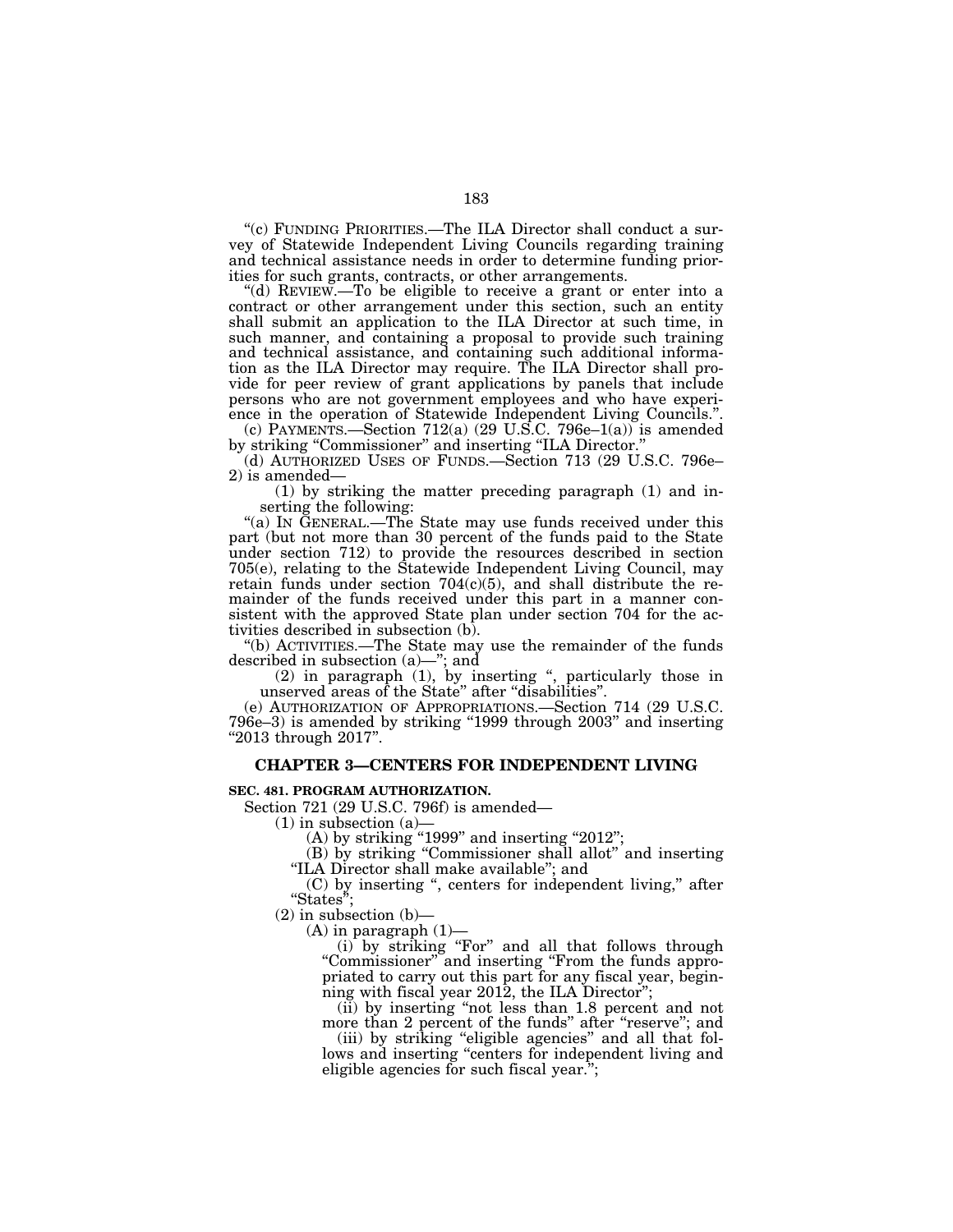(B) in paragraph (2)—

(i) by striking ''Commissioner'' and inserting ''ILA Director''; and

(ii) by inserting ''fiscal management of,'' before ''planning,'';

 $(C)$  in paragraphs  $(3)$ ,  $(4)$ , and  $(5)$ , by striking "Commissioner" each place it appears and inserting "ILA Director"; and

(D) in paragraph (3), by striking ''Statewide Independent Living Councils and'';

(3) by striking subsection (c) and inserting the following: " $(c)$  ALLOTMENTS TO STATES.—

" $(1)$  DEFINITIONS.—In this subsection:

''(A) ADDITIONAL APPROPRIATION.—The term 'additional appropriation' means the amount (if any) by which the ap-

propriation for a fiscal year exceeds the total of—

''(i) the amount reserved under subsection (b) for that fiscal year; and

''(ii) the appropriation for fiscal year 2008.

''(B) APPROPRIATION.—The term 'appropriation' means the amount appropriated to carry out this part.

''(C) BASE APPROPRIATION.—The term 'base appropriation' means the portion of the appropriation for a fiscal year that is equal to the lesser of-

''(i) an amount equal to 100 percent of the appropriation, minus the amount reserved under subsection (b) for that fiscal year; or

''(ii) the appropriation for fiscal year 2008.

''(2) ALLOTMENTS TO STATES FROM BASE APPROPRIATION.— After the reservation required by subsection (b) has been made, the ILA Director shall allot to each State whose State plan has been approved under section 706 an amount that bears the same ratio to the base appropriation as the amount the State received under this subsection for fiscal year 2008 bears to the total amount that all States received under this subsection for fiscal year 2008.<br>"(3) ALLOTMENTS TO STATES OF ADDITIONAL APPROPRIATION.—

From the portion of any additional appropriation for each fiscal year that remains after the application of paragraph (4), the ILA Director shall allot to each State whose State plan has been approved under section 706 an amount equal to the sum of—

 $(A)$  an amount that bears the same ratio to 50 percent of the portion as the population of the State bears to the population of all States; and

 $^{a}(B)$   $\frac{1}{56}$  of 50 percent of that portion.

''(4) GRANTS FOR CENTERS FOR AMERICAN INDIANS.—

''(A) GRANTS.—The ILA Director may reserve not more than 5 percent of the additional appropriation for any fiscal year. The ILA Director shall use the reserved funds to make individual grants to support new or existing centers for independent living run by, or in conjunction with, the governing bodies of American Indian tribes located on Federal or State reservations (including consortia of such governing bodies). A governing body that receives such a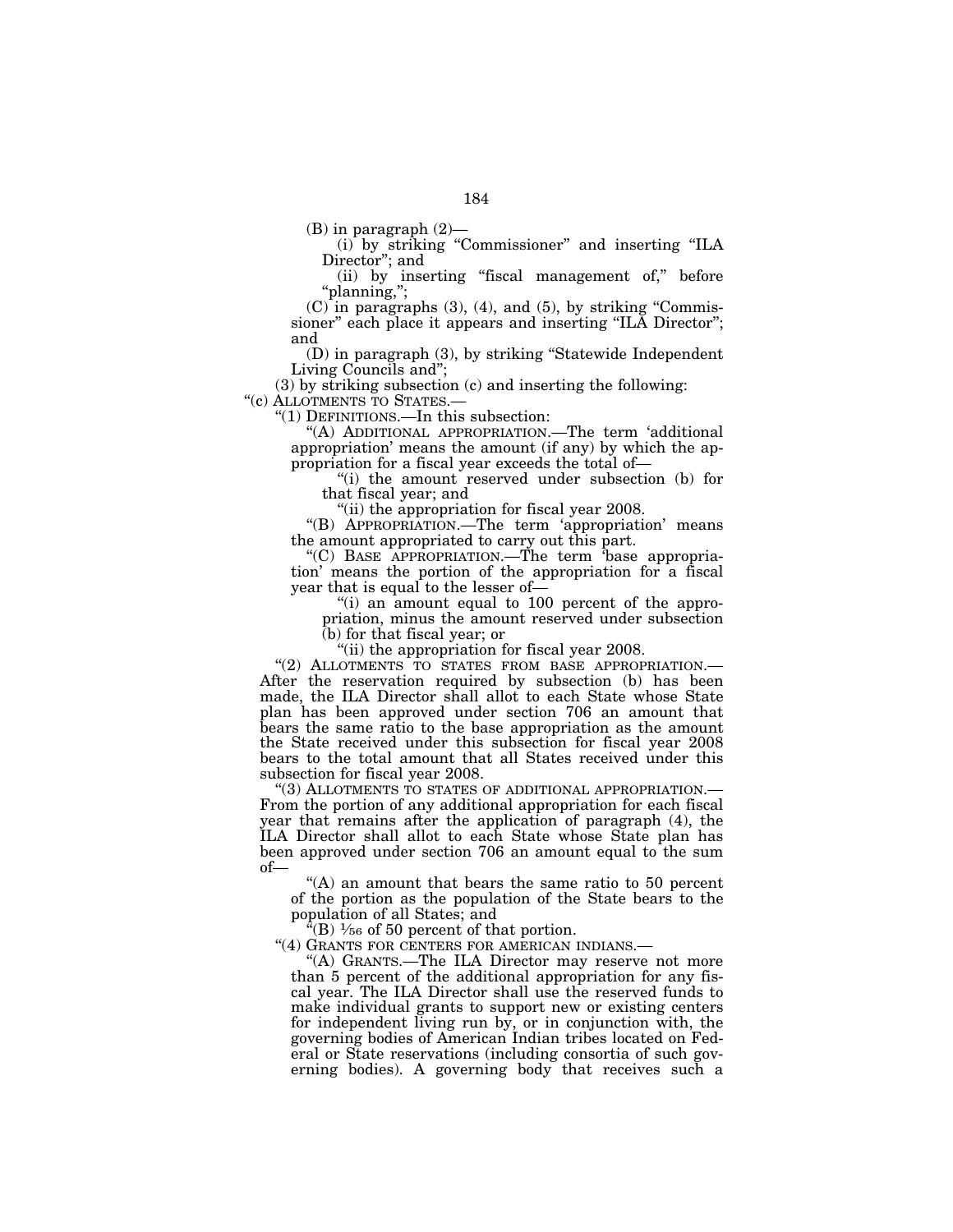grant shall use the grant funds for such a center that serves American Indians who are individuals with disabilities residing on or near such a reservation.<br>"(B) APPLICATIONS.—

"(i) IN GENERAL.—To be eligible to receive a grant under this paragraph for an independent living center, a governing body, or a governing body in conjunction with a center for independent living, shall submit an application to the ILA Director at such time, in such manner and containing such information as the ILA Director may require, and obtain approval for the application.

''(ii) CONTENTS.—At a minimum, the application shall contain an assurance that the center—

''(I) will meet the definition of a center for independent living under section 702;

''(II) will provide independent living core services (as defined in section  $7(17)$ ) to American Indians described in subparagraph (A) and, in appropriate cases, may provide to such American Indians services traditionally used by Indian tribes;

''(III) will have sufficient staff to provide the services described in subclause (II); and

''(IV) will comply with the standards and provide and comply with the assurances for centers for independent living under section 725.

''(C) CARRYOVER AUTHORITY.—Notwithstanding any other provision of law, any funds provided through a grant made under subparagraph (A) to an individual grant recipient for a fiscal year that are not obligated or expended by the recipient prior to the beginning of the succeeding fiscal year shall remain available for obligation and expenditure by such recipient during that succeeding fiscal year and the subsequent fiscal year.

''(D) RESERVATION.—In this paragraph, the term 'reservation' has the meaning given the term in section  $121(d)$ .";

(4) in subsection (d), by striking ''Commissioner'' each place it appears and inserting ''ILA Director''; and

(5) by adding at the end the following:

''(e) CARRYOVER AUTHORITY.—Notwithstanding any other provision of law—

''(1) any funds appropriated for a fiscal year to carry out a grant program under section 722 or 723, that are not obligated and expended by the recipients prior to the beginning of the succeeding fiscal year shall remain available for obligation and expenditure by such recipients during that succeeding fiscal year and the subsequent fiscal year; and

"(2) any amounts of program income received by recipients under a grant program under section 722 or 723 in a fiscal year, that are not obligated and expended by the recipients prior to the beginning of the succeeding fiscal year, shall remain available for obligation and expenditure by such recipients during that succeeding fiscal year and the subsequent fiscal year.''.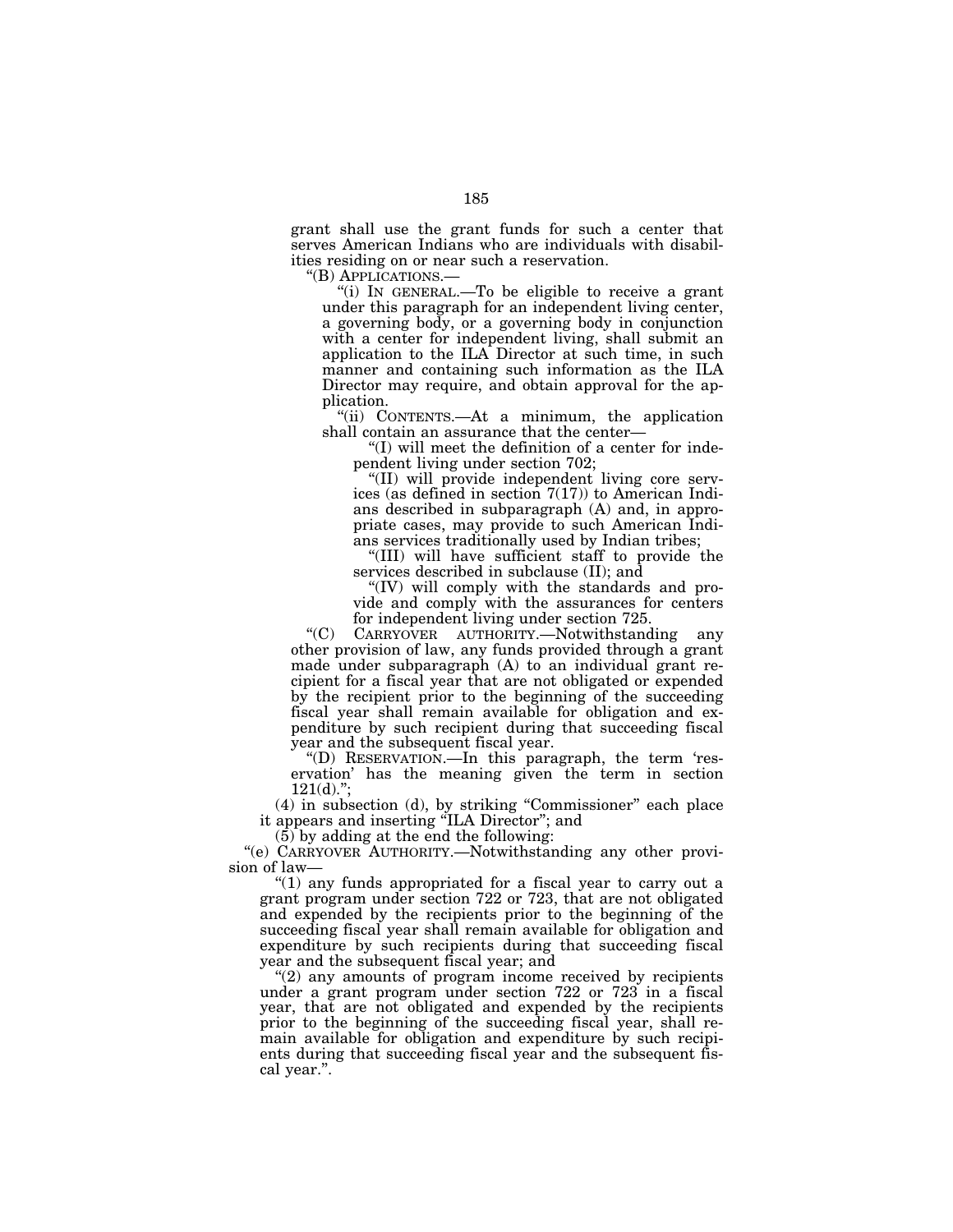**SEC. 482. CENTERS.** 

(a) CENTERS IN STATES IN WHICH FEDERAL FUNDING EXCEEDS STATE FUNDING.—Section 722 (29 U.S.C. 796f–1) is amended—

(1) in subsections (a), (b), and (c), by striking ''Commissioner'' each place it appears and inserting "ILA Director";

 $(2)$  in subsection  $(c)$ —

(A) by striking "grants" and inserting "grants for a fiscal year''; and

(B) by striking ''by September 30, 1997'' and inserting "for the preceding fiscal year";

 $(3)$  in subsection  $(d)$ –

 $(A)$  in paragraph  $(1)$ —

(i) by striking ''Commissioner'' and inserting ''ILA Director"; and

(ii) by striking ''region, consistent'' and all that follows and inserting "region. The ILA Director's determination of the most qualified applicant shall be consistent with the provisions in the State plan setting forth the design of the State for establishing a statewide network of centers for independent living."; and  $(B)$  in paragraph  $(2)$ -

(i) in the matter preceding subparagraph (A), by striking "Commissioner" and inserting "ILA Director"; and

(ii) by striking subparagraph (A) and inserting the following:

''(A) shall consider comments regarding the application—

"(i) by individuals with disabilities and other interested parties within the new region proposed to be served;

"(ii) if any, by the Statewide Independent Living" Council in the State in which the applicant is located;''; and

 $(iii)$  in subparagraph  $(C)$ , by inserting ", and consistent with the other objectives of this title'' before the period; and

(4) in subsections (e) and (g) by striking ''Commissioner'' each place it appears and inserting "ILA Director.".

(b) CENTERS IN STATES IN WHICH STATE FUNDING EXCEEDS FED- ERAL FUNDING.—Section 723 (29 U.S.C. 796f–2) is amended—

 $(1)$  in subsections  $(a)$ ,  $(b)$ ,  $(g)$ ,  $(h)$ , and  $(i)$ , by striking "Commissioner'' each place it appears and inserting ''ILA Director'';

 $(2)$  in subsection (a), in the header of paragraph  $(3)$ , by striking ''COMMISSIONER'' and inserting ''ILA DIRECTOR''; and

 $(3)$  in subsection  $(c)$ —

(A) by striking ''grants'' and inserting ''grants for a fiscal year''; and

(B) by striking ''by September 30, 1997'' and inserting ''for the preceding fiscal year''.

(c) CENTERS OPERATED BY STATE AGENCIES.—Section 724 (29 U.S.C. 796f–3) is amended—

(1) in the matter preceding paragraph (1)—

 $(A)$  by striking "1993" and inserting "2012";

(B) by striking ''Rehabilitation Act Amendments of 1998'' and inserting ''Workforce Investment Act of 2012''; and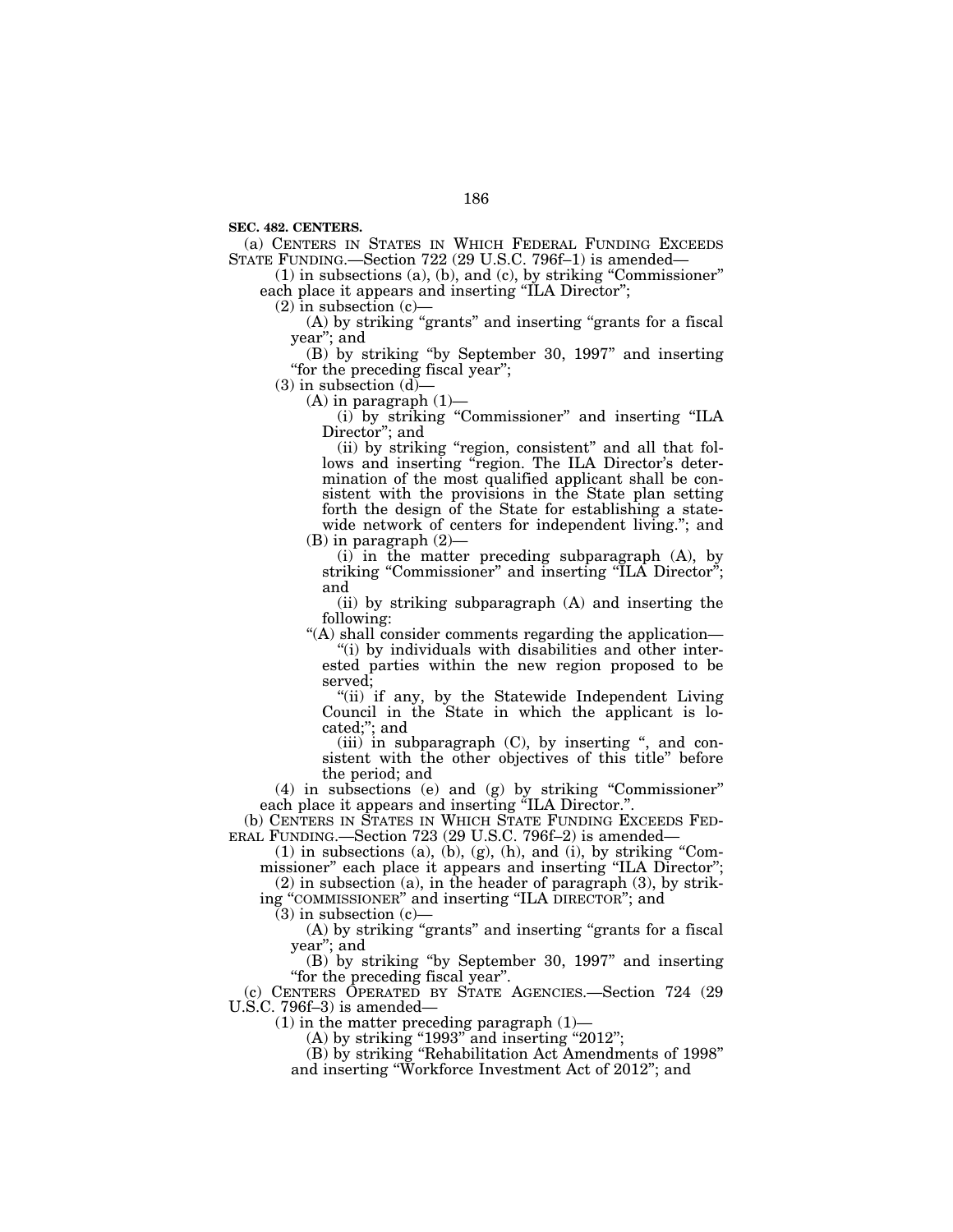(C) by striking "1994" and inserting "2012"; and

(2) by striking ''Commissioner'' each place it appears and inserting "ILA Director".

**SEC. 483. STANDARDS AND ASSURANCES.** 

Section 725 (29 U.S.C. 796f–4) is amended—

 $(1)$  in subsection  $(b)$ —

 $(A)$  in paragraph  $(1)(D)$ , by striking "to society" and inserting '', both within the community and throughout the serting ", both within the community and throughout the United States,"; and

(B) in paragraph (5)—

(i) by inserting "(as defined in section  $7(17)$ " after "core services"; and

(ii) by inserting before the period the following: ''to eligible individuals, to promote full access to community life''; and

(2) in subsection (c), by striking ''Commissioner'' each place it appears and inserting ''ILA Director''.

#### **SEC. 484. AUTHORIZATION OF APPROPRIATIONS.**

Section 727 (29 U.S.C. 796f–6) is amended by striking "fiscal years 1999 through 2003'' and inserting ''fiscal years 2013 through 2017''.

# **CHAPTER 4—INDEPENDENT LIVING SERVICES FOR OLDER INDIVIDUALS WHO ARE BLIND**

#### **SEC. 486. INDEPENDENT LIVING SERVICES FOR OLDER INDIVIDUALS WHO ARE BLIND.**

Chapter 2 of title VII of the Rehabilitation Act of 1973 (29 U.S.C. 796j et seq.) is amended—

(1) by redesignating sections 752 and 753 as sections 753 and 754, respectively; and

(2) by inserting after section 751 the following:

## **''SEC. 752. TRAINING AND TECHNICAL ASSISTANCE.**

''(a) GRANTS; CONTRACTS; OTHER ARRANGEMENTS.—For any fiscal year for which the funds appropriated to carry out this chapter exceed the funds appropriated to carry out this chapter for fiscal year 2008, the Commissioner shall first reserve from such excess, to provide training and technical assistance to designated State agencies, or other providers of independent living services for older individuals who are blind, that are funded under this chapter for such fiscal year, not less than 1.8 percent, and not more than 2 percent, of the funds appropriated to carry out this chapter for the fiscal year involved.

''(b) ALLOCATION.—From the funds reserved under subsection (a), the Commissioner shall make grants to, and enter into contracts and other arrangements with, entities that demonstrate expertise in the provision of services to older individuals who are blind, to provide training and technical assistance with respect to planning, developing, conducting, administering, and evaluating independent living programs for older individuals who are blind.

''(c) FUNDING PRIORITIES.—The Commissioner shall conduct a survey of designated State agencies that receive grants under section 753 regarding training and technical assistance needs in order to determine funding priorities for grants, contracts, and other arrangements under this section.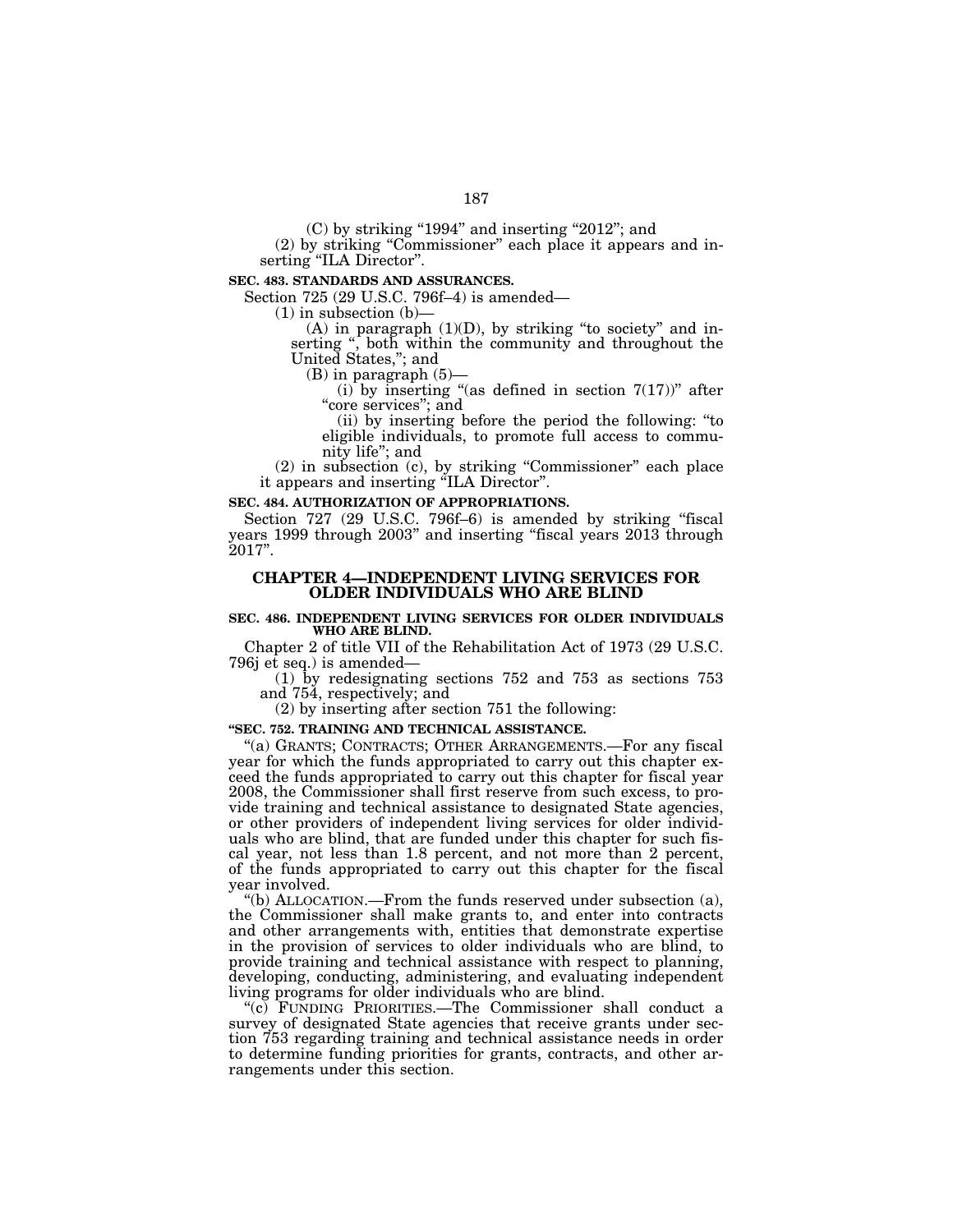''(d) APPLICATION.—To be eligible to receive a grant or enter into a contract or other arrangement under this section, an entity shall submit an application to the Commissioner at such time, in such manner, containing a proposal to provide such training and technical assistance, and containing such additional information as the Commissioner may require.

''(e) PROHIBITION ON COMBINED FUNDS.—No funds reserved by the Commissioner under this section may be combined with funds appropriated under any other Act or portion of this Act if the purpose of combining funds is to make a single discretionary grant or a single discretionary payment, unless such reserved funds are separately identified in the agreement for such grant or payment and are used for the purposes of this chapter.''.

## **SEC. 487. PROGRAM OF GRANTS.**

Section 753 of the Rehabilitation Act of 1973 (29 U.S.C. 796k), as redesignated by section 586, is amended—

(1) by striking subsection (h);

(2) by redesignating subsections (i) and (j) as subsections (h) and (i), respectively;

(3) in subsection (b), by striking ''section 753'' and inserting "section 754";

 $(4)$  in subsection  $(c)$ —

 $(A)$  in paragraph  $(1)$ , by striking "section 753" and inserting "section 754"; and

(B) in paragraph (2)—

 $(i)$  by striking "subsection  $(j)$ " and inserting "subsection (i)"; and

(ii) by striking "subsection (i)" and inserting "subsection (h)";

 $(5)$  in subsection  $(g)$ , by inserting ", or contracts with," after ''grants to'';

 $(6)$  in subsection  $(h)$ , as redesignated by paragraph  $(2)$ —

(A) in paragraph  $(1)$ , by striking "subsection  $(j)(4)$ " and inserting "subsection (i)(4)"; and

(B) in paragraph (2)—

 $(i)$  in subparagraph  $(A)(vi)$ , by adding "and" after the semicolon;

(ii) in subparagraph  $(B)(ii)(III)$ , by striking "; and" and inserting a period; and

(iii) by striking subparagraph (C); and

(7) in subsection (i), as redesignated by paragraph  $(2)$ —

(A) by striking paragraph (2) and inserting the following: ''(2) MINIMUM ALLOTMENT.—

''(A) STATES.—In the case of any of the several States, the District of Columbia, or the Commonwealth of Puerto Rico, the amount referred to in paragraph  $(1)(A)$  for a fiscal year is the greater of—

"(i)  $$350,000;$ 

''(ii) an amount equal to the amount the State, the District of Columbia, or the Commonwealth of Puerto Rico received to carry out this chapter for fiscal year 2008; or

"(iii) an amount equal to  $\frac{1}{3}$  of 1 percent of the amount appropriated under section 754, and not re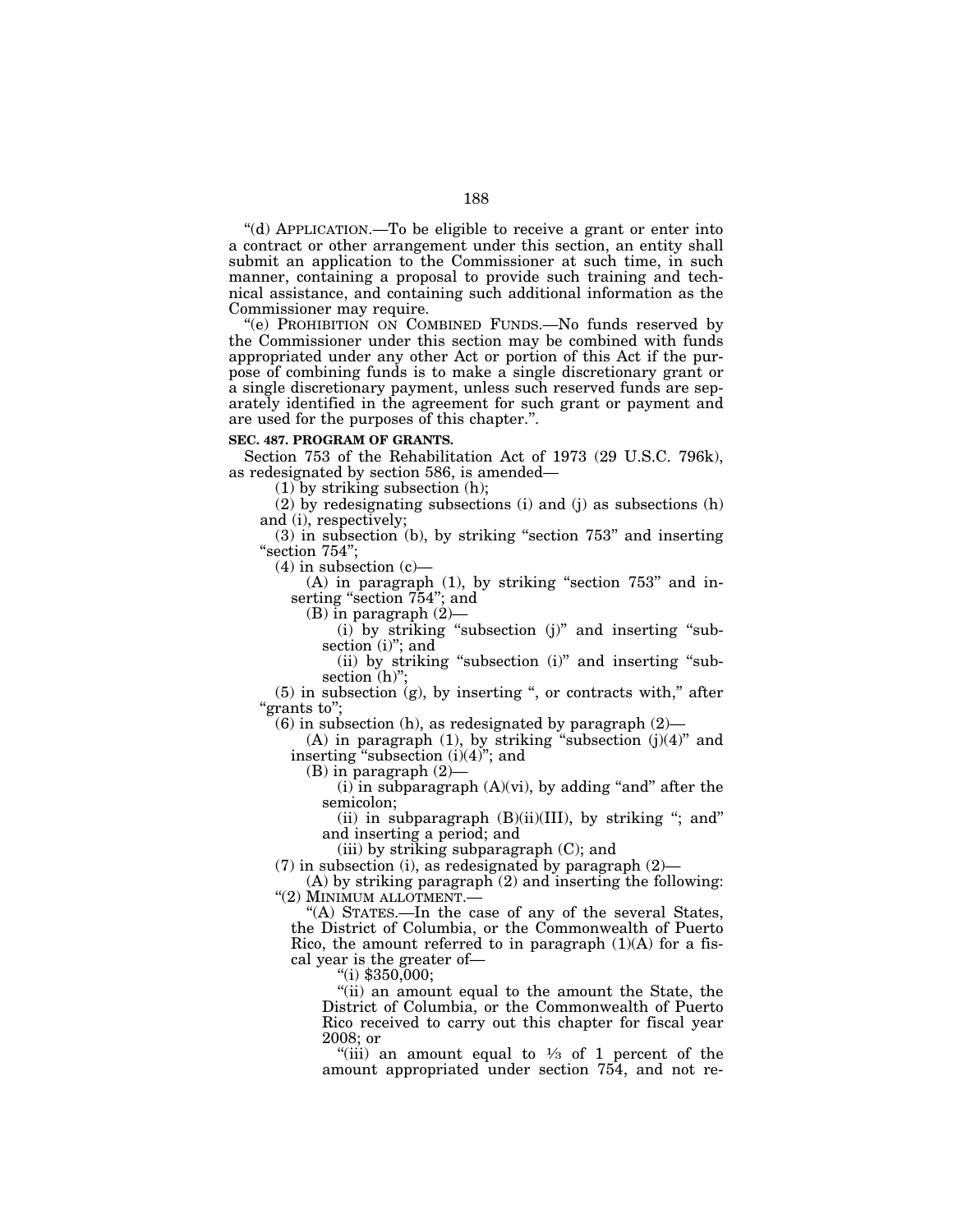served under section 752, for the fiscal year and available for allotments under subsection (a).

''(B) CERTAIN TERRITORIES.—In the case of Guam, American Samoa, the United States Virgin Islands, or the Commonwealth of the Northern Mariana Islands, the amount referred to in paragraph  $(1)(A)$  for a fiscal year is \$60,000.'';

 $(B)$  in paragraph  $(3)(A)$ , by striking "section 753" and inserting "section 754, and not reserved under section 752,"; and

(C) in paragraph  $(4)(B)(i)$ , by striking "subsection  $(i)$ " and inserting "subsection (h)".

## **SEC. 488. INDEPENDENT LIVING SERVICES FOR OLDER INDIVIDUALS WHO ARE BLIND AUTHORIZATION OF APPROPRIATIONS.**

Section 754 of the Rehabilitation Act of 1973 (29 U.S.C. 796l), as redesignated by section 586, is amended by striking "fiscal years 1999 through 2003'' and inserting ''fiscal years 2013 through 2017''.

# **Subtitle I—Increasing Employment Opportunities for Individuals With Disabilities**

## **SEC. 491. DISABILITY EMPLOYMENT.**

The Rehabilitation Act of 1973 (29 U.S.C. 701 et seq.) is amended by adding at the end the following:

# **''TITLE VIII—INCREASING EMPLOY-MENT OPPORTUNITIES FOR INDIVID-UALS WITH DISABILITIES**

## **''SEC. 801. PUBLIC EDUCATION CAMPAIGNS ABOUT HIRING INDIVID-UALS WITH DISABILITIES.**

"(a) IN GENERAL.—Not later than 120 days after the date of enactment of the Workforce Investment Act of 2012, the Secretary of Labor, acting through the Assistant Secretary and in coordination with the Commissioner of the Rehabilitation Services Administration, the Commissioner of Social Security, the Commissioner of the Internal Revenue Service, and the heads of other relevant Federal agencies and divisions of Federal agencies, shall develop and carry out public education campaigns that educate employers (including small businesses), employees (including individuals with disabilities), and members of the general public (including young adults) on the benefits of hiring individuals with disabilities. The public education campaign for employers (including small businesses) shall include information on—

" $(1)$  the work opportunity credit under section 51 of the Internal Revenue Code of 1986; and

" $(2)$  tax incentives available to businesses to help cover the cost of improving accessibility, including—

"(A) the disabled access credit under section 44 of the Internal Revenue Code of 1986; and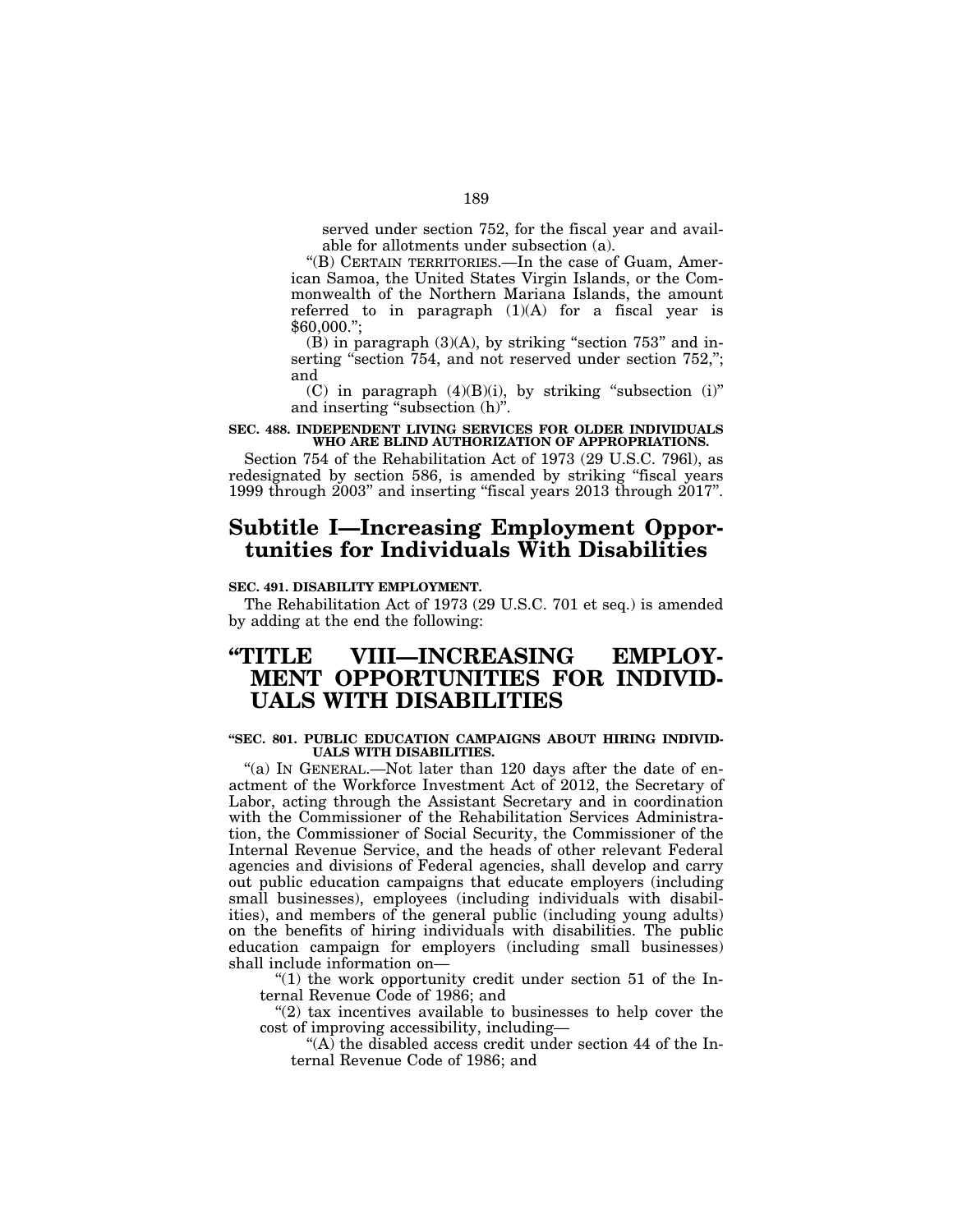''(B) the tax deduction available under section 190 of the Internal Revenue Code of 1986, for expenses for architectural barrier removal.

''(b) EDUCATIONAL MATERIALS.—The public education campaigns described in subsection (a) shall include, as necessary, different educational materials in order to adequately target and educate, small businesses, employers generally, employees, and members of the general public, including educational materials on work incentives that may assist individuals with disabilities in leaving programs of public benefits, entering the workforce, advancing their economic status, and contributing to and participating more fully in their communities.''.

### **SEC. 492. TABLE OF CONTENTS.**

The table of contents in section 1(b) is amended—

(1) by striking the item relating to section 109 and inserting the following:

"Sec. 109. Training and services for employers.";

(2) by inserting after the item relating to section 112 the following:

''Sec. 113. Additional technical assistance.

"Sec. 114. Pre-employment transition services.";

(3) by inserting after the item relating to section 205 the following:

''Sec. 206. Definition of covered school.'';

(4) by inserting after the item relating to section 509 the following:

''Sec. 510. Establishment of standards for accessible medical diagnostic equipment.'';

(5) by striking the items relating to part B of title VI and inserting the following:

''PART B—SUPPORTED EMPLOYMENT SERVICES

''Sec. 620. Authorization of appropriations.'';

(6) in the items relating to title VII—

 $(A)(i)$  by inserting after the item relating to section 701 the following:

''Sec. 701A. Independent Living Administration.'';

and

(ii) by striking the item relating to section 706 and inserting the following:

"Sec. 706. Responsibilities of the ILA Director.";

(B) by inserting after the item relating to section 711 the following:

''Sec. 711A. Training and technical assistance.'';

and

(C) by striking the items relating to sections 752 and 753 and inserting the following:

''Sec. 752. Training and technical assistance.

''Sec. 753. Program of grants.

''Sec. 754. Authorization of appropriations.'';

and